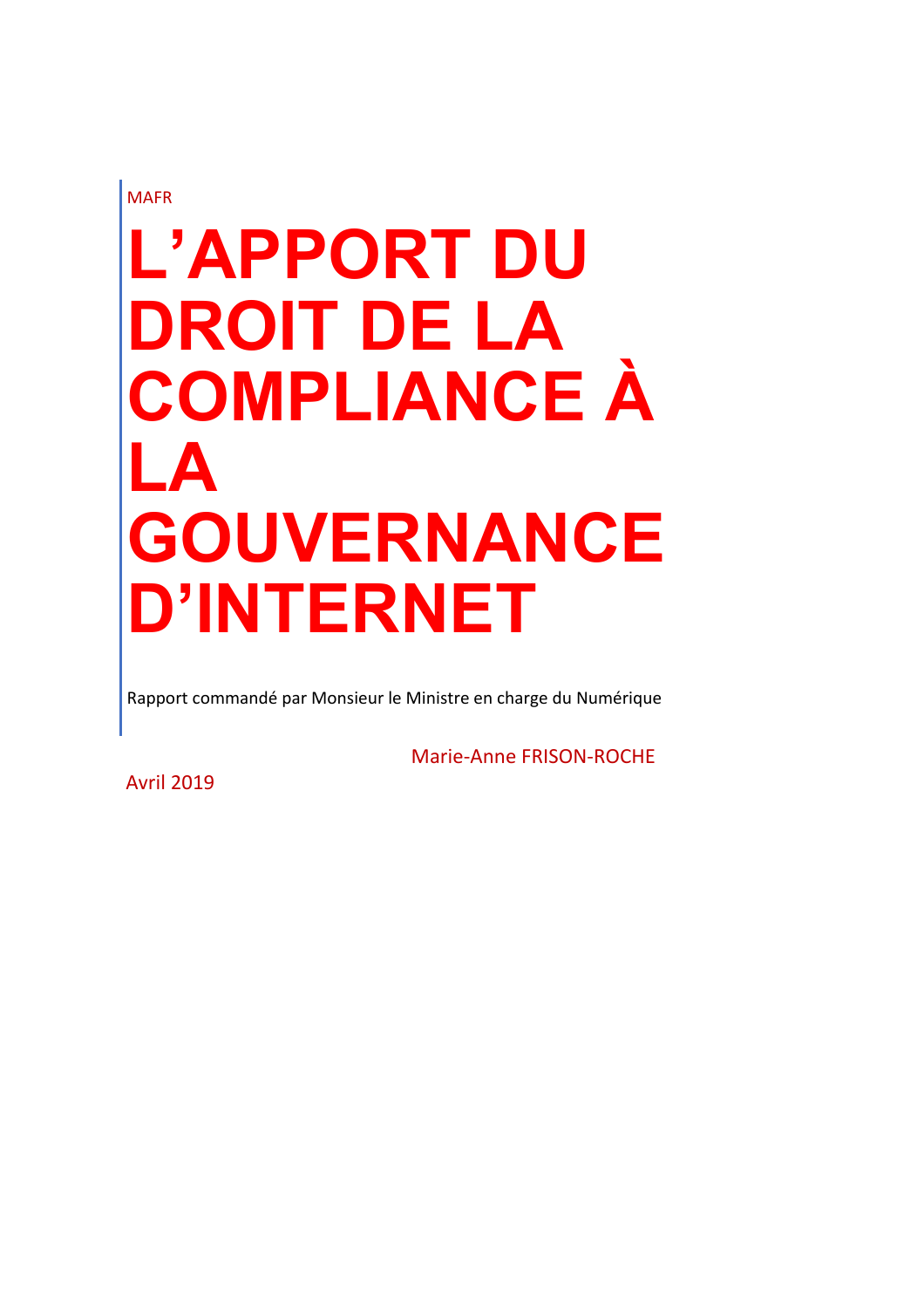# I. Table des matières

| Choix méthodologique posé                          |  |  |
|----------------------------------------------------|--|--|
| Introduction                                       |  |  |
| Résumé en 3 pages des 4 chapitres du rapport       |  |  |
| Summary in 3 pages of the 4 chapters of the report |  |  |
| Résumé en 6 pages du rapport                       |  |  |

| Chapitre I: CE À QUOI LES AUTORITÉS PUBLIQUES ET LES PERSONNES FONT AUJOURD'HUI FACE |                                                                                                                                                                  |  |  |  |
|--------------------------------------------------------------------------------------|------------------------------------------------------------------------------------------------------------------------------------------------------------------|--|--|--|
| ı.                                                                                   | LA SITUATION : LE DIGITAL, UN MONDE DE LIBERTÉS SUR LEQUEL LE DROIT N'A PRISE QUE<br>FRAGMENTAIREMENT ET DANS LEQUEL LE PRINCIPE DE « PERSONNE » N'EXISTE PAS 24 |  |  |  |
| A.                                                                                   | LE MONDE DIGITAL, ŒUVRE DE QUELQUES ENTREPRISES CRUCIALES AYANT PROFITÉ ET                                                                                       |  |  |  |
| <b>B.</b>                                                                            | LE MONDE DIGITAL TENU PAR QUELQUES ENTREPRISES CRUCIALES AUX FONCTIONS<br>DIVERSES ET À L'ENJEU COMMUN: LA MAÎTRISE DE DONNÉES, DANS L'INDIFFÉRENCE DU           |  |  |  |
| Ш.                                                                                   | UN DROIT CONSTITUÉ D'UNE FAÇON RÉACTIVE ET FRAGMENTAIRE, UNIFIÉ PAR UN SEUL<br>PRINCIPE (RESPECT DU PRINCIPE DE LIBERTÉ) ET TECHNIQUEMENT ECLATÉ (PARCE QUE LE   |  |  |  |
| Α.                                                                                   | LA MÉTHODE ACTUELLE : DES SOLUTIONS « RÉACTIVES » ADOPTÉES AU FUR ET À MESURE DE<br>L'APPARITION DE COMPORTEMENTS OU DE SITUATIONS « INSUPPORTABLES »  28        |  |  |  |
| <b>B.</b>                                                                            | L'ASSOCIATION DE LA LÉGITIMITÉ ET DE L'INEFFICACITÉ DU DROIT CLASSIQUE : DROIT PÉNAL                                                                             |  |  |  |
| $\mathsf{C}$ .                                                                       | LA MAIN DES RÉGULATEURS SECTORIELS PLONGEANT DANS LE DIGITAL 30                                                                                                  |  |  |  |
| D.                                                                                   | L'ADOPTION PONCTUELLE D'UN DISPOSITIF ADÉQUAT OBLIGEANT LES OPÉRATEURS<br>NUMÉRIQUES CRUCIAUX POUR UN SOUCI PARTICULIER : LA PROTECTION DU DROIT                 |  |  |  |
| E.                                                                                   | L'ADOPTION D'UNE LOI SPECIFIQUE CONTRE LES « DISCOURS DE HAINE » 33                                                                                              |  |  |  |
| F.                                                                                   | L'ADOPTION ENVISAGÉE D'UNE FISCALITÉ PORTANT SUR LES OPÉRATEURS CRUCIAUX DU                                                                                      |  |  |  |
| G.                                                                                   | L'ADAPTATION DU DROIT DE LA CONCURRENCE, EN DROIT COMMUN ÉCONOMIQUE,                                                                                             |  |  |  |
| H.                                                                                   | L'ACTIVATION DES RÉGULATEURS DES DONNÉES PERSONNELLES, PRÉCEPTEURS DE MESURES                                                                                    |  |  |  |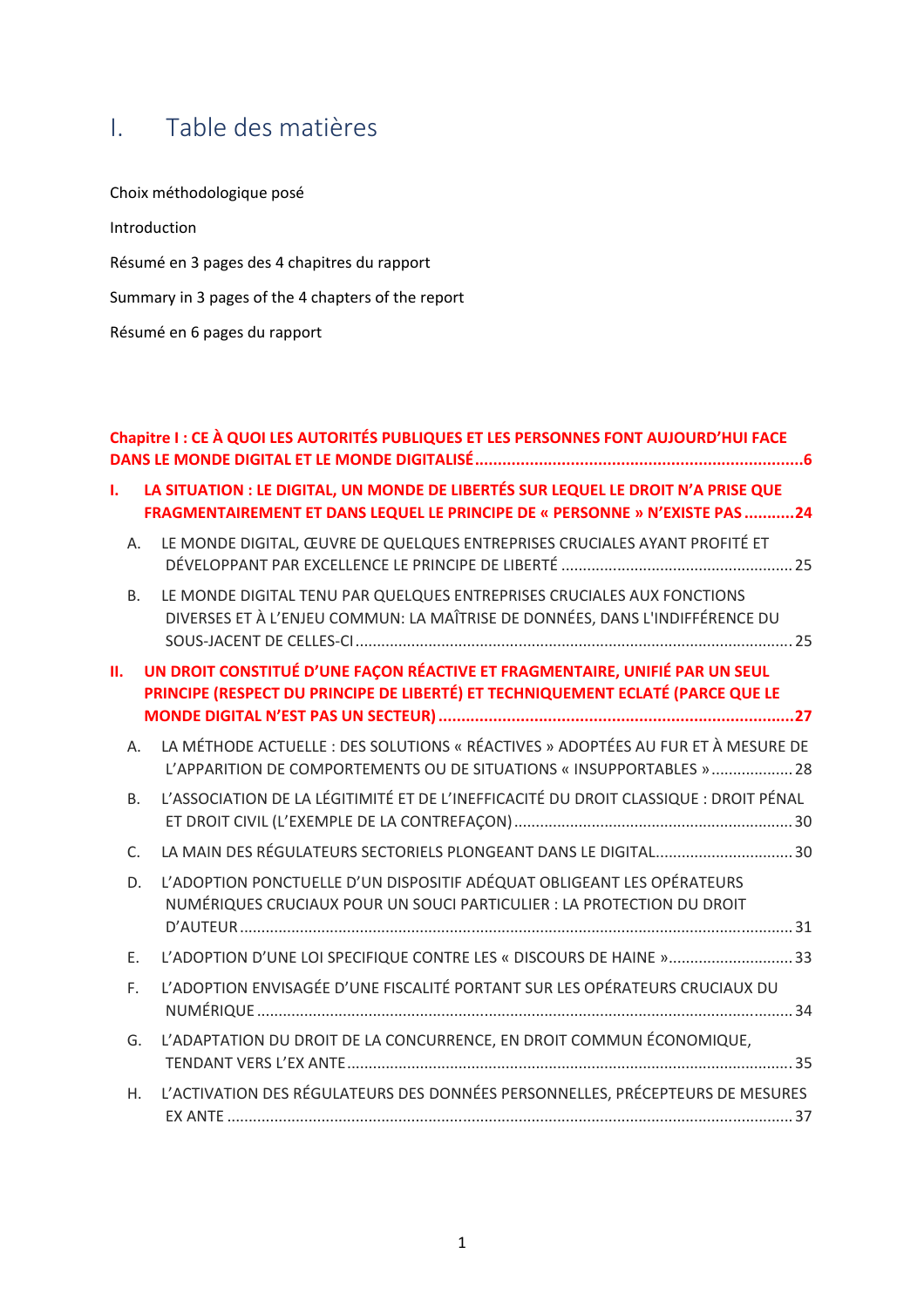| Ш.             | POUR L'INSTANT, L'OMNIPRÉSENCE DE LA LIBERTÉ ET L'ABSENCE CONSTITUTIVE DE « SUJETS<br>DE DROIT », C'EST-À-DIRE DE LA PERSONNE TITULAIRE DE DROITS SUBJECTIFS PROTEGÉS                                                                                       |
|----------------|-------------------------------------------------------------------------------------------------------------------------------------------------------------------------------------------------------------------------------------------------------------|
| Α.             |                                                                                                                                                                                                                                                             |
| <b>B.</b>      | L'ÊTRE HUMAIN, NON PROTÉGÉ ET NON-TENU PAR LE « MASQUE » DE LA PERSONNALITÉ 39                                                                                                                                                                              |
| IV.            | L'ÉMERGENCE D'UN SOUCI DE CIVILISATION : D'UN MONDE DIGITAL INCIVIL À UN RISQUE DE                                                                                                                                                                          |
| Α.             | LE MONDE DIGITAL, UN MONDE SANS BARRIÈRE OÙ S'OPÈRE DÉSORMAIS « L'ÉDUCATION »<br>ET OÙ LES PASSIONS S'ALIMENTENT, S'ACCROISSANT PAR CAPILLARITÉ  42                                                                                                         |
| <b>B.</b>      | LE PASSAGE NATUREL DU VIRTUEL AU RÉEL, SANS MÉCANISME NI ORGANISME POUR                                                                                                                                                                                     |
|                | Chapitre II : LA SOLUTION GÉNÉRALE : L'APPORT DU DROIT DE LA COMPLIANCE : INTERNALISER<br>DANS LES OPÉRATEURS NUMÉRIQUES CRUCIAUX LE « BUT MONUMENTAL » DE PROTECTION DES                                                                                   |
| ı.             | LE DROIT DE LA COMPLIANCE, INTERNALISATION DANS LES « OPÉRATEURS CRUCIAUX » DU<br>BUT CHOISI PAR L'AUTORITÉ POLITIQUE DE PROTÉGER LA PERSONNE ET SES DROITS44                                                                                               |
| Α.             | LE DROIT DE LA COMPLIANCE, INTERNALISATION DANS LES OPÉRATEURS D'UN BUT FIXÉ PAR<br>L'AUTORITÉ PUBLIQUE MAIS DONT LA CONCRÉTISATION REVIENT AUX OPÉRATEURS 44                                                                                               |
| <b>B.</b>      | LE DROIT DE LA COMPLIANCE, ACCROISSEMENT CONJOINT D'EXPRESSION D'UN BUT<br>D'INTÉRÊT GÉNÉRAL PLUS ÉLEVÉ (LE « BUT MONUMENTAL ») ET D'UNE CONFIANCE ACCRUE                                                                                                   |
| Ш.             | LE BUT SYSTÉMIQUE DE CONFIANCE JUSTIFIE QUE L'AUTORITÉ PUBLIQUE POSE DANS LE<br>MONDE DIGITAL LE BUT D'UN ÉQUILIBRE ENTRE CIRCULATION DE L'INFORMATION, GARDE<br>DES SECRETS ET FILTRAGE DES DISCOURS INADMISSIBLES : LE SOUCI DES PERSONNES COMME          |
| A.             | LE SOUCI SYSTÉMIQUE DE LA CONFIANCE DANS LE MONDE DIGITAL ET LE MONDE DIGITALISÉ                                                                                                                                                                            |
| B <sub>1</sub> | LE BUT À DOUBLE-FACE AUTOUR D'UNE INFORMATION QUI PARFOIS DOIT ÊTRE DISPONIBLE                                                                                                                                                                              |
| $\mathsf{C}$ . | LA RÉCONCILIATION DE CES DEUX BUTS APPARAMMENT CONTRADICTOIRES : LES DROITS<br>FONDAMENTAUX DES PERSONNES À N'ÊTRE PAS DÉPOSSÉDÉES D'ELLES-MÊMES, BUT<br>MONUMENTAL INTERNALISÉ DANS LES OPÉRATEURS NUMÉRIQUES CRUCIAUX 50                                  |
|                | III. LA PERSPECTIVE D'UN BUT SYSTÉMIQUE D'UNE EUROPE NUMÉRIQUE CONSTRUITE SUR DEUX                                                                                                                                                                          |
| A.             | LE BUT SYSTÉMIQUE AYANT POUR DEUX PILIERS LA LIBERTÉ ET LA PERSONNE EN                                                                                                                                                                                      |
| <b>B.</b>      | LE BUT SYSTÉMIQUE DU DROIT DE LA COMPLIANCE DE PROTÉGER LA PERSONNE EN                                                                                                                                                                                      |
|                | Chapitre III : PREMIÈRE SÉRIE DE SOLUTIONS CONCRÈTES : S'APPUYER SUR LES FRAGMENTS D'UN<br>DROIT EUROPÉEN DE LA COMPLIANCE POUR CONSOLIDER ET UNIFIER UNE GOUVERNANCE<br>GÉNÉRALE DE L'INTERNET EN INTERNALISANT DANS LES OPÉRATEURS NUMÉRIQUES CRUCIAUX LA |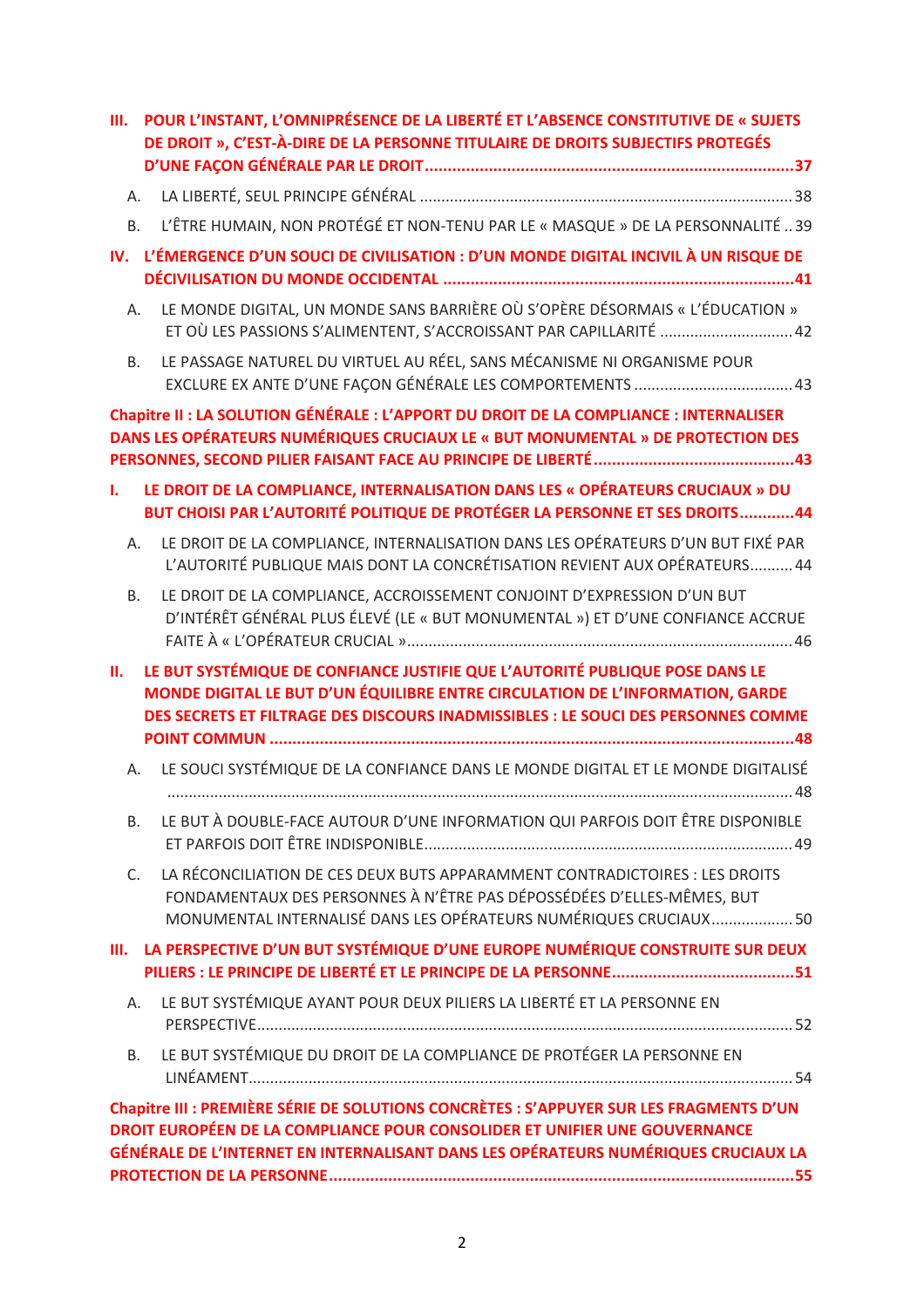| ı.                                                                                                                                                                                                                                                   | S'APPUYER SUR LES RÉUSSITES ACQUISES DU DROIT EUROPÉEN : BANQUE, FINANCE ET                                                                                                                                                                                                                                                                  |  |  |  |  |
|------------------------------------------------------------------------------------------------------------------------------------------------------------------------------------------------------------------------------------------------------|----------------------------------------------------------------------------------------------------------------------------------------------------------------------------------------------------------------------------------------------------------------------------------------------------------------------------------------------|--|--|--|--|
| А.                                                                                                                                                                                                                                                   | LE DROIT EUROPÉEN DE LA COMPLIANCE BANCAIRE ET SES OUTILS JURIDIQUES 56                                                                                                                                                                                                                                                                      |  |  |  |  |
| <b>B.</b>                                                                                                                                                                                                                                            | LE DROIT EUROPÉEN DE LA COMPLIANCE DES DONNÉES PERSONNELLES ET SES OUTILS                                                                                                                                                                                                                                                                    |  |  |  |  |
| $C_{1}$                                                                                                                                                                                                                                              | LE DROIT EUROPÉEN DE LA FINANCE ET DE LA BANQUE SOUTENABLES, DITE « FINANCE VERTE                                                                                                                                                                                                                                                            |  |  |  |  |
| н.                                                                                                                                                                                                                                                   | ACCROÎTRE CE QUI EST COMMUN ENTRE LE DROIT EUROPÉEN ET LE DROIT AMERICAIN,<br><b>CONSTITUTIF DU DROIT OCCIDENTAL : LE SOUCI DE LA LIBRE CIRCULATION ET LE SOUCI DES</b>                                                                                                                                                                      |  |  |  |  |
|                                                                                                                                                                                                                                                      | LE MALENTENDU ENTRE L'EUROPE ET LES ÉTATS-UNIS : NÉ D'UNE CONCEPTION TROP<br>А.<br>RESTRICTIVE D'UN DROIT DE LA COMPLIANCE, SURTOUT APPRÉHENDÉ PAR SES SEULS EFFETS                                                                                                                                                                          |  |  |  |  |
| <b>B.</b>                                                                                                                                                                                                                                            | L'EXPRESSION PAR LE DROIT DE LA COMPLIANCE D'UNE CULTURE COMMUNE À L'EUROPE ET<br>AUX ÉTATS-UNIS : LA PRIMAUTÉ OCCIDENTALE DU PRINCIPE DE LIBERTÉ ET DE LA NOTION DE                                                                                                                                                                         |  |  |  |  |
| METTRE EN VALEUR LA CONCEPTION CONCRÈTE DU DROIT EUROPÉEN, CONSTRUIT SUR LE «<br>Ш.<br>CARACTÈRE » DE LA DONNÉE, IMPLIQUANT EN DROIT DE LA COMPLIANCE UN PRINCIPE DE<br>DISPONIBILITÉ OU UN PRINCIPE D'INDISPONIBILITÉ LA DONNÉE SUIVANT CE QUI LA « |                                                                                                                                                                                                                                                                                                                                              |  |  |  |  |
| Α.                                                                                                                                                                                                                                                   | LE DROIT EUROPÉEN A RÉCUSÉ LA CONCEPTION ABSTRAITE ET UNITAIRE DE LA DONNÉE<br>POUR Y ATTACHER UN RÉGIME DE COMPLIANCE ISSU DE SON « SOUS-JACENT » : LA                                                                                                                                                                                      |  |  |  |  |
| <b>B.</b>                                                                                                                                                                                                                                            | LE DROIT EUROPÉEN A MONTRÉ LA VOIE DE LA PERTINENCE PREMIÈRE DE CE QUI EST «<br>CONCERNÉ » PAR LA DONNÉE ET DE LA « FINALITÉ » DE SON USAGE, LIEN QUI DOIT<br>ARTICULER LE DROIT ABSTRAIT AMÉRICAIN DE LA COMPLIANCE ET LE DROIT CONCRET                                                                                                     |  |  |  |  |
| $C_{1}$                                                                                                                                                                                                                                              | LA CIRCULATION, MÊME CONTRAINTE DES DONNÉES, DOIT S'ARRÊTER LORSQU'ELLE<br>CONTRARIE UN DROIT SUBJECTIF FONDAMENTAL D'UNE PERSONNE « CONCERNÉE »  74                                                                                                                                                                                         |  |  |  |  |
|                                                                                                                                                                                                                                                      | Chapitre IV : SECONDE SÉRIE DE SOLUTIONS CONCRÈTES : CRÉER DES MÉCANISMES D'EFFECTIVITÉ<br>DES DROITS SUBJECTIFS DES PERSONNES, CRÉER DE NOUVEAUX SUBJECTIFS, INTERNALISER LA<br>FONCTION D'EFFECTIVITÉ DANS LES OPÉRATEURS CRUCIAUX NUMÉRIQUES ET METTRE EN PLACE<br>LA SUPERVISION EUROPÉENNE GLOBALE ET INTERMAILLÉE DE CES OPÉRATEURS 77 |  |  |  |  |
|                                                                                                                                                                                                                                                      | <b>I.PARTIR DU BUT MONUMENTAL PREMIER DU RESPECT EFFECTIF DE LA PERSONNE DANS LE</b><br>NUMÉRIQUE, SECOND PILIER SYSTEMIQUE DU MONDE DIGITAL CONSERVANT LE BIEN COMMUN<br>DE LA CONFIANCE, POUR DÉCLINER CE PRINCIPE DE GOUVERNANCE EN DROITS SUBJECTIFS DE LA<br>PERSONNE, DROITS DONT LES OPÉRATEURS NUMÉRIQUES CRUCIAUX DOIVENT ÊTRE      |  |  |  |  |
| А.                                                                                                                                                                                                                                                   | EXPRIMER CLAIREMENT LE PRINCIPE SYSTÉMIQUE DU MONDE DIGITAL : LA PERSONNE, À<br>TRAVERS L'EFFECTIVITÉ DE SES DROITS, EN AFFRIMANT SON ALLIANCE AVEC LE PRINCIPE DE<br>LIBERTÉ, CONSOLIDANT AINSI LE BIEN PUBLIC NUMÉRIQUE DE LA CONFIANCE  78                                                                                                |  |  |  |  |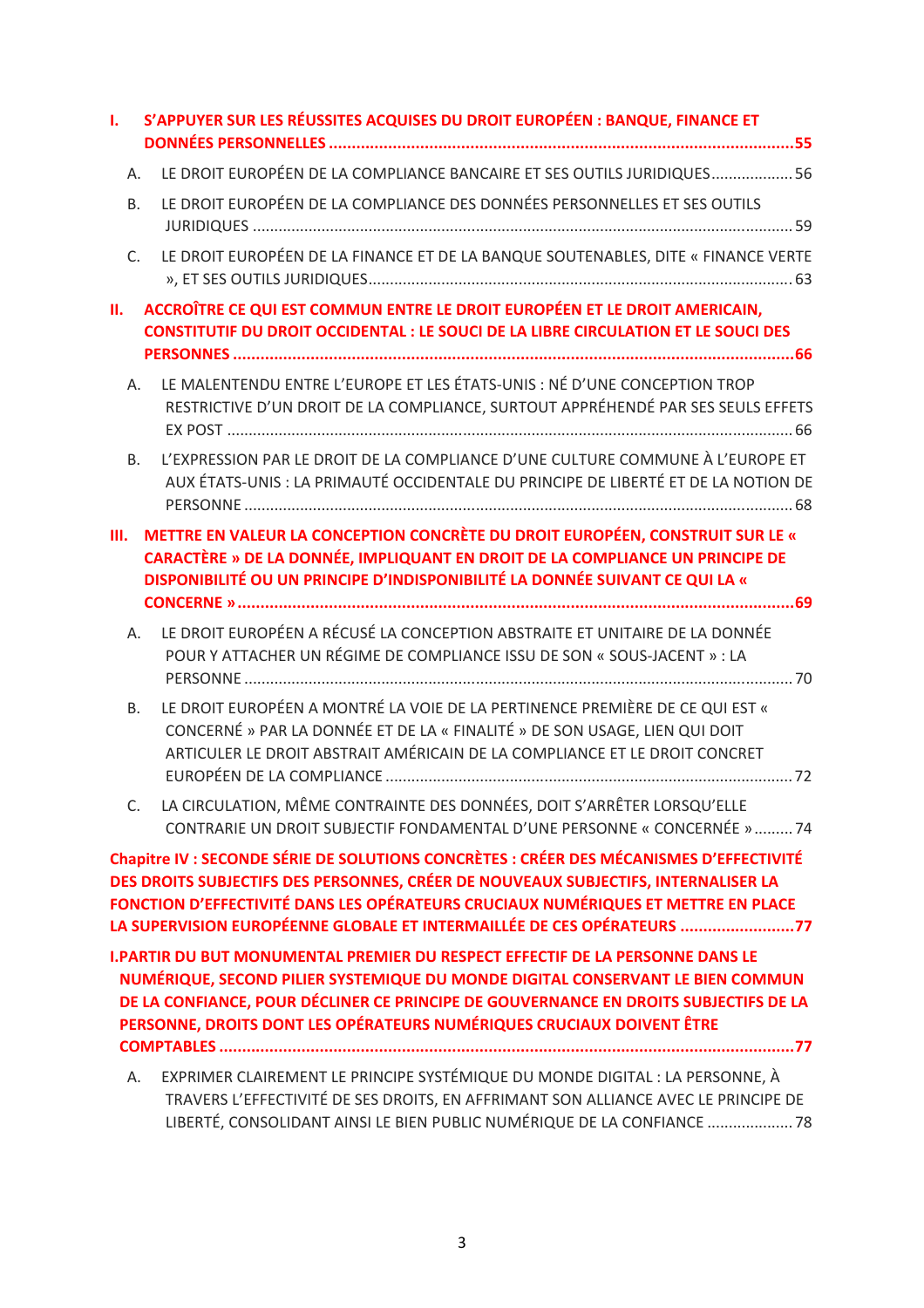|    | 1. | Utiliser du "droit souple" pour exprimer la Personne comme second Principe Ex<br>Ante du monde digital, à travers l'effectivité de ses droits  Erreur ! Signet non<br>défini.                                                                   |
|----|----|-------------------------------------------------------------------------------------------------------------------------------------------------------------------------------------------------------------------------------------------------|
|    | 2. | Rapprocher activement l'Europe économique (Union européenne) et l'Europe des                                                                                                                                                                    |
| В. |    | INTERNALISATION DANS LES OPÉRATEURS NUMÉRIQUES CRUCIAUX DE L'EFFECTIVITÉ<br>MINIMALE DE DROITS SUBJECTIFS FONDAMENTAUX DÉJÀ EXISTANTS  83                                                                                                       |
|    | 1. | L'effectivité des droits de propriété intellectuelle par le passage à l'Ex Ante<br>produit par une obligation de Compliance à la charge des opérateurs numériques                                                                               |
|    | 2. | Le nouveau système probatoire à mettre en place : un contentieux différé pour<br>modérer la violence inhérente à l'efficacité du nouveau pouvoir Ex Ante de filtre,<br>retrait et marquage conféré aux opérateurs numériques cruciaux  87       |
|    | 3. | L'intensité corrélative de l'obligation de l'opérateur numérique crucial :                                                                                                                                                                      |
| C. |    | INTERNALISATION DANS LES OPÉRATEURS NUMÉRIQUES CRUCIAUX DE L'EFFECTIVITÉ<br>ACCRUE DE DROITS SUBJECTIFS FONDAMENTAUX NOUVEAUX, CRÉÉS POUR RÉPONDRE À LA<br>NOUVEAUTÉ DU MONDE DIGITAL AFIN QUE LA PERSONNE Y SOIT RESPECTÉE  93                 |
|    | 1. | Le passage d'un "droit d'accès à Internet » au « droit d'inclusion dans Internet »                                                                                                                                                              |
|    | 2. | La résolution de l'incohérence des « droits à » par la reconnaissance d'un<br>nouveau droit subjectif effectif : le droit à n'être pas « injurié, agressé, copié »<br>concrétisé par le blocage à l'entrée dans l'espace numérique de l'injure, |
|    | 3. | La création de droits subjectifs numériques nouveaux : le droit de connaître qui                                                                                                                                                                |
|    |    | IV. PARCE QUE « RÉGULATEURS DE SECOND NIVEAU », LES OPÉRATEURS NUMÉRIQUES<br><b>CRUCIAUX DOIVENT AVOIR DES OBLIGATIONS NOUVELLES ET LES POUVOIRS CORRELATIFS 103</b>                                                                            |
| Α. |    | L'INTERNALISATION DANS LES OPÉRATEURS CRUCIAUX DU NUMÉRIQUE DE LA GARDE DES                                                                                                                                                                     |
|    | 1. | L'internalisation dans les opérateurs numériques cruciaux du principe de garde<br>des informations à caractère personnel, leurs manipulations devant être des                                                                                   |
|    | 2. | L'internalisation dans les opérateurs numériques cruciaux de la qualité des                                                                                                                                                                     |
|    | 3. | L'internalisation dans les opérateurs cruciaux du numérique de la garde de la<br>qualité des messages pour qu'ils coïncident avec les critères de l'information 109                                                                             |
|    | 4. | Aller plus loin et internaliser dans les opérateurs cruciaux du numérique le souci<br>de « civilité » du monde numérique, par la « tenue » des messages et leurs                                                                                |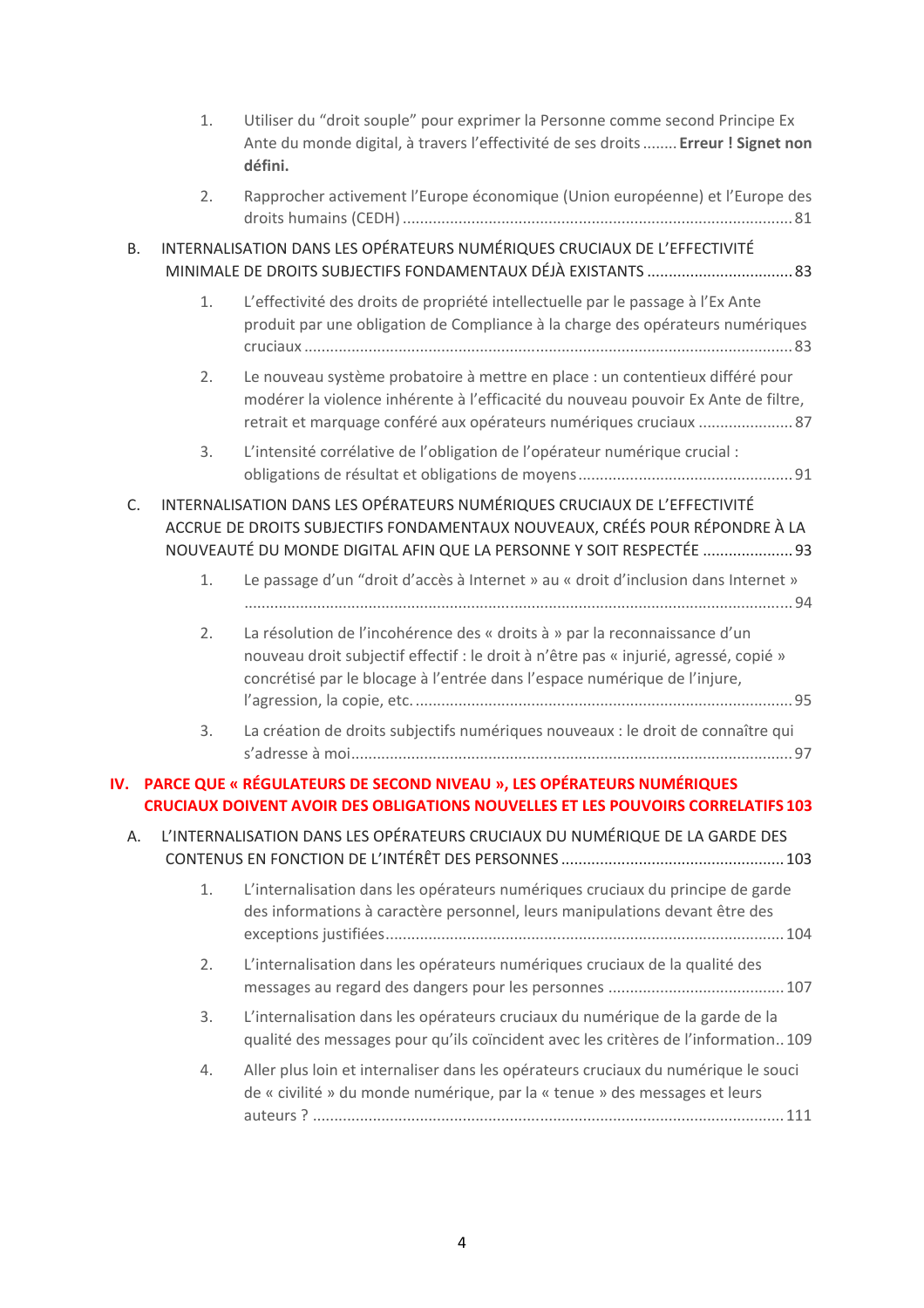|             | 5. | Demander toujours plus aux opérateurs numériques cruciaux, notamment dans le<br>souci de « civilité » du monde numérique : éduquer à respecter aussi bien la                                                           |  |  |
|-------------|----|------------------------------------------------------------------------------------------------------------------------------------------------------------------------------------------------------------------------|--|--|
| <b>B.</b>   |    | RECONNAÎTRE LES OPÉRATEURS NUMÉRIQUES CRUCIAUX COMME RÉGULATEURS DE SECOND                                                                                                                                             |  |  |
|             | 1. | Du fait de leur position et de leurs obligations, reconnaître aux opérateurs<br>numériques cruciaux le statut de « Régulateur de second niveau »  115                                                                  |  |  |
|             | 2. | En tant que Régulateurs de second niveau, les opérateurs numériques cruciaux<br>doivent disposer de pouvoirs disciplinaires Ex Ante pour concrétiser les droits                                                        |  |  |
|             | 3. | Admettre plus largement la notion de Régulateurs de second niveau pour les<br>opérateurs numériques se posant comme cruciaux en matière de porteurs de                                                                 |  |  |
|             | 4. | En tant que Régulateurs de second niveau, les opérateurs numériques cruciaux<br>doivent donner à voir leur impartialité dans leur organisation structurelle et leur                                                    |  |  |
| $V_{\rm r}$ |    | DESSINER UNE SUPERVISION EUROPÉENNE DES OPÉRATEURS NUMÉRIQUES CRUCIAUX SANS                                                                                                                                            |  |  |
|             |    | MODIFIER LES INSTITUTIONS ET EN INSERTIONS DANS L'INTERMAILLAGE EXISTANT, SECTORIEL                                                                                                                                    |  |  |
|             |    |                                                                                                                                                                                                                        |  |  |
| Α.          |    | L'ACCROISSEMENT LOGIQUE DE LA MISSION ET DES POUVOIRS DE LA DG CONNECT AU SEIN<br>DE LA COMMISSION EUROPÉENNE, CONSTITUÉE AU NOM DE LA COMMISSION EN<br>SUPERVISEUR DES OPÉRATEURS NUMÉRIQUES CRUCIAUX RECONNUES COMME |  |  |
| В.          |    | L'INSERTION DE LA MISSION ET DES POUVOIRS DE SUPERVISION SUR LES OPÉRATEURS<br>NUMÉRIQUES CRUCIAUX DANS LE MAILLAGE DÉJÀ PRÉSENT, EN HORIZONTAL ET EN                                                                  |  |  |
|             | 1. |                                                                                                                                                                                                                        |  |  |
|             | 2. | L'intermaillage vertical entre la supervision européenne et les supervisions                                                                                                                                           |  |  |
|             |    |                                                                                                                                                                                                                        |  |  |
|             |    |                                                                                                                                                                                                                        |  |  |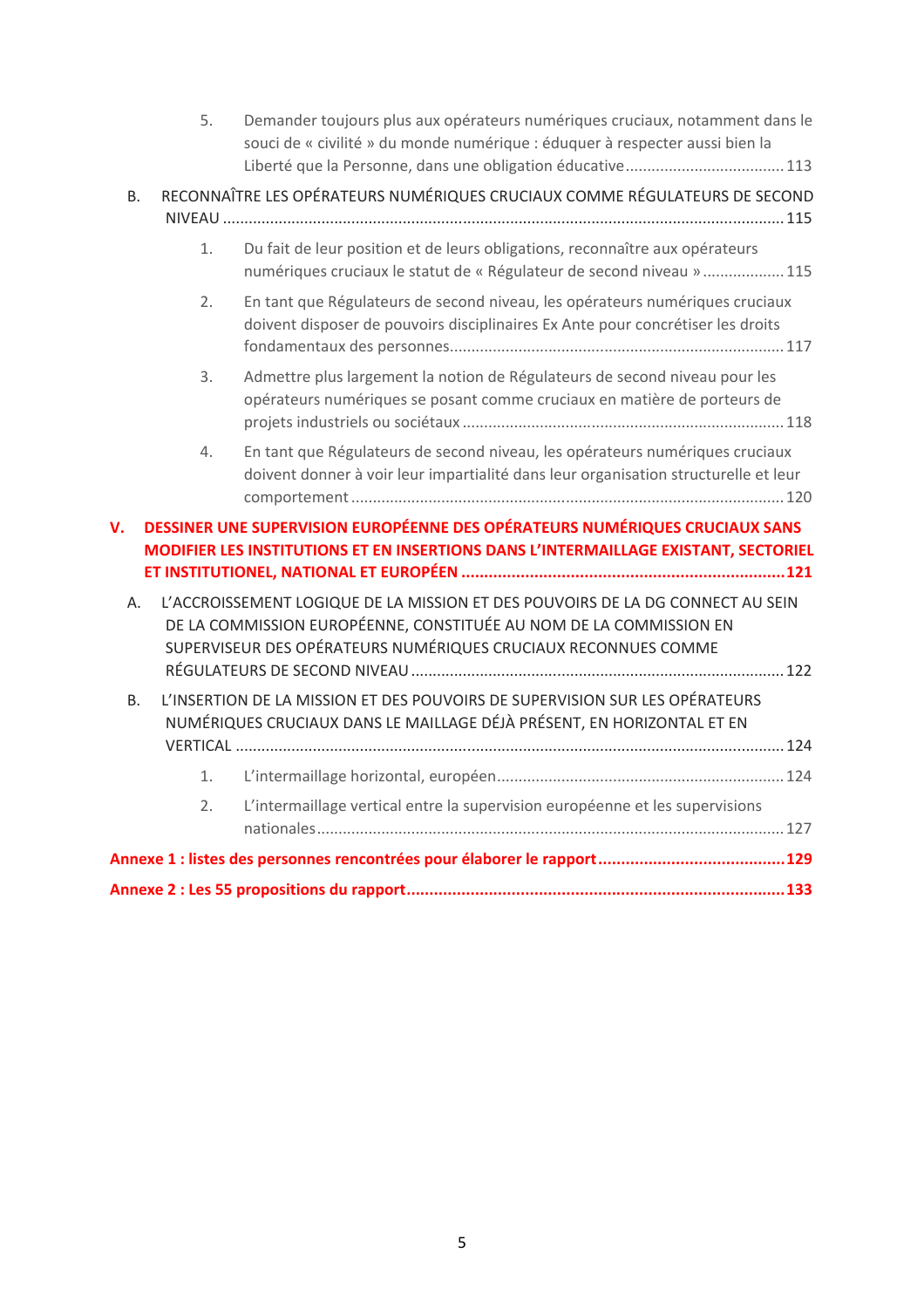# Choix méthodologique posé

1

Le travail de réflexion qui m'a été demandé par Monsieur le Ministre en charge du Numérique sur L'apport du Droit de la Compliance dans la Gouvernance d'Internet n'est pas de nature expertale mais plutôt de nature exploratoire.

Pour distinguer les deux, on rappellera que l'expertise est le fruit d'une connaissance technique sur des points spécifiques permettant l'élaboration de solutions adéquates. Elle est plus que jamais requise face aux nouvelles techniques d'Internet.

Ce qui m'a été demandé est de nature différente et relève de l'exploration, à partir principalement de mes travaux personnels en matière de Régulation et de Compliance<sup>1</sup>. Il s'agit de partir de l'extérieur de l'objet à propos duquel des solutions doivent être trouvées, pour que par un regard différent et une culture autres, des analogies se dégagent et des idées plus générales, déjà cristallisées techniquement ailleurs (notamment plus étroitement dans le secteur bancaire, ou au contraire plus généralement dans les mécanismes juridictionnels) mais ayant suffisamment de points de contact avec le fonctionnement du monde digital, puissent engendrer des solutions techniques viables, à développer d'une façon systématique dans le futur autour de principes stables et propres au numérique. Le premier principe a été donné par le Président de la République lors du Forum pour l'Internet en novembre 2018 : la préservation du Principe de Liberté, qui est à la base du WEB.

C'est pourquoi Monsieur le Ministre m'a expressément demandé de partir non pas de connaissances et d'expériences sur les diverses techniques de régulations qui d'ores et déjà pénètrent et saisissent le monde digital, techniques sur lesquelles j'écris depuis une vingtaine d'années à propos de différents secteurs en approfondissant le « Droit de la Régulation », mais plutôt de partir de travaux plus récents en cours que j'élabore depuis environ cinq ans sous le terme de « Droit de la Compliance  $v^2$ .

<sup>1</sup> http://mafr.fr/fr/cursus‐cv/detail‐du‐cv‐regulation/ (C.V. français) ; http://mafr.fr/en/cursus‐cv/detail‐du‐cv‐ regulation/ (C.V. anglais).

<sup>2</sup> **Ouvrages** : *Droit de la Compliance* (2019, à paraître) ; *Pour une Europe de la Compliance* (2019) ; *Régulation, Supervision, Complianc*e (2017) ;

Articles : Se tenir bien dans le monde numérique (2019) ; Compliance et personnalité (2019), Un Droit substantiel de la Compliance, appuyé sur la tradition européenne humaniste (2019), Le Droit de la Compliance au-delà du Droit de la Régulation, (2018), Entreprise, Régulation, Juge : penser la compliance par ces trois personnages (2018), Compliance : avant, maintenant, après (2018) ; Droit de la concurrence et Droit de la compliance (2018) : Du Droit de la Régulation au Droit de la Compliance (2017), Compliance et Confiance (2017), Tracer les cercles de la Compliance, (2017), Le Droit de la Compliance (2016) ;

**Working Papers** : Have a good behavior in the digital world (2019) ; Compliance and personality (2019), What the Law of Compliance can build relying on the European humanist tradition (2019), Enterprise, Regulator, Judge : think compliance by these three characters (2018), Competition Law and Compliance Law (2018), The Judge, the Regulator and the Law (2018), How Compliance Law can help decisively to the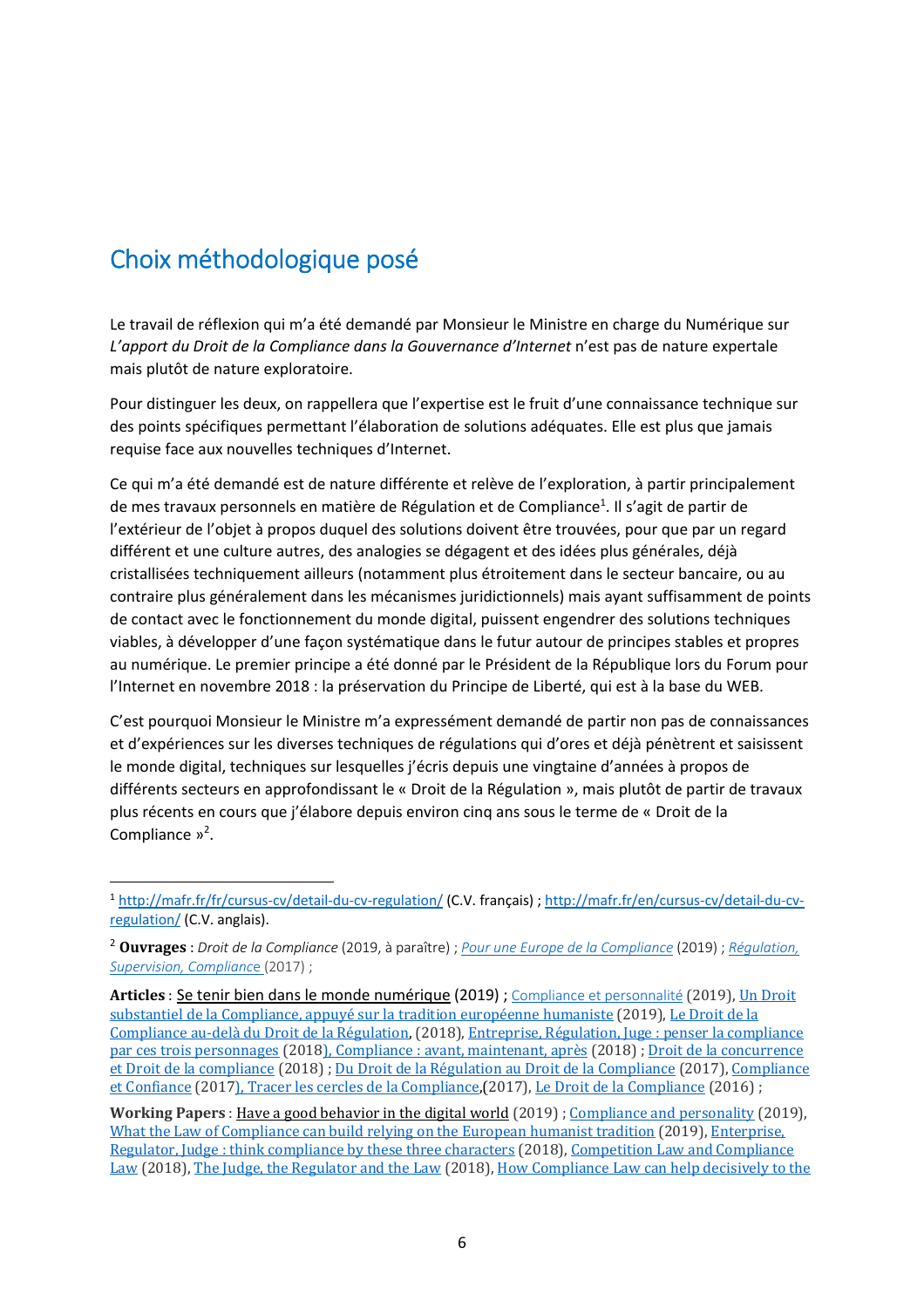Ce « Droit de la Compliance » n'est pas pour l'instant conçu comme une branche du Droit autonome. La « Compliance » est plutôt perçue comme un simple mode d'efficacité de diverses branches du droit (le Droit de la concurrence, par exemple) ou bien comme une méthode spécifiquement attachée à un secteur, comme le secteur bancaire et financier dans lesquels il occupe une place très importante.

**Mais si** en premier lieu on conçoit la « Compliance » d'une façon beaucoup plus ambitieuse en l'élaborant en branche du Droit autonome, ce qui suppose de faire ressortir un principe, une méthodologie, une institution, ce à quoi j'ai consacré ces nouveaux travaux ; **si** en deuxième lieu l'on montre que ce Droit de la Compliance est un prolongement du Droit de la Régulation, qu'il ne remet pas en cause celui‐ci mais dont au contraire il assure la permanence dans un monde renouvelé par le numérique<sup>3</sup>; si en troisième lieu l'on montre que le Droit de la Compliance dépasse néanmoins les Droits sectoriels de la Régulation, ce qui lui permet sans les perturber de se superposer à eux sans plus être bloqué dans les questions des frontières géographiques et sectorielles tout en en tenant compte4 ; **si** en quatrième lieu, l'on montre que le Droit de la Compliance peut – comme il l'a fait en matière bancaire et financière – se développer au niveau européen<sup>5</sup> ; si en cinquième lieu l'on s'appuie sur le Droit de la Compliance qui par nature internalise dans des entreprises des buts d'intérêts supérieurs qui sont extérieurs à celles‐ci :

**alors l'on peut** concevoir l'application de l'idée et des moyens techniques du « Droit de la Compliance » pour que le monde digital né de l'Internet, lui‐même appuyé sur les télécommunications, puisse s'adosser d'une façon nouvelle sur des principes et non pas seulement sur le dynamisme entrepreneurial, la rencontre des volontés et la technologie, le « Droit de la Compliance contribuant à formuler techniquement des mécanismes de « gouvernance » effective de l'Internet.

Pour mener à bien la réflexion qui m'a été demandée, j'ai donc pris appui sur mes réflexions sur le Droit de la Compliance, défini comme l'internalisation dans certains opérateurs de l'obligation de se structurer pour concrétiser des buts qui ne leur sont pas naturels, buts qui sont fixés par des autorités publiques qui ont en charge le futur des groupes sociaux, buts que ces entreprises doivent de gré ou de force viser à concrétiser, du seul fait qu'elles sont en position de les atteindre.

Cette concrétisation est à leur charge, notamment leur coût, et suppose une « supervision » de la part d'une autorité publique qui regarde en transparence à la fois l'effectivité de l'organisation structurelle exigée de la part de ces entreprises en position d'atteindre les buts, organisation structurelle correspondant à une obligation de résultat, tandis que la correspondance entre l'effet obtenu et le but visé ne peut correspondre qu'à une obligation de moyens, les entreprises ainsi contraintes devant demeurer libres de choisir les modalités par lesquelles ces finalités sont visées. Pour ce faire, les entreprises doivent pouvoir être autorisées à utiliser leur puissance, voire à l'accroître, si c'est le moyen de satisfaire leurs obligations de concrétiser les buts arrêtés par l'Autorité publique, structuration interne opérée sous la surveillance du superviseur public.

Le Droit de la Compliance comme le Droit de la Régulation sont des branches du droit correspondant à une économie libérale, dans laquelle les entreprises sont au cœur du système mais n'en sont pas

<u>.</u>

construction of Europe (2018), Drawing the circle of Compliance Law (2017), Compliance : before, now, after  $(2017)$ , From Regulation Law to Compliance Law  $(2017)$ ; Compliance and Trust  $(2017)$ , Compliance  $Law(2016)$ 

<sup>&</sup>lt;sup>3</sup> Frison-Roche, M.-A., Du Droit de la Régulation au Droit de la Compliance, 2017.

<sup>4</sup> Frison‐Roche, M.‐A., Le Droit de la Compliance au‐delà du Droit de la Régulation, 2018.

<sup>5</sup> Frison‐Roche, M.‐A. (dir.), *Pour une Europe de la Compliance*, 2019.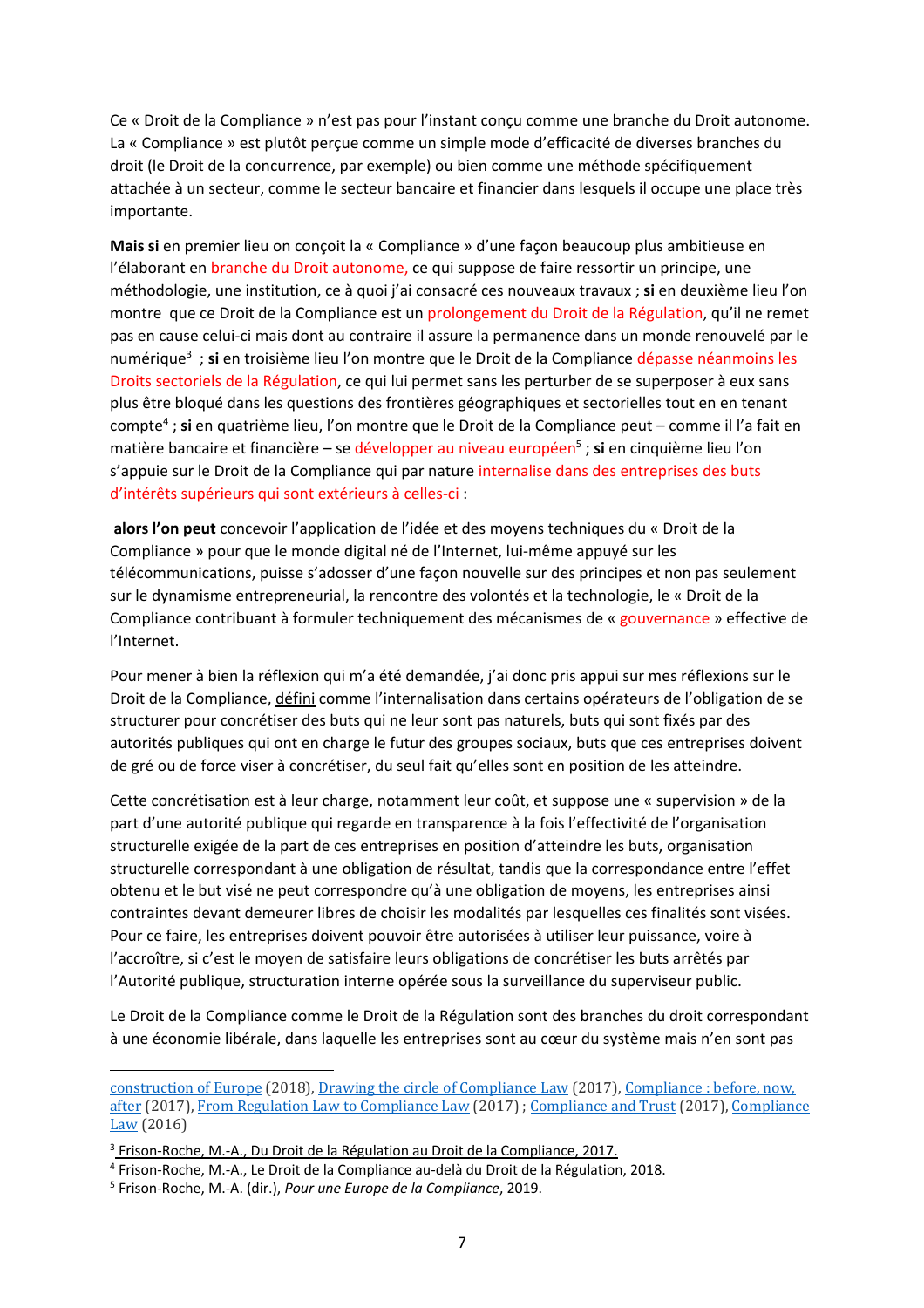les maîtres. Ces buts, ce que certains dénomment « l'intérêt général » et que d'autres appellent « le bien commun », sont définis par les Autorités publiques.

Les entreprises servent les buts d'intérêt commun, en sont les voies de concrétisation efficace, elles ne les formulent pas. Cette articulation fondamentale du monde libéral ne doit pas être remise en cause par le monde digital. Ces entreprises qui doivent demeurer libres de l'organisation des moyens, plus efficaces souvent, sont désignées en tant qu'elles sont « en position » de concrétiser des buts d'intérêt général d'ampleur mondiale : c'est pourquoi le Droit de la Compliance ne peut avoir qu'un nombre réduit de sujets de droit éligibles. Et il ne peut s'agir que d'entreprises puissantes, informées et en position d'agir, dotées des pouvoirs pour le faire, mais qui ne doivent pas être maîtresses des buts car elles ne sont pas politiquement légitimes à fixer le futur des groupes sociaux.

Le Droit de la Compliance assure cette distinction politique essentielle, à laquelle les peuples euxmêmes sont très attachés, qui veulent tout à la fois bénéficier de la puissance et de l'efficacité des grandes entreprises globales et en même temps ne veulent pas être gouvernés par elles. Le Droit de la Compliance correspond à cette revendication démocratique légitime et non contradictoire.

La méthode demandée par élaborer cette étude est donc de m'appuyer sur mes travaux généraux en cours pour élaborer un Droit de la Compliance et de les infléchir de sorte que ce Droit de la Compliance constitue un « apport » particulier dans une gouvernance plus satisfaisante du monde digital.

Pour cela, il faut déterminer les besoins de ce monde digital et les buts que les Autorités publiques peuvent exprimer, tels que l'internalisation peut en être faite dans les « opérateurs numériques cruciaux ». La typologie des « opérateurs cruciaux » est une catégorie plus générale, à laquelle renvoie par exemple la catégorie particulière des « opérateurs systémiques » en matière bancaire. Est un « opérateur crucial » celui‐ci sans lequel le système s'effondre (définition négative) et celui grâce auquel le système prospère (définition positive)<sup>6</sup>.

Pour comprendre ces besoins et ces buts, j'ai continué à procéder à de nombreuses lectures, qui ne seront pas référencées ici pour ne pas alourdir la lecture de cette présente étude et pour tenter de ne pas la techniciser à l'excès. J'ai procédé par ailleurs à des entretiens auprès de Régulateurs, d'entreprises, de Magistrats, de conseils, d'universitaires, travaillant dans des disciplines et secteurs très divers<sup>7</sup>. Cela m'a été grandement utile et la liste des entretiens menés est annexée à l'étude.

Merci à tous, j'en ai tenu grandement compte. Je ne cite pas les teneurs des entretiens afin de respecter la confidentialité des propos qui s'y sont tenus.

<sup>6</sup> Frison‐Roche, M.A., Proposition pour une notion : « l'opérateur crucial », 2006.

<sup>7</sup> Voir la liste des entretiens menés dans l'annexe 1 de l'étude.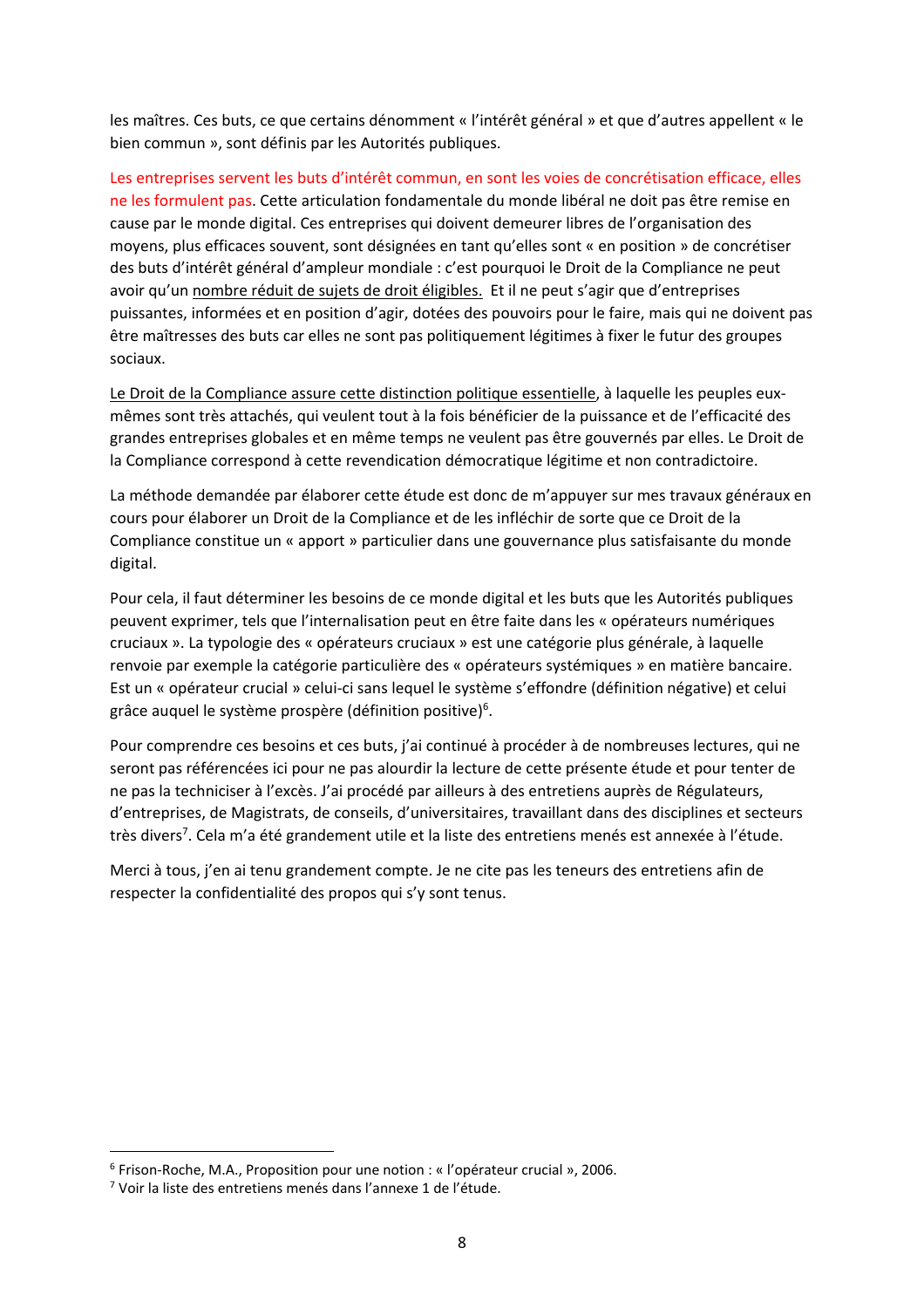# Résumé du Rapport en 3 pages

Le Droit est un art pratique. Il est d'autant plus performant en pratique qu'il est ordonné autour de quelques principes posés par avance, facile à comprendre par tous et acceptés par la majorité. En cela le Droit constitue un élément essentiel d'une « gouvernance » stable.

Le pragmatisme ne consiste pas à empiler des textes qui apportent chacun une solution ponctuelle à une difficulté ponctuelle repérée, dans l'attente de l'apparition d'une nouvelle difficulté qui donnera lieu à un texte nouveau. Si l'on procède ainsi, l'on vit alors sous un flot continu de textes, souvent appelé sous l'unique terme de « réglementations », qui ne sont que de l'Ex Post, qui court après les faits et les cas, toujours inattendus. Au contraire, rien n'est plus pratique que quelques principes à la fois simples et propres à l'objet, qui constituent un véritable Ex Ante, les juridictions appliquant les principes aux cas, toujours divers, toujours nouveaux, qui se présentent toujours, les tribunaux interprétant les principes. Il faut parfois changer de principes ou en ajouter d'autres, mais cela arrive peu souvent.

Or pour l'instant il ne semble pas y avoir beaucoup de principes simples et stables dans le monde digital. L'on demande plutôt à des textes de courir après des faits. Cela pourrait être « l'apport du Droit de la Compliance » que de formuler des principes et d'en tirer les conséquences juridiques, notamment institutionnelles. Il ne s'agit pas pour autant d'être indifférent aux faits.

Pour raisonner en principes, il faut connaître les faits : le Droit ne peut s'élaborer qu'en mesurant d'abord et le plus simplement possible ce à quoi aujourd'hui et maintenant les autorités publiques et les personnes font face dans le « monde digital », la question étant d'ampleur parce que le monde digital a digitalisé le monde (**chapitre I**). Le monde digital est né grâce au principe de liberté, principe auquel il n'est pas question de renoncer. Face aux situations et comportements préoccupants, voire inadmissibles, le Droit n'a pour l'instant fait que « réagir », soit par des lois ponctuelles, soit par le Droit de la concurrence qui demeure un Droit Ex Post. Ainsi le seul principe Ex Ante est celui de la Liberté, dont certains de ses usages finissent par engendrer un souci de civilisation car les personnes en sont « pulvérisées », que cela prenne la forme classique de la liberté de parole ou la forme nouvelle de pulvérisation de la personne en données. Il semble en résulter une impasse, puisque certains proposent comme seule solution de renoncer au Principe de Liberté pour protéger les personnes. Mais à cette renonciation, il ne faut pas se résoudre. Sauf à entrer dans une grande violence juridique, par exemple briser la puissance des très grandes entreprises numériques qu'il faudrait démanteler alors qu'elles ont construit et font vivre cet extraordinaire monde digital et participer à l'existence qui perdure de l'Occident dans le monde.

L'apport du Droit de la Compliance pourrait permettre de sortir de cette aporie : au lieu de viser à diminuer la puissance des entreprises, il faut au contraire s'appuyer sur celles‐ci (**chapitre II**). En effet, le Droit de la Compliance consistant à internaliser dans des opérateurs cruciaux, dont la liste est aisée à dresser, des buts qui sont concrétisés grâce à leur puissance (information, globalisation, technologie). Ces buts sont fixés par les Autorités publiques. La normativité étant dans les buts (lien entre Régulation et Compliance), l'essentiel est de les fixer clairement et nettement. Le premier est de nature systémique, le monde digital étant ici très analogue au monde bancaire et financier : il s'agit du but systémique de confiance, confiance dans l'information, confiance dans les systèmes de transmission d'information, confiance dans les opérateurs cruciaux eux‐mêmes dans l'indifférence de leur nationalité. Cette confiance systémique est apportée par l'ensemble des internautes grâce à un premier pilier qu'il faut préserver, le Principe de Liberté, et grâce à un second pilier, qu'il faut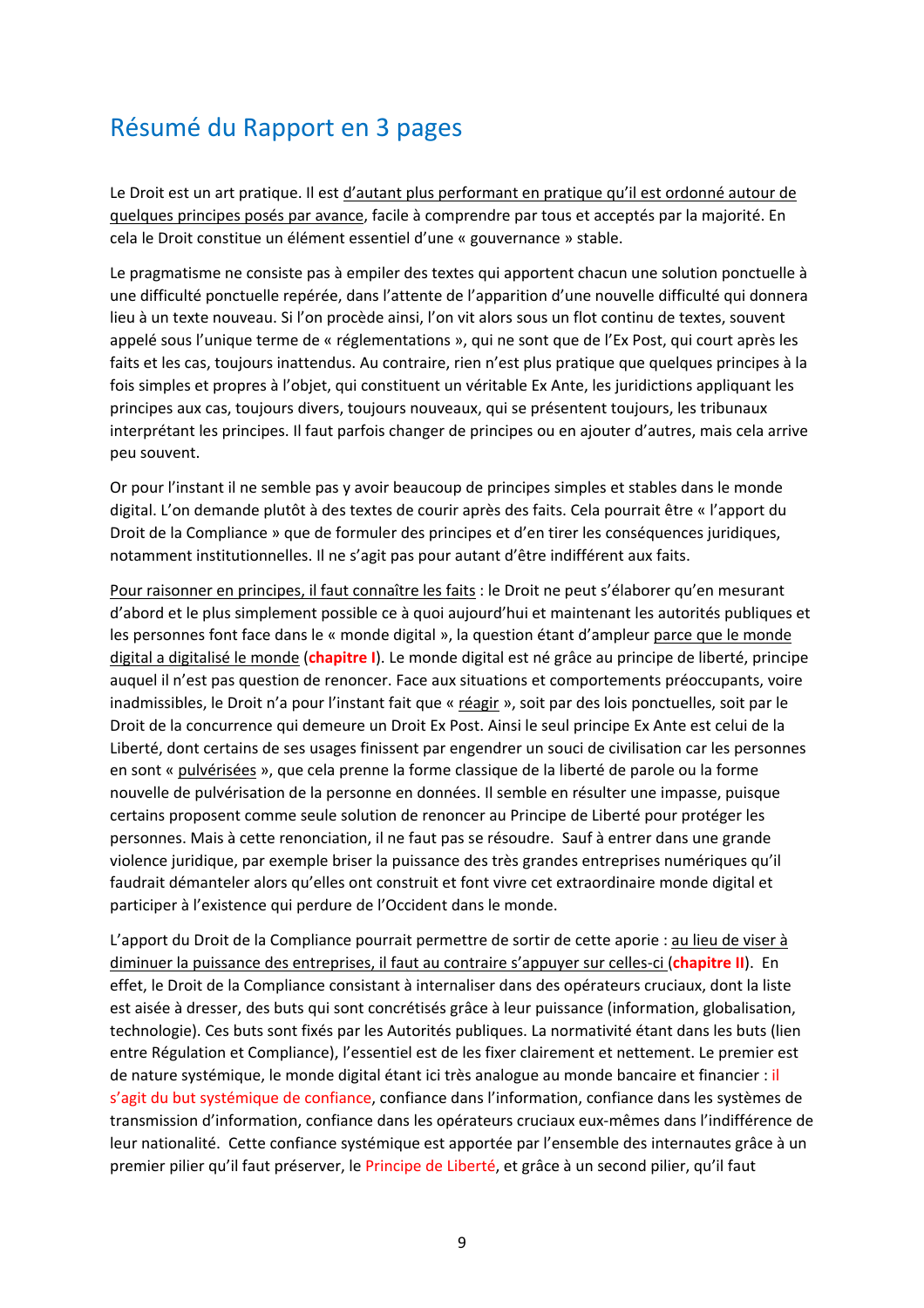construire, le Principe de Personne, que certains veulent méconnaître, s'approprier ou détruire, non seulement dans le monde digital mais par le monde réel. C'est l'articulation de ces deux Principes – Liberté et Personne – qui préservera ou restaurera le bien commun de la confiance.

En cela le Droit de l'Union européenne a déjà montré que par des Droits encore fragmentés de la Compliance il est allé plus loin que le souci mécanique de la protection d'un système, développé aux États‐Unis (**chapitre III**). Un Droit mécanique, réduit à une « réglementation » appliquée automatiquement à un système, est un Droit mort. Le Droit américain de la Compliance peut donner cette impression. A travers d'une part l'Union bancaire et les trois régulateurs bancaire, assurantiel et financier, l'Union européenne est parvenue, sans s'adosser à un État, à exprimer un but systémique de protection générale, internalisé dans les opérateurs cruciaux. En cela, il faut prendre le Droit américain comme modèle simplement initial ; il ne faut pas pour autant le prendre comme ennemi : ne pas être en défense, alors que le monde digital se prête si bien à la Renaissance. Et c'est le Droit de l'Union européenne qui a donné l'exemple à travers la jurisprudence puis le Règlement de 2016 sur la circulation des données et la protection des personnes « concernées » par celles‐ci en internalisant dans les entreprises un souci peu présent dans les techniques américaines de Compliance : le souci premier de la Personne. En cela, le Droit retrouve son objet premier : la vie des êtres humains. Le Droit de l'Union dispose déjà des linéaments de ce Principe Ex Ante du Principe de Personne s'articulant avec le Principe de Liberté (dont les excès sont déjà sanctionnés Ex Post par le Droit de la concurrence, Droit dynamique mais qui ne peut suffire) : l'Ex Ante du Droit de la Compliance vise une double prévention systémique, la prévention du risque de perte de confiance dans les contenus et la prévention des atteintes à la Personne qui entraînent une perte de confiance dans les opérateurs. Ces deux piliers Ex Ante sont encore insuffisamment formulés d'une façon simple et générale : c'est la contribution du Droit de la Compliance que de le faire pour que s'applique à travers l'ensemble du monde digital et du monde digitalisé et le respect de la Liberté (qui ne doit pas être perdu) et le respect de la Personne (qui doit être gagné). En cela, ce principe constitutif de la Personne doit arrêter l'efficacité des dispositifs mécaniques étrangers, y compris dans les mécaniques de process de compliance.

Le **chapitre IV** expose les éléments d'application constituant cet apport, qui ne nécessite pas de bouleversements institutionnels majeurs ou d'adoption de textes bouleversant l'état du Droit, processus dont on connait la difficulté et la lenteur. Il convient de partir du but : la préservation dans le monde digital et digitalisé de la « Personne », c'est‐à‐dire des « sujets de droit », techniquement titulaires de droits et d'obligations. Pour activer le Principe de Personne, il faut attribuer des droits subjectifs nouveaux, comme historiquement le juge l'a fait, et plus particulièrement la Cour de justice de l'Union. Ces droits subjectifs, dont le « droit à l'oubli » est le parangon, le droit de n'être pas insulté, persécuté, etc., ont un effet disciplinaire et structurant avec des effets extra territoriaux adéquats, le rattachement de la « personne concernée » avec le Droit de l'Union devant être large (trois critères alternatifs).

Le Droit de la Compliance n'est en rien un Droit qui a pour ennemis les opérateurs cruciaux : au contraire, il augmente leurs pouvoirs, en internalisant leur pouvoir de collecter des données, mais en les instituant gardiens de celles‐ci et non maîtres ou propriétaires de celles‐ci : c'est aussi pour servir des buts qui les dépassent que cette puissance est conçue et leur obligation de collaboration immédiate avec les Autorités publiques doit être accrue. En effet, leur action servant à la protection du groupe social doit être dictée par l'Autorité publique et non par leur charte ou des comités divers internes qui ne font que recopier ou anticiper leur devoir. Il demeure que pour exécuter leurs devoirs, ils doivent avoir des pouvoirs adéquats, notamment sur les internautes, pouvoirs qui sont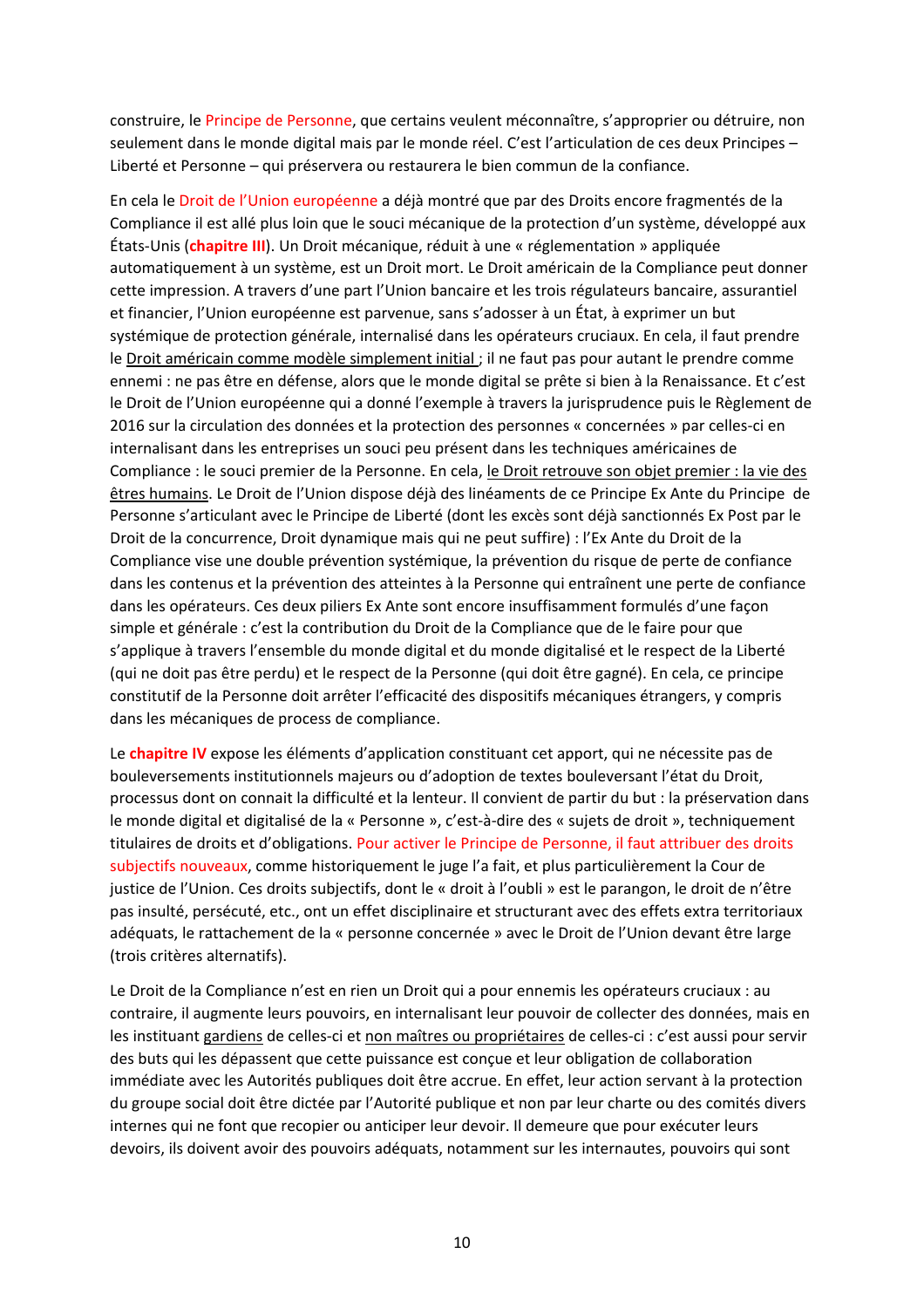ainsi légitimités. A ce titre, un démantèlement des « opérateurs cruciaux » affaiblirait aussi les Autorités publiques qui ont déjà inséré en ceux‐ci des buts d'intérêt général.

En outre, comme le sont les gestionnaires d'infrastructure essentielle, ils deviennent les débiteurs directs des droits subjectifs des personnes, prérogatives conférées à celles‐ci par le Droit (sur le modèle du « droit à l'oubli »), même si ces opérateurs ne sont pas en rapport contractuel avec ces personnes. Le débiteur d'un droit subjectif a une obligation Ex Ante de le concrétiser. Cela est vrai pour les droits subjectifs que le Droit objectif doit créer, comme pourrait l'être le « droit à être éduqué », puisque l'éducation est désormais digitalisée, qu'il y ait un droit pour que cela ne soit pas pour le pire (pornographie, violence, secrets protégés accessibles à tous, etc.) et que cela soit pour le meilleur ; cela est vrai pour les droits subjectifs anciens que le monde digital a concrètement effacés et dont le retour à l'effectivité doit être à la charge des opérateurs cruciaux sur lesquels repose ce nouveau monde. Ainsi, l'on doit légitimer mais aussi exiger une implication plus effective des opérateurs cruciaux dans l'effectivité des droits des « créateurs », qui vont au‐delà de la rémunération. Le monde n'est pas fait que d'argent, ce n'est pas son seul enjeu, sa seule mesure. Pour cela, il faut accroître les pouvoirs Ex Ante des opérateurs, afin qu'ils exécutent des obligations nouvelles Ex Ante en matière de droits subjectifs des créateurs, pour que ceux‐ci cessent d'être dépossédés, notamment en matière de contrefaçon. Les personnes, titulaires concrets de l'ensemble de ces droits subjectifs, doivent pouvoir agir devant un Régulateur ou un juge pour en demander l'effectivité.

Ce faisant et pour cela, comme on le fait en Régulation financière, il faut reconnaître aux opérateurs cruciaux le statut de « régulateurs de second niveau », leur forme juridique et leur nationalité n'ayant pas de pertinence pour l'octroi en Europe d'une telle qualification, leur position suffisant à justifier cette qualification, un organisme public exerçant alors sur eux une puissance de « supervision ». Au niveau européen, cela engendre en premier lieu un maillage de l'ensemble des régulateurs, car le maillage est une meilleure solution que la concentration (c'est le modèle du trio ESMA – EBA – EIOPA et les trois organes de l'Union bancaire, de supervision, de résolution des difficultés et de garantie, qui eux‐mêmes s'articulent avec les superviseurs nationaux).

La Cour de Justice a posé dans sa jurisprudence qu'elle est gardienne d'un « État de Droit » : faute d'État européen, une distribution de droits subjectifs par des Autorités (Cour de Justice, Commission, Régulateurs, juridictions) dont les opérateurs numériques cruciaux sont les débiteurs effectifs, supervisés par un maillage d'Autorités publiques ayant à son centre la Commission européenne, représentée par la DG *Connect* correspondrait à l'évolution du Droit européen. Cela ne constituerait pas une rupture mais un nouveau degré dans sa maturité comme zone souveraine.

Ce système de maillage institutionnel est d'autant plus adéquat que la quotidienneté de la mise en œuvre repose sur une technologie fulgurante maîtrisée par les opérateurs eux‐mêmes et qu'il s'agit ici de les superviser, et non pas de « réguler » un secteur. Certaines autorités concernées ont à la fois des pouvoirs de régulation, portant sur des secteurs à construire ou dont il faut maintenir les équilibres dans le temps, et des pouvoirs de supervision sur les opérateurs qui deviennent pour ce faire transparent à leur égard. Dans cette articulation issue d'un système de Compliance, il ne s'agit que d'articuler les pouvoirs de supervision sur les opérateurs cruciaux.

Pour que l'intersectoriel fonctionne bien, notamment via les réseaux européens des régulateurs nationaux, alors que le numérique n'est pas un secteur et qu'il ne s'agit que de superviser les opérateurs cruciaux du monde digital dont l'activité impacte des « personnes concernées », la Commission européenne est la plus propice à constituer ce qui serait la plaque tournante de l'intersectoriel européen dans une perspective de supervision des régulateurs numériques cruciaux.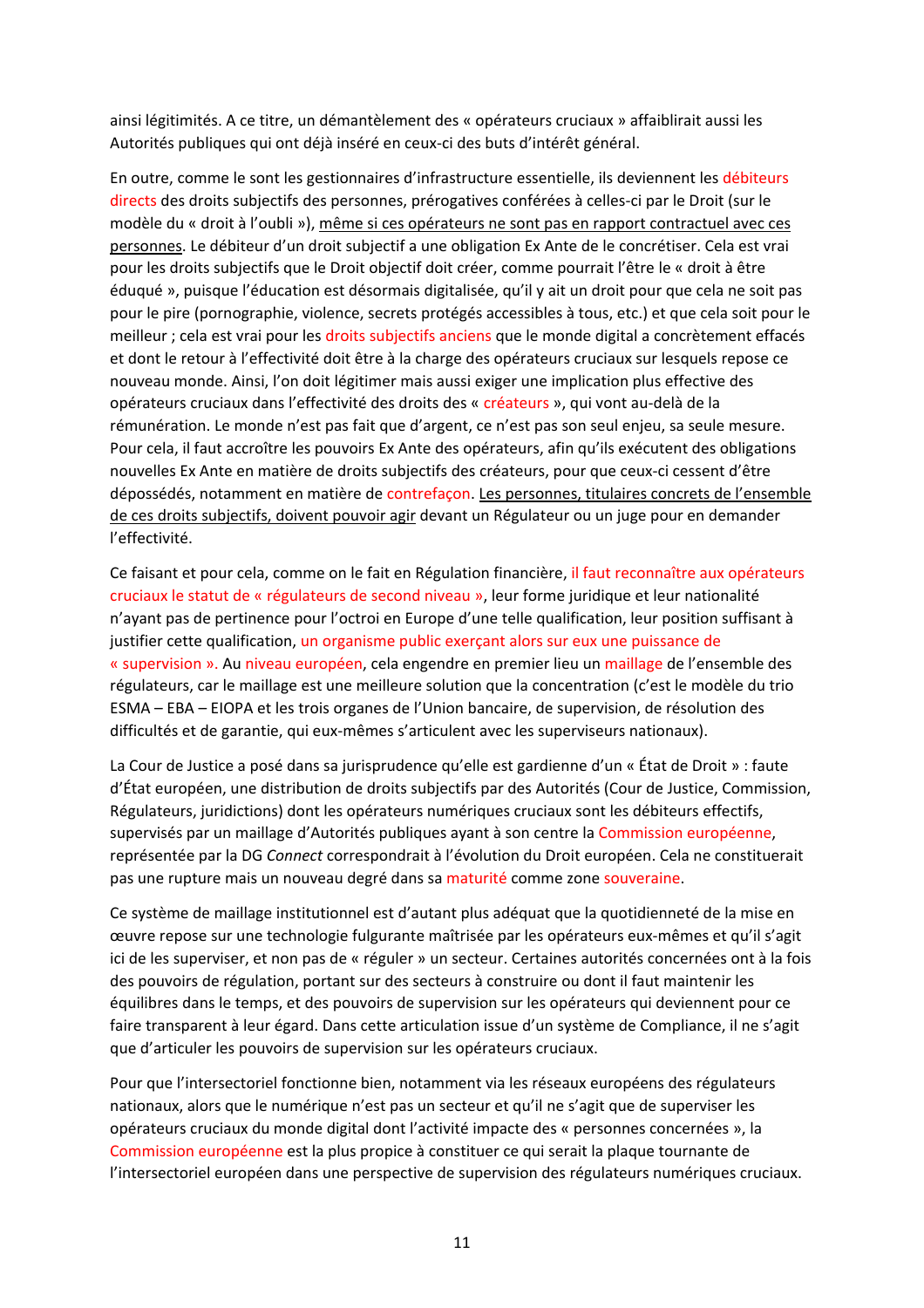En son sein la DG *Connect* serait la plus à même d'être ce pilier de supervision d'un système de compliance ayant internalisé dans les opérateurs cruciaux la fonction d'effectivité des droits subjectifs des « personnes concernées » par la digitalisation du monde, opérateurs reconnus à ce titre comme régulateurs de second niveau.

Un tel mécanisme n'entrave pas l'innovation, au contraire : être supervisé et orienté vers certains buts qui rendent effectifs le Principe de Liberté, naturel à l'opérateur, et le Principe de Personne, qui peut l'être moins mais qu'ils gagneront à s'approprier, n'empêche en rien un opérateur d'innover. Au contraire, le Droit de la Compliance s'appuie sur la puissance des opérateurs cruciaux, institués en gardiens des Libertés et des Personnes. La dimension pédagogique très forte de la Compliance trouve dans le digital et chez ses opérateurs un terrain consubstantiel.

D'autres opérateurs cruciaux peuvent d'ailleurs naître dans ce nouvel écosystème institutionnel mais souple, non seulement en B to C mais en B to B car plus il y a d'opérateurs cruciaux et plus le mécanisme d'ensemble est solide<sup>8</sup>, dépassant la perspective immédiate des marchés pour se soucier davantage des infrastructures, la garde des données et leur partage entre entreprises, sous une supervision publique, pouvant montre que le Droit de la Compliance est alors – par un effet retour – une façon de revenir vers un « Droit de la Régulation », apte à construire en Europe des infrastructures de données entre entreprises, dès l'instant qu'elles soient supervisées par une Autorité de supervision, laquelle n'est ni une Autorité de régulation ni une Autorité de concurrence. La Compliance pallie alors l'absence d'Europe industrielle.

<sup>8</sup> En cela, le Droit de la Compliance n'est pas un avatar du Droit de la Concurrence et s'en distingue en de nombreux points. V. Frison‐Roche, M.‐A., Droit de la Compliance et Droit de la Concurrence, 2018.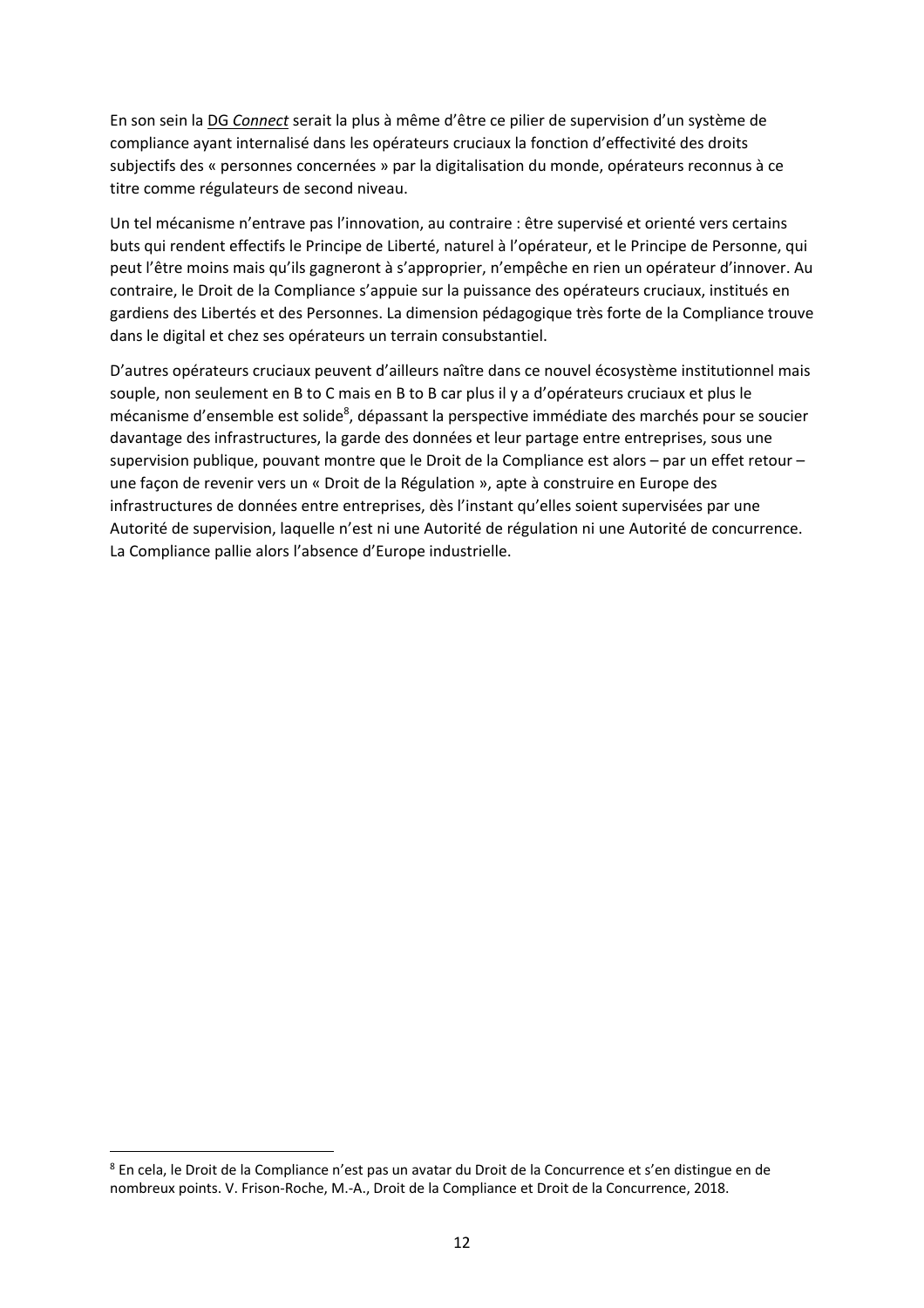#### Summary of the Report in 3 pages

Law is a practical art. It is all the more effective in practice that it is ordered around some principles posed in advance, easy to understand by all and accepted by the majority. In this respect, Law constitutes an essential element of a stable "governance".

Pragmatism does not consist in piling up texts that each brings a punctual solution to a specific difficulty identified, while waiting for the appearance of a new difficulty that will give rise to a new text. If one does so, one lives then under a continuous stream of texts, often called under the sole term of "regulations", which are only of the Ex Post, which runs after the facts and the cases, which are always unexpected. On the contrary, nothing is more practical than some principles both simple and peculiar to the object, which constitute a true Ex Ante, the jurisdictions applying the principles to the cases, always diverse, always new, always happening, the courts interpreting the principles. Sometimes it is needed to change the principles or add others, but it does not happen often.

But for the moment there do not seem to be many simple and stable principles in the digital world. Rather, texts are asked to run after facts. This could be the **CONTRIBUTION OF COMPLIANCE LAW FOR THE INTERNET GOVERNANCE** to formulate principles and draw their legal consequences, including institutional ones. This does not mean being indifferent to the facts.

To reason in principle, one must know the facts: Law can be developed only by measuring first and as simply as possible what today and now public Authorities and people face in the "digital world", the question being large because the digital world has digitized the world (**chapter I**). The digital world is born thanks to the principle of freedom, a principle to which there is no question of giving up. Faced with situations and behaviors that are worrying, even inadmissible, Law has for the moment only "reacted", either by specific laws, or by Competition Law which remains an Ex Post Law. Thus the only Ex Ante principle is Freedom, some people asking the end of it because humans are "sprayed", whether it takes the conventional form of freedom of speech or the new form of spraying of the person in data. This seems to be an impasse, since some people propose as the only solution to give up the Principle of Freedom to protect people. But to this renunciation, it is not necessary to be resolved. Except to enter into a great legal violence, for example breaking the power of these very large digital companies that would have to be dismantled as they have built and make live this extraordinary digital world and participate in the existence that continues of the West in the world.

The contribution of Compliance Law could allow to leave this aporia: instead of aiming at decreasing the power of the companies, it is necessary on the contrary to be based on these (**chapter II**). Indeed, Compliance Law consists in internalizing in crucial operators, whose list is easy to draw up, goals which are concretized thanks to their power (information, globalization, technology). These goals are set by the public Authorities. Normativity being in the goals (link between Regulatory Law and Compliance Law), the essential thing is to fix them clearly. The first is of a systemic nature, the digital world here being very similar to the banking and financial system: it is the systemic goal of trust, trust in information, trust in information transmission systems, trust in crucial operators themselves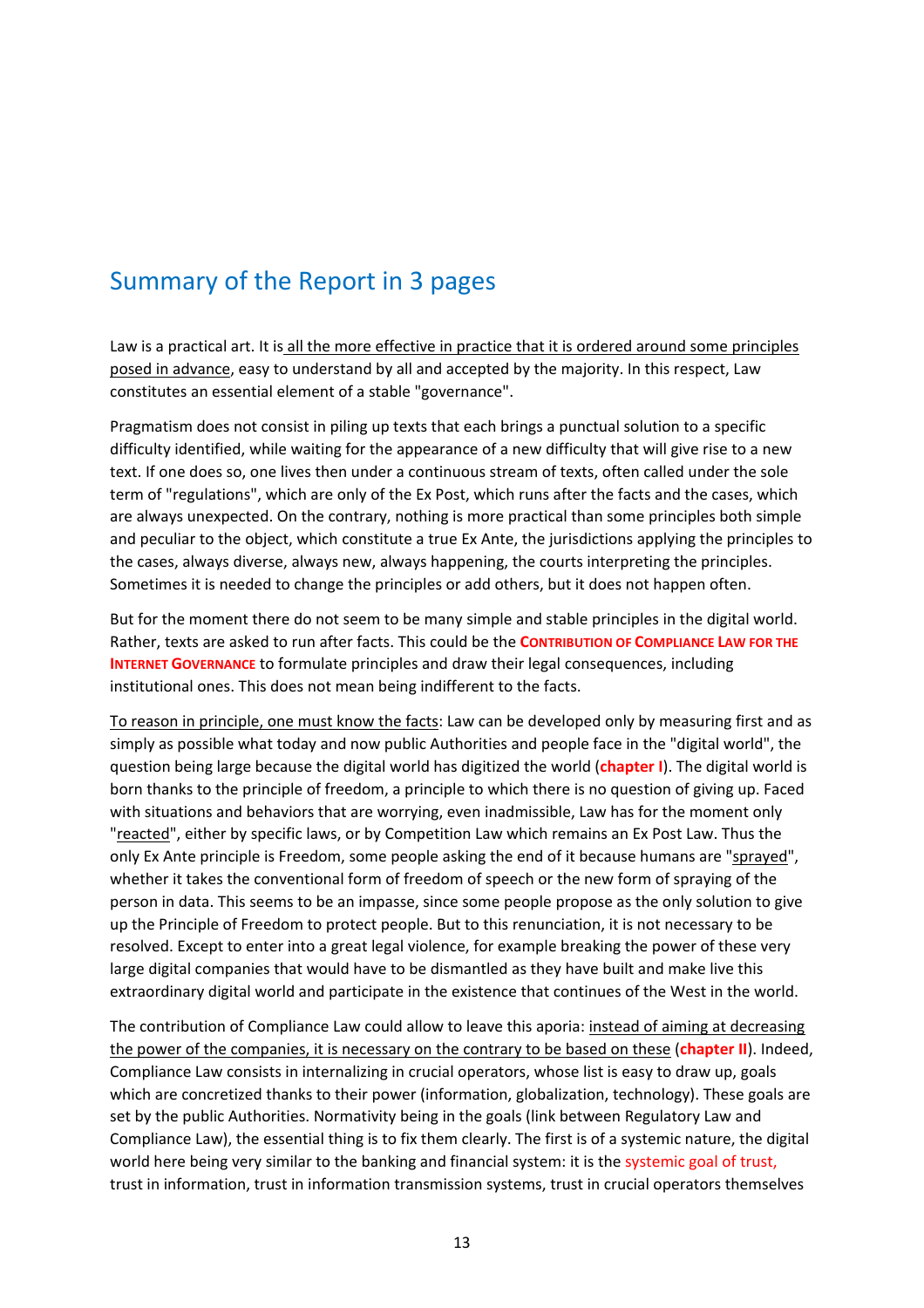in indifference of their nationality. This systemic trust is brought by all Internet users thanks to a first pillar that must be preserved, the Principle of Freedom, and thanks to a second pillar, which must be built, the Principle of Person, that some want to misunderstand, to appropriate or destroy, not only in the digital world but in the "real" world. It is the articulation of these two Principles ‐ Freedom and Person - that will preserve or restore the common good of trust.

In this respect, Law of the European Union has already shown that by still fragmented Compliance sectorial Laws it has gone further than the mechanical concern for the protection of a system developed in the United States (**Chapter III**). A mechanical Law, reduced to empty "regulations" automatically applied to a system, is a dead Law. US Compliance Law can give that impression… Through the European Banking Union and the three banking, insurance and financial European Regulators, the European Union managed, without links with a State, to express a systemic goal of general protection of people, internalized in crucial digital operators. This is why it is necessary to take American Law only as initial model; but it should not also be taken as an enemy: Europe does not have to be in defense, while the digital world lends itself so well to the Renaissance. And it is European Union Law that has set the example through the case law then the 2016 Regulation on the circulation of data and the protection of the persons "concerned" by them by internalizing in companies a concern little present in the American techniques of Compliance: the first concern of the Person (GDPR). In this, Law finds its primary object: the life of human beings. The Law of the Union already has the lineaments of this Principle Ex Ante of the Principle of Person articulating with the Principle of Liberty (whose excesses are already sanctioned Ex Post by Competition Law, but this cannot suffice ): the Ex Ante of Compliance Law aims for a double systemic prevention, the prevention of the risk of loss of confidence in the contents and the prevention of attacks on the Person which lead to a loss of confidence in the operators. These two pillars Ex Ante are still inadequately formulated in a simple and general way: it is the contribution of Compliance Law that to do it so that it applies across the entire digital world and the digitized world and the respect for freedom (which must not be lost) and respect for the person (to be won). In this, this constituent principle of the Person must stop the effectiveness of foreign mechanical rules, including in the process mechanics of compliance process.

**Chapter IV** sets out the elements of application constituting this contribution of Compliance Law in Internet Governance, which does not require major institutional upheavals or adoption of texts upsetting the actual legal organization in Europe of the law, process of which everyone knows the difficulty and the slowness. It is necessary to start from the goal: preservation in the digitized and digital world of the "Person", that is to say, "subjects of law", technically by the titularity of rights and obligations. To activate the Principle of Person, it is necessary to assure the effectiveness of these rights and to create new subjective rights, as historically the judge has done, and more particularly the Court of Justice of the European Union. These subjective rights, of which the "right to be forgotten" is the paragon, the right not to be insulted, persecuted, etc., have a disciplinary and structuring effect with adequate extraterritorial effects, the attachment of the "person concerned "with the Union Law to be broad (three alternative criteria).

Compliance Law is not at all the enemy of the digital enterprises: on the contrary, it increases their powers, by legitimizing their power to collect data, but by setting them guardians of these and not masters or owners of these: it is also to serve goals that exceed them that this power is designed and their obligation of immediate collaboration with the public Authorities must be increased. Indeed, their action for the protection of the social group must be dictated by the public Authority and not by their charter or various internal committees that only copy or anticipate their duty. It remains that to perform their duties, they must have adequate powers, especially on Internet users, powers that are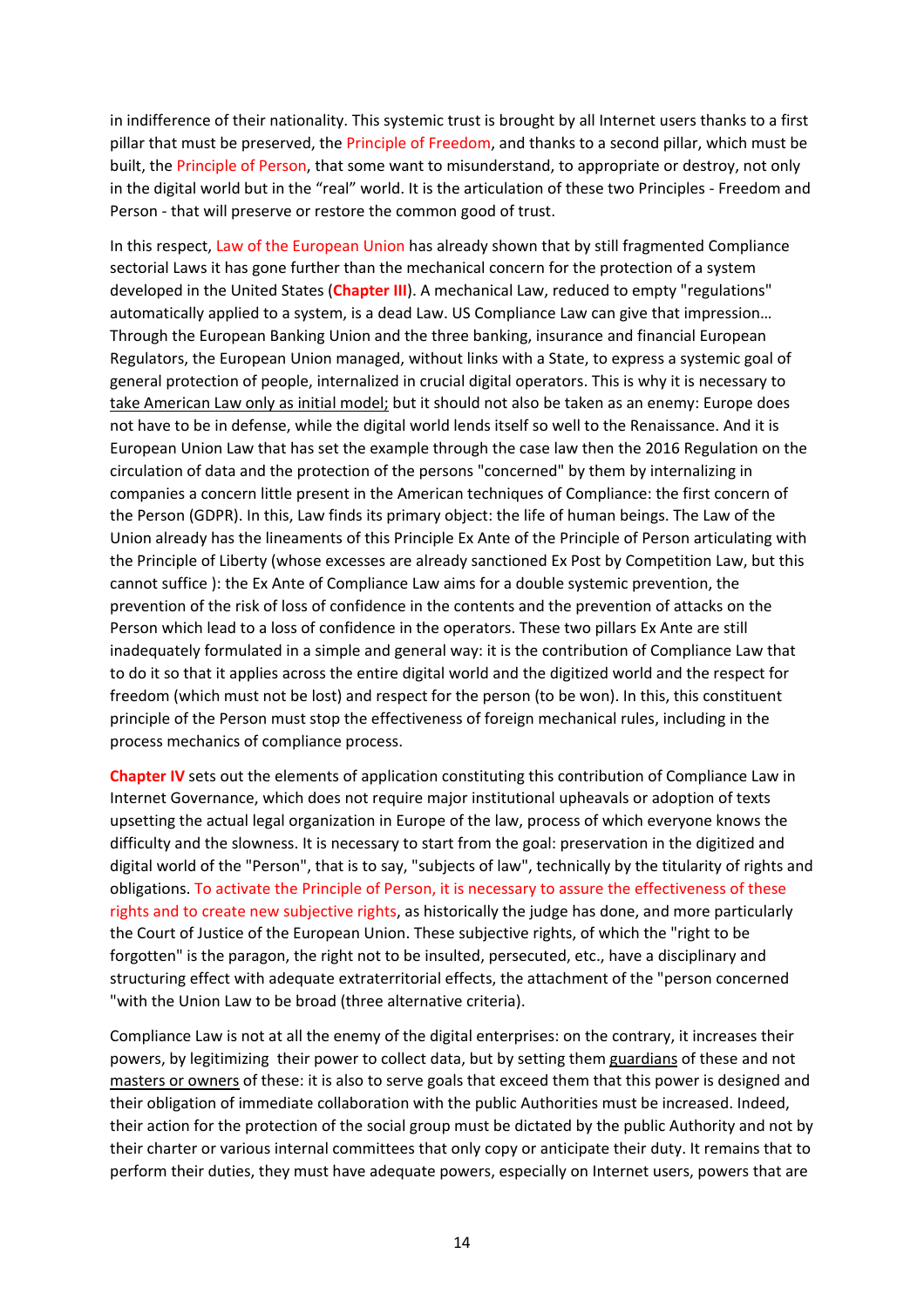legitimized. As such, a dismantling of "crucial operators" would also weaken the public Authorities who have already inserted public interest goals into them.

In addition, as are the managers of essential infrastructure, they become the direct debtors of these subjective rights of the people, prerogatives conferred on them directly by Law (on the model of the "right to be forgotten"), even if these operators are not in a contractual relationship with these persons. The debtor of a subjective right has an Ex Ante obligation to fulfill it. This is true for the subjective rights that Law must create, as the "right to be educated" could be, since education is now digitized, there is a right for it not to be worse (pornography, violence, protected secrets accessible to all, etc.) and that it is for the better; this is true for the classical subjective rights that the digital world has concretely erased and whose return to effectiveness must be borne by the crucial operators on which this new world is based. Thus, we must legitimize but also demand a more effective involvement of crucial operators in the effectiveness of the rights of "creators", rights which go beyond simple financial compensation. The world is not just about money, it's not its sole issue, its sole measure. For that, it is necessary to increase the Ex Ante powers of the operators, so that they execute new Ex Ante obligations with regard to the subjective rights of the creators, so that these ceases to be dispossessed, notably in the matter of counterfeiting. The persons, concrete holders of all these subjective rights, must be able to act before a Regulator or a judge to demand their effectiveness.

In doing so and for that, as is done in Financial Regulatory system, crucial operators must be recognized as "second level regulators", their legal form and their nationality not having any relevance for the granting in Europe of such qualification, their position being sufficient to justify this qualification, a public body then exercising on them a power of "supervision". At the European level, this generates in the first place a mesh of all the regulators, because the mesh is a better solution than the concentration (it is the model of the trio ESMA ‐ EBA ‐ EIOPA and the three organs of the Banking Union , supervision, resolution of difficulties and guarantee, which themselves are articulated with national supervisors).

The Court of Justice has stated in its case-law that it is the guardian of a "rule of law": in the absence of a European State, a distribution of subjective rights by authorities (Court of Justice, Commission, Regulators, courts) whose crucial digital operators will be the actual debtors, overseen by a network of public authorities whose central focus will be the European Commission, represented by DG Connect, would correspond to the evolution of European Law. This would not be a break but a new degree in its maturity as a sovereign zone.

This system of institutional networking is all the more appropriate that the daily implementation is based on a lightning technology controlled by the operators themselves and that it is here to supervise them, not to "regulate" a sector. Some concerned authorities have both regulatory powers, concerning sectors to be built or whose equilibrium must be maintained over time, and supervisory powers over the operators which must become transparent in this regard. In this articulation resulting from a system of Compliance, it is only a question of articulating the powers of supervision on the crucial operators.

For the inter-sectorial to work well, especially via the European networks of national regulators, while digital is not a sector and it is only a matter of supervising the crucial operators of the digital world whose activity impacts "persons who are concerned", the European Commission is most likely to constitute what would be this hub of the European intersectorial in a perspective of supervision of crucial digital regulators. Within it, DG Connect would be the best able to be this pillar of supervision of a compliance system that has internalized in the crucial operators the effectiveness function of the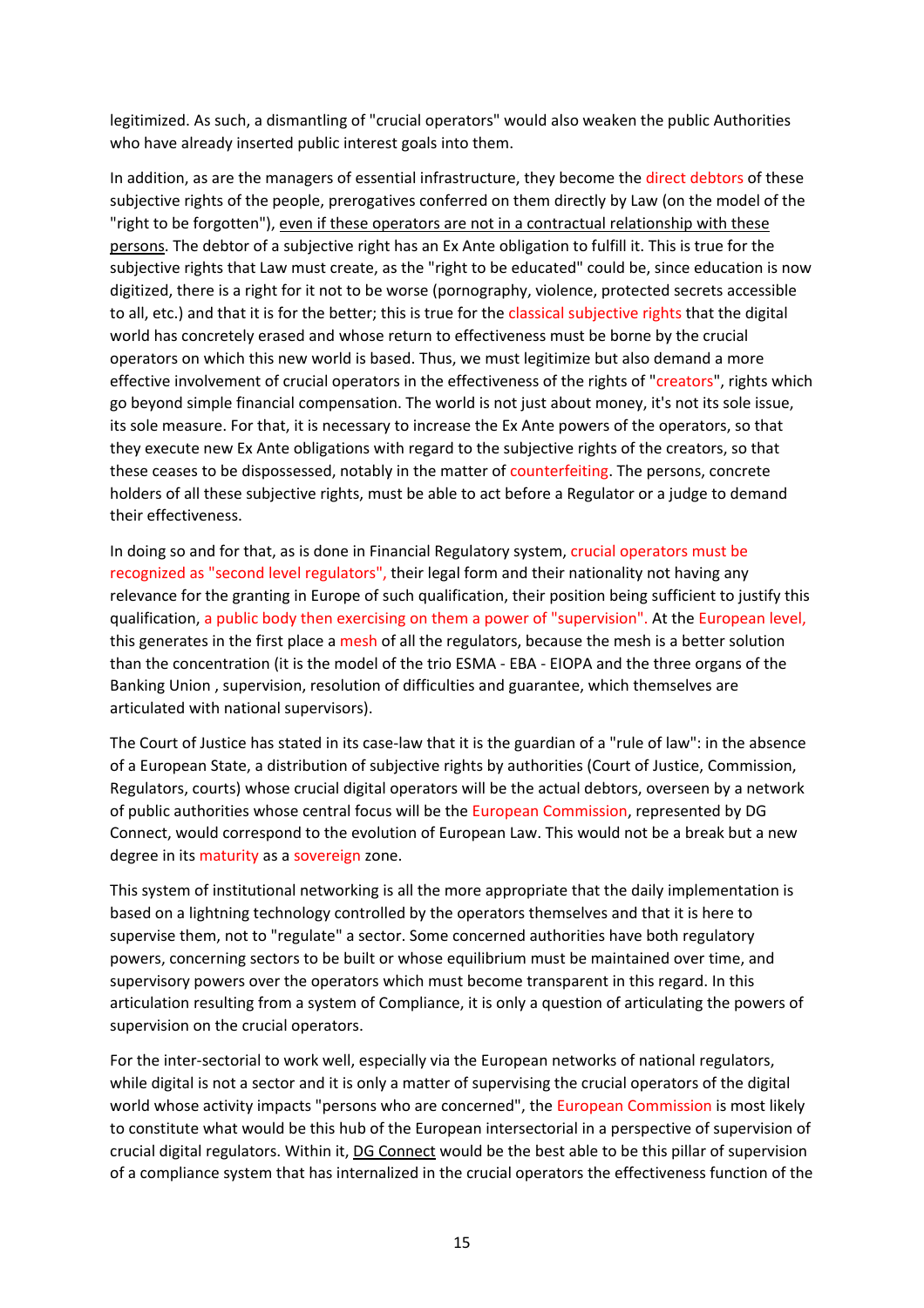subjective rights of the "persons who are concerned" by the digitalization of the world, operators recognized as such as second level regulators.

Such a mechanism does not hinder innovation, on the contrary: to be supervised and directed towards certain goals that make the Freedom Principle, natural to the operator, and the Principle of Person, which may be less so, but crucial digital operators will gain ownership, and this obligation does not prevent an operator from innovating. On the contrary, Compliance Law relies on the power of crucial operators, established as guardians of liberties and people. The very strong pedagogical dimension of Compliance finds in digital and its operators a consubstantial ground.

Other crucial operators can be born in this new institutional but flexible ecosystem, not only in B to C but in B to B because the more crucial operators there are and the more the overall mechanism is solid, going beyond the immediate prospect of markets to care more about infrastructure, data retention and sharing between companies, under public supervision, can show that Compliance Law is then ‐ by a return effect ‐ a way to return to a Regulatory Law, able to build data infrastructures between companies in Europe, as long as they are supervised by a Supervisory Authority, which is neither a Regulatory Authority nor a Competition Authority. In this way, Compliance can compensate for the absence of an industrial Europe.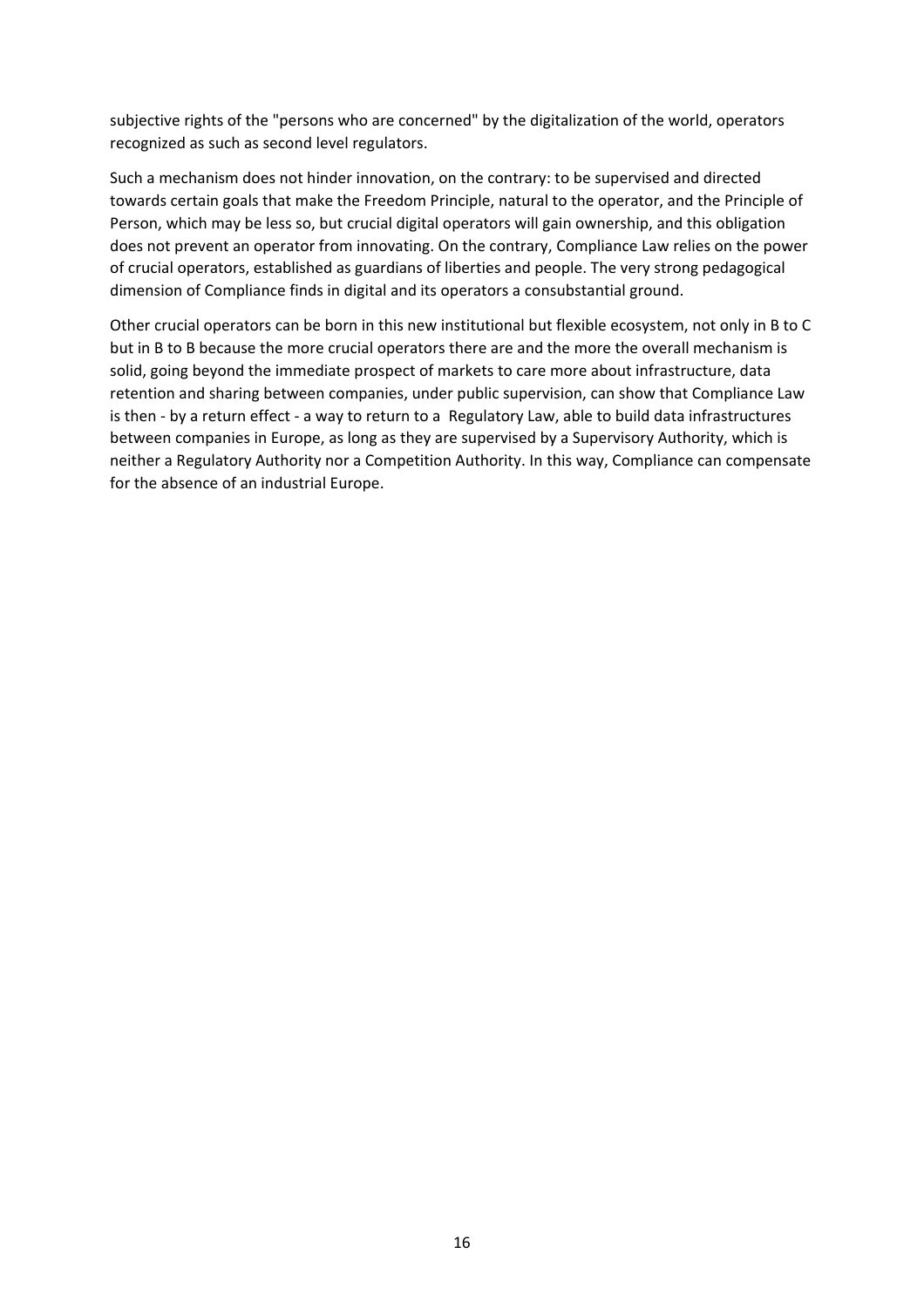### Résumé du Rapport en 6 pages

Pour raisonner en principes, il faut connaître les faits : le Droit ne peut s'élaborer qu'en mesurant d'abord et le plus simplement possible ce à quoi aujourd'hui et maintenant les autorités publiques et les personnes font face dans le « monde digital », la question étant d'ampleur parce que le monde digital a digitalisé le monde. Le **premier chapitre** vise à prendre l'ampleur et la nouveauté de la situation, ce à quoi les Autorités publiques, les entreprises et les personnes font aujourd'hui face dans le « monde digital » et le « monde digitalisé ».

Or, il faut admettre que la situation actuelle du monde digital n'est pas satisfaisante. Parce que seul le principe de liberté s'y est développé comme fondement Ex Ante et que le Droit ne s'y insère que ponctuellement qu'en Ex Post, aucun autre principe général ne constitue pour le moment un pilier susceptible de constituer un équilibre face au principe de liberté. A tel point que certains voudraient « remettre de l'ordre » en attaquant la liberté, ce qui serait le pire. Cette situation perdure parce que la « personne » n'est pas reconnue à sa juste place dans le monde digital. Tant qu'un autre principe que celui-ci de la liberté n'est pas constitué, le Droit ne fait que « réagir » à chaque dégradation car l'on peut « réguler » Internet en ce que celui‐ci a permis l'émergence d'un monde digital qui ne se réduit pas à un secteur, la réaction la plus à craindre au final étant *l'attaque même du principe de* liberté pour ramener de l'ordre.

Cela tient au fait qu'Internet renvoie aujourd'hui à un écosystème qui n'a été construit ni par les États dans une politique publique quelle que soit la zone du Monde dont il s'agit, ni par des individus isolés, mais par des décisions économiques prises par des entreprises qui ont développé des technologies nouvelles, permettant à des personnes d'entrer en contact sans se déplacer et sans coût. En cela et par nature, Internet est synonyme de liberté, l'inventeur du WEB, puis les entreprises de la Silicon Valley, ayant voulu concrétiser ce principe auquel ils adhérent et dont la préservation est essentielle.

Mais ce qui est désormais un monde est « tenu » par quelques entreprises, très diverses, dont le point commun est la maîtrise des « données ». Ce n'est que le début.

Face à cela, le Droit se constitue mais d'une façon seulement réactive : lorsqu'un comportement ou une situation par trop insupportable est repérée, un texte est adopté. Cela vient s'adosser à des systèmes juridiques qui demeurent légitimes pour s'appliquer dans le monde digital mais dont les formes classiques, aussi bien pénales que civiles, s'avèrent inefficaces, comme le montre l'exemple de la lutte contre la contrefaçon. Les régulateurs sectoriels parviennent sans trop de difficulté à intervenir pour ce qui les concerne dans le monde digital, mais cela n'est pas pour autant que celui‐ci est régulé, parce que le monde digital n'est pas un secteur. Sont alors adoptés de nouveaux textes sur des objets très précis, comme par exemple le « droit d'auteur » ou les « discours de haine ». Mais tout cela ne peut pas constituer une « Régulation d'Internet », ce sont des mouvements de toutes parts, tous légitimes mais par nature lacunaires, non coordonnés, laissant des béances dans lesquelles le principe de liberté commence à vaciller. Les États ou les Autorités publiques cherchent alors à faire un sort particulier à ce qui seraient les entreprises de cette industrie particulière qui serait « l'industrie de la donnée », soit en élaborant des projets d'un nouveau Droit fiscal et en concevant d'une façon nouvelle le Droit de la concurrence.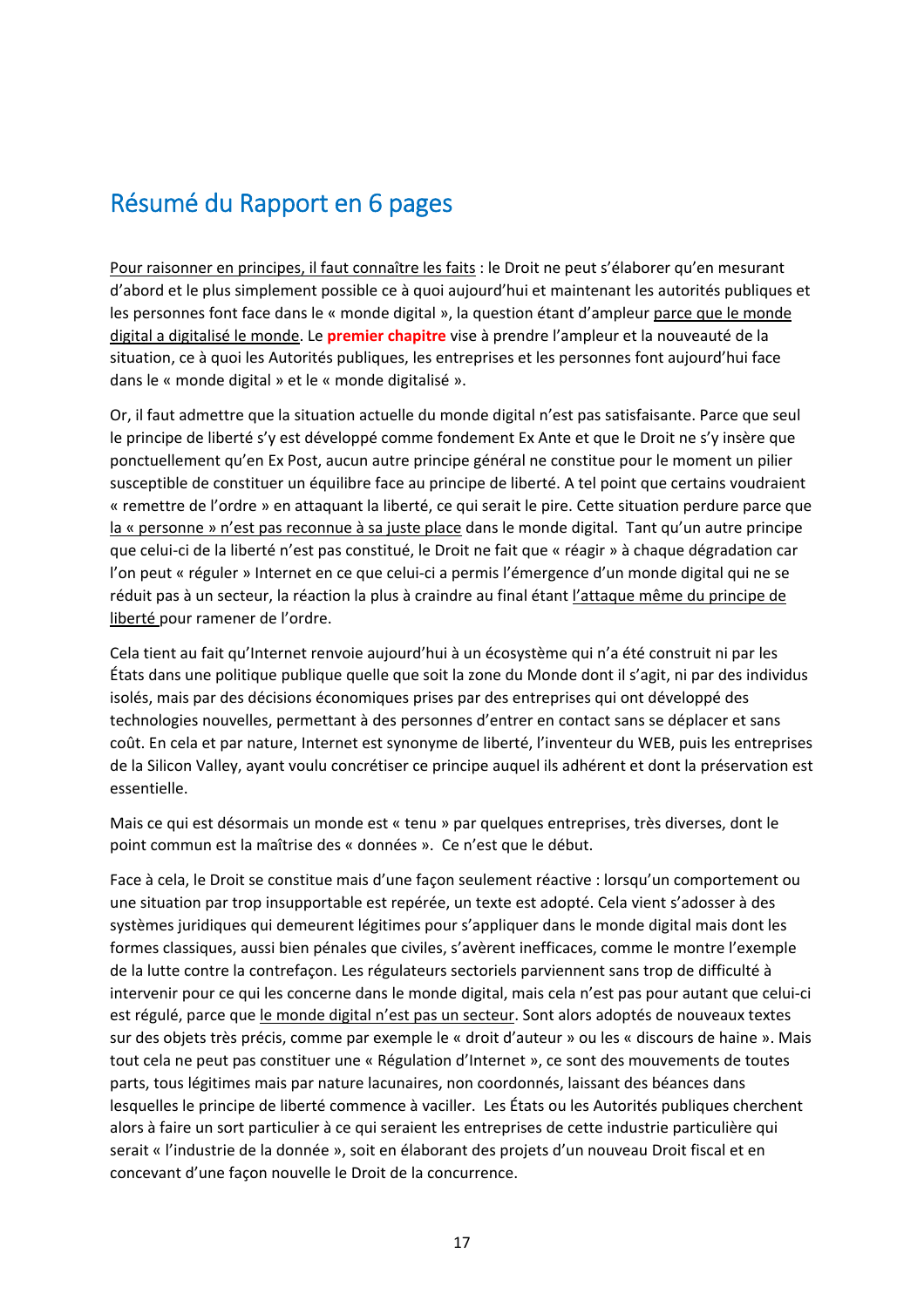Pourtant, se rapprochant de plus en plus du lien consubstantiel entre Internet, le monde digital et la maîtrise des données par les entreprises qui structurent ce monde, se dégage l'importance des organismes publics qui assurent la sécurité de circulation des données et la protection des personnes « concernées », ce que ni le Droit fiscal ni le Droit de la concurrence ne peuvent viser en tant que telles.

Pour l'instant ces « réactions » des Etats et du Droit demeurent insuffisantes parce que pour l'instant le monde digital a pour simple principe de fonctionnement la technologie – qui ne saurait être confondue avec une norme ‐ et pour seule norme Ex Ante la Liberté, ce qui à la fois est un Principe essentiel à préserver mais qui ne peut suffire lorsqu'il est la seule norme. En effet pour l'instant, l'être humain n'est pas protégé d'une façon générale par l'invention juridique qui le constitue comme une « personne », c'est‐à‐dire comme un titulaire actif et passif de droits et d'obligations.

Du caractère techniquement lacunaire des réactions du Droit dans le monde digital dans lequel les êtres humains ne sont pas protégés par le Principe de Personne, émerge un souci de civilisation, parce que le monde digital est technologiquement et par le seul Principe de Liberté un monde sans barrière où s'opère désormais « l'éducation » des êtres humains, toutes les passions s'alimentant et se diffusant. Or, le monde dit « réel » s'étant digitalisé, les comportements appris sur Internet s'y diffusent avec la même capillarité, sans qu'aucun mécanisme général n'y ait fait barrière Ex Ante dans le monde digital. Sans considération de la « Personne », c'est le socle de l'Occident qui est en cause. Nous sommes tous face à un enjeu de civilisation, né de la technique et de l'usage légitime de la liberté d'entreprendre et nous ne savons pas quoi faire. Il faut le dire.

Une fois que cela est admis, le **deuxième chapitre** présente l'apport que pourrait faire le Droit de Compliance, en ce qu'au lieu de viser à diminuer la puissance des entreprises qui ont construit le monde digital, il s'appuie sur celle‐ci. En cela, il peut constituer une solution générale, en internalisant dans les opérateurs numériques cruciaux un « but monumental », celui de la protection des personnes. Par la reconnaissance du principe de « Personne », serait ainsi bâti un second pilier libéral faisant face au principe de liberté et consolidant celui‐ci tout en créant un équilibre.

En cela, le Droit de la Compliance peut constituer un apport aux solutions proposées pour remédier à cette situation très préoccupante, en ce qu'il se définit comme l'internalisation dans les « opérateurs cruciaux » de « buts monumentaux », qui serait ici celui de protéger les êtres humains, parce ce qu'ils sont, à travers le Principe de Personne, titulaires de droits subjectifs opposables à tous et dont la concrétisation reviendrait aux opérateurs numériques cruciaux (**I**).

Le Droit de la Compliance est une branche du Droit nouvelle, qui consiste à internaliser dans les « entreprises cruciales » des buts fixés par l'autorité publique mais dont la concrétisation revient à certains opérateurs « en position » de les atteindre. En cela, le Droit de la Compliance permet sans se soucier des frontières ou des immatérialités de fixer des buts d'intérêt général très élevés (les « buts monumentaux ») et d'accroître la confiance que l'on peut faire aux « opérateurs cruciaux » qui, sur ordre des Autorités publiques, se structurent pour les atteindre.

Cet apport serait également de nature systémique, le Droit de la Compliance étant le prolongement du Droit de la Régulation. Le monde digital est en train de perdre son bien public : la confiance. Par une meilleure protection des personnes, voire en les mettant au centre dans la circulation des données ou au contraire par le soin de leur garde, cette confiance peut revenir ou être conservée, ce qui est un enjeu systémique majeur.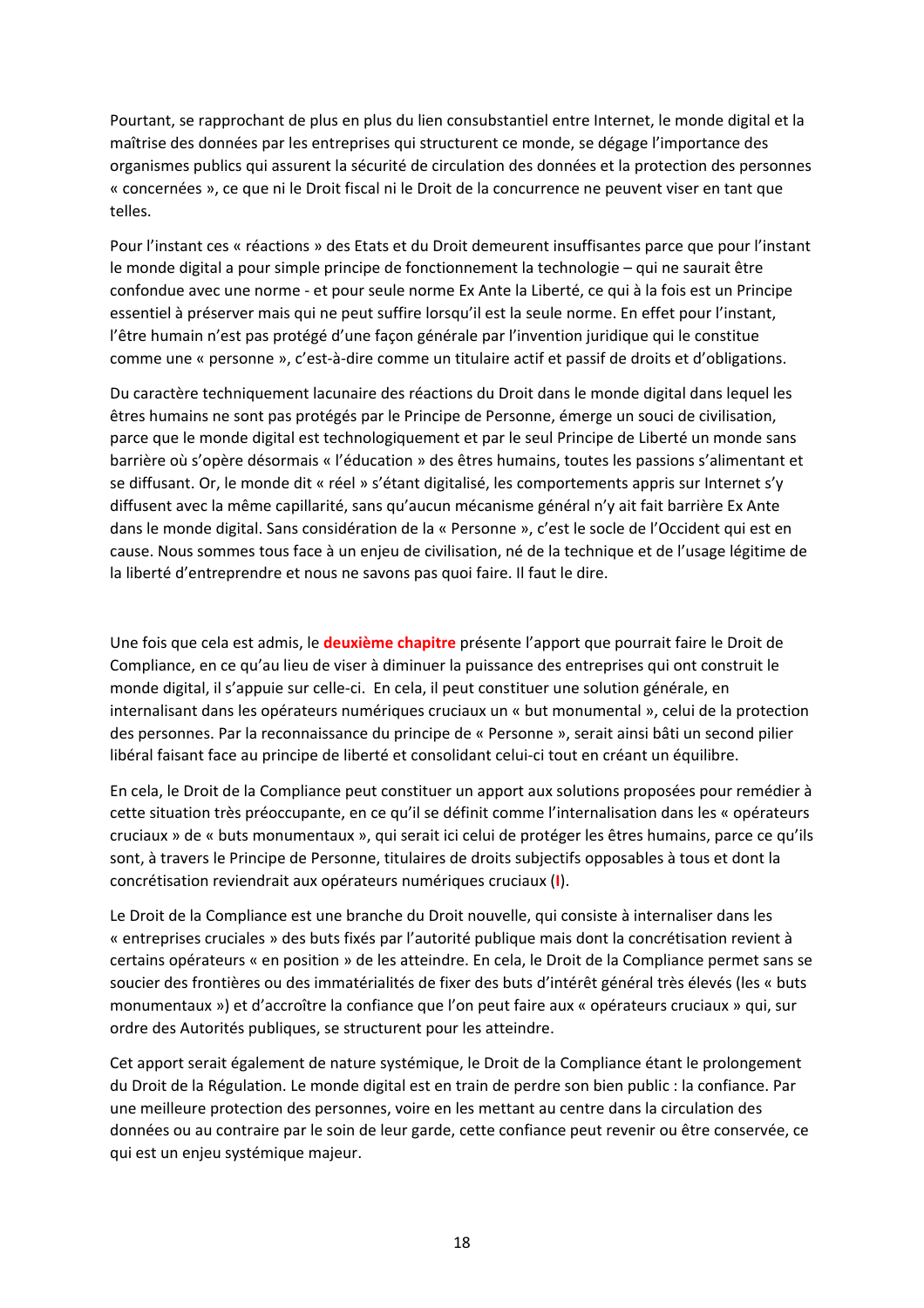En effet le but systémique de confiance justifie que l'Autorité publique pose dans le monde digital l'impératif de confiance dans la garde des informations et dans la fiabilité des informations et le filtrage des discours inadmissibles, notamment par rapport aux personnes qui sont « concernées ».

Le but systémique de la Confiance marquant Internet et le monde digital doit être posé, non seulement pour celui‐ci mais encore pour « le monde digitalisé », notre quotidien. Cela engendre un « but à double‐face » d'information qui, parfois pour la même information », parfois doit circuler, parfois ne doit pas circuler, parfois doit être partagée. On ne peut réconcilier ces buts concernant les mêmes informations qu'en internalisant les obligations de maniement des données à l'intérieur même des « opérateurs numériques cruciaux » par le Droit de la Compliance. Le cœur du Droit de la Compliance appliqué au monde digital est que les êtres humains, parce qu'ils sont des Personnes, ne soient pas « dépossédés » d'eux-mêmes, but monumental s'appuyant sur le Principe de Personne venant en équilibre du Principe de Liberté, et rendant celui‐ci soutenable à long terme.

Apparaît ainsi par le Droit de la Compliance la perspective d'une Europe pleinement numérique ayant deux piliers : le Principe de Liberté et le Principe de Personne. Le but systémique du Droit de la Compliance appliqué à Internet est d'une façon liée la Confiance et la protection des Personnes.

Les deux premiers chapitres ayant montré et la gravité de la situation et l'aptitude du Droit de la Compliance à apporter quelques solutions, les deux chapitres suivants ont pour objet de décliner les solutions concrètes. C'est à partir de ce moment‐là que début les 55 propositions concrètes du Rapport.

Le **troisième chapitre** propose une première série de solutions concrètes, consistant à s'appuyer sur les fragments déjà écrits d'un Droit européen de la Compliance, fragments qui sont très nombreux et qu'il faut activement rapprocher. Le Droit européen de la Compliance est déjà là, comme écrit à l'encre sympathique, n'attendant que son lecteur qui le recopie d'une façon plus ordonnée. Il faut s'appuyer sur ce qui est déjà fait en la matière en Europe. C'est pourquoi il faut utiliser comme tremplin les réussites européennes et à partir d'elles concevoir l'application du droit de la compliance dans le numérique : ces tremplins visent la banque, la finance et les données personnelles. La réussite des textes européen est observée par le monde entier.

Il faut mais il suffit de s'appuyer sur les réussites acquises mais remarquables, et si souvent copiées désormais, du Droit européen. Les branches du Droit dont il s'agit sont constitués de corpus de principes, règles, décisions et institutions complètes, auquel des manuels sont consacrés. Il n'en sera exposé que les principes directeurs, pour éclairer l'état de maturité déjà très avancé de l'Europe en matière de Droit de la Compliance. Il faut mais il suffit de « tourner » la matière pour l'instant éparse vers l'espace numérique. Il s'agit du Droit européen de la Compliance bancaire et des outils de compliance qui y sont déjà développés, du Droit européen de la Compliance assurant la circulation des données et la protection des personnes concernées par cette circulation, du Droit européen de la Finance soutenable ‐ dite « Finance verte » ‐, qui ouvre vers le souci de l'environnement et sa prise en charge effective par le Droit européen de la Compliance.

Le droit américain est plus ancien, il n'est pas notre ennemi, il est notre allié naturel, en ce qu'il constitue comme l'Europe le socle du Droit occidental ayant les mêmes valeurs. Il faut donc accroître ce qui nous est commun, dans un monde où le modèle du Droit occidental n'est plus acquis.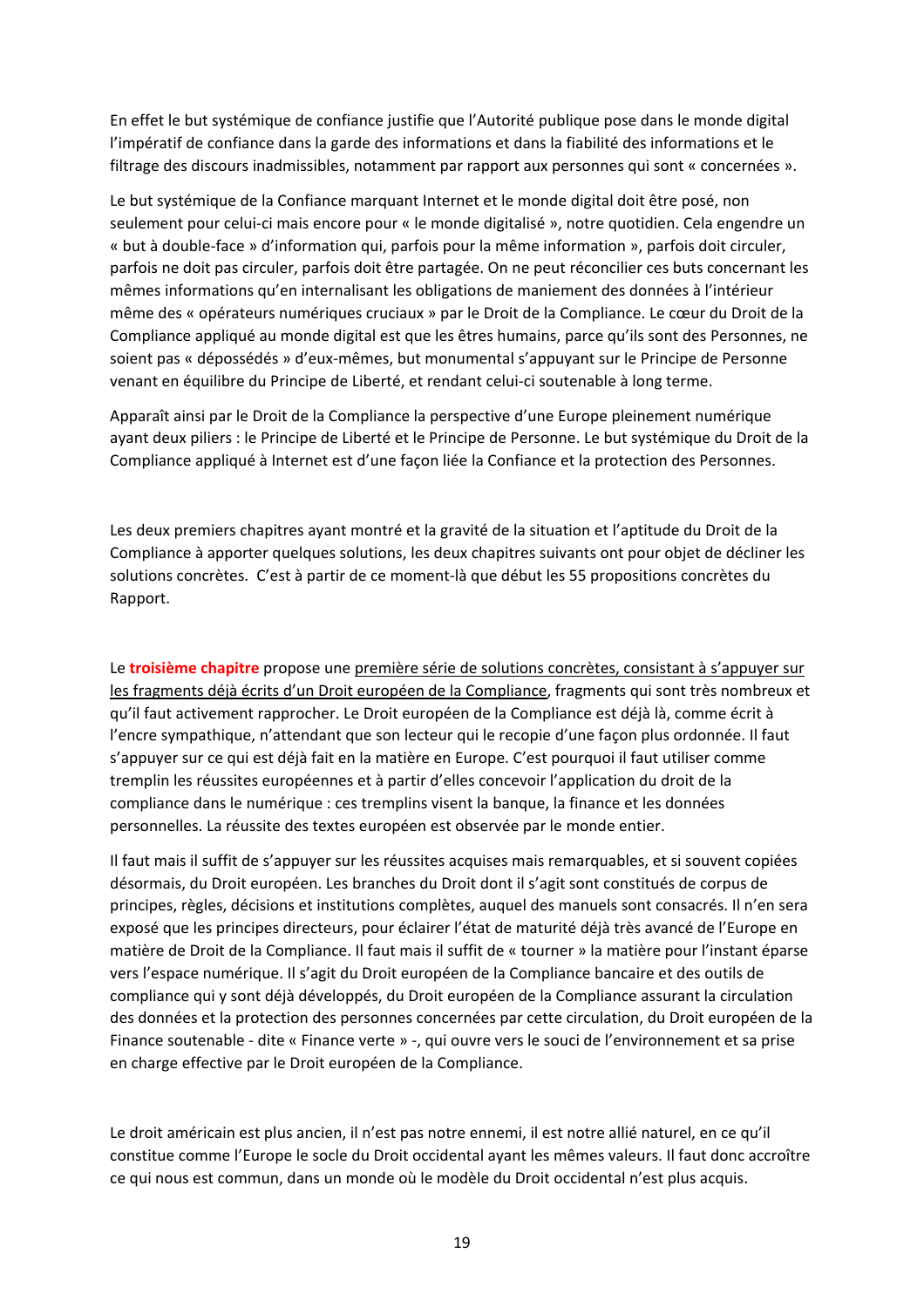C'est pourquoi il faut accroître ce qui est commun entre les droits européen et américain, constitutif du Droit occidental, car quand on évoque le corpus de Compliance, c'est l'image d'une sorte de guerre entre l'Europe et les Etats‐Unis qui apparait, ce qui est inapproprié. Il s'agit là d'un malentendu entre les européens et les américains, né d'une conception trop restrictive du Droit de la Compliance, ne correspondant pas à la réalité et tout malentendu a vocation à être dissipé, car il ne faut pas ramener le droit américain de la Compliance à la seule hypothèse dans laquelle il édicte des mesures locales hors de son territoire ...

Au contraire la première chose à relever et à accroitre est ce qui est la correspondance entre l'Europe et les États‐Unis dans un Droit de la Compliance qui articule le Principe de Liberté, de la libre circulation et le respect de la Personne, marque de l'Occident, élément commun qu'il faut renforcer car le monde ne se résume pas à l'Occident, le numérique dans d'autres zones du monde étant en train d'être utilisé pour affaiblir le principe de liberté et le principe de personne.

Mais le Droit américain a développé une notion abstraite de la donnée, alors que le Droit européen en développe une conception concrète, la donnée devant tirer des régimes juridiques distincts et prévalant suivant ce qui la « concerne ». Le Droit européen de la Compliance doit donc aller plus loin que le Droit américain.

Il faut développer cette conception concrète de la donnée, développée par le Droit européen, conception construite sur le « caractère » de la donnée (par exemple « à caractère personnel »), qui implique non plus des « appropriations » des données en masse, mais au contraire des principes de disponibilité ou d'indisponibilité suivant ce qui la « concerne ». Il est remarquable que les Etats‐Unis commencent à adopter ce point de vue.

Ainsi malgré leur socle commun, le Droit européen s'est distingué du Droit américain en récusant la conception américaine abstraite de la donnée pour retrouver son sous‐jacent concret, qui est le plus souvent la Personne dans la donnée (son « caractère personnel »), et ce à quoi le Droit européen a donner par le Droit de la Compliance un effet déterminant en 2016. En effet, suivant en cela les droits français et allemand le Droit européen donne pertinence première à la finalité de la maîtrise de la donnée par rapport à la « personne concernée ».

Dès lors la circulation ou la transmission de données doivent cesser, même si l'ordre en est émis par une autorité étrangère, y compris américaine, dès l'instant qu'il s'agit de protéger la « personne concernée ». Cette primauté de la Personne dans le Droit européen, le Droit américain, y compris son Droit de la Compliance, doit le respecter, car il est constitutif de l'Europe-même.

Le **quatrième chapitre** consiste dans une seconde série de propositions concrètes s'appuyant sur l'internalisation par le Droit de la Compliance du but voulu par les Autorités publiques de l'effectivité des droits des personnes (dont le « droit à l'oubli » est le premier et fameux exemple).

Il s'agit par le Droit de la Compliance d'obtenir via les opérateurs numériques cruciaux l'effectivité des droits des êtres humains, c'est‐à‐dire de faire en sorte qu'ils soient effectivement reconnus comme des « personnes » dans le monde digital et le monde digitalisé.

Pour que le pilier systémique de Principe de la Personne soit effectif face au Principe de liberté, il faut internaliser dans les opérateurs cruciaux numériques des droits subjectifs des personnes dont les opérateurs sont comptables de l'effectivité.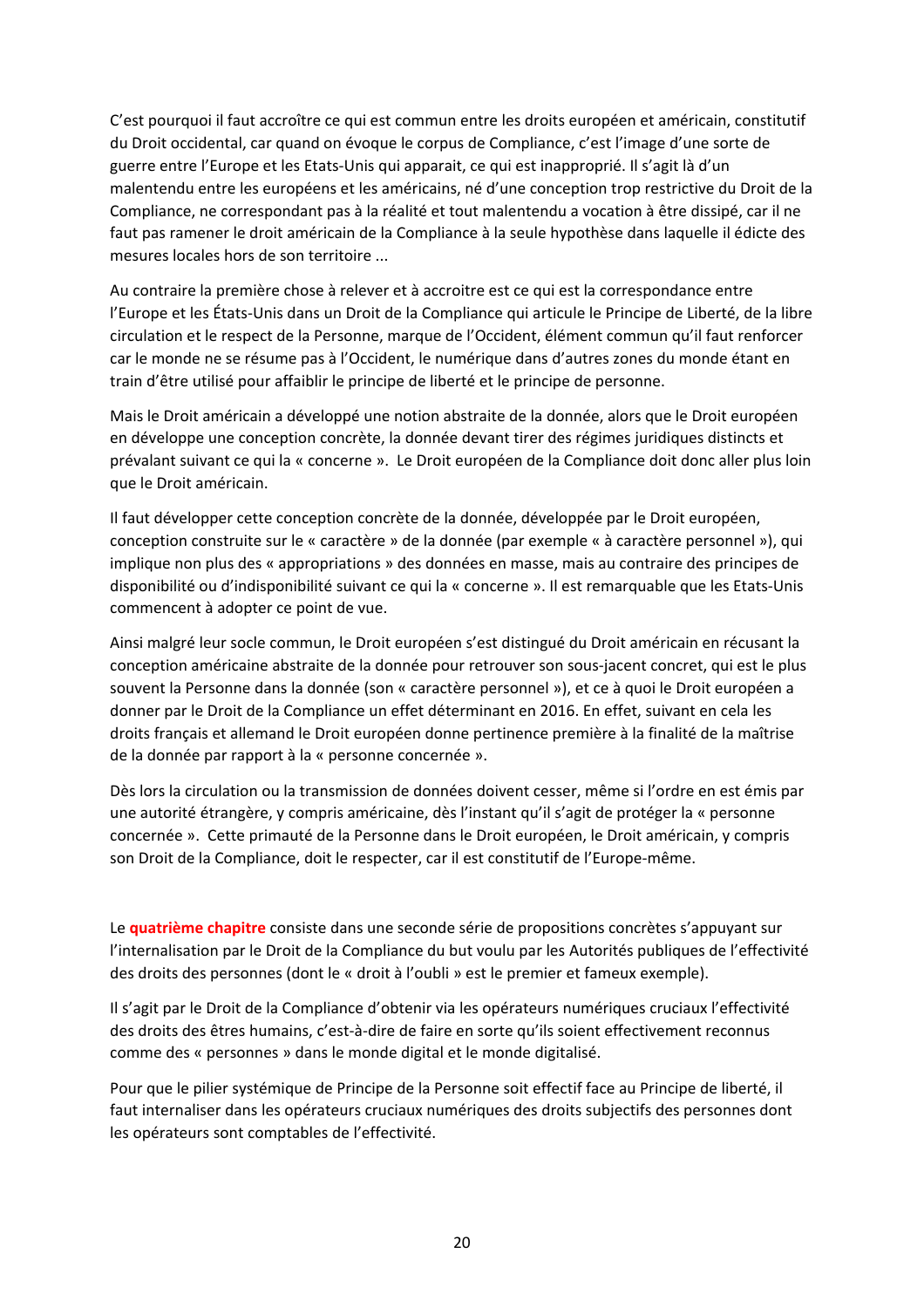En méthode, il faut repartir de la finalité, c'est‐à‐dire de la volonté politique imposée par les Autorités du respect effectif de la Personne, seul moyen pour que les êtres humains n'y soient pas broyés, injuriés, trompés, etc., afin que le bien systémique demeure, par la garde donnée aux opérateurs des droits subjectifs des personnes.

Le monde digital ne peut plus fonctionner qu'à partir d'un seul principe, celui de la Liberté, puis n'être l'objet que de réglementations éparses, si justifiées soient‐elles chacune en ce qui les concerne. Au contraire parce que le système gagnera à que ces éclats de Droit convergent tous vers le second principe systémique du digital, à savoir le souci de la Personne, dans l'effectivité de ses droits, il faut que celui‐ci soit clairement formulé.

Il faut que ce Principe de primauté de la Personne, qui peut arriver la captation des données, soit exprimée clairement et simplement. Non pas comme principe nouveau, mais comme la formulation renouvelée de la « culture européenne ». Ainsi tous les textes techniques pourront y prendre racine, ceux déjà adoptés d'une façon rétrospective, les futurs par référence expresse, la jurisprudence faisant lien.

Il ne s'agit pas de remettre en cause la complexité des différents textes, notamment sectoriels, car cette complexité est requise par ailleurs, mais de proposer un ancrage commun à tous ces textes particuliers sur les deux principes fondateurs du monde digital : Espace de Liberté et Respect de la Personne. Pour ce faire, il n'est pas besoin de recours à des outils juridiques lourds. Il convient de recourir au « droit souple » et d'encourager le rapprochement entre l'Europe économique et l'Europe des droits humains. Ce rapprochement est aujourd'hui essentiel. La jurisprudence y joue un rôle central.

 Pour obtenir cette effectivité d'un Principe clairement posé et clairement partagé, il faut internaliser dans les opérateurs systémiques la charge de l'effectivité des droits des personnes. Alors même que le Droit créait des droits subjectifs nouveaux, comme le « droit d'accès à Internet », droit de valeur constitutionnelle qui s'appuie sur le principe d'un « internet ouvert », principe distinct de la neutralité, principe que nul ne remet en cause, il convient au titre du second pilier d'affirmer comme principe second et égal le respect effectif de la personne, à travers l'effectivité de ses droits subjectifs. Car il ne suffit pas d'avoir des droits déclarés, encore faut‐il qu'ils soient effectifs.

 Or, si le Droit de la concurrence a su évoluer pour compléter des dispositifs particuliers et rendre effectif le droit d'accès<sup>9</sup>, si le droit positif a changé d'une façon fulgurante et en Ex Ante et en Ex Post concernant le droit à la vie privée au point qu'on peut y voir le socle de départ du Droit européen de la Compliance numérique<sup>10</sup>, le doute vient concernant les droits de propriété intellectuelle. Il faut donc internaliser dans les opérateurs numériques cruciaux l'effectivité des droits de propriété intellectuelle, alors que ces droits subjectifs sont acquis dans leur principe...

Mais leur effectivité ne saurait être une obligation absolue pour les opérateurs numérique cruciaux, ce qui conduit à poser un nouveau système probatoire, sans attendre qu'il soit construit sur plusieurs années par les diverses juridictions, distinguant l'intensité diverse de l'obligation d'effectivité, comme elle l'est en Droit de la Compliance, qui articule obligations de moyens et obligations de résultat.

<sup>9</sup> V. *infra.* 

<sup>10</sup> V. *Infra.*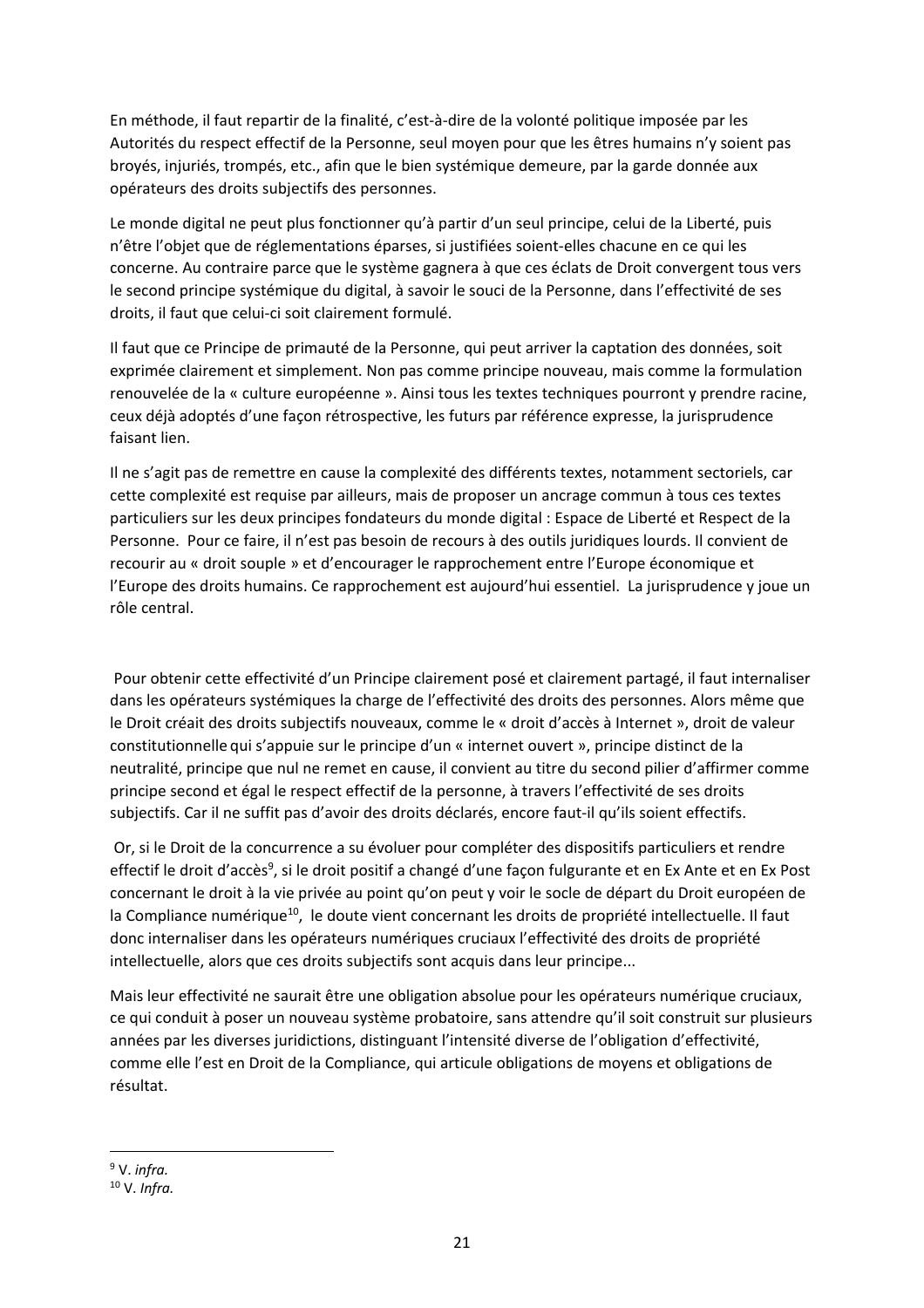Par ailleurs, la nouveauté du monde digital et la digitalisation du monde justifie la création par le Droit de droits subjectifs nouveaux, concrétisant le Principe de Personne et protégeant les êtres humains. C'est ainsi qu'il faut passer du « droit d'accès » qui est acquis au « droit à l'inclusion numérique ».

Puisqu'il est parfois prétendu qu'il existerait des « droit à injurier », il faut pour bloquer cette tendance vicieuse établir des « droits subjectifs négatifs » pour prévenir ces dérives du Principe de Liberté qui sont autant d'agressions des personnes. Ces agressions mettent en incohérence Liberté et Droits des personnes. Ces droits subjectifs négatifs, ayant un pouvoir d'opposabilité Ex Ante, sont par exemple le « droit à n'être pas injurié », « le droit à n'être pas haï », etc.

Il faut ainsi aller résolument et systématiquement vers ces droits subjectifs nouveaux, et en conférer directement la titularité aux internautes.

Parce que ces obligations de concrétiser les droits subjectifs des internautes ne sont imposées à ces opérateurs numériques qu'en tant qu'ils sont « cruciaux », ces opérateurs ont donc un rôle de régulateurs de second niveau d'une part et doivent disposer des pouvoirs nécessaires pour exécuter leurs obligations générales nouvelles d'autre part.

Puisque ce monde nouveau qui met en danger les êtres humains parce qu'il n'a comme seul pilier que le Principe de Liberté, il doit s'appuyer sur un second pilier, celui de la Personne. Comme il est tenu par des opérateurs numériques cruciaux, c'est en leur sein que des obligations nouvelles doivent être internalisées, notamment quant au sort des informations qui viennent à eux, ce qui leur donne une obligation en miroir de leur pouvoir de diffusion des informations mais avant cela‐même de leur puissance de garder des informations, notamment lorsque celles‐ci sont secrètes. De par leur position, dotés de tant de pouvoirs, autant qu'il s'agisse de pouvoirs de droit plutôt qu'il ne s'agisse que de pouvoirs de fait incontrôlés et dessinés par eux‐mêmes : il faut reconnaître en conséquence aux opérateurs numériques cruciaux le statut juridique de Régulateurs de second niveau.

Il est vrai que les opérateurs numériques ne se ressemblent pas, les internautes non plus, les choses, prestations et discours non plus. Cette fragmentation explique l'éparpillement du Droit actuel. A cette diversité, seul un but peut unifier la Gouvernance d'Internet : l'articulation entre Protection de la Liberté et la Protection de la Personne. Suivant ce qu'exige la protection de la Personne, l'obligation et les pouvoirs corrélés à celle‐ci – va varier. Le principe doit en être la garde par l'opérateur numérique crucial des informations concernant la personne, leur manipulation relevant donc d'une exception – c'est‐à‐dire d'une justification à fournir, ce qui renvoie à un système de charge de preuve, à établir.

En outre, l'opérateur peut être contraint de ne pas diffuser un contenu qui met en danger une personne. Par ailleurs, un tel opérateur est en train de devenir le garant de la coïncidence entre le contenu des messages et la qualité d'une « information » pour que celle‐ci soit appréciée comme fiable.

Peut-on aller plus loin, et notamment au regard de la digitalisation du monde dit » réel », peut-on considérer une obligation de « civilité » à la charge des opérateurs de ce qu'ils accueillent ou de ce que à quoi ils mènent ? Leur reconnaître une telle charge, c'est leur légitimer l'ampleur d'un tel pouvoir. C'est un choix politique.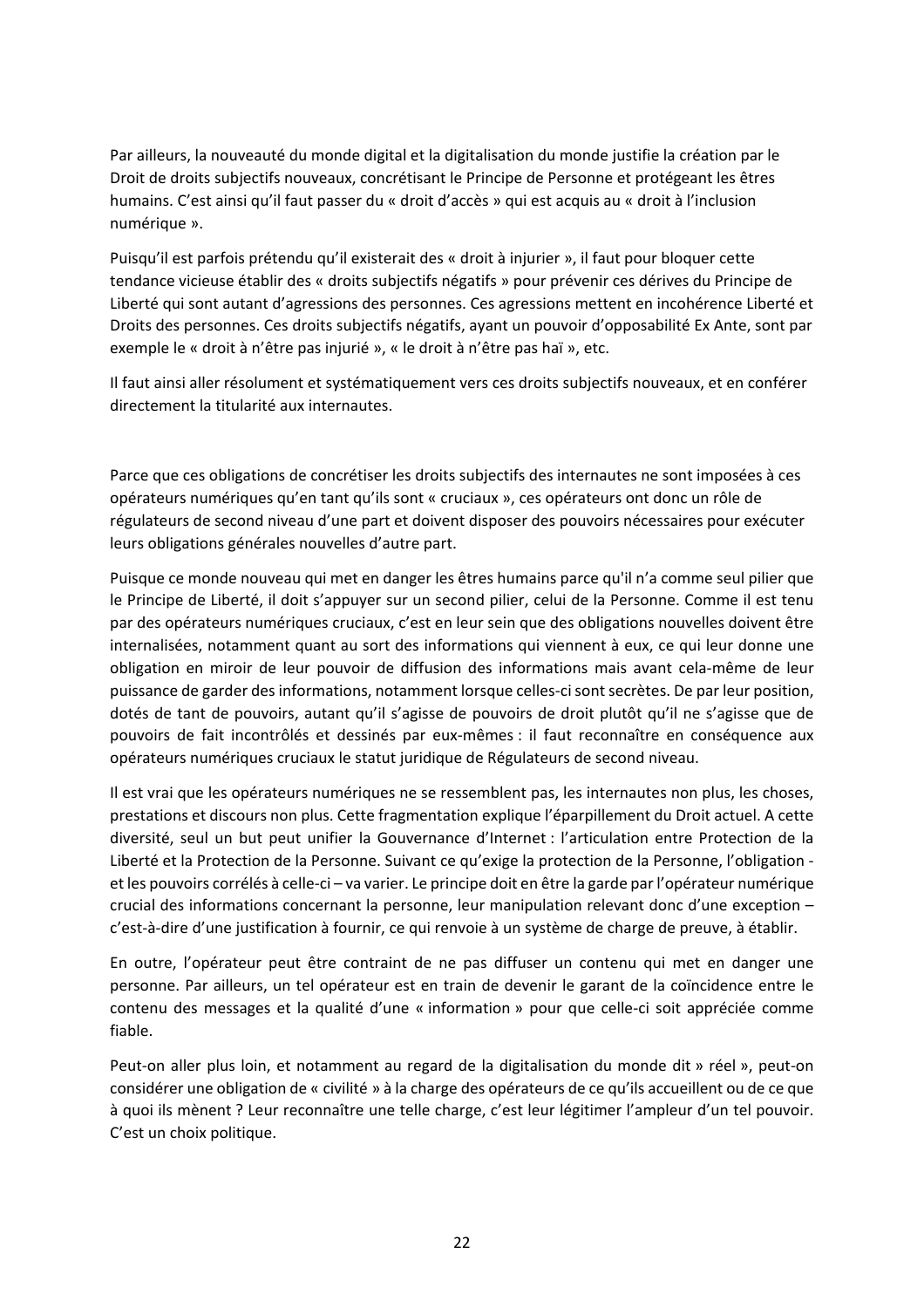En toutes hypothèses, l'apport du Droit de la Compliance dans la Gouvernance d'Internet ne peut se faire sans dessiner une supervision institutionnelle des opérateurs numériques cruciaux car cela les dessine comme étant des « régulateurs de second niveau ».

Il est essentiel de leur reconnaître de Droit cette qualité. En effet, les obligations accrues des opérateurs numériques cruciaux, en raison de leur position, justifient que leur soient reconnu le statut de « Régulateur de second niveau ».

Cela justifie la titularité et l'exercice de leur pouvoir disciplinaire nécessaire Ex Ante. Cela ouvre une perspective nouvelle pour des opérateurs numériques cruciaux BtoB. Cela les soumet à tous les obligations, notamment d'impartialité, inhérentes au statut de « Régulateur », aujourd'hui juridiquement stabilisé.

Comme pour tous les Régulateurs de second niveau, il convient alors d'organiser leur supervision. Celle-ci a vocation à se faire au niveau européen, ce qui est techniquement possible sans bouleversement institutionnel majeur par un intermaillage à la fois horizontal et vertical dans lequel la DG *Connect* de la Commission européenne a vocation à être au centre.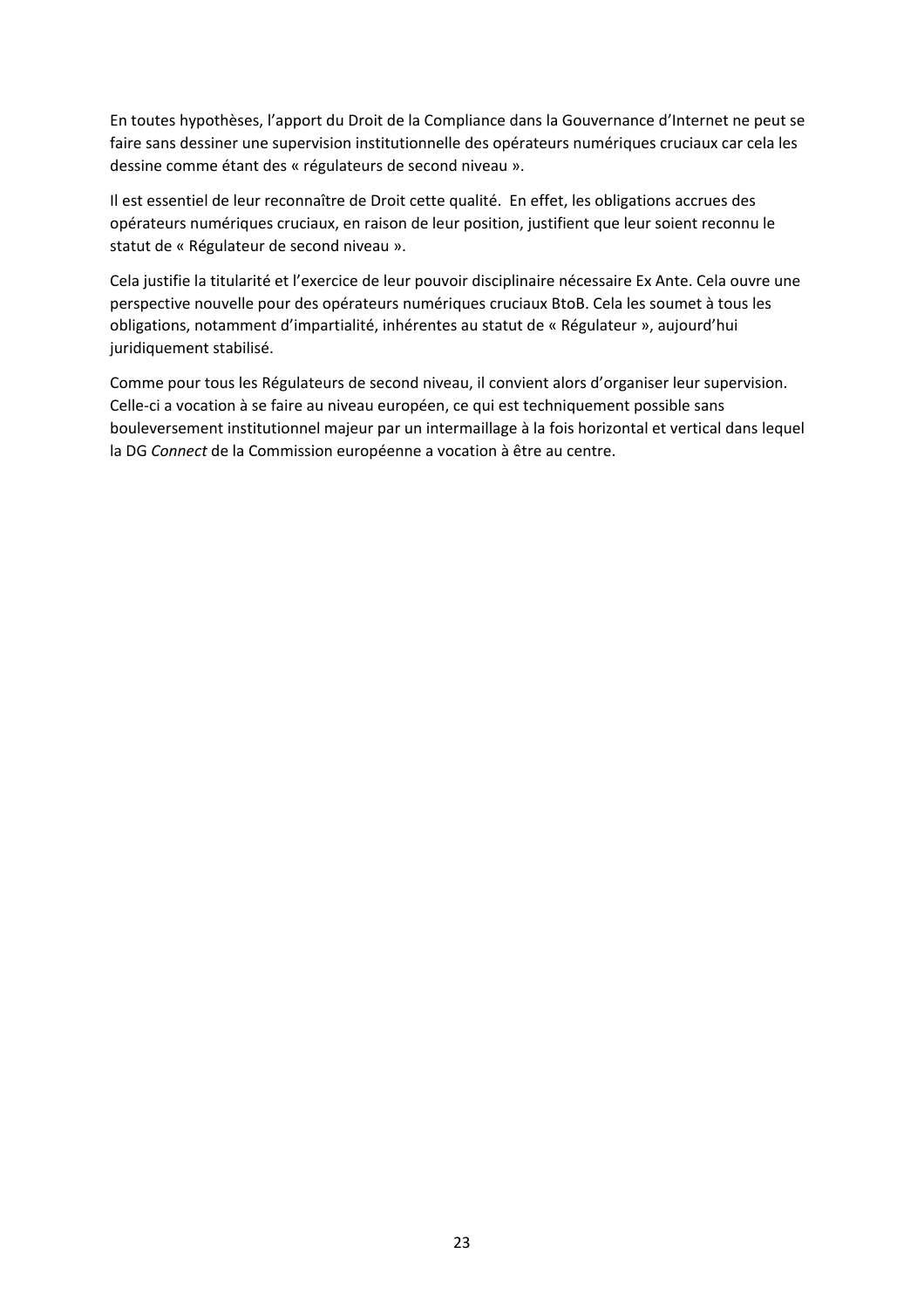# **Chapitre I : CE À QUOI LES AUTORITÉS PUBLIQUES ET LES PERSONNES FONT AUJOURD'HUI FACE DANS LE MONDE DIGITAL ET LE MONDE DIGITALISÉ**

**Annonce de plan et résumé**. La situation actuelle du monde digital n'est pas satisfaisante. Parce que seul le principe de liberté s'y est développé comme fondement Ex Ante et que le Droit ne s'y insère que ponctuellement que qu'en Ex Post, aucun autre principe général ne constitue pour le moment un pilier susceptible de constituer un équilibre face au principe de liberté. A tel point que certains voudraient « remettre de l'ordre » en attaquant la liberté, ce qui serait le pire. Cette situation perdure parce que la « personne » n'est pas reconnue à sa juste place dans le monde digital (**I**). Tant qu'un autre principe que celui‐ci de la liberté n'est pas constitué, le Droit ne fait que « réagir » à chaque dégradation car l'on peut « réguler » Internet en ce que celui‐ci a permis l'émergence d'un monde digital qui ne se réduit pas à un secteur, la réaction la plus à craindre au final étant l'attaque même du principe de liberté pour ramener de l'ordre (**II**). Cela tient au fait que pour l'instant le Principe de Liberté est omniprésent et occupe tout l'espace, l'être humain qui en profita et en profite encore étant désormais insuffisamment protégé contre les autres et ne se tenant pas lui‐même (**III**). Emerge en conséquence ce qu'il faut désormais comme un « souci de civilisation » parce que cette absence de protection des êtres humains dans le monde digital s'est répandue dans la totalité de notre vie, puisque le monde s'est « digitalisé (**IV**).

# I. LA SITUATION : LE DIGITAL, UN MONDE DE LIBERTÉS SUR LEQUEL LE DROIT N'A PRISE QUE FRAGMENTAIREMENT ET DANS LEQUEL LE PRINCIPE DE « PERSONNE » N'EXISTE PAS

**Annonce de plan et résumé.** Internet renvoie aujourd'hui à un écosystème qui n'a été construit ni par les États dans une politique publique quelle que soit la zone du Monde dont il s'agit, ni par des individus isolés, mais par des décisions économiques prises par des entreprises qui ont développé des technologies nouvelles, permettant à des personnes d'entrer en contact sans se déplacer et sans coût. En cela et par nature, Internet est synonyme de liberté, l'inventeur du WEB, puis les entreprises de la Silicon Valley ayant voulu concrétiser ce principe auquel ils adhérent et dont la préservation est essentielle (**A**). Ce qui est devenu un monde est « tenu » par quelques entreprises, très diverses, dont le point commun est la maîtrise des « données » (**B**).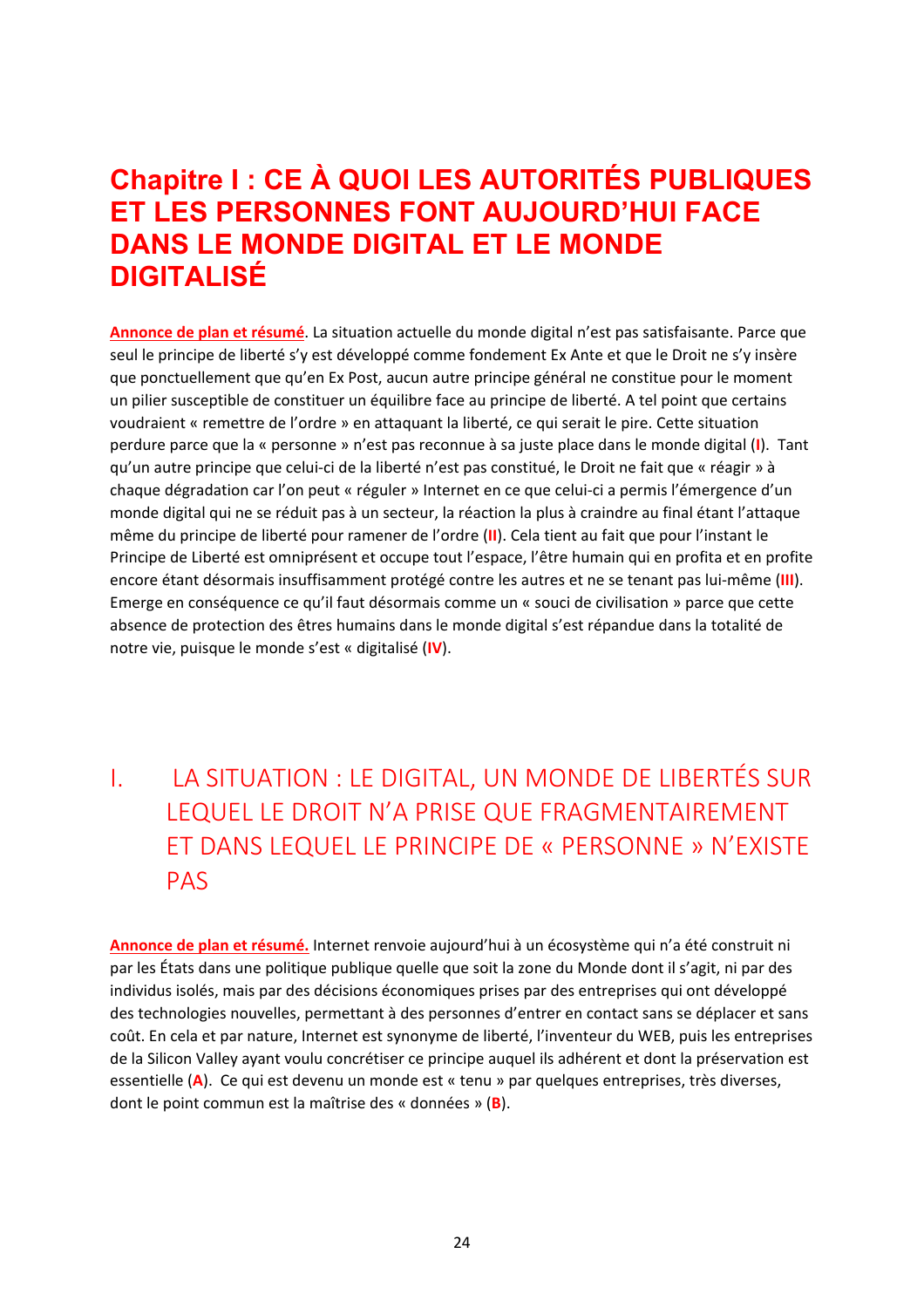#### A. LE MONDE DIGITAL, ŒUVRE DE QUELQUES ENTREPRISES CRUCIALES AYANT PROFITÉ ET DÉVELOPPANT PAR EXCELLENCE LE PRINCIPE DE LIBERTÉ

A partir d'un système de télécommunication précédemment installé et permettant l'injection dans un réseau d'un élément qui au départ était la voix humaine, pouvant entrer dans ce réseau et atteindre son destinataire par des terminaux appelés « téléphone », les entreprises tenant au départ à la fois le réseau de transport, le réseau de distribution et la vente des terminaux, l'industrie du téléphone a permis cette communication des éléments, qui se sont diversifiés en « communications électroniques ».

C'est donc, et dès le départ, la liberté de communiquer qui a été accrue par cette première technologie, la liberté de communiquer alliant à la fois la liberté d'aller et de venir, car parler ensemble alors que l'on est physiquement éloigné c'est comme pouvoir aller et venir pour se rejoindre – ce qui exprime la réunion en Droit des télécommunications et de la poste ‐, et la liberté de s'exprimer puisque ce qui est transporté est la voix humaine, par laquelle l'être humain peut s'exprimer.

Le téléphone en lui-même, comme la lettre, est une liberté puisqu'il permet de faire comme si l'on chuchotait à l'oreille d'un confident physiquement éloigné, alors qu'on ne bouge pas. En elle‐même, la technique du téléphone est une césure entre la localisation des personnes et ce qu'elles peuvent faire entre elles. Ce que le monde digital démultipliera, le téléphone lui‐même le contient : la libération du lien avec les contraintes du monde physique au bénéfice de la liberté de la personne, alors que l'État a un rapport consubstantiel à son territoire et ne peut agir qu'avec difficulté et lourdeur en‐dehors de celui‐ci.

#### Cela n'a pas disparu.

L'informatique a ajouté le réseau d'Internet permettant à des personnes, grâce à une adresse, de communiquer par message, les courriels ayant le même statut que les courriers, tandis que des capacités de stockage informatique ont permis à des personnes de créer des espaces où développer des images, des textes et des espaces de dialogues, dans lesquels chacun a pu entrer pour regarder les éléments d'information disponibles et en disposer d'autres. Les États n'ont pas toujours été à l'origine de cette transformation permettant à chacun d'ouvrir une boutique ou d'ouvrir un salon de discussion sans avoir un support matériel.

#### B. LE MONDE DIGITAL TENU PAR QUELQUES ENTREPRISES CRUCIALES AUX FONCTIONS DIVERSES ET À L'ENJEU COMMUN :LA MAÎTRISE DE DONNÉES, DANS L'INDIFFÉRENCE DU SOUS‐JACENT DE CELLES‐CI

Cela n'a pas disparu mais la puissance informatique a transformé un phénomène de transport d'informations et d'ouverture de sites en un phénomène nouveau ayant deux conséquences. Le phénomène nouveau est la naissance du « monde digital » ayant deux conséquences majeures.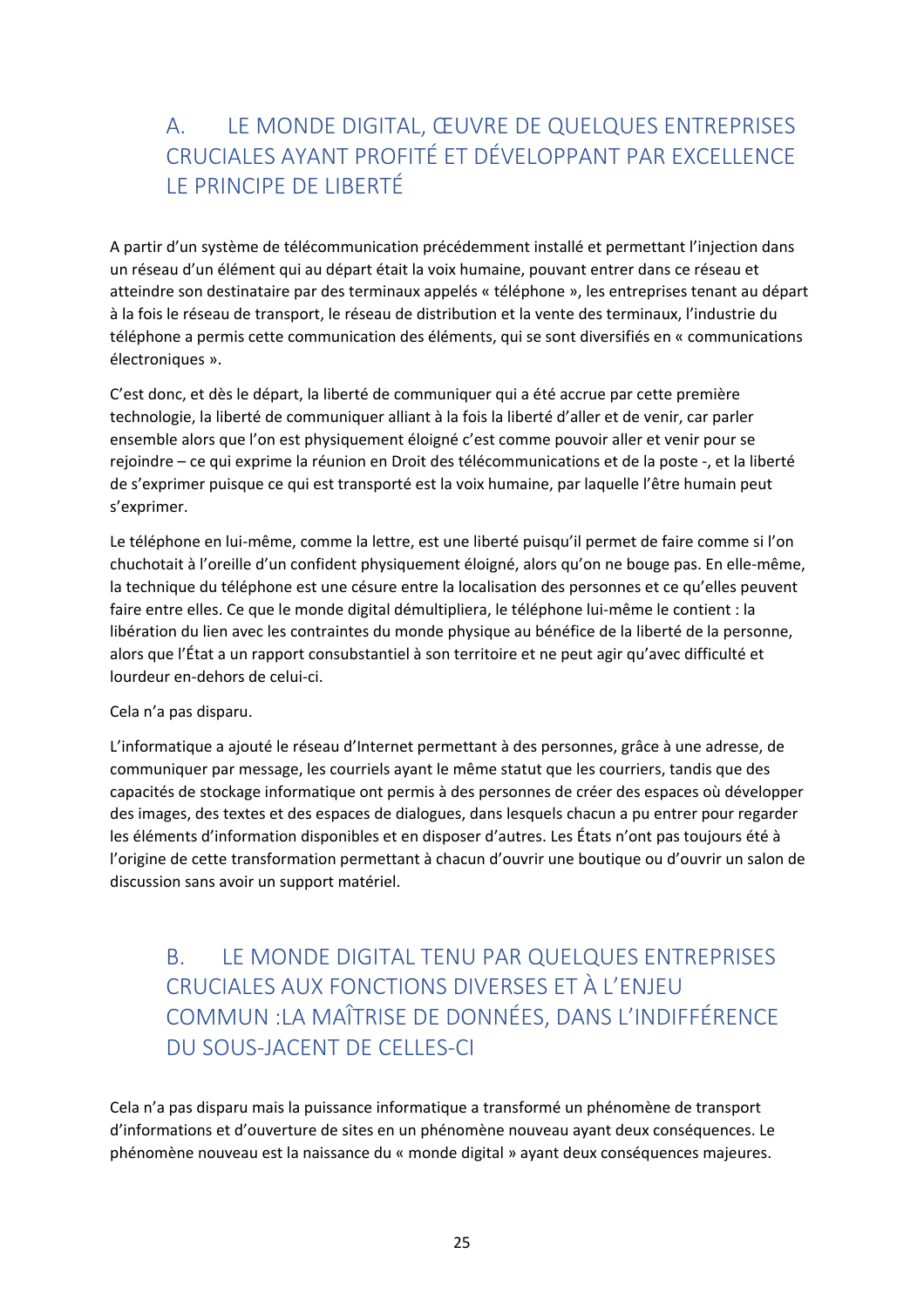Pour que se transporte non seulement la voix, mais les images, les films, quelques entreprises ont développé des outils technologiques, avant tout mathématiques, pouvant réduire toute information pour un récepteur en une série de chiffres, la digitalisation étant une application de l'informatique. Cela permet à tout ce qui est susceptible d'être une information, c'est‐à‐dire au monde entier, d'être réduit et de pouvoir être transporté dans des « bandes passantes », avant d'être retransformé sous sa forme première d'information, par exemple une phrase, une photo ou un film lorsqu'elle atteint son destinataire, par exemple le spectateur. Cette restitution en information peut n'être pas possible au bénéfice de tout intéressé si l'information de départ a été digitalisé d'une façon cryptée. On se souvient que l'inventeur de l'ordinateur, Turing, a mis au point celui‐ci afin de décrypter la machine allemande d'encryptage *Enigma*.

La digitalisation suppose des capacités technologiques et des capacités de stockage très importantes. Celle-ci a été opérée par des entreprises qui avaient en outre un projet, convergeant avec les deux libertés précédemment soulignées : la liberté de communiquer (qui prolonge ou se substitue à la liberté d'aller et de venir) et la liberté d'expression. En effet, par la mise à disposition gratuite d'accès à des stockages d'information, la possibilité non seulement d'y accéder mais d'y déposer soi‐même des informations, par exemple des images ou des mots ou des discours (ce qui est technologiquement égal, la digitalisation écrasant tout d'une façon semblable), chacun pouvant librement communiquer avec tous, contribuer librement à l'information de tous et s'exprimer librement. Sans l'État et au besoin contre l'État.

Par le seul dynamisme des entreprises, ou plus précisément des entrepreneurs, cette mise en forme technologique des libertés a à la fois pris des formes diverses mais a pu se revendiquer sur cette seule idée sur laquelle se construit l'Occident et qu'il doit continuer à défendre : la liberté.

En premier lieu, se sont renforcés les opérateurs de télécommunications qui transportent ce qui est devenu les « données ». Ce sont des opérateurs qui doivent investir dans des installations physiques de grande envergure et sur lesquels les États ont prise. L'utilisation de leur prestation est payante.

En second lieu, sont nés les opérateurs qui ont ouvert des espaces dans lesquels des personnes peuvent venir et déposer des informations, par exemple des offres et des demandes (l'entreprise Uber ayant engendré le nom commun d'« ubérisation ») ou des messages personnels pour eux‐ mêmes et ceux qui leur rendent visites (les followers, les contacts). C'est par exemple le cas de Facebook ou de Tweeter. L'entreprise ne produit pas de contenu. Leur activité s'apparente à une place de marché. L'utilisation de leur prestation est gratuite pour le consommateur final. Dans cette nouvelle économie du gratuit, l'utilisateur doit communiquer de nouvelles informations sur lui‐ même. Ces informations sont des données, puisqu'elles ne sont pas émises par lui à destination d'un destinataire.

Cet univers digital est caractérisé par la gratuité. Ainsi la circulation de la personne qui y pénètre, l'internaute, est facilitée par l'utilisation d'une autre activité nouvelle : le moteur de retour, dont Google est l'épigone. Les autorités de contrôle de concentration ont admis la prise de contrôle de YouTube par Google dans la mesure où les deux activités sont distinctes : mener à un endroit et tenir un endroit.

L'ensemble de ces entreprises fournissent des prestations et agréments très divers et à titre gratuit, ce qui les met à distance de ce qui s'y passe de plusieurs façons. En premier lieu, la gratuité. En deuxième lieu, la digitalisation qui rend les contrôles techniques quasiment impossibles sur les données. En troisième lieu, la neutralité par rapport aux acteurs véritables qui seraient les demandeurs et les offreurs sur les plateformes de service (comme Uber ou AirBnB, par exemple) ou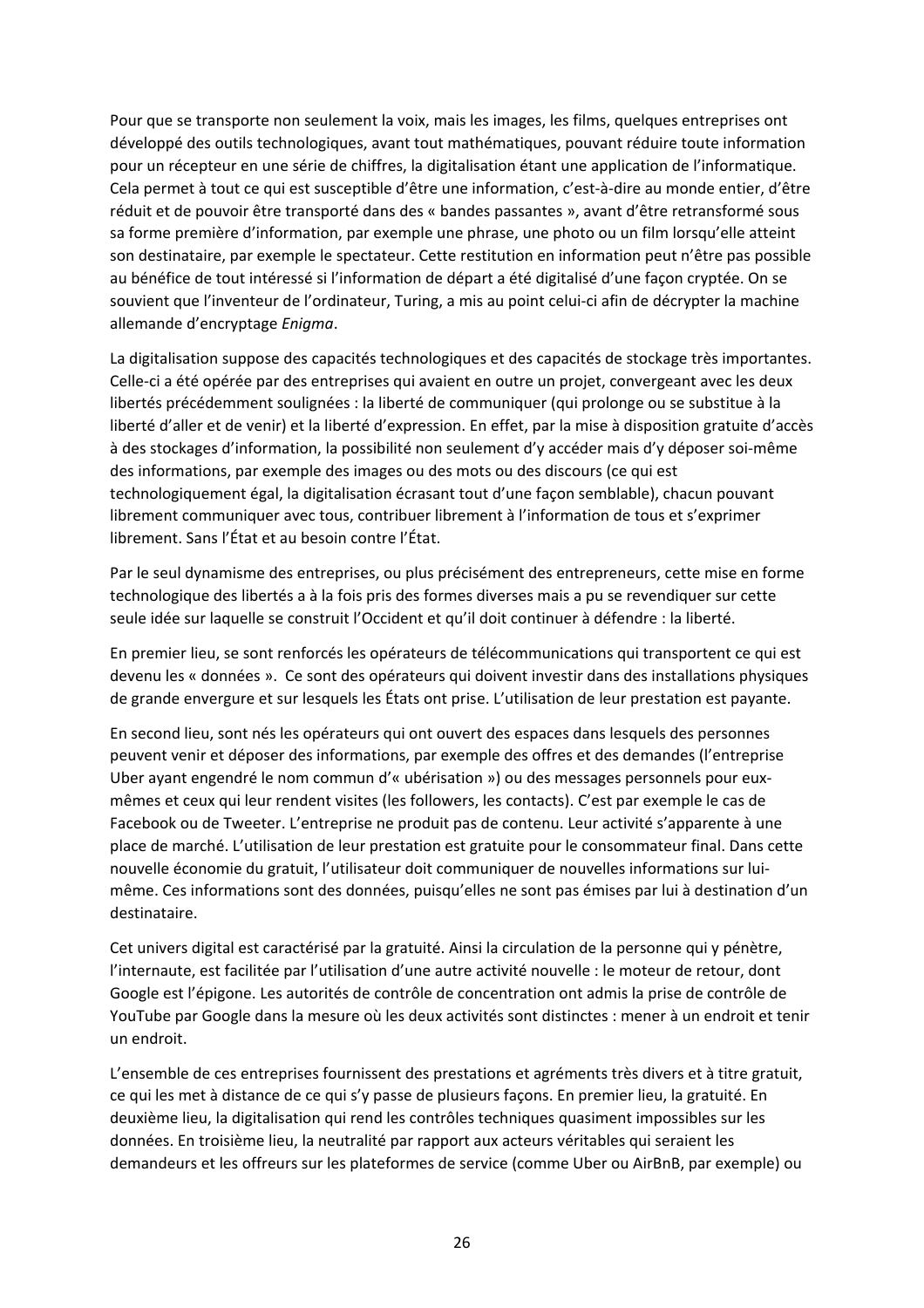ceux qui seraient les éditeurs sur Facebook ou ceux qui seraient les chercheurs de contenus illicites par rapport aux moteurs.

L'enjeu commun de toute cette économie est la mise à disposition et la maîtrise technique de ces entreprises qui peuvent à juste titre se prévaloir de la liberté d'entreprendre et ont eu l'ingéniosité d'inventer les technologies qui sous‐tendent ce monde digital. C'est en cela que, malgré la diversité de leurs fonctions et de leur business models, elles sont toutes des industries de la donnée.

En effet, la donnée est un bien qui, par la digitalisation, s'est détachée de son sous‐jacent, lequel appartient au monde physique ou intellectuel. A partir de là, la donnée est un bien immatériel qui peut être utilisé, soit pour être vendu en l'état, soit pour être transformé (métadonnée), soit pour être adjoint à d'autres (*big data*), objets scientifiques et économiques nouveaux dont la valeur est considérable et dont elle est la matière première.

En tant que la donnée est la matière première obtenue gratuitement ou quasi‐gratuitement, par le détachement de son sous‐jacent qu'était par exemple la personne, des textes, de l'art, des mœurs, etc. produisant des biens de grande valeur, ces entreprises sont devenues en peu de temps les premières capitalisations boursières et tiennent entièrement le monde digital, parce que celui‐ci ne tient que par l'alliance entre la technologie dont elles disposent, la gratuité qu'elles maintiennent pour se procurer la matière première (données) et la liberté dont les États doivent veiller à la conservation.

# II. UN DROIT CONSTITUÉ D'UNE FAÇON RÉACTIVE ET FRAGMENTAIRE, UNIFIÉ PAR UN SEUL PRINCIPE (RESPECT DU PRINCIPE DE LIBERTÉ) ET TECHNIQUEMENT ECLATÉ (PARCE QUE LE MONDE DIGITAL N'EST PAS UN SECTEUR)

**Annonce de plan et résumé**. La méthode actuellement utilisée est « réactive » : lorsqu'un comportement ou une situation par trop insupportable est repérée, un texte est adopté (**A**). Cela vient s'adosser à des systèmes juridiques qui demeurent légitimes pour s'appliquer dans le monde digital mais dont les formes classiques, aussi bien pénales que civiles, s'avèrent inefficaces, comme le montre l'exemple de la lutte contre la contrefaçon (**B**). Les régulateurs sectoriels parviennent sans trop de difficulté à intervenir pour ce qui les concerne dans le monde digital, mais cela n'est pas pour autant que celui‐ci est régulé, parce que le monde digital n'est pas un secteur (**C**). Sont alors adoptés de nouveaux textes sur des objets très précis, comme par exemple le « droit d'auteur » (**D**) ou les « discours de haine » (**E**). Mais tout cela ne peut pas constituer une « Régulation d'Internet », ce sont des mouvements de toutes parts, tous légitimes mais non couverts, non coordonnés, laissant des béances dans lesquelles le principe de liberté commence à vaciller. Les Etats ou les Autorités publiques cherchent alors à faire un sort particulier à ce qui seraient les entreprises de cette industrie particulière qui serait « l'industrie de la donnée », soit en élaborant des projets de nouveau Droit fiscal (**F**) et en concevant d'une façon nouvelle le Droit de la concurrence (**G**). Se rapprochant de plus en plus du lien consubstantiel entre Internet, le monde digital et la maîtrise des données par les entreprises qui structurent ce monde, se dégage l'importance des organismes publics qui assurent la sécurité de circulation des données et la protection des personnes « concernées » (**H**).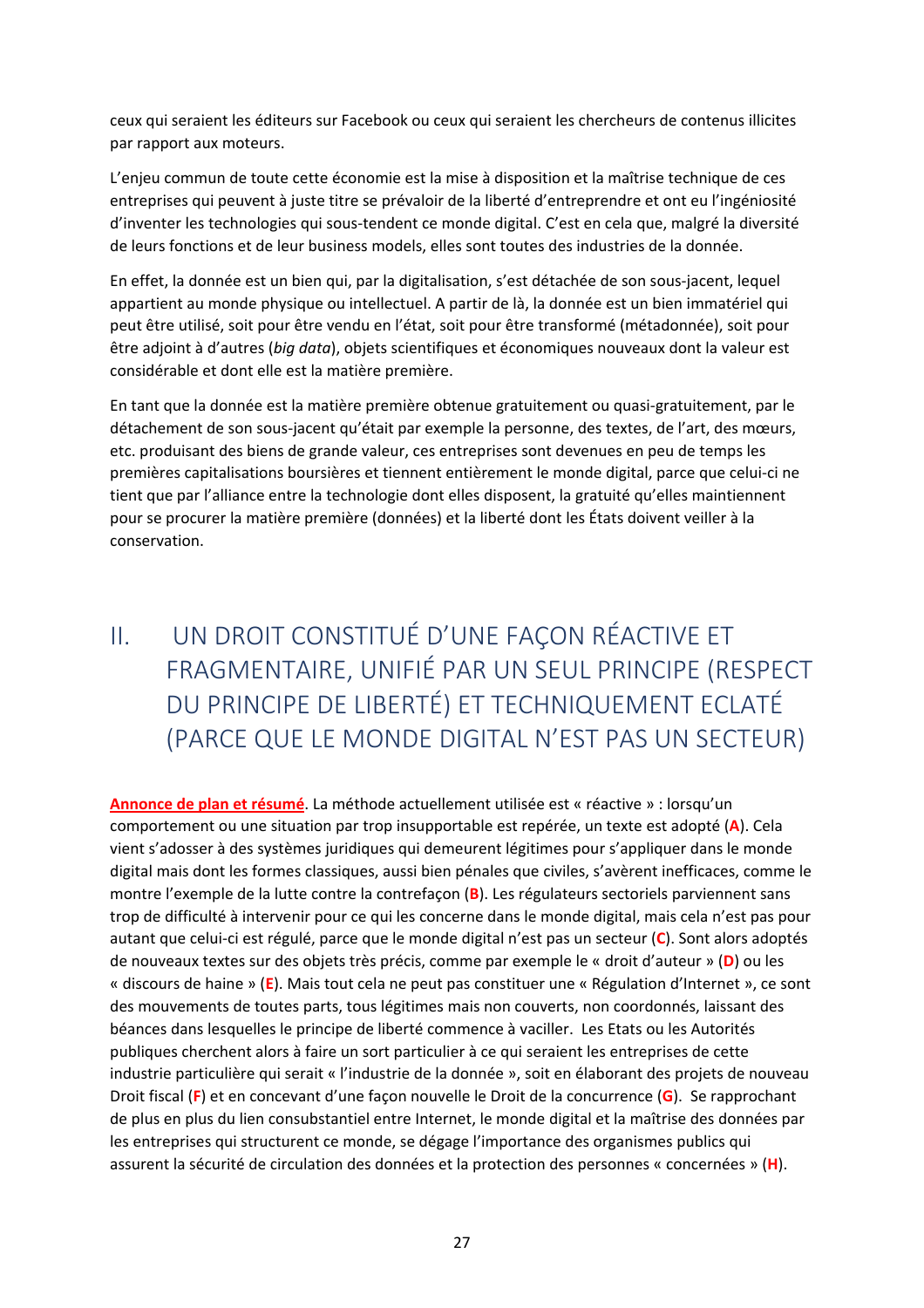#### A. LA MÉTHODE ACTUELLE : DES SOLUTIONS « RÉACTIVES » ADOPTÉES AU FUR ET À MESURE DE L'APPARITION DE COMPORTEMENTS OU DE SITUATIONS « INSUPPORTABLES »

Il convient de revenir sur la définition de l'Ex Post et la définition de l'Ex Ante, que l'on identifie parfois formellement avec les instruments juridiques utilisés : la loi et la réglementation seraient de l'Ex Ante, tandis que le jugement serait de l'Ex Post. On s'accordera pour dire que, dans une définition non pas formelle mais substantielle, l'Ex Post consiste à associer une solution trouvée à un problème repéré, tandis que l'Ex Ante consiste à poser des règles, des principes à partir desquels s'ajusteront les comportements futurs. Il conviendrait que la Loi soit en Ex Ante, posant des principes à partir desquels les comportements futurs s'ajustent et que les actes juridictionnels trouvent des solutions aux cas passés, les définitions formelles et substantielles coïncidant. Mais c'est de moins en moins le cas, notamment à propos du numérique.

Pour l'instant le Droit intervient en Ex Post, y compris en législation par rapport à des phénomènes nouveaux (en soi ou par leur accroissement) et il réagit, par une loi nouvelle, qui « règle » le problème. Il ne pose pas au départ, il n'intervient donc pas en Ex Ante mais en Ex Post. L'on constate que c'est dans la jurisprudence, et notamment dans celle de la Cour de Justice de l'Union européenne, que l'on trouve de nouveaux principes ou de nouveaux droits conférés aux personnes, par rapport auxquels chacun s'ajustera, ce qui place la jurisprudence non pas en Ex Post mais en Ex Ante.

La Cour le fait parce que les Autorités politiques ne posent pas les principes à partir desquels les cas passés soumis au Juge pourraient trouver solution. Cela est problématique parce que la distinction Ex Ante/Ex Post est une distinction politique, par laquelle les Autorités publiques posent ce qu'elles veulent (Ex Ante) et l'Ex Post où le Droit réagit à des cas concrets, résolus en application des principes posés par le Politique.

L'existence d'un véritable Ex Ante montra que le Politique existe encore. Lorsque certaines affirment que ce sont les algorithmes qui trouvent des solutions et que la « réglementation » doit suivre les algorithmes qui sont les véritables « codes » du monde digital, ils affirment en cela que le Politique n'a plus de place dans le monde numérique, le Droit étant la forme littéraire prise par la machine, la réglementation étant une traduction de la technologie qui lui est à la fois étrangère et supérieure. Ce sont donc les faits, en soi et dans leur ampleur, qui gouvernent, le Droit s'y ajustant. Cette conception simplement technicienne du Droit, qui est aujourd'hui très largement partagée, fait disparaître le Politique.

Cette conception simplement technicienne du Droit (dénoncée depuis longtemps par Ellul, plus récemment par Supiot) s'est d'autant plus facilement répandue que l'on a tendance à dire que la technique législative est Ex Ante et la décision de justice est Ex Post. Plutôt que cette définition formelle, il convient de dire que **c'est le mécanisme de principes posés par le Politique s'exprimant par le Droit et autour desquels les acteurs s'ajustent qui constitue l'Ex Ante, tandis que c'est le mécanisme de solutions ponctuelles apportées techniquement à des difficultés existant ponctuellement qui constituent l'Ex Post.** Ainsi des décisions de justice peuvent relever de l'Ex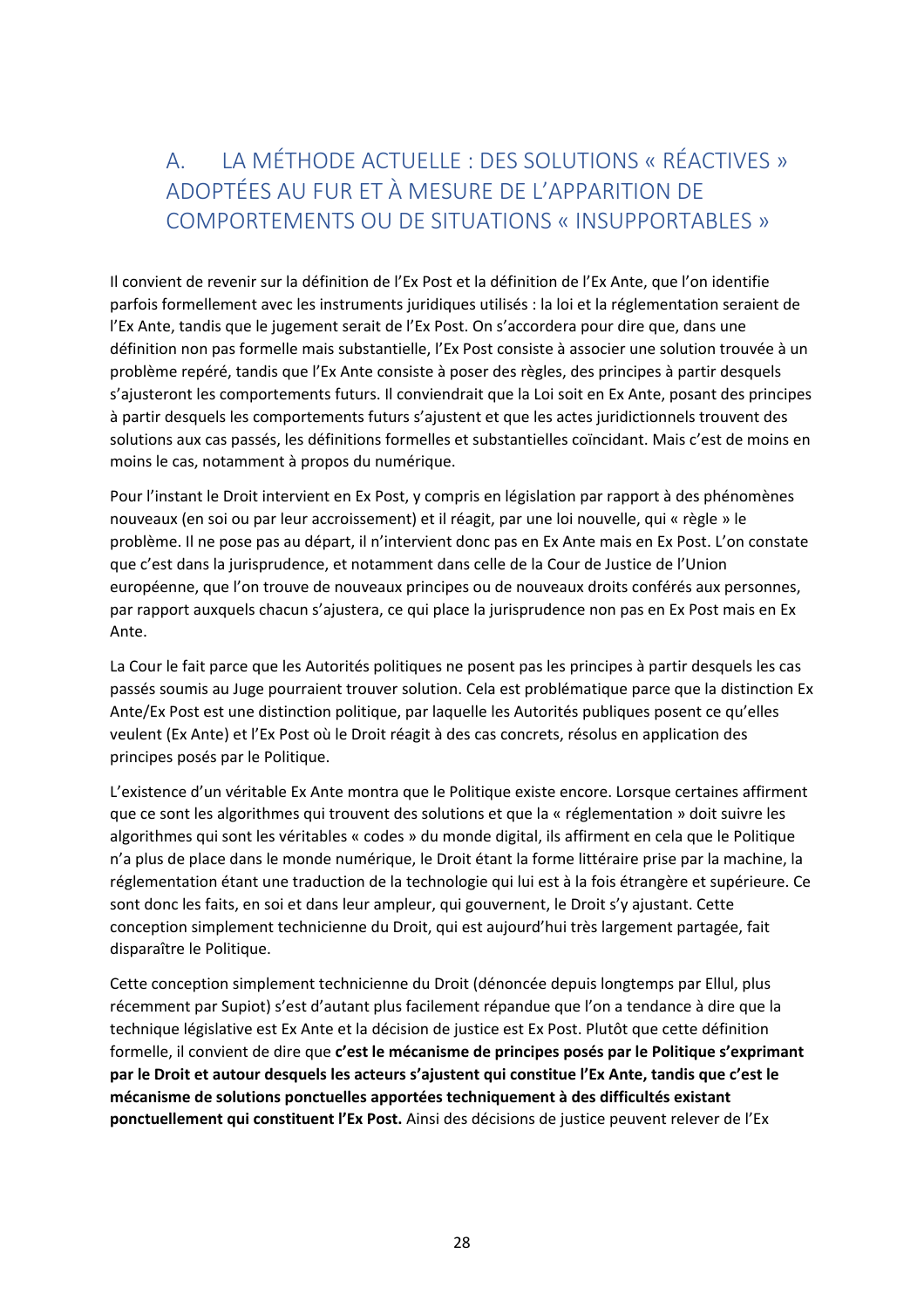Ante<sup>11</sup> lorsqu'elles posent des principes en considération desquelles les personnes ajustent leur comportement général futur, tandis que des lois peuvent n'être que de l'Ex Post, lorsqu'un problème concret et particulier repéré y trouve une solution, cela et rien de plus.

Ainsi, si le Droit a pour l'instant apporté un principe Ex Ante : la liberté ; il n'en a pas apporté d'autres. Il se situe pour l'instant dans l'Ex Post, ne dégageant pas de principes clairs et nets, résolvant des difficultés repérées sans produire un ou deux principes à partir desquels les opérateurs ajustent leur propre comportement.

\_\_\_\_

Lorsqu'il advient que les entreprises font usage de leur puissance pour accroître celle‐ci, le Droit de la concurrence, qui est par nature un Droit qui intervient Ex Post, intervient, comme l'a fait la Commission européenne dans sa décision de sanction Google du 27 juillet 2018. Les économistes insistent sur le fait qu'une intervention Ex Ante serait plus adéquate, c'est‐à‐dire prendre au sein du Droit de la concurrence ce qui peut interférer dans la structuration d'un secteur, à travers le contrôle des concentrations.

Plus encore, le Droit intervient en Ex Post lorsque l'usage de la liberté est devenu « insupportable », a passé les limites, par exemple par l'usage que les personnes qui expriment leur opinion dans le monde digital, le font en violant le Droit pénal qui prohibe en Europe des expressions, quelle qu'en soit la forme, racistes, antisémites, homophobes ou sexistes. Le Droit pénal étant d'interprétation restrictive, tout ce qui n'est pas interdit est permis et il est donc prévu de combler ce catalogue – car le Droit pénal n'est jamais qu'une série de cas précis d'interdictions par rapport à un principe général de liberté – pour juguler et sanctionner les « discours de haine ».

Il s'agit donc toujours d'une conception Ex Post, corrélée non seulement au principe de liberté, mais aussi à un monde dont l'organisation ne s'est pas faite sur le Droit (il n'y a pas de « Constitution » du monde digital).

Plus encore, cette absence de Droit Ex Ante vient du fait que le monde digital n'est pas un secteur. S'il est exact qu'il a pris naissance par les télécommunications, c'est par le déploiement des contenus et l'invention de prestations nouvelles qu'il s'est développé dans un premier temps et remodelé le monde entier dans un second temps.

Or, le Droit Ex Ante, qui permet de poser des règles – l'on dit souvent que la « réglementation » est la marque de la Régulation ‐, suppose que l'on puisse tracer un contour qui ferme un secteur, cette clôture le distinguant et le soumettant à des règles spécifiques.

Mais le monde digital ne constitue pas un secteur : c'est pourquoi l'idée d'un régulateur qui lui serait spécialement affecté et disposerait des pouvoirs Ex Ante (avec les pouvoirs Ex Post de sanctions pour assure l'effectivité des premiers) est une idée à première vue séduisante, et chaque régulateur a tendance à prétendre à la place, mais répond mal à ce qu'est l'univers numérique.

<sup>11</sup> Comme le fît l'arrêt *Google Spain* en 2014, rendu par la Cour de Justice de l'Union européenne. V. à ce propos *infra.*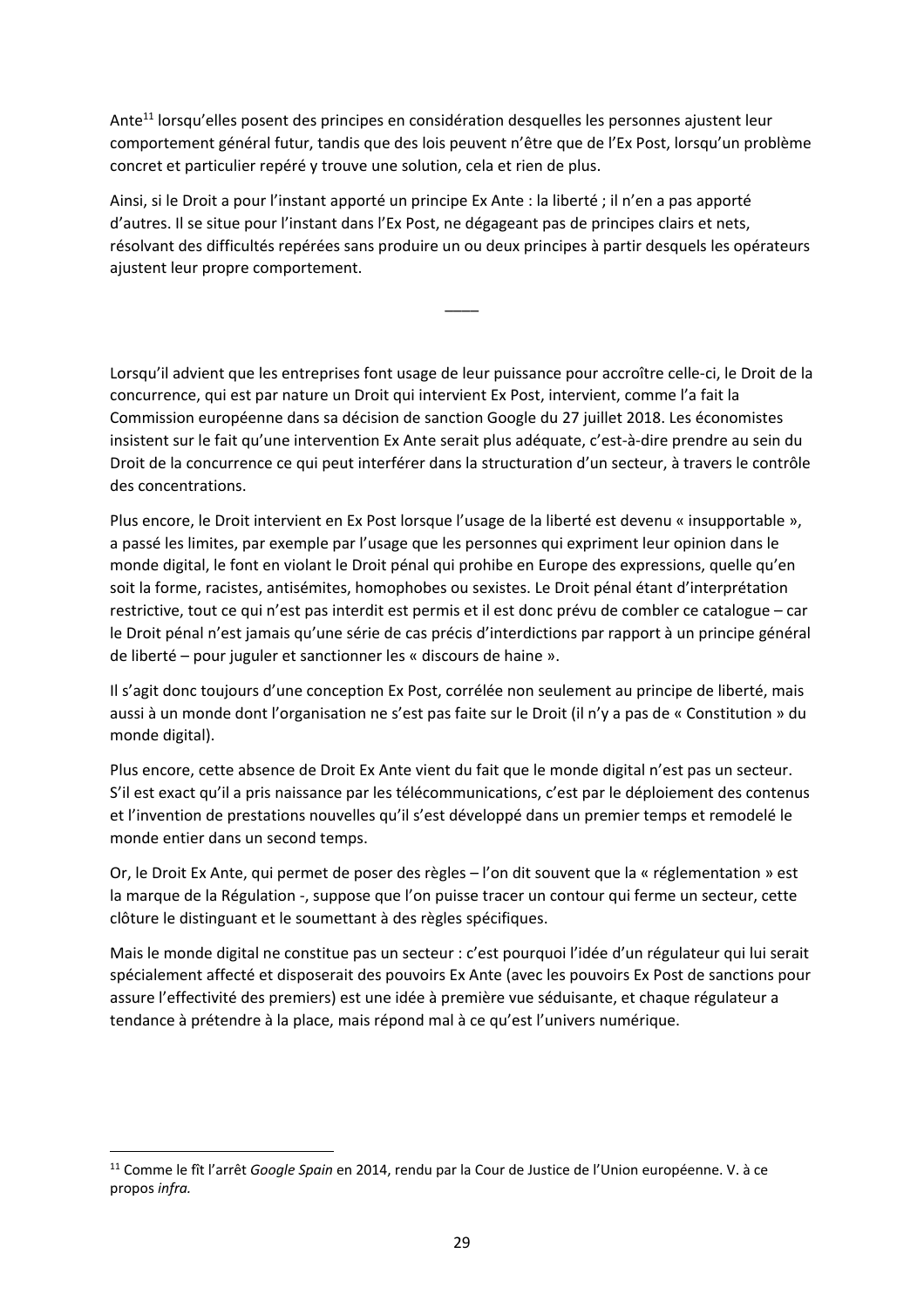#### B. L'ASSOCIATION DE LA LÉGITIMITÉ ET DE L'INEFFICACITÉ DU DROIT CLASSIQUE : DROIT PÉNAL ET DROIT CIVIL (L'EXEMPLE DE LA CONTREFAÇON)

Le numérique n'a pas fait disparaître le Droit. Ainsi et par exemple sans pour autant avoir le statut d'éditeur, aussi bien Facebook que Twitter ont été civilement condamnés pour n'avoir pas été suffisamment diligents.

De la même façon les personnes qui ont des comportements contraires à l'ordre public dans l'espace numérique en répondent devant le juge pénal, par exemple les sites offrant des prestations pédocriminelles ou d'incitation à la haine raciale.

Ainsi, *de jure,* le monde numérique n'est en rien étanche au Droit. Mais *de facto* la lenteur des procédures de sanction face à la rapidité des personnes à recréer un nouveau site ou à mettre un propos similaire, associé à l'anonymat, font de ce principe d'emprise du Droit sur la vie numérique davantage une pétition de principe qu'une réalité quotidienne.

En matière de contrefaçon, le Droit est en principe applicable mais en fait l'on évoque le monde digital comme constitutif de « bulles d'impunité ». Ainsi et pour ne prendre qu'un seul exemple, l'obligation de respecter le droit des créateurs, qui se traduit par l'interdiction de la contrefaçon est contournée par l'usage d'un Droit trop fin et trop construit qui par les mécanismes de Droit international privé permette d'offrir aux internautes français l'achat de produits contrefaits.

La réaction du Droit tend aujourd'hui à s'éloigner d'un Droit classique conçu à partir de la notion de territoire pour, comme le fait notamment l'arrêt de la Cour de cassation du 26 septembre 2018<sup>12</sup>, rendre inefficace ce qui est une utilisation perverse de la finesse du Droit classique et rattacher directement à l'internaute français les dispositions prévues pour protéger les entreprises de création.

C'est donc d'une façon fragmentée que l'on est en train de retrouver du Droit « de pleine efficacité » dans le monde numérique, puisqu'il faut concevoir un Droit nouveau.

**Nous sommes donc actuellement au milieu du gué : le Droit classique, construit sur des principes donnant la plénitude requise pour saisir les comportements futurs est inadéquat pour un monde radicalement nouveau tandis que le Droit qui a été construit en considération directe de ce monde nouveau n'est pour l'instant que réactif à tel ou tel problème sans contenir encore de principes suffisamment simples et amples offrant la plénitude requise pour guider les comportements futurs des personnes impliquées dans ce monde digital radicalement nouveau.** 

#### C. LA MAIN DES RÉGULATEURS SECTORIELS PLONGEANT DANS LE DIGITAL

La puissance du Droit tient à méconnaître les nouveautés afin de mieux s'en saisir. Ainsi les Autorités de Régulation peuvent sans avoir besoin de textes particuliers de phénomènes qui se déroulent sur

<sup>12</sup> Com., 26 septembre 2018, *H&M.* qui accepte d'appliquer la loi française.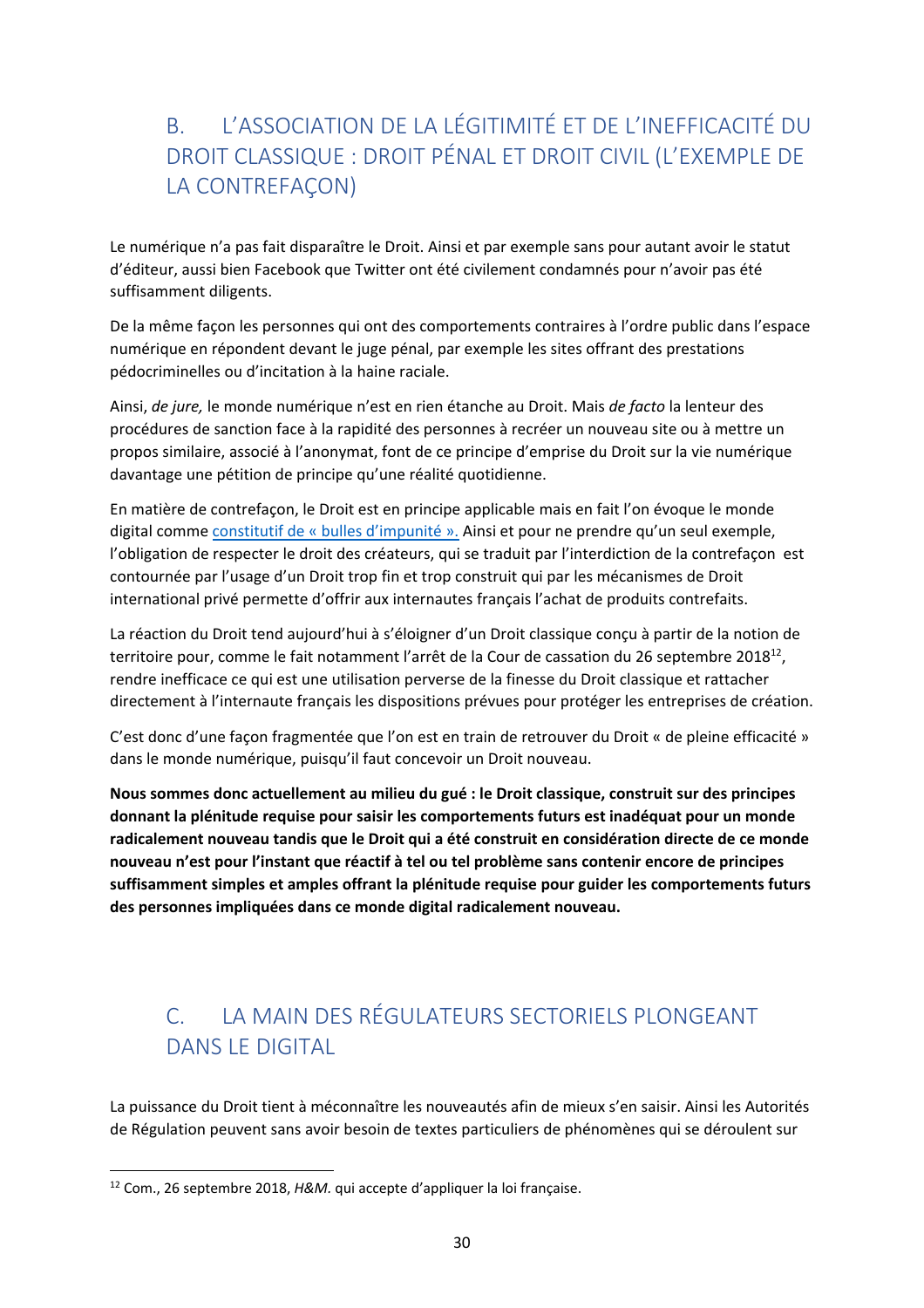des sites avec des règles conçues pour ceux qui se déroulent dans l'espace de corporéité, dès l'instant que les premiers présentent les mêmes caractéristiques qui justifient l'intervention du Régulateur.

Cela sera d'autant plus vrai que la mission du Régulateur en question est la sécurité, puisque par nature le numérique, par l'immatérialité, l'anonymat, l'instantanéité, est un espace où les dangers sont accrus.

L'on relève à ce titre que les activités financières et bancaires ont été bouleversées par les innovations du digital mais elles n'ont pas été « compromises » par elles, parce que les diverses Autorités de Régulation et de Supervision propres à ces activités sont à ce point actives et maillées<sup>13</sup> qu'aussi bien au niveau national, européen et international, les normes et les Autorités ont comme « plongé leurs mains » pour limiter l'insécurité que pouvait représenter ce nouveau monde. C'est pourquoi l'on trouve de nombreuses déclarations et décisions particulières prises et par les Autorités de régulation (l'Autorité des marchés financiers, par exemple) et par les Autorités de supervision (l'Autorité de contrôle prudentiel et de supervision, par exemple).

De la même façon les Régulateurs qui étaient en charge de protéger les personnes contre les « fichiers », dont l'utilité et les dangers sont demeurés les mêmes qu'ils soient en papier, devenus numériques ou aujourd'hui pulvérisés en données, ont pareillement plongé dans un univers dont la structure leur était familière. Ainsi, la CNIL a condamné les opérateurs du digital, le Règlement dit RGPD ayant accru ses pouvoirs sans changer la nature de sa mission.

L'on peut alors penser qu'une solution pourrait être – et cela est déjà de fait en place – de faire travailler ensemble tous les régulateurs concernés, sur le modèle de « l'interrégulation »<sup>14</sup>. Mais comme le digital n'est pas un secteur, il est le monde lui‐même, ils sont tous concernés. A force d'intensifier le maillage et d'en resserrer les mailles, l'on reconstitue l'État lui‐même. Chacun des Régulateurs étant comme un ministre technique. Sans chef de l'État. Il est possible que l'on s'oriente vers un modèle de ce type.

Les textes les plus récents accroissent cette puissance du Droit à aller toujours plus loin pour obtenir des données financières, par exemple pour lutter contre les criminalités organisées, cherchant à accroître toujours la puissance des autorités publiques pour lutter contre les criminalités et obtenir de tout organisme qui manie des informations financières leur obtention<sup>15</sup>. La violence légitime du Droit s'accroît donc mais reste limitée à des éléments étroits, ici les « données financières ».

#### D. L'ADOPTION PONCTUELLE D'UN DISPOSITIF ADÉQUAT OBLIGEANT LES OPÉRATEURS NUMÉRIQUES CRUCIAUX POUR UN SOUCI PARTICULIER : LA PROTECTION DU DROIT D'AUTEUR

L'on observe également que des réactions ponctuelles ont lieu sur des sujets qui bénéficient d'une mobilisation particulièrement forte. Ainsi la préservation du droit d'auteur dans le monde digital

<sup>13</sup> Sur l'importance de l'intermaillage, v. *infra.* 

<sup>14</sup> Sur la notion même d'interrégulation, Frison‐Roche, M.‐A., *L'hypothèse d'interrégulation*, 2005. <sup>15</sup> V. par ex. l'accord européen du 12 février 2019 pour l'accès des autorités publiques européennes aux données financières leur permettant de lutter contre la criminalité organisée.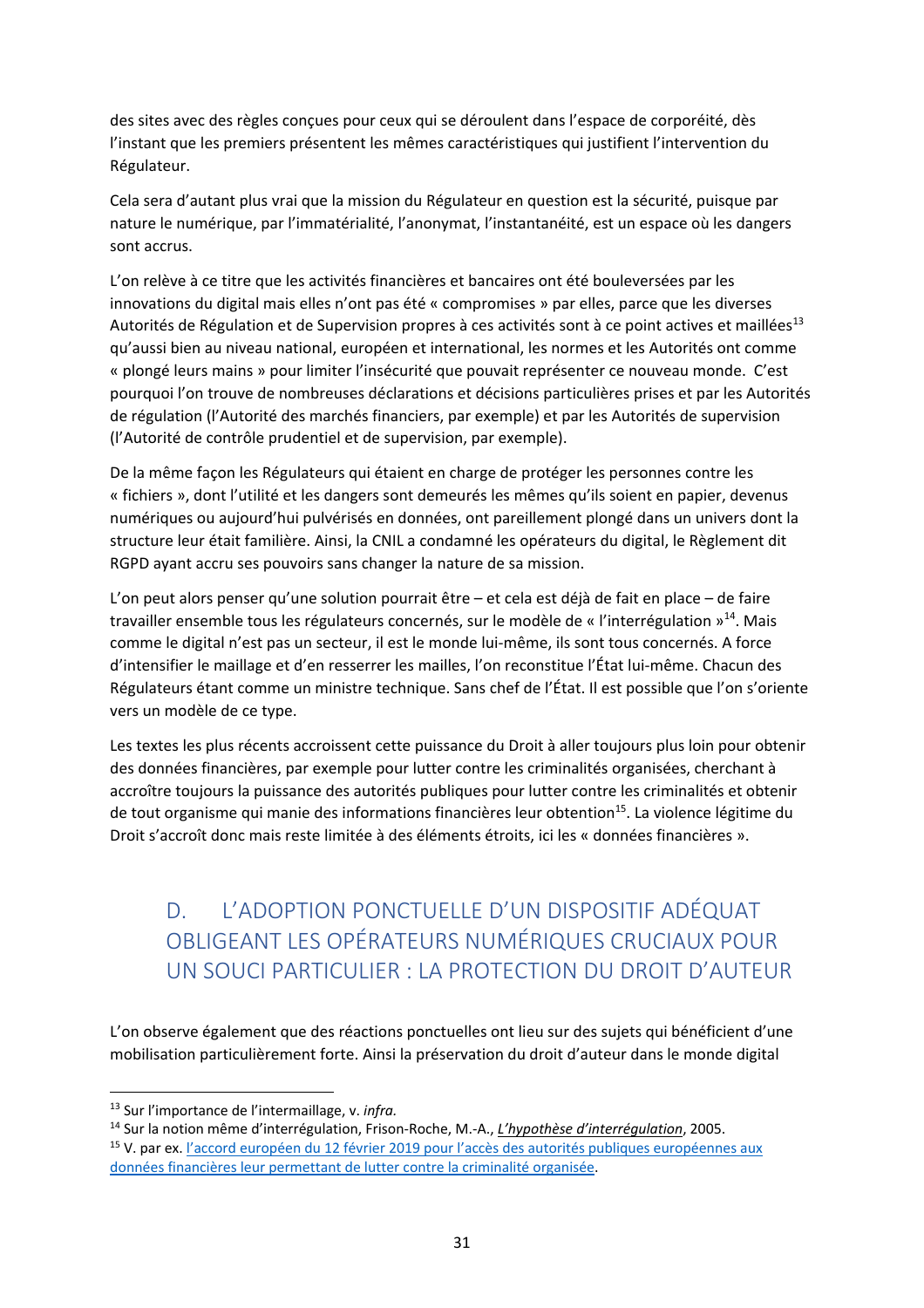constitue une préoccupation. Dans la conception du « droit d'auteur » ‐ qui n'est pas la même que celle du *copyright*, celui qui crée une œuvre a non seulement un droit de recevoir une rémunération de la part de celui qui en tire profit<sup>16</sup> mais aussi garde la décision finale sur ce que l'on en fait. Le droit d'auteur protège d'abord l'auteur, le *copyright* protège d'abord le producteur. Celui qui l'exploite est appelé éditeur, mais l'on sait que les opérateurs du numérique qui agissent comme espace de mise en ligne de contenus postés par d'autres, ont obtenu d'être soustraits à cette catégorie et aux obligations, notamment de rémunération ‐, qui s'ensuivent, notamment par l'effet de la directive *Commerce électronique* de 2000, dont la perspective de modification est souvent évoquée.

Le Droit de la propriété intellectuelle a développé des « droits voisins » attribués à ceux qui sont les supports classiques des œuvres et la directive adoptée par le Parlement européen le 26 mars 2019 va permettre à la fois de mieux protéger les auteurs et les articles mais aussi la presse traditionnelle, par la création d'un « droit voisin » à rémunération, versée par les services numériques qui fabrique leur contenu à partir des articles de journaux. Le Droit tire conséquence que dans cette industrie nouvelle de l'accès, la presse ne peut plus être de la simple matière première gratuite pour les plateformes et moteurs de recherches tirant profit de ces richesses « amont » vers lesquelles ils mènent ou dont ils permettent la lecture, ce pour quoi des flux considérables de personnes viennent et ce dont ils tirent en « aval » un profit financier considérable.

Certains soutiennent que la solution juridique adéquate serait de qualifier ces hébergeurs d'éditeurs mais l'habileté juridique ayant cristallisé ce statut d'« hébergeur » dans les textes européens, l'on ne peut plus concrètement guère y prétendre, même si soutenir que des plateformes peuvent avoir une « ligne éditoriale » sans être « éditeur » ou puisse classer et indexer les vidéos par des algorithmes non publics, montre que le Droit renonce ici à ce qui fait sa droiture : la correspondance entre les mots et les choses.

Dans une organisation économique où désormais les auteurs, la presse classique, les producteurs de musique et de films subissent une nette érosion de leurs revenus, par le transfert de valeur de l'amont des créateurs et industries culturelles vers l'aval de l'industrie numérique, la directive relative au droit d'auteur a été adoptée par le Parlement le 26 mars 2019 pour protéger ce qui reste aux créateurs et aux éditeurs (le droit d'être rémunérés) après de grandes tensions politiques entre les différents États de l'Union. Le lobbying a été d'une telle intensité qu'il convient plus que jamais de ne pas penser la « régulation » sous la seule forme des textes (la « régulation ») mais sous la forme d'un système plus difficile à capturer, notamment par la présence des institutions juridictionnelles.

La Directive constitue en tout cas un exemple particulièrement intéressant sous l'angle du Droit de la Compliance en ce que son article 17 adoptée cadre la pratique technique du « filtrage », ayant vocation à être transposée dans la prochaine loi française sur l'audiovisuel. En effet, les « plateformes » doivent en Ex Ante conclure des accords avec les titulaires de droit (les créateurs, leurs organisations collectives, les éditeurs ou les producteurs) pour que si un internaute publie un contenu sur lequel un droit d'auteur existe, une rémunération soit versée ; faute d'accord et tandis que de multiples exception sont prévues pour ne pas bloquer le droit à l'information<sup>17</sup> et l'accroissement de l'information globale – bien commun, la plateforme doit développer des

<sup>&</sup>lt;sup>16</sup> Le « droit subjectif à rémunération » n'est qu'une conséquence d'un droit de propriété intellectuelle que le créateur a sur son œuvre. Ne plus lui laisser qu'un « droit à rémunération » est déjà une conception diminuée de son droit. Pour une conception plus large et plus « systémique » des droits subjectifs, v. *infra.*  17 Sur ce droit subjectif, v. *infra.*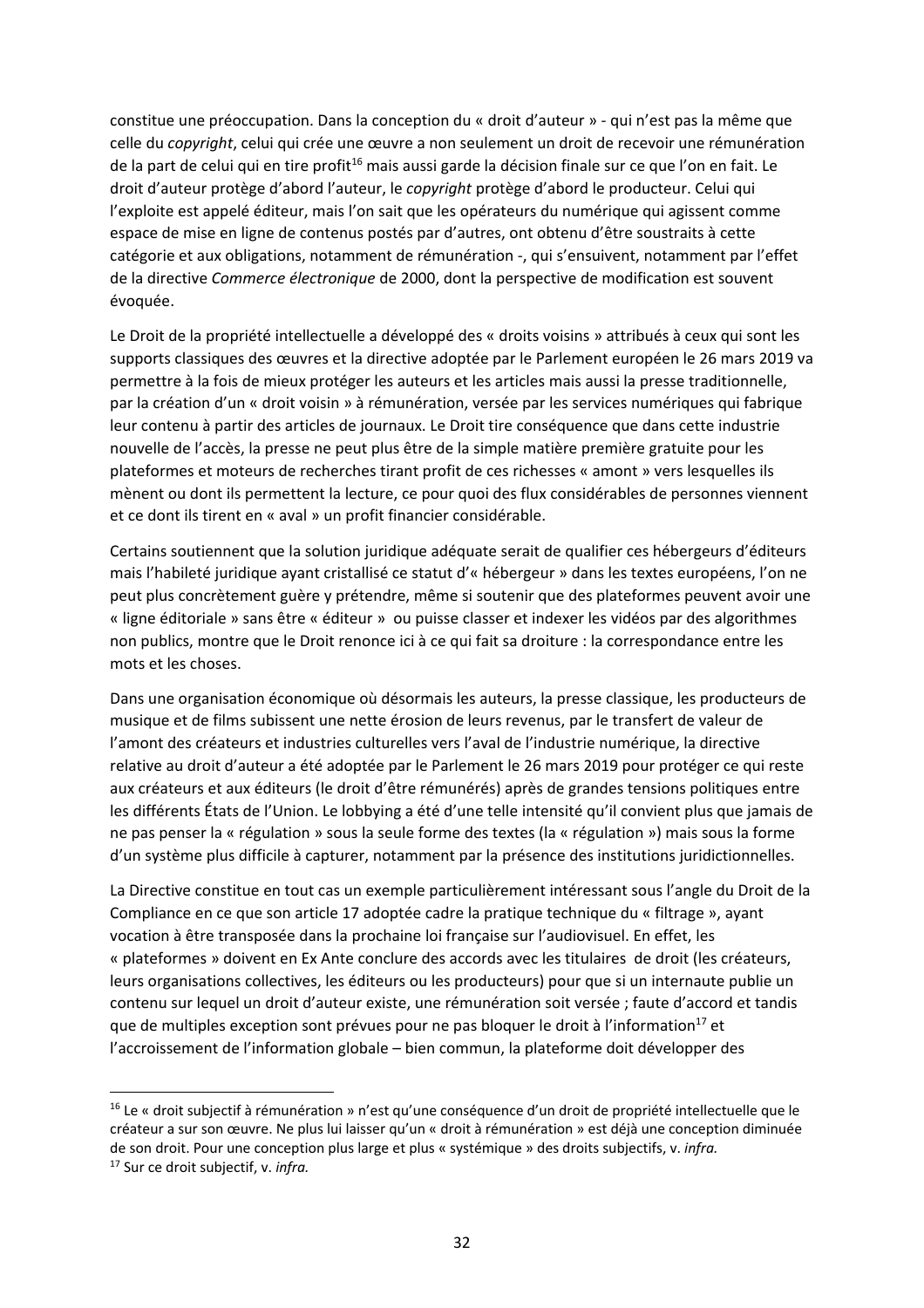technologies pour non seulement retirer le contenu illicitement téléchargé (Ex Post) mais encore empêcher un tel téléchargement par les moyens technologiques appropriés (par exemple un nouveau téléchargement immédiat sur un nouveau site créé à l'instant), ce qui relève d'un pouvoir Ex Ante de l'opérateur numérique, faute de quoi la responsabilité de celui‐ci peut être engagée. Cette responsabilité est l'Ex Post qui assure l'effectivité de cette obligation – mais aussi pouvoir – Ex Ant $e^{18}$ .

La renaissance d'un droit subjectif légitime – ici, le droit d'auteur ‐, prend donc la forme d'un mécanisme de Droit de la Compliance, tel que décrit dans cette étude d'une façon plus générale19. Elle est donc aussi à ce titre remarquable. Mais cela fût le fruit de batailles politiques, juridiques et d'une déferlante de lobbies comme on l'a rarement vu, pendant plusieurs années, le texte ayant été transmis au Parlement en 2016, pour aboutir à un texte ponctuel, aux modalités particulières. Or la propriété intellectuelle, pour n'en rester qu'à cette partie‐là des droits subjectifs, concerne également la propriété dite industrielle, par exemple la propriété sur les marques, les dessins et les modèles, qui ne peuvent être contrefaits. Ceux‐ci le sont en permanence par des sites, et pour l'instant aucune contrainte de ce type n'existe. L'évolution récente et louable montre à la fois la nécessité d'évolution, le recours à des mécanismes de compliance qui donnent aux opérateurs cruciaux des pouvoirs pour remplir des obligations nouvelles et le caractère inévitablement trop ponctuel du dispositif.

#### E. L'ADOPTION D'UNE LOI SPÉCIFIQUE CONTRE LES « DISCOURS DE HAINE »

Puisque la prohibition par le Code pénal de tout signe (le « discours » étant un signe) raciste, antisémite, homophobe et sexiste, ne suffit pas, il est envisagé un texte pour lutter contre les « discours de haine »20. Ne connaissant pas plus avant le projet, il sera simplement indiqué qu'il est légitime de revendiquer une tradition européenne qui n'admet pas certains comportements haineux, même s'ils expriment la liberté de l'auteur. C'est non seulement la tradition de pensée de l'Europe, selon laquelle il convient de « se tenir » et que « la parole est la meilleure et la pire des choses », mais encore le souvenir que l'Europe a et doit conserver de son histoire dramatique du XXIème siècle et des enchaînements qui ont conduit au génocide.

Il est souvent relevé que la « haine » est difficile à définir. De fait, par un « faisceau d'indices », elle est au contraire assez facile à « repérer », comme l'est la « faute » en Droit de la responsabilité. En effet, un discours haineux est un discours fautif, et il s'agit de transformer en Ex Ante ce qui est usuel

<u>.</u>

<sup>&</sup>lt;sup>18</sup> La directive crée des règles pour une pratique plus protectrice des droits des internautes : jusqu'à aujourd'hui en effet, les mêmes plateformes exercent déjà un filtrage des contenus, mais arbitraire. La directive prévoit la mise en place de procédures de médiations pour que les plateformes justifient la raison pour laquelle elles retirent des contenus. Elle interdit explicitement tout filtrage généralisé. Elle exclut du champ de son application les services de cloud, les plateformes à but non lucratif, comme Wikipédia, etc. 19 V. *infra* et v. *supra.* 

<sup>20</sup> Proposition du 20 mars 2019 *visant à lutter contre la haine sur Internet.*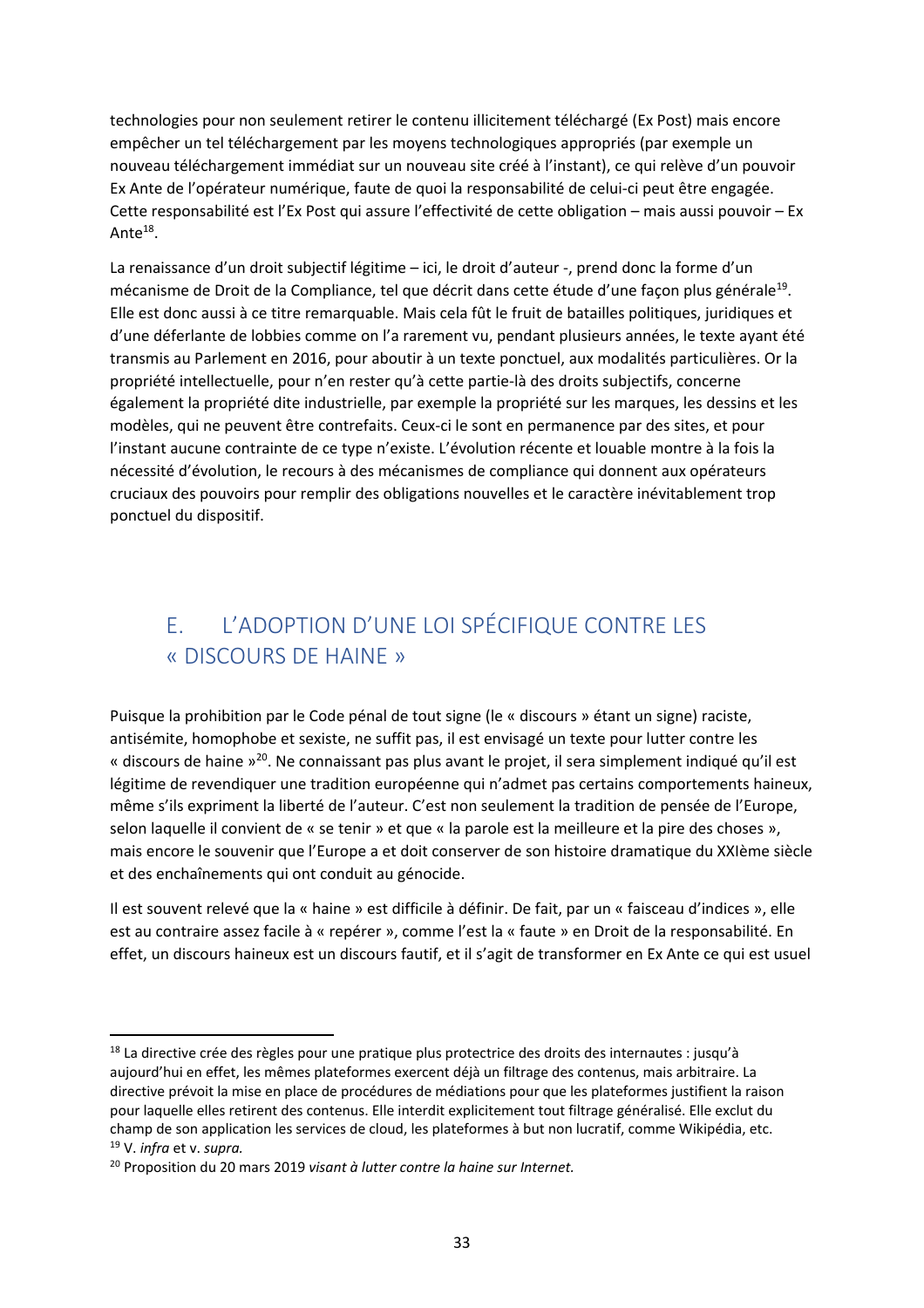en Droit classique, à savoir les condamnations en Ex Post des discours haineux, pour lesquels leur auteur doit rendre des comptes, dont il est responsable.

Comme le Droit de la Compliance a pour finalité que l'événement qui constitue un risque catastrophique n'advienne pas $^{21}$ , il faut ici que le discours de haine ne puisse entrer dans les circuits digitaux ou à tout le moins ne puissent s'y propager immédiatement.

C'est plutôt la notion de « discours » qui est une notion restrictive, car l'observation du monde digital montre qu'il y a bien des « signes » de haine qui passent par une autre façon, des photos, des emblèmes, etc.

Un tel texte a l'avantage de prendre une notion plus générique qu'est la « haine », dont la liste précédente (racisme, etc.) n'était que des exemples mais qui ne pouvait qu'être une liste finie en raison de l'interprétation restrictive du Droit pénal.

L'interrogation porte davantage sur l'effectivité et sur le fait que, comme pour les exemples qui sont ici généralisés par le terme adéquat de « haine », il convient sans doute de s'appuyer sur de l'Ex Ante que sur de l'Ex Post, le Droit de la Compliance étant l'exemple le plus net du Droit en Ex Ante.

#### F. L'ADOPTION ENVISAGÉE D'UNE FISCALITÉ PORTANT SUR LES OPÉRATEURS CRUCIAUX DU NUMÉRIQUE

Le Gouvernement propose d'utiliser l'une des formes premières de « régulation » qu'est la fiscalité, en constatant que la liberté que constitue l'usage du Droit des contrats et du Droit des sociétés aboutit à un déséquilibre entre le chiffre d'affaires réalisé à partir de l'activité de consommation d'un pays et les recettes fiscales dont les administrations de ce pays devraient bénéficier. L'optimisation fiscale est ici à son comble.

Cette question n'est pas propre au numérique. Elle est de plus grande ampleur encore comme l'a souligné le FMI qui en tire comme conséquence la nécessité d'une réforme, elle‐même de plus grande ampleur sur un plus grand spectre. Mais il est possible que les montants et le symbole que représentent les grands opérateurs du numérique constituent la première illustration de cette grande réforme à venir mondialement. Il ne s'agit pas donc pas tant d'une « fiscalité propre » que de l'anticipation pour des opérateurs dont la situation est particulière de ce qu'il faudra faire d'une façon plus générale. S'il est presque impossible de modifier mondialement tout et pour tout le monde, il est possible de le faire partiellement pour ceux pour lesquels cela est le plus visible : les opérateurs numériques cruciaux.

Le retour à ce principe simple, qui veut que la fiscalité consiste pour les agents économiques à contribuer aux charges de la communauté qui a permis l'enrichissement est contesté au nom du principe de liberté. C'est au nom de cette dernière et face à cette idée de nature politique, qui renvoie à l'idée de contrat social, que se déploie une ingéniosité fiscale visant à le mettre en échec.

Quel que soit l'avenir du projet gouvernemental il montre l'une des voies pour remettre en ordre ce qui paraît extravagant dans le monde digital, à savoir des entreprises accumulant des profits comme cela ne s'est jamais vu à partir d'activités humaines qu'elles ne rémunèrent pas et sans contribuer aux charges collectives qui permettent la création de valeur qui en résulte pour elles. Il ne s'agit pas tant de « réguler » cet espace », puisqu'il ne s'agit pas d'un secteur mais bien de « réguler les

<sup>21</sup> Sur cette définition, v. *supra* et v. *infra.*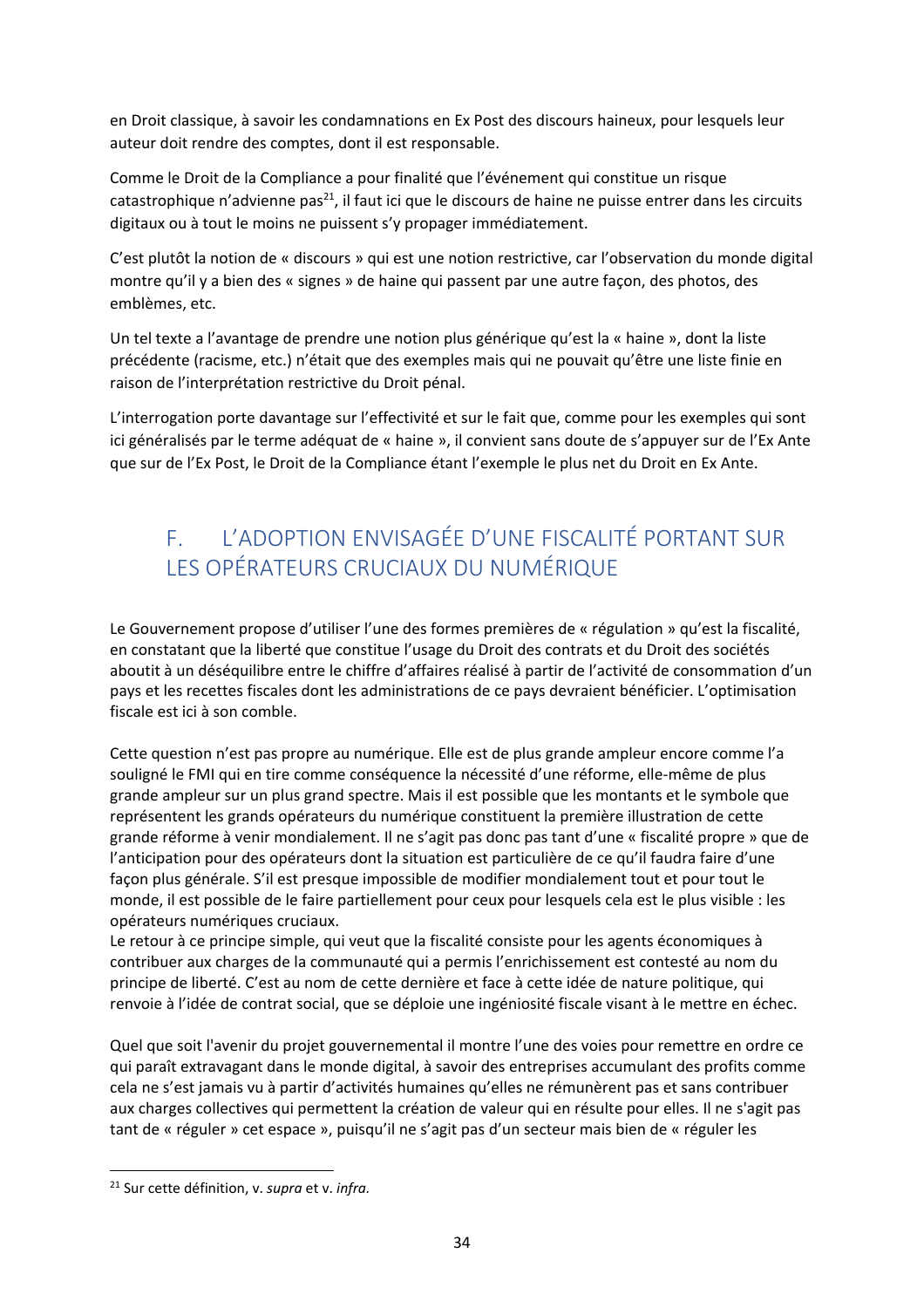opérateurs » : c'est en cela que leur soumission des règles fiscales nouvelles peut être le laboratoire pour de nouvelles règles fiscales repensées pour l'ensemble des opérateurs, le lien s'opérant avec une contribution forcée au Contrat social du pays dont ils tirent profit grâce à ses infrastructures ses auteurs et ses, consommateurs.

On ne développera pas ici davantage cette perspective, par ailleurs essentielle, puisqu'il s'agit plutôt de montrer que les « réactions » qui commencent à poindre peuvent être elles-mêmes, soit simplement ponctuelles, soit de très grande ampleur car ce sont les bases de la fiscalité qu'il faut revoir pour que les opérateurs cruciaux qui captent la richesse engendrée par le numérique cessent de ne quasiment pas payer d'impôts, c'est‐à‐dire de ne pas participer au Contrat social. Le caractère obligatoire de l'impôt est le mode de participation au Contrat social, notion politique, à laquelle n'équivaut en rien la Responsabilité sociétaire, revendiquée par les opérateurs, et qui relève de leur volonté propre sur des objets et des buts qu'ils ont choisis, davantage inspirée de la tradition américaine du caritatif.

La perspective d'une sorte de reprise en mains fiscale converge avec l'idée du Droit de la Compliance en ce que l'ordre (ici de payer) vient des Autorités publiques, les prélèvements obligatoires faisant contribuer les opérateurs au contrat social et permettant à l'Etat de poursuivre ses fonctions d'intérêt général, sans entraver pour autant leur liberté d'action, les buts leur demeurant extérieurs tandis que la puissance des opérateurs n'est pas remise en cause.

#### G. L'ADAPTATION DU DROIT DE LA CONCURRENCE, EN DROIT COMMUN ÉCONOMIQUE, TENDANT VERS L'EX ANTE

Dans le même esprit, l'une des évolutions réactives tenant au fait que le monde digital n'est pas un secteur a pris la forme d'une évolution du Droit commun du Droit économique, à savoir le Droit de la concurrence. En ce qu'il n'est pas sectoriel, il a pu à travers des décisions de type juridictionnel se développer de façon nouvelle pour réagir au développement numérique. L'on remarquera que la plupart des réflexions, d'un très haut niveau, se situe d'emblée dans le droit de la concurrence qu'il s'agit du rapport Crémer d'avril 2019 demandé par la Commission européenne<sup>22</sup>, ou du rapport britannique mené sous la direction de Furman publié en mars 2019<sup>23</sup>, il s'agit toujours de modifier le Droit de la concurrence du fait des transformations digitales et non pas d'une vision globale du digital dans laquelle le Droit de la concurrence ne prendrait que sa part.

Pourtant le Droit de la concurrence est en principe Ex Post, sanctionnant des comportements prohibés et ayant un effet sensible sur un marché, le dégradant, les Autorités de concurrence étant intervenues sur le marché de la publicité en ligne par exemple, mais n'ont pas en charge de construire des marchés, d'en maintenir les équilibres à long terme ou de superviser des opérateurs, même dominant.

Le Droit de la concurrence comprend un part Ex Ante à travers le contrôle des concentrations, mais les opérateurs numériques se développent souvent sans recourir à ce mode d'expansion. La réaction semble paradoxalement prendre la forme d'un assouplissement des conditions du contrôle des concentrations dans les secteurs concurrencés par cette montée en puissance des opérateurs numériques, par exemple en matière de médias, comme on l'a vu dans l'acceptation de la concentration Warner/ATT du fait de l'existence de Netflix. Admettre l'intégration intersectionnelle

<sup>22</sup> Crémer, J., Montjoye de, Y.‐A., Schweitzer, H., *Competition Policy for the Digital Era*, avril 2019.

<sup>23</sup> *Unlocking digital competition*, report of the Digital Competition Expert Panel, mars 2019.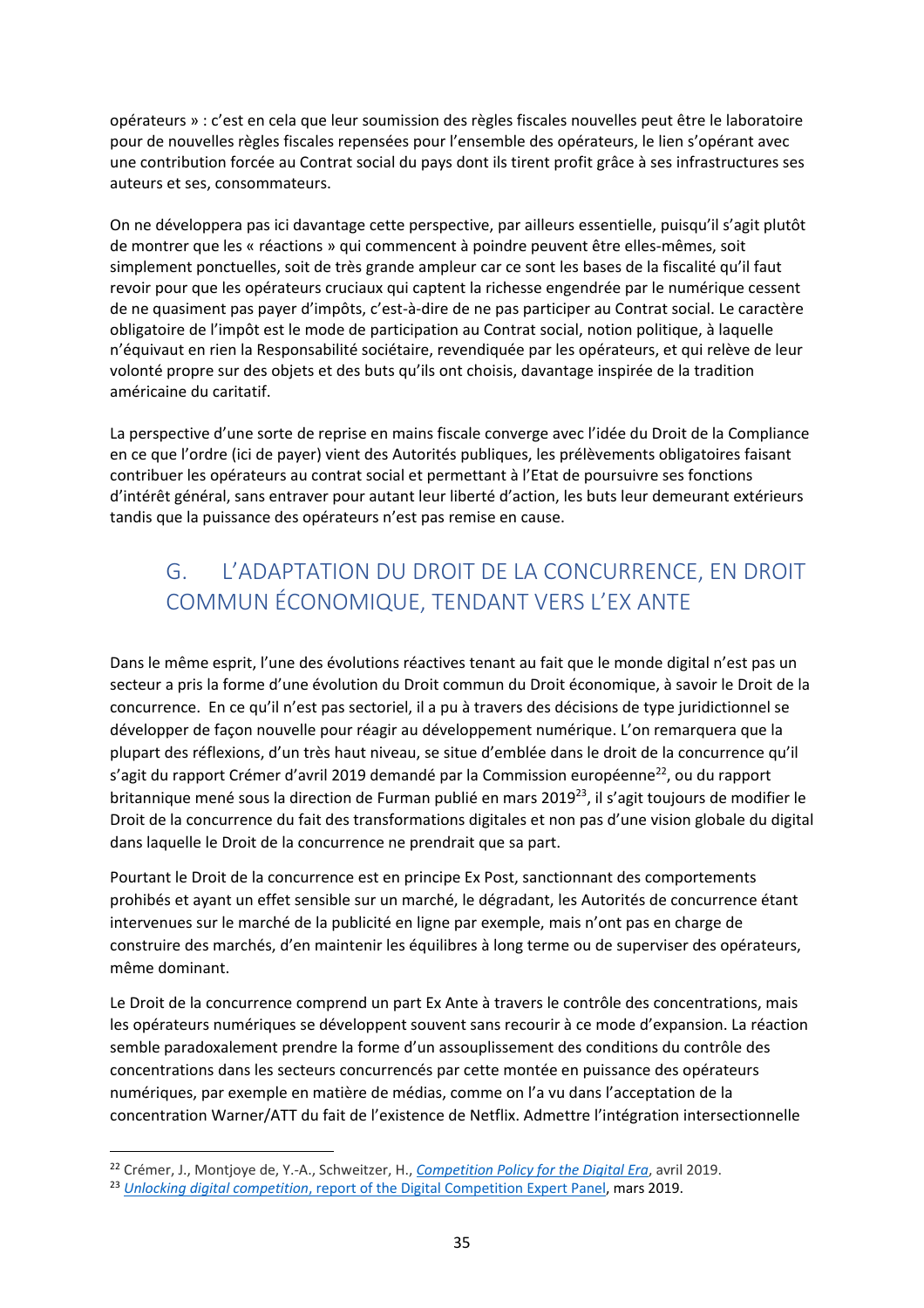en réponse à l'absence de contour sectionnel du numérique est davantage une réaction qu'une action. Mais l'on ne peut pas demander au Droit de la concurrence plus qu'une administration, puisque les Autorités de concurrence ne construisent pas les marchés, n'étant pas Autorités de régulation.

Néanmoins et au sein des mécanismes Ex Post que sont les sanctions, les Autorités de concurrence ont d'une part fait un usage très large, très lourd et très médiatisé de celui‐ci sur les opérateurs numériques cruciaux ; elles ont d'autre part dans les décisions de sanctions développé des outils Ex Ante, se rapprochant en cela du Droit de la Compliance. Si l'on admet que le Droit de la concurrence, en ce qui protège la liberté d'entreprendre et le libre fonctionnement du marché concurrentiel pour la satisfaction du consommateur, l'on peut poser que le Droit de la concurrence est le Droit commun du Droit économique libéral.

Dans un monde digital qui doit son existence même à l'ingéniosité, au dynamisme et à la prise de risque des opérateurs eux‐mêmes, il est légitime que le Droit de la concurrence en tant que Droit commun puisse intervenir.

Ce dernier n'étant par nature pas un Droit sectoriel, et comme le montrent les très nombreuses décisions en matière de publicité en ligne, les Autorités de concurrence sont juridiquement fondées à reprocher des comportements anticoncurrentiels.

La jurisprudence a évolué pour se rapprocher d'un « Droit de la Compliance » par deux évolutions majeures. En premier lieu, la jurisprudence a engendré des obligations spécifiques sur les opérateurs en ce qu'ils sont dominants. Notamment la Cour de Justice de l'Union européenne a posé que la position dominante d'une entreprise ne lui est jamais reprochable en soi, présomption au contraire de ses mérites, mais qu'elle engendre du fait de cette position des « responsabilités ».

La notion est certes distincte de celle que l'on trouve dans le Droit de la Régulation qui confie au Régulateur la mission de traiter la « dominance » de l'opérateur historique afin de rendre la concurrence effective, lorsque que le Régulateur a pour fonction d'installer la concurrence dans une Régulation asymétrique. Mais il s'agit bien dans le Droit commun de la concurrence de considérer que le fait d'être dominant entraîne de ce seul fait des « responsabilités » au sens de « devoir », c'est‐à‐dire au sens Ex Ante du terme.

En second lieu, et en cela la décision de sanction rendue par la Commission européenne le 18 juillet 2018 *Google* est exemplaire<sup>24</sup>, les décisions de sanction intègrent souvent des programmes de compliance. A côté de la dimension Ex Post que représente l'amende, l'Autorité exige pour le futur, donc en Ex Ante, qu'un résultat soit obtenu par l'entreprise condamnée, par exemple une entrée effective d'entreprises innovantes par le développement possible de nouvelles applications à partir d'Androïd, l'arrêt d'installation automatique du moteur de recherche ce qui suppose notamment des modifications de clauses contractuelles, les modalités pratiques restant à la libre décision de l'entreprise.

Cette technique de compliance est elle‐même à la fois un emprunt des programmes de compliance, voire des « peines de compliance » que l'on retrouve dans des corpus spécifiquement visés, comme en matière de corruption par exemple, mais aussi un prolongement de la technique des « engagements » dont le Droit de la concurrence a donné l'expression, d'abord dans le contrôle des concentrations puis dans la poursuite des comportements anticoncurrentiels. L'engagement est une

<sup>&</sup>lt;sup>24</sup> Ce que la Commission Européenne a explicité par un simple dessin : file:///C:/Users/admin/Downloads/Google\_applications\_fr.pdf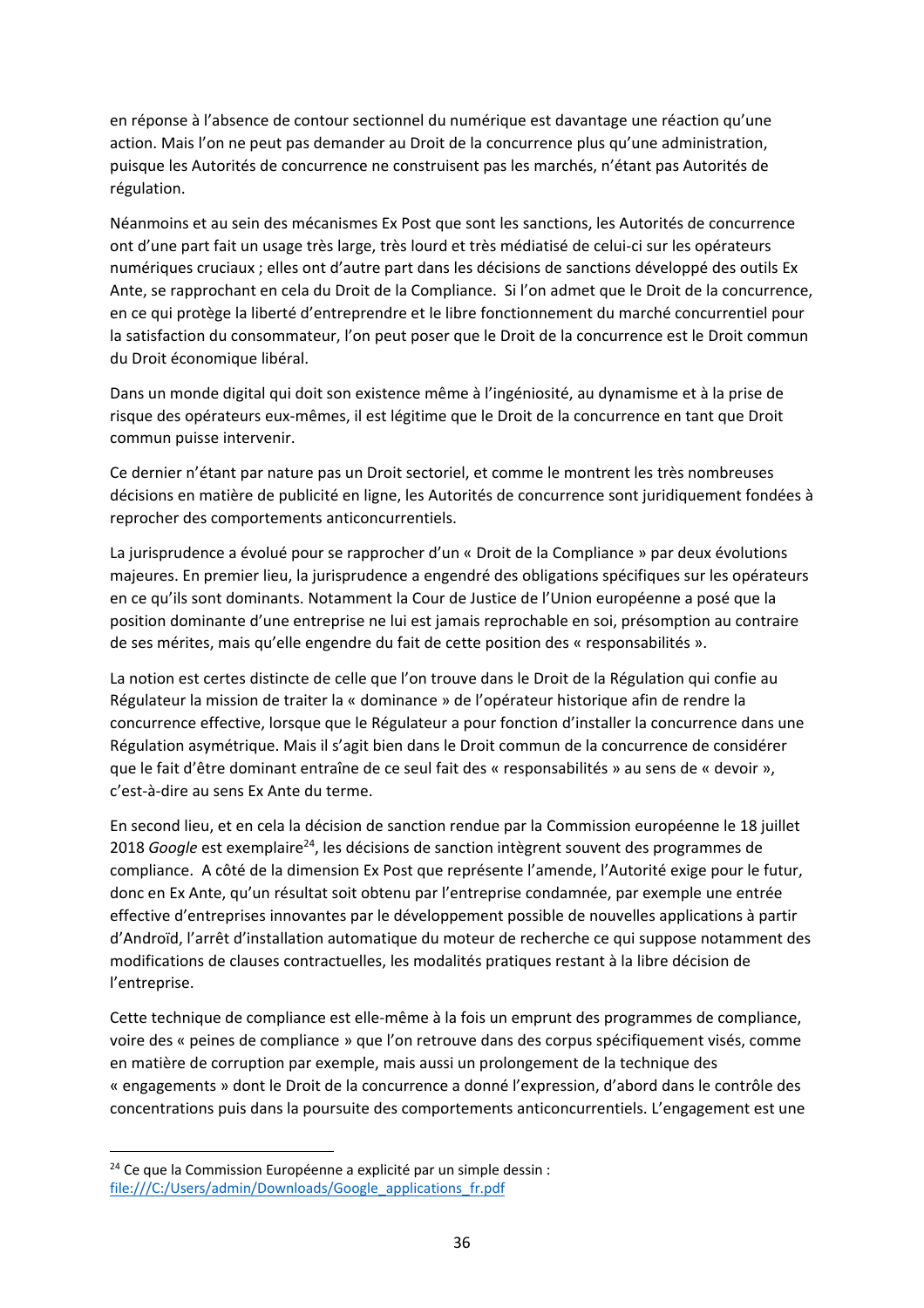technique centrale en Compliance car c'est bien un lien de confiance de l'Autorité publique fait à l'opérateur qui s'engage mais c'est l'Autorité publique qui en demeure maîtresse, notamment dans son suivi. De cela, la « convention judiciaire d'intérêt public » du Droit de la Compliance est exemplaire<sup>25</sup>.

## H. L'ACTIVATION DES RÉGULATEURS DES DONNÉES PERSONNELLES, PRÉCEPTEURS DE MESURES EX ANTE

L'on mesure ainsi qu'à la fois le Droit respecte le principe de liberté, le ménage et le protège, qu'il n'intervient que fragmentairement, principalement parce que le monde digital n'est pas un secteur, mais que dans ces premières manifestations l'on trouve déjà des mécanismes satisfaisants, la « réaction » étant déjà supérieure à l'inaction et certains procédés techniques étant eux‐mêmes analogues voire identiques à ceux qui constituent le Droit de la Compliance *stricto sensu*.

Pourquoi ne pas s'en tenir là ? Puisque, comme on le verra par la suite, l'Europe a développé depuis 2016 un système de protection des données personnelles.

On ne peut pas s'en tenir là parce que le « monde digital » lui‐même est sorti de ses gonds et le monde occidental dans toutes ses réalités, y compris non digitales, s'est digitalisé. Sans doute parce que désormais ce qui est possible virtuellement est perçu comme pouvant être pratiqué dans le monde des choses corporelles, notamment des êtres humains.

Cette digitalisation du monde est un fait qui, par son ampleur et ses conséquences sur les êtres humains, fait émerger un « souci de civilisation ». Celui‐ci tient au fait que la notion juridique n'existe pas dans le monde digital.

## III. POUR L'INSTANT, L'OMNIPRÉSENCE DE LA LIBERTÉ ET L'ABSENCE CONSTITUTIVE DE « SUJETS DE DROIT », C'EST‐À‐DIRE DE LA PERSONNE TITULAIRE DE DROITS SUBJECTIFS PROTEGÉS D'UNE FAÇON GÉNÉRALE PAR LE DROIT

**Annonce de plan et résumé**. Ces « réactions » des États et du Droit demeurent insuffisantes parce que pour l'instant le monde digital a pour simple principe de fonctionnement la technologie et pour seule norme la Liberté, ce qui est à la fois est un Principe qui est essentiel à préserver mais qui ne peut suffire lorsqu'il est la seule norme (**A**). En effet pour l'instant, l'être humain n'est pas protégé

<sup>25</sup> V. *infra.*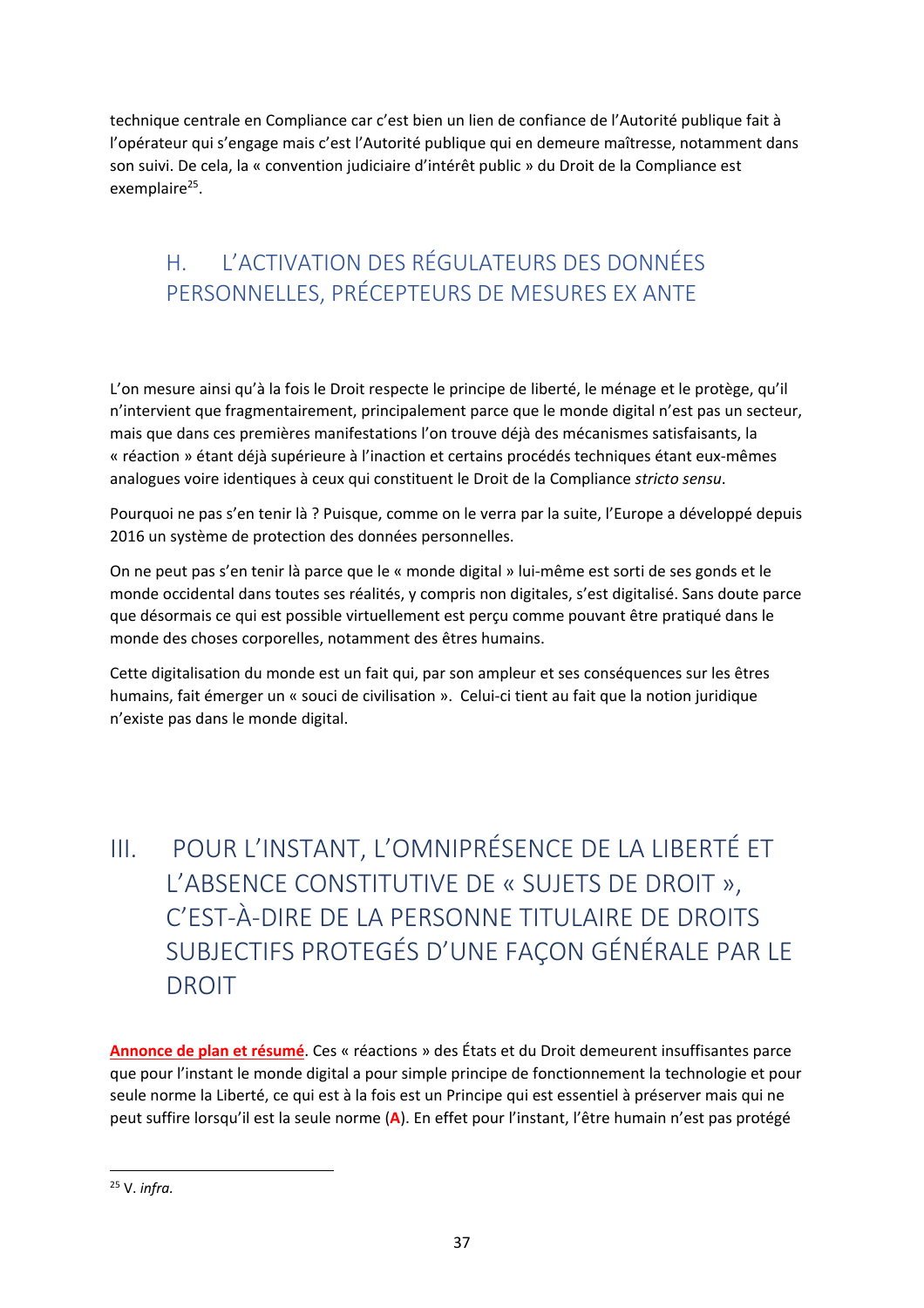d'une façon générale par l'invention juridique qui le constitue comme une « personne », c'est‐à‐dire comme un titulaire actif et passif de droits et d'obligations (**B**).

#### A. LA LIBERTÉ, SEUL PRINCIPE GÉNÉRAL

Comme le faisait remarquer un Régulateur financier à propos des crypto‐valeurs, un monde qui se constitue sur un principe pur de liberté, à distance d'une Autorité publique d'où sort la « norme fondamentale » en Ex Ante, a été d'abord pensé sur une idée anarchiste avant de prendre une forme technologique. Cela est vrai pour les crypto-valeurs, c'est vrai d'une façon plus générale pour Internet, le numérique et le monde digital. Ce Régulateur estimait qu'un tel système n'est donc pas fondé sur la « Règle » mais sur l'absence de règles. C'est également vrai pour Internet, idée de liberté à laquelle la technologie a donné corps.

En cela, parce qu'il n'y a pas de principes juridiques préalables neutres, abstraits et contraignants pour tous, le mécanisme du marché – indissociable du Droit ‐ n'étant lui‐même venu que dans un second temps, la seule Liberté d'action pour toute personne est à la fois nécessaire et suffisante mais le marché ne pouvant lui‐même s'élaborer qu'à travers le mécanisme juridique du contrat.

Cette notion de « contrat » est assez peu présente dans la construction numérique. L'on y retrouve des « chartes », des « adhésions » et la notion même de « client » a été contestée par les opérateurs.

Ainsi, s'il n'existe pas une force qui soustrait par avance aux êtres humains la liberté d'inventer, de fabriquer et d'entrer en contact, un monde pourrait se construire sur un modèle « anarchique » au sens premier du terme, c'est-à-dire sur le seul principe de liberté. Cela fût le cas pour Internet, le numérique et le monde digital, dans lesquels les notions aussi basiques que la « gratuité » sont difficilement cernées, où la notion de « données » est très difficilement cernée.

La difficulté majeure que l'Occident rencontre aujourd'hui vient de là, non pas parce qu'il s'agirait d'un monde trop sophistiqué, mais au contraire d'un monde trop archaïque, où les notions les plus élémentaires, comme celle de « secteur », « marché », « prix », « contrat », « personne », ne sont pas là ». C'est pourquoi un « Droit de la Compliance », qui est un corpus très archaïque, lui serait.

Un monde ne peut pas tenir uniquement sur la liberté ; il lui faut aussi du Droit. En effet, la notion de « Liberté » et la notion de « Droits » sont distinctes.

Ainsi, dans des systèmes non‐occidentaux comme la Chine, où le principe n'est pas la liberté d'action mais où l'être humain doit être préalablement autorisé par l'Autorité publique pour fabriquer, entrer en contact, l'économie du marché est tenue par l'État, les prérogatives que les êtres humains exercent provenant de cette autorisation première qui leur est accordée.

En Occident, les êtres humains jouissent à la fois d'un principe de liberté qui leur permet d'agir sans autorisation préalable d'un tiers pour cela, mais encore de « droits ».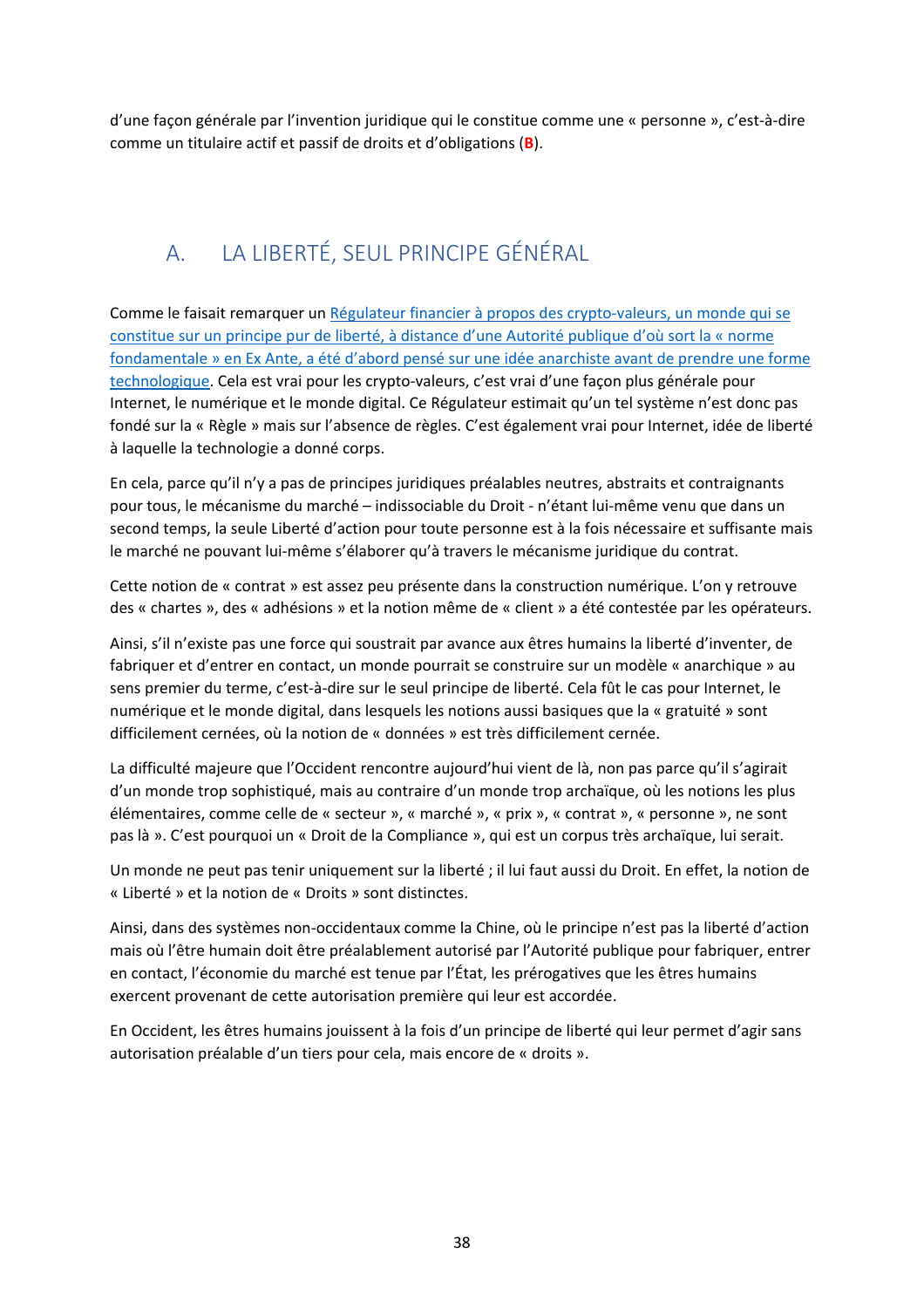Les systèmes juridiques occidentaux, qu'ils soient de *Civil Law* ou de *Common Law26*, posent qu'à côté des règles et décisions générales ou individuelles qui constituent le « droit objectif », les êtres humains sont des « sujets de droit ».

Être une « personne » ou être un « sujet de droit » sont synonymes. Tout être humain est une personne et nul ne peut, en Occident, le lui contester : ainsi le premier des « droits » pour un être humain est d'être une « personne », c'est‐à‐dire un titulaire de prérogatives juridiques opposables aux autres et dont le juge est le protecteur. L'État est en charge de l'effectivité des droits subjectifs des personnes.

Les êtres humains sont, du seul fait qu'ils sont des êtres humains, des personnes, c'est-à-dire des titulaires de droits. L'Occident a inventé cette notion qui rend intimes la notion de personne et la notion de « droits », appelés « droits subjectifs » (droits du sujet), dont le cœur est les « droits de l'homme », aujourd'hui appelés « droits humains ».

La puissance du Droit fait que les systèmes juridiques peuvent créer des « sujets de droit », personne qui ne sont pas des êtres humains. L'État est une personne juridique, comme l'est une société anonyme. Ce statut leur permet d'agir, par exemple de s'engager par des contrats ou de voir leur responsabilité engagée.

Mais dans le monde digital, né d'un pur mélange d'une idée d'un monde de pure liberté et d'une technologie informatique ou de digitalisation codant toute réalité, l'économie a pu être faite de la notion générale de « droits subjectifs ».

C'est donc par à‐coups et au fur et à mesure de scandales, d'excès et de visions ou lectures insupportables que des « droits subjectifs » ont été conférés, le plus souvent non pas par des textes mais par des juges, et non pas aux États‐Unis, pays de la liberté, mais par des juridictions européennes : le « droit à l'oubli », inventé par un jugement de 2014 rendu par la Cour de justice de l'Union européenne en est le meilleur exemple.

Mais si l'on est ainsi obligé d'intervenir en Ex Post, en réaction, et de façon parcellaire, en donnant quelques droits, face à un principe général de liberté qui lui va de soi, c'est parce que la notion même de « personne » n'existe pas, le système juridique n'ayant pas préexisté à l'advenance du monde digital.

Ainsi, c'est comme si l'être humain avait pénétré « à nu » dans ce nouveau monde.

<u>.</u>

#### B. L'ÊTRE HUMAIN, NON PROTÉGÉ ET NON‐TENU PAR LE « MASQUE » DE LA PERSONNALITÉ

En effet, la personnalité juridique est une invention du Droit romain : « persona » se traduit en « masque ». Il s'agit du masque que le Droit pose sur chaque être humain. C'est en cela que chaque être humain peut à la fois être absolument unique, en ce que le masque est fait sur-mesure à travers l'état‐civil, et à la fois être absolument égal à un autre être humain.

*<sup>26</sup>* La différence entre les deux étant moindre qu'on ne le dit souvent, parce que les uns comme les autres sont construits sur le respect de la personne, personnalité dont chaque être humain bénéficie, à travers l'effectivité de ses « droits subjectifs ».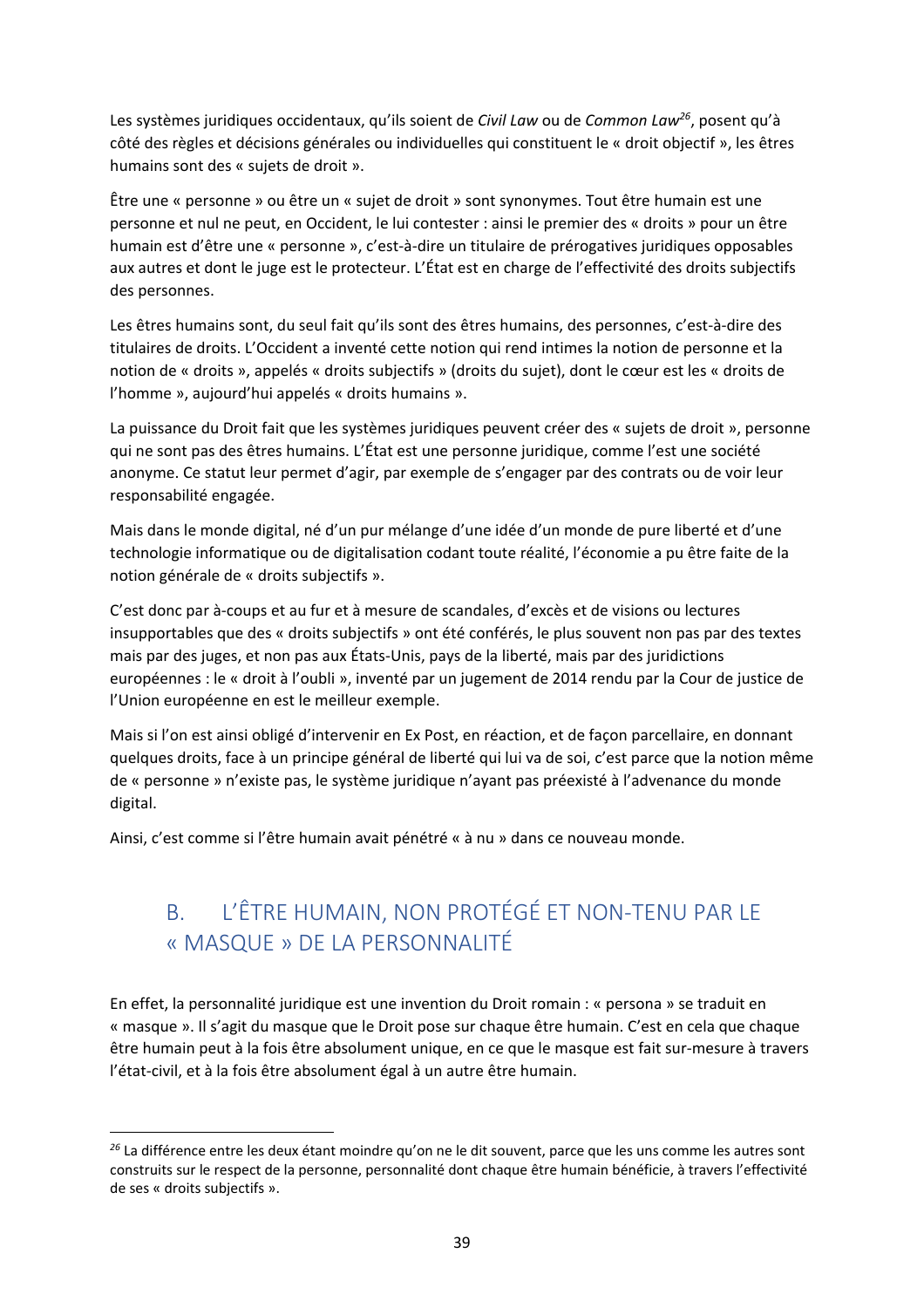La « personne » est donc le comble de « l'invention », puisque dans les faits certains soutiennent que nous serions quasiment identiques et qu'il est en tout cas acquis que dans les faits nous ne sommes pas égaux. Mais comme a pu le poser l'article 1ier de la Déclaration des Droits de 1789 : « les hommes naissent libres et égaux en droit ».

Ce masque de la personnalité est également mis sur les organisations, qui ne peuvent agir (par exemple contracter) qu'à travers une personnalité. En Droit, l'organisation la plus puissante, qu'elle soit publique (par exemple l'État) ou privée (par exemple la plus puissante des entreprises) est égale à un être humain, car ils ont les mêmes droits (par exemple s'assigner en justice).

Mais ce masque est « personnalisé », en ce que la réalité sous-jacente – qu'il s'agisse d'un être humain ou d'une organisation ‐, doit dire quelle est son identité, là où elle réside, quand elle est apparue (sa naissance), non seulement pour pouvoir agir mais aussi pour pouvoir répondre de ses actions.

Or, dans le monde digital dont Internet a permis la création, cette notion si fondamentale de « sujet de droit » que certains ont pu y avoir le fondement même de la civilisation occidentale, n'existe pas en tant que tel.

Les individus y circulent « à nu », avec les deux effets catastrophiques que l'on peut deviner sans même connaître les réalités chaque jour constatées dès l'instant que l'on mesure l'importance de la notion juridique de « personne » et de ses conséquences.

En premier lieu, les êtres humains n'y sont plus protégés par ce masque constitué par la notion juridique de « personne » qui leur donnait des droits, notamment de n'être pas traités comme des objets, l'ensemble du Droit occidental reposant sur la distinction première entre la Personne et les diverses choses, la personne étant indisponible par principe et sans exception, les choses étant disponibles, sauf exception (par exemple les « biens communs »). En outre, le premier droit subjectif est celui qui permet la garantie de tous les autres droits subjectifs, à savoir le droit d'accès à un juge27. En effet, si la personne dont les droits sont méconnus ne peut pas saisir efficacement un juge pour que ceux‐ci soient restaurés, l'ensemble de ses droits sont comme inexistants : l'effectivité du droit subjectif processuel d'accès au juge conditionne l'ensemble des droits subjectifs.

En second lieu, une personne n'existe qu'identifiée. Elle ne peut entrer en contact avec les autres, exister dans un groupe, évoluer dans un espace social qu'identifiée précisément. L'être humain dispose peu de cette « identité » que le Droit impose : c'est le Droit qui affecte à l'être humain son nom de famille, sa nationalité, sa place dans la famille (parent, fratrie, etc.). Seul le prénom est choisi mais le lieu et la date de naissance ne l'est pas : ainsi, l'on ne peut choisir son âge, qui découle de l'état‐civil.

Pourtant, dans le monde digital, parce que la notion même de « sujet de droits » n'est pas centrale, voire n'est pas reconnue dans sa plénitude, tout cela existe à peine. Ainsi, et faisant pendant inversé aux deux précédents paragraphes, les êtres humains n'y sont de fait que peu protégés. Ils sont injuriés, calomniés, diffamés, vendus, humiliés, harcelés, leur dignité est piétinée et il ne se passe juridiquement pas grand‐chose, ou si peu et si longtemps après que l'être humain a été détruit.

Cet effet destructeur est étroitement lié au second pendant : les auteurs de cette destruction de la dignité de l'être humain vient du « masque » que l'on peut porter et qui permet des déferlements, et de la part des êtres humains (dont on ne voit pas pourquoi l'âme serait globalement plus vertueuse

<sup>&</sup>lt;sup>27</sup> Comme l'a rappelé non seulement la Cour suprême des États-Unis, mais encore le Conseil constitutionnel français ou le Tribunal constitutionnel allemand.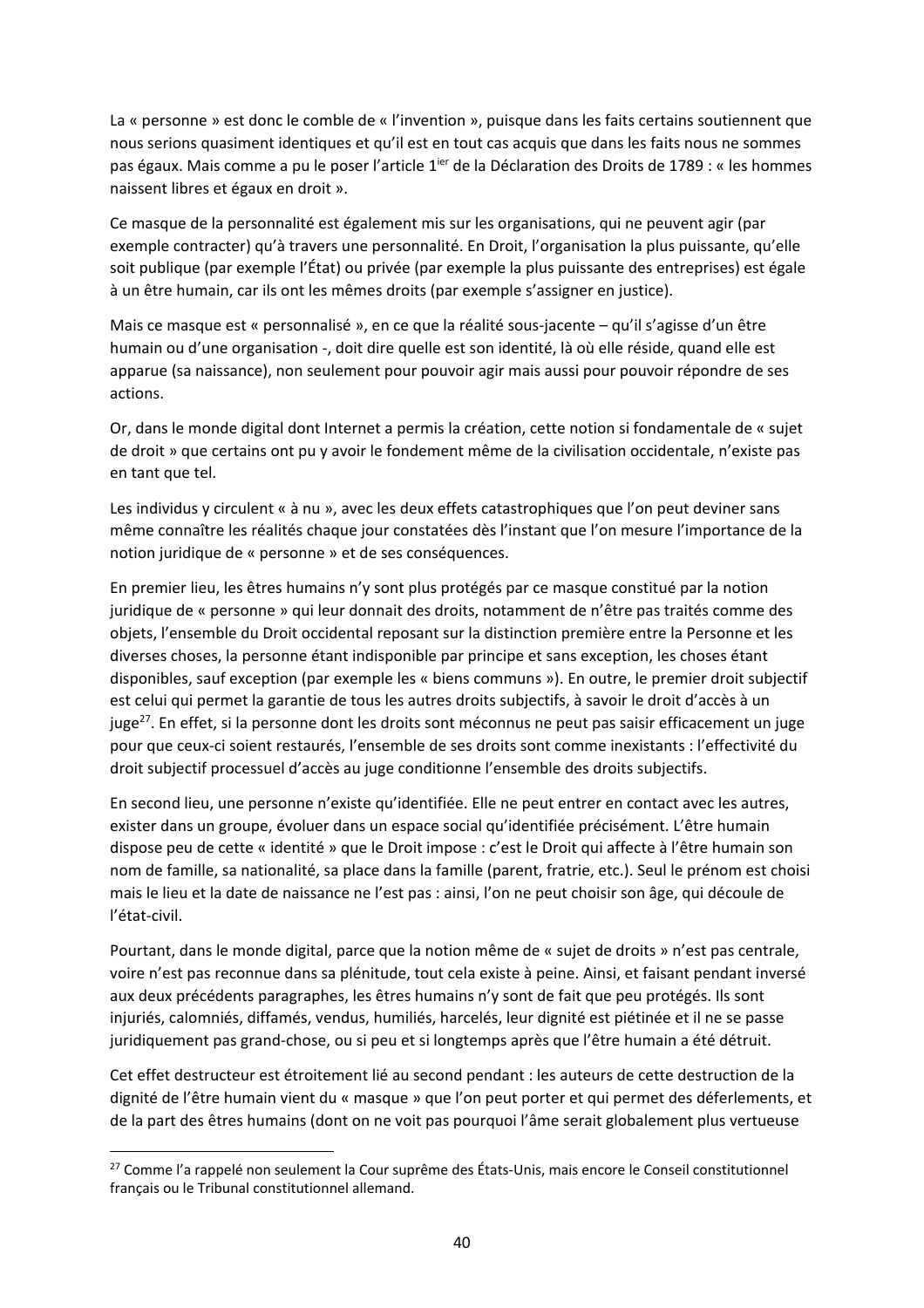aujourd'hui qu'hier) et de la part des entreprises qui prennent grâce à l'anonymat et à de multiples personnalités fictives – dont les comptes fictifs sur Facebook ne sont qu'un exemple – les formes adéquates pour avoir des comportements délétères, voire contraires au Droit pénal, sans jamais en rendre compte en Ex Post.

L'impunité constitue une incitation au déferlement de haine et de persécution, ainsi qu'à la propagande. L'équilibre existe classiquement par le fait que ces phénomènes permis par la liberté font face à des droits, dont sont titulaires les potentielles victimes, comme « le droit à la dignité ». Ainsi, une régulation en résulte par avance, ce qui fait que la personne ne devient jamais victime de l'usage qu'autrui pourrait faire sur elle de sa liberté, par exemple d'expression, car elle lui oppose par avance ses droits dont elle est titulaire en tant que personne, par exemple son droit à la dignité, sont droit à n'être pas traité comme une chose, etc. La seule existence de ces droits, du seul fait qu'elle est reconnue comme une « personne » fait qu'autrui, titulaire des libertés, est « tenu ».

C'est sans doute dans ce déséquilibre pour l'instant consubstantiel d'un monde construit sur un principe de liberté, à conserver, et sur une absence de droits, qu'est née cette dévastation à laquelle on assiste. La description indique par elle‐même une des voies de solution : attribuer une plénitude de droits subjectifs aux personnes concernées et assurer l'effectivité de ceux‐ci, pour que les droits viennent réguler la liberté. Le Droit de la Compliance peut être un apport pour non seulement concevoir cet équilibre mais encore concrétiser ces droits subjectifs pour que les êtres humains soient effectivement protégés, dans la plénitude de sujets de droit.

Cela est d'autant plus nécessaire que cette disparition des droits des êtres humains, née du monde digital, est en train d'envahir le monde dit « physique ».

## IV. L'ÉMERGENCE D'UN SOUCI DE CIVILISATION : D'UN MONDE DIGITAL INCIVIL À UN RISQUE DE DÉCIVILISATION DU MONDE OCCIDENTAL

**Annonce de plan et résumé**. Du caractère techniquement lacunaire des réactions du Droit dans le monde digital dans lequel les êtres humains ne sont pas protégés par le Principe de Personne, émerge un souci de civilisation, parce que le monde digital est technologiquement et par le seul Principe de Liberté un monde sans barrière où s'opère désormais « l'éducation » des êtres humains et les passions s'alimentent et se diffusent (**A**). Or, le monde dit « réel » s'étant digitalisé, les comportements appris sur Internet s'y diffusent, sans qu'aucun mécanisme général n'y ait fait barrière Ex Ante dans le monde digital. Sans considération de la « Personne », c'est le socle de l'Occident qui est en cause (**B**).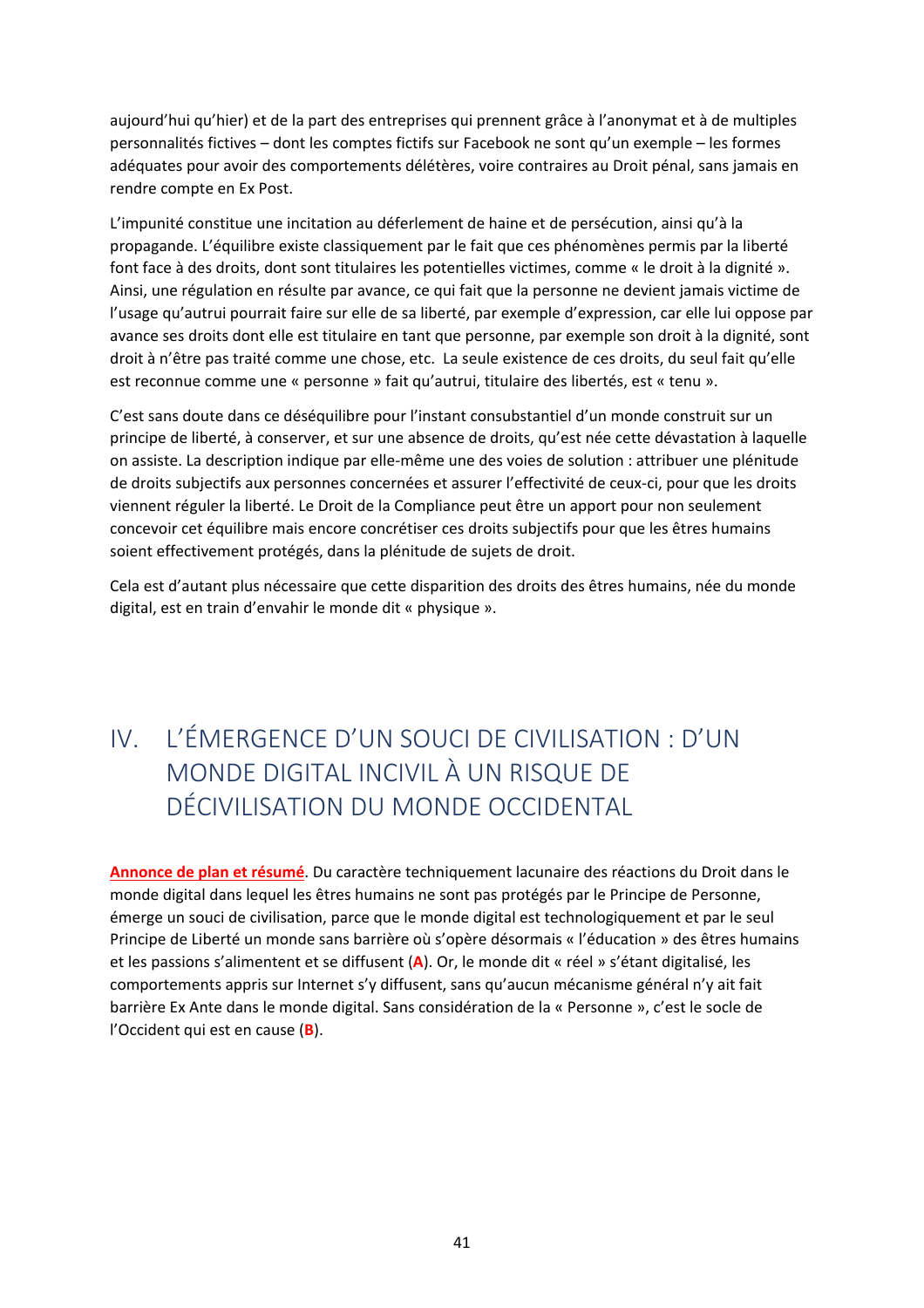#### A. LE MONDE DIGITAL, UN MONDE SANS BARRIÈRE OÙ S'OPÈRE DÉSORMAIS « L'ÉDUCATION » ET OÙ LES PASSIONS S'ALIMENTENT, S'ACCROISSANT PAR CAPILLARITÉ

Il suffit d'aller dans les lieux digitaux d'échanges de message, qu'ils soient en image ou en texte pour constater que les personnes qui les émettent ne sont « tenus » par rien, n'ayant pas la perspective d'en rendre compte (anonymat), n'ayant pas l'idée qu'il ne convient pas de tenir tel ou tel propos, même visé par le Code pénal, comme les appels à la haine raciale ou les propos homophobes, par exemple.

Contrairement à des propos de cette nature tenus dans une conversation privée (domicile ou conversation téléphonique), le numérique a pour caractéristique révolutionnaire de permettre à quiconque d'émettre un tel message qui se répand immédiatement partout. L'interconnexion qui le caractérise produit réactions et surréactions, ce qui accroît les traits du message initial.

La surréaction du discours en est la violence, soit commune contre un tiers, soit entre des personnes qui sont dans le même lieu, l'absence de mécanisme de modération – qui caractérise notamment Twitter ou YouTube dans les commentaires – en devient une façon presque usuelle de s'exprimer.

Comme la liberté est le principe en équilibre duquel aucun droit dont la personne ou le groupe de personnes sont titulaires, voire l'Humanité si l'on considère par exemple que l'homophobie ou l'antisémitisme est une atteinte à l'idée même de Personne, ce mode violent d'échanger devient le mode de « communication » usuel.

En raison des milliards d'êtres humains présents dans le monde numérique, il est conservé dans le monde physique. C'est ainsi que le monde occidental, construit sur l'idée de Personne, totalement unique et totalement égale à l'autre, est atteint par un risque de décivilisation.

Ce risque est d'autant plus avéré que la haine de l'autre est un sentiment commun et ancien mais que la civilité, sur ce quoi se construit en partie le Contrat social, consiste à ne pas le dire, à ne pas le dire à d'autres, à ne pas appeler les autres à partager cette haine : c'est pourquoi le Droit pénal sanctionne non pas la haine raciale mais « l'appel à la haine raciale ».

Ce risque est accru parce que si les réseaux sociaux sont plutôt fréquentés par des personnes de plus de 40 ans, en revanche les sites et les moteurs qui y mènent sont ce qui occupent désormais le temps des enfants, le numérique ayant remplacé la lecture. Le numérique est ce qui éduque les enfants.

Malgré toutes les préconisations pour ne pas donner accès au numérique à des enfants avant 4 ou 5 ans, voire plus, le numérique est désormais le nouveau maître d'école. Or, et pour ne prendre que cet exemple, tous les sites pornographiques sont accessibles et fréquentés par les enfants. Des études signalent des comportements d'adultes ainsi « élevés » qui ont un comportement violent qu'ils considèrent comme « normal » parce qu'ils ont visionné dès l'enfance l'usage des femmes comme des objets.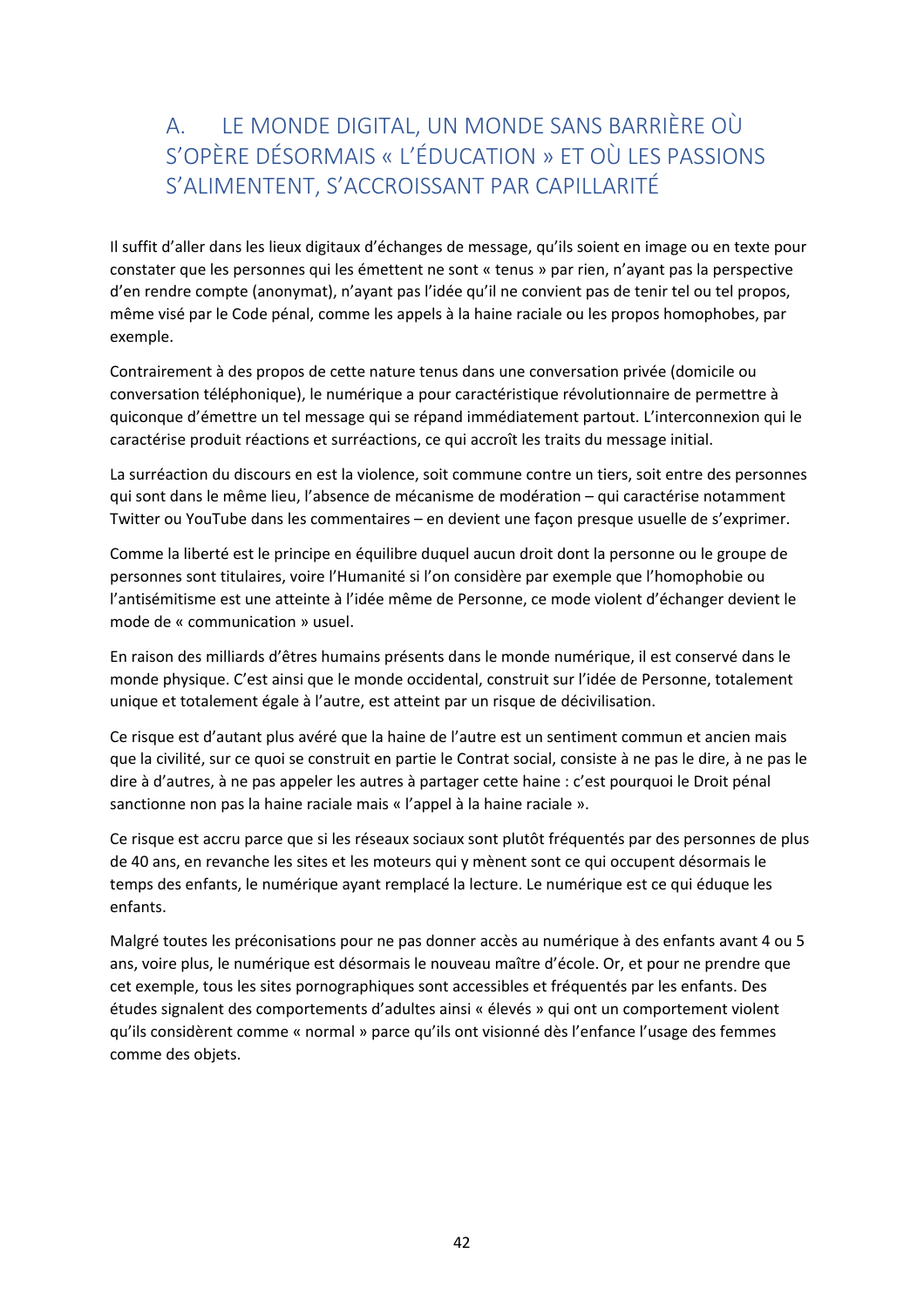#### B. LE PASSAGE NATUREL DU VIRTUEL AU RÉEL, SANS MÉCANISME NI ORGANISME POUR EXCLURE EX ANTE D'UNE FAÇON GÉNÉRALE LES COMPORTEMENTS

Il n'existe donc pas un dédoublement des êtres humains ; celui qui se « tient » et respecte la dignité d'autrui, respecte notamment ses secrets, son identité, et sa dignité d'être humain égal à lui, dans le monde physique, tandis que sous un avatar et un nom de fantaisie un « autre lui‐même » transgresserait le Contrat social en piétinant tout ce qui n'est pas semblable à lui et en traitant autrui comme un moyen pour satisfaire tous ses désirs.

Sans intention particulière de le faire, le monde digital, par son principe de liberté et l'unicité de l'être humain pouvant agir à sa guise dans ce monde où l'autre n'a pas de droit à lui opposer, a fait naître une nouvelle culture, qui est l'inverse de celle que l'Occident a construit : celle de l'absence de considération pour l'autre.

Certes, l'Ex Post peut toujours intervenir<sup>28</sup>. Mais ce qui est adéquat est d'empêcher la propagation de propos et d'images indignes. Pour cela, c'est de l'Ex Ante qui est requis.

Or, le Droit Ex Ante est la marque du Droit produit par l'État, par exemple les lois, décrets et règlements. Cela ne peut que difficilement s'appliquer, puisqu'ils ne sont effectifs que dans un lien avec un territoire et avec un Ex Post lent (sanctions pénales et administratives).

C'est pourquoi le « Droit de la Compliance », branche nouvelle<sup>29</sup> du Droit, peut-être d'un grand apport, en ce qu'il a surmonté ces deux apories en internalisant ses buts dans les opérateurs économiques qui tiennent le système lui‐même.

**Chapitre II : LA SOLUTION GÉNÉRALE : L'APPORT DU DROIT DE LA COMPLIANCE : INTERNALISER DANS LES OPÉRATEURS NUMÉRIQUES CRUCIAUX LE « BUT MONUMENTAL » DE PROTECTION DES PERSONNES, SECOND PILIER FAISANT FACE AU PRINCIPE DE LIBERTÉ** 

<sup>28</sup> V. *supra.* 

<sup>&</sup>lt;sup>29</sup> Frison-Roche, M.-A., Le Droit de la Compliance, 2016.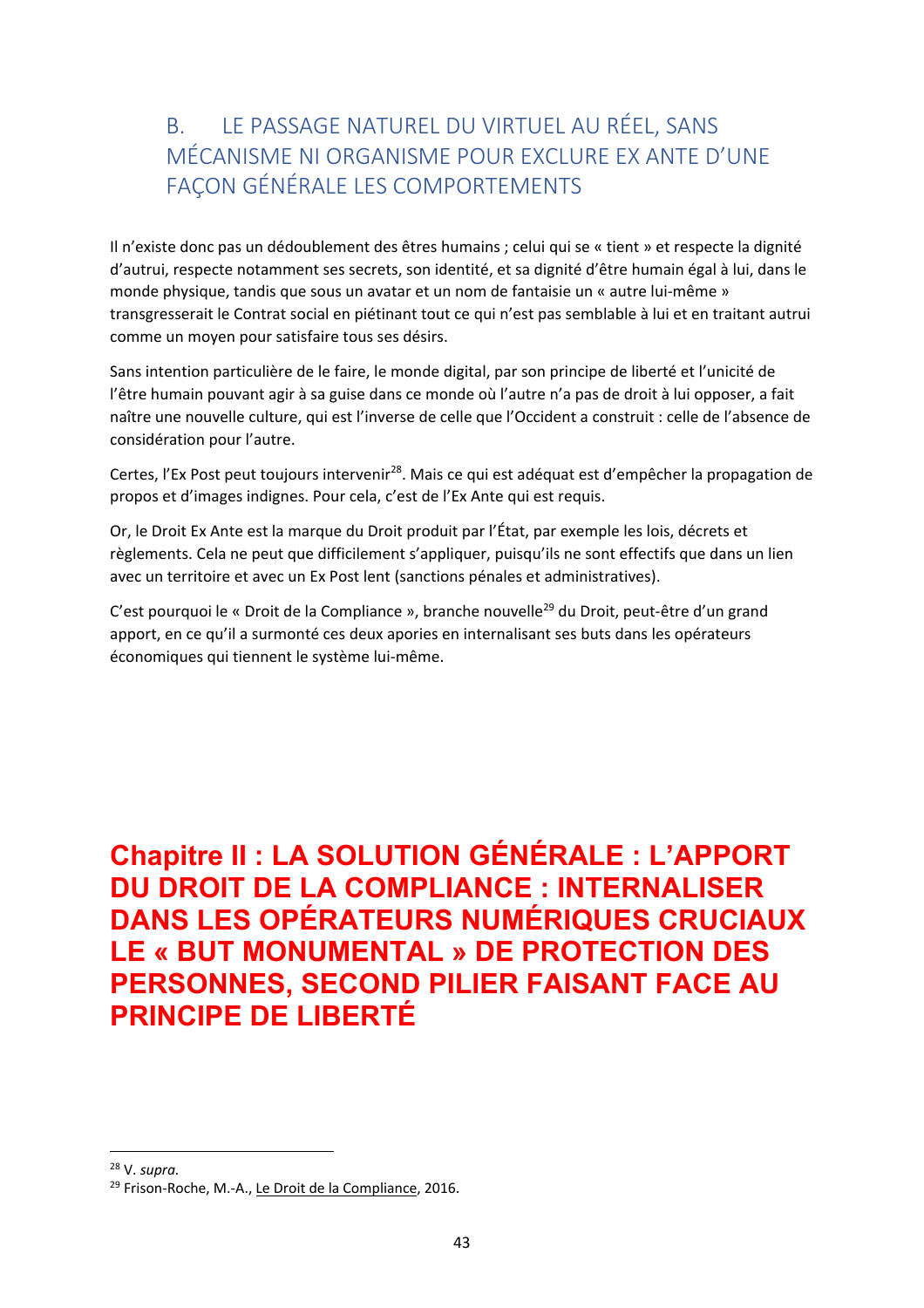**Annonce de plan et résumé**. Le Droit de la Compliance peut constituer un apport aux solutions proposées pour remédier à cette situation très préoccupantes, en ce qu'il se définit comme l'internalisation dans les « opérateurs cruciaux » de « buts monumentaux », qui serait ici celui de protéger les êtres humains, en ce qu'ils sont, à travers le Principe de Personne, titulaire de droits subjectifs (**I**). Cet apport serait également de nature systémique, le Droit de la Compliance étant le prolongement du Droit de la Régulation. Le monde digital va de plus en plus perdre son bien public de confiance : par une meilleure protection des personnes, voire en les mettant au centre par la circulation des données ou au contraire leur garde, cette confiance peut revenir ou être conservée, ce qui est un enjeu systémique majeur (**II**). Cette perspective systémique doit être mise en avant d'un monde digital reposant d'une façon stable sur ses deux piliers libéraux : le Principe de Liberté et le Principe de la Personne (**III**). Les deux méritent protection par les Autorités publiques, protection sans laquelle la confiance disparaît.

## I. LE DROIT DE LA COMPLIANCE, INTERNALISATION DANS LES « OPERATEURS CRUCIAUX » DU BUT CHOISI PAR L'AUTORITÉ POLITIQUE DE PROTÉGER LA PERSONNE ET SES DROITS

**Annonce de plan et résumé**. Le Droit de la Compliance est une branche du Droit nouvelle, dont la définition sera rappelée, notamment en ce qu'elle consiste à internaliser dans les « entreprises cruciales » des buts fixés par l'autorité publique mais dont la concrétisation revient à certains opérateurs « en position » de les atteindre (**A**). En cela, le Droit de la Compliance permet sans se soucier des frontières ou des immatérialités de fixer des buts d'intérêt général très élevés (les « buts monumentaux ») et d'accroître la confiance que l'on peut faire aux « opérateurs cruciaux » qui se structurent pour les atteindre sur ordre des Autorités publiques (**B**).

#### A. LE DROIT DE LA COMPLIANCE, INTERNALISATION DANS LES OPÉRATEURS D'UN BUT FIXÉ PAR L'AUTORITÉ PUBLIQUE MAIS DONT LA CONCRÉTISATION REVIENT AUX OPÉRATEURS

Le Droit de la Compliance est une branche du Droit nouvelle, née aux États‐Unis. Cette nouveauté la rend d'une grande flexibilité. Il est pertinent de conserver le terme anglais de *Compliance* car pour l'instant le seul terme disponible en français est *Conformité*. Mais la « conformité » renvoie simplement au fait de devoir être dans une situation qui ne contredit pas l'état du Droit, ou renvoie à la hiérarchie des normes juridiques ; ainsi une loi sera-t-elle « conforme » à la Constitution.

Ce qui est couramment appelé mécanisme de « Compliance » vise plutôt l'ensemble des mécanismes par lesquels dans un secteur particulier, par exemple le secteur bancaire et financier, des opérateurs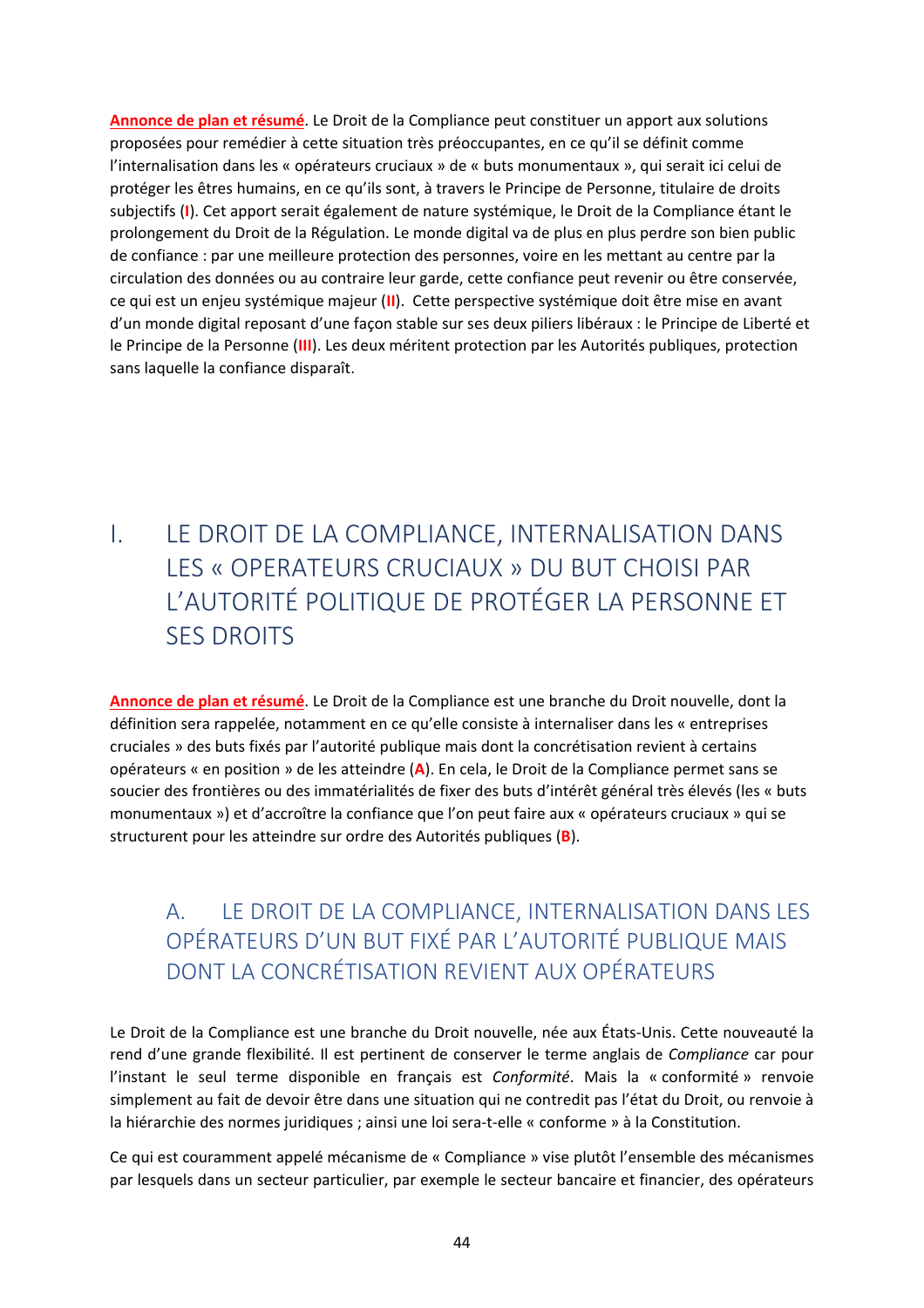sont contraints de donner à voir qu'ils ont pris toutes les dispositions et mis en place les mécanismes en Ex Ante pour viser à atteindre des buts.

Pour prendre un exemple, le *Foreign Corruption Practices Act (FCPA)*  américain, le *Bribery Act*  britannique ou la loi française dite *Sapin* 2 sont des lois qui visent à prévenir, à lutter et à sanctionner la corruption, que la perspective ou la réalisation de celle‐ci soit interne ou internationale. Il s'agit là d'un but que l'on peut qualifier de politique : l'Autorité publique, ici le législateur, a posé que la corruption était un comportement nuisible au bon fonctionnement de l'économie et de la société.

Cette appréciation n'est en rien nouvelle. L'incrimination de la corruption par le Droit pénal est très ancienne. Ce qui est nouveau tient dans la volonté d'obtenir la diminution significative, voire la cession, du comportement dommageable pour le système tout entier. En effet, **le Droit de la Compliance est indissociable de la notion de système à préserver.** En cela, le Droit de la Compliance est la continuation, voire la nouvelle forme du Droit de la Régulation.

Ainsi, lorsque les États‐Unis ont été frappés par la crise de 1929, la cause en a été des comportements d'intermédiaires de marché qui ont fait s'effondrer le pays tout entier. De là sont nés à la fois un Régulateur financier fédéral, la *Securities and Exchanges Commission (SEC*) mais aussi des obligations de Compliance, obligeant des opérateurs à des obligations pour prévenir des abus et des crises, intégrant notamment des obligations d'information et des mécanismes d'alerte. La crise financière de 2008 a produit la même réaction, accroissant l'internalisation du Droit de la Régulation dans des opérateurs de plus en plus en charge de la sécurité du système (réforme de l'audit, par exemple).

Le Droit de la Compliance prolonge le Droit de la Régulation en déplaçant celui‐ci dans les entreprises qui sont obligées de s'organiser pour participer, voire pour porter, la charge de concrétiser un but politique et structurel : ici la prévention d'une crise systémique. Mais le Droit de la Compliance peut se détacher du Droit de la Régulation pour poursuivre un but qui n'est pas sectoriel, par exemple prévenir la corruption. Plus encore le Droit de la Compliance est un Droit de nature politique puisque les Autorités publiques peuvent viser des buts qu'elles n'ont pas les moyens d'atteindre mais dont elles estiment la concrétisation indispensable, par exemple la lutte effective contre les effets dévastateurs du changement climatique.

Le Droit de la Compliance n'est donc en rien une défaite du Politique, il est au contraire un accroissement de la capacité de celui‐ci à formuler des « prétentions ».

Comme ces prétentions, sous la forme d'une effectivité accrue de buts anciens (par exemple lutter contre le blanchiment d'argent ou prévenir la corruption) ou la formulation de buts nouveaux excédant ce qu'un État classique pouvait prétendre faire (par exemple prévenir la disparition des espèces, y compris humaine, par des catastrophes écologiques), ne peuvent être atteintes que par les « opérateurs cruciaux » qui ont la forme (globale), les ressources (information, localisation, ressource financière) pour le faire, les entreprises ont été désignées comme «assujetties » du Droit de la Compliance.

 Quel que soit le souci particulier pris en charge par le Droit de la Compliance, ont été élaborées un ensemble d'obligations Ex Ante, par lesquelles l'entreprise limite le risque de commission du comportement combattu (par exemple la corruption). Cet Ex Ante prend la forme d'obligations structurelles, par exemple une cartographie des risques de corruption, des contrôles internes accrus ou spécifiques, des fonctions nouvelles : les *chief compliance officers*. Le plus souvent, même si l'entreprise n'appartient pas à un secteur supervisé, c'est‐à‐dire un secteur dans lequel les opérateurs sont surveillés en articulation de la régulation du secteur (comme l'est le secteur bancaire), une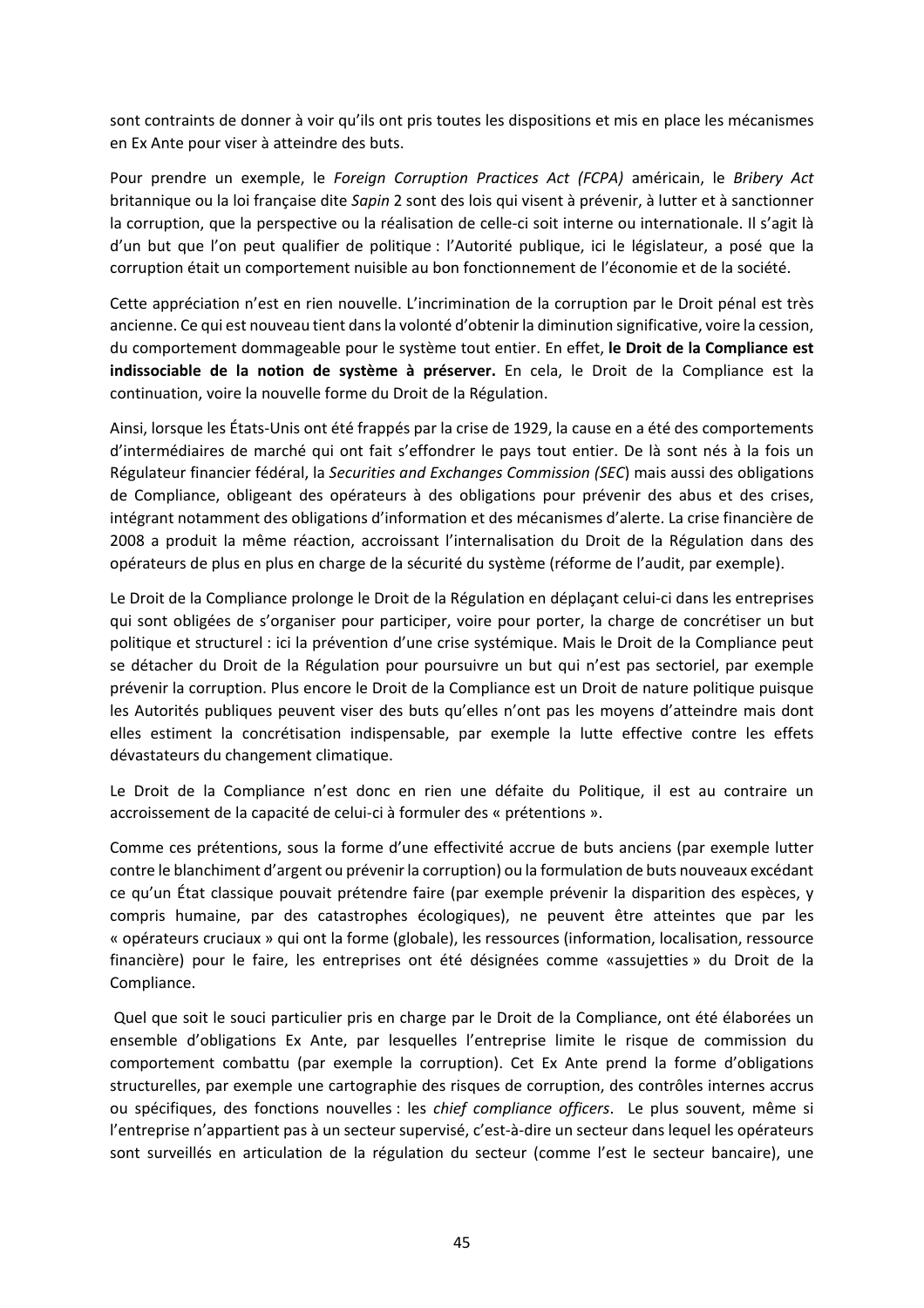Autorité publique supervise l'effectivité de l'exécution de ces obligations structurelles de Compliance. En France, l'Agence Française Anticorruption (AFA).

Dans un premier temps, les entreprises ont été désignées par l'Autorité publique parce qu'elles étaient les plus à même de commettre les comportements que le Droit avait décidés d'exclure. Ainsi, en Droit de la concurrence, dans un premier temps, c'est bien parce que les entreprises ont tendance à commettre des abus de marché (entente et abus de position) que les Autorités publiques ont transféré le dispositif de sanction Ex Post en dispositif de prévention Ex Ante à l'intérieur même de l'entreprise, celle‐ci faisant tous ses « meilleurs efforts » pour que les personnes qui dépendent d'elle ne commettent pas ces actes prohibés.

Ainsi entendu, le Droit de la Compliance ne serait jamais qu'une méthode, visant par un passage d'un corpus inchangé de l'Ex Post à l'Ex Ante à accroître l'efficacité des règles qui existaient déjà : par exemple l'interdiction de la corruption ou l'interdiction des abus de marché. L'on pourrait même dire une sorte d'astuce par laquelle l'État ferait faire son travail par d'autres, les entreprises, leur transférant le coût de ce qu'il pourrait et devrait faire lui‐même : la police et la justice ….

Mais le Droit de la Compliance n'est pas simplement une méthode. Il n'est en rien ce que l'on dit parfois de lui : un double aveu de faiblesse, à la fois de la part des Autorités publiques qui confesseraient leur incapacité à accomplir leur fonction régalienne et de la part des Entreprises privées qui, sous la menace de peines de compliance à portée extraterritoriale, à n'être plus que des agents enrôlés pour des fonctions qui leur sont extérieures.

Le Droit de la Compliance, c'est l'inverse : un État qui accroît ses prétentions dans l'expression des buts qu'il faut atteindre, allant au‐delà des prétentions formulées par les États classiques et des entreprises qui, en raison de leur « position », assurent des responsabilités Ex Ante qui expriment une puissance nouvelle, dont la légitimité qui leur est ainsi reconnue.

B. LE DROIT DE LA COMPLIANCE, ACCROISSEMENT CONJOINT D'EXPRESSION D'UN BUT D'INTÉRÊT GÉNÉRAL PLUS ÉLEVÉ (LE « BUT MONUMENTAL ») ET D'UNE CONFIANCE ACCRUE FAITE À « L'OPÉRATEUR CRUCIAL »

L'Autorité publique a pu avoir tendance à abaisser ses prétentions parce qu'elle n'avait plus les moyens de les atteindre. C'est par ailleurs la base de la *corporate social responsability* : puisque l'entreprise est plus efficace que l'État à atteindre des buts, autant admettre que ce soit à l'entreprise de fixer de buts d'intérêt général. Par la Compliance, tout à la fois l'Autorité publique reconnait qu'elle manque de moyens (notamment d'information), qu'elle est liée consubstantiellement à son territoire, mais parce qu'elle internalise dans un opérateur qui lui n'est pas lié à un territoire et se trouve en « position » de fournir les moyens de concrétiser des buts, l'Autorité publique au contraire recouvre sa « prétention » à édicter des buts très élevés, des « buts monumentaux »30.

Il faut mais il suffit que l'autorité publique supervise l'opérateur crucial qui lui, de gré ou de force, exécute le rôle qui lui a été affecté. L'État n'organise plus lui‐même les structures d'un secteur ou d'un marché (Droit de la Régulation, le plus souvent délégué à des Autorités indépendantes de l'État).

<sup>&</sup>lt;sup>30</sup> Sur la notion de "buts monumentaux », Frison-Roche, M.-A., Le droit de la compliance, 2016.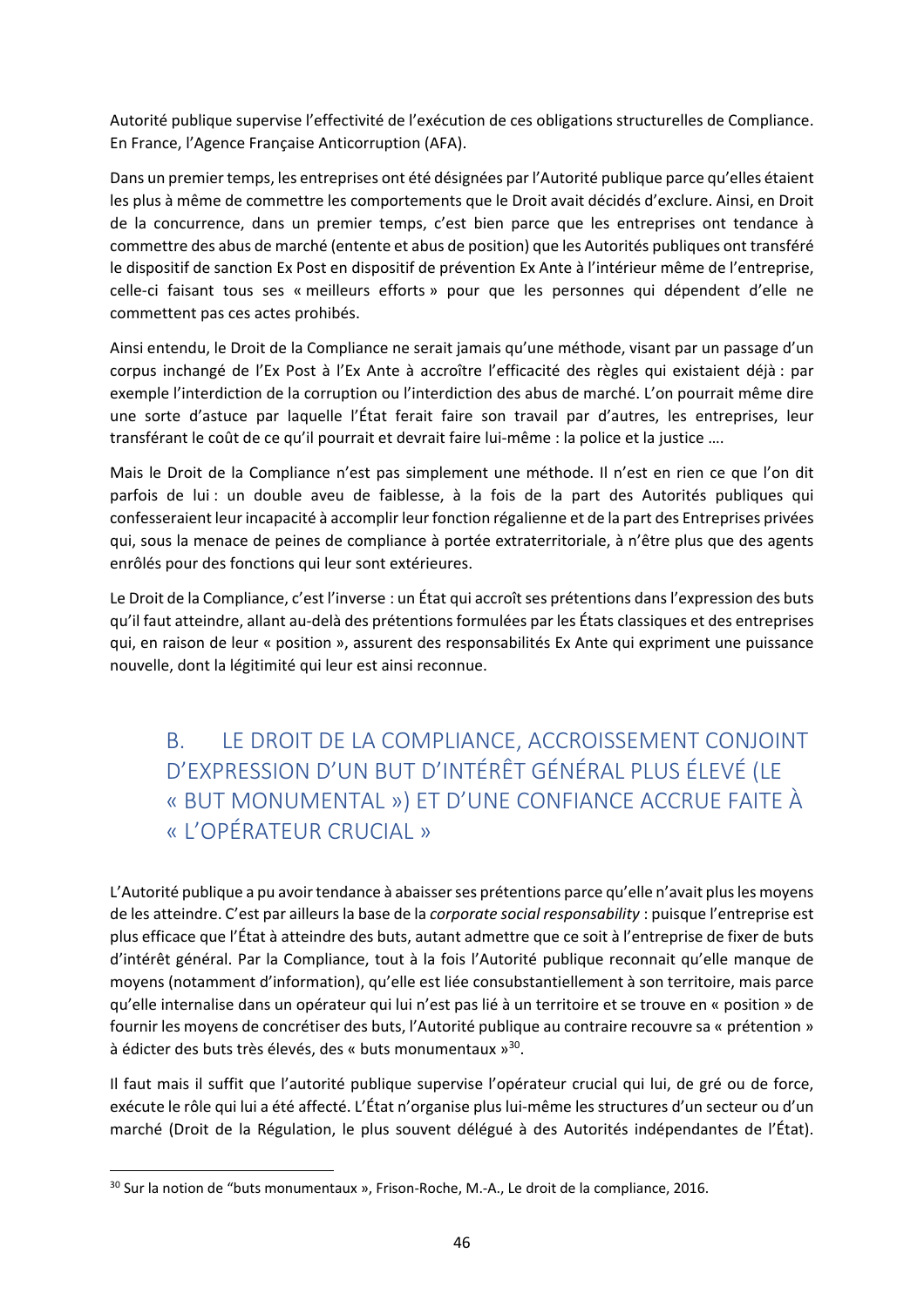S'appuyant sur le fait que l'espace dont il s'agit est directement structuré ou tenu par les opérateurs, lesquels sont de ce fait « cruciaux », l'Autorité publique se place alors en « superviseur » des opérateurs eux‐mêmes. Dans la mesure où ceux‐ci tiennent les marchés, les secteurs ou l'espace dont il s'agit, la supervision des opérateurs cruciaux soit confortent le Droit de la Régulation, doit pallient la difficulté de réguler (notamment lorsqu'il n'y a pas de « secteur », ce qui est le cas du digital).

L'État ne s'affaiblit pas puisque, quittant un système de Régulation de secteur, par la Compliance indissociable d'une « Supervision »31 des opérateurs cruciaux, l'Autorité publique impose des buts qui lui sont propres. Par l'internalisation d'un souci de système exprimé par l'Autorité politique, celle‐ci parce qu'il est déchargé de la charge de concrétisant tout en conservant le rôle de superviser les « opérateurs cruciaux » astreints à tout faire pour atteindre le but, peut formuler des prétentions plus élevées.

C'est ainsi que le Politique peut affirmer que le comportement de corruption en ce qu'il est délétère pour le système économique et social mondial doit cesser mondialement, ce qui justifie l'effet extraterritorial consubstantiel au Droit de la Compliance.

En effet, ce n'est pas la gravité du comportement visé qui justifie le Droit de la Compliance car un meurtre est plus grave qu'une corruption et celui‐ci demeure dans le Droit pénal classique Ex Post : c'est sa nature systémique, en tant que le comportement est endémique et détruit le système entier. C'est pourquoi le phénomène de pollution, qui est parfois objectif, est l'objet du Droit de la Compliance, avec des contraintes Ex Ante, des internalisations dans des entreprises qui n'en sont pas la cause mais sont en position de la prévenir, etc.

De l'autre côté, alors que toutes les entreprises, parce qu'elles sont toutes sujets de droit, doivent respecter le Droit, n'ont pas vocation à être assujetties au Droit de la Compliance. Elles ne sont en effet que le moyen pour l'Autorité publique de voir ses objectifs atteints. Or, peu d'entreprises sont « aptes » à cela.

Ainsi, les Droits de la Compliance qui s'appliquent à toutes les entreprises, comme l'est le RGPD ou la loi dite Sapin 2, perdent parfois un peu de vue cette nature instrumentale d'un Droit de la Compliance, Ex Ante, très coûteux pour les entreprises et qui n'a de pertinence que si elles sont « en position » de concrétiser les « buts monumentaux » qui sont visés : prévention de la corruption, du blanchiment d'argent, du changement climatique, de la traite des êtres humains, des faillites systémiques, etc., afin de préserver les systèmes dans leurs principes fondamentaux.

Dès lors le Droit de la Compliance n'est cohérent que lorsqu'il vise les « opérateurs cruciaux » afin de réaliser les buts monumentaux ambitionnés par le Politique.

Son premier enjeu est donc de formuler les « buts fondamentaux ».

Son second enjeu est donc de viser les « opérateurs cruciaux » qui ont la charge de les concrétiser.

Une fois cela fait, la transposition du régime juridique qui caractérise le Droit de la Compliance est possible, notamment les obligations internalisées et la désignation d'une Autorité de supervision des entreprises concernées.

<sup>31</sup> Frison‐Roche, M.A., *Régulation, Supervision, Compliance* (dir.), 2017.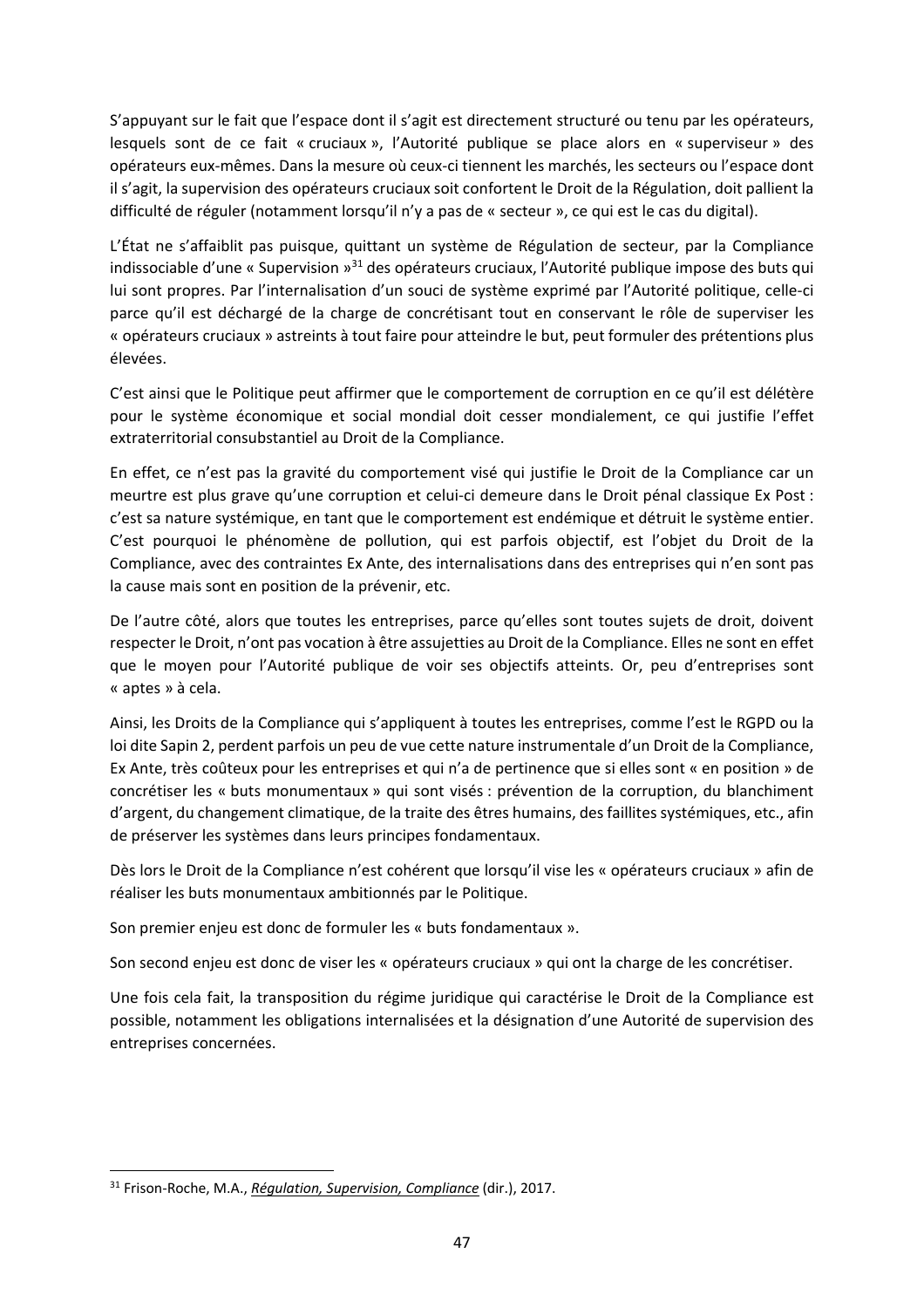II. LE BUT SYSTÉMIQUE DE CONFIANCE JUSTIFIE QUE L'AUTORITÉ PUBLIQUE POSE DANS LE MONDE DIGITAL LE BUT D'UN ÉQUILIBRE ENTRE CIRCULATION DE L'INFORMATION, GARDE DES SECRETS ET FILTRAGE DES DISCOURS INADMISSIBLES : LE SOUCI DES PERSONNES COMME POINT COMMUN

**Annonce de plan et résumé**. Le but systémique de la Confiance marquant Internet et le monde digital doit être posé, non seulement pour celui‐ci mais encore pour « le monde digitalisé » (**A**). Cela engendre un « but à double‐face » d'information qui, parfois pour la même information », parfois doit circuler, parfois ne doit pas circuler, parfois être partagée (**B**). On ne peut réconcilier ces buts concernant les mêmes informations qu'en internalisant les obligations de maniement des données à l'intérieur même des « opérateurs numériques cruciaux » par le Droit de la Compliance. Le cœur du Droit de la Compliance appliqué au monde digital est que les êtres humains, parce qu'ils sont des Personnes ne soient pas « dépossédées » d'elles‐mêmes, but monumental s'appuyant sur le Principe de Personne venant en équilibre du Principe de Liberté, et rendant celui‐ci soutenable à long terme (**C**).

#### A. LE SOUCI SYSTÉMIQUE DE LA CONFIANCE DANS LE MONDE DIGITAL ET LE MONDE DIGITALISÉ

Les nombreux travaux disponibles sur la « gouvernance de l'Internet » lient celle‐ci et l'exigence d'une « confiance dans l'Internet ». La confiance est un bien commun sur lequel sont construits notamment les marchés financiers. Elle détient notamment du crédit que les personnes peuvent faire aux informations qui y sont diffusées.

Cette fiabilité des informations diffusées sur les marchés est assurée par les « entreprises de marché », entreprises privées (Euronext par exemple) qui jouent un rôle de régulateur de second niveau, le premier niveau de régulation étant assuré par l'Autorité publique de régulation financière. De la même façon les prestataires de services bancaires garantissent la fiabilité des produits qu'ils proposent et sont supervisés par une Autorité publique de supervision (en France, l'Autorité de contrôle prudentiel et de résolution, laquelle est intégrée dans la Banque de France). Une telle organisation pourrait inspirer un apport de la Compliance à la Gouvernance de l'Internet.

L'identité du risque systémique est en effet nette. La perte de confiance est catastrophique au sens littéral, en ce qu'elle détruit les marchés financiers. Le lien que les travaux font entre la « gouvernance » d'Internet et le besoin de « confiance » dans le monde digital montre la dimension systémique de la gouvernance d'Internet, qui appelle donc le Droit de la Compliance, lequel ne se met en place que lorsqu'une telle dimension apparaît.

Ce but de bien commun, notamment la confiance dans la présomption de véracité des discours tenus, des photos publiées, des chemins indiqués par les moteurs de recherche et dans l'identité des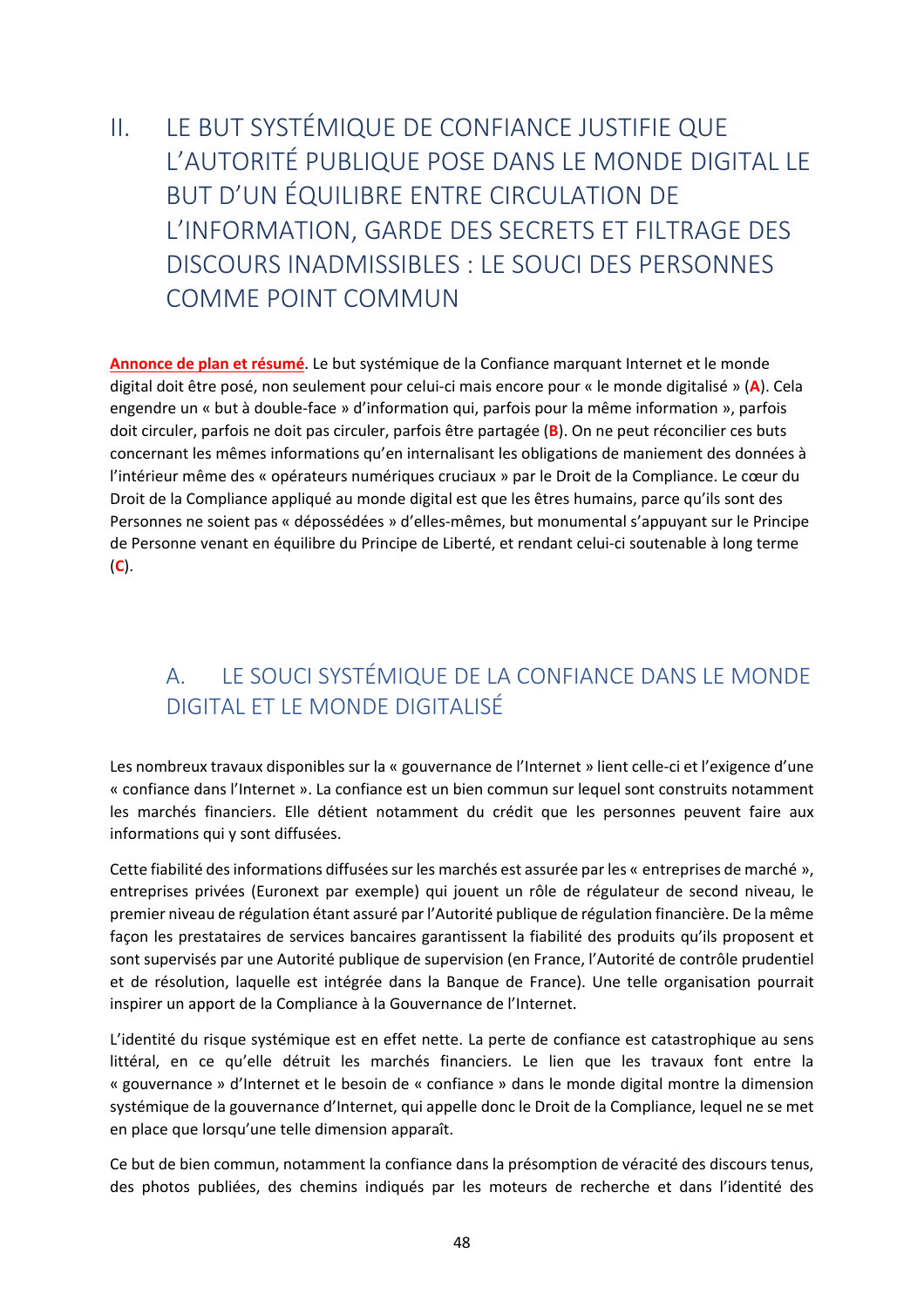personnes auxquelles l'on adresse et des structures dans lesquelles l'on circule, est un élément essentiel.

Le Droit de la Compliance peut avoir pour objet d'internaliser ce souci systémique de confiance dans les opérateurs cruciaux de l'Internet, de la même façon qu'il a internalisé dans les opérateurs systémiques bancaires la confiance dans le fait que la monnaie sera toujours un instrument de paiement efficace.

#### B. LE BUT À DOUBLE‐FACE AUTOUR D'UNE INFORMATION QUI PARFOIS DOIT ÊTRE DISPONIBLE ET PARFOIS DOIT ÊTRE INDISPONIBLE

Ce but systémique de la confiance doit d'autant plus prendre la voie du Droit de la Compliance que, contrairement à la monnaie adossée à une Banque Centrale, émettrice et superviseur, le monde de l'Internet en raison de son principe fondateur de liberté<sup>32</sup>, la confiance n'a pas d'appui exogène.

L'internalisation dans les opérateurs de la fonction de fiabilité des informations diffusées, comme le Droit de la Régulation le fait pour les entreprises de marché, ne fonctionne que pour les opérateurs qui tiennent pareillement des places sur lesquelles des personnes diffusent des messages, ce qui renvoie aux réseaux sociaux et aux différents médias qui se déploient dans le monde numérique.

Mais cela ne renvoie ni aux opérateurs qui transportent les informations à travers les bandes passantes pour l'accès auxquelles ils sont rémunérés et qu'ils gèrent, ni aux moteurs de recherche qui facilitent la navigation des personnes dans le monde numérique.

Or, la digitalisation au sens technique du terme a consisté à transformer toute information en « donnée », c'est-à-dire en une série de chiffre qui écrase l'information elle-même et la rend proprement méconnaissable. Ainsi, ce qui est transporté est constitué par des masses de données (big data) qui ne sont qu'une suite de chiffres, laquelle était une information – c'est‐à‐dire une émission de quelque chose ayant un sens (par le son ou l'image) pouvant réapparaître au bénéfice d'un récepteur.

De la même façon que le mécanisme du marché, par l'échange marchand, la monnaie rendant tout échangeable contre tout et neutralisant ainsi la spécificité de tout, la digitalisation a neutralisé la spécificité de toute information, grâce à sa transformation en chiffres la rendant transportable et diffusable partout et rendant toute personne potentiel récepteur.

De la même façon que le Droit de la Régulation lutte contre cette neutralisation de toute chose par le mécanisme du Marché par lequel tout pourrait s'échanger, dès l'instant qu'il y a offre et demande dans l'indifférence de ce qui est échangé, le Droit de la Compliance lutte contre cette neutralisation des contenus par la digitalisation du monde qui fait disparaître les informations et leurs spécificités par leur transformation en chiffres.

Le Droit l'a toujours fait en luttant contre une conception unitaire de l'information.

Ainsi, le droit positif actuel fait ressortir le paradoxe, voire l'oxymore sur lequel repose aujourd'hui Internet. A la fois, celui‐ci repose sur le principe de la diffusion de l'information. Tout y concourt : le

<sup>32</sup> V. *supra.*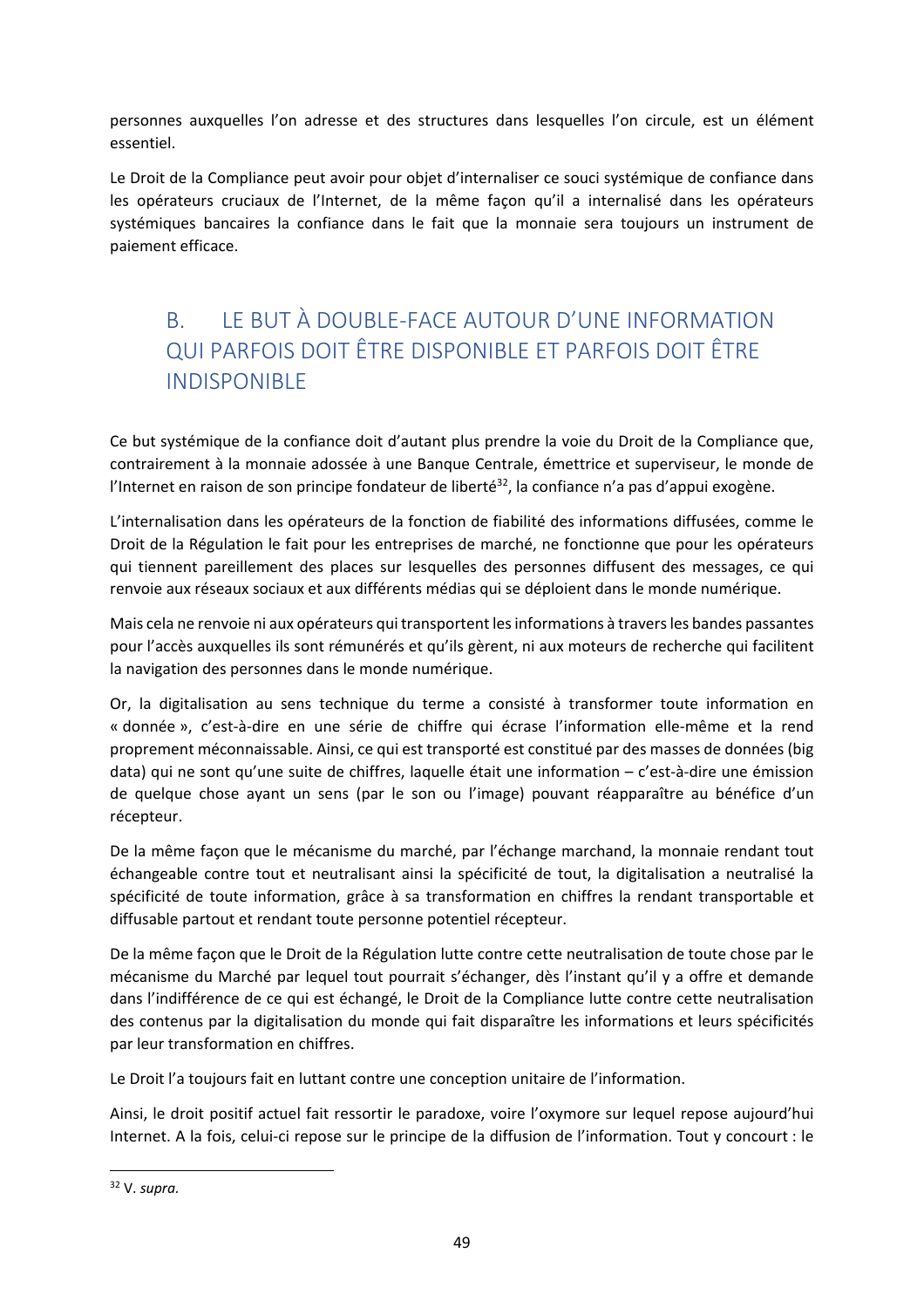principe de liberté qui engendre par lui‐même la diffusion, la technologie du partage immédiat et multiple, le caractère à priori bénéfique de l'information et de son partage. Et pourtant les premiers jugements, premières lois et premiers Régulateurs furent adoptés pour interdire la diffusion de l'information : ainsi lorsque la donnée est extraite d'une information à caractère personnel, elle ne peut pas être diffusée, sauf à obtenir le consentement. Selon une conception classique allant à l'encontre de la technologie, ce consentement de la personne concernée doit être la preuve d'une volonté libre et éclairée de la personne d'avoir renoncé à son droit de ne pas faire connaître à tous ce qui la concerne.

Ces deux principes, diffusion de l'information /non‐diffusion de l'information, sont de même niveau et sont définitifs dans une civilisation occidentale qui pose politiquement qu'elle veut demeurer une société où le partage de connaissances et le respect de la vie privée des personnes sont fondamentaux.

Le seul moyen pour tenir ces deux principes avec la même force, à la fois favoriser le plus possible la multiplication des informations – c'est-à-dire des discours fiables -, de favoriser leur diffusion -c'està‐dire sans obliger à des délais entravant une technologie de l'instantanéité, et de bloquer pour certaines informations et leurs multiplications et leur diffusion est tout d'abord de trouver un principe commun à ces deux principes qui paraissent contradictoires mais qui ne peuvent retrouver leur unité qu'en devenant secondaires par rapport à un principe premier.

Or, le principe premier de la gouvernance d'Internet ne peut pas être la Liberté : la Liberté est ce qui a fait naître Internet mais dès l'instant qu'Internet a créé un « monde », cette liberté ne peut pas produire à elle‐seule la « civilité » dont ce monde a besoin, faute de quoi par un effet de répercussion la décivilisation des rapports humains est en train de s'opérer dans le monde non‐virtuel.

Dans un Ex‐Post illusoire, courir après tous les dégâts, qu'aujourd'hui la liberté produit au risque de vouloir « reprendre en main » le numérique dans un Ex Ante non‐démocratique par la suppression des libertés, est une alternative qu'il faut refuser. Pour conserver l'équilibre entre la diffusion de l'information et la garde des secrets, il faut prendre comme « but monumental unique de nature politique » la protection de l'être humain, qui toujours doit être considéré comme une « personne » et internaliser ce but dans les « opérateurs cruciaux qui tiennent Internet le monde digital ».

Si les Autorités publiques font cela, si les « opérateurs cruciaux ne résistent pas à l'accroissement de devoirs mais aussi de pouvoirs que cela représente pour eux, alors le Droit de la Compliance pourra être un apport déterminant dans la Gouvernance d'Internet » et avoir, en répercussion, un effet pour lutter contre l'effritement du Contrat social.

C. LA RÉCONCILIATION DE CES DEUX BUTS APPARAMMENT CONTRADICTOIRES : LES DROITS FONDAMENTAUX DES PERSONNES À N'ÊTRE PAS DÉPOSSÉDÉES D'ELLES‐MÊMES, BUT MONUMENTAL INTERNALISÉ DANS LES OPÉRATEURS NUMÉRIQUES CRUCIAUX

En effet, si l'on pose que le but unique posé par les Autorités publiques dans la Gouvernance d'Internet est constitué par la considération des êtres humains, en tant qu'ils sont des « personnes », les autres buts étant satisfaits par la liberté et le dynamisme du système lui‐même, cela redonne une unité, une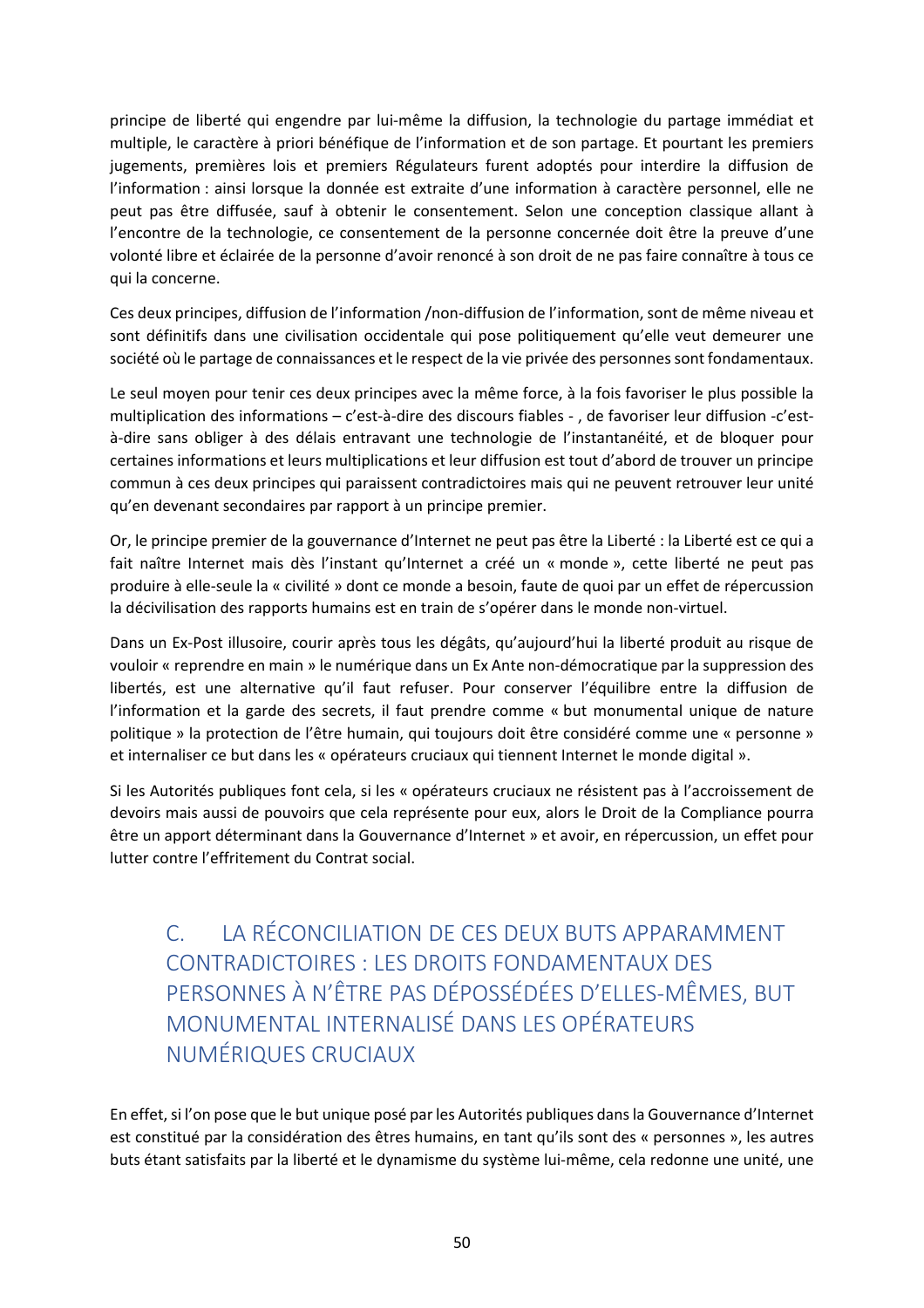simplicité, et une cohérence qui redonne de la confiance à ceux qui sont à la fois les utilisateurs et la richesse du système : les êtres humains.

A partir de ce but unique, de nature politique, défendue par l'Europe au regard d'une tradition humaniste qui lui est propre, apparaissent alors deux fonctions techniques. Les fonctions techniques, d'un niveau inférieur au but politique premier, peuvent donner lieu à l'internalisation qui caractérisent le Droit de la Compliance.

En ce que les êtres humains sont des Personnes, c'est‐à‐dire des « sujets de droit », c'est‐à‐dire des titulaires de prérogatives juridiques fondamentales, leur premier droit est de nature négative. On sait que les droits de nature négative sont encore plus importants pour les personnes que les droits de nature positive : il est ainsi plus important d'avoir le droit de ne pas se marier (de n'être pas marié de force) que d'avoir le droit de se marier.

Ainsi le **premier type de droit subjectif fondamental de l'être humain est de n'avoir fait l'objet d'une dépossession de lui‐même, dans cette immense machine à diffuser de l'information instantanément et partout qu'a construit Internet. C'est à cette condition qu'il peut demeurer une « personne »**. Faute de quoi, la personne ne peut plus disposer d'elle-même, elle est pulvérisée dans toutes les informations qui la concernent et qui circulent. Cela, le Droit de l'Union européenne doit l'exclure.

# III. LA PERSPECTIVE D'UN BUT SYSTÉMIQUE D'UNE EUROPE NUMÉRIQUE CONSTRUITE SUR DEUX PILIERS : LE PRINCIPE DE LIBERTÉ ET LE PRINCIPE DE LA PERSONNE

**Annonce de plan et résumé**. Apparaît ainsi par le Droit de la Compliance la perspective d'une Europe numérique ayant deux piliers : le Principe de Liberté et le Principe de Personne (**A**). Le but systémique du Droit de la Compliance appliqué à Internet est d'une façon liée la Confiance et la protection des Personnes (**B**).

Le fait qu'en outre Internet, par sa culture de la liberté a dégénéré en culture du « droit à insulter » et du « droit à détruire » les autres personnes, dont la « Ligue du Lol » n'est qu'un exemple du fait que c'est bien l'absence de la notion juridique de « personne » qui est problématique. En effet, si tout être humain était posé comme une personne ayant des droits fondamentaux, autrui ne pourrait pas estimer être titulaire du fait de sa seule liberté d'un droit de l'insulter, de la harceler, etc. Pour contrer cette production de ce qui serait des « droits subjectifs pervers » qui seraient des « droits de nuire », dont chacun doit être titulaire, il faut créer des droits subjectifs fondamentaux négatifs pour y parer : des « droits à n'être pas insulté, à n'être pas harcelé », miroir de cette perversion<sup>33</sup>. Ces droits subjectifs permettront dans une effectivité en Ex Ante confiée aux entreprises numériques cruciales, aux personnes vulnérables d'être préservées dans leur conviction qu'elles sont des personnes, sujets

<sup>33</sup> V. *infra.*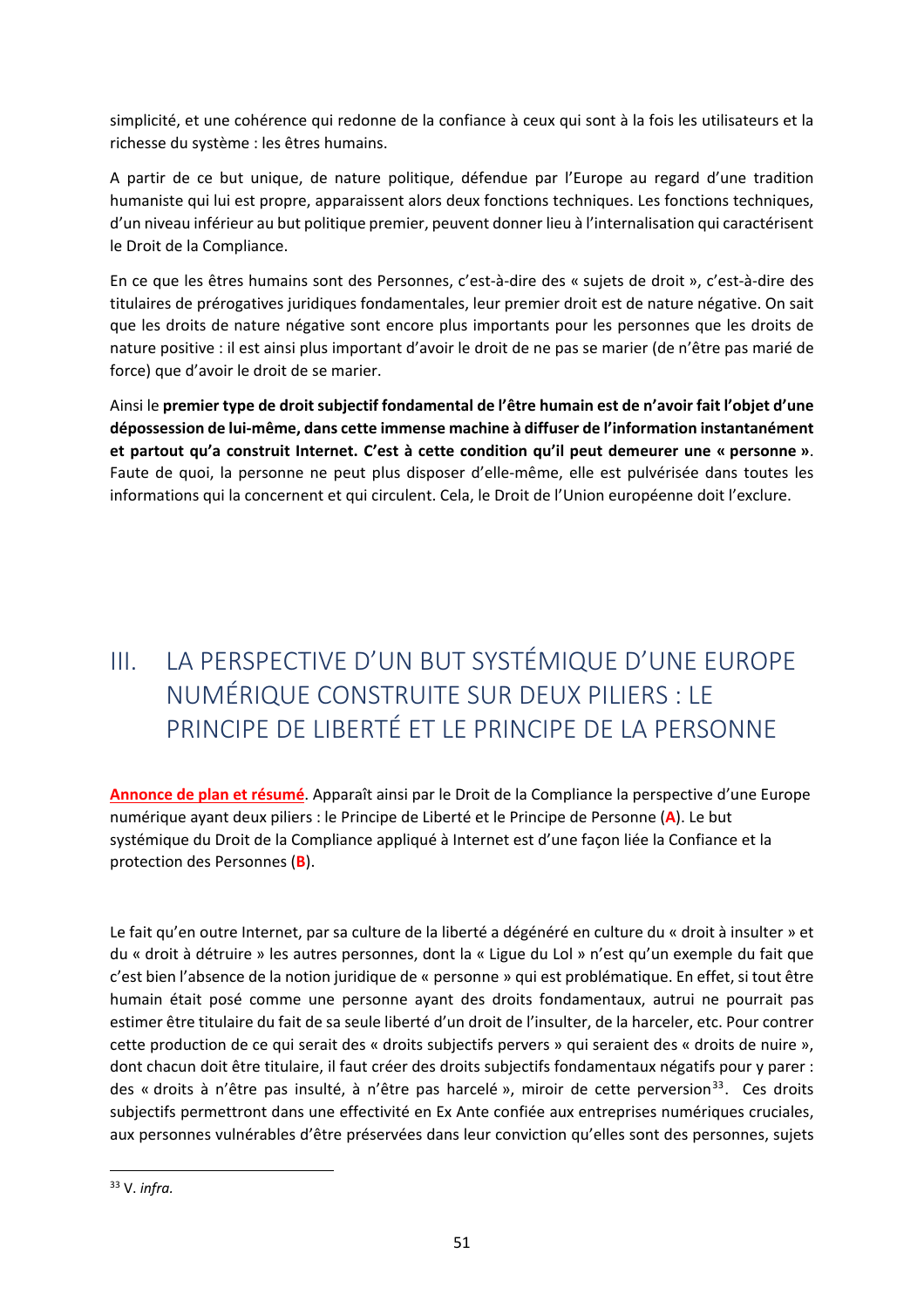de droit égaux, que l'autre ne peut jamais être ainsi traité car personne n'est « de droit » dominant, même s'il l'est de fait.

## A. LE BUT SYSTÉMIQUE AYANT POUR DEUX PILIERS LA LIBERTÉ ET LA PERSONNE EN PERSPECTIVE

Ainsi, ce qui est affirmé à propos des données à caractère personnel, dont le système européen de compliance sera expliqué plus loin, n'est qu'un exemple d'un but politique plus général que le Droit de la Compliance met en œuvre : obtenir que la Personne puisse n'être pas dépossédée de sa propre vie, ne pas cesser de s'appartenir.

Or, la vie d'une personne n'est pas disponible aux autres personnes, sauf si elle en exprime librement la volonté et opère par celle-ci la cession de droits. Mais tout d'abord, tout n'est pas cessible : la personne ne peut pas se céder elle‐même car l'esclavage est exclu dans la civilisation occidentale et hors de portée de l'être humain candidat à la fonction d'esclave. De la même façon, la vie d'un être humain ne peut pas appartenir à une autre, par exemple parce qu'un tiers grâce à la technologie pourrait tout savoir de lui et céder cette connaissance à d'autres. La personne peut pouvoir bloquer cette connaissance dont Michel Foucault a montré qu'elle niait par son ajustement la notion de sujet.

C'est ainsi que le « secret » doit être le premier des principes dans un système gouverné économiquement et technologiquement par l'information, sa transformation (métadonnée), son accroissement (big‐data) et sa circulation.

C'est à ce titre que la Cour de justice de l'Union européenne dans l'arrêt *Schrems* du 6 octobre 2015 a invalidé l'accord entre la Commission européenne et les États‐Unis autorisant le transfert de données personnelles entre les entités de groupes américains, puisque cela équivalait à déposséder des personnes d'elles‐mêmes, ce qui est contraire à la Charte des droits fondamentaux qui fait partie du corpus de l'Union européenne.

Ce droit fondamental à n'être pas dépossédé, sauf si on en exprime la libre volonté par un consentement éclairé, vaut également pour la Personne qui créé et invente. Ainsi, parce que c'est l'activité créatrice et industrieuse qui constitue la personnalité (Locke) et non pas l'acte passif de consommation, le droit d'auteur et le droit de l'inventeur sont des droits de propriété intellectuelle qui sont indissociables de la notion même de Personne. Elles ne peuvent pas en être dépossédées sans que soit méconnue leur personnalité même.

Pour que n'existe plus d'insulte par exemple, il faut créer un « droit subjectif » à n'être pas insulté. C'est par un ensemble de droits subjectifs nouveaux – comme le « droit à l'oubli », droit subjectif nouveau créé d'une façon *ad hoc* pour répondre au phénomène nouveau d'éternité que constitue Internet et la puissance des moteurs de recherche – que la liberté pourra ne plus sortir de ses gonds. En effet, le seul mécanisme de sanctions Ex Post des abus de la liberté est trop lent, alors que des droits subjectifs opposables à tous peuvent être défendus et activés en Ex Ante.

Alors que le Droit économique excessivement centré sur l'acte d'acheter pour vendre (commerce) et de consommer, la propriété intellectuelle étant maltraitée par le Droit de la concurrence qui continue à penser l'espace économique à partir du consommateur sans se soucier d'où viennent les objets consommés (la nature, la fabrication), la tradition européenne consiste au contraire à reconnaître que l'acte de création est proprement humain et doit être considéré comme tel, indissociable du créateur.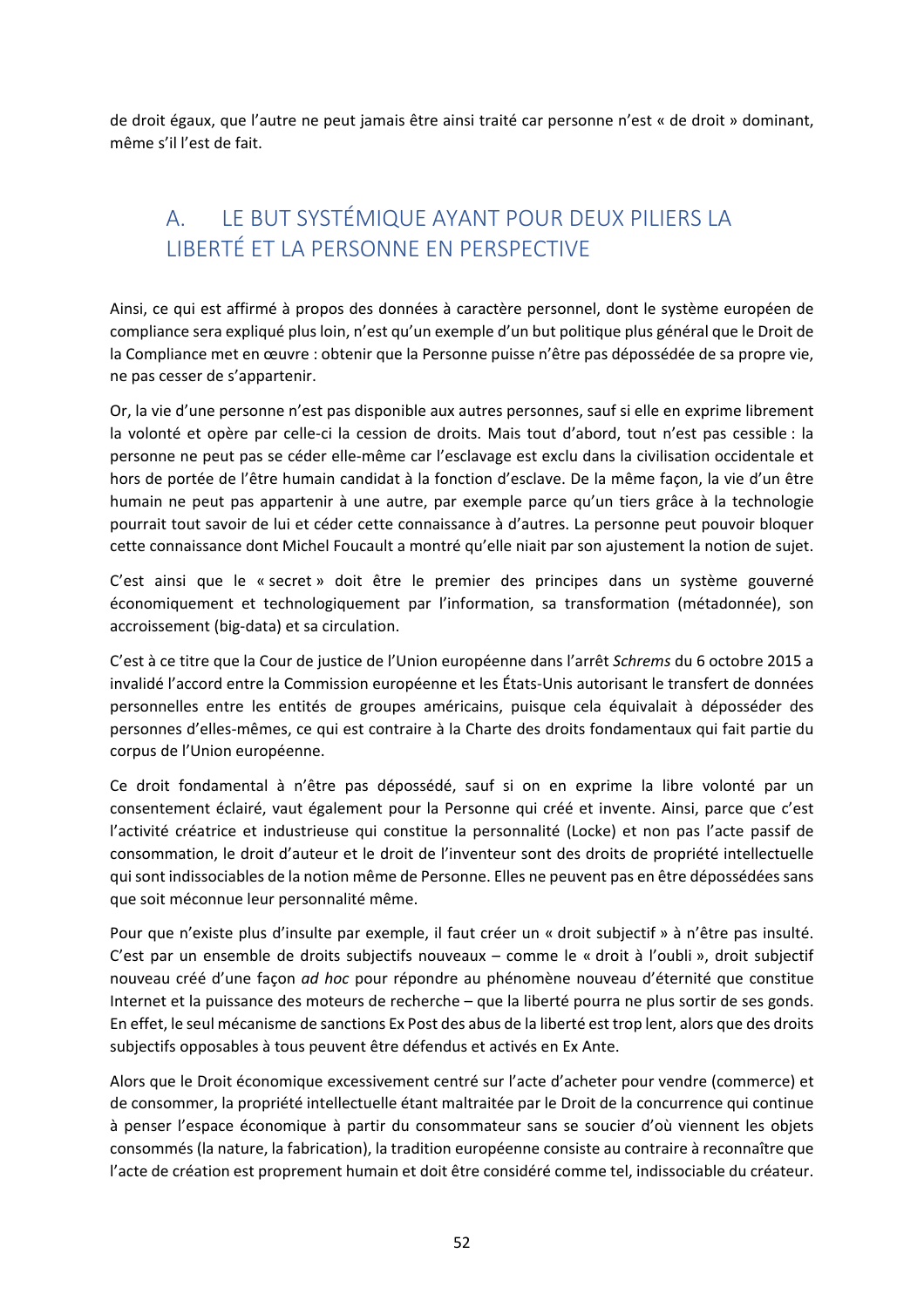**Ce droit fondamental de l'être humain à être considéré comme une Personne se décline donc techniquement comme le Droit de n'être pas injurié, insulté, harcelé, etc. Il est concevable d'internaliser la fonction d'effectivité de ces droits subjectifs négatifs dans les opérateurs numériques qui sont en position de neutraliser tout comportement y portant atteinte, le pouvoir que requiert une telle charge devenant de ce fait légitime.** 

**Le deuxième type de droit subjectif fondamental est de nature positive. Il s'agit de l'accès à la connaissance**. En cela, les technologies des télécommunications (les avancées de la 5G), le web et le numérique constitue une opportunité puisque sans se déplacer physiquement et en un instant, l'internaute peut, dès l'instant que l'accès par le système de communication lui est offert, accéder à des connaissances. Le monde digital est un monde hors du temps puisque les messages sont diffusés immédiatement et ne disparaissent jamais : tout y est gravé dans le marbre et tout y est marbre. C'est contre cette extraordinaire nouveauté qu'a été inventé le « droit à l'oubli ».

Dans cette « économie de l'accès », ce qu'il convient de préserver est l'accès à la connaissance et non pas à l'accès aux messages. En effet, la connaissance n'est pas une notion neutre. La notion de connaissance est indissociable de la notion de vérité. Autant personne ne peut se poser comme « détenteur » de la vérité, autant il est très dangereux de poser que la vérité n'existe pas (thèses d'une société « post-vérité » et qu'il n'y aurait que des opinions, que tout ne serait plus que débat, que rien ne serait acquis dans la représentation que l'on se fait du monde. Le négationnisme se nourrit de cette conception comme quoi il n'y a pas de vérité et que tout est contestable, sujet à controverse, le numérique étant l'espace idéal pour développer ce qui finit par ébranler le contrat social puisque rien ne serait acquis, ni les connaissances ni les décisions prises. Il y a des acquis. Ainsi, il est acquis que la terre est ronde et l'on présume qu'une connaissance est exacte lorsqu'elle est validée et que l'on n'a pas démontré son caractère inexact. Il y a des décisions prises. Il y a des engagements.

Le Droit de la Compliance, en ce qu'il est un Droit Ex Ante qui par nature engage pour l'avenir est par nature un **Droit qui engage**. En cela, il participe à la lutte contre ce qui serait à l'inverse une sorte de droit à remettre perpétuellement en cause tout, par exemple le pouvoir des personnes élues, parce que les élections n'engageraient pas. Comme il y aurait un « droit à insulter », c'est‐à‐dire un « droit à ne pas respecter autrui », il y aurait un « droit à ne pas respecter les engagements », par exemple à respecter les résultats des élections. Cela ne peut engendrer que de la violence, contre laquelle il faut lutter. L'accès à la connaissance, celle de l'histoire par excellence, en est un des moyens.

Il faut donc poser que la Personne, qui est le « sujet de droit final du Droit de la Compliance »<sup>34</sup> a un droit fondamental positif à la connaissance, qu'il est naturellement servi par Internet, mais qu'il est aussi naturellement desservi par Internet puisque tous les messages semblent se valoir, tout semble pouvoir être remis en cause, tout ne serait plus que « croyance ». Il convient de se rapporter ici aux travaux de Gérald Bronner.

Les deux types de droits fondamentaux se rejoignent : en effet, lorsqu'une personne est happée par des informations manipulées, par des croyances dans des idéologies dévastatrices qui remplacent les connaissances et l'éloignent du désir d'en acquérir, elle est pareillement « dépossédée d'elle‐même ».

En effet, un être humain laissé dans un monde digital dans lequel les croyances et les connaissances ont le même statut de persuasion, terrain idéal pour la propagande, est un être humain en risques. C'est pourquoi ce Droit à la connaissance, qui prenait dans le monde qui précéda Internet la forme du

<sup>34</sup> Sur cette notion, v. *infra.*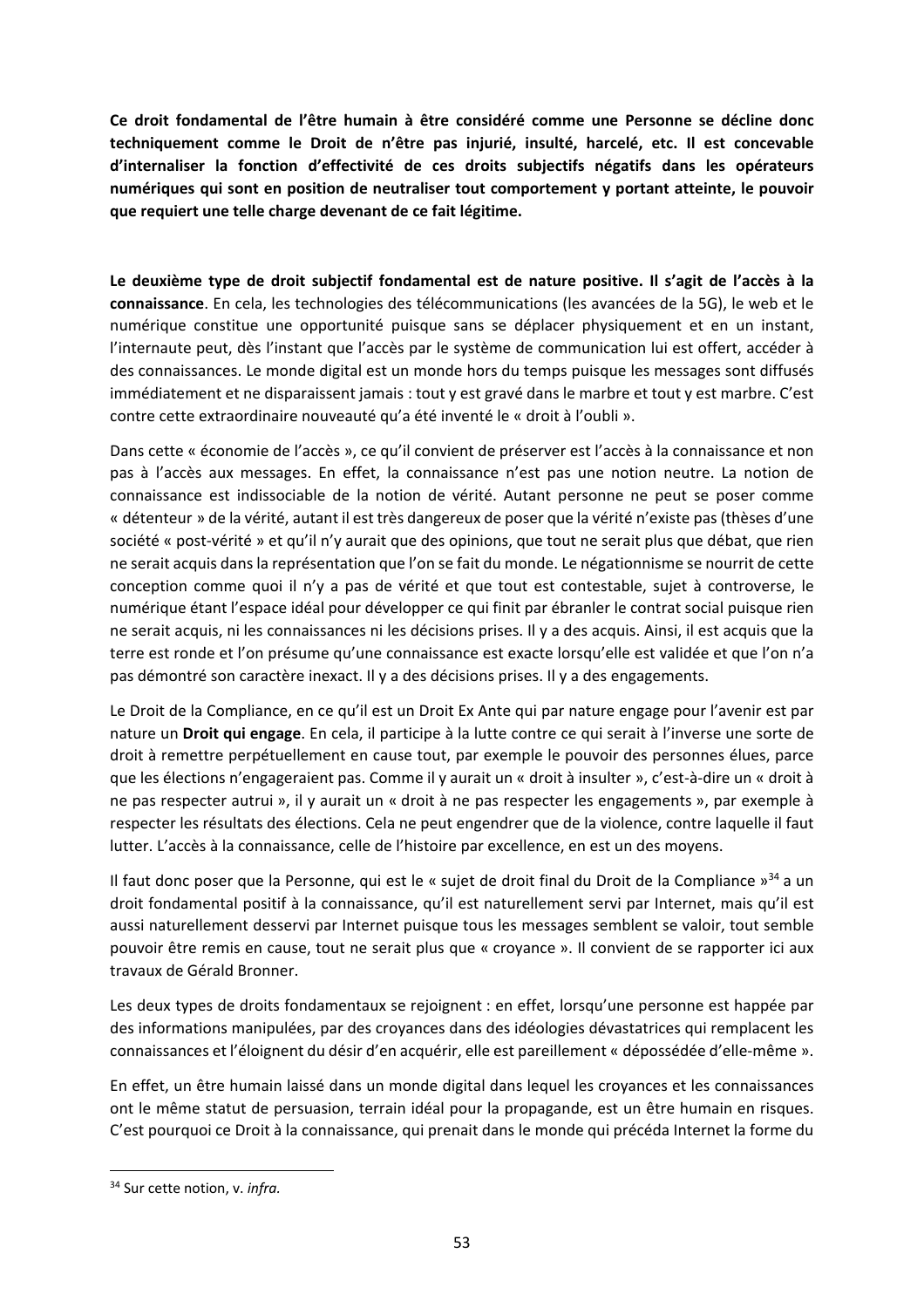droit à l'instruction à l'école et le caractère obligatoire de cette instruction, est aussi menacé parce que le numérique est aujourd'hui de plus en plus ce qui remplace l'école et que les connaissances ne sont pas discernables des messages inexacts.

De la même façon que sur un marché financier les informations inexactes ne peuvent y être placées, il faut que la détection des informations inexactes soit une fonction internalisée dans les opérateurs numériques cruciaux et que leur traitement soient faits en Ex Ante.

#### B. LE BUT SYSTÉMIQUE DU DROIT DE LA COMPLIANCE DE PROTÉGER LA PERSONNE EN LINÉAMENT

Dans la mesure où le Droit de la Compliance internalise des objectifs dans les opérateurs, lesquels deviennent transparents pour le superviseur qui laisse ceux‐ci libres des moyens mais contrôle la mise en place de ceux‐ci, leur fonctionnement et l'effet produit, le Droit de la Compliance a des liens étroits avec la Gouvernance. Cela est particulièrement fort en Compliance bancaire et en Compliance financière.

Désormais, même en Droit américain, la façon dont sont traitées les personnes, dans l'entreprise, puis en lien avec l'entreprise (les « parties prenantes ») est prise en charge par le Droit de la Compliance. Plus encore de nombreux travaux et de la jurisprudence prennent en charge les effets que l'activité ou la seule puissance de l'entreprise produit sur les personnes et leur impact sur leurs droits subjectifs fondamentaux.

Pour prendre le Droit français, la loi du 27 avril 2017 *sur l'obligation de vigilance des sociétés‐mère et donneur d'ordre*, dite « Loi Vigilance », qui se situe dans la droite ligne de la loi du 9 décembre 2016 …, dite « Sapin 2 », reprenant les mêmes techniques d'internalisation (cartographie des risques, lanceur d'alerte, etc.) a notamment pour but le respect effectif en Ex Ante des Personnes et de leurs droits.

L'esprit français du Droit de la Compliance se retrouve aussi par fragments dans le Droit de l'Union européenne et c'est en les unifiant, les prolongeant, les coordonnant qu'un Droit plus simple et plus puissant, mais dont les lignes sont déjà là, peut se dessiner à propos d'un espace numérique tenu par les « opérateurs numériques » qui l'ont fait naître.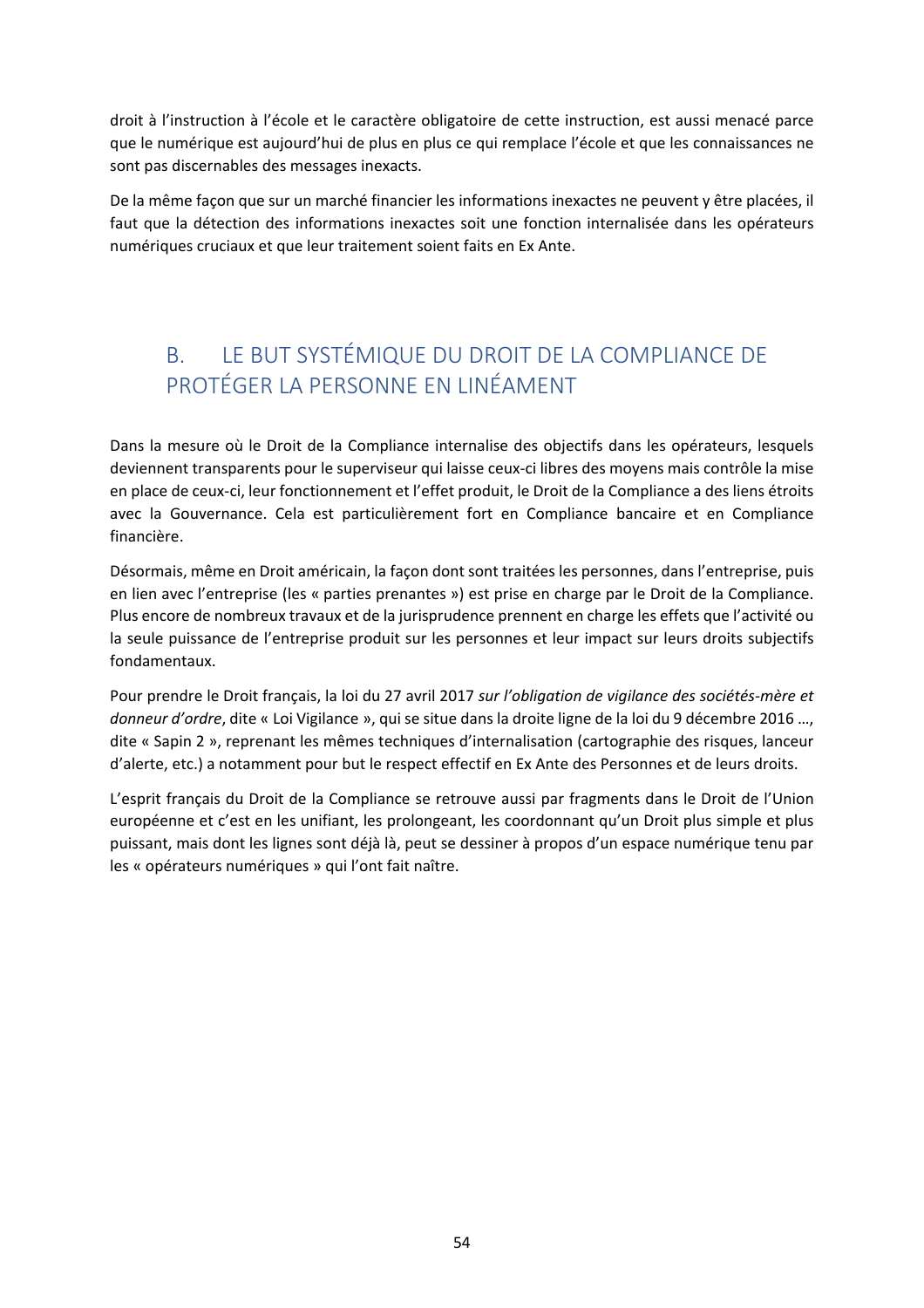## **Chapitre III : PREMIÈRE SÉRIE DE SOLUTIONS CONCRÈTES : S'APPUYER SUR LES FRAGMENTS D'UN DROIT EUROPÉEN DE LA COMPLIANCE POUR CONSOLIDER ET UNIFIER UNE GOUVERNANCE GÉNÉRALE DE L'INTERNET EN INTERNALISANT DANS LES OPÉRATEURS NUMÉRIQUES CRUCIAUX LA PROTECTION DE LA PERSONNE**

**Annonce de plan et résumé**. Le Droit est un art pratique qui ne part jamais de rien. Tout connaisseur de la *Common Law*, laquelle puise dans le passé des solutions aux cas nouveaux. Cela est vrai tout aussi de la *Civil Law* qui s'appuie toujours sur ce qui est déjà là. Le Droit européen de la Compliance est déjà là, comme écrit à l'encore sympathique, n'attendant que son lecteur qui le recopie d'une façon plus ordonnée, il faut s'appuyer sur ce qui est déjà fait en la matière en Europe. C'est pourquoi il faut s'appuyer sur les réussites européennes à partir desquelles concevoir l'application du droit de la compliance dans le numérique : banque, finance et données personnelles (**I**). Le droit américain est plus ancien, il n'est pas notre ennemi, il est notre allié naturel, en ce qu'il constitue comme l'Europe le socle du Droit occidental ayant les mêmes valeurs et accroître pour cela ce qui nous est commun, dans un monde où le modèle du Droit occidental n'est plus acquis (**II**). Mais le Droit américain a développé une notion abstraite de la donnée, alors que le Droit européen en développe une conception concrète, la donnée devant tirer des régimes juridiques distincts et prévalant suivant ce qui la « concerne ». Il faut notamment faire prévaloir la conception plus concrète de la donnée en Droit européen, construit sur le « caractère » de la donnée, impliquant en droit de la compliance un principe de disponibilité ou un principe d'indisponibilité, suivant ce qui la « concerne » (**III**).

## I. S'APPUYER SUR LES RÉUSSITES ACQUISES DU DROIT EUROPÉEN : BANQUE, FINANCE ET DONNÉES **PERSONNELLES**

**Annonce de plan et résumé**. Les branches du Droit dont il s'agit sont constituées de corpus de principes, règles, décisions et institutions complètes, auquel des manuels sont consacrés. Il n'en est ici exposé que les principes directeurs, pour éclairer l'état de maturité déjà très avancé de l'Europe en matière de Droit de la Compliance. Il faut mais il suffit de « tourner » la matière pour l'instant éparse vers l'espace numérique. Il s'agit du Droit européen de la Compliance bancaire et des outils de compliance qui y sont déjà développés (**A**), du Droit européen de la Compliance assurant la circulation des données et la protection des personnes concernées par cette circulation (**B**), du Droit européen de la Finance soutenable ‐ dite « Finance verte » – (**C**).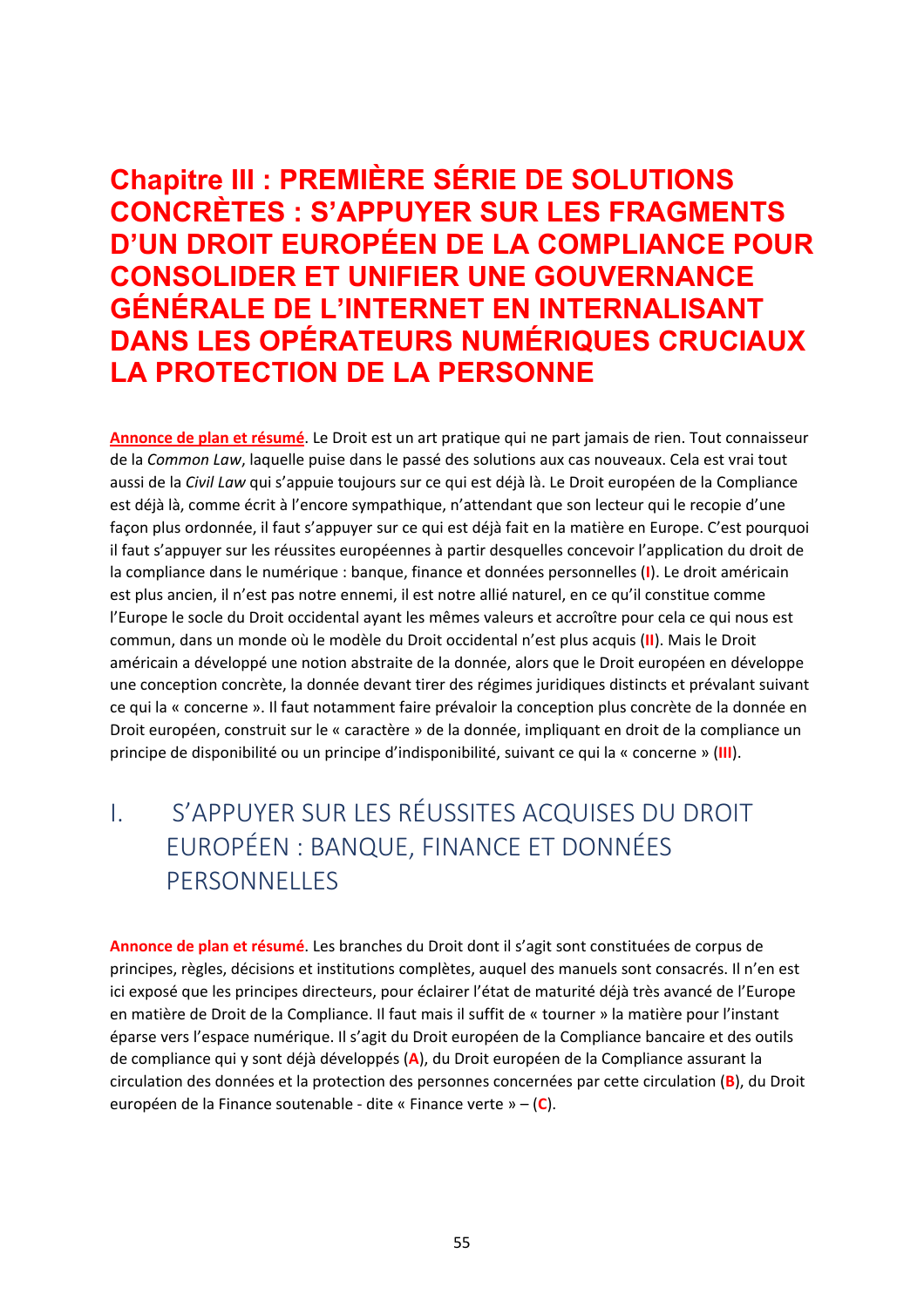## A. LE DROIT EUROPÉEN DE LA COMPLIANCE BANCAIRE ET SES OUTILS JURIDIQUES

Le Droit de la Compliance dans le secteur bancaire a pour caractéristique la clarté de ses buts. En tant que le Droit de la Compliance est le prolongement du Droit de la Régulation, sa normativité est entièrement dans les buts, c'est un Droit téléologique<sup>35</sup>.

Cela a pour conséquence que tout le reste est appréhendé comme un ensemble de « moyens », ce que l'expression anglaise de « toolbox » illustre très bien, aussi bien les institutions que les règles, l'efficacité de ceux‐ci et la compréhension des buts étant l'essentiel. L'efficacité n'est donc pas le principe du système, c'est ce qui gouverne l'interprétation de tout mécanisme qui doit suivre efficacement le but poursuivi : si le but varie, le sens du texte varie. Il n'y a donc pas d'efficacité aveugle comme principe : la normativité réside dans les finalités, lesquelles sont posées par les Autorités publiques. Pas par les experts de l'efficacité, qui ne sont les experts que des moyens. En cela, le Droit de la Régulation – comme le Droit de la Compliance, demeurent des Droits politiques puisque ce sont les Autorités publiques qui fixent les buts et que ceux‐ci colorent l'ensemble du système et de l'interprétation qui en est faite.

Le premier but de la Compliance bancaire est intrinsèque au système bancaire lui-même : il constitue un « but monumental négatif », à savoir l'exclusion de l'effondrement du système bancaire par l'effondrement d'un établissement systémique.

Pour que cela n'arrive pas, est construit un dispositif qui assure Ex Ante la solidité des opérateurs cruciaux que sont les établissements bancaires. Notamment des normes « prudentielles » concernant notamment le capital, mais aussi des normes sur tout ce qui constitue des « risques de systèmes », y compris un contrôle des dirigeants eux‐mêmes (indépendamment de la maîtrise du capital), ainsi qu'une présence permanente et une intervention toujours possible des autorités de supervision. C'est ainsi que par la supervision, les questions de « gouvernance » ‐ c'est‐à‐dire techniquement de Droit des sociétés – sont au cœur de la surveillance.

Ce dispositif Ex Ante et de supervision permanent est d'une autre nature que celle du Droit de la concurrence, pour lequel en principe l'entreprise est une boîte noire, dont seul en principe le comportement est observé. Lorsque le Droit de la concurrence se transforme en Ex Ante par le contrôle des concentrations, les Autorités de supervision interfèrent avec le contrôle des concentrations menée par les autorités de concurrence, pour exprimer leur propre perspective.

Parce que le secteur bancaire, et en raison de ce « but monumental négatif », est non seulement régulé mais encore supervisé, les opérateurs étant par nature porteur de ce risque sont transparents par rapport au superviseur. C'est ce que l'on pourrait appeler un « effet de nature », car il ne s'agit pas de leur « reprocher » d'être des banques ni de les soupçonner en tant que telles d'être de possibles auteurs de comportements reprochables ; mais leur position de banque et leur maillage structurel (par exemple dans les systèmes de paiement) fait que les Autorités publiques les rendent transparentes, internalisent de nombreuses exigences et les supervisent.

Ainsi, alors que la règle d'un marché ordinaire simplement concurrentiel est l'opacité des opérateurs, les banques sont à l'inverse transparentes pour leur superviseur. En France, l'Autorité de contrôle prudentiel et de résolution (ACPR), superviseur intégré à la Banque de France qui contrôle en

<sup>35</sup> Frison‐Roche, M.‐A., Le Droit de la Régulation, 2001.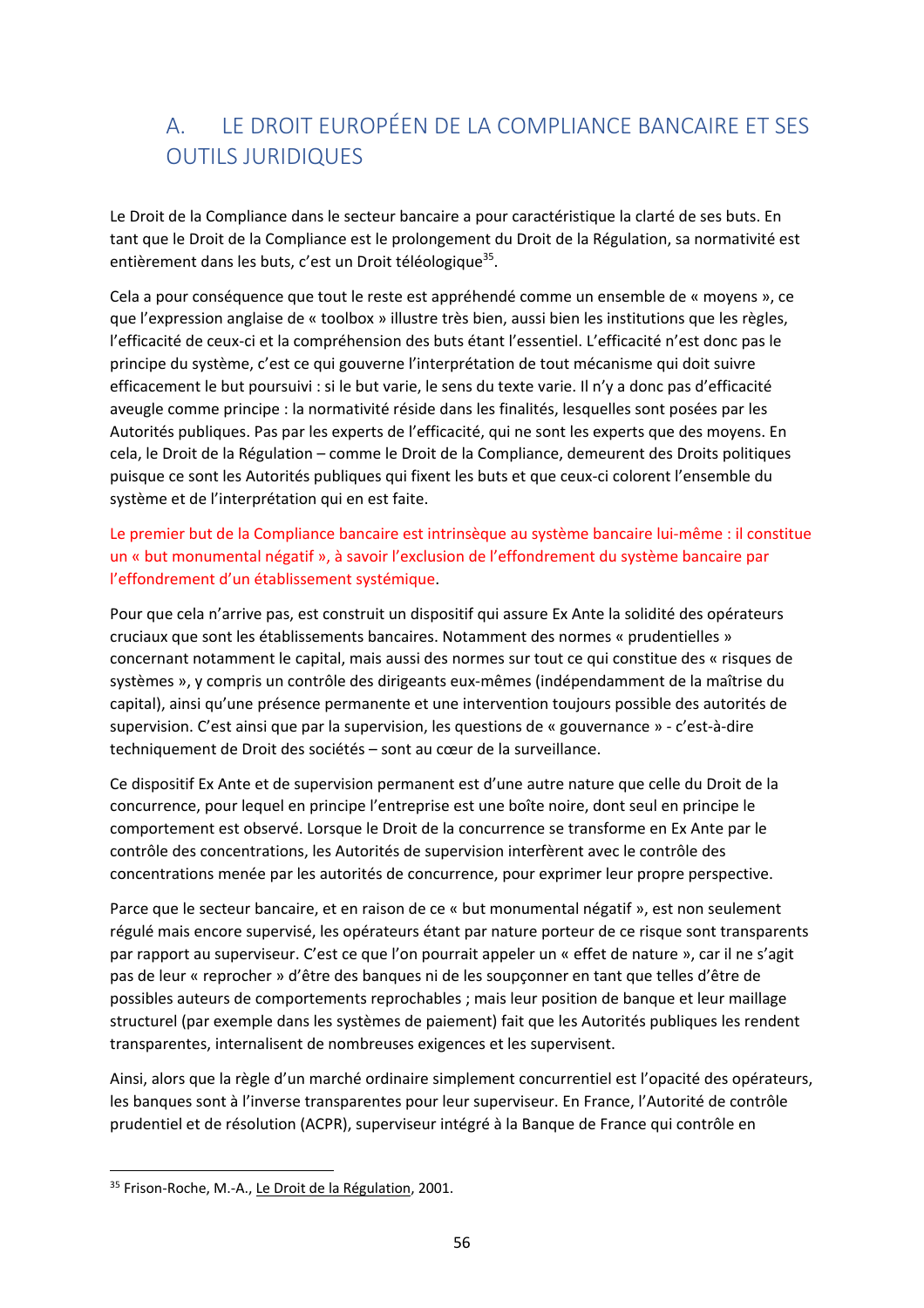permanence le secteur bancaire et assurantiel. Pour l'effectivité de ses pouvoirs Ex Ante, elle dispose également des pouvoirs Ex Post (amende, retrait d'agrément, etc.). Parce que le secteur bancaire et le secteur financier sont imbriqués, l'ACPR travaille en concertation étroite avec l'Autorité des marchés financiers (AMF) ; ils prennent souvent des positions communes à travers un « pôle commun ».

Le système étant gouverné par le but et l'objet, ici l'exclusion d'une crise systémique déclenchée par une défaillance, les systèmes de Compliance nationaux ont été, à la suite de la crise financière de 2008, portés au niveau européen de deux façons et en deux temps. En premier lieu, trois Règlements du 23 novembre 2010 ont fait naître trois Autorités européennes qui se concertent en permanence, l'ESMA pour les marchés financiers (à Paris), l'EBA pour le secteur bancaire (était à Londres, est aujourd'hui à Paris) et l'EIOPA pour les assurances et les fonds (à Francfort). Elles portent la trace d'un « maillage »<sup>36</sup> : les autorités de supervision nationales y sont représentées et elles constituent elles‐mêmes un maillage. Ainsi chaque question est à la fois vue dans sa spécificité et sa transversalité, à la fois à l'échelon local et à l'échelon national. Les discussions sont permanentes et toujours en anticipation sur les problèmes futurs. Les opérateurs sont également associés, de droit ou de fait. Le plus souvent les drafts sont mis en application par eux avant leur adoption officielle (technique du « droit souple »).

Le cercle relativement étroit des assujettis et le *continuum* de leurs relations avec les superviseurs permets cela<sup>37</sup>.

En second lieu, des ensembles de textes communautaire de 2014 ont fait naître « l'Union bancaire », mécanisme unique en son genre qui a pour élever au niveau européen le même but : assurer la stabilité du secteur bancaire et financier en excluant une crise systémique, ce qui a justifié de mettre en son cœur la Banque centrale européenne. La Cour de Justice de l'Union a pu justifier l'usage que la BCE<sup>38</sup> a fait de ses pouvoirs en rattachant ceux à son mandat général donné par le Traité de veiller à la stabilité monétaire.

L'Union bancaire est constituée de trois « piliers », qui sont reproduits à l'identique dans les autorités de supervision nationales. Le premier pilier est celui de la supervision. Il est le plus important parce que situé en Ex Ante, il doit éviter toute défaillance bancaire et en cela rendre inutile l'activation des deux autres piliers. L'organe de supervision, interne à la Banque centrale, est à Francfort. Il est doté de très puissants moyens de contrôle sur les banques systémiques et supersystémiques. Il peut prendre des décisions de sanctions, préventives d'une défaillance (sanction de nature Ex Ante<sup>39</sup>), ou remplacer les dirigeants.

Si une défaillance advient malgré tout, le deuxième pilier est activé. Le Conseil de résolution, situé à Bruxelles, a le pouvoir de réorganiser unilatéralement la banque, de céder des actifs, etc., pour faire en sorte que la défaillance soit « résolue » sans effet systémique d'affolement. Il s'agit par exemple de créer une « good bank » qui pourrait poursuivre l'activité à partir des actifs exploitables et de l'argent récupéré par des cessions, tandis qu'une « bad bank » aura été constituée afin d'être liquidée, au détriment des créanciers.

<u>.</u>

<sup>36</sup> Sur la notion de « maillage », v. *infra.* 

<sup>&</sup>lt;sup>37</sup> Ces deux éléments peuvent se retrouver à propos des opérateurs numériques cruciaux.

<sup>38</sup> CJUE, 14 juin 2015.

<sup>&</sup>lt;sup>39</sup> Ce qui peut paraître contradictoire car le Droit pénal est par nature Ex Post ; sur le rapport entre le digital et le droit pénal, qui justifie ce type « archaïque » d'un « Droit pénal ex ante », v. *infra.*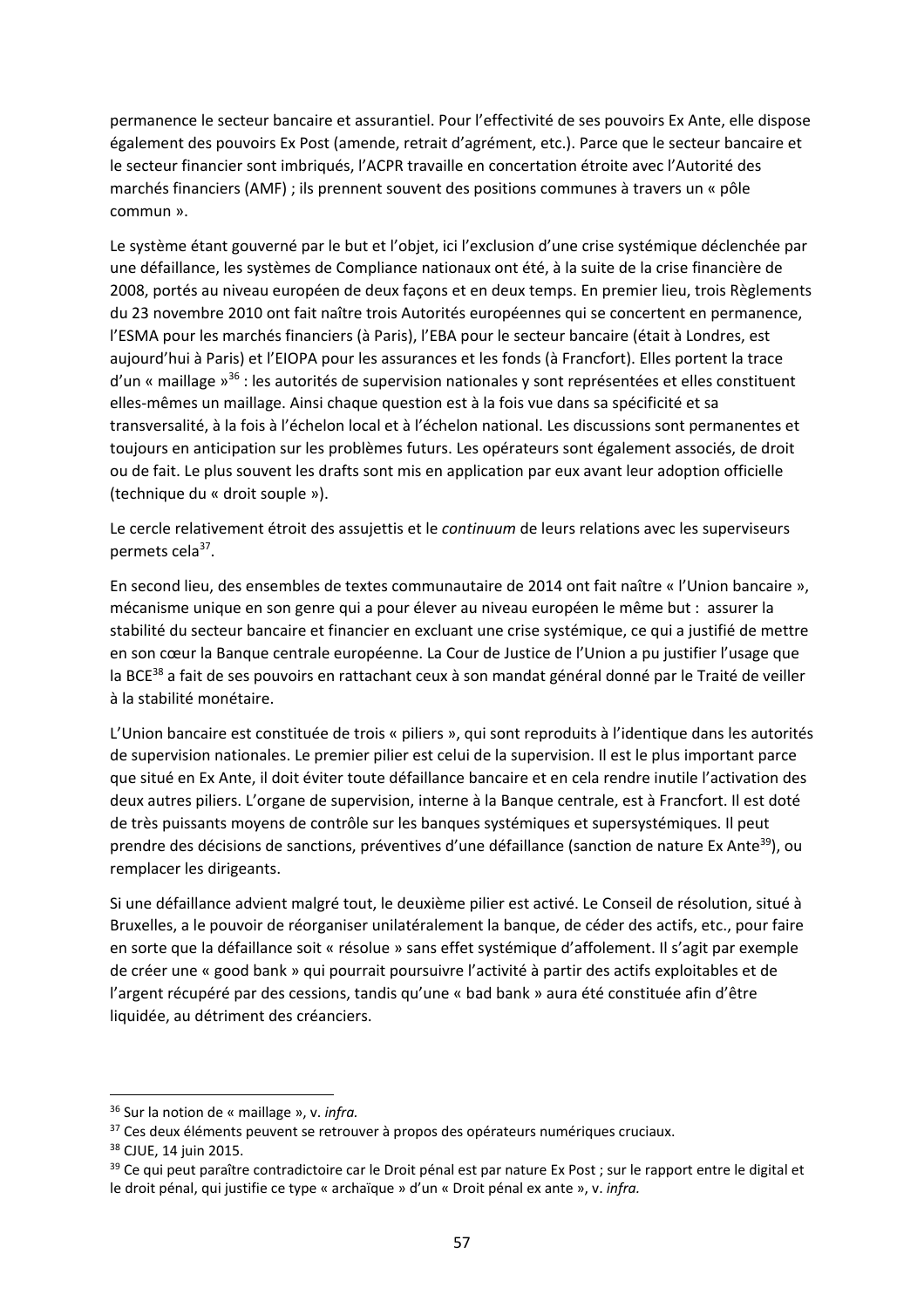Comme le but est la préservation du système bancaire (et non pas des banques), les déposants sont protégés sont protégés par le troisième pilier qui, quoi qu'il arrive, leur assure le remboursement de leurs dépôts, excluant ainsi la panique aux guichets causant l'effondrement du système. Ce troisième pilier, à savoir le fonds de garantie activé par le Conseil de résolution et par les Autorités de supervision et de résolution nationales, est abondé par les banques elles‐mêmes et s'accroît chaque année (en 2018, 40 milliards d'euros).

Les contentieux relativement nombreux sont portés devant la Cour de Justice de l'Union européenne.

Ce système européen est dupliqué dans chaque État‐membre et fonctionne en maillage avec ceux‐ci, le système national fonctionnant seul si l'opérateur crucial, ici la banque n'est pas de taille européenne. En France, il s'agira de l'ACPR, qui a été restructurée à cette fin dès 2013, avant même l'adoption du système européen en 2014 ; elle est présidée par le Gouverneur de la Banque de France.

On retiendra que ce système récent a été rapidement monté, qu'il fonctionne bien, et que l'étroitesse du maillage a pallié la nature non‐fédérale de l'Europe. Il est vrai que, de fait, la crise de 2008 a favorisé l'entreprise institutionnelle et que l'homogénéité du « monde bancaire et financier » aide au fonctionnement d'un tel système.

L'on ne peut souhaiter une catastrophe qui constitue pour le Législateur en revers heureux comme une feuille blanche. L'on notera simplement que les deux milieux professionnels sont analogues, à savoir un « milieu » constituant un éco-système avec des opérateurs qui se connaissent, qui travaillent avec un langage technologique commun et qui se croisent sans cesse, la différence de localisation géographique n'étant pas une entrave à cela.

La différence est que pour l'instant les opérateurs cruciaux bancaires semblent répondre de tout tandis que pour l'instant les opérateurs cruciaux numériques semblent ne répondre de rien. Même si cela n'est qu'une apparence, en raison de l'analogue des deux écosystèmes, cette apparence risque de se retourner avec brutalité contre les opérateurs cruciaux numériques, qui ne sont pourtant pas responsables du monde digitalisé.

A ce premier système de compliance, de nature prudentielle, et dont le but est endogène au secteur, s'articule un second mécanisme de compliance qui contraint les banques en Ex Ante pour un autre but, qui s'éloigne de leur intérêt propre (la préservation de leur secteur) mais dont on considère que l'internalisation qui est faite dans les établissements bancaires est légitime en raison de leur position. Il s'agit du Droit de la Compliance en matière de blanchiment d'argent et de lutte contre le financement du terrorisme.

L'on ne soupçonne en rien les banques européennes de s'adonner par nature et en système intentionnellement au blanchiment ni de financer le terrorisme. Le raisonnement est autre. Les criminalités organisées dont l'argent est blanchi sont notamment le trafic de drogue, la vente illicite d'arme, la corruption, le trafic d'êtres humains, le trafic d'influence. Il s'agit d'activités systémiques car le blanchiment permet de retraiter mondialement ces activités qui sont en premier lieu structurellement organisée, qui sont en deuxième lieu particulièrement difficiles à détecter et sont en troisième mondiales.

Or, les banques sont « en position » d'avoir des informations parce que c'est par elles que les fonds transitent. C'est en cela qu'elles sont des « opérateurs cruciaux ». C'est pourquoi le Droit de la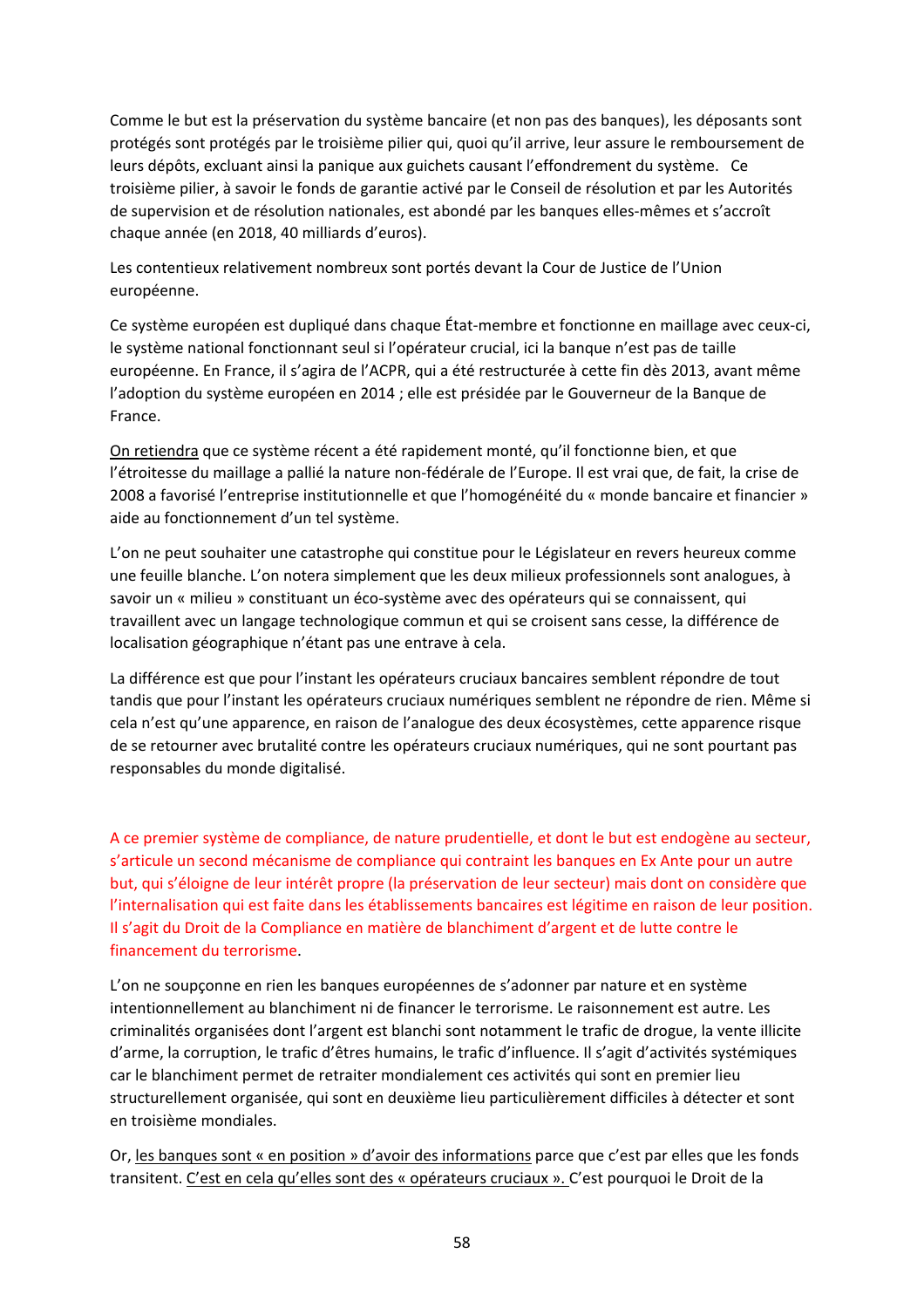Compliance va pareillement pénétrer dans les banques et internaliser en elles un but monumental : la lutte contre des maux qui dévastent les sociétés et les êtres humains. C'est pourquoi la loi ajoutera à la charge des banques des obligations à propos du financement du terrorisme, car il est fréquent que celui-ci ne corresponde pas à la description des précédentes incriminations, lesquelles renvoient plutôt à la mafia.

 Dès lors et d'une façon violente et archaïque, l'évolution du Droit a consisté à passer d'un Droit pénal ex post de sanction à une obligation Ex Ante de rassemblement des informations (*know your client*) afin d'alerter l'Autorité publique adéquate, Tracfin. Ce caractère Ex Ante et purement instrumental est encore plus accentué concernant le terrorisme puisque cette même « obligation de vigilance » en Ex Ante doit être exercée, avant même toute activité terroriste par ailleurs constatée.

Le cœur du Droit de la Compliance devient l'information, l'obtention de l'information, le contrôle de l'information, la transmission spontanée de l'information à l'autorité publique. Le même système de maillage institutionnel a été mis en place, par exemple à propos de la « déclaration de soupçon » à laquelle les banques sont astreintes. Par la même technique de maillage, l'ACPR et Tracfin adoptent des lignes directrices communes.

Plus il y a un système de maillage, à la fois entre les secteurs, entre les institutions pourtant de nature différentes (ici une autorité sectorielle – ACPR – et une autorité générale – Tracfin) et entre les niveaux géographiques (superviseur bancaire européen – superviseurs bancaires nationaux), et plus les outils juridiques sont de « droit souple ». Cela ne pose pas de problème car les opérateurs auxquels cela s'adresse sont expérimentés, suivent, anticipent, voire de droit ou de fait participent à l'élaboration de ces normes.

Pour cela, il faut que les assujettis soient relativement peu nombreux car un tel maillage qui s'applique à eux, qui pénètrent par le Droit de la Compliance dans leur organisation structurelle et dans leur gouvernance, est un coût important pour eux. Seuls des opérateurs économiques puissants peuvent en supporter le coût. Mais l'assujettissement n'a de sens n'a de sens qu'à leur égard car il faut être un « opérateur crucial », c'est-à-dire « être en position » pour atteindre un but monumental, ce qui ne vise que certains grands opérateurs, ici ceux du numériques. Cela ne concerne pas les petites entreprises<sup>40</sup>.

#### B. LE DROIT EUROPÉEN DE LA COMPLIANCE DES DONNÉES PERSONNELLES ET SES OUTILS JURIDIQUES

Le Droit de l'Union européenne a le premier désarticulé les mécanismes du Droit de la Régulation de la notion de secteur. Et pour cela afin de l'appliquer en matière numérique. Afin de discipliner tout opérateur, même non‐opérateur. En dotant pour cela tout internaute d'un droit subjectif nouveau. Il le fait par la jurisprudence de 2014, *Google Spain.* En cela, l'on peut considérer qu'il s'agit d'une

<sup>40</sup> Sur les « sujets de droit » du Droit de la Compliance d'une façon générale, v. Frison-Roche, M.A., Les trois personnages du Droit de la Compliance : Entreprise, Régulateur, Juge, 2018 ; Compliance et Personnalité, 2019 ; v. *infra.*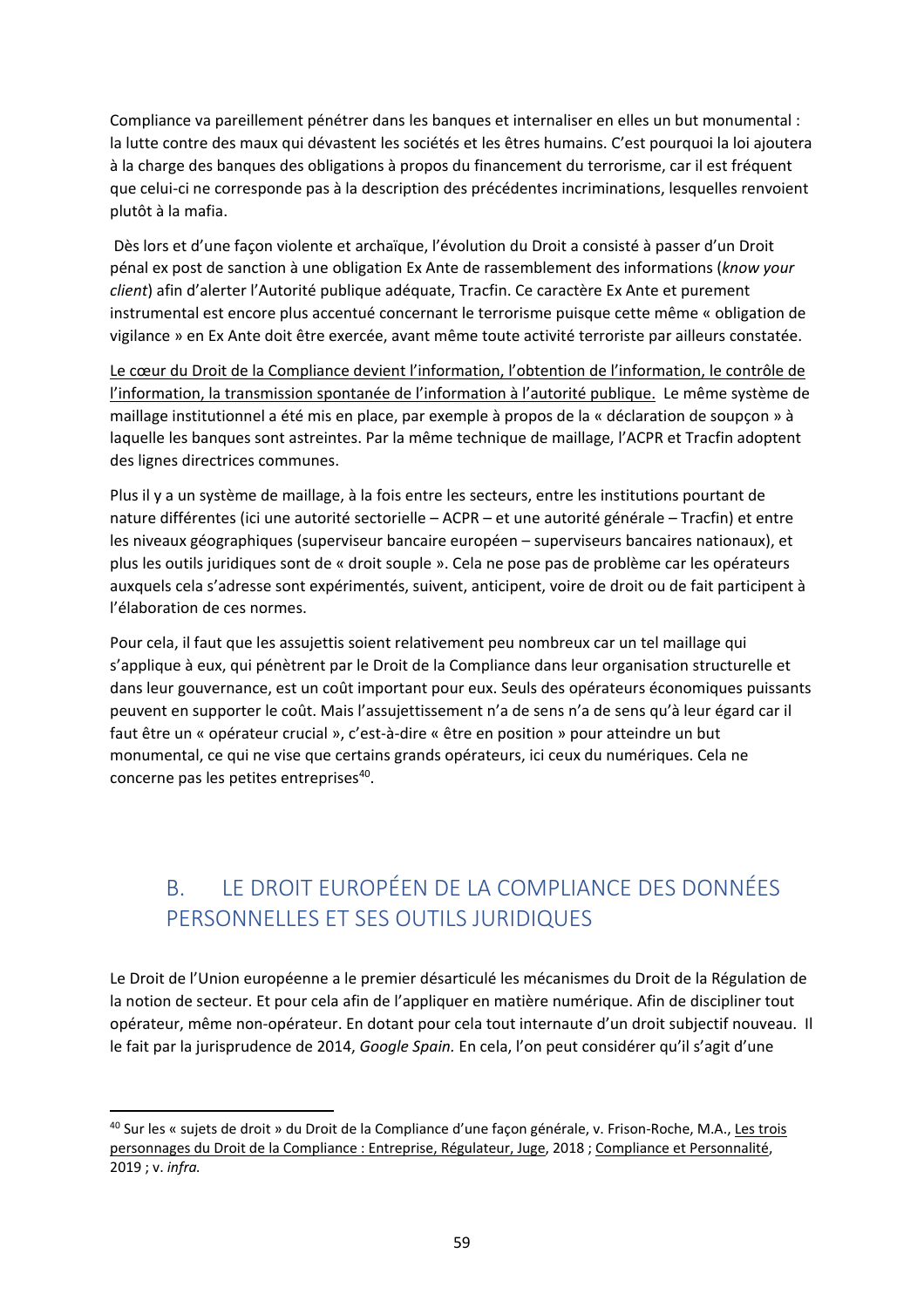décision de justice de nature Ex Ante<sup>41</sup>, ayant changé pour le futur le comportement des acteurs qui ont dû s'y adapter.

A ces quatre titres, l'arrêt est exemplaire : en déliant Compliance et « Régulation » ; en contraignant un opérateur numérique crucial (le premier moteur de recherche) ; en internalisant un effet disciplinaire par la création d'un droit subjectif ; en armant l'internaute d'une prérogative juridique pour discipliner un opérateur dont la puissance n'est pas contestée.

L'on oublie parfois le rôle des juridictions dans la Régulation ; il est vrai que l'anglicisme de *regulation* qui renvoie à la réglementation y pousse. Il est ici remarquable. Il l'est aussi dans le Droit de la Compliance car ce sont les juridictions et les superviseurs qui sanctionnent, un Ex Ante requérant un Ex Post d'effectivité.

Par le seul arrêt *Google Spain42*, la Cour de Justice de l'Union européenne a créé en 2014 un « droit à l'oubli » permettant à un commerçant de contraindre par l'évocation de cette prérogative juridique nouvelle, qui n'existait pas, l'opérateur Google de rendre comme « introuvable » les articles de presse le concernant.

Pour élaborer son Règlement de 2016, mondialement fameux, étudié, décalqué, le Droit européen s'est aussi appuyé sur l'initiative ancienne des droits français (loi de 1978) et allemands, systèmes juridiques nationaux qui précocement ont posé que l'accumulation d'informations sur des personnes, même par des États, même à des fins de sécurité, constituaient un danger pour ces personnes.

Cet élément montre que l'Europe demeure construite en creux sur la seconde guerre mondiale et la dénégation de l'Humanité de personnes qu'elle a constituée, élément dont les États‐Unis ne sont pas marqués.

Ces deux lois ont posé que les fichiers contenant des informations concernant des personnes devaient être déclarées à une Autorité publique (en France la CNIL). Il s'agissait donc d'un contrôle Ex Ante absolu, le Régulateur contrôlant le caractère admissible des fichiers, non pas en soi mais en fonction de leur but et de leur usage, pour que la personne ne soit pas mise en danger, notamment dans sa vie privée et la connaissance qu'autrui peut ainsi en avoir. Dès le départ, la personne a été dotée d'un double droit subjectif, un droit Ex Ante d'information de la présence de cette information la concernant dans le fichier, et un droit Ex Post consistant à demander le retrait de cette information du fichier.

L'on dit parfois que la CNIL est la première Autorité administrative indépendante instaurée en France. C'est inexact. C'est la Commission des opérations de bourse (COB) qui le fût en 1967 pour assurer la sécurité et l'intégrité des marchés boursiers. Cette inexactitude souvent faite montre que l'on continue à distinguer ce qui serait la régulation des libertés publiques et ce qui serait la régulation économique, les deux étant antinomiques.

Cette conception, que n'ont jamais eue les britanniques, est inexacte et il faut s'en défaire car la construction de la confiance<sup>43</sup> dans l'Internet est un impératif économique qui doit prendre la forme de droits subjectifs fondamentaux, le plus souvent créés par les cours constitutionnelles ou la CEDH (comme l'est droit d'alerte<sup>44</sup>).

<sup>41</sup> Sur la définition de l'Ex Ante et de l'Ex Post, v. *supra.* 

*<sup>42</sup>* CJUE, 13 juillet 2014, *Google Spain.* 

<sup>43</sup> Sur la confiance comme enjeu systémique du numérique, v. *infra.* 

<sup>44</sup> V. *infra.*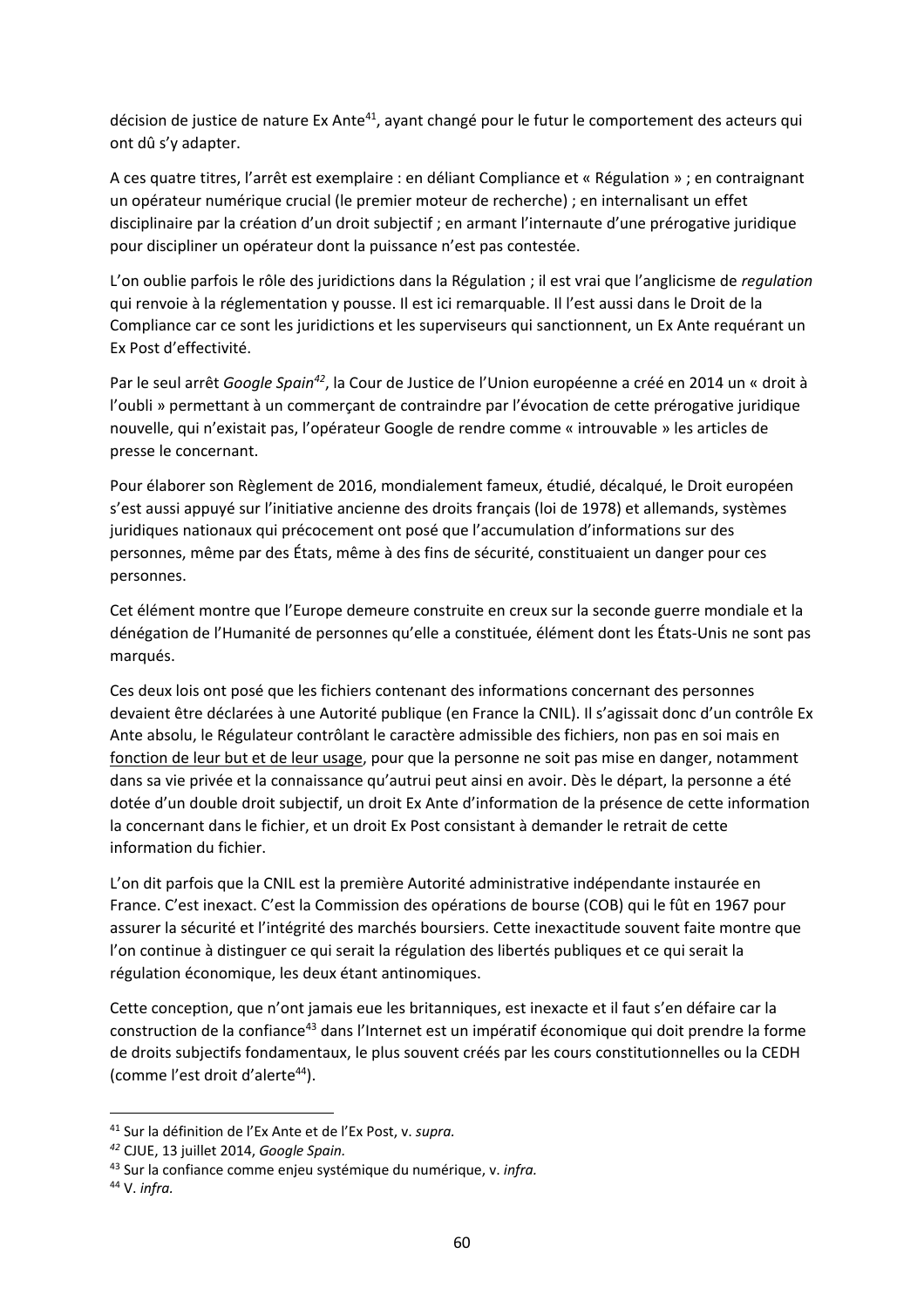C'est d'ailleurs la Cour de justice de l'Union européenne qui, dans l'arrêt *Google Spain* du 13 juillet 2014, a transformé l'état des droits européens en prenant acte de la transformation de l'état du monde par Internet, là où rien ne s'oublie. En effet, même si une personne fait retirer son nom d'un fichier, il suffit qu'une donnée à caractère personnelle ait été publiée à un moment et quelque part pour qu'elle le soit partout et pour toujours. En considération de cela, pour que le droit de retrait soit effectif, il faut que l'information devienne de fait « introuvable ».

Pour obtenir cela, parce que ce sont les moteurs de recherche qui permettent de s'y « retrouver » dans le monde digital construit sur le réseau du web, le juge a inventé dans cet arrêt fondateur un droit subjectif que l'on aurait pu nommer le « droit à l'introuvabilité » mais qu'il a nommé d'une façon plus simple et plus imagée le « droit à l'oubli ».

Tout droit subjectif a un titulaire actif et un titulaire passif. Le titulaire actif est toute personne. Le titulaire passif est tout opérateur du numérique par lequel l'information est trouvable. C'est ainsi que *Google* est devenu titulaire passif du droit subjectif à l'oubli dont nous sommes tous titulaires actifs.

**La puissance de ce droit subjectif** *ad hoc* **est qu'il n'est pas besoin d'un dommage et que toute personne en tant de « sujet de droit actif » peut l'activer contre tout sujet de droit passif, ici toute personne par laquelle l'information est trouvable. En cela, un droit subjectif est par nature non limité par un territoire45, est opposable à tous, peut être activé contre tous les titulaires passifs.**  C'est pourquoi la création de nouveaux droits subjectifs est prometteuse<sup>46</sup>, les internautes ayant **beaucoup utilisé leur droit à l'oubli.** 

La loi *pour une République numérique* du 7 octobre 2016 a, d'ailleurs et par exemple, établi un droit à l'oubli renforcé en faveur des personnes qui ont, à leur propre initiative, mis des informations lorsqu'elles étaient mineures pouvant donner une représentation d'elles‐mêmes péjorative plus tard. C'est donc bien aux législateurs et aux juges d'offrir des droits subjectifs pour protéger les personnes, sans qu'on puisse reprocher à celle-ci le fait qu'elles aient elles-mêmes offert l'information à tous.

Plus encore, la loi du 26 janvier 2016 *relative à la modernisation de notre système de santé* a offert un « droit à l'oubli » permettant aux personnes le droit subjectif de ne pas déclarer à leur assureur le cancer qu'elles avaient eues. Il ne s'agit donc plus d'un droit de retrait d'une information qui fût disponible à l'assureur, mais d'un pur droit de ne pas faire entrer l'information dans le système informationnel de l'assureur. Alors même que le contrat d'assurance est un contrat de « bonne foi » (obligeant l'assuré à tout dire du risque) et que l'assureur est lié par le secret professeur. Il s'agit en outre d'un pur droit subjectif Ex Ante, puisque l'information n'entrera jamais dans l'univers informationnel.

L'Europe a renforcé ce système dont le coup de génie a été l'invention d'un droit subjectif, suppose tout de même une intervention de la personne concernée<sup>47</sup>, en l'insérant par le Règlement du 29 avril 2014 dans un Droit de la Compliance, désormais étudié par le monde entier, et parfois repris par d'autres législateurs<sup>48</sup>.

**<sup>45</sup>** V. *infra.* 

**<sup>46</sup>** V. *infra.* 

<sup>&</sup>lt;sup>47</sup> Sur les réserves que l'on peut avoir sur la pertinence de la notion de « consentement », surtout en matière numérique, v. *infra.* 

<sup>48</sup> Par exemple, en Californie, le *privacy Act* du 12 juillet 2018 ; v. les textes analogues en préparation au niveau fédéral.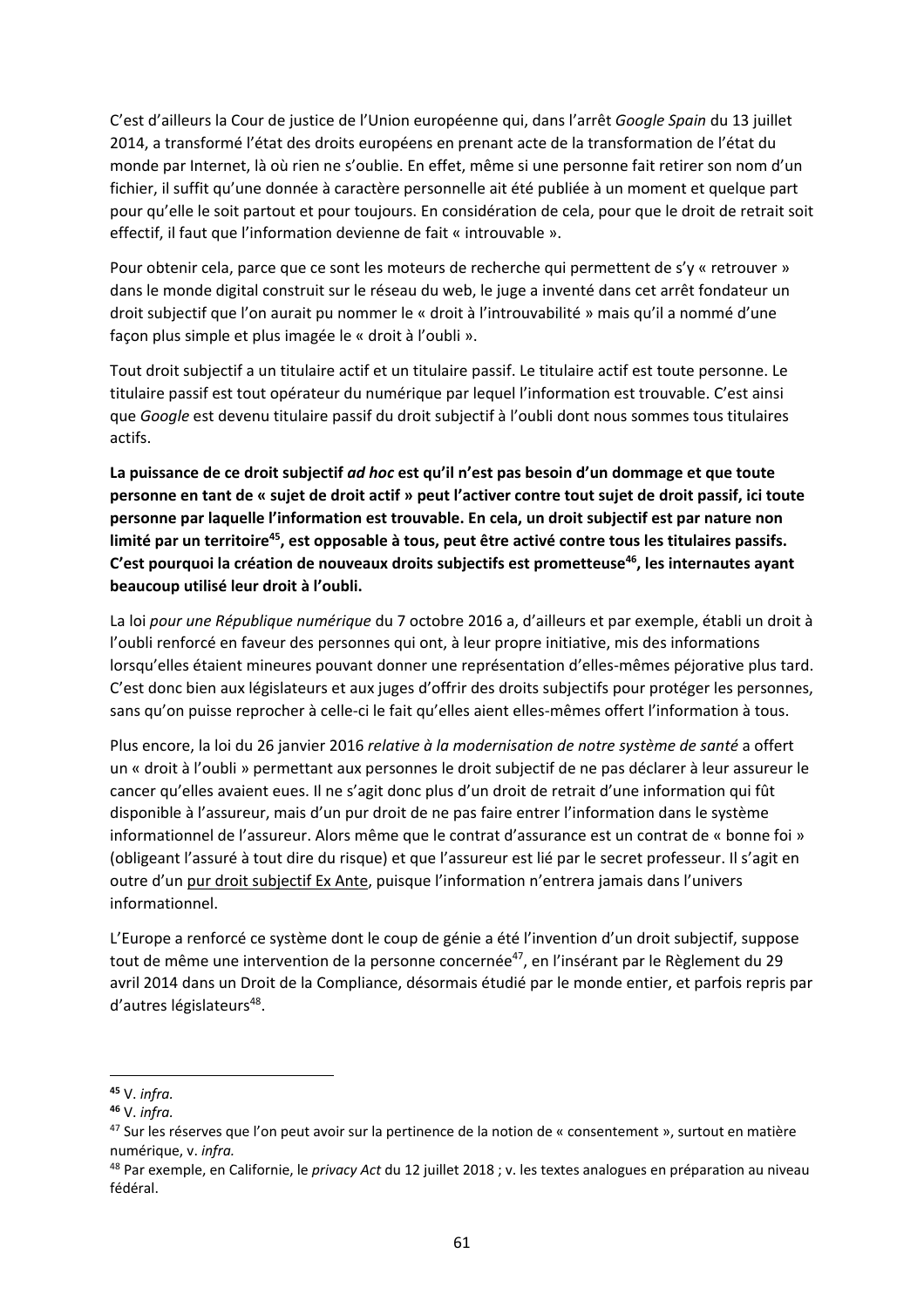Ce Règlement n'a pas que pour but la protection des données à caractère personnel. Il a un double but, que son titre reflète et exprime son caractère libéral. Il s'agit du *Règlement relative à la circulation des données et la protection des personnes lorsque celles‐ci les concernent*. En cela **il préfigure les deux piliers qui pourraient tenir un espace numérique durable : le principe de liberté et le principe de personne**.

Il a donc pour principe la circulation des informations, transformées en valeurs transformables par ceux qui les obtiennent (données) et en même temps la protection des personnes lorsque ces données les concernent. A force de ne parler que par cigle, l'on en oublie les mots, mais en Droit ce sont les mots qui sont importants. L'information doit circuler, sans porter préjudice aux personnes si elles sont concernées.

Il ne s'agit en rien de protéger les personnes contre le dynamisme de marché et de brider l'innovation mais de servir en même temps les deux buts, la protection de la personne, qui n'est pas nécessaire celle d'où est venue l'information, et le dynamisme d'Internet, ce qui sont les deux faces d'une même pièce, comme le montre l'intitulé exactement du Règlement.

#### **Ce Règlement est un exemple particulièrement important ici parce que ce Règlement n'est pas sectoriel et qu'il est une réponse à la digitalisation du monde et qu'il a pris appui sur un droit subjectif, inventé par une juridiction parce qu'il était nécessaire pour sauvegarder la personne.**

L'innovation véritable est donc plutôt dans la méthode retenue par ce Règlement, à savoir la technique de Compliance : le contrôle déclaratif Ex Ante auprès d'une Autorité publique a été supprimé et le but de protection des personnes, maintenu et articulé avec le principe de libre circulation des données, a été internalisé dans les entreprises utilisant à des fins commerciales les données à caractère personnel. Elles deviennent ainsi en charge de protéger elles‐mêmes les personnes, de les informer elles-mêmes de leurs droits, l'Autorité publique n'étant plus qu'un rôle Ex Post de contrôle et de sanction.

L'on remarquera qu'il s'agit d'une conception très radicale de la Compliance puisque l'internalisation du système a été faite dans toutes les entreprises, alors beaucoup ne sont pas à même de comprendre et de mettre en œuvre un système complexe, tandis que de nombreux « experts en RDGP », puisque chacun appelle ce Règlement ainsi au risque de déformer son objet profitent d'un certain affolement des petites entreprises pour proposer des services en se présentant comme accrédité.

Cette conception très large et très radicale de la Compliance est ainsi sans doute regrettable. L'on pourrait retenir la règle selon laquelle l'internalisation qui caractérise le Droit de la Compliance ne doit viser que des entreprises qui sont en position systémique, ce qui n'a pas été ici le cas. Aucun seuil n'a été mis, alors qu'il est mis dans les autres secteur, cela est dommageable car la gestion du RGPD qui demande à l'entreprise d'être un Régulateur de second niveau<sup>49</sup> n'aurait pas dû être demandé à des entreprises de petite taille.

Ces petites entreprises ne font d'ailleurs pas du tout le même usage des données (comme la construction de métadonnées, la mobilisation de big‐data, l'usage de l'intelligence artificielle) que l'usage qu'en font les grands opérateurs. Ceux‐ci ne poursuivent d'ailleurs pas les mêmes fins. Or, dans les lois françaises et allemandes, parce que la notion de « fichier » si le mot en est démodé n'en reste pas moins pertinente : c'est l'usage et la fin qui justifie l'internalisation de la contrainte, le

<sup>&</sup>lt;sup>49</sup> Sur le fait que le Droit de la Compliance, en tant qu'il est appliqué aux opérateurs cruciaux, les transforme en régulateurs de second niveau, avec les contraintes corrélatives, v. *infra.*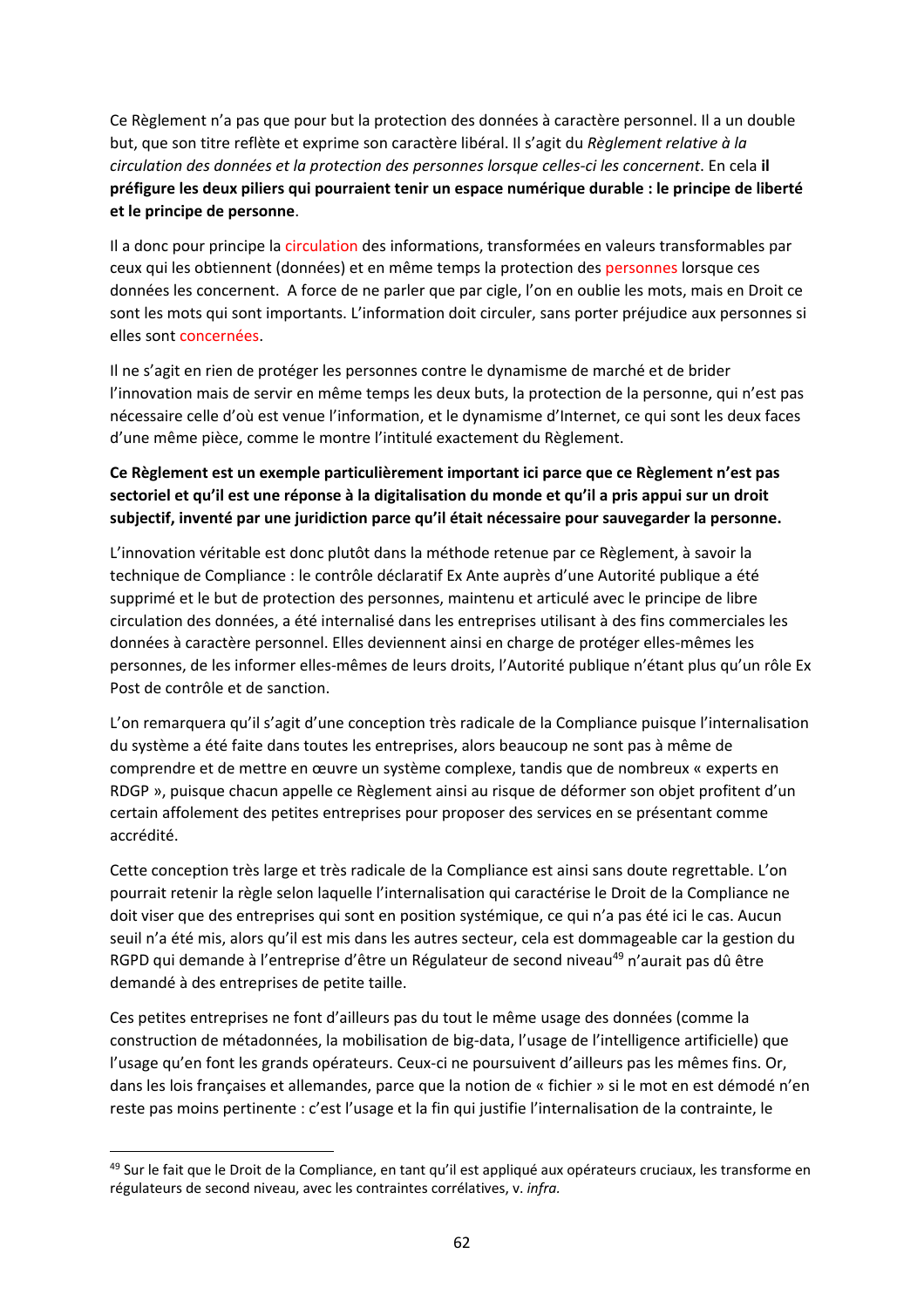contrôle et la supervision. Ce n'est pas le stockage en soi mais ce pour quoi les données, simple matériau, sont rassemblées. Il aurait été adéquat de ne protéger les personnes que contre la perspective de certains buts, c'est‐à‐dire certaines manipulations de données, pas seulement par nature (comme le font les dispositions spécifiques en matière de santé) mais par finalité.

En contrecoup d'une application à tout opérateur, même non‐crucial, débordé par une telle internalisation, le système a adopté comme solution le « consentement », à savoir un click que chacun fait et qui ne protège pas. Nous reviendrons sur ce point.

En tout cas, cela confirme que le Droit de la Compliance n'a en général pour sujets de droit immédiats<sup>50</sup> que des organisations grandes et solides, en position de réaliser des buts monumentaux, et qu'il s'applique avec de nombreux effets pervers lorsqu'il internalise des charges lourdes et coûteuses dans des petites entreprises, lesquelles ne sont en outre ne sont pas utiles pour la concrétisation du but poursuivi. Un mécanisme de seuil, tel qu'on le trouve par ailleurs dans le Droit de la Compliance en matière de corruption dans la loi dite « Sapin 2 » est préférable.

Il demeure que le Droit européen positif a montré l'exemple. Et par une simple décision de justice. En internalisant dans les entreprises deux principes à satisfaire en même temps : le principe de liberté (qui permet d'user des données) et le principe de personne (concernées par l'usage des données).

Le Droit européen montre encore d'autres exemples dont il est possible de s'inspirer directement, montrant que l'Europe met en équilibre le principe de la liberté d'entreprendre et le principe de se soucier des autres, en internalisant l'impératif de cet équilibre à long terme dans des « opérateurs cruciaux ».

#### C. LE DROIT EUROPÉEN DE LA FINANCE ET DE LA BANQUE SOUTENABLES, DITE « FINANCE VERTE », ET SES OUTILS JURIDIQUES

En effet, l'on revient ici dans ce qui paraît bien un secteur : la finance. Mais en premier lieu c'est un secteur qui est presque toujours en avance sur tous les autres ; en cela, il est plus instructif que les autres puisqu'on peut présumer que ce qui se passe en son sein se développe par la suite dans les autres secteurs. Par exemple, c'est dans le secteur financier que sont nés les premiers régulateurs (SEC, COB) et c'est en son sein que les premiers mécanismes de Droit de la Compliance, notamment celui de la « supervision  $v^{51}$  ont été élaborés.

En deuxième lieu, qu'on s'en réjouisse ou non le monde dit « réel » s'est financiarisé, c'est‐à‐dire que toute réalité ayant une corporéité, un rapport avec un territoire et un déploiement dans le temps, a été recouverte par un produit financier, n'ayant plus que le statut de « sous‐jacent ». Par une inversion décrite très précocement par Braudel, la finance est devenue la première réalité, le sous-

<sup>&</sup>lt;sup>50</sup> V. plus loin les « sujets de droit immédiats » qui sont les opérateurs cruciaux, ici les opérateurs numériques cruciaux, et les « sujets de droit finaux » qui sont les bénéficiaires du Droit de la compliance, et qui sont les personnes, notamment les personnes faibles.

<sup>51</sup> Sur la distinction de la Régulation et de la Supervision, v. *supra.*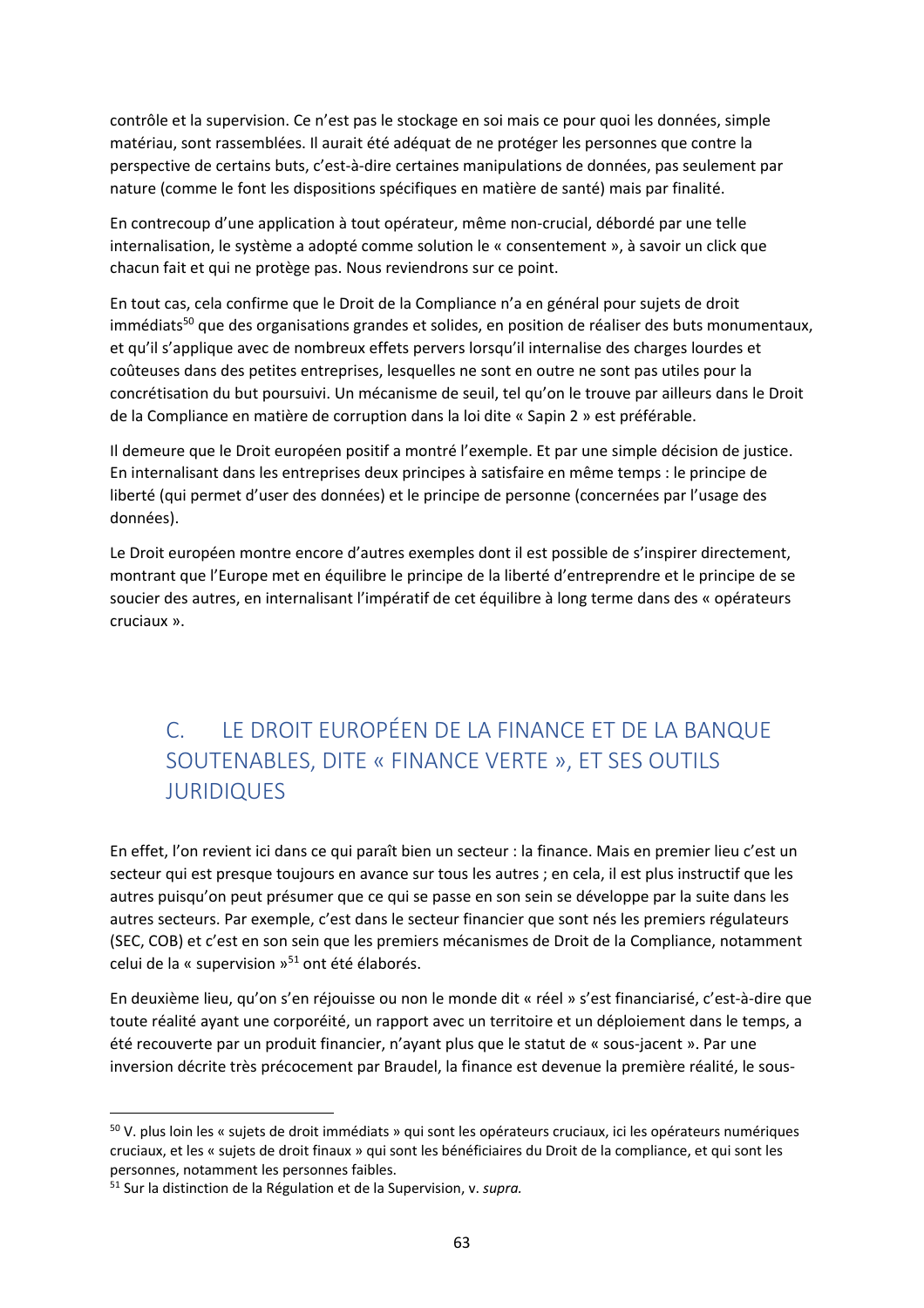jacent « réel » n'étant plus qu'une variable du monde financier virtuel. La digitalisation du monde est de même nature et les marchés financiers ne pouvaient que mieux accueillir les entreprises ayant produit par la même mise en chiffre du monde que celle à laquelle avait procédé la finance les entrepreneurs tirant leur puissance des algorithmes.

Sans développer davantage ici la description et les conséquences du phénomène gémellaire de la financiarisation et de la digitalisation du monde, on retiendra simplement que **tout exemple réussi de Droit de la Compliance dans le secteur financier est particulièrement instructif en ce qu'il peut être transposé dans le monde digital, puisque monde financier et monde digital sont gémellaire**.

En troisième lieu, l'évolution de la Régulation financière a consisté à internaliser dans les opérateurs financiers non seulement le souci de prévention du risque systémique, souci initialement américain<sup>52</sup>, mais aussi et plus récemment des finalités qui leur sont extérieures. Ainsi, de la même façon que la Compliance bancaire consiste à internaliser dans les opérateurs la détection de l'information concernant les flux illicites, et plus particulièrement concernant le terrorisme, lequel requiert impérativement de l'Ex Ante (déclaration de soupçon à Tracfin), de la même façon le Droit de l'Union européenne a internalisé dans les opérateurs financiers un souci qui leur est extérieur : l'environnement.

Le Droit de l'Union européenne a commencé par constituer un Groupe d'Expert de haut niveau pour trouver des solutions afin que le système financier ne s'effondre pas, afin qu'il soit « soutenable ». Ce Groupe a rendu son rapport le 27 décembre 2017. Celui‐ci a préconisé que, pour que le système financier soit « soutenable », c'est-à-dire conserve à long terme ses équilibres, soient internalisés dans les opérateurs les buts environnementaux, et plus particulièrement la lutte contre le changement climatique. Ainsi les équilibres à long terme ne peuvent se faire autour d'un seul principe mais d'au moins deux : le profit et la préservation de la nature, ce qui permet à un système de durer.

Il est remarquable qu'aujourd'hui le souci environnemental soit intégré dans les banques et fasse partie directement des mécanismes de régulation, par exemple le risque environnemental étant inséré dans les stress tests, et dans les mécanismes de supervision des opérateurs qui doivent répondre de cette prise en considération<sup>53</sup>.

Le mécanisme proposé relève donc du Droit de la Compliance. Il éloigne les opérateurs cruciaux de la définition classique de leur activité de centraliser les risques par les récoltes de dépôts et d'octroi de crédit, en ce qui concerne les banques, comme il éloigne les opérateurs cruciaux de la définition classique de prestataires d'intermédiation. L'on peut considérer aussi que cela correspond exactement à la définition générale précédemment donnée du Droit de la Compliance<sup>54</sup>, à savoir l'internalisation d'un but politique dans des opérateurs qui, notamment par leur globalité, sont « en position » de tendre vers un tel but, ici sauver la planète, puisque ces opérateurs sont en position d'y concourir d'une façon significative, en ce qu'ils financent des opérations ayant un impact sur le but et qu'ils ont des informations sur ces opérations.

<sup>52</sup> Frison‐Roche, M.‐A., Compliance : avant, maintenant, après, 2017.

<sup>53</sup> Par exemple en France, dans les travaux de l'Autorité de contrôle prudentiel et de résolution, v. aussi bien à propos des banques que des compagnies d'assurance, *French banking groups facing climate change‐related risks*, conclusion : "This paper concludes with a number of recommendations to regulators and supervisors on the one hand, and banking institutions on the other hand, to encourage the diffusion of best practices and a better consideration of climate change‐related risks.", 4 avril 2019. 54 V. *supra.*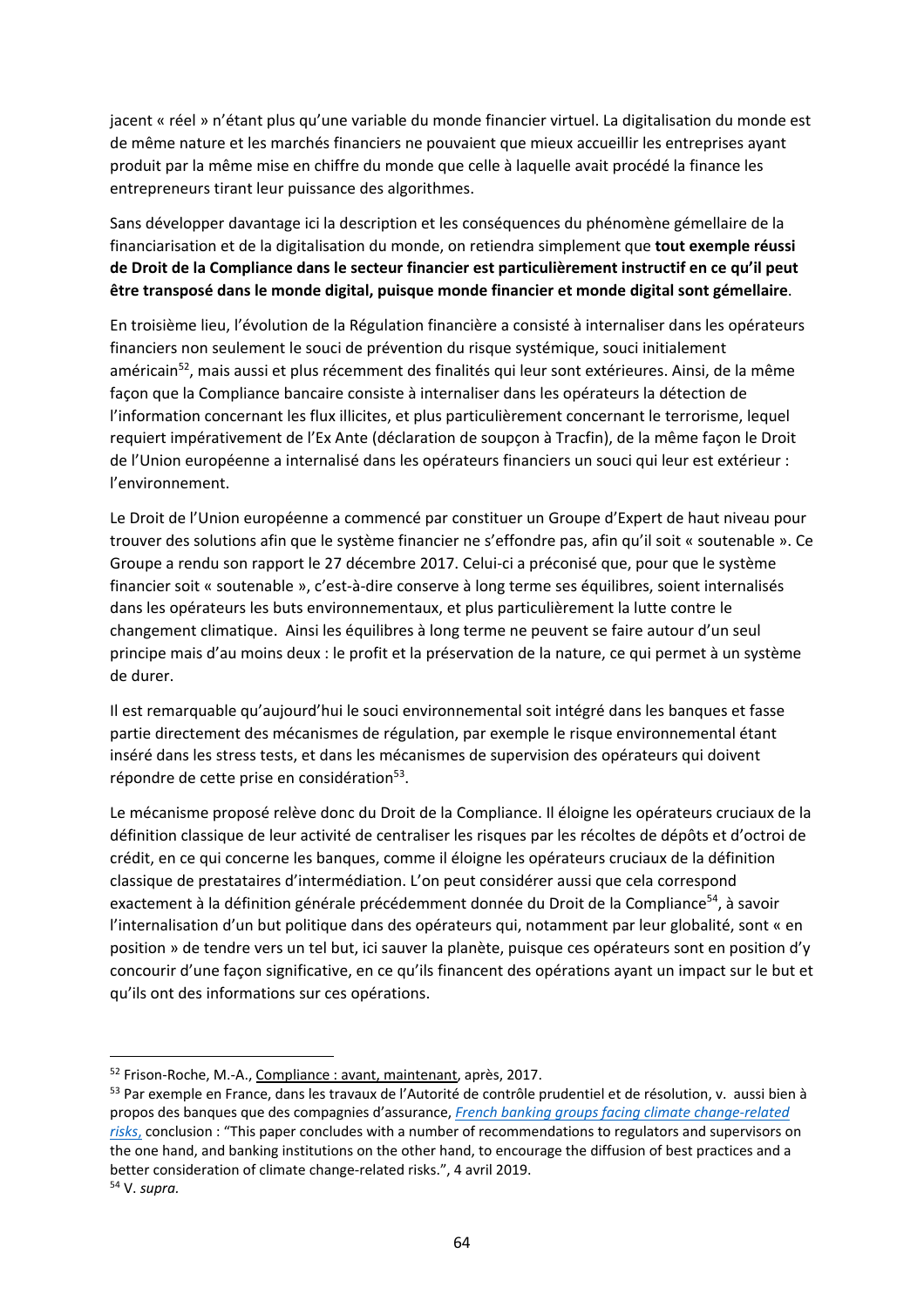Il est remarquable que le « but monumental » dont il s'agit (sauver la planète) ne soit plus seulement un but négatif (« lutter contre » le blanchiment, la corruption, la traite des êtres humains), mais constitue plutôt un « but monumental positif » : sauver la planète.

Il est remarquable que la place britannique de marché spécialisé dans les métaux, le *London Metal Exchange*, ait décidé le 24 avril 2019 de radier de sa cote les titres des entreprises dont il est démontré que l'extraction de métaux résulte en partie d'une exploitation de travail indécent d'enfants. Cela montre que les marchés dans leur pouvoir régulateur d'admission peuvent cesser d'être « aveugles » et peuvent internaliser des « buts monumentaux », ici les droits humains à travers la lutte contre l'esclavage<sup>55</sup>.

Comme dans les exemples précédemment pris, cela engendre des charges nouvelles, notamment dans le contrôle que les emprunteurs font de l'argent prêté, mais cela engendre aussi des pouvoirs nouveaux, à travers la notion d'investissements « responsables » dans la gestion d'actifs (notion de « décarboniser les portefeuilles gérés »), l'idée comme quoi les marchés financiers européens pourraient accentuer leur « identité » à ce titre.

L'on mesure ici une nouvelle fois que l'assujetti du Droit de la Compliance n'est pas visé en tant qu'auteur potentiel d'un fait reprochable mais en tant qu'il est « opérateur crucial », c'est‐à‐dire opérateur en position d'atteindre un but, lequel éventuellement ne concerne pas son activité. Cela signifie que la puissance de l'assujetti n'est non seulement pas une difficulté mais au contraire un atout, voire un prérequis, pour que le Droit de la Compliance fonctionne. L'on relève ici la différence de perspective entre le Droit de la Compliance et le Droit de la concurrence, qui s'applique en matière bancaire et financière, mais qui a vocation à s'appliquer aussi en matière numérique : si l'on veut internaliser dans des opérateurs numériques cruciaux des buts monumentaux, éventuellement extérieurs à leur activité et à leur charge, il faut qu'ils soient puissants<sup>56</sup>.

Le Droit de l'Union européenne a donc déjà, à plusieurs reprises, confectionné des techniques de Droit de la Compliance pour internaliser dans des opérateurs cruciaux, des obligations nouvelles pour atteindre des buts qui ne sont pas directement ceux poursuivis par ceux‐ci. Il a en outre commencé à adapter le Droit en créant un droit subjectif qui réagit aux effets pervers de l'éternité d'Internet pour offrir à la personne un « droit à l'oubli », dont la concrétisation est par le Droit de la Compliance à la charge des opérateurs. Le Droit européen est donc particulièrement solide et inventif pour protéger plus largement la personne dans ce monde nouveau qui dépossède l'être humain en situation de faiblesse<sup>57</sup> pour réarmer celui-ci et venir ainsi en appui de la Gouvernance de l'Internet.

Il convient pour cela de cesser d'avoir une position défensive à l'égard du Droit américain de la Compliance.

<sup>&</sup>lt;sup>55</sup> Sur le fait qu'un opérateur numérique crucial doit avoir le même statut que celui d'une place de marché, c'est‐à‐dire « régulateur de second degré », v. *infra.* 

<sup>56</sup> V. *infra ;* 

<sup>57</sup> Sur cette « dépossession », v. *supra.*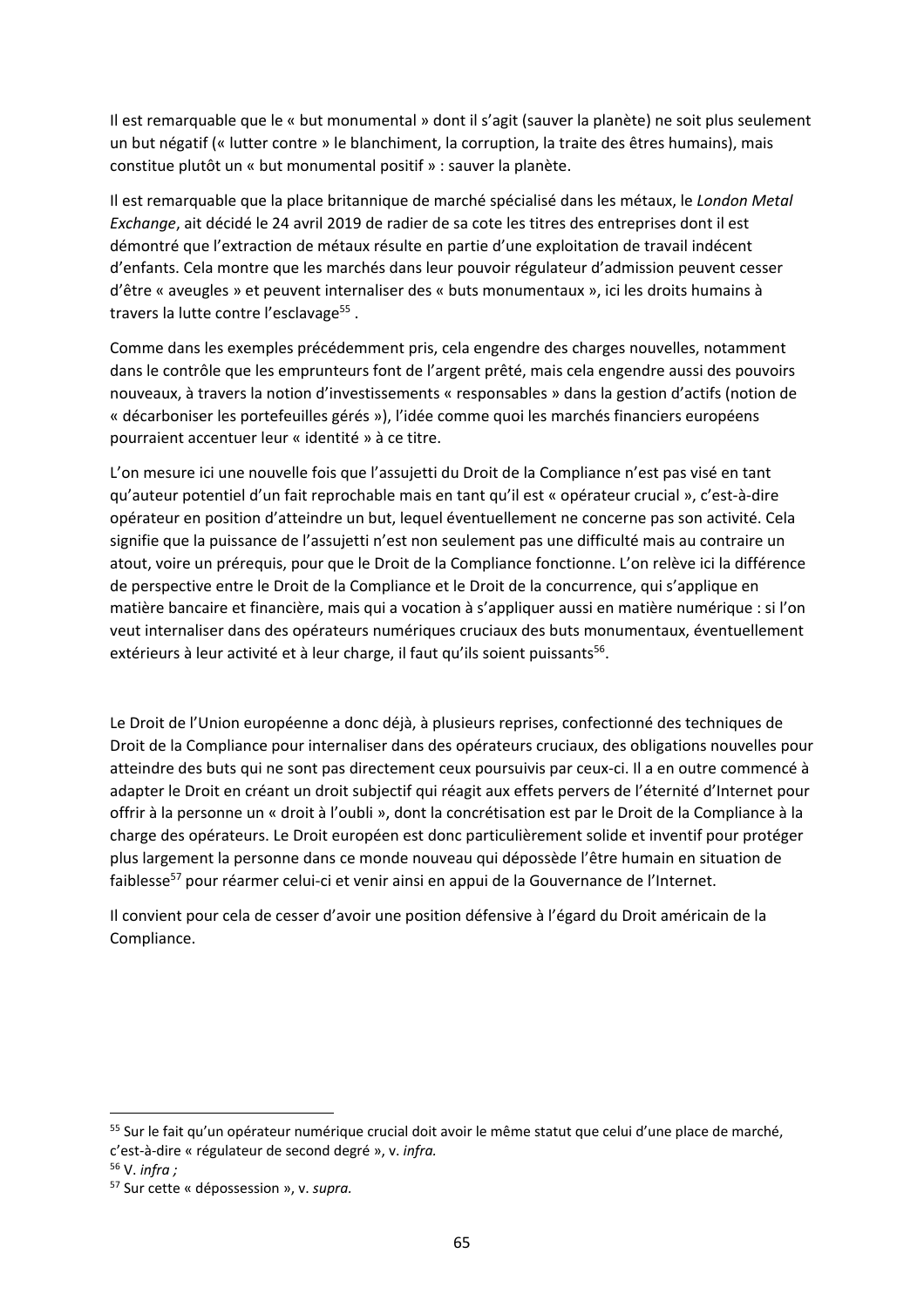## II. ACCROÎTRE CE QUI EST COMMUN ENTRE LE DROIT EUROPÉEN ET LE DROIT AMERICAIN, CONSTITUTIF DU DROIT OCCIDENTAL : LE SOUCI DE LA LIBRE CIRCULATION ET LE SOUCI DES PERSONNES

**Annonce de plan et résumé.** Quand on évoque le corpus de Compliance, c'est l'image d'une sorte de guerre entre l'Europe et les États‐Unis qui apparait. Mais il s'agit là d'un malentendu entre les européens et les américains (A), né d'une conception trop restrictive du Droit de la Compliance, ne correspondant pas à la réalité et tout malentendu a vocation à être dissipé. Au contraire la première chose à relever et à accroitre est ce qui est la correspondance entre l'Europe et les Etats dans un Droit de la Compliance qui articule le Principe de Liberté et le respect de la Personne, marque de l'Occident (B), élément commun qu'il faut renforcer car le monde ne se résume pas à l'Occident, le numérique étant en train d'affaiblir, voire d'isoler ces principes.

#### A. LE MALENTENDU ENTRE L'EUROPE ET LES ÉTATS‐UNIS : NÉ D'UNE CONCEPTION TROP RESTRICTIVE D'UN DROIT DE LA COMPLIANCE, SURTOUT APPRÉHENDÉ PAR SES SEULS EFFETS EX POST

Le Droit de la Compliance n'a pas bonne presse en Europe, sans doute parce qu'on a surtout fait sa connaissance à travers des sanctions sensationnelles dont des banques, notamment françaises ont été frappées. C'est pourquoi beaucoup de forces et de travaux sont consacrés à lutter contre le Droit de la Compliance, sa violence et son application extraterritoriale<sup>58</sup>. En tant qu'il serait comme un Cheval de Troie d'une puissance étrangère. Cela est souvent sa perception dans les entreprises, les administrations et les responsables politiques.

Mais le Droit de la Compliance, même lorsque sa source est « locale », parce qu'il est inséré dans les opérateurs mêmes, a vocation à être de même étendu que ceux‐ci, notamment internationale, voire globale si ceux‐ci le sont par leurs activités. Comme les entreprises sont globales, l'application extraterritoriale paraît de principe. Il faut donc au contraire justifier pourquoi il ne le serait pas. Cela est encore plus vrai dans l'espace digital où la notion de territoire est absente et où un Droit mondial paraît, si ce n'est « naturel », à tout à le moins adéquat.

Ce qui est anormal, c'est plutôt en premier lieu le fait que seuls les États‐Unis disposent d'un Droit de la Compliance, alors même que les buts monumentaux qu'ils poursuivent, à savoir la lutte contre le terrorisme, contre le trafic des êtres humains ou contre les fausses informations, nous sont communs.

<sup>58</sup> Rapport Lellouche‐Berger *sur l'extraterritorialité du Droit américain* ;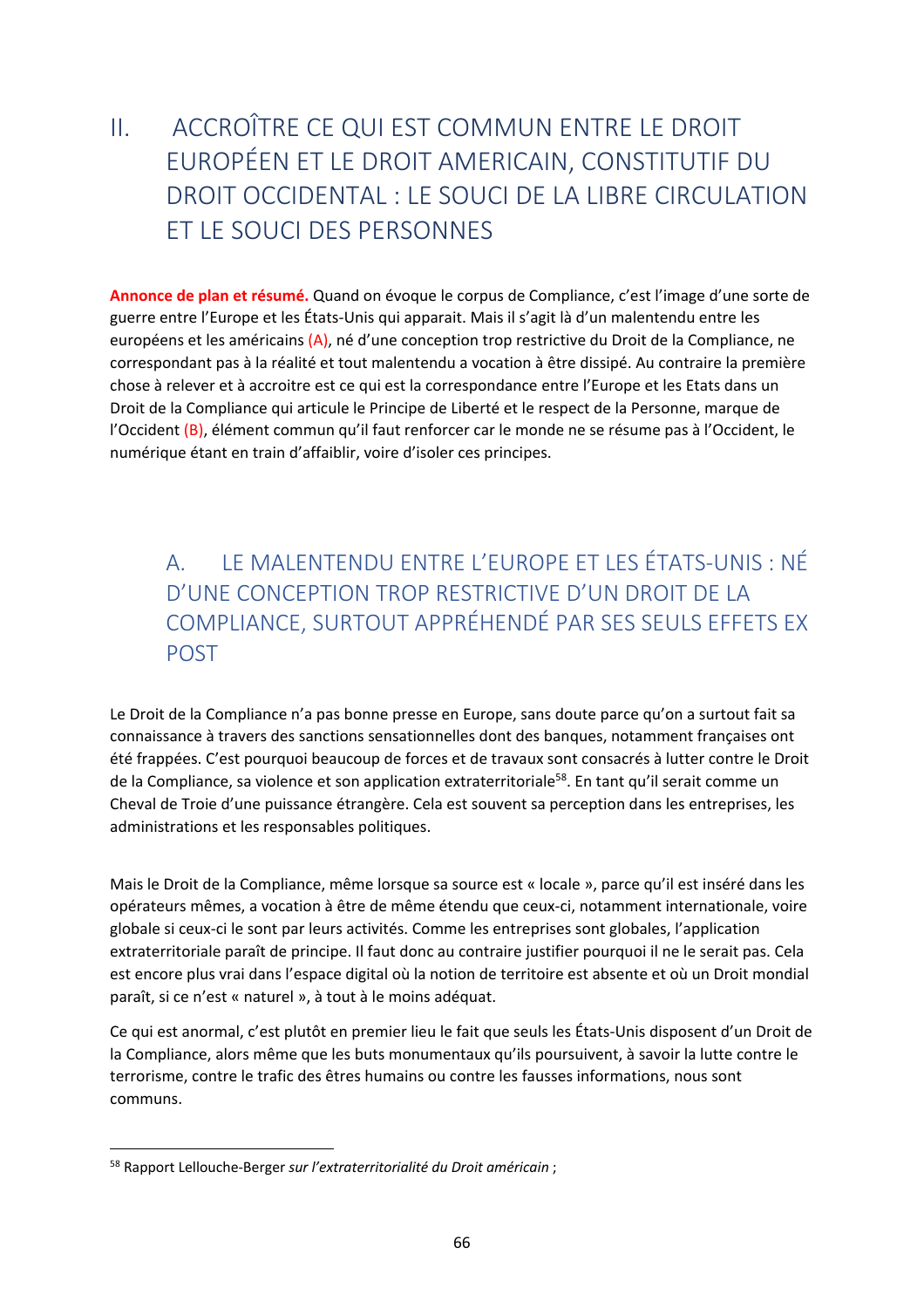Ce qui est anormal donc, c'est l'absence pour l'instant d'un Droit européen de la Compliance<sup>59</sup>, lequel par le même effet de nature ne peut qu'avoir un effet extraterritorial. Mais cela relève plutôt du fait que sous le terme de « Droit de la Compliance » l'on mélange des buts locaux à effets mondiaux (embargo)<sup>60</sup>, ce à quoi faute de puissance de fait l'Europe ne pourra prétendre et des buts mondiaux requérant des moyens mondiaux à laquelle non seulement l'Europe peut prétendre mais  $qu'$ elle a déjà commencé à mettre en place, notamment à propos des données<sup>61</sup>.

De cela, ce n'est pas aux Américains qu'il convient de faire reproche, c'est à nous‐mêmes Européens Et pour cela, l'espace numérique, parce qu'il est naturellement sans frontière pourrait être une base de départ très efficace pour un Droit européen de la Compliance général, comme la zone euro fût une base de départ très efficace pour la construction de l'Union bancaire, dans laquelle la Compliance est au centre<sup>62</sup>.

En outre, l'on parle d'une façon trop générale du « Droit américain de la Compliance ». En effet, il est illégitime qu'un Droit d'une zone territoriale particulière donne à ses décisions locales particulières à l'égard d'autre zones particulières un effet mondial. C'est le cas du Droit de la Compliance concernant les embargos. Cela ne devrait avoir de portée juridique qu'entre les zones politiquement concernées<sup>63</sup>. Il n'y a pas de raison de l'admettre.

Mais à l'inverse lorsqu'il s'agit de concrétiser des buts mondiaux, comme la lutte contre la corruption (« but monumental négatif ») ou la lutte pour préserver l'environnement (« but monumental positif »), il s'agit de buts qui sont commun à l'Europe et aux États‐Unis. Pourquoi à côté du Droit international public classique ne pas utiliser la même technique du Droit de la Compliance, puisque les buts sont communs ?

Cela est d'autant plus adéquat qu'ils sont communs à l'Europe et qu'ils ne sont pas forcément partagés avec d'autres zones du monde, certaines étant également soucieuses de l'environnement mais pas de l'égalité entre les êtres humains. Dès lors, la dimension politique du Droit de la Compliance réapparaît et elle est commune à l'Europe et aux États‐Unis qui ont un point commun immense : l'Occident.

Si l'Europe ne veut pas subir les effets collatéraux négatifs souvent dénoncés de l'effet exterritorial du Droit américain de la Compliance, et principalement le transfert des données des entreprises européennes au bénéfice des administrations américaines, il faut mais il suffit non pas construire une « défense » mais de

*Proposition n°1 : distinguer le Droit américain de la Compliance à but parfois et effet mondial, critiquable et contre lequel réagir, du Droit de la Compliance, ici concerné par le numérique, à effet global naturel parce qu'à but global*

construire un Droit européen de la Compliance « plénier », qui soit plus large que l'actuel Droit américain de la Compliance et qui affine la notion de « donnée ».

<sup>59</sup> Frison‐Roche, M.‐A. (dir.), *Pour un Droit européen de la Compliance*, 2019. C'est un autre sujet, mais le rapport entre les deux est important.

<sup>60</sup> V. *supra.* 

<sup>61</sup> V. *supra.* 

<sup>62</sup> Sur l'Union bancaire, v. *infra.* 

 $63$  C'est au titre de la violation des législations américaines à effet mondial sur les embargos, notamment sur le Soudan, que la BNPP a été sanctionnée en 2014.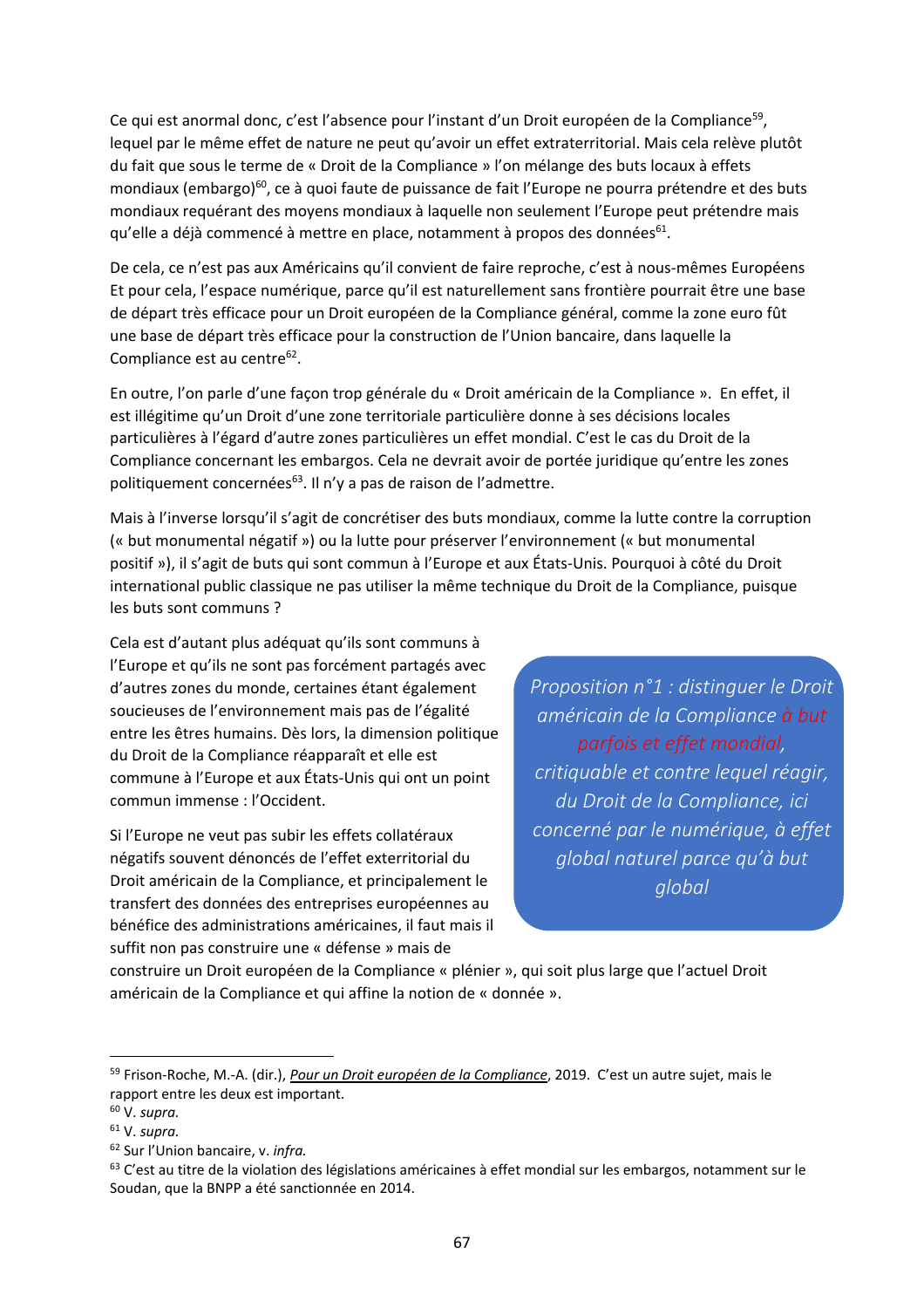*Proposition n°2 : promouvoir par une culture de la Compliance numérique ce qui est commun au Droit Occidental : principe de la Liberté et principe de la Personne*

B. L'EXPRESSION PAR LE DROIT DE LA COMPLIANCE D'UNE CULTURE COMMUNE À L'EUROPE ET LES ÉTATS‐UNIS : LA PRIMAUTÉ OCCIDENTALE DU PRINCIPE DE LIBERTÉ ET DE LA NOTION DE PERSONNE

Le Droit américain de la Compliance n'est pas justifié lorsqu'il consiste à donner à tous des ordres mondiaux de soumission pour la satisfaction de sa propre politique internationale, comme dans le cas des embargos. Ce n'est qu'un cas et qui ne correspond pas à une définition générale du Droit de la

Compliance. Lorsqu'elle est prise comme définition générale du Droit de la Compliance, celui‐ci consisterait alors à nous transformer tous en robots accomplissant aveuglement les ordres émis par un seul. Cela ne serait pas admissible et nous aurions bien raison de lutter contre cela, comme le fait sur cette base notamment Alain Supiot.

Mais le Droit de la Compliance ne correspond pas à cette définition, comme nous l'avons montré64.

Le Droit de la Compliance a pour but systémique de construire et de maintenir dans le temps la confiance dans un système (ici une économie digitale) tenu structurellement par des opérateurs cruciaux, confiance obtenue par le soin qu'ils ont et donnent à voir d'accomplir les fonctions dont on les a chargés : en matière numérique la confiance dans l'information et la considération de la personne<sup>65</sup>.

*Proposition n°3 : promouvoir et achever de construire un Droit et une Culture occidental de la Compliance, adéquat au monde digital*

Les embargos n'ont rien à voir avec une telle définition et de telles fonctions.

Mais la lutte contre la corruption, contre le trafic d'être humain, contre le discours de haine, contre le cyberharcèlement, pour l'éducation, pour les droits des femmes, etc., qui sont fortement présents dans le Droit américain de la Compliance, peuvent trouver une cohérence simple et forte autour de cela. C'est un but qui prend la forme de droits attribuées aux personnes concernées et peut former avec le premier pilier du monde digital et digitalisé qu'est la Liberté le second pilier qui rendra ce monde durable.

#### Ces deux piliers sont communs à l'Europe et aux États‐Unis.

Dans le Monde, ces deux piliers associés ne sont pas si répandus, dans leur existence et dans leur association. Le monde digital est un moyen de les diffuser Tout d'abord dans le monde digital grâce à

64 V. *supra.* 

<sup>65</sup> V. *infra* chapitre IV.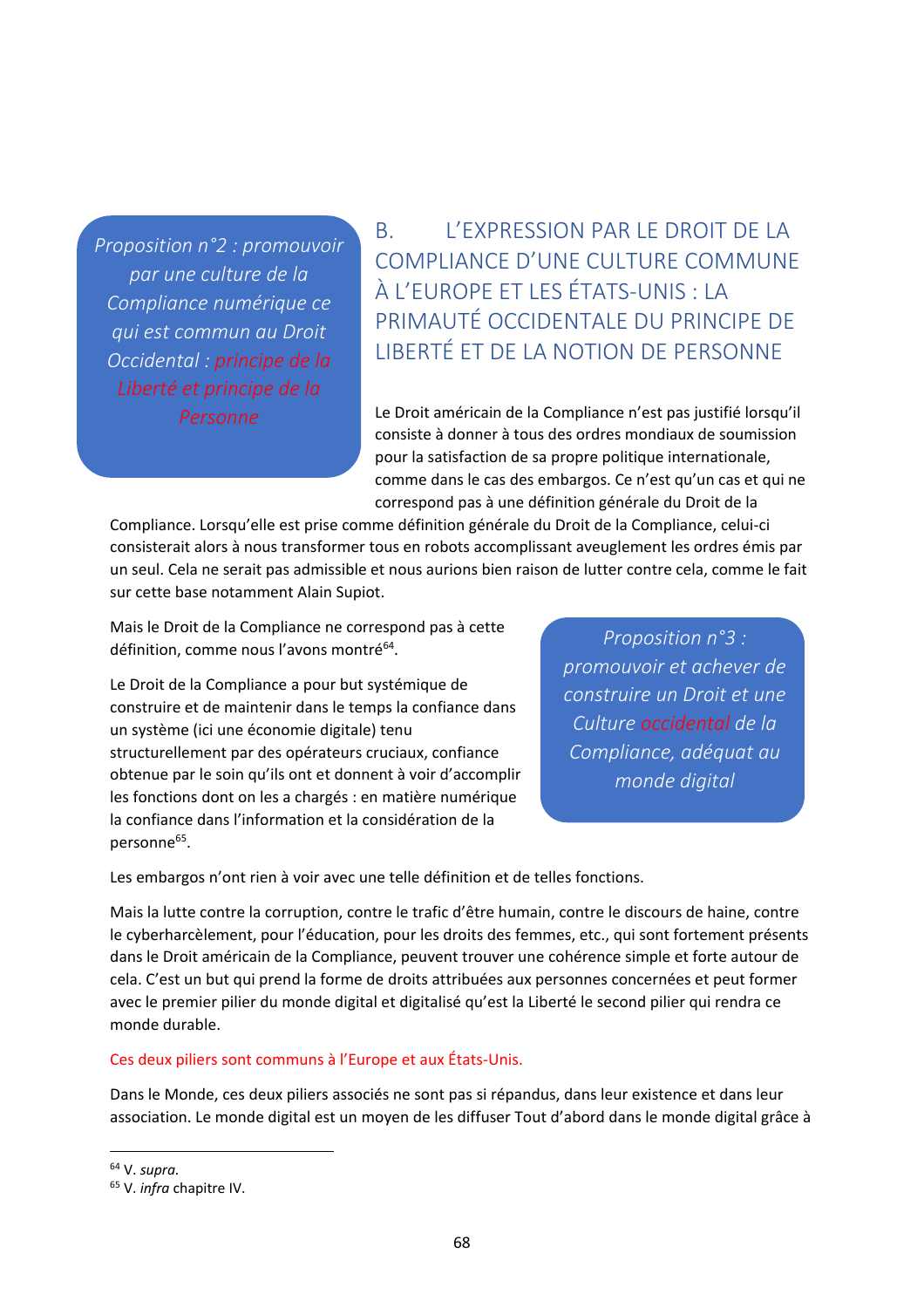l'apport du Droit de la Compliance. Puis, parce que le Monde est digitalisé, par un effet réflexe heureux, dans le Monde d'une façon générale.

Ce faisant, en insistant sur cette culture commune à l'Europe et aux Etats‐Unis, l'internalisation par la Compliance du souci de la personne dans le monde digital est un moyen de promouvoir cette culture occidentale de la liberté qui ne va pas sans droits et obligations, lesquels ne vont pas sans liberté.

Car le souci majeur n'est pas tant l'extraterritorialité d'un Droit américain mais plutôt le souci de l'absence d'emprise des systèmes juridiques occidentaux qui associe effets contraignants du Droit de la Compliance et Liberté, aussi bien américain qu'européen. Cela n'est pas vrai ailleurs, notamment pas sur certains territoires asiatiques, sur lesquels se développent un Droit de la Compliance, notamment en matière numérique, alors que n'existe pas le principe premier de la Liberté<sup>66</sup>.

Cet effet extraterritorial d'un Droit européen de la Compliance sera d'autant plus aisément obtenu que ce Droit européen de la Compliance prendra appui moins sur des règles d'organisation abstraite, comme la cartographie des risques, les audits, les monitorings, qui produisent un transfert massif et sans aucune distinction d'informations d'entreprise vers un État ou d'un continent vers un autre, mais sera un Droit de la Compliance construit sur des droits subjectifs des personnes<sup>67</sup>, droits subjectifs dont il est plus aisé d'obtenir la concrétisation, par exemple par un juge européen, comme l'a montré la jurisprudence aussi bien de la Cour de justice que de la CEDH.

## III. METTRE EN VALEUR LA CONCEPTION CONCRÈTE DU DROIT EUROPÉEN, CONSTRUIT SUR LE « CARACTÈRE » DE LA DONNÉE, IMPLIQUANT EN DROIT DE LA COMPLIANCE UN PRINCIPE DE DISPONIBILITÉ OU UN PRINCIPE D'INDISPONIBILITÉ DE LA DONNÉE SUIVANT CE QUI LA « CONCERNE »

**Annonce de plan et résumé**. Malgré leur socle commun, le Droit européen s'est distingué du Droit américain en récusant la conception américaine abstraite de la donnée pour retrouver son sous‐ jacent concret, qui est le plus souvent la Personne, et ce à quoi le Droit européenne va donner par le Droit de la Compliance un effet déterminant (**A**). En effet, suivant en cela les droits français et allemand le Droit européen donne pertinence première à la finalité de la maîtrise de la donnée par rapport à la « personne concernée » (**B**). Dès lors la circulation ou la transmission de données doit cesser, même si l'ordre en est donné par une autorité étrangère, dès l'instant qu'il s'agit de protéger la « personne concernée » (**C**).

<sup>&</sup>lt;sup>66</sup> Cette question-là, essentielle, excède le champ du présent rapport.

<sup>&</sup>lt;sup>67</sup> Sur la construction de cet apport du Droit de la Compliance à l'avenir, v. Chapitre IV.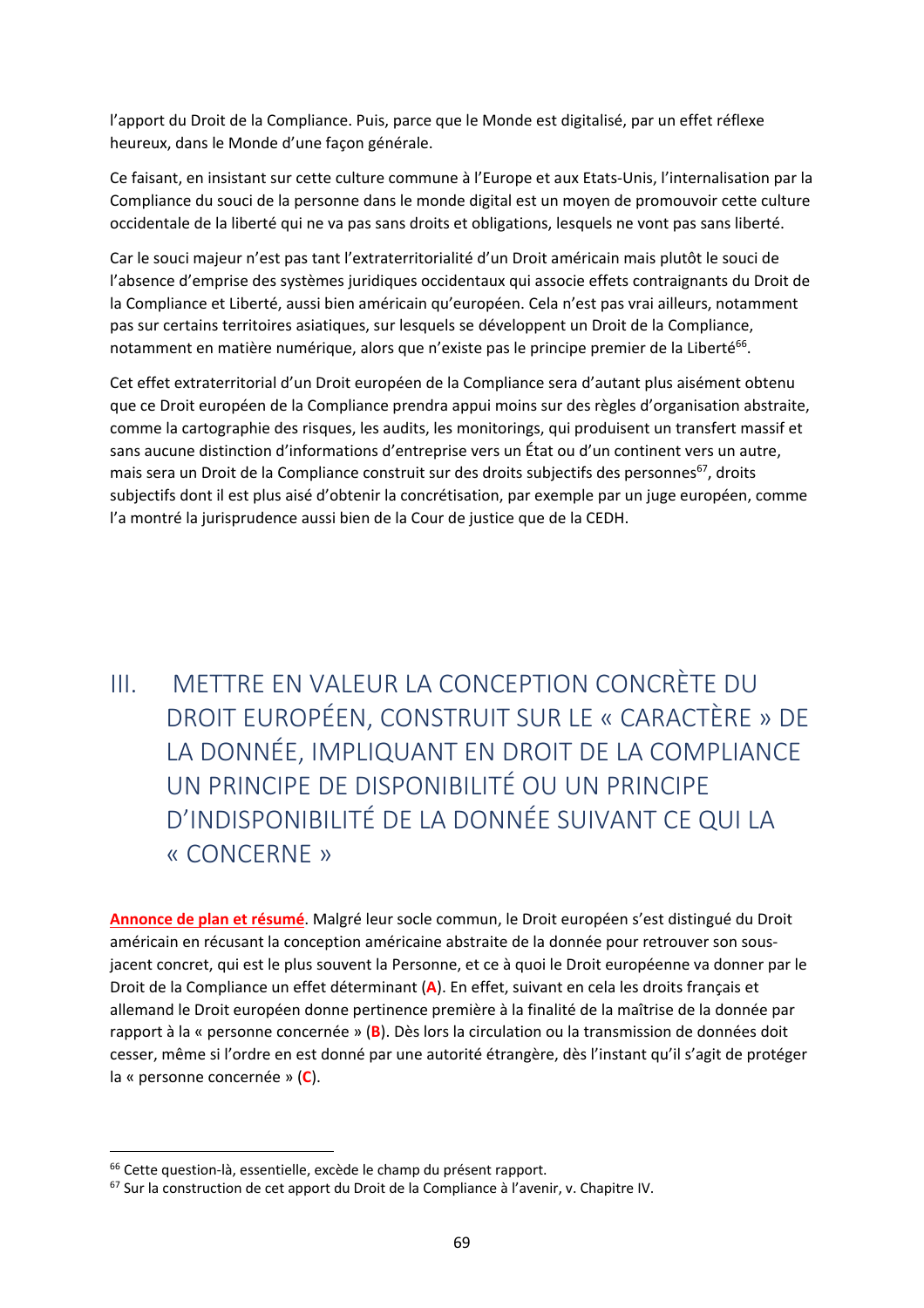A. LE DROIT EUROPÉEN A RÉCUSÉ LA CONCEPTION ABSTRAITE ET UNITAIRE DE LA DONNÉE POUR Y ATTACHER UN RÉGIME DE COMPLIANCE ISSU DE SON « SOUS‐JACENT » : LA PERSONNE

En effet, la notion de donnée est pour l'instant trop abstraite. La preuve en est la grande difficulté que l'on a à la définir en Droit<sup>68</sup>. La donnée semble être un « bien », ou une « micro-information » appropriable, une sorte de « matière première » à partir de laquelle celui qui « en dispose » peut non seulement la céder et la revendre mais encore, comme de toute matière première faire naître d'elle d'autres réalités (« banques de données », par exemple) ou éléments d'information nouvelle (métadonnées) devenues autonomes et appropriables.

Si l'on regarde, l'on constate que les « données » sont des biens, de la matière première, que des entreprises s'approprient, et sur le stockage, l'agrégation, et la transformation desquelles elles ont fait leur fortune. De cette appropriation de ces biens, il faut prendre acte. Récuser la qualification de la donnée comme « bien », c'est se voiler la face devant toute l'économie digitale. Ne pas le reconnaître, c'est se priver de la possibilité de charger les bénéficiaires de ces biens d'obligations, par le Droit de la Compliance en Ex Ante, par le Droit de la Responsabilité en Ex Post.

Mais, de la même façon que le Droit financier a coupé les produits financiers dérivés de leur sous‐ jacents, le Droit américain a coupé les données de ce à partir de quoi elles sont extraites, leur donnant ainsi une définition à la fois unitaire et abstraite. Par cela, indifférente à son sous‐jacente, par exemple la personne humaine dont une micro‐information est extraite, elle peut être agrégée à d'autres.

Si l'on admet une telle autonomie, née d'une telle abstraction, les propriétaires de ces micro‐ informations, c'est-à-dire les « maîtres » peuvent en disposer (définition de la propriété).

C'est ainsi que certaines en arrivent à dire que ces métadonnées, en ce qu'elles permettent une transfiguration de la statistique à partir des informations sur le passé pour en tirer des conclusions sur le futur, pourraient conduire juridiquement des entreprises à prétendre être « propriétaires du futur » des personnes et à le vendre. Il a donc fallu une disposition particulière dans la loi française du 26 mars 2018 sur l'organisation de la justice pour interdire la captation des noms des magistrats afin que l'on ne puisse pas vendre ce qui serait la « prédiction » de leurs décisions futures. Cette

prochains contains operated by justiciables).

1

*Proposition n°4 : prendre acte de l'appropriation de fait des données par certains opérateurs* 

interdiction, que le Conseil constitutionnel a expressément déclaré conforme à la Constitution, montre qu'il faut désormais une **loi pour rappeler que la «** donnée » ne doit pas être une notion *implemente du celle de* vabstraite » (par exemple un élément dans une décision de  $\blacksquare$  is appropriation de fait  $\blacksquare$  justice) mais bien être appréhendée par son « sous-jacent » des données par lici le nom d'une personne, dont on ne peut ainsi s'approprier ainsi le futur pour le vendre à ses

<sup>&</sup>lt;sup>68</sup> Frison-Roche, M.-A., Repenser le monde à partir de la notion de donnée, 2016.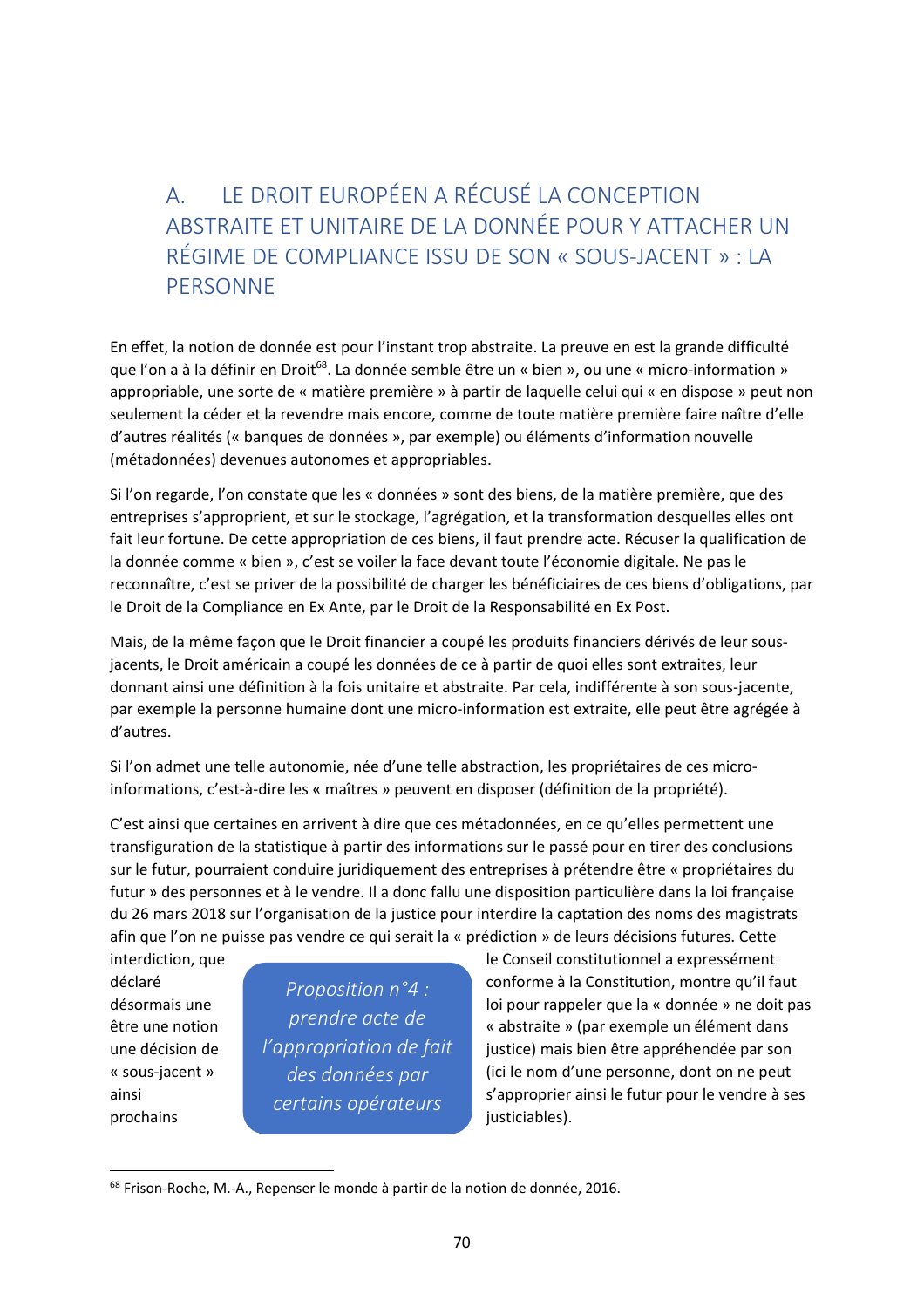Ainsi et d'une façon plus générale, le nombre des travaux sur la « prédiction » en toutes matières, nouveau terme de la statistique affinée jusqu'au contour de la personne‐même, conduit le Droit à revenir à une perspective plus concrète : sous la « donnée », c'est bien une information dont il s'agit et cette information a bien un objet. L'abstraction du terme « donnée » conduit à neutraliser la diversité des informations, la diversité des entreprises qui utilisent les données et la diversité des objets sur lesquels portent les informations.

Cette conception « neutre » et « abstraite » de la donnée vient aussi d'une conception très générale de « l'économie de la donnée », dans laquelle on mêle des entreprises qui n'ont pas la même activité (Netflix, Facebook, Google, Microsoft, etc.) et dont l'activité même est « neutralisée », ce qui leur permet d'échapper à ce qui devrait être leur régulation (par exemple une régulation de média pour Netflix).

Mais cette neutralité est catastrophique pour les personnes et c'est le Droit européen qui l'a rappelée dans son arrêt *Google Spain* puis le Règlement RGPD : il faut reconcrétiser le monde des « données » par le Droit de la Compliance, comme l'a fait l'Europe en rappelant qu'à travers la performance technologique des données, ce sont des êtres humains dont on parle. A partir de cet exemple, qui consiste, comme dans le Droit de la Régulation dont le Droit de la Compliance est le prolongement<sup>69</sup>, il faut « reconcrétiser » les données en leur redonnant ce que le Droit européen désignant expressément leur « caractère ».

Ainsi, lorsque le Droit européen a construit un mécanisme de protection des personnes à propos des données qui les concernent (titre exact du Règlement)<sup>70</sup>, il a « reconcrétisé » la notion de donnée en rendant « pertinente » la personne qui est « concernée » par celle‐ci.

En cela, le Droit européen est un modèle. Mais cette reconcrétisation des outils, comme le sont les

données, par ce qui est « concerné » par ceux‐ci, grâce au Droit de la Compliance internalisé par les opérateurs même qui manient les données, les récoltent, les stockent et en construisent d'autres (les métadonnées) doit pouvoir s'appliquer à d'autres réalités concrètes que les personnes.

*Proposition n°5 : Récuser la conception abstraite de la « donnée » , comme bien neutre* 

En effet, comme **l'a montré l'arrêt de la Cour de Justice de l'Union Européenne** *Schrems* **du 6 octobre 2015, sous la donnée, c'est l'information et l'objet de l'information qui est pertinente**. Ainsi, lorsqu'il s'agit de la vie privée d'une personne, alors cet objet colore l'information, laquelle colore la donnée. La qualification « abstraite » de donnée n'a pas le pouvoir d'expulser cela.

En cela la jurisprudence de la CJUE de 2015 *Schrems* est dans la droite ligne de la jurisprudence de la CJUE de 2014 *Google Spain*, lequel pose que lorsqu'une personne est « concernée » dans un événement de sa vie privée couvert par la prescription, alors la donnée n'est plus « trouvable »71. De la même façon que lorsque les données concernent les personnes, elles ne sont pas transférables en bloc et sans consentement par celles‐ci (arrêt *Schrems*).

Mais cela n'est qu'un exemple de ce qui doit être le principe : la « donnée » n'est pas une notion abstraite, une réalité abstraite – ce que sa pulvérisation d'abord en micro‐information tout d'abord

<u>.</u>

<sup>69</sup> V. *supra.* 

<sup>70</sup> V. *supra.* 

<sup>71</sup> Sur le « droit subjectif à l'introuvabilité », v. *infra.*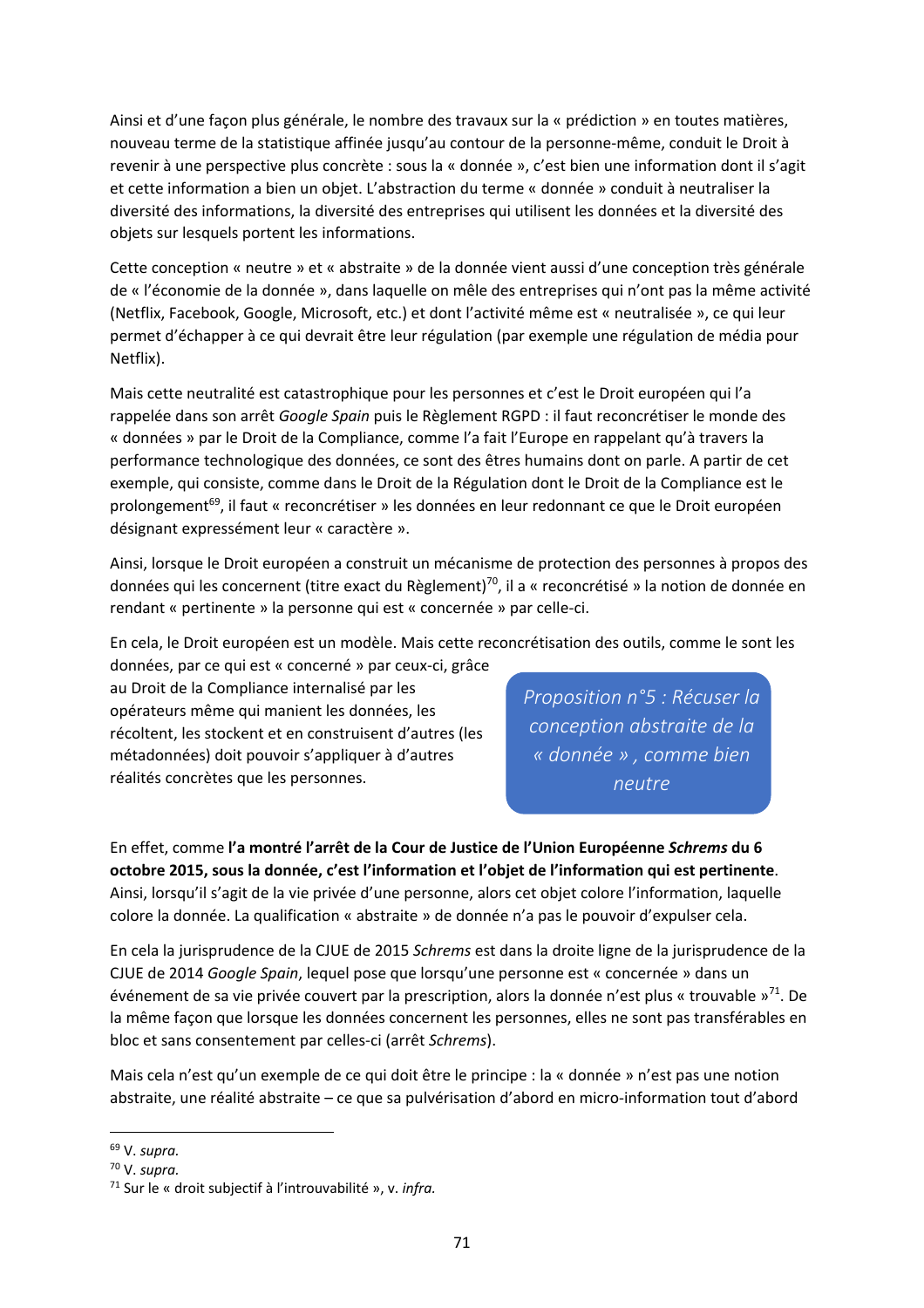puis sa digitalisation en série de chiffres ensuite nous incite à admettre ; la donnée doit être saisie par son sous‐jacent, le Droit européen l'ayant fait à travers la personne, mais la vie privée de la personne n'est qu'un exemple car.

B. LE DROIT EUROPÉEN A MONTRÉ LA VOIE DE LA PERTINENCE PREMIÈRE DE CE QUI EST « CONCERNÉ » PAR LA DONNÉE ET DE LA « FINALITÉ » DE SON USAGE, LIEN QUI DOIT ARTICULER LE DROIT ABSTRAIT AMÉRICAIN DE LA COMPLIANCE ET LE DROIT CONCRET EUROPÉEN DE LA COMPLIANCE

Le Droit de la Compliance est un droit pragmatique gouverné par les fins<sup>72</sup>.

Mais la « donnée » est une notion trop abstraite pour être saisie juridiquement, car de la même façon que le Marché peut tout réduire à des prix, ce qui rend tout « circulables », ce que serait un « Droit de la donnée » peut tout réduire à des données abstraites (nous ne sommes nous‐mêmes que des données ….), ce qui produit le même effet : la neutralisation de ce qui est « concerné » par elle, ce qui donne une portée absolue au principe de disponibilité et de circulation.

Le Règlement européen a reconcrétisé la perspective en plaçant dans le système « ce qui concerne » la donnée. Il s'agit de la personne et de sa vie privée. Mais l'on peut prendre cela comme un exemple et en tirer une méthode plus générale<sup>73</sup>. Pour reprendre le vocabulaire du Règlement européen de 2016 qui peut donner une méthode. La donnée étant une micro-information sur le monde, sa digitalisation produisant le même effet de neutralisation que celui produit par le prix sur celui‐ci, il faut la « reconcrétiser » en prenant en considération « ce qui la concerne ». Ce qu'a fait le Règlement européen et les jurisprudences européennes citées.

Par le premier principe, qui concerne toute société libérale, le premier principe est le principe de liberté d'information, d'ouverture et de disponibilité de celles‐ci, ce qui fût l'origine même du Web demeure dans l'*open data* et l'*open Internet* qui en sont une des formes.

A ce titre, des informations circulent, soit par le mécanisme du marché, c'est‐à‐dire plus juridiquement du mécanisme du contrat. La jurisprudence a requalifié par exemple le lien qui rattache l'internaute à un réseau social comme étant un contrat de consommation, le caractère « gratuit » de la prestation fournie n'étant pas un obstacle à cela.

Face au premier principe incontesté de liberté, le Droit européen, par sa jurisprudence a construit un second principe, qui est l'ensemble des droits subjectifs des sujets de droit, c'est-à-dire la Personne : l'ensemble des arrêts de la Cour de Justice cités repose sur la Charte des droits fondamentaux de la personne. Il est ici rappelé que la Cour de justice en fait application non seulement au profit des individus mais également des personnes morales, c'est‐à‐dire des entreprises, comme elle en fait application non seulement lorsque s'oppose une personne à un Etat mais encore lorsque s'opposent deux personnes.

<sup>72</sup> V. *supra.* 

<sup>73</sup> C'est l'objet du chapitre IV.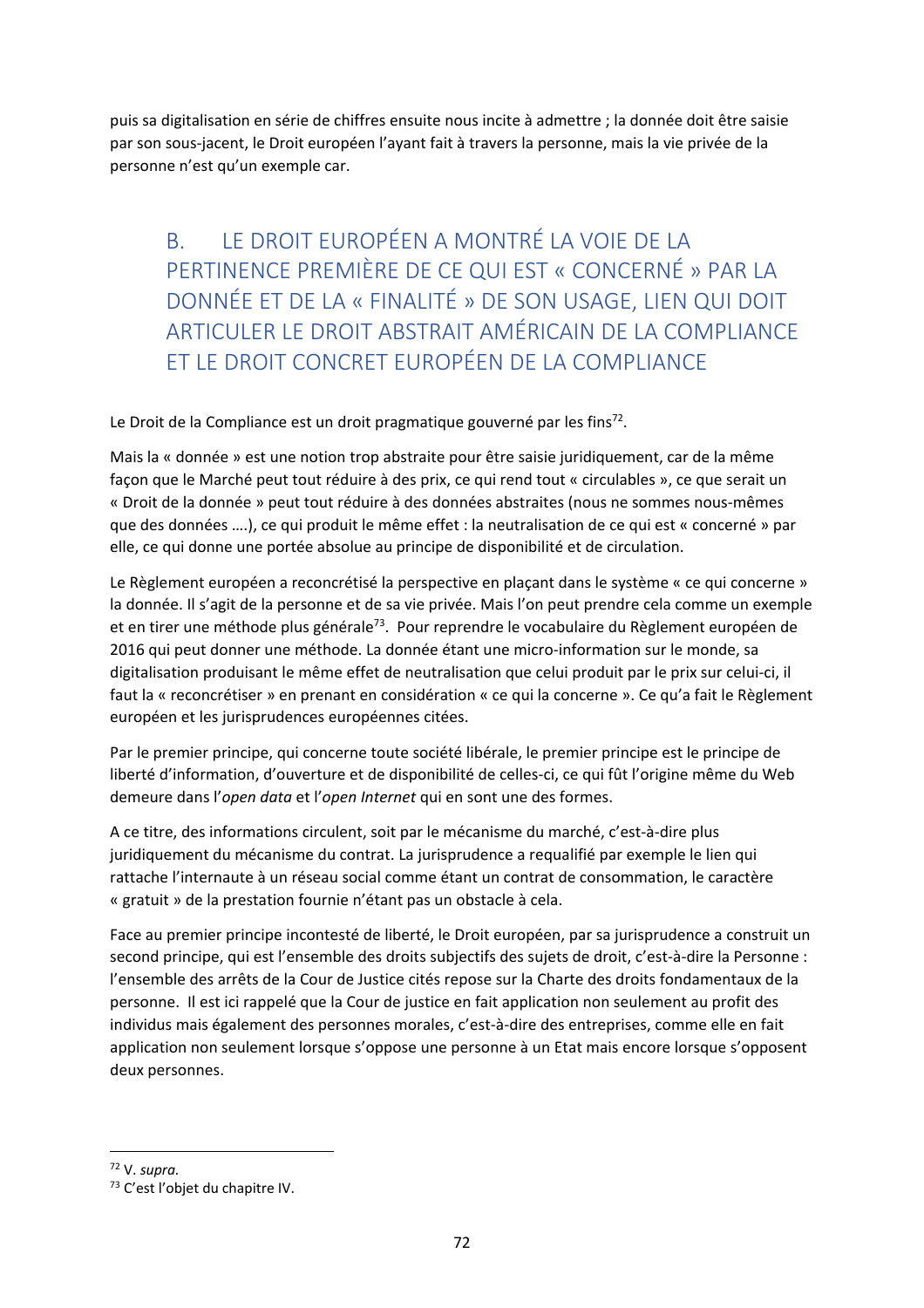Ainsi, si le Droit de la Compliance au sens du Droit européen du terme repère une mise en danger d'une personne dans ses droits subjectifs sous‐jacents, alors les systèmes objectifs contraignants établis par les Etats doivent s'en trouver bloqués.

Cela s'applique d'une façon extraterritoriale, comme l'a montré l'arrêt *Schrems*. Il convient d'expliciter le raisonnement général dont il n'est qu'un exemple, notamment dans l'articulation du droit européen de la Compliance. Dans cet arrêt, la Cour de justice a invalidé un accord entre la Commission européenne et les États‐Unis tenant à une pratique de transferts de données entre des filiales d'entreprises américaines et leur maison‐mères américaines.

Mais cette puissance du Droit européen de la Compliance sur la protection des données, parce qu'il conçoit la donnée comme transparente par rapport à ce qui est vraiment pertinent, à savoir le sous‐ jacent de celle‐ci, vaut aussi bien pour un accord entre deux Autorités publiques que pour des ordres émis par des Autorités publiques étrangères, y compris au titre de leur propre Droit de la compliance étroitement compris.

C'est pourquoi il faut articuler les deux.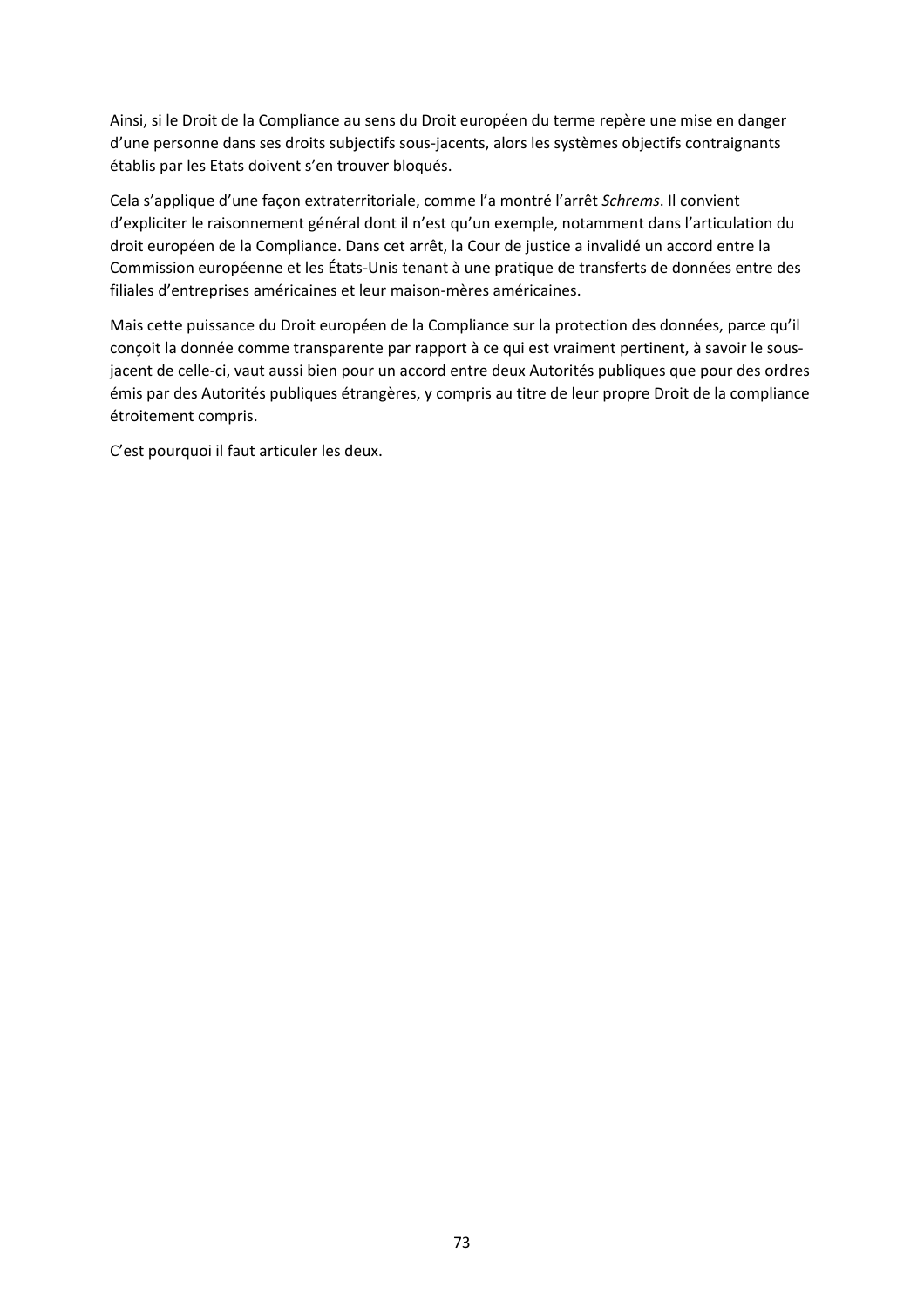#### C. LA CIRCULATION, MÊME CONTRAINTE DES DONNÉES, DOIT S'ARRÊTER LORSQU'ELLE CONTRARIE UN DROIT SUBJECTIF FONDAMENTAL D'UNE PERSONNE « CONCERNÉE »

Comme le dit le Règlement général, le principe » des « données » est d'une part leur circulation, puisque ce sont des informations que, de la même façon que « les idées sont de libre parcours  $v^{74}$ , et d'autre part la protection des « personnes concernées ».

Cela doit concerner tout type de circulation, qu'elle soit volontaire ou contrainte, et tout type de personne concernée.

Or, le Droit de la Compliance non‐européen peut produire un ordre de transmettre des données, il ne s'agit pas ici de l'examiner sur le terrain de la portée extraterritoriale de l'ordre émis mais de l'examiner sur le terrain de l'objet à transmettre.

*Proposition n°7 : même si la circulation de la donnée produit d'un ordre de transmettre issu par exemple d'un système de Compliance, encore faut‐il qu'il ne heurte pas la protection de la « personne concernée » par la donnée à transmettre*

En effet, même si l'on considère que l'effet extraterritorial des Droits de la Compliance étrangers peut avoir des justifications lorsqu'ils visent des intérêts globaux, cela ne se justifie plus lorsqu'il se concrétise par des décisions particulières produisant des productions et des transmissions d'informations concrètes, recouvertes sous le terme abstrait de « données »75 mais dont le sous‐ jacent est une personne.

En effet, c'est celle‐là même que le Droit européen de la Compliance a pour mission de protéger en ne permettant pas sa circulation, le Droit de la Compliance étranger qui, ne visant qu'à exécuter la volonté d'un État heurtant alors ce qui est le cœur même de tout le Droit européen de la Compliance : la protection des personnes internalisées par le Droit dans les entreprises.

 Or, cette indisponibilité de la personne, qui est un principe fondamental que la technique de Compliance, s'oppose à la circulation de sa digitalisation sous forme de donnée, même s'il s'agit d'une circulation contrainte, car la personne « concernée » par la donnée est indifférente à l'origine de la circulation de la donnée.

Il faut donc articuler les deux. Voilà comment cela pourrait se faire sur le terrain procédural, car il n'est pas question de porter un jugement substantiel ou politique sur les raisons pour lesquelles telle ou telle demande de transmission de données est formulée.

74 Expression célèbre d'Henri Desbois, auteur de référence en propriété littéraire et artistique.

<sup>75</sup> V. *supra.*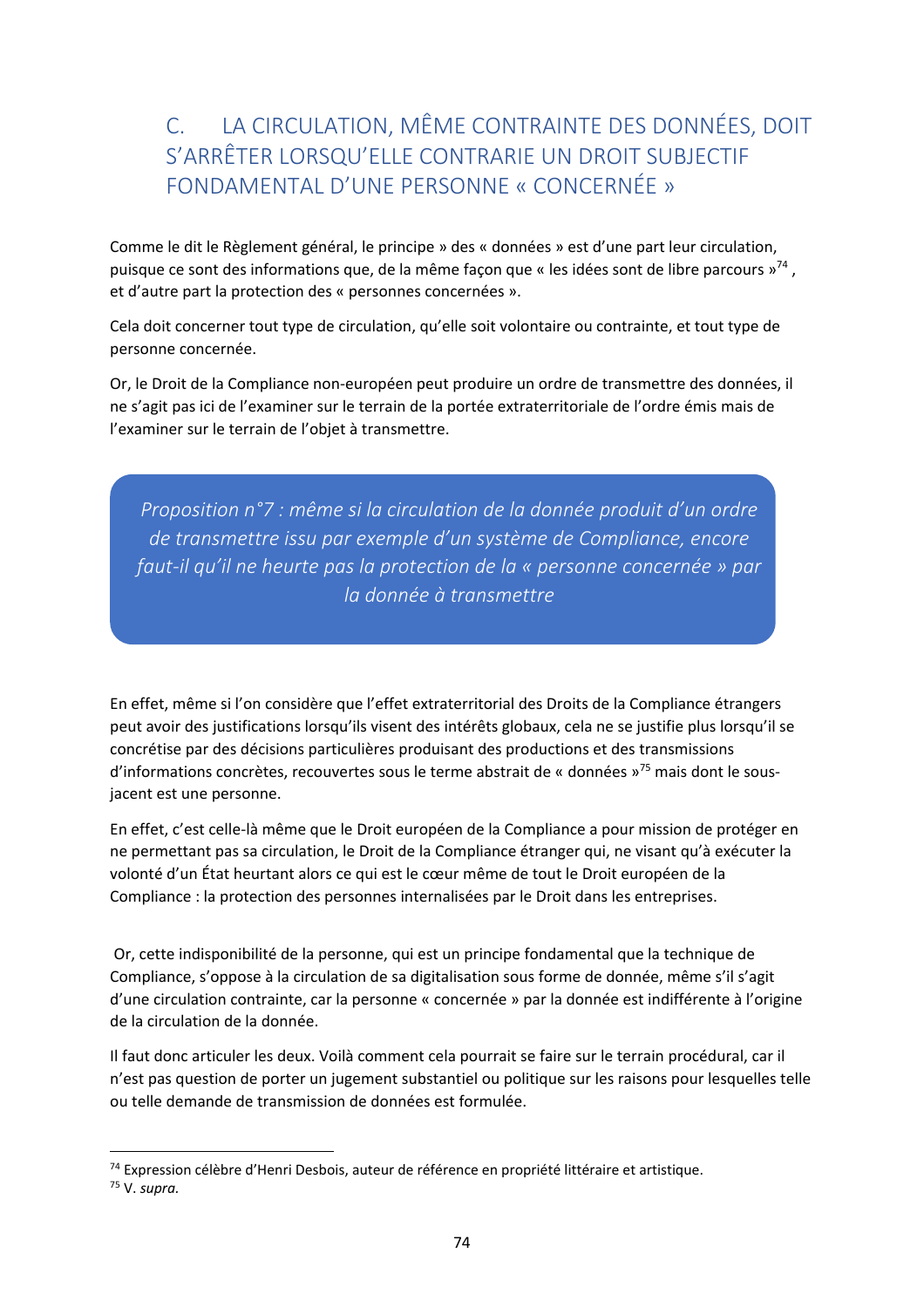Dans la mesure où le principe est celui de protection des personnes, il convient que l'organe qui requiert un transfert de données, y compris au titre d'un programme de compliance, par exemple à travers un monitoring intégré dans une entreprise européenne, démontre en Ex Ante que les

*Proposition n°8 : demander à celui‐ci qui ordonne la circulation forcée d'une donnée au titre d'un programme de Compliance la preuve qu'elle ne « concerne » pas une personne, sauf consentement réel de celle‐ci*

informations qui sont ainsi transmises à l'extérieur de l'entreprise au sein de laquelle les informations ont été sur ordre de l'Autorité publique conservées n'ont pas comme sous‐jacent une personne ou ne « concernent » pas une personne. Dès l'instant que cette preuve est apportée, alors le transfert peut s'opérer afin que s'accomplisse l'ordre émis au titre d'un programme de Compliance.

A l'inverse, si un Droit de la Compliance non‐européen, à travers par exemple un programme de Compliance décidé par une décision particulière, entre en conflit avec le Droit européen de la Compliance, en tant que celui‐ci exprime la primauté de la Personne et de ses

droits fondamentaux<sup>76</sup>, c'est l'Autorité publique étrangère doit montrer la conformité de son ordre particulier de compliance émis au regard du principe général de protection de la « personne concernée » par une telle hypothèse de circulation par rapport à laquelle elle est tiers.

Pour faciliter cette articulation entre les deux systèmes, lesquels sont déjà existants mais n'ont pas été mis en contact alors que de fait ils « concernent » souvent les personnes, cette distorsion de perception étant due à la définition trop abstraite de la « donnée », sans doute peut‐on songer à des mécanismes qui facilitent le poids probatoire d'une telle articulation.

L'on peut ainsi construire par des lignes directrices établissant des types de données dont le sous‐ jacent en raison de son lien plus ou moins étroit, voire intime avec la personne<sup>77</sup> listes de données à propos desquelles les personnes qui sont concernées excluent la circulation, ou retrouvent le principe de circulation ou se justifient avec des conditions, liées notamment aux buts (technique usuelle du blanc/noir/gris).

De la même façon, la technologie de l'intelligence artificielle devrait pouvoir faire ce tri, l'algorithme devant faire prévaloir le principe, à savoir le principe de la Personne.

C'est en application du Droit européen de la Compliance que cet opérateur ne doit pas faire circuler cette donnée, selon un principe général de respect de la Personne, dont l'arrêt de la Cour de justice *Smets* de 2015 n'est qu'un exemple.

*Proposition n°9 : l'usage de l'Intelligence Artificielle permettra à l'opérateur numérique crucial de respecter l'obligation de montrer que l'information qu'elle fait circuler et dont elle est gardienne, ne « concerne » pas une personne*

<sup>76</sup> Sur la liste des droits fondamentaux, v. le chapitre IV.

<sup>77</sup> V. *infra* sur les droits subjectifs qui concrétisent le principe de Personne.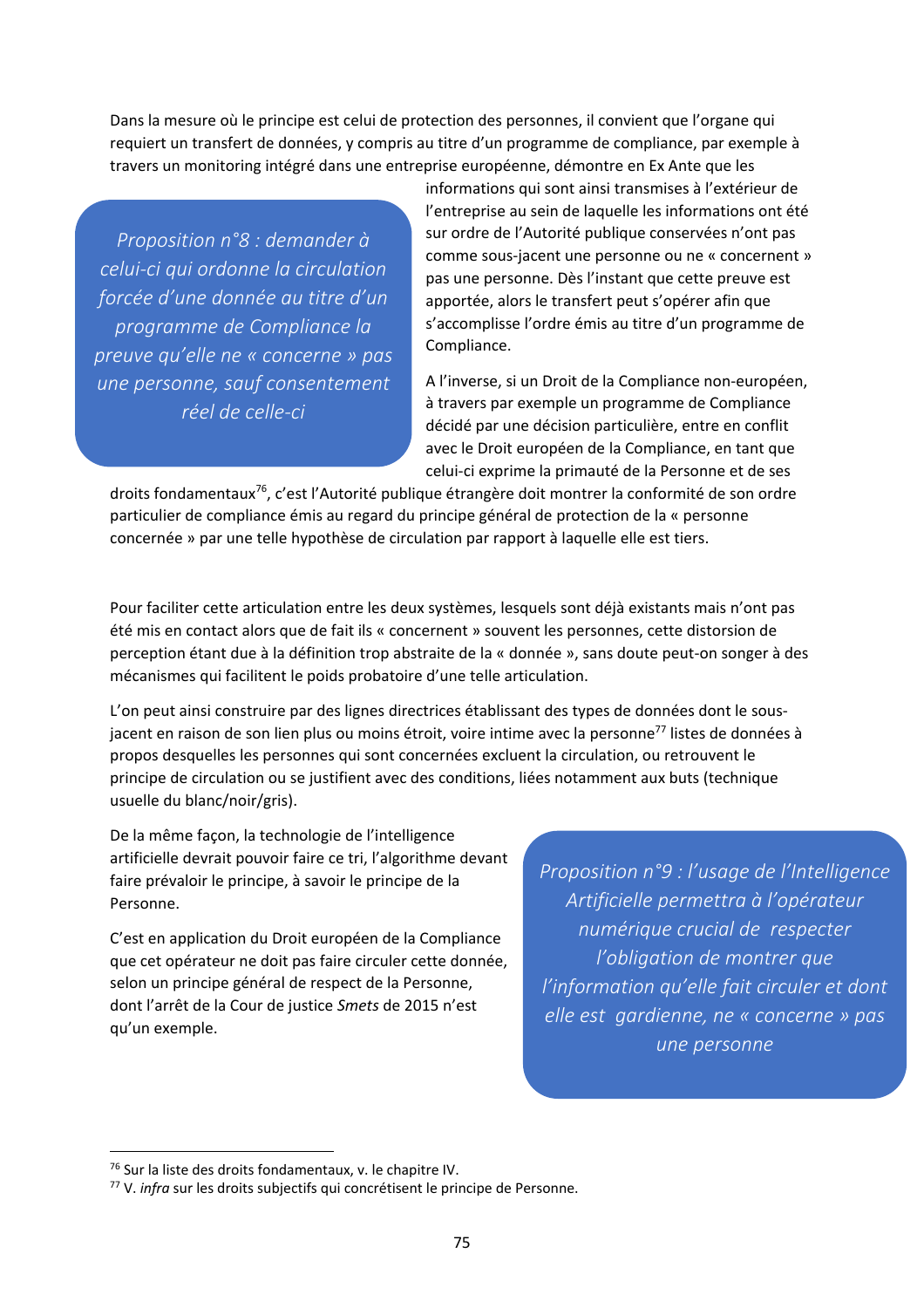Mais c'est déjà ici anticiper sur les éléments d'application du Droit de la Compliance en ce qu'il peut constituer à l'avenir un apport en Europe d'une Gouvernance de l'Internet.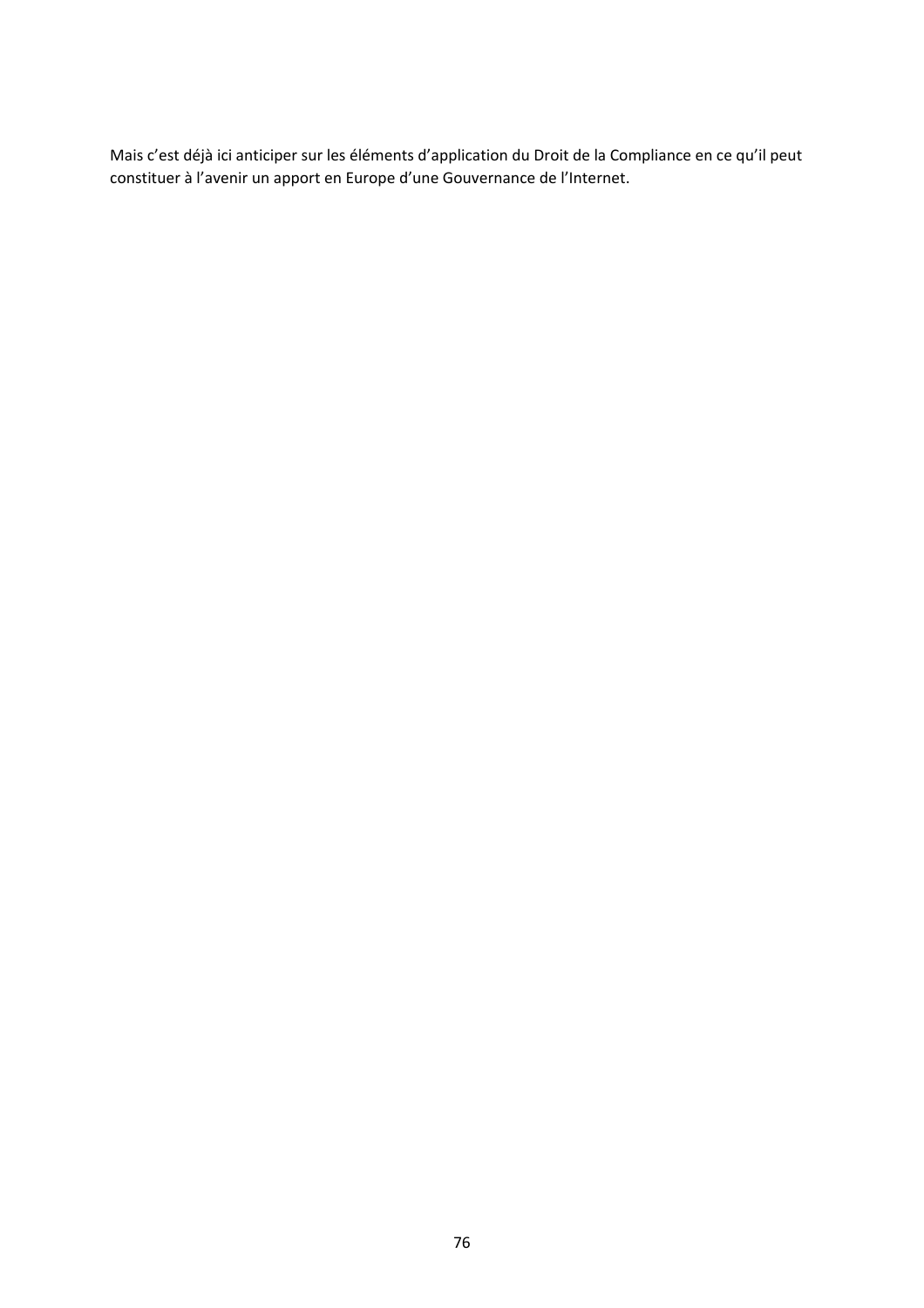**Chapitre IV : SECONDE SÉRIE DE SOLUTIONS CONCRÈTES : CRÉER DES MÉCANISMES D'EFFECTIVITÉ DES DROITS SUBJECTIFS DES PERSONNES, CRÉER DE NOUVEAUX SUBJECTIFS, INTERNALISER LA FONCTION D'EFFECTIVITÉ DANS LES OPÉRATEURS CRUCIAUX NUMÉRIQUES ET METTRE EN PLACE LA SUPERVISION EUROPÉENNE GLOBALE ET INTERMAILLÉE DE CES OPÉRATEURS** 

**Annonce de plan et résumé**. Pour que le pilier systémique de Principe de la Personne soit effectif face au Principe de liberté, il faut internaliser dans les opérateurs cruciaux numériques des droits subjectifs des personnes dont les opérateurs sont comptables de l'effectivité (**I**). Parce que ces obligations ne sont imposées à ces opérateurs numériques qu'en tant qu'ils sont « cruciaux », ceux‐ci d'une part ont donc un rôle de régulateurs de second niveau d'une part et doivent disposer des pouvoirs nécessaires pour exécuter leurs obligations générales nouvelles d'autre part (**II**). Cela ne peut se faire sans dessiner une supervision institutionnelle européenne des opérateurs numériques cruciaux dont la DG *Connect* devrait être au cœur, insérée dans le maillage déjà constitué entre les régulateurs sectoriels nationaux et les organismes des différents droits communs impliqués (**III**).

I. PARTIR DU BUT MONUMENTAL PREMIER DU RESPECT EFFECTIF DE LA PERSONNE DANS LE NUMÉRIQUE, SECOND PILIER SYSTEMIQUE DU MONDE DIGITAL CONSERVANT LE BIEN COMMUN DE LA CONFIANCE, POUR DÉCLINER CE PRINCIPE DE GOUVERNANCE EN DROITS SUBJECTIFS DE LA PERSONNE, DROITS DONT LES OPÉRATEURS NUMÉRIQUES CRUCIAUX DOIVENT ÊTRE COMPTABLES

**Annonce de plan et résumé**. Le monde digital ne doit pas fonctionner qu'à partir d'un seul principe, celui de la Liberté, puis n'être l'objet que de réglementations éparses, si justifiées soient‐elles chacune en ce qui les concerne. Au contraire parce que le système gagnera à que ces éclats de Droit convergent tous vers le second principe systémique du digital, à savoir le souci de la Personne, dans l'effectivité de ses droits, ce que le « droit souple » peut expliciter (**A**). L'Europe peut d'autant mieux le faire qu'elle rapprochera l'Europe économique et financière (Union européenne) et l'Europe des droits humains (Conseil de l'Europe) (**B**).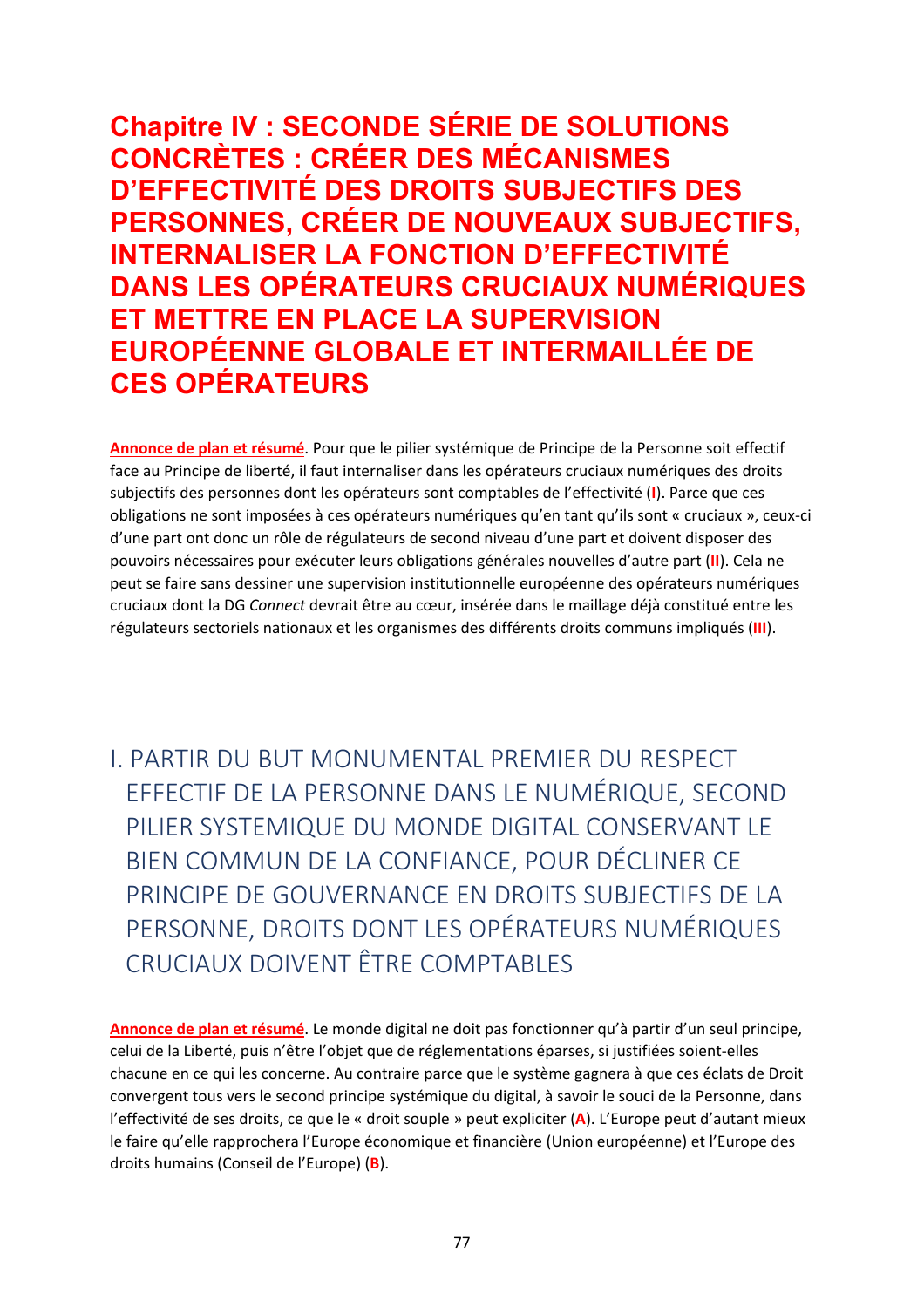### A. EXPRIMER CLAIREMENT LE PRINCIPE SYSTÉMIQUE DE LA PERSONNE DANS LE MONDE DIGITAL A TRAVERS DES INSTRUMENTS DE DROIT SOUPLE

L'Europe doit s'unifier par des principes simples que la population comprend. Pour l'instant, seul celui du « marché » a été compris. Et il a été rejeté par certains. C'est pourquoi l'expression même du souci premier de la « Personne » est en soi un moment essentiel dans la civilisation du monde digital par le Droit européen.

Il faut donc tout d'abord que soient posés les deux principes Ex Ante du monde numérique, la technologie n'étant pas un principe, les deux principes constituant les deux piliers Ex Ante du monde digital : le Principe de Liberté et le Principe de Personne.

Le principe de Liberté a été clairement posé, perçu, compris<sup>78</sup>. En revanche, le principe de Personne n'apparaît pas ou très mal. Il est donc essentiel de le « dire », de le « déclarer ».

Puis, il faut choisir les meilleurs moyens techniques pour formuler le Principe de Personne, à travers l'effectivité de ses droits, indépendamment de la technicité des conséquences et régimes juridiques qui y sont attachées.

Pour cela, il est essentiel que le Droit soit clair et simple.

*Proposition n°10 : exprimer le second principe, la Personne, à travers l'effectivité de ses droits, articulé au principe de Liberté* 

78 V. *Infra.*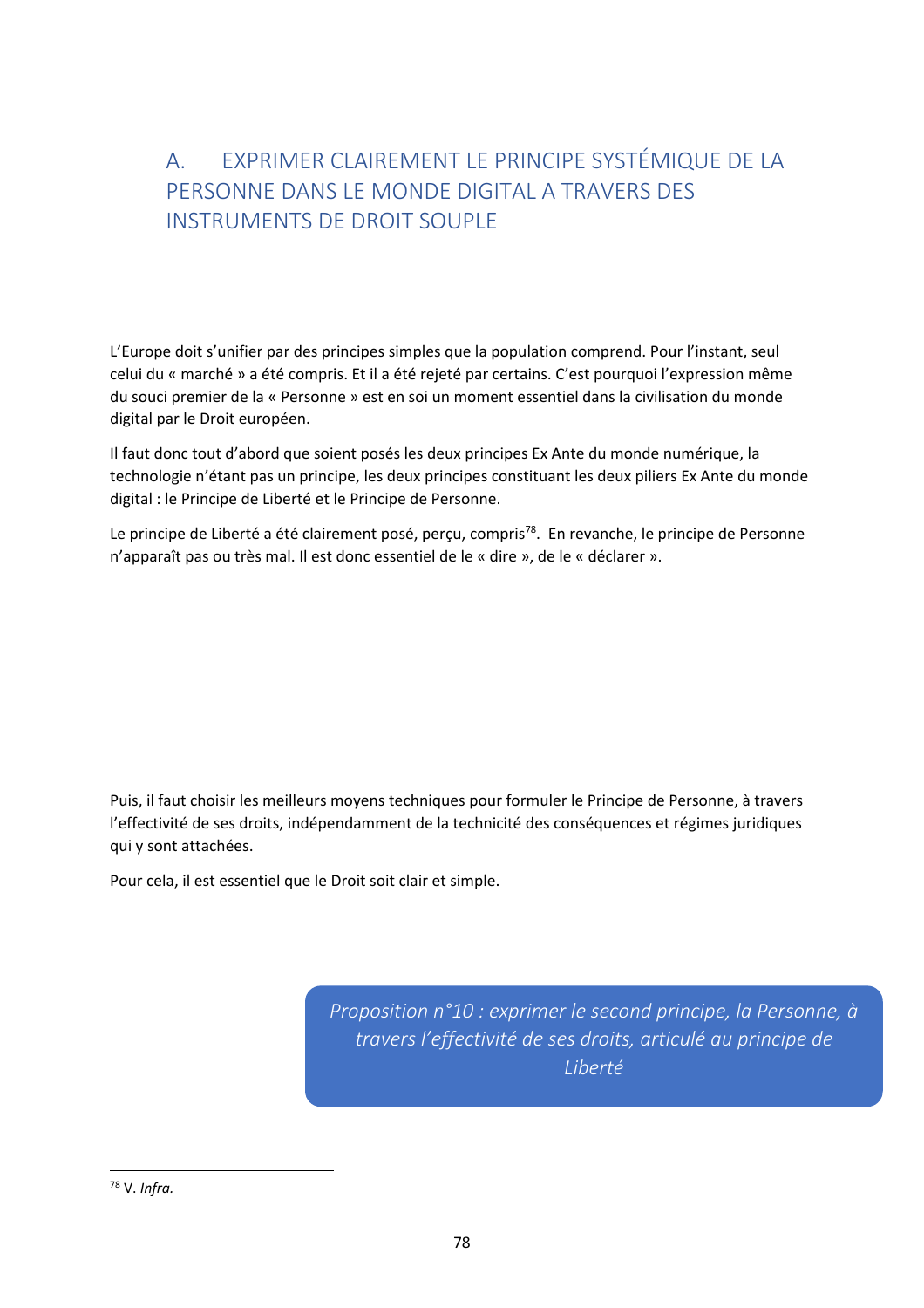Pour le moment, il ne l'est pas. Pour l'édiction d'un principe, il faut que celui‐ci soit compris avant son édiction, la méthode scandinave étant en cela un modèle.

La simplicité du principe et l'association de la population à son édiction est un point essentiel.

Relèvent de cette « procédure » les « questions de principe », notamment celle de l'équilibre entre la Liberté et les Droits de la Personnes : par exemple la question de l'anonymat. En effet, si l'on prend le premier pilier de la liberté, agir sans se dévoiler en relève, mais si l'on prend du côté de la personne alors l'anonymat ne peut pas être admis comme principe. Or, qu'il s'agisse de la tenue des

*Proposition n°11 : associer la population à l'édiction du Principe de Personne à travers l'effectivité de ses droits, articulé au Principe de Liberté* 

discours (éventuellement haineux) ou de la vente d'objets (éventuellement issus d'une contrefaçon), l'anonymat est le masque utilisé par porter au droit d'une autre personne. Voilà une question essentielle de l'équilibre dans la Gouvernance de l'Internet entre ses deux piliers : Liberté et Droits de la Personne. C'est une question de principe pour laquelle un consensus doit être recherché, les solutions techniques venant après.

Il est donc important de distinguer « question de principe » et « question technique », ce qui est difficile à faire et doit faire l'objet d'un travail préalable. Par exemple, l'on doit considérer que la question de l'anonymat est une question de « principe ». De la même façon, la portée du « consentement » est une question de principe, plus difficile à discuter mais essentielle.

C'est pourquoi la technique de la consultation, qui pourrait être menée *Proposition n°12 : consulter sur les « questions de principe », par exemple l'anonymat* 

par la Commission européenne à travers plus particulièrement par la direction Connect, comme cela est déjà fait à travers différents groupes qui ont soin de ne pas se limiter à des experts, puis d'une « **communication** » par la Commission européenne », venant croiser des communications d'autres Autorités, sectorielles, nationales, est une forme appropriée<sup>79</sup>.

<sup>79</sup> Sur l'Intermaillage, v. *infra.*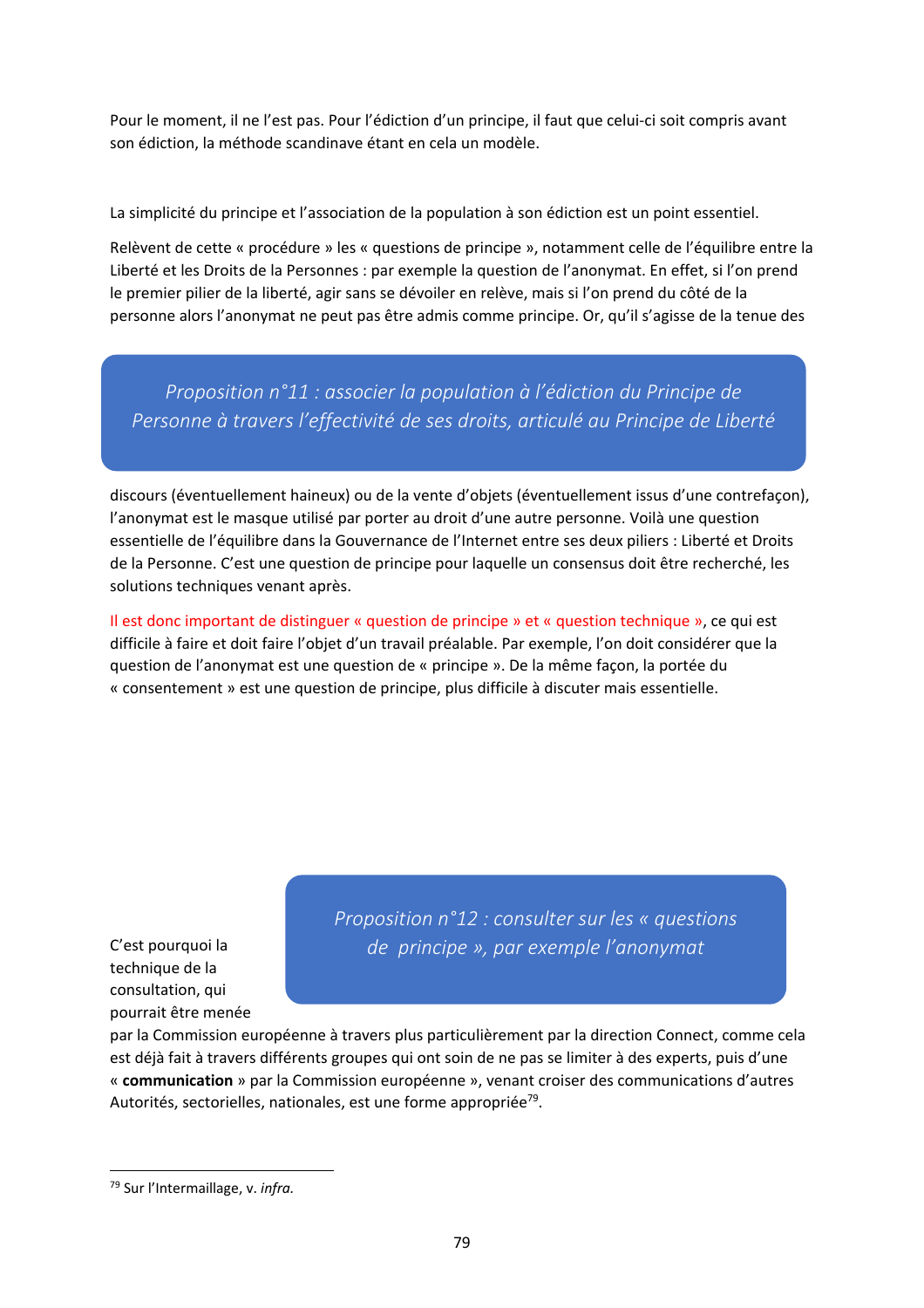Le mode d'élaboration par le Droit souple est non seulement pertinent parce qu'il préfigure le droit futur, notamment des **lignes directrices** en la matière, les deux pouvant être pris assez rapidement, mais encore parce que les personnes « concernées » peuvent s'en prévaloir directement en droit, soit au titre de la « croyance légitime » dans le droit communautaire, soit d'une façon plus directe encore à travers le Droit national<sup>80</sup>.

Une telle Communication pourrait être préparée par cette **Consultation**. Celle‐ci serait adéquate. Une telle consultation n'aurait pas besoin de mettre en avant la dimension systémique du respect des droits dans son rapport avec le bien commun de la confiance<sup>81</sup>, car l'Union européenne souffre déjà trop d'une perception où la personne est secondaire, mais devrait porter directement sur la personne, ses droits, et les droits des autres personnes.

L'on pourrait donc concevoir une consultation ouverte aux citoyens d'une part et d'autre part une

*Proposition n°13 : consulter la population, consulter les réseaux des juridictions et autorités, établir un groupe d'experts de haut niveau, sans jamais perdre de vue le but : un principe simple et intelligible = la personne à travers le respect effectif de ses droits*

consultation, voire un travail commun avec les juridictions et les autorités de poursuites administratives et juridictionnelles – et ce d'autant plus que le Procureur de l'Union sera effectif en 2020 et aura compétence en matière de corruption – ou administratives, à travers l'ensemble des autorités européennes et non nationales.

En effet, l'effectivité des droits des personnes est pour l'instant principalement l'affaire en Ex Post des juridictions. Comme il s'agit ici de l'internaliser en Ex Ante dans les entreprises numériques cruciales<sup>82</sup>, cela doit se faire avec leurs opinions, leurs suggestions et leurs approbations. En outre, aucun système Ex Ante ne fonctionnant sans l'articulation avec des sanctions Ex Post efficace si les obligations Ex Ante ne sont pas respectées, associer les juridictions et autorités de poursuite dès ce stade serait très importantes.

Ainsi, à travers les échanges, dont les juridictions et les autorités de concurrence ou de régulation sont par ailleurs entre elles très familières, d'une part, et des participants plus directs, des personnes d'autre part, une élaboration d'une Communication être faite.

Elle n'aurait pour but que de fixer le Principe.

En effet, dans la dimension technique, comme le montrent les travaux menés dans ce que doit devenir le design de la concurrence dans le numérique, ce sont à des experts que le travail de réflexions sont confiées<sup>83</sup>. Ce travail est essentiel, mais pour la question des droits des personnes exposées au numérique, l'opinion de la population est pertinente. Pour l'instant, on ne l'entend que sur un mode « réactif », même faiblesse que celle du Droit positif actuel<sup>84</sup> : il est temps de l'entendre sur un mode plus positif. En cela, et par exemple, l'association RespectZone est un exemple, en ce qu'elle exprime des propositions venant des internautes eux‐mêmes.

<u>.</u>

<sup>80</sup> C.E., 13 mars 2016, *Fairvest, Numericable.* 

<sup>81</sup> V. *supra*.

<sup>82</sup> V. *infra.* 

<sup>83</sup> V. *supra.* 

<sup>84</sup> V. *supra.*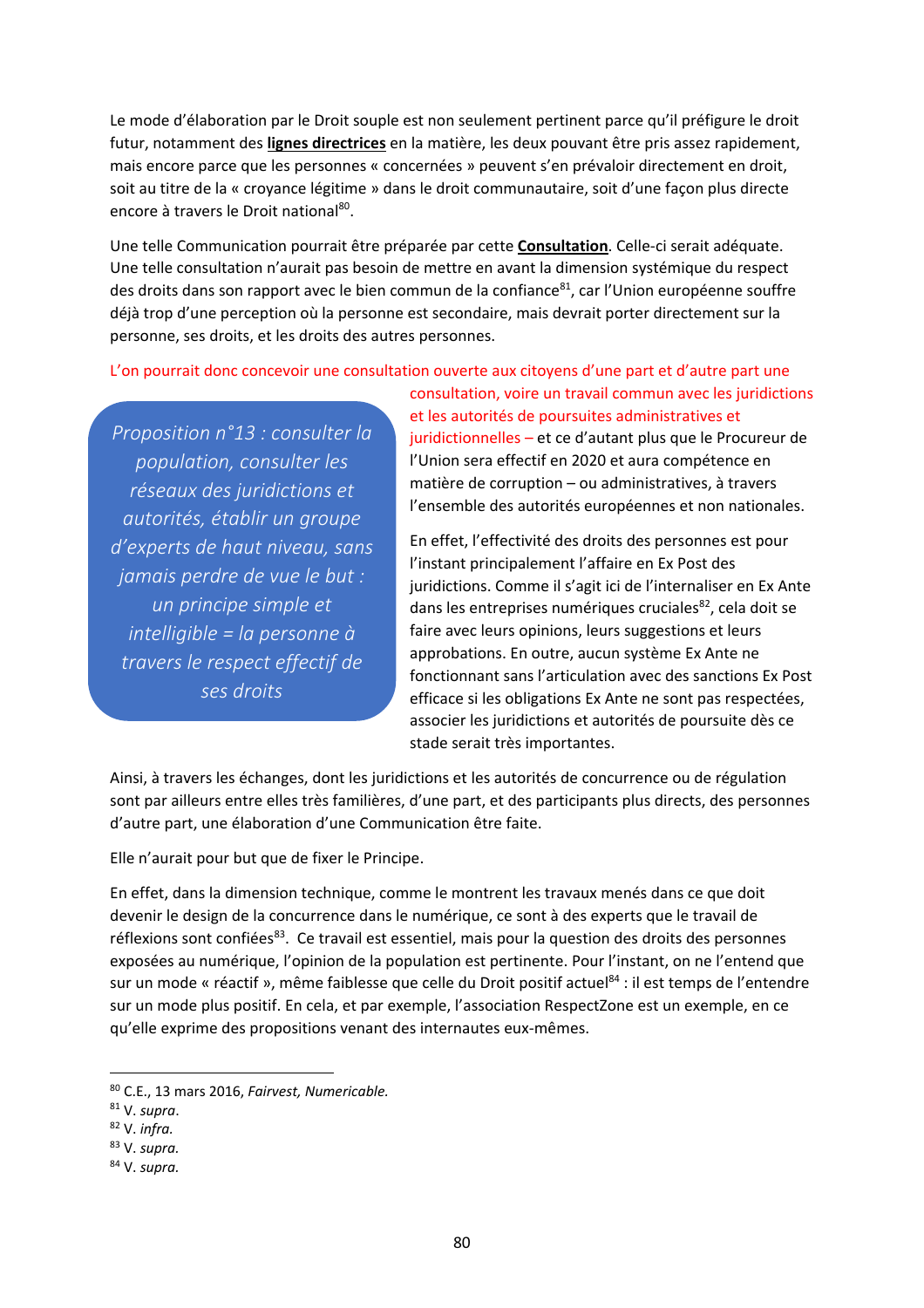Dans une perspective qui consiste à mettre la personne au centre du marché digital, la méthode d'élaboration et d'expression du principe ne peut qu'être en étroite relation avec la population. Mais c'est aux Autorités publiques de fixer les règles et de superviser l'ensemble du systèmes (ce qui renvoie au Droit de la Compliance)<sup>85</sup>.

C'est pourquoi, à l'image de ce que doit être le résultat, l'élaboration doit être une participation la plus large possible sur le principe, la population étant légitime et apte à situer la place de la Personne, à travers l'effectivité de ses droits dans le monde digital et le monde digitalisé, tandis que l'organisation technique de ce par quoi cette effectivité et le respect du Principe de la Personne est obtenu demeure du ressort des Autorités publiques.

Ainsi, si la Commission européenne met en place un « groupe d'experts de haut niveau », comme elle le fit pour la question dite de la « finance verte », elle pourrait en parallèle ouvrir ce type de discussion, d'un genre différent, le secrétariat général de la Commission européenne organisant les rencontres régulières et informelles entre la DG Connect et diverses autorités, voire constituer un Groupe d'Experts de haut niveau.

#### B. RAPPROCHER ACTIVEMENT L'EUROPE ECONOMIQUE (UNION EUROPEENNE) ET L'EUROPE DES DROITS HUMAINS (CEDH)

Il est dommageable que d'un côté il y ait comme l'Europe de l'Union du système économique et financière concentrée sur « l'efficacité » des règles sur le fonctionnement d'un système – le Droit semblant n'être qu'un outil d'efficacité, qui peine en conséquence à connaître les droits des personnes<sup>86</sup> et l'Europe du Conseil de l'Europe qui à l'inverse élabore des mécanismes pour protéger les droits des personnes sans beaucoup intégrer des impératifs de système, le pragmatisme et l'efficacité, comme celui de la sécurité du groupe social. L'on semble même comme monter les « deux Europes » l'une contre l'autre ...

Cette sorte de dichotomie est regrettable car il faut au contraire si l'on veut préserver, voire accroître, la confiance que les êtres humains doivent avoir dans le système digital, il est impératif que celui‐ci intègre la nécessité du respect de leurs droits, non pas comme coûts mais comme pilier systémique, de la même façon que la Cour européenne des droits de l'homme doit intégrer davantage des mises en danger nées du monde digital, notamment en matière de sécurité.

Or, l'on constate que les deux perspectives sont peu croisées, voire sont posées comme *a priori*  hostiles et que pour faire gagner l'une il faut céder sur l'autre. Cela n'est pas vrai.

85 V. *supra.* 

<u>.</u>

<sup>86</sup> Par exemple, l'idée de « droit à la concurrence » continue d'être discutée, l'accès au marché est assez peu traité sous l'angle d'un « droit ».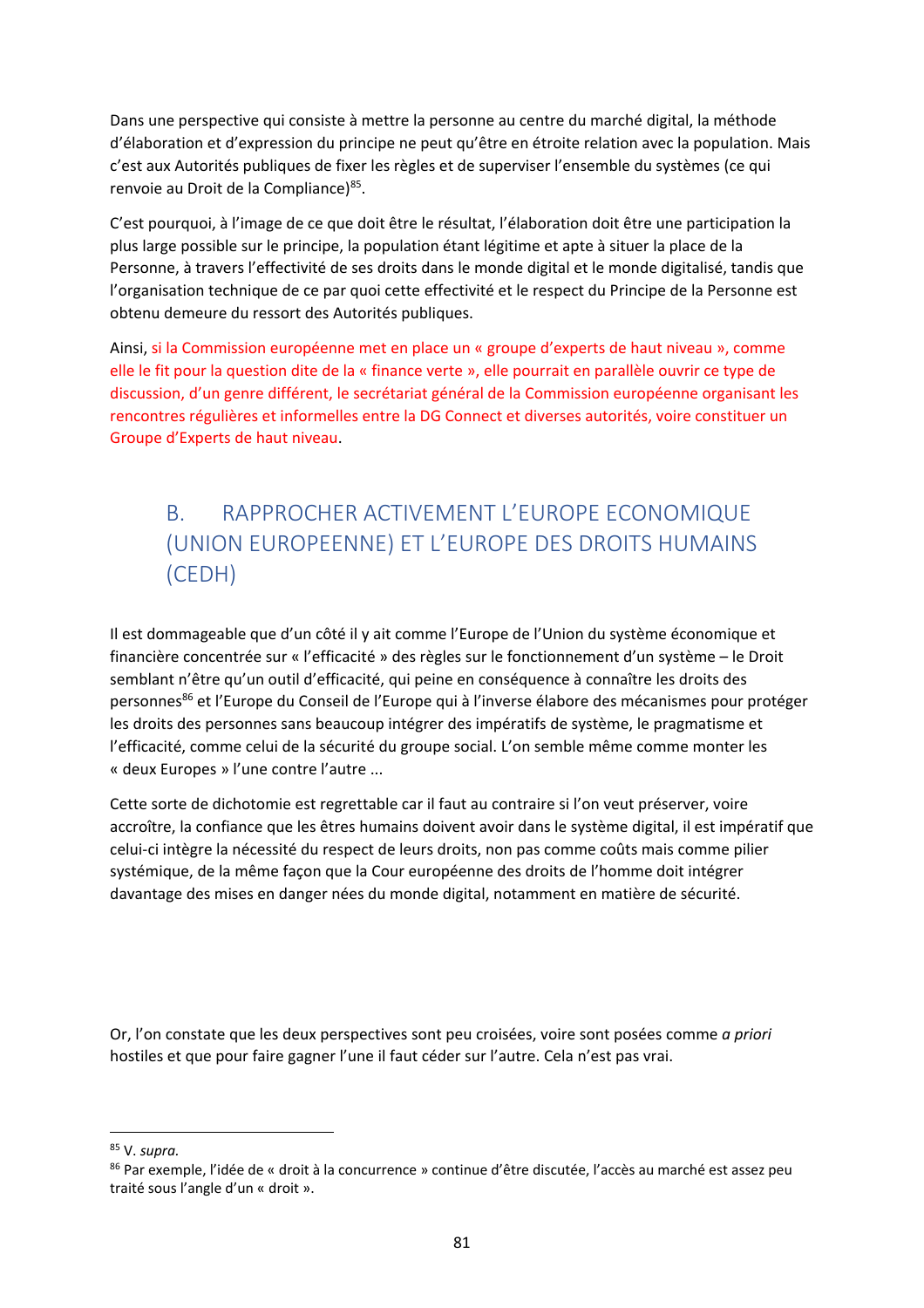Pour contrer ce qui est une faiblesse, l'Ex Post du contentieux détruisant souvent l'Ex Ante sur des bases non perçues au départ (comme les droits de la défense, par exemple), il faut que dès le départ et sur le principe les deux Europes se parlent davantage. Non qu'elles ne soient étrangères l'une à l'autre, la Cour de Justice de l'Union ayant au contraire intégré les principes concrétisant les droits humains comme faisant partie du Droit de l'Union, mais pour l'instant l'Europe demeure n'être pas une.

Or, n'est-ce pas là une magnifique occasion de faire progresser une unification qui va si lentement ?

Sur ce sujet, faire des rencontres régulières et thématiques entre le Conseil de l'Europe (et plus particulièrement la Cour européenne des droits de l'homme) et la Commission européenne, et plus particulièrement la DG Connect).

*Proposition n°14 : Organiser des rencontres régulières entre la CEDH et la Commission Européenne sur la question des « comportements » digitaux, débouchant sur du droit souple*

Cela permettra d'identifier par avance les points de contact entre les buts systémiques de la Gouvernance d'Internet et la Convention européenne, voire les éventuelles contradictions à transformer en articulations.

De cela, il pourra en sortir du « droit souple ». Celui‐ci ne prenant pas la même forme pour des organes juridictionnels et pour des organes administratifs, cela pourra prendre la forme primaire du droit souple, comme la production de forums publics et écrits, afin qu'une plus grande convergence et articulation soit perceptible, et par les opérateurs et par les personnes concernées.

> *Proposition n°15 : Intégrer les juridictions et les autorités de poursuite dès le début des réflexions, l'Ex Ante et l'Ex Post n'étant qu'un continuum*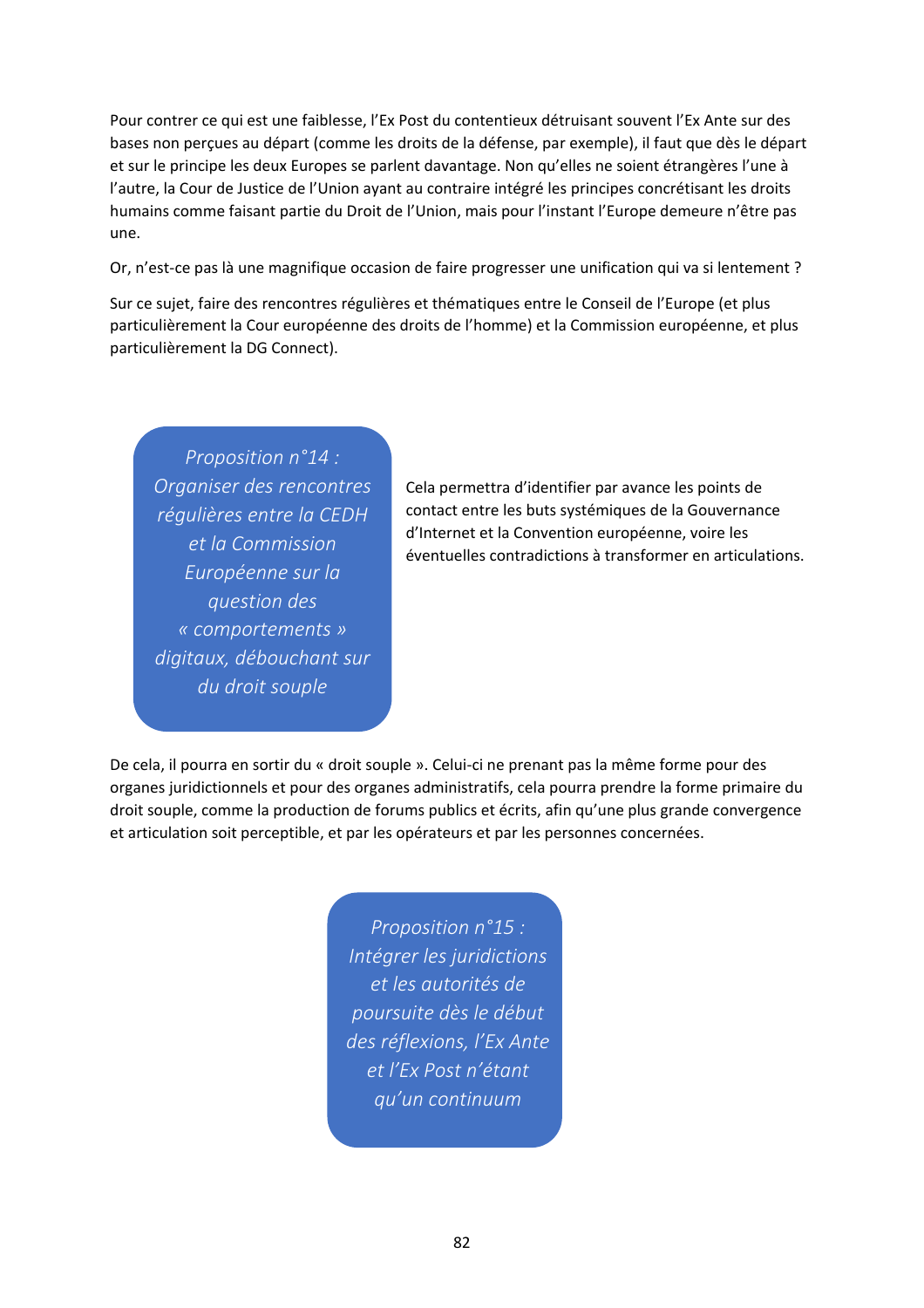## II. INTERNALISATION DANS LES OPÉRATEURS NUMÉRIQUES CRUCIAUX DE L'EFFECTIVITÉ MINIMALE DE DROITS SUBJECTIFS FONDAMENTAUX DÉJÀ EXISTANTS

**Annonce de plan et résumé**. Ainsi, alors même que le Droit créait des droits subjectifs nouveaux, comme le « droit d'accès à Internet », droit de valeur constitutionnelle<sup>87</sup> qui s'appuie sur le principe d'un « internet ouvert » principe distinct de la neutralité, principe que nul ne remet en cause, il convient au titre du second pilier d'affirmer comme principe second et égal le respect effectif de la personne, à travers l'effectivité de ses droits subjectifs. Car il ne suffit pas d'avoir des droits, alors faut-il qu'il soit effectif. Or, si le Droit de la concurrence a su évoluer pour compléter des dispositifs particuliers et rendre effectif le droit d'accès<sup>88</sup>, si le droit positif a évolué d'une façon fulgurante et en Ex Ante et en Ex Post concernant le droit à la vie privée au point que c'est le socle de départ du Droit européen de la Compliance numérique<sup>89</sup>, l'on peut en douter concerner les droits de propriété intellectuelle. Il faut donc internaliser dans les opérateurs numériques cruciaux l'effectivité des droits de propriété intellectuelle (**A**). Mais cela ne saurait être une obligation absolue, ce qui conduit à poser un nouveau système probatoire, sans attendre qu'il soit construit sur plusieurs années par les diverses juridictions (**B**), posant l'intensité diverse de l'obligation d'effectivité, comme est fait en Droit de la Compliance (**C**).

#### A. L'EFFECTIVITE DES DROITS DE PROPRIETE INTELLECTUELLE PAR LE PASSAGE A L'EX ANTE PRODUIT PAR UNE OBLIGATION DE COMPLIANCE A LA CHARGE DES OPERATEURS NUMERIQUES CRUCIAUX

En cela, le droit subjectif de propriété est un droit de valeur constitutionnelle en France<sup>90</sup> et reconnu comme un droit fondamental en Europe. Il est trop souvent méconnu dans le monde digital, aussi bien lorsqu'il s'agit de la propriété d'un objet corporel (trafic d'objets volés sur des sites de vente en ligne, par exemple) ou de la propriété d'une valeur incorporelle (méconnaissance d'un droit d'auteur ou d'un brevet, par exemple).

Le fait que les opérateurs numériques ne soient pas tenus en Ex Ante, notamment les réseaux sociaux parce qu'ils ne sont juridiquement qu'hébergeurs et non pas éditeurs, ce qui bloque une possible responsabilité à ce titre, ne clôt pas la question.

En effet, pour reprendre l'exemple du Droit de la Compliance bancaire, les banques ne sont pas poursuivies pour recel des sommes provenant d'activités illicites : les mécanismes de Compliance les contraignent à se renseigner sur leur client et à suivre le fonctionnement de centaines de milliers de

<sup>87</sup> Décision du Conseil constitutionnel, 10 juin 2009, *Hadopi*.

<sup>88</sup> V. *infra.* 

<sup>89</sup> V. *Infra.* 

<sup>90</sup> Décision du Conseil constitutionnel, 2 février 1986, *loi sur les nationalisations*.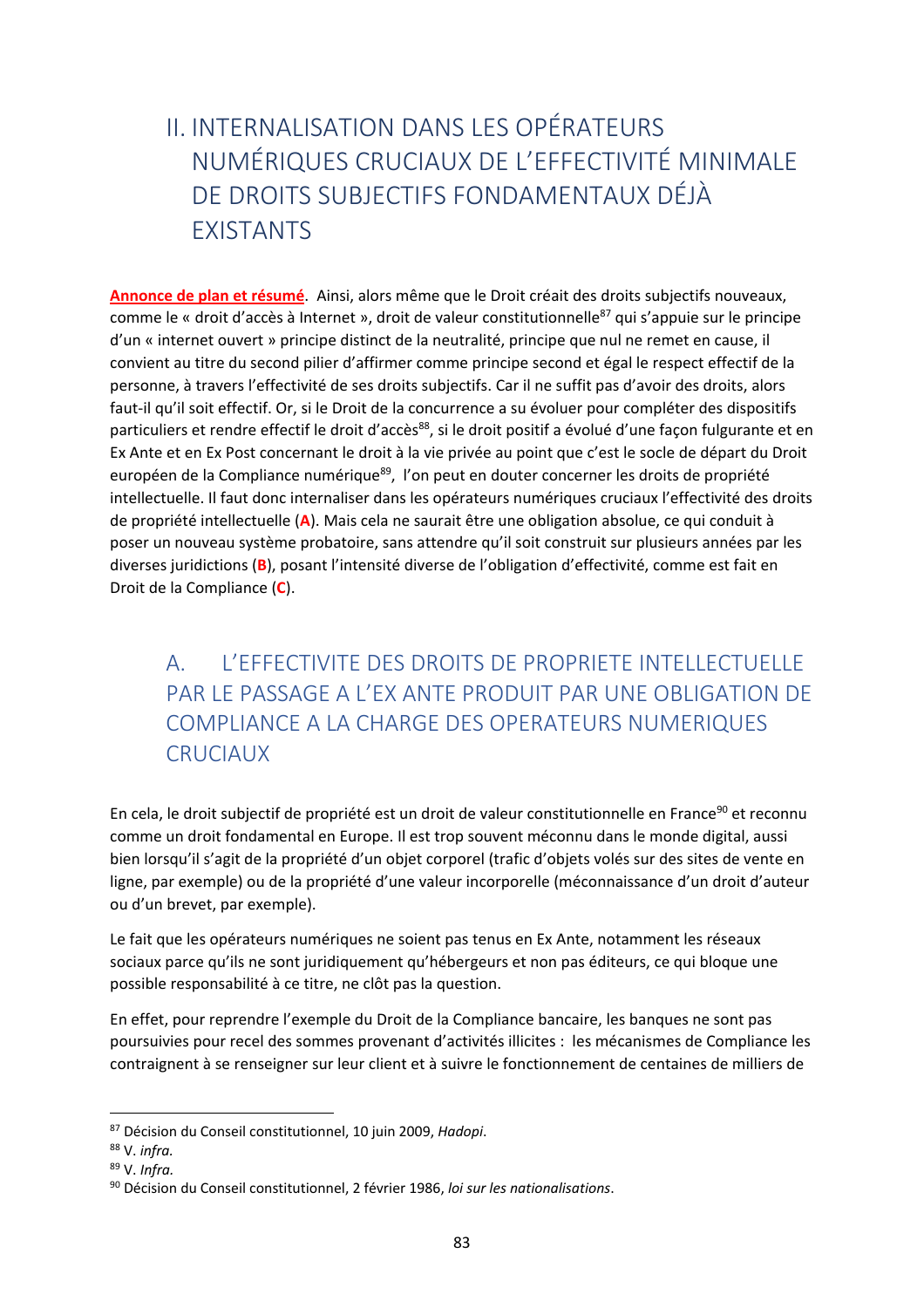comptes sur lesquels s'opèrent des millions d'opérations pour détecter un fonctionnement « anormal » et intervenir immédiatement, notamment par une alerte faite à l'extérieur, ici Tracfin.

Les droits subjectifs les plus ineffectifs sont les droits de la propriété intellectuelle. De très nombreux travaux ont été faits pour montrer à la fois la légitimité des titulaires de ces droits de réclamer la protection du Droit et l'inefficacité de celui‐ci, dès l'instant que par exemple les moteurs de recherche menant à des sites vendant des objets contrefaits ne sont sanctionnés que très rarement et longtemps après les faits<sup>91</sup>.

Le Droit ne gagne jamais à ne pas qualifier la réalité telle qu'elle est : ici la puissance d'opérateurs qui tiennent complètement un monde dans lequel juridiquement ils n'apparaissent juridiquement que comme étant peu de chose, grâce à des qualifications juridiquement minimisantes, comme celle d'hébergeur. Le Droit ayant horreur du vide, cela conduit à repousser vers la responsabilité, branche du Droit Ex Post qui a le mérite de se saisir des situations de fait, et donc des situations de pouvoir, qui intervient certes trop ponctuellement et trop tard, mais peut le faire très violemment et sans discernement. Il conviendrait mieux de s'organiser en Ex Ante.

*Proposition n°16 : Lorsqu'une œuvre ou chose, apparaît en violation d'un droit de propriété intellectuelle, est signalée à l'opérateur, non seulement il doit être contraint de la retirer (droit positif actuel) mais encore il doit en Ex Ante faire en sorte qu'elle n'apparaisse plus sur le média, ni en soi ni en référence*

Le Droit de la Compliance, parce qu'il se situe en Ex Ante, aurait le mérite d'imposer un principe d'effectivité aux opérateurs.

L'on peut certes imaginer une solution plus radicale consistant à imposer aux opérateurs numériques la qualité d'«éditeur », mais l'on voit même comme y parvenir. Non seulement pour des raisons de fait, les entreprises intéressées déployant un lobbying considérable pour que cela n'advienne pas, mais aussi pour des raisons de droit, car elles n'ont pas le même contrôle qu'un éditeur sur les contenus (et encore moins les moteurs de recherche), mais plus encore pour une raison économique. Un tel statut remettrait en en cause le modèle économique d'une grande partie du monde digital, pouvant conduire à ce que l'aval cesse de se développer, ce qui peut être avantageux. Il peut être plus prudent de simplement demander une effectivité des droits des personnes concernées à ceux qui sont en mesure de les préserver, ce qui ne remet pas en cause le modèle

<sup>91</sup> CJUE, 8 septembre 2016, *GS Média.*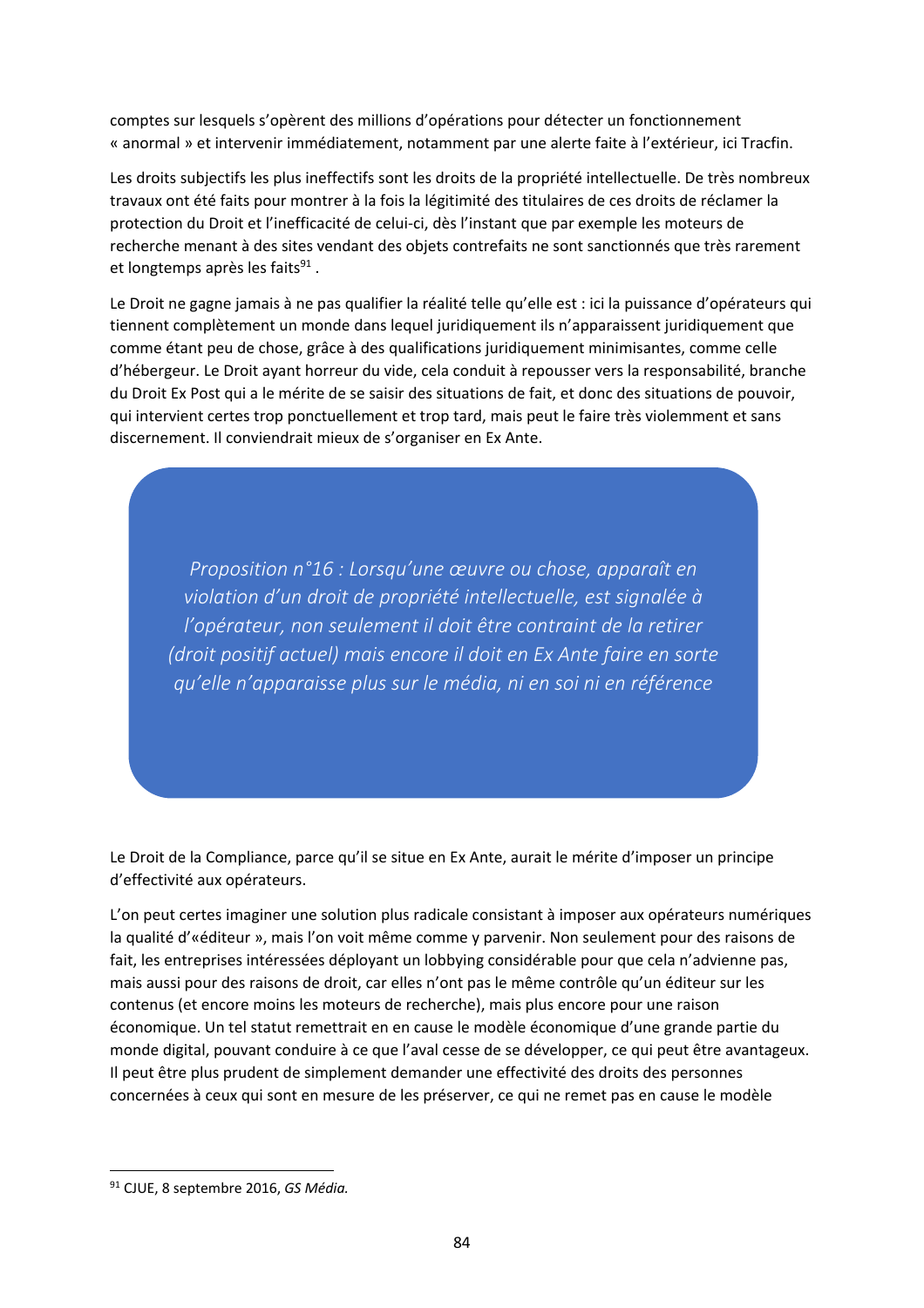économique des opérateurs numériques (pas plus que la Compliance ne remet en cause le modèle économique bancaire et financier ; elle l'affecte et le modifie, elle ne le compromet pas).

En effet, l'opposition entre l'Ex Ante et l'Ex Post n'est qu'un continuum. Il conviendrait tout d'abord d'internaliser l'exigence lorsqu'une violation d'une propriété intellectuelle est signalée à l'opérateur (qu'il soit un moteur de recherche, un média numérique ou un réseau social) que non seulement l'œuvre à propos de laquelle les droits sont méconnus soit retirée – ce qui est fait conformément à la loi – mais qu'elle ne puisse plus être remise dans le monde numérique.

Concrètement, l'opérateur numérique doit être technologiquement équipé pour que l'œuvre dont la personne n'avait pas le droit de faire usage soit technologiquement marquée de sorte qu'il ne soit plus possible au contrevenant de la remettre de nouveau à disposition dans le monde digital après sa soustraction par l'opérateur.

La première soustraction de l'œuvre illicitement copiée doit être la dernière efficacement copiée dans le monde numérique. Pour l'instant, cela n'est pas le cas, ce qui rend les titulaires de propriété intellectuelle titulaires d'un droit ineffectif.

De la même façon lorsqu'un moteur de recherche a été avisé en application de la loi qu'il mène à un site de téléchargement illicite ou de vente de produits contrefaits ou protégés par une distribution exclusive, un dessin et modèle, une marque, etc., non seulement l'accès ne doit plus être possible par la technique du déréférencement (ce qui est l'état du droit positif actuel) mais il faut encore que l'opérateur numérique qui guide l'internaute dans le monde numérique marque l'accès et la personne qui avait créé ce site pour qu'il ne soit plus possible à celle‐ci d'en recréer un autre immédiatement et de le faire référencer.

Faute de cette seconde disposition, qui internalise structurellement une obligation Ex Ante d'introuvabilité des contenus illicites, avec l'obligation de se doter des moyens technologiques pour se faire (marquage de l'objet, identification, etc.), technologies que les opérateurs numériques cruciaux ont déjà développées et qu'il faut encourager à développer, les droits de propriété intellectuelle sont ineffectifs.

Pour une économie – et un Droit de la concurrence – qui met au cœur du projet européen l'innovation, cette fin de l'ineffectivité de la propriété intellectuelle par la digitalisation du monde doit cesser par ce mécanisme Ex Ante de Compliance.

Cela relève du Droit de la Compliance parce que cela constitue des obligations structurelles et des investissements faits par les opérateurs numériques, sous le contrôle d'un superviseur mais selon des technologies de leur choix<sup>92</sup>, afin de concrétiser un but qui leur est extérieur : la protection de la personne dans la reconnaissance de ces droits subjectifs, ici le droit fondamental de l'auteur et de l'inventeur.

Cette conception plus générale, qui à la fois contraint davantage les opérateurs numériques mais leur laisse libre choix quant aux moyens, pourrait se superposer sur les textes actuellement, y compris les plus récent par exemple la directive sur la protection du droit d'auteur<sup>93</sup>.

La protection intellectuelle regroupe des droits subjectifs très divers, principalement les « droits d'auteur », tournant autour d'une « œuvre » et la « propriété industrielle », tournant autour d'une

<sup>92</sup> Sur la question de la supervision, v. *infra.* 

<sup>93</sup> Sur celle‐ci, v. *supra.*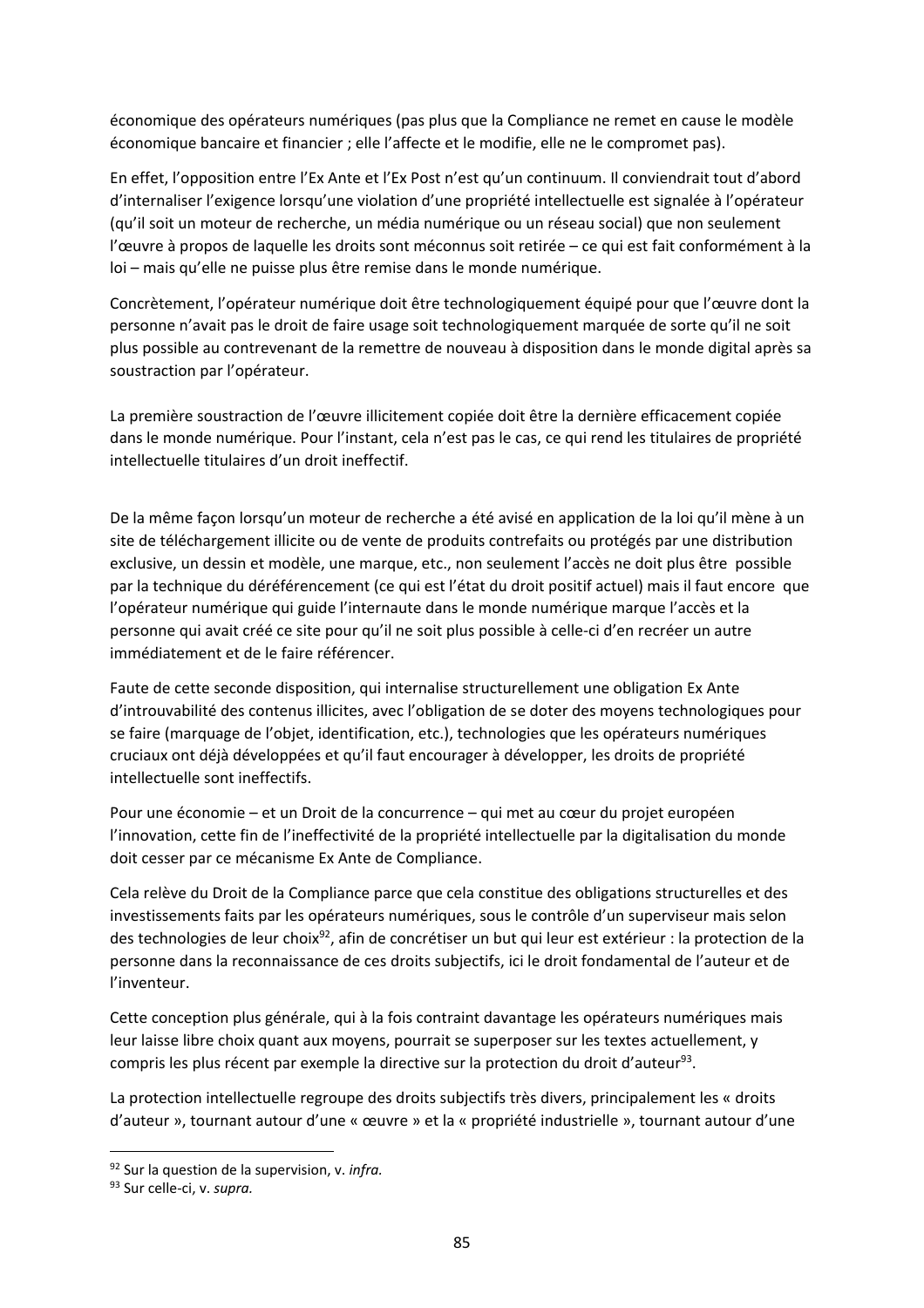« invention », laquelle est protégée si son inventeur dépose un brevet. Il s'agit d'un enjeu économique majeur. S'y ajoute le droit des marques, essentiel en raison de l'ampleur des violations dont de très nombreux sites, et des plus connus, sont les réceptacles.

La protection de la propriété intellectuelle, même si l'on ne se souciait pas de l'industrie culturelle<sup>94</sup>, même si l'on ne se souciait pas de la protection de l'innovation, même si l'on ne se souciait pas de l'industrie des produits originaux des marques, est un enjeu essentiel pour les personnes concernées : celles qui ont créé, celles qui ont inventé, celles qui ont designé, qui sont dépouillées de tous les droits ; le monde digital rend de fait tout disponible, non seulement parce que rien n'est payé au créateur mais encore parce que l'objet devient disponible à tous les détournements.

Le Droit classique est habitué à ce que le Droit soit méconnu et les droits des personnes soient violées. Mais il n'est pas admissible qu'une branche du droit, ici la propriété intellectuelle, n'existe quasiment plus. Pour l'instant, le Droit ne réagit Ex Post : la victime se plaint ou l'autorité publique informée poursuit, l'auteur de l'acte dommageable est condamné et tout revient dans l'ordre. La légalité est restaurée et la victime est indemnisée. Dans les deux années qui suivent.

Pour l'instant, la considération par le Droit au monde numérique s'est contentée de concevoir son adaptation en accélérant son Ex Post. Ainsi, en matière de droit d'auteur, désormais dès que le contenu qui méconnait le droit d'auteur est signalé à la plateforme, celle‐ci doit le retirer dans les 24 heures. Plus besoin d'aller un juge. Mais encore faut-il qu'il y ait un signalement. Et tandis qu'en une heure le contenu, par exemple un film, peut être dupliqué sur des sites créés en un instant, il le sera de nouveau après son retrait dûment fait par la plateforme.

De la même façon, les textes juridiques sont multiples pour protéger les entreprises contre des contrefacteurs et protéger les acheteurs qui croient acheter des produits non‐contrefaits, mais les procédures associées à la situation sont toujours Ex Post.

En l'état du Droit, il ne faut pas en faire reproche aux plateformes, il faut en faire reproche au mécanisme d'Ex Post qui, si court soit‐il, est encore trop long pour la fulgurance d'Internet. C'est donc en Ex Ante qu'il faut agir. Il faut reconnaître aux plateforme un pouvoir général Ex Ante de retrait de tout contenu protégé par le droit d'auteur. Et il faut leur reconnaître ce pouvoir parce qu'il leur en reconnaître l'obligation.

Il convient en effet d'obliger les opérateurs numériques cruciaux à retirer immédiatement un contenu illicite. Sans qu'on leur demande. Les progrès technologiques le leur permettent. L'ampleur d'un tel pouvoir Ex Ante est justifiée par l'ampleur de la disparition de fait de l'effectivité des droits de propriété intellectuelle dans le monde digital et le monde digitalisé. Ce pouvoir justifiera un nouveau système en balance<sup>95</sup>.

<u>.</u>

<sup>94</sup> V. *infra.* 

<sup>95</sup> A la fois un nouveau système probatoire, v. *infra*, et un système de supervision publique des opérateurs numériques cruciaux, v. *infra.*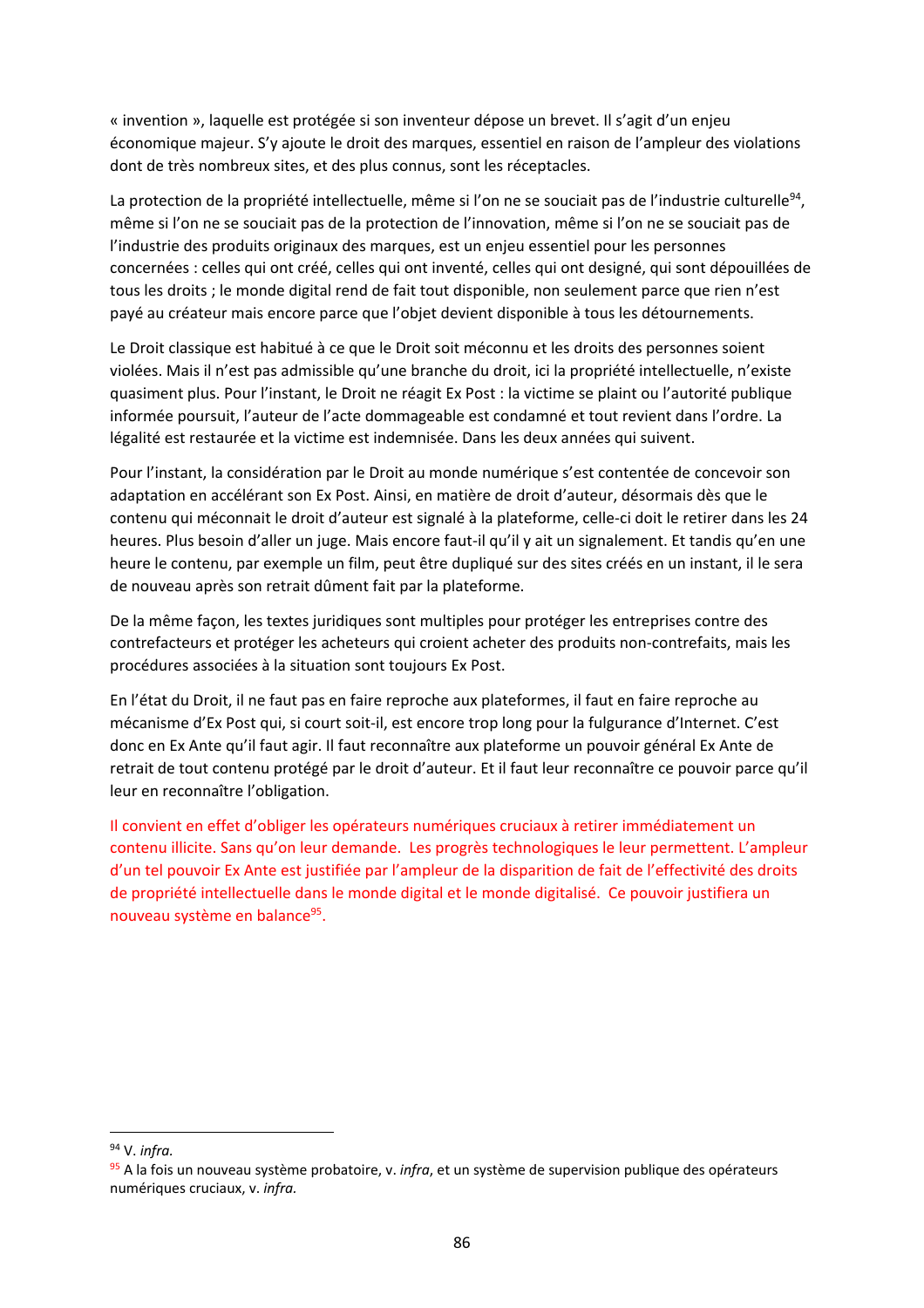En effet, sauf à dire que les droits des créateurs ne méritent pas considération – ce à quoi toute la

*Proposition n°17 : il faut reconnaître aux opérateurs cruciaux numériques un pouvoir Ex Ante autonome de retrait de tout contenu ou accès contraire au droit de propriété intellectuelle, correspondant à une obligation d'effectivité des droits de propriété intellectuel rendus ineffectifs par le digital* 

culture européenne s'oppose – notamment parce que le créateur exprime intrinsèquement comme artiste la Personne, c'est le seul moyen pour que leurs droits existent encore. Cela donne certes un pouvoir important aux opérateurs cruciaux numériques, puisqu'il s'agit d'un pouvoir Ex Ante autonome qui leur est ainsi donné.

Il n'est pas besoin pour cela de discuter de leur statut d'hébergeur, qui n'est en rien nécessaire de nier : il faut mais il suffit dans une perspective de Droit de la Compliance de dire qu'ils « sont en position » d'exercer un tel pouvoir, et qu'ils le font sur ordre du Droit, pour l'effectivité des droits des personnes titulaires de propriété intellectuelle.

Remplir une telle obligation implique un accroissement de leurs pouvoirs. L'adversaire d'une telle perspective objectera qu'il s'agit de cautionner un « pouvoir de censure » puisque c'est leur reconnaître un pouvoir de mettre ou de ne pas mettre une information (un discours, un produit à vendre, une image, etc.) à leur guise, et les rendre encore davantage « maîtres du monde ».

Cela n'est pas vrai pour trois raisons. La première raison pour laquelle ce nouveau pouvoir des opérateurs numériques cruciaux n'accroit pas leur puissance est qu'il ne s'agit que d'exécuter un ordre du Droit (et non plus de suivre une charte dont l'opérateur numérique est lui‐même l'auteur et par laquelle il établit ses critères, la charte disparaissant comme source du Droit et du pouvoir ainsi exercé). La deuxième raison pour laquelle ce nouveau pouvoir des opérateurs numériques cruciaux n'accroit pas leur puissance est qu'un tel pouvoir ‐ nécessaire pour exécuter une obligation Ex Ante ‐ est contrôlé par un superviseur public<sup>96</sup>. La troisième raison pour laquelle ce nouveau pouvoir des opérateurs numériques cruciaux n'accroit pas leur puissance est qu'il convient de mettre en place en même temps un système probatoire *ad hoc.* 

B. Le nouveau système probatoire à mettre en place : un contentieux différé pour modérer la violence inhérente à l'efficacité du nouveau pouvoir Ex Ante de filtre, retrait et marquage conféré aux opérateurs numériques cruciaux

Face à une proposition d'internalisation du devoir d'effectivité des droits des personnes dans les opérateurs cruciaux numériques parce qu'ils sont « en position » de le faire dans un espace qu'ils sont seul à tenir, application à ce monde digital de ce qui fut conçu et aujourd'hui appliqué partout

<sup>96</sup> V. *infra.*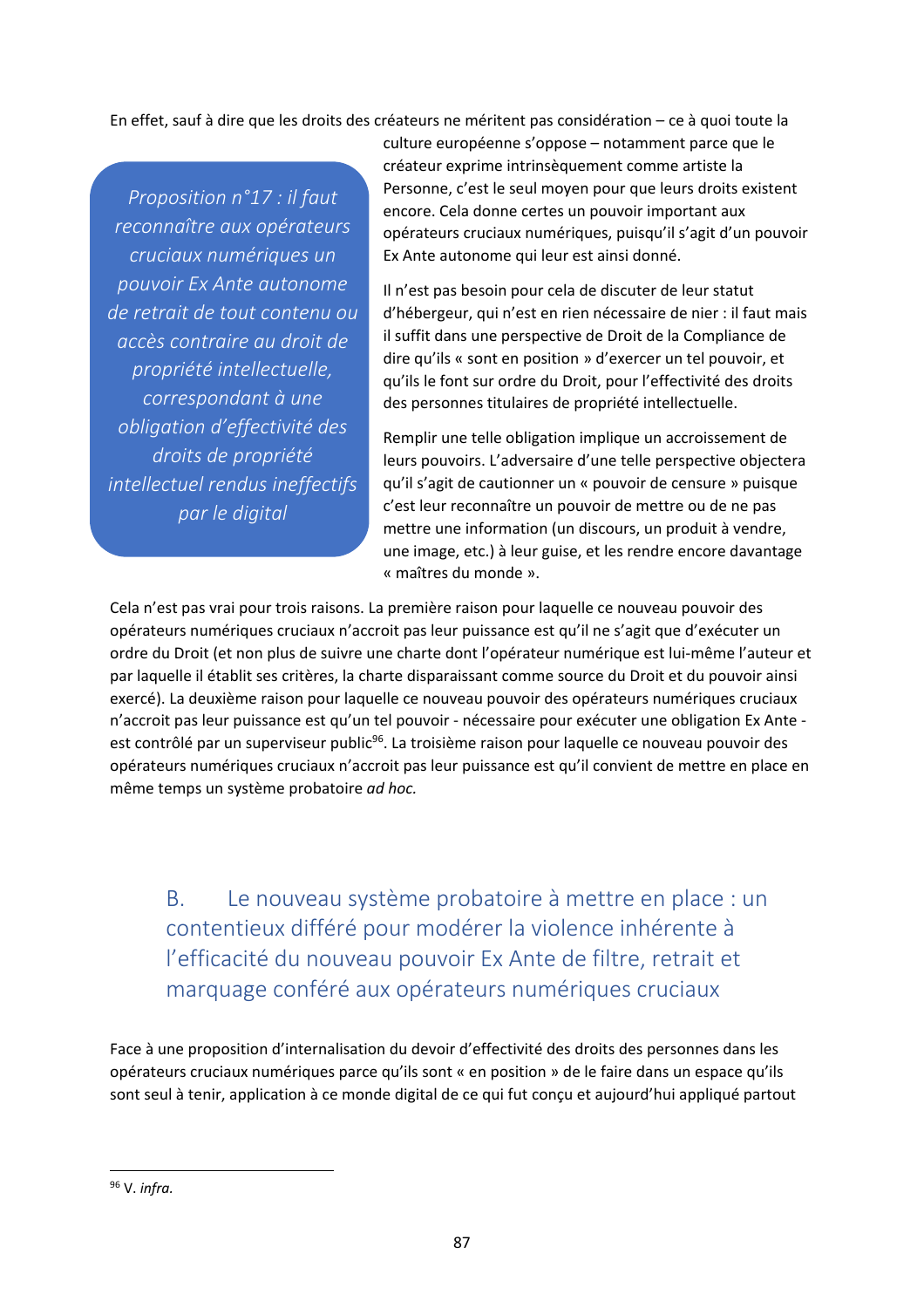dans le monde pour la banque et la finance, l'objection est bien plutôt que l'opérateur peut se tromper.

De la même façon que l'opérateur bancaire peut se tromper en opérant un signalement à Tracfin d'un bénéficiaire effectif d'un compte dont le fonctionnement peut paraitre lié à du blanchiment ou du financement du terrorisme alors que cette personne n'est pas reprochable, l'opérateur numérique crucial peut se tromper en retirant de sa plateforme, de sa liste de référence, etc. la proposition d'un produit qu'il estime contrefait ou la disponibilité d'un film qu'il considère comme piraté, alors qu'il ne s'agit que d'un sac d'occasion ou d'un extrait licite de l'œuvre.

> *Proposition n°18 : Ne conférer un tel pouvoir Ex Ante de censure aux opérateurs numériques cruciaux sur l'accès aux contenus qu'en y associant un mécanisme immédiat de déblocage au bénéfice du titulaire du droit illégitimement bloqué*

L'objection paraît d'autant plus sérieuse qu'ici il est proposé – comme pour l'internalisation qui fût faite dans les banques du mécanisme d'interdiction bancaire ‐ de confier directement aux opérateurs le pouvoir de sanctionner, c'est‐à‐dire de retirer par leur seule décision le contenu qu'ils estiment contraire aux droits des tiers, ici les titulaires des droits de propriété intellectuelle, seul moyen d'effectivité de ceux-ci<sup>97</sup>.

C'est pourquoi il faut dans le même temps que l'on procède à l'internalisation des obligations dans les opérateurs numériques cruciaux de l'effectivité des droits intellectuels y attacher immédiatement un système procédural et probatoire.

Il convient tout d'abord pour cela d'obliger l'opérateur d'avertir immédiatement celui à qui l'accès est refusé de ce rejet. Comme il s'agit d'un refus, celui‐ci doit être motivé, cette motivation pouvant

<sup>97</sup> De la même façon que la lutte contre les discours de haine et fausse information doit être internalisée de cette façon‐ci : v. *infra*, par la concrétisation de nouveaux droits subjectifs numériques.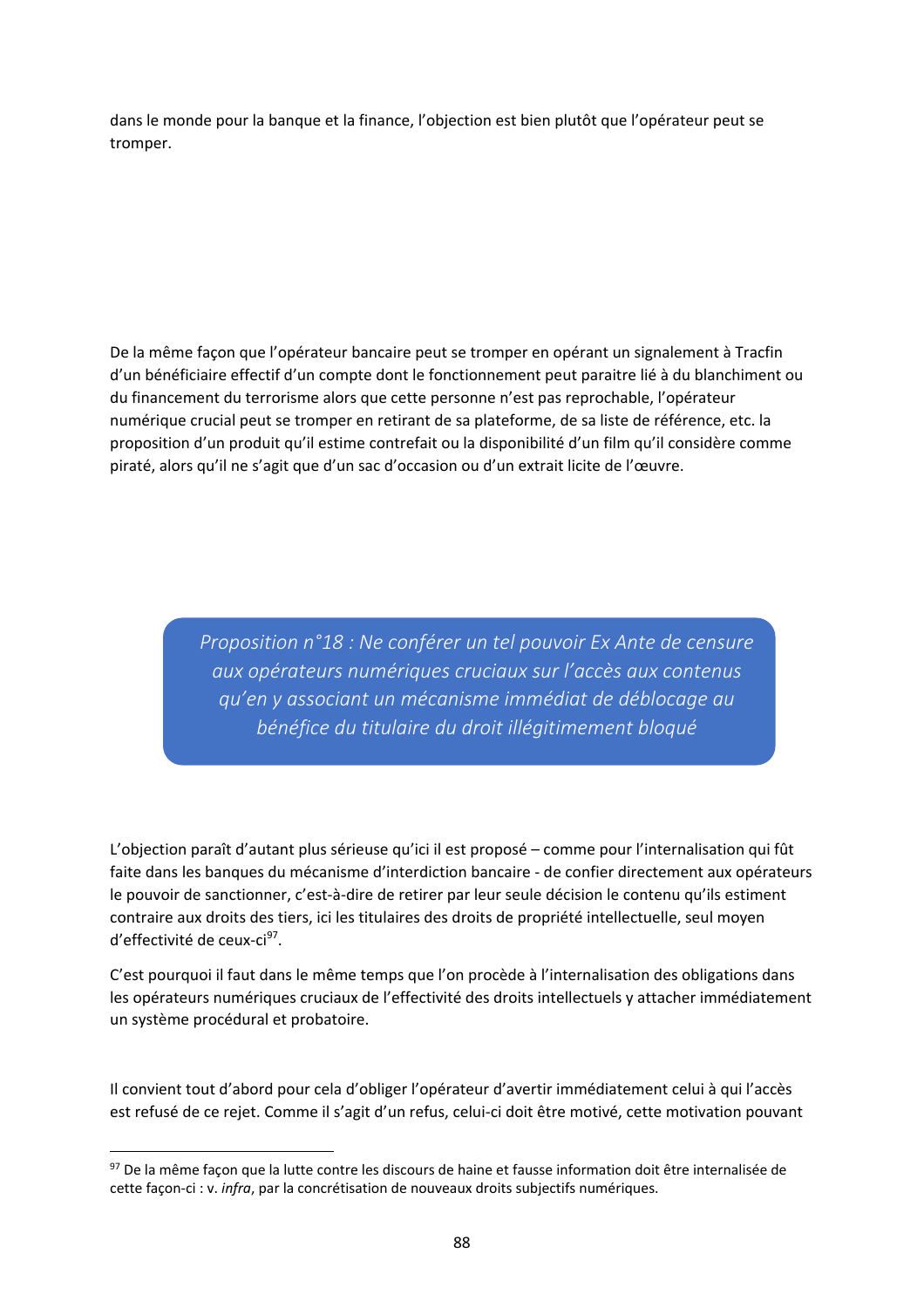être standardisée. La personne ainsi bloquée pouvait n'avoir pas porté atteinte à des droits de propriété intellectuelle. Dans ce cas‐là, elle doit bénéficier de la technique juridique du « contentieux différé », c'est‐à‐dire disposer immédiatement d'un mécanisme Ex Post très rapide. Comme l'opérateur exerce un pouvoir qui n'est que l'expression d'une obligation issue du Droit (et non pas

*Proposition n°19 : Organiser un contentieux différé au bénéfice de la personne bloquée, celle‐ci pouvant saisir un « tiers de confiance »* 

de sa charte – et de sa conception de la décence, par exemple), même s'il s'est trompé, sauf erreur grossière ou faute dans l'exercice de son obligation, il n'engage pas sa responsabilité si la personne n'avait pas porté atteinte à la propriété intellectuelle d'un tiers et (en miroir de l'actuel Droit positif) l'opérateur numérique devrait redonner accès à l'objet ou l'œuvre.

L'organisation de ce contentieux différé très rapide peut prendre plusieurs formes. Comme en matière de Droit de la régulation, dans lequel le contentieux de l'accès est confié à l'Autorité de Régulation, un tel contenu pourrait être

confié soit à un organe juridictionnalisé internalisé, soit à l'autorité de régulation concerné.

Dans une perspective d'internalisation, l'on peut prendre comme exemple l'organisation de l'ICANN qui prévoit en son soin un organe de règlement des différends : lorsque l'insertion dans l'Internet d'un nom de domaine est refusé – le litige qui en résulte est porté dans une structure d'arbitrage interne à l'ICANN.

Il n'est pas sûr que l'on puisse dupliquer une telle solution, dès l'instant que par l'exercice d'un tel pouvoir Ex Ante inséré par l'Autorité publique dans les opérateurs numériques cruciaux, ce qui les constitue « régulateurs de second niveau »98. Le principe d'impartialité, alors applicable avec toutes ses conséquences, pourrait ne pas se satisfaire, de ce qui s'apparente pour l'instant à un service de médiation<sup>99</sup>.

Mais il convient de mettre en place une procédure Ex Post très rapidement d'un « tiers de confiance » qui permet à cette personne de faire valoir pourquoi l'exercice par l'opérateur numérique public n'était pas légitime d'exercer un pouvoir Ex Ante de contrainte dont il ne dispose que parce que l'Autorité publique lui a demandé d'utiliser sa position pour atteindre des buts fixés par cette Autorité (et non parce que sa « charte » l'aurait posé, par exemple)

Il convient de reproduire la procédure administrative classique, selon l'analogie d'un « recours gracieux ». Tout d'abord la personne dont l'opérateur a refusé l'accès – soit à la plateforme, soit au référencement, par exemple – parce que proposant à une vente un produit contrefait doit pouvoir aisément demander sa restauration.

L'opérateur doit indiquer en permanence l'existence de cette procédure, non pas au titre d'une « politique » qu'il a conçue seul mais au titre des droits dont disposent les différentes personnes

98 Sur cette qualification et toutes les conséquences qui en découlent, v. *infra.* 

<u>.</u>

<sup>99</sup> V. *infra.*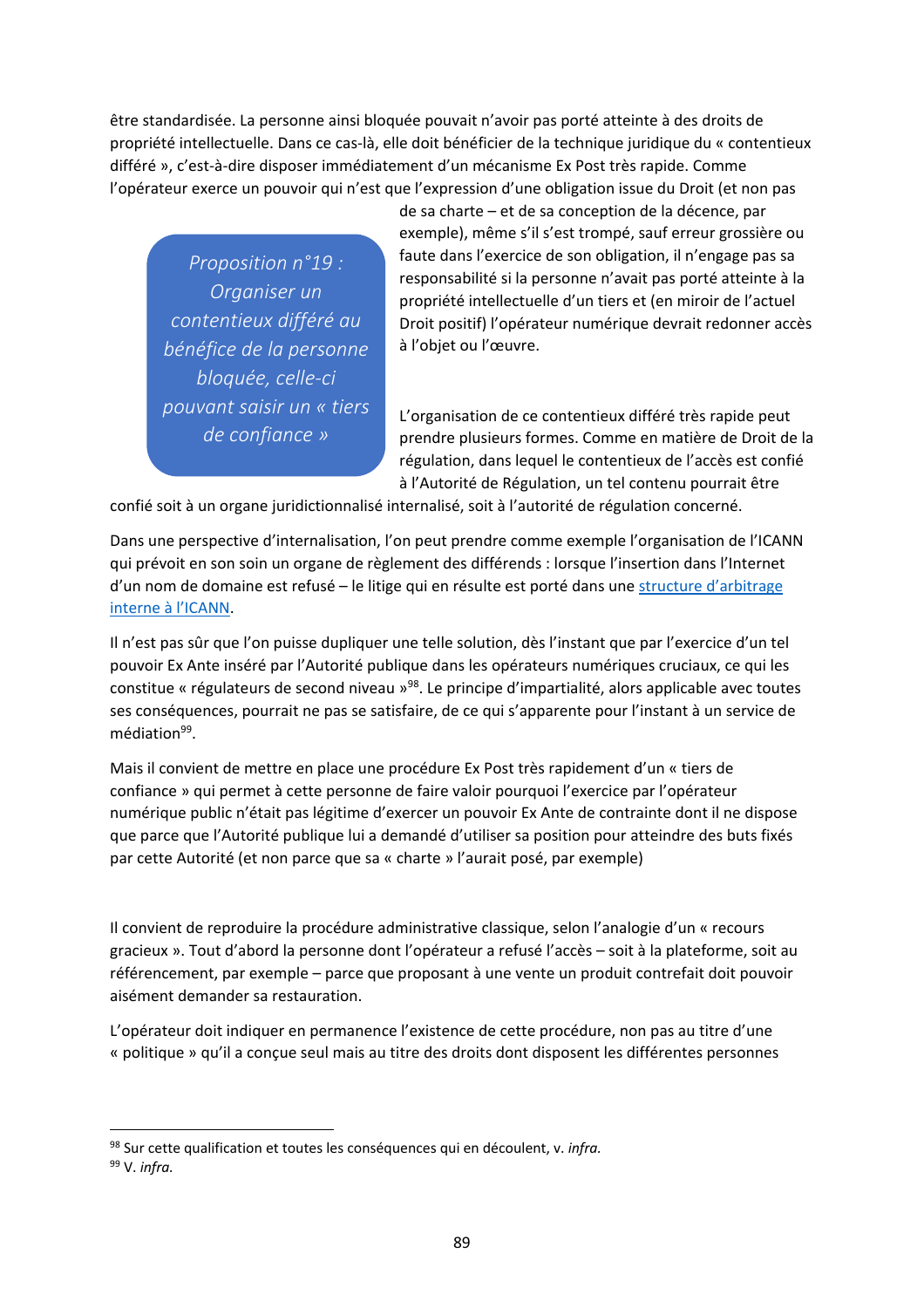actives dans le monde digital et dont le Droit est le gardien de premier niveau, l'opérateur n'étant qu'un exécutant de second niveau<sup>100</sup>.

L'opérateur ne doit pas se présenter comme un juge : il ne tranche pas un litige entre lui‐même et l'internaute, ni un litige entre l'éventuel titulaire du droit (qui n'est pas présent) et la personne qui

*Proposition n°20 : si l'opérateur qui a refusé d'insérer le contenu ou l'a retiré en Ex Ante et persiste à ne pas l'insérer, une procédure contentieuse peut s'ouvrir au titre du « droit d'accès »*

prétend être titulaire du droit.

Le délai de réponse doit être court. Puis que le retrait a déjà été fait, voire le contenu non inséré, il n'est pas besoin de compter en heure, mais en « délai raisonnable », c'est‐à‐dire par exemple en quelques jours ouvrés, l'opérateur devant faire des vérifications.

Si la prétention de la personne à mettre son contenu persiste, ou à y donner accès par un lien, ou par un référencement, et que l'opérateur persiste que cela est contraire à son devoir de vigilance, lequel est inclus dans son obligation de compliance, il faut alors se tourner vers un tiers.

Ce tiers de confiance peut être une autorité

administrative indépendante (par exemple la CNIL, ou le CSA) ou un juge (par exemple en cas d'atteinte à la propriété intellectuelle) suivant le contenu.

Cette procédure est dite de « contentieux différé » parce que l'opérateur numérique crucial n'a

*Proposition n°21 : cette procédure ex post très rapide doit débuter par une demande de restauration de visibilité dans l'espace numérique, demande formée auprès de l'opérateur numérique*

1

exercé qu'un pouvoir, celui sur ordre du Droit de refuser une référence, un téléchargement, etc., alors que la personne revendique un droit subjectif : son « droit à l'accès ».

C'est pourquoi dans un tel procès ou règlement des différends par un tiers de confiance, et quelle que soit la place des parties, même si c'est la personne qui est demanderesse, la charge de prouver le refus d'accès reposera sur l'opérateur numérique crucial. C'est pourquoi il doit faire très attention à la première motivation du refus, même si celle‐ci est standardisé.

<sup>100</sup> Sur l'opérateur numérique crucial comme Régulation de second niveau, v. *infra*.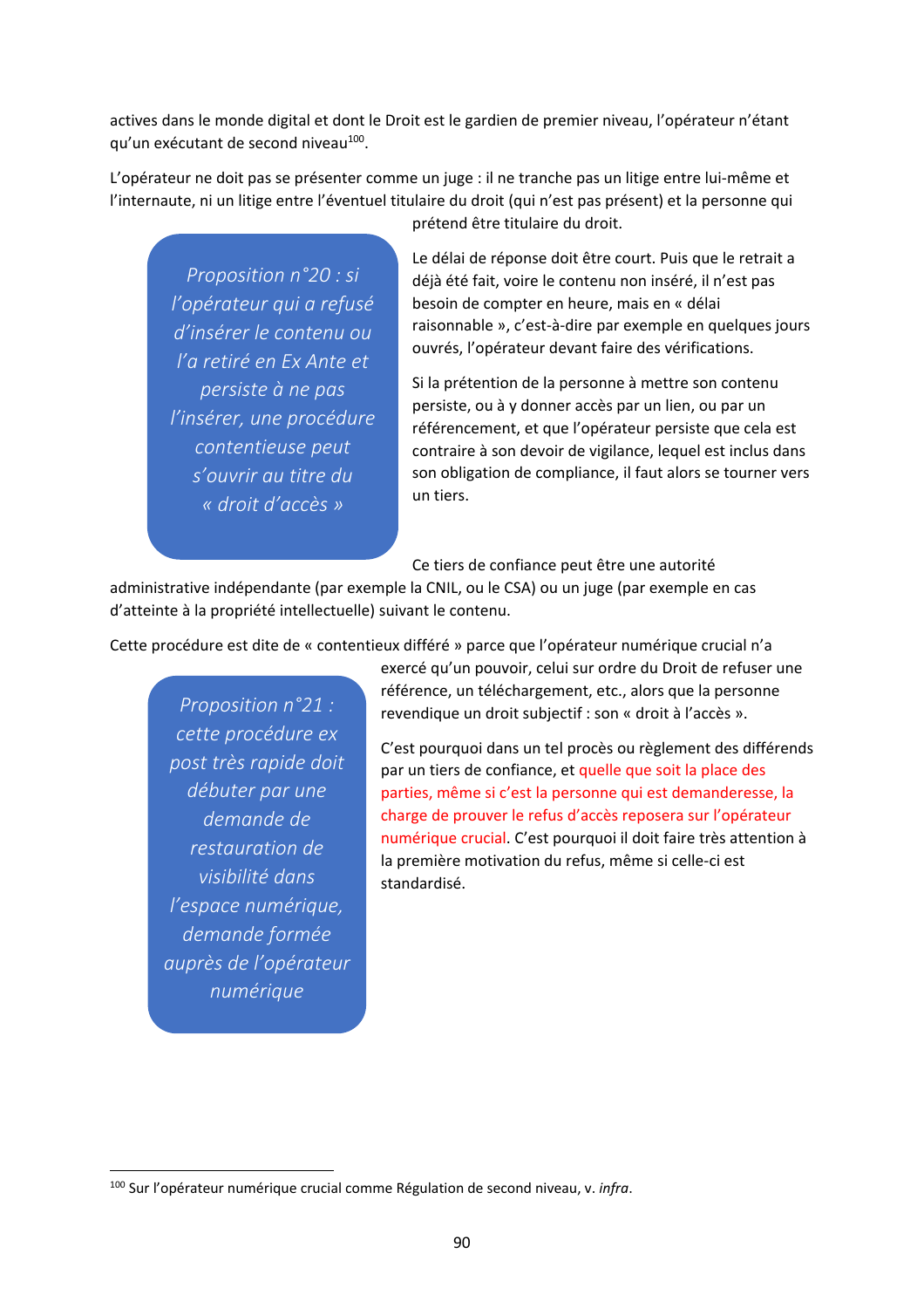C. L'intensité corrélative de l'obligation de l'opérateur numérique crucial : obligations de résultat et obligations de moyens

*Proposition n°22 : Comme dans tout Droit de la Compliance, le but visé – l'effectivité des droits de la Personne – ne saurait constituer une obligation de résultat pour l'opérateur numérique crucial*

Mais s'il est vrai que ces obligations nouvelles des opérateurs numériques cruciaux tendent à l'effectivité des droits subjectifs compromis par le monde digital, il ne s'agit pas pour autant d'exiger d'eux qu'il n'y a pas plus jamais de violation des droits intellectuels, car il ne s'agit de les contraindre à considérer un but et à faire leurs meilleurs efforts pour l'atteindre, pas davantage.

Cela n'aurait pas aucun sens, une sorte de passage du rien au tout, ce « tout » étant aussi illusoire

*Proposition n°23 : seule l'obligation structurelle de s'organiser pour l'effectivité des droits de propriété intellectuelle est une « obligation de résultat », performante Ex Ante, indépendamment de la diligence des tiers* 

que la perspective du rien est inquiétante : les opérateurs ne doivent avoir qu'une obligation de moyens. Il ne faut pas passer d'un système dans lequel les opérateurs numériques cruciaux étaient irresponsable à un système dans lequel l'effectivité totale des droits subjectifs des personnes leur incombe.

Il convient de continuer à raisonner en comparant en Droit de la Compliance avec l'obligation des banques de lutter contre le blanchiment d'argent, ce qui ne les oblige pas à faire cesser celui‐ci ; ou avec l'obligation des entreprises « donneuses d'ordre » d'être vigilantes sur la façon sont traités les êtres humains dans la chaîne d'approvisionnement, ce ne met pas à leur charge l'obligation de faire cesser la corruption ou l'esclavage.

D'une façon générale, le Droit distingue l'obligation de résultat et l'obligation de moyens. La première vise l'obtention d'un résultat, son absence suffisant à en rendre le débiteur de l'obligation comptable, et donc responsable. L'obligation de résultat s'oppose à l'obligation de moyens, pour laquelle le débiteur de l'obligation n'engage sa responsabilité que s'il a commis une faute ou une négligence dans la façon dont il a agi pour atteindre le résultat qu'il n'a pas atteint.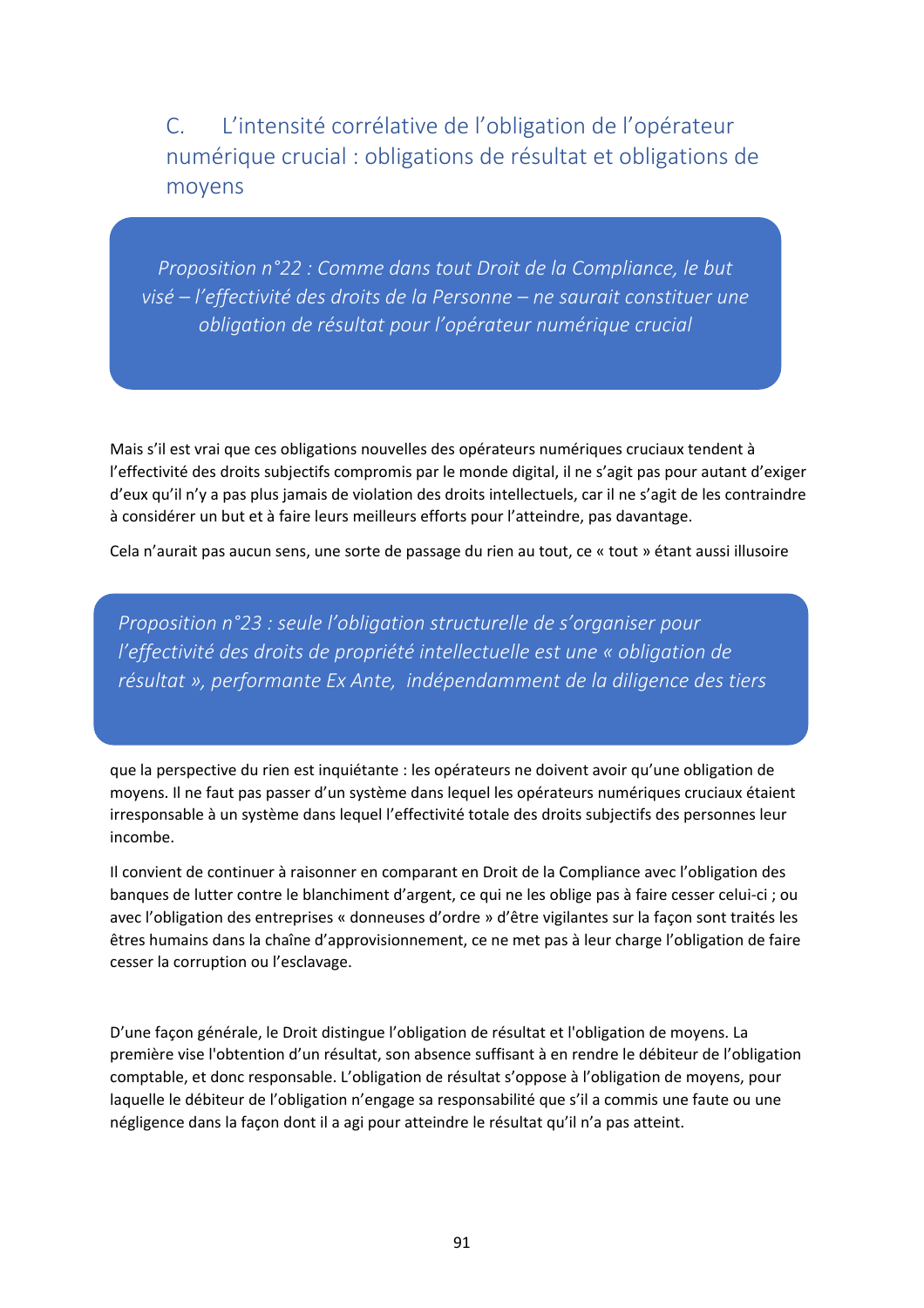En matière de Droit de la Compliance, atteindre les buts ne peuvent être des obligations de résultats. Cela n'est d'autant moins concevable qu'il s'agit de « buts monumentaux », comme l'effectivité des droits des Personnes, la disparition de la haine, le respect d'autrui, etc.

Ainsi, et les opérateurs le font déjà largement, les opérateurs doivent « faire leurs meilleures efforts » pour atteindre ces buts, ici montrer concrètement les actions menées pour avoir souci des droits des personnes, les protéger de la haine, la diffamation, les fausses informations, les contrefaçons, etc.

 Mais le Droit de la Compliance a depuis longtemps cerné le siège des obligations de résultat des obligations de compliance qui pèse sur l'opérateur : l'organisation structurelle de celui‐ci.

Ainsi l'opérateur numérique systémique doit, notamment par l'intelligence artificielle, se structurer pour identifier l'objet contrefait, pour empêcher technologiquement sa réapparition immédiate dans l'espace numérique par une technique de marquage, etc. De la mise en place effective de cette technologie, l'opérateur est comptable à l'égard d'un superviseur par rapport auquel il est transparent<sup>101</sup>.

Mais une fois que cette obligation structurelle de résultat se donne à voir, la façon dont cela produit ses effets ne peut être qu'une « obligation de moyens », c'est‐à‐dire que le résultat qui n'est pas pleinement atteint, certaines violations demeurantes constatées ne suffisent pas à engager la responsabilité de l'opérateur. Il n'est pas question de faire peser sur lui une responsabilité objective. Mais l'opérateur doit prouver l'effectivité structurelle de son organisation pour tendre vers l'effectivité des droits des personnes.

*Proposition n°24 : développer la catégorie générale des « droits subjectifs négatifs » dont le « droit à l'oubli » n'est qu'un exemple (droit à n'être pas retrouvé)* 

S'il existe une obligation structurelle de résultat, conférant de droit les pouvoirs de régulation aux opérateurs numériques cruciaux102, on estime que par rapport à l'état actuel des choses les violations diminueraient de plus de 70%. Le reste des violations pourrait continuer à être pris en charge par le système Ex Post de déclaration des violations.

Par ailleurs, si le monde digital est si préoccupant, c'est parce non seulement il a démultiplié la violation des droits, mais il a aussi engendré de nouveaux types de violation.

C'est pourquoi il faut que face au premier Pilier de la Liberté et pour que le second Pilier de la Personne demeure, voire soit restauré, il faut internaliser dans les entreprises numériques cruciales des droits subjectifs numériques nouveaux. La plupart doivent être de « nature négative ».

<sup>101</sup> Sur la question du superviseur, v. *infra*.

<sup>102</sup> Sur le fait que cela les constitue régulateurs de second niveau, v. *infra*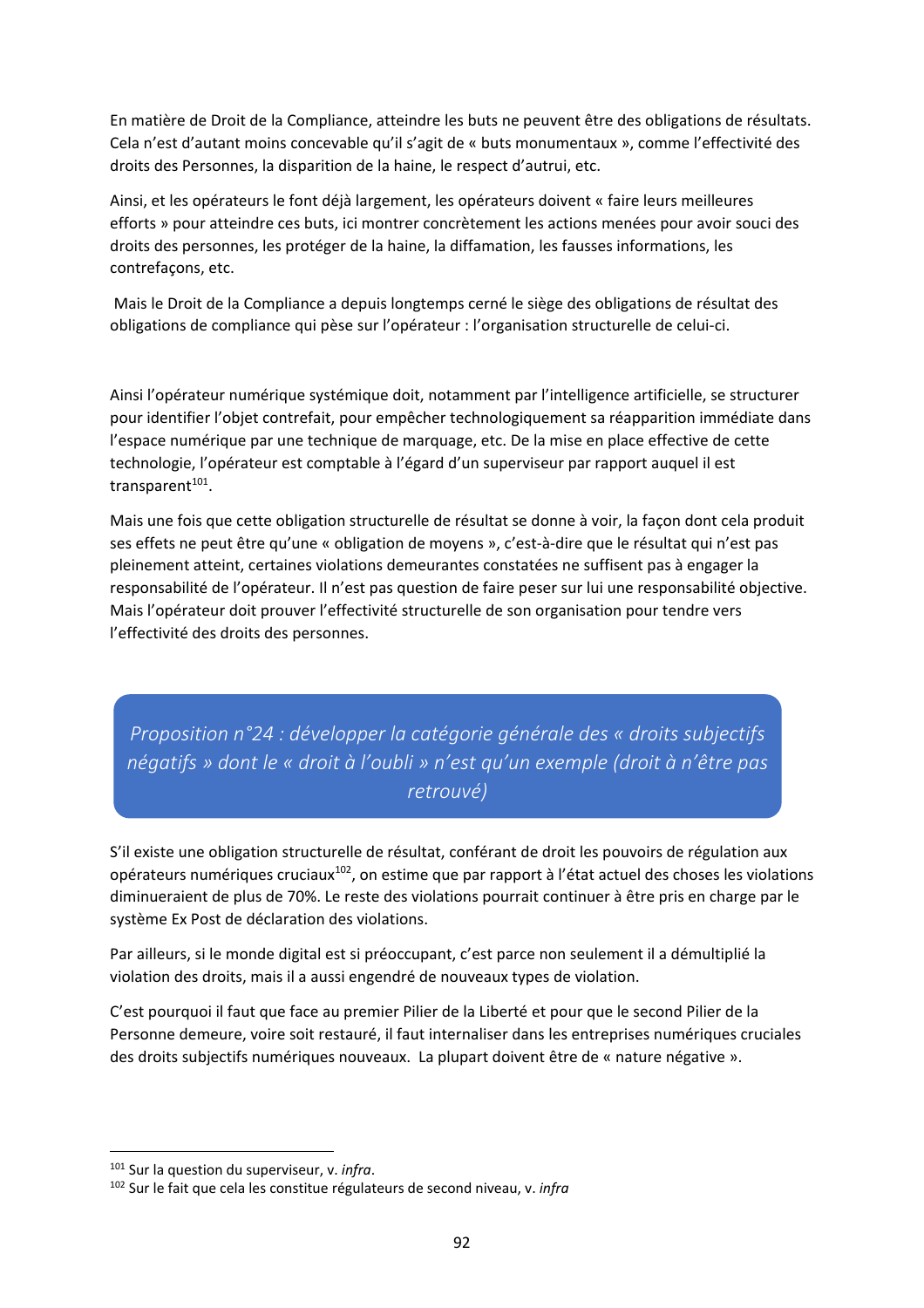III. INTERNALISATION DANS LES OPÉRATEURS NUMÉRIQUES CRUCIAUX L'EFFECTIVITÉ ACCRUE DE DROITS SUBJECTIFS FONDAMENTAUX CRÉÉS POUR RÉPONDRE À LA NOUVEAUTÉ DU MONDE DIGITAL AFIN QUE LA PERSONNE Y SOIT RESPECTÉE

**Annonce de plan et résumé**. La nouveauté du monde digital et la digitalisation du monde justifient la création par le Droit de droits subjectifs nouveaux, concrétisant le Principe de Personne et protégeant les êtres humains. C'est ainsi qu'il faut passer du « droit d'accès » qui est acquis au « droit à l'inclusion numérique » (**A**). Puisqu'il est parfois prétendu qu'il existerait des « droit à injurier », il faut établir des « droits subjectifs négatifs » pour prévenir les dérives du Principe de Liberté qui sont autant d'agressions des personnes et mettent en incohérence Liberté et Droits des personnes. Ces droits subjectifs négatifs, ayant un pouvoir d'opposabilité Ex Ante, sont par exemple le « droit à n'être pas injurié », « le droit à n'être pas haï », etc. (**B**). Il faut ainsi aller résolument et systématiquement vers des droits subjectifs nouveaux, et conférer aux internautes, c'est‐à‐dire à tout le monde, des droits d'action (droits subjectifs processuels) pour les rendre effectifs, permettant avant toute chose à chacun de savoir qui s'adresse à nous (**C**).

**Il faut développer une nouvelle catégorie de droits subjectifs, dans laquelle retraiter les violences pour l'instant appréhendées Ex Post : les « droits à n'être pas ... », un « droit à n'être injurié », un « droit à n'être pas »** par exemple l'objet d'un discours de haine, de diffamation, d'être copié, etc. Dès l'instant que le tiers qui le fait ne commet pas seulement un dommage (ce qui renvoie à la lenteur de l'Ex Post), mais méconnaitrait alors un droit subjectif, justifiant une réaction immédiate, voire en Ex Ante, dont la charge peut être confiée aux opérateurs numériques cruciaux, sous la supervision des Autorités publiques.

De cette façon, l'atteinte à la personne pourrait même n'avoir pas lieu.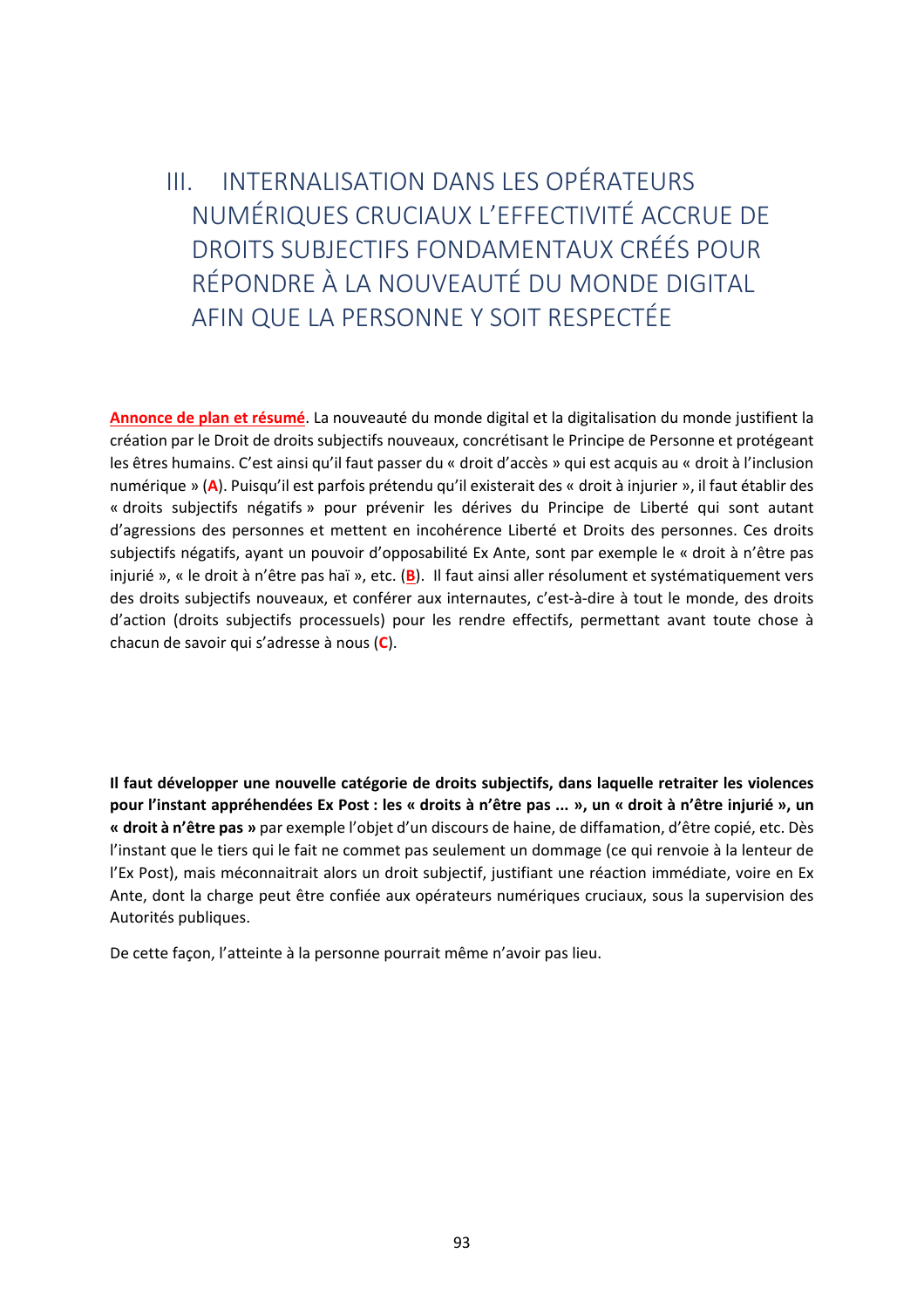#### A. Le passage d'un "droit d'accès à Internet » au « droit d'inclusion dans Internet »

Puisqu'une conception de la liberté qui n'est pas celle qui est propre à l'identité européenne et que l'impunité européenne a développé un « sentiment » de « droit à l'injure », de « droit au harcèlement », de « droit à l'expression de la haine pour autrui », il convient que le Droit établisse des droits subjectifs au bénéfice d'autrui. Il est parfois affirmé que celui qui ne veut pas être exposé à ces droits numériques nouveaux n'a qu'à pas entrer dans le monde digital.

Mais cela n'est pas admissible d'une part parce que le monde digital est plein de richesses, de liberté, d'agrément, de savoir, et que proposer aux victimes de s'en exclure est une solution que l'on doit qualifier de « méchante », comme une double peine : puisque vous êtes agressé, bannissez-vous vous-

> mêmes… Non, cela n'est pas

*Proposition n°25 : inclure dans les obligations de moyens des opérateurs numériques cruciaux la charge d'éduquer les internautes à la bonne utilisation des outils en vue d'une inclusion numérique* 

admissible.

D'autre part, le monde digital a digitalisé le monde<sup>103</sup>. Dès lors, pouvoir non seulement accéder à Internet mais encore s'y instruire, s'y distraire, se promener dans d'autres lieux et dans d'autres temps, rencontrer d'autres personnes, est un moyen technologique concret de faire vivre le lien social.

Là encore, la Compliance bancaire a posé le « droit à l'inclusion bancaire », c'est-à-dire non pas seulement la lutte contre l'exclusion bancaire, liée à l'exclusion sociale, mais les obligations positives (comme le « droit au compte ») pour que chacun puisse participer activement à la vie sociale.

Ce droit à l'inclusion numérique est lié à « l'alphabétisation numérique », pour laquelle des programmes communs entre l'État, les collectivités locales et les acteurs du numériques peuvent faire alliance.

103 V. *supra.*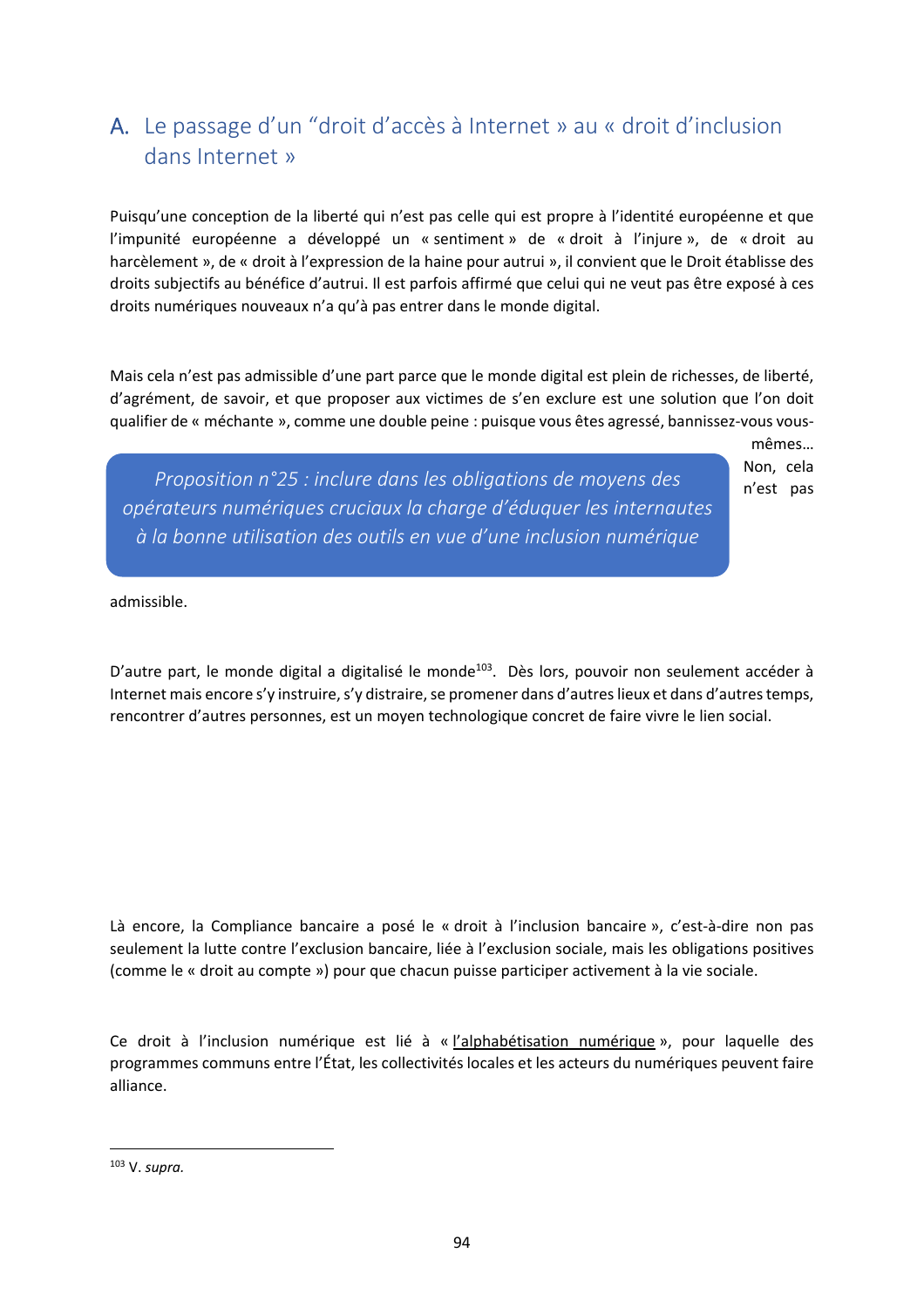Il ne s'agit pas seulement de donner des « modes d'emploi », ni même d'obliger à ce qu'ils soient intelligibles, notamment pour que le « consentement » soit « réel »<sup>104</sup>, il faut que les entreprises qui ont créé un nouveau monde, dont l'on mesure les bienfaits, aident activement – et pas seulement par l'effet de leur bonté mais parce qu'on est responsable Ex Ante de ce que l'on a engendré – à ce que son maniement par tous n'en produise que des méfaits dans des limites raisonnables. Pour cela, savoir l'utiliser, savoir « bien » l'utiliser, c'est‐à‐dire l'éducation – ce qui va au‐delà de l'alphabétisation à la technologie numérique pourrait être intégrée via un Droit de la Compliance.

Dans une telle perspective, une telle obligation ne peut être que de moyens<sup>105</sup>. Mais tout ce que font les différents opérateurs, seuls ou groupés, entre eux ou avec les autorités publiques, doit « se donner à voir », car les obligations de moyens justifient elles‐aussi que des comptes soient rendues sur les efforts effectuées, au regard des succès plus ou moins obtenues.

Dans l'articulation probatoire plus généralement proposée et toujours appliquée en Droit de la Compliance<sup>106</sup>, l'organisation structurelle mise en place par les opérateurs doit correspondre à une obligation de résultat. Comme on retrouve en matière bancaire les programmes de formation, en interne et en externe, sur la compréhension des outils et des règles.

B. La résolution de l'incohérence des « droits à » par la reconnaissance d'un nouveau droit subjectif effectif : le droit à n'être pas « injurié, agressé, copié » concrétisé par le blocage à l'entrée dans l'espace numérique de l'injure, l'agression, la copie, etc.

Par ailleurs, l'impuissance que l'on ressent face à Internet vient de deux réalités différentes quant aux droits subjectifs dans le numérique : une sorte de guerre des droits …. Par exemple, l'un revendique le « droit d'agresser », tandis que l'autre revendique le « droit de n'être pas agressé », tandis que, faute de régulation et de juge, les spectateurs restent passifs ou encouragent la dispute.

Mais n'oublions pas que le premier signe de gouvernance humaniste du monde digital a pris la forme du « droit à l'oubli », qui est un « droit subjectif négatif » :

<u>.</u>

<sup>104</sup> CNIL, décision de sanction *Google*, 21 janvier 2019.

<sup>105</sup> V. *supra.* 

<sup>106</sup> V. *supra.*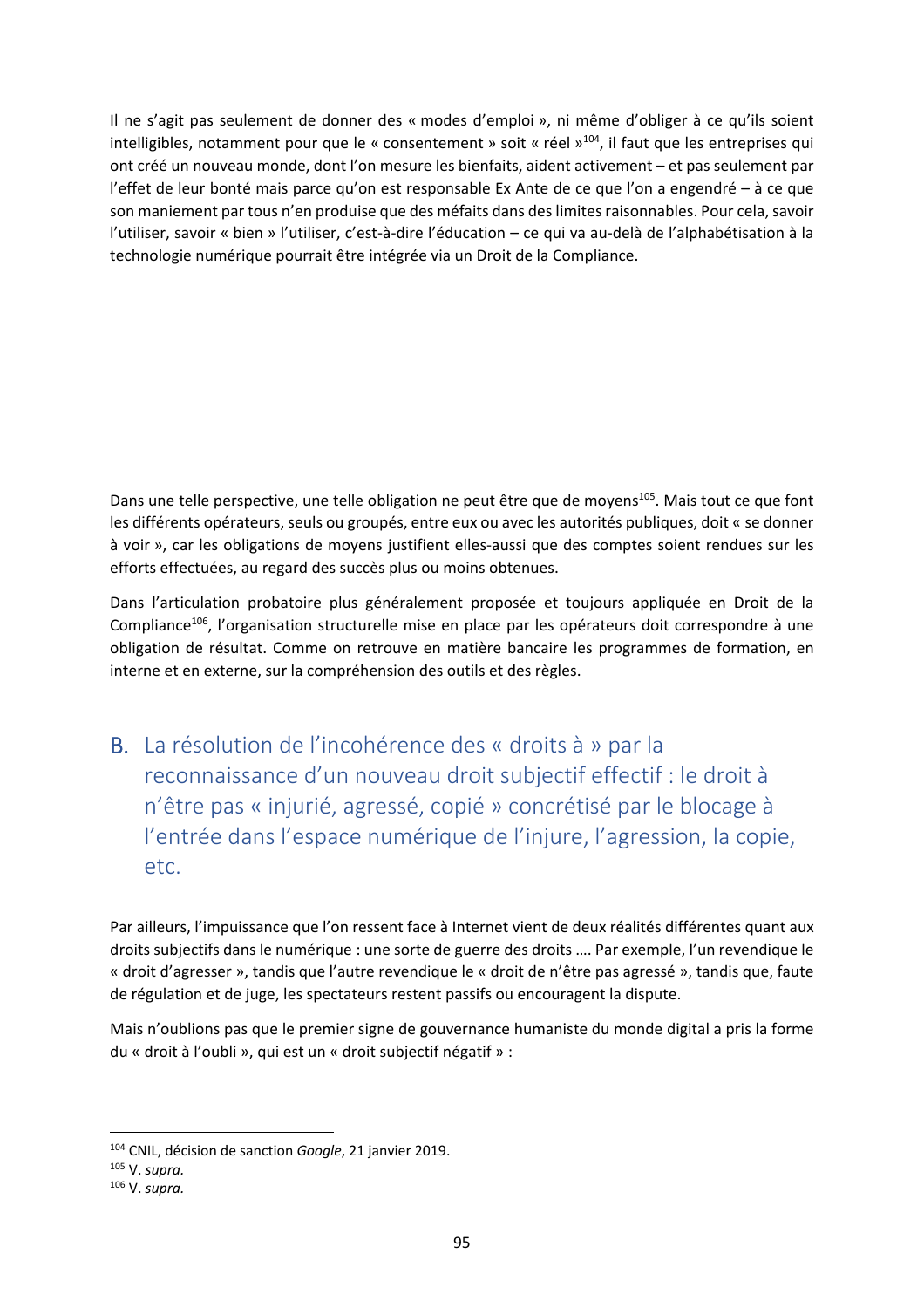En premier lieu, sont revendiqués de prétendus « droits subjectifs actifs », c'est‐à‐dire correspondant à une action, comme « les droits d'injurier », les « droits d'agresser », les « droits de vendre des copies » : il ne s'agit pas de droit mais plus de l'usage du Principe de Liberté. Ces droits n'étant en réalité qu'une forme prise par la Liberté, ils prennent forme immédiatement par l'action même (la

*Proposition n°26 : développer des « droits subjectifs négatifs », comme le « droit à n'être pas l'objet de fausse information », dont l'effectivité doit être immédiate, par l'intervention Ex Ante des opérateurs qui ne diffusent pas l'information* vente de l'objet, le discours tenu, la vente proposée de l'objet), deviennent une réalité. Les droits subjectifs sont par nature beaucoup plus lents.

En effet, en deuxième lieu, existent certains droits subjectifs défensifs », c'est‐à‐dire correspondant à un droit à ce que l'autre ne fasse pas quelque chose : ne m'injurie pas, ne copie pas mon modèle, ne diffuse pas mon œuvre sans mon autorisation, n'incite pas à la haine contre moi, etc.

A première vue, ces droits subjectifs défensifs ont une certaine effectivité. Mais, comme ils sont « en défense », le mal est fait : l'incitation à la haine est faite, la capillarité d'Internet l'a répandue partout dans le numérique.

Par nature, leur effectivité ne peut être advenir qu'en Ex Post. On comptera un délai de deux ans pour une condamnation judiciaire. En cas de diligence d'un opérateur diligence sur signalement, l'on comptera un jour, parfois une heure, pour une atteinte à un droit de propriété intellectuelle. Mais il ne s'agit jamais que de mécanismes de réparation de violation des droits. Ce n'est pas le moyen le plus efficace de respect des droits.

Cela n'est pas supportable car les droits subjectifs véritablement actifs sont contestables et définitivement dommageables (« droit à la haine », « droit à la copie », etc.) parce qu'ils se concrétisent dans l'action, tandis que les droits subjectifs qui constituent l'être humain dans ses droits fondamentaux, qui l'instituent dans sa dignité (« droit à n'être pas agressé », « droit à n'être pas copié) sont incontestables mais ne donnent rien qu'à une lointaine réparation Ex Post.

Il faut donc poser une troisième réalité : c'est que l'atteinte à ces droits subjectifs négatifs que sont le droit de n'être pas injurié soient « activés » immédiatement, c'est‐à‐dire cessent d'être en défense.

Pour cela, il faut que ne naissent jamais le discours de haine, la copie, la fausse information. Pour rendre ces droits subjectifs négatifs (le droit à n'être pas…), le Droit de la Compliance en est le moyen pour qu'il parvient de ne pas permettre la violation des droits subjectifs véritables, à ne pas créer l'impression qu'existeraient des droits que « le droit de haïr », le « droit de copier l'œuvre d'autrui », etc., impression née de l'impunité des violations générale des droits subjectifs véritables. Par l'internalisation de l'effectivité des droits qui commence à s'opérer, ce mouvement dévastateur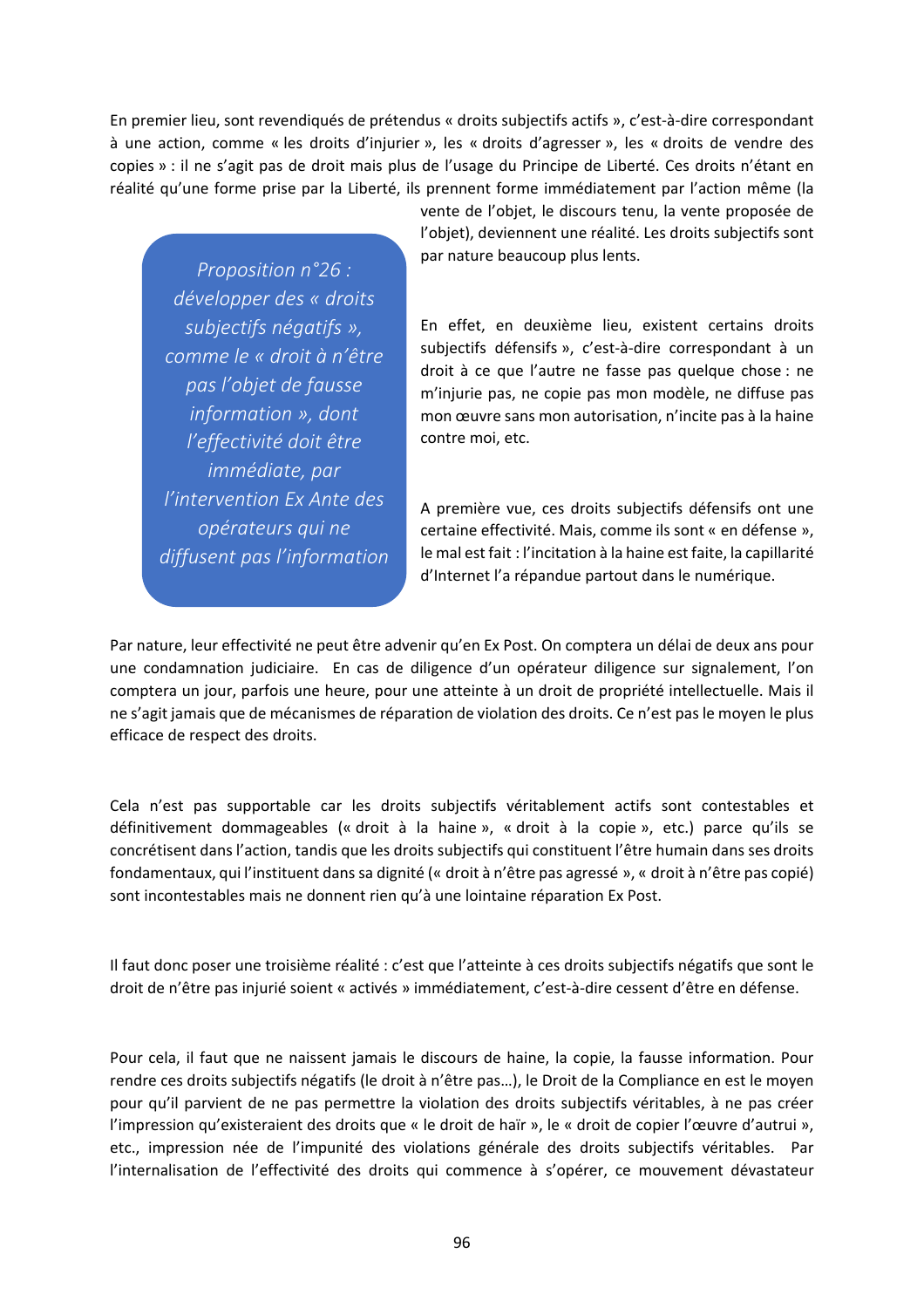commence à être contrer par les Autorités publiques, en internalisant la charge dans les opérateurs. Il convient aujourd'hui simplement d'en avoir désormais une vision plus générale.

*Proposition n°27 : Le fait de l'anonymat doit être contré par l'existence du droit des Personnes de connaître qui s'adresse à elles ; l'anonymat devenant l'exception*

1

La création de droits subjectifs numériques nouveaux : le droit de connaître qui s'adresse à moi

**Le premier de ces droits subjectifs à établir pour que naissent effectivement et en miroir un « droit à n'être pas harcelé », un « droit à n'être injurié », un « droit à n'être pas l'objet d'un discours de haine », prend racine dans le « droit fondamental de connaître l'identité de l'émetteur du discours.** 

En effet, en premier lieu l'identité de l'émetteur, c'est‐à‐dire l'obligation pour celui‐ci de s'exprimer comme une « personne

juridique » dont l'identité est indissociable de la personnalité<sup>107</sup>, a pour première conséquence de discipliner l'émetteur, qui se tient davantage. En second lieu, le ou les récepteurs de ces discours peuvent y répondre puisque l'identité réelle permet un « face à face »<sup>108</sup>. De la même façon, la personne qui propose un service ou un bien doit le faire sous son « identité réelle ».

L'argument technologique parfois avancé par les opérateurs comme quoi cela serait très difficile de vérifier « l'identité véritable » n'est pas exact ; il est aujourd'hui technologiquement possible de le faire. L'argument politique rattachant la liberté d'expression à l'anonymat vaut juridiquement aux États‐Unis mais ne vaut pas pour l'Europe dans laquelle cette liberté n'a pas la même ampleur.109.

Comme on le fit pour le « droit subjectif à l'oubli », il faut créer un « droit subjectif à connaître l'identité de l'émetteur ». De la même façon que le droit à l'oubli, c'est‐à‐dire le droit de ne plus être connu

<sup>107</sup> Sur la démonstration de cela au regard de ce qu'est la personnalité juridique, v. *supra.* 

<sup>108</sup> Sur le lien entre la personnalité, la culture et le face-à-face, v. les travaux d'Emmanuel Lévinas. 109 V. *supra.*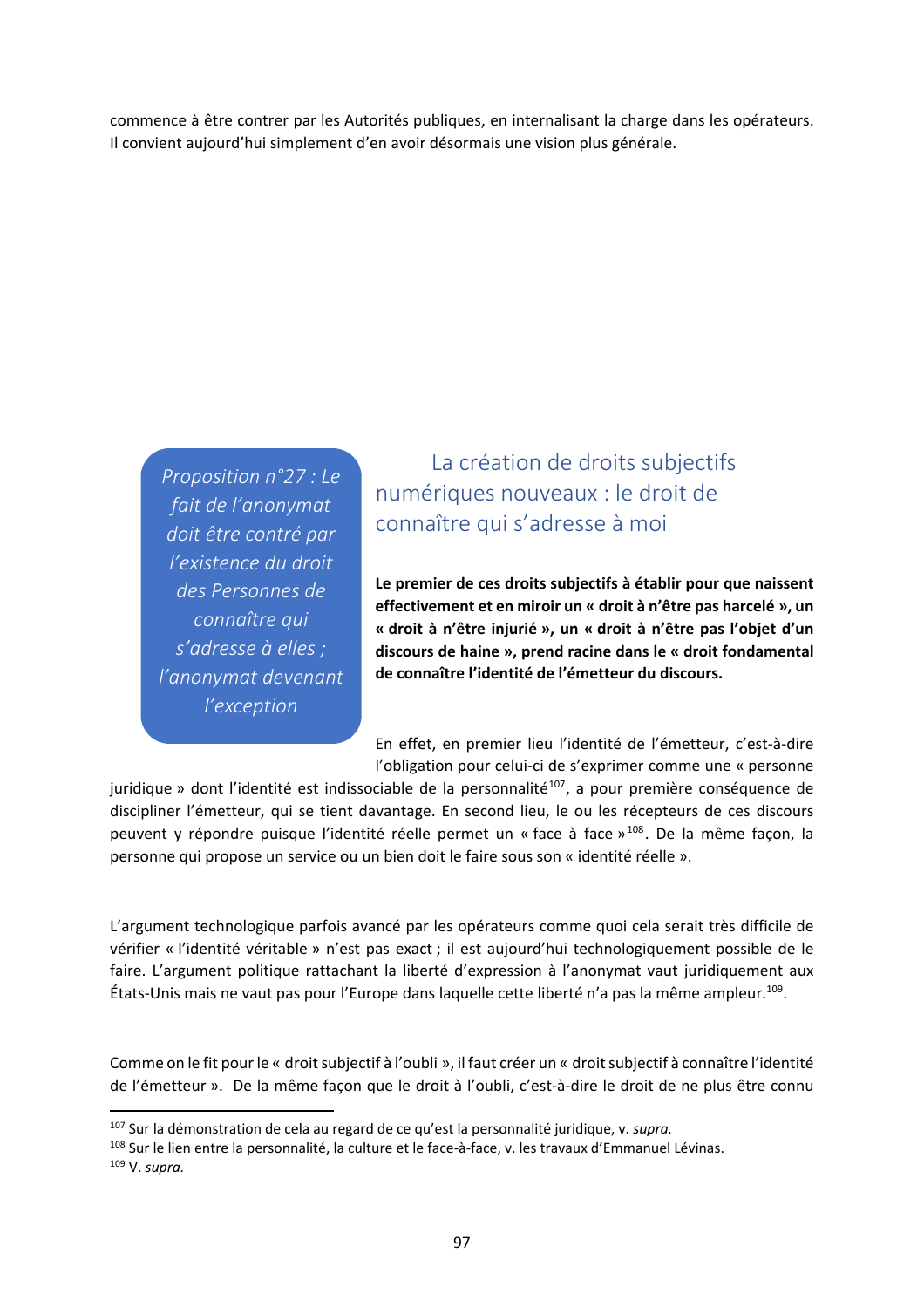comme émetteur (symétrique du droit ici en cause à être connaître l'émetteur) a pour sujet passif les opérateurs numériques qui rendent pourtant par fonction l'information trouvable, notamment les moteurs de recherche, le droit à l'oubli a créé en Ex Ante et sans qu'il y ait besoin de prouver un quelconque dommage une obligation de la rendre introuvable $110$ .

*Proposition n°28 : créer le droit subjectif à l'identité réelle de l'interlocuteur numérique, droit subjectif dont l'opérateur numérique crucial est comptable, ce qui n'exclut pas l'anonymat mais exige qu'il soit justifié par celui qui veut s'en prévaloir*

De la même façon que des archivistes ont protesté contre ce droit subjectif en ce que les travaux d'historiens en sont devenus plus difficiles, l'on pourra soutenir que des écrivains ne pourraient plus alors écrire des œuvres sous pseudonyme<sup>111</sup>. Mais en dehors du fait que quelques exemples exceptionnels ne justifient pas que demeure un principe d'anonymat dont les conséquences délétères sont désormais mesurées, un tel

droit subjectif nouveau fonctionnerait comme le droit à l'oubli.

En premier lieu, il faut encourager et donner aux opérateurs numériques le pouvoir de contrôler l'identité des personnes qui se connectent. La politique de « l'identité réelle » mise en place par Facebook doit être saluée mais cela ne doit pas relever de l'initiative d'opérateurs privés.

Des autorités publiques, la Cour de justice, de la même façon qu'elle créa le « droit à l'oubli », ou un texte européen, doivent être les créateurs d'un tel droit subjectif. En effet, il s'agit non seulement d'une question d'ordre (savoir qui parle) mais encore d'une question de droits, puisque cela met en cause les « personnes concernées »<sup>112</sup> et doit être requalifiée par un texte européen comme la reconnaissance d'un droit subjectif des autres personnes – y compris celles qui ne sont pas dans l'espace numérique, du fait de la digitalisation du monde – de savoir qui leur parle ou parle d'elles, afin de pouvoir y répondre.

<sup>110</sup> Sur la description de la naissance du « droit à l'oubli », v. *supra.* 

<sup>111</sup> France Culture, février 2018, s'appuyant sur 4 ou 5 exemples.

<sup>112</sup> Expression du Règlement général de circulation des données et de protection des personnes concernées par elles de 2016.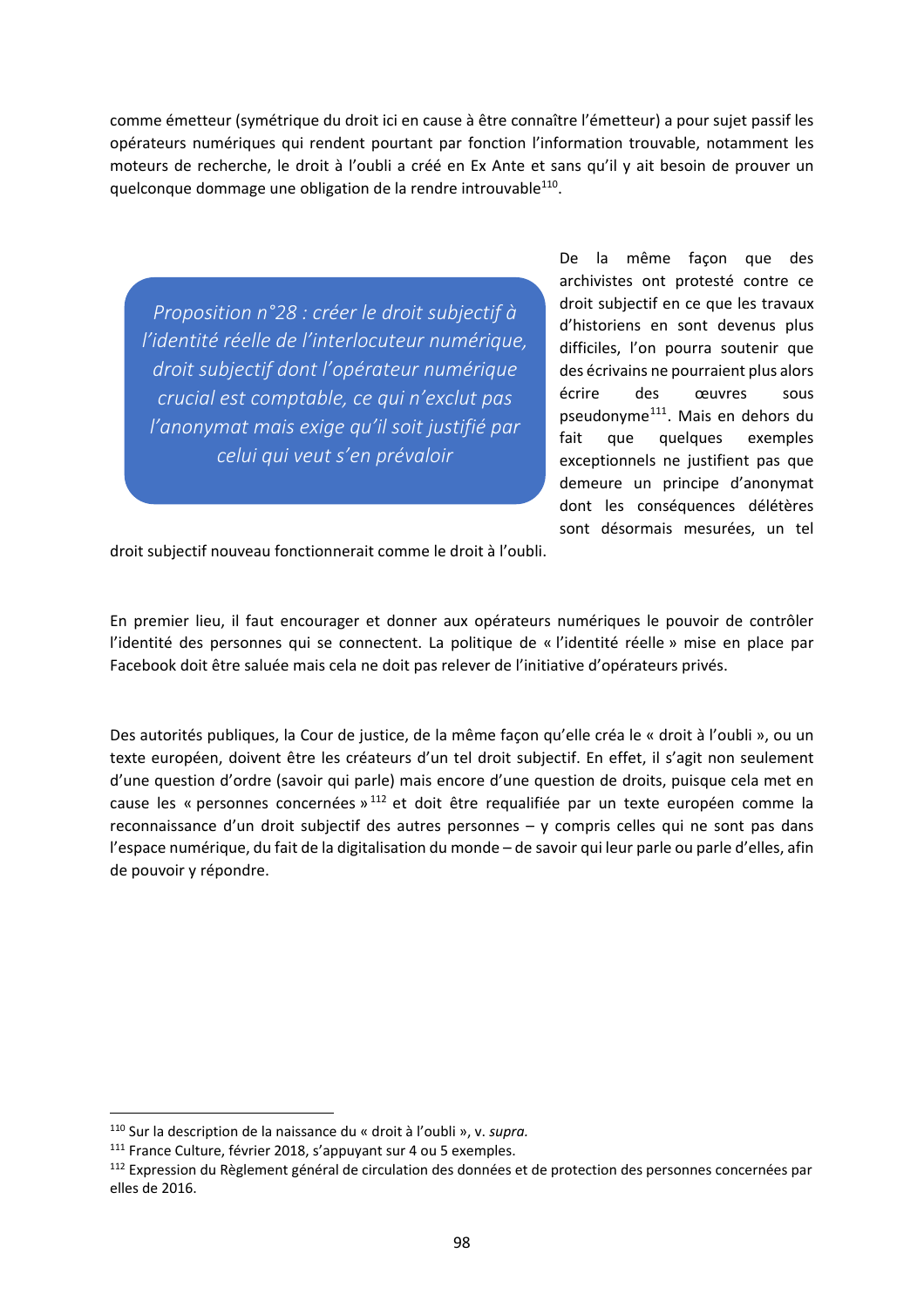Dans une société européenne qui prône le débat comme mode démocratique, la recevabilité pour entrer dans le débat est d'y entrer comme une personne, c'est‐à‐dire de donner son identité. Cela n'est pas tant à son bénéfice mais au bénéfice de ceux à qui l'on parle ou dont on parle. Le Droit doit transformer ce principe politique classique et accru<sup>113</sup> en droit subjectif fondamental. Il est de niveau constitutionnel à travers les droits de la défense, également présents dans la Convention des droits de l'homme et dans les principes de l'Union européenne. Le rapprochement des « deux Europes »<sup>114</sup> doit y inciter et faciliter cela. Faute de connaître l'identité de l'autre, ce droit a perdu son effectivité dans le monde numérique, dans lequel l'on peut dire que les droits de la défense n'existent plus guère, alors que la CEDH y voit le principe premier d'un système démocratique.

Ce but monumental consistant dans le respect de la première règle d'un débat, qui est l'identité même des personnes qui y entrent, constitue pour tous les autres le droit fondamental de savoir qui vous parle ou parle de vous, que l'on soit dans le monde digital ou dans le monde digitalisé.

La garde de droit fondamental d'autrui – et donc de tous ‐ doit être internalisée dans les opérateurs numériques cruciaux qui ouvrent les espaces d'échanges de paroles. Il ne s'agit donc pas des opérateurs de télécommunications classiques mais des entreprises qui tiennent des espaces d'échange de message, comme Facebook ou Twitter, en premier lieu.

Le fait que Twitter tolère l'anonymat est contraire à ce qui doit être institué comme un droit subjectif

*Proposition n°29 : le droit subjectif de savoir qui a mis les contenus est le socle du droit subjectif fondamental de pouvoir y répondre, relève des droits de la défense, droit fondamental pulvérisé par le numérique, qui doit être restauré dans son principe*

fondamental sans lequel l'être humain est dépossédé de son humanité.

En second lieu, il existe des opérateurs numériques cruciaux qui n'ont pas pour premier objet de tenir des places d'échange de message (proches en cela du modèle des entreprises de marchés financiers) sur lesquelles des « politiques de vérification d'identité » sont mises en place mais sur lesquelles des « commentaires » peuvent être mis à propos de contenus placés par des internautes. Les identités n'y sont pas vérifiées.

Cela produit des désordres, des circulations d'informations qui n'ont pas lieu d'être, par exemple

des informations couvertes par le secret des affaires et obtenues, notamment grâce à des faux profils sur des réseaux numériques professionnels, ou des messages haineux voire contraire au Droit pénal sur des réseaux non modérés. Ces dommages pourraient ne pas subsister si s'appliquait, par une

<sup>113</sup> Cf. les travaux d'Habermas sur l'agir communicationnel.

<sup>114</sup> Sur cette idée, v. *supra.*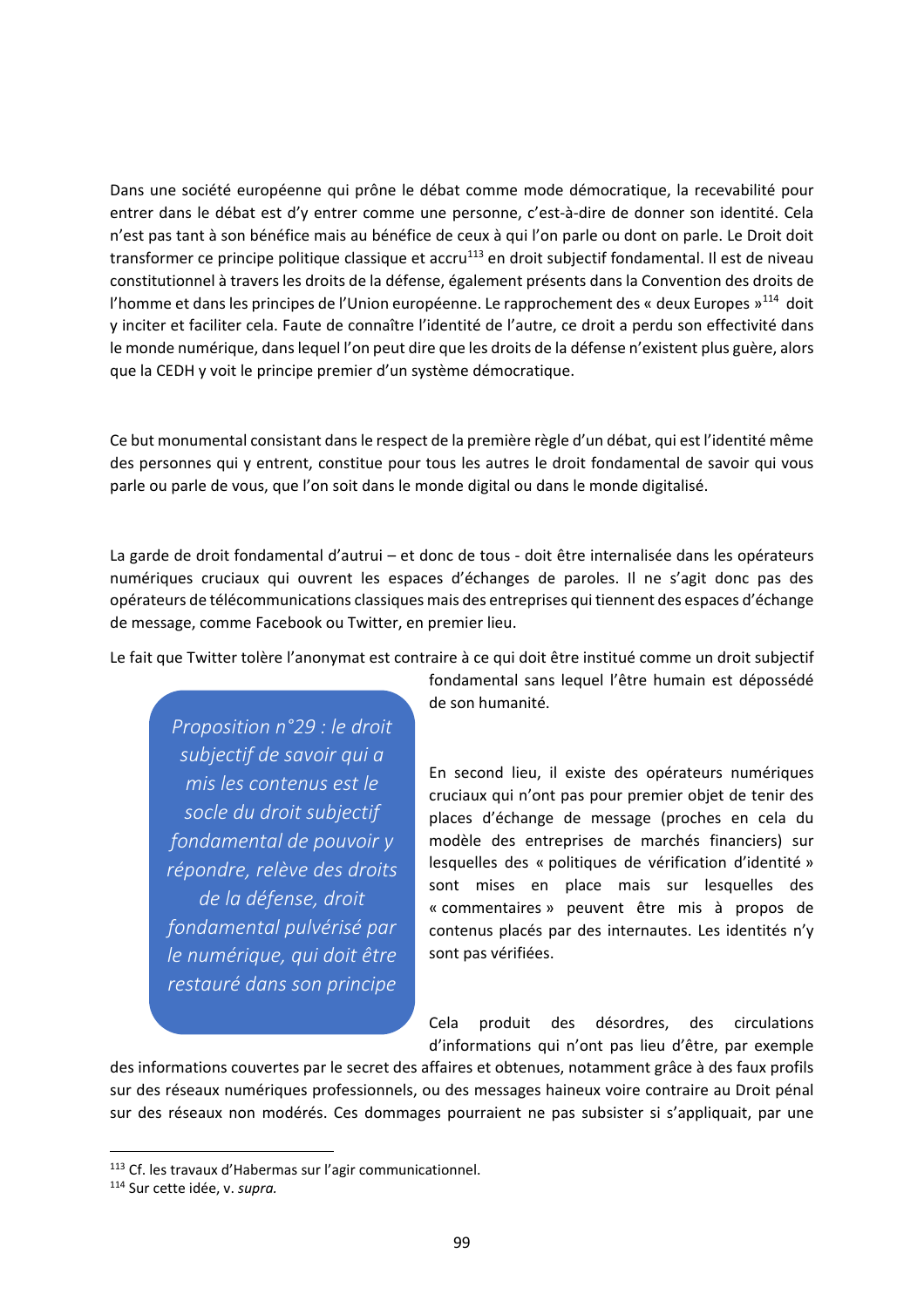obligation de Compliance portant sur ces opérateurs numériques cruciaux, l'obligation de l'identité réelle venant rendre effectif le droit subjectif de chacun de connaître l'identité de ceux qui lui parlent ou parlent de lui.

La jurisprudence à certes précisé à propos de Facebook que les relations entre les personnes, grâce à la plateforme, n'étaient pas nécessairement de nature amicale<sup>115</sup>. Elles peuvent être professionnelles. LinkedIn a d'ailleurs limité à 25.000 le nombre de contacts, car l'on ne peut « connaître réellement davantage de personnes, ce qui est un acte raisonnable de régulation pour assurer la réalité des profils »116.

Cela montre une nouvelle fois que ce présent rapport ne propose rien de révolutionnaire mais de prolonger des initiatives déjà prises, soit par des autorités publiques (lois et jurisprudences), soit par les opérateurs numériques eux‐mêmes.

Par ailleurs, une fois que l'on connait l'identité de celui qui propose, qui publie, qui parle et que l'on peut exercer son droit d'y répondre, sous l'angle des droits subjectifs, la question est alors de savoir s'il existerait un « droit à la modération » …

Sur beaucoup de plateformes, les commentaires ne sont pas « modérés ». N'existe qu'un mécanisme par lequel des tiers sont informés des propos qui sont tenus à leur sujet. Les contenus inadmissibles sont retirés (après avoir été dupliqués maintes fois, et reproduits immédiatement après, grâce à la nature même de l'Internet).

La véritable « modération », en tant que vertu, telle que prônée par l'association RespectZone qui

*Proposition n°30 : Le droit à la modération des propos de l'autre lorsqu'il y a échange relève d'une nature identique, car ce sont des contenus analogues qui sont insérés ; ils doivent engendrer les mêmes obligations pour l'opérateur numérique crucial*

propose de nombreuses solutions de droit souple, des engagements, et en appelle au sens moral des êtres humains et à la responsabilité sociétale des entreprises repose avant tout sur l'autorégulation des internautes.

Si intéressante que soit cette approche, souvent reprise, notamment via l'éducation à travers des actions communes entre des associations comme RespectZone et des municipalités, elle a montré ses limites car la liberté du loup fait des ravages dans le monde anonyme et instantané du digital, dans lequel viols collectifs et meurtres sont partagés de très nombreuses fois, quand les entreprises du numérique n'ont pas réussi à les retirer suffisamment rapidement.

<sup>115</sup> Civ., 2<sup>lème</sup>, 5 janvier 2017, Facebook.

<sup>&</sup>lt;sup>116</sup> Sur le fait que les opérateurs numériques se comportent ainsi en régulateurs de second niveau.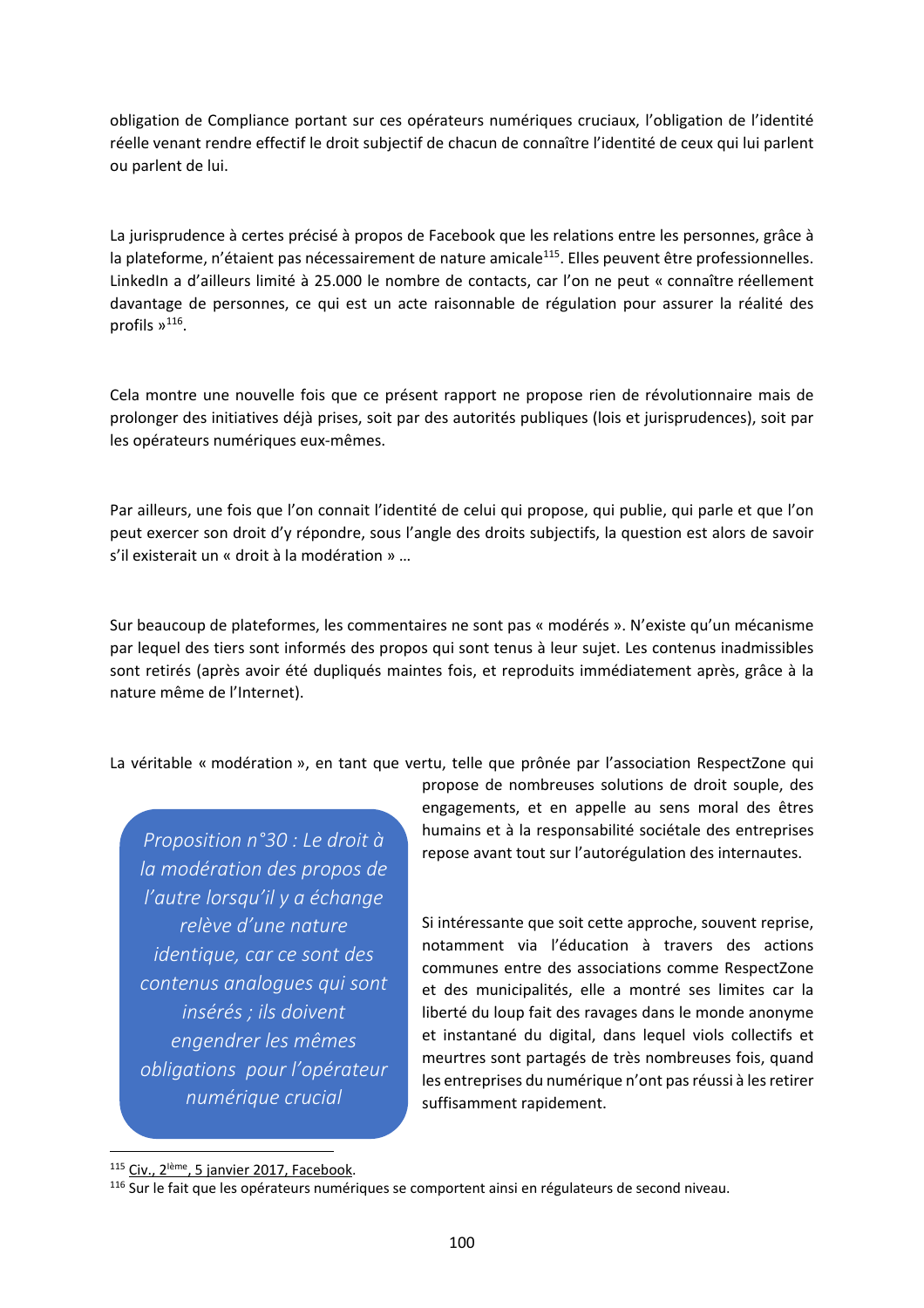Ainsi, la « modération » dans les débats, qui devrait être un rappel à la « civilité »  $117$  peut être encouragée, récompensée, mais elle ne peut pas dépasser l'obligation de moyens. Car la « modération » est d'un tout autre ordre que le pouvoir disciplinaire que les opérateurs du numérique doivent exercer pour retirer immédiatement les contenus, non seulement contraires au Droit, mais

*Proposition n°31 : Proposer un cumul de l'exercice d'une obligation Ex Ante de contrôle des commentaires qui ne diffère des obligations sur les contenus et d'une incitation à exercice une « modération » des commentaires, opérée par des humains dans les cas‐limites, se prêtant elle‐même à discussion*

encore porteur de haine d'autrui car contraire à ce nouveau droit subjectif que le Législateur français va prochainement créer<sup>118</sup>, à savoir le droit de n'être pas l'objet à titre individuel ou collectif, directement ou indirectement d'un discours de haine.

Or il y a dans les « commentaires » des contenus de même nature que dans les messages insérés d'une façon autonome : liens vers des produits contrefaits, propos haineux, fausses informations, etc. Cela serait une erreur de traiter d'une façon distincte le message que l'on dirait principal et le message que l'on dirait secondaire (commentaire) car dans le monde digital, expression même d'un système conversationnel, tous les messages se valent : les commentaires doivent donc faire l'objet de droits

*Proposition n°32 : Les « commentaires » doivent faire l'objet d'obligations de résultat et de moyens de même nature et de même portée que pour les messages originaux*

subjectifs de même nature et même portée : droit à connaître l'auteur du commentateur; droit à n'être pas systématiquement haï ; droit à n'être pas atteint dans son droit de propriété intellectuelle, etc., via les commentaires.

Cela engendre pour les opérateurs, qui tiennent ses places de discussion, des investissements de détection automatique pour des retraits immédiats. Mais l'intelligence artificielle progresse chaque jour et le système probatoire avec un

pouvoir Ex Ante et un contentieux différé<sup>119</sup> doivent permettre un tel système.

De la même façon que les banques, qui tiennent le système bancaire, ont fait les investissements pour détecter les anomalies et en tirer les informations permettant la lutte contre des maux globaux, le

<u>.</u>

<sup>117</sup> Sur cette question de la civilité et de l'éducation, v. *infra.* 

<sup>118</sup> V. *supra.* 

<sup>119</sup> V. *supra* sur un tel système, exposé d'une façon générale.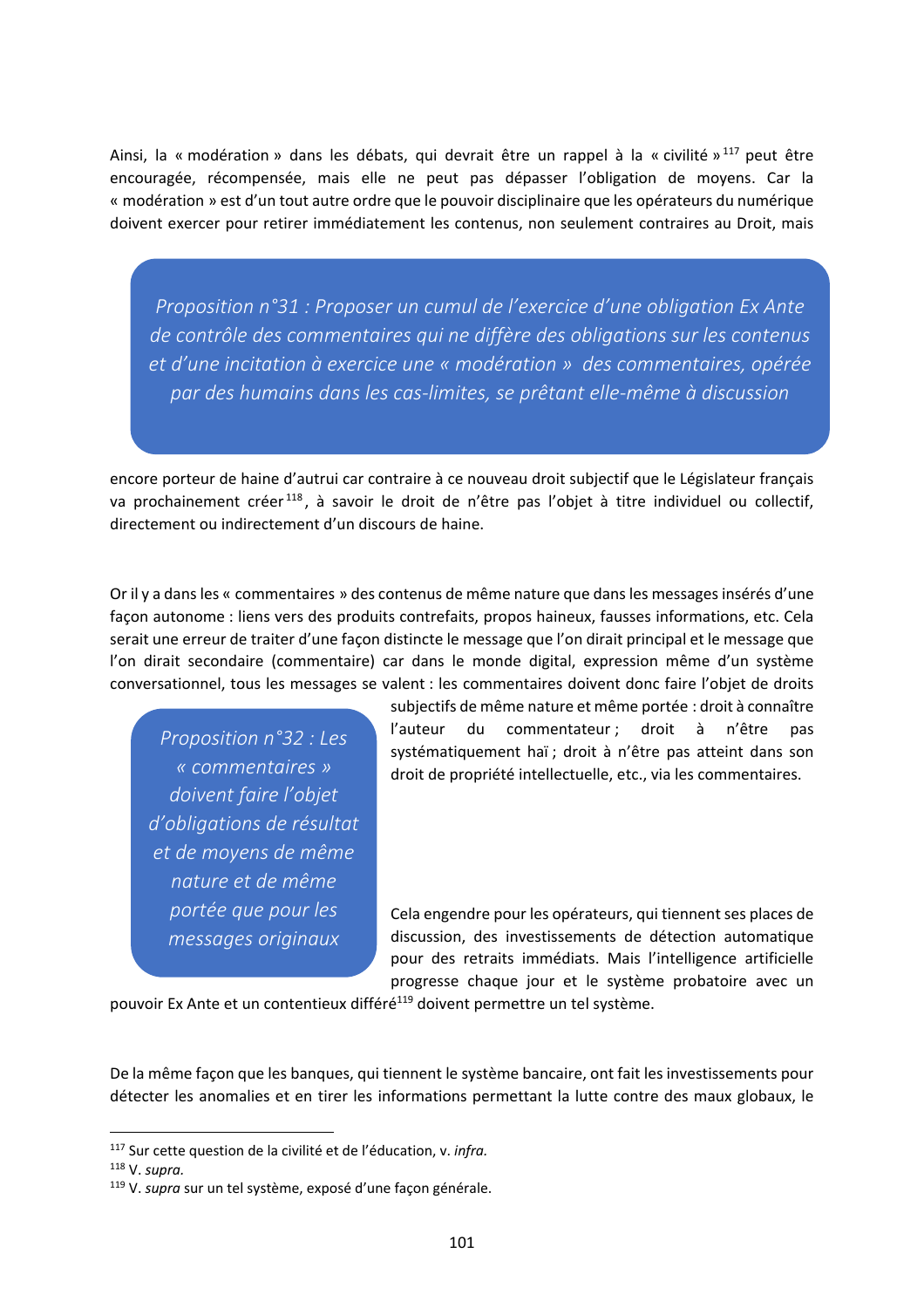terrorisme notamment, de la même façon que les grandes entreprises doivent se doter des outils structurels pour repérer les risques de corruption (cartographie, etc.), de la même façon, les opérateurs numériques doivent investir pour détecter ce type de discours.

En outre les deux systèmes ne s'excluent pas mais doivent se cumuler : l'exercice d'un pouvoir de retrait en Ex Ante d'un commentaire illicite ou inadmissible (avec le système de contentieux différé précité) et dans les « cas limites » un système plus classique de « modération » où l'opérateur numérique peut d'une façon ouverte et transparente informer l'émetteur sur le lieu numérique où le message est émis que celui-ci est douteux<sup>120</sup>.

Les opérateurs bancaires se plient à l'ensemble de leurs obligations de compliance par l'Intelligence Artificielle, dans laquelle ils voient par ailleurs l'avenir de leur développement économique, ce qui est également le cas pour les opérateurs numériques cruciaux. En tant que celle‐ci accroit leur puissance, si l'on considère que cet usage doit être fait non seulement pour leur profit mais également pour servir ce but de respect de la personne d'autrui posé par le Politique, dans un texte contraignant, et sous le contrôle d'un superviseur européen<sup>121</sup>, alors – comme pour les banques – la connaissance de plus en plus fine que les opérateurs ont des utilisateurs, de leurs produits et l'usage qu'ils font de cette connaissance affinée, pourrait être considéré admissible en raison de cette finalité d'ordre public et d'ordre systémique d'un monde digital « intègre », notamment au regard du Droit de la concurrence.

Faute de cela, si la discipline n'est pas exercée par internalisation dans les opérateurs cruciaux de buts fixés par les Autorités publiques et sous leur supervision, l'on en restera à la situation présente, de plus en plus contestée par la population, où les opérateurs numériques cruciaux continuent de fixer unilatéralement<sup>122</sup> des règles ce qu'il est « convenable » de publier ou de ne pas publier.

Cela renvoie à un mécanisme où les entreprises puissantes seraient légitimes à imposer au monde entier leurs normes de « bons comportements », notamment au regard de la « décence », leur puissance les faisant Législateurs de l'Internet, ce qui n'est pas admissible, et de moins en moins admis par la population.

A l'inverse, en internalisant par des mécanismes de Droit de la Compliance une obligation faite aux opérateurs numériques cruciaux de concrétiser les droits fondamentaux des internautes qu'un texte européen, de droit dur – comme une directive et un règlement ‐ éventuellement préparé par un texte de droit souple pouvant lui‐même appui sur un rapport d'expert, droit souple convergeant dans des lignes directrices des droits fondamentaux des personnes concernées par les activités digitales, cela sert à la fois l'Europe (enfin réconciliée dans deux axes<sup>123</sup>), les personnes (enfin protégées) et les

<sup>&</sup>lt;u>.</u> <sup>120</sup> Comme cela s'opère sur Wikipédia.

<sup>121</sup> V. *infra.* 

<sup>&</sup>lt;sup>122</sup> Le simple fait de cliquer sur la case d'adhésion ne pouvant équivaloir à l'expression d'une volonté libre et éclairé de l'internaute.

<sup>123</sup> V. *supra* sur les « deux Europes ».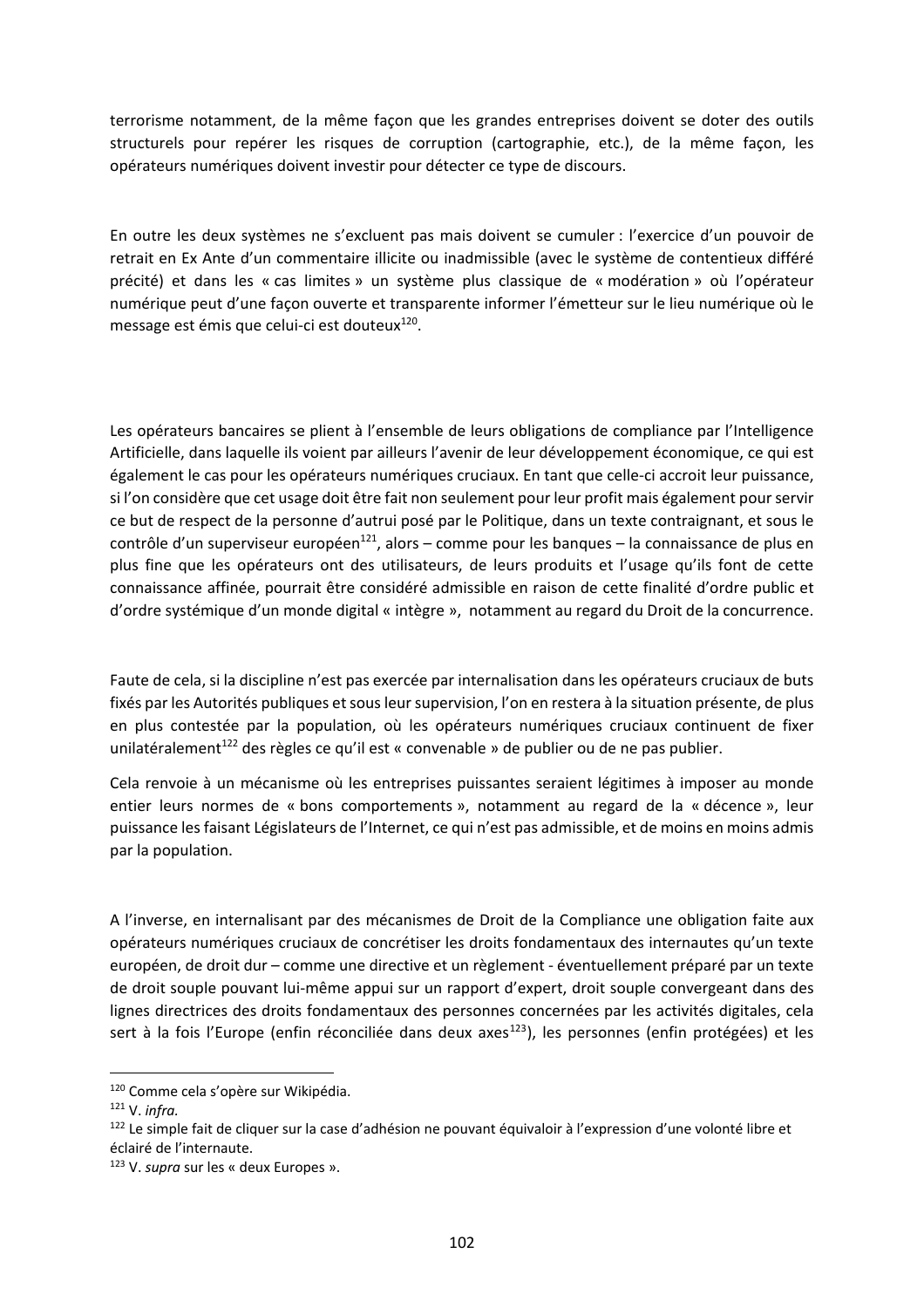opérateurs numériques cruciaux qui légitiment leur puissance puisque ne l'exerçant – d'une façon accrue- que sur ordre du Droit et sous la supervision d'une Autorité publique<sup>124</sup>.

Conformément au Droit de la Compliance qui, comme le Droit de la Régulation dont celui‐ci est le prolongement, est un droit libéral, le texte dont la Commission européenne – et plus particulièrement la DG Connect – pourrait établir une première version $^{125}$ , aurait pour objet de fixer les buts que les opérateurs numériques cruciaux doivent viser pour le compte des Autorités publiques, la façon dont ils y procèdent relevant de leur propre initiative, culture et technologie.

# IV. PARCE QUE « RÉGULATEURS DE SECOND NIVEAU », LES OPÉRATEURS NUMÉRIQUES CRUCIAUX DOIVENT AVOIR DES OBLIGATIONS NOUVELLES ET LES POUVOIRS CORRÉLATIFS

**Annonce de plan et résumé.**  Puisque ce monde nouveau qui met en danger les êtres humains parce qu'il n'a comme seul pilier que le Principe de Liberté il doit s'appuyer sur un second pilier, celui de la Personne. Comme il est tenu par des opérateurs numériques cruciaux, c'est en leur sein que des obligations nouvelles doivent être internalisées, notamment quant au sort des informations qui viennent à eux, ce qui leur donne une obligation en miroir de diffusion des informations mais avant cela‐même de la garde de celles‐ci, voir du secret de celles‐ci (**A**). De par leur position, dotés de tant de pouvoirs, autant qu'il s'agisse de pouvoirs de droit plutôt qu'il ne s'agisse que de pouvoirs de fait incontrôlés et dessinés par eux‐mêmes, il faut reconnaître en conséquence aux opérateurs numériques cruciaux le statut de Régulateurs de second niveau (**B**).

### A. L'INTERNALISATION DANS LES OPÉRATEURS CRUCIAUX DU NUMÉRIQUE DE LA GARDE DES CONTENUS EN FONCTION DE L'INTÉRÊT DES PERSONNES

**Annonce de plan et résumé.**  Les opérateurs numériques ne se ressemblent pas, les internautes non plus, les choses, prestations et discours non plus. A cette diversité, seul un but peut unifier la Gouvernance d'Internet : l'articulation entre Protection de la Liberté et la Protection de la Personne. Suivant ce qu'exige la protection de la Personne, l'obligation ‐et les pouvoirs corrélés à celle‐ci – va varier. Le principe doit en être la garde par l'opérateur numérique cruciaux des informations concernant la personne, leur manipulation relevant donc d'une exception – c'est‐à‐dire d'une justification à fournir (**1**). En outre, l'opérateur peut être contraint de ne pas diffuser un contenu qui

<sup>124</sup> Sur la question de la supervision, v. *infra.* 

<sup>125</sup> Selon la méthodologie de droit souple précédemment exposée, v. *supra.*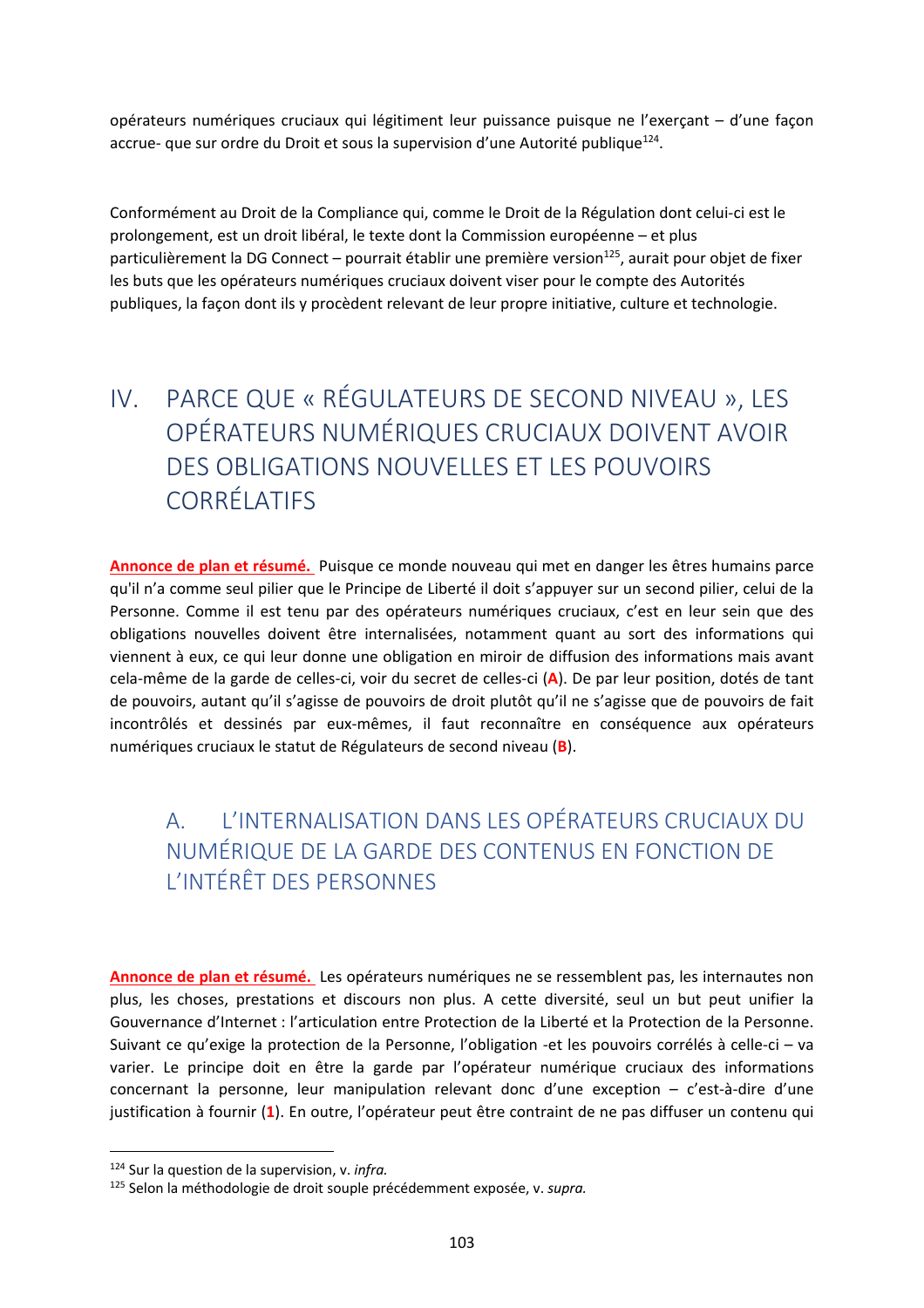met en danger une personne (**2**). Par ailleurs, i est en train de devenir le garant de la coïncidence entre le contenu des messages et la qualité d'une « information » pour que celle‐ci soit appréciée comme fiable (3). Peut-on aller plus loin, et notamment au regard de la digitalisation du monde dit « réel », peut‐on considérer une obligation de « civilité » à la charge des opérateurs de ce qu'ils accueillent ou de ce que à quoi ils mènent (**4**) ?

#### 1. L'internalisation dans les opérateurs numériques cruciaux du principe de garde des informations à caractère personnel, leurs manipulations devant être des exceptions justifiées

Les opérateurs qui tiennent le monde de l'Internet accueillent des informations. Il n'est pas besoin d'entrer dans la querelle juridique, par ailleurs légitime, entre le statut d'hébergeur ou d'éditeur, car personne n'a jamais soutenu qu'une entreprise de marché financier était l'éditeur des informations qui y circulent pour la contraindre à lutter contre les fausses informations et l'on considère bien pourtant qu'en tant que place l'entreprise qui organise le marché doit garantir l'intégrité de celui‐ci et la qualité des divers éléments qui y sont disponibles.

Mais si l'on considère que l'un des dangers naturels d'Internet est la dépossession de la personne, de l'être humain « démasqué »126, celui‐ci laissant les opérateurs numériques disposer de lui, donnée par donnée, avec ou sans son consentement, il faut obliger les opérateurs à ne pas diffuser les informations sur les personnes.

Cela suppose que les données qui sont extraites par l'opérateur numérique de ce type d'information « à caractère personnel » ne soient pas transférées à autrui comme on le fait pour de simples biens. Poser un principe n'exclut en rien des exceptions : il suppose simplement que les exceptions soient explicites et justifiées, alors qu'un principe peut demeurer implicite et, parce qu'il est principe, n'a pas à se justifier. A partir de ce principe, tout transfert, usage, bénéfice, etc. correspond à une exception qui impose que l'opérateur justifie de l'existence d'un élément subjectif, à savoir le consentement « libre et éclairé » (c'est‐à‐dire libre preuve d'une volonté effective) des personnes concernées, et d'un élément objectif, à savoir la compréhension effective par l'usager de son « implication ».

Cette garde des secrets est essentielle et de la même façon que sur un marché financier celui qui a une information que les autres n'ont pas (définition du « secret ») ne doit pas l'utiliser, sauf à en répondre

*Proposition n°33 : Poser le principe de la garde par les opérateurs numériques cruciaux des informations concernant les Personnes ; les exceptions au principe de garde (mise à disposition d'autrui, transformation, etc.) doivent être justifiées*

pénalement comme abus de marché (délit d'initié, par exemple), l'opérateur numérique qui partage

<sup>126</sup> Sur la notion juridique de « personne » comme « masque », v. *supra.*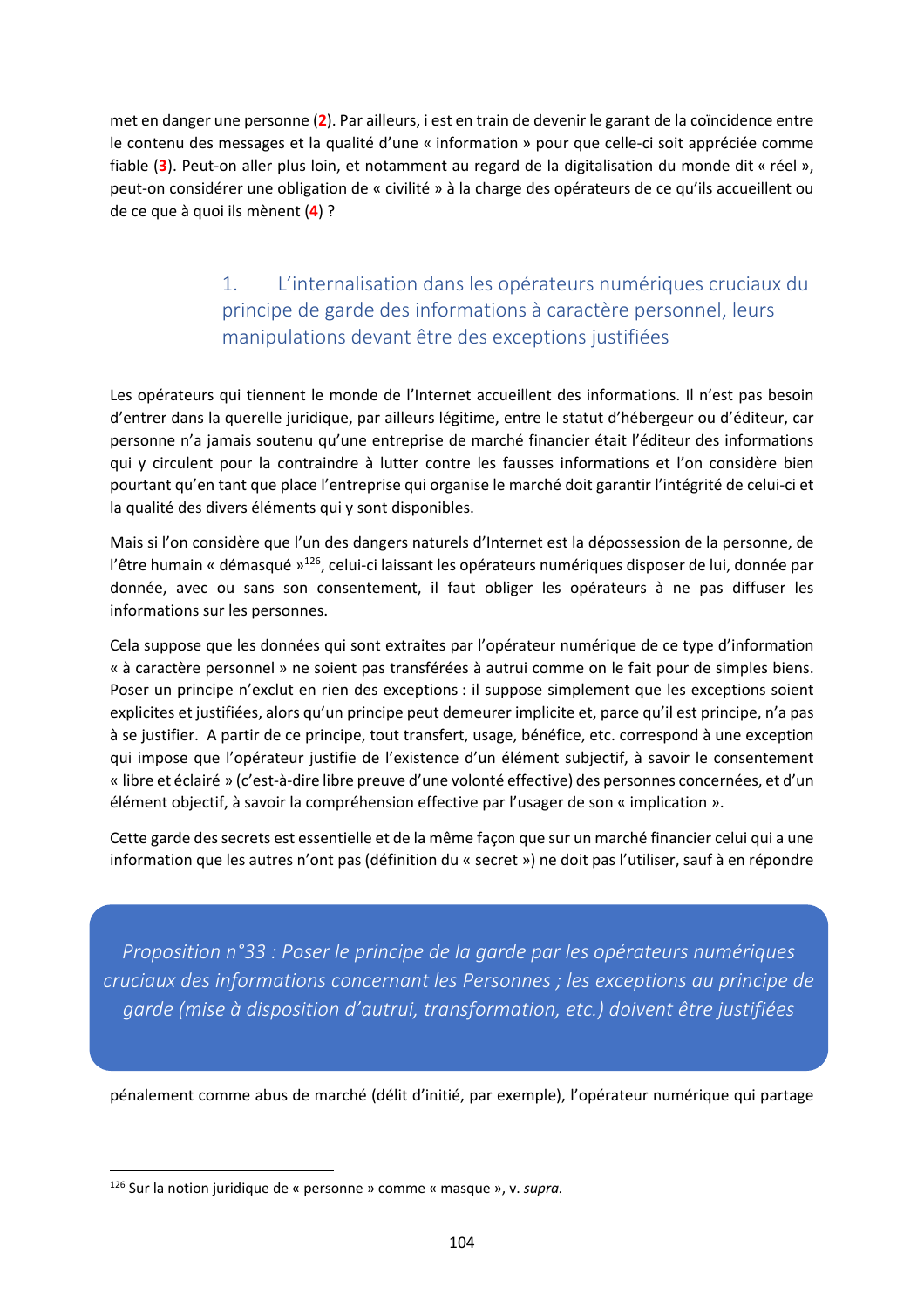mécaniquement l'information doit tendre à ce que les secrets ne soient pas révélés grâce à sa technologie. Par exemple les secrets professionnels.

Certes, il peut arriver que l'opérateur numérique ne puisse pas lui‐même connaître en Ex Ante l'information sous‐jacente à la donnée qu'il manie. C'est notamment le cas des opérateurs des télécommunications qui font circuler par les bandes passantes les données sans avoir déployé en Ex Ante les informations sous‐jacentes, qui n'apparaissent en tant que telles qu'au moment de l'émission et de la

*Proposition n°34 : Dans des cas‐limites, certains opérateurs télécoms peuvent devenir opérateurs numériques cruciaux, devenant redevables du Droit de la Compliance sur les contenus, en raison de la massification ou systématisme des messages*

réception.

L'on retrouve ici une difficulté classique de frontière de qualification entre l'activité de télécommunication, hors d'atteinte de ces obligations liées au contenu, et l'activité numérique, visée en tant qu'elle est liée au contenant. Sans entrer en tant que telle dans la question de la pertinence de la distinction aujourd'hui « contenu/contenant », le critère (aujourd'hui appliqué dans certaines législations) est d'internaliser ces obligations non pas tant suivant la technologie (par exemple WhatsApp comme opérateur télécom ou comme place de discussion, avec le critère technique du cryptage) mais plutôt suivant la masse de messages identiques envoyés, ce qui renvoie dans une définition téléologique à ce qu'est le numérique, par rapport à ce que sont les télécommunications. Ainsi, la qualité même de l'opérateur peut relever « en principe » d'une catégorie, et « par exception » également d'une autre, ce qui déclenche des obligations de garde des informations.

Un autre exemple peut être pris lorsque d'une façon « systématique » des liens vers des sites de contrefaçons sont insérés dans des opérateurs de messagerie privée.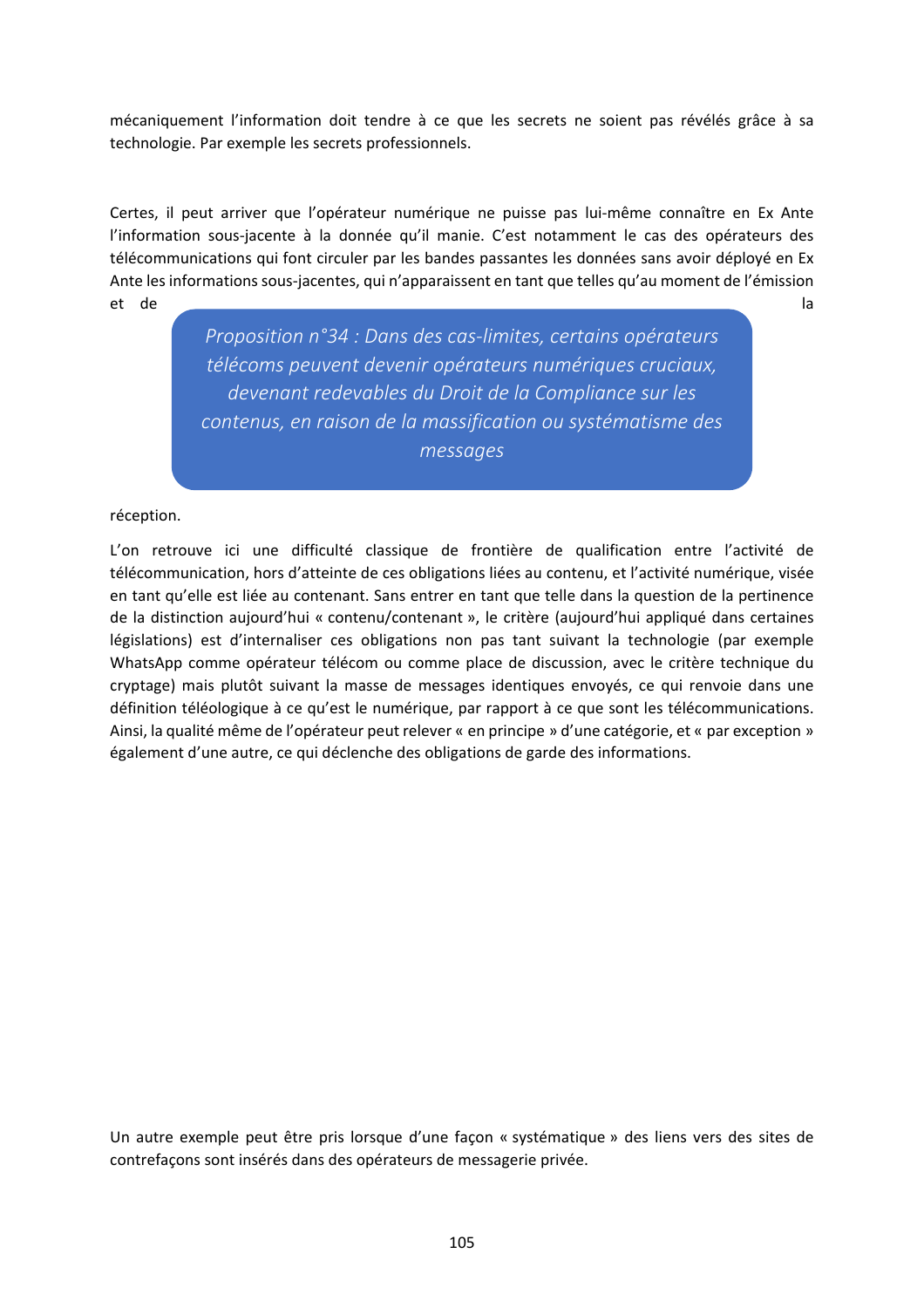Mais nous ne sommes plus dans le principe, nous sommes dans l'exception. Le couple « principe/exception » a en Droit principalement une portée probatoire<sup>127</sup>. Ainsi dans un tel cas, ce n'est pas à l'opérateur de messagerie privée de prouver Ex Ante qu'il n'est pas utilisé comme un opérateur numérique (la preuve d'un fait négatif est dite la « preuve impossible ») : c'est à la victime d'un tel

**Proposition** n°35 : L'activité de messagerie « en principe » Par *privée de justifiant pas de mécanisme de Compliance, c'est par des procédés Ex Post et sur demande d'un dommage vraisemblablement allégué que l'opérateur doit être soumis concernant le message au mécanisme de Compliance*

exemple d'un envoi par millier d'un discours de haine ou l'ajout systématique d'un lien vers un site de téléchargement illicite d'agir en premier lieu, l'opérateur ainsi devenu pour cette opération-là « opérateur numérique » <sup>128</sup> de réagir pour éliminer l'auteur de l'envoi massif ou de l'ajout systématique.

Au besoin, l'opérateur doit alors – comme il le faut sur ordre d'une autorité publique – procéder au décryptage, mais il ne peut le faire qu'en Ex Post, sur une demande justifiée d'une victime qui lui présente une allégation vraisemblable de la violation de ses droits. Ainsi, l'équilibre des droits des uns et des autres, ainsi que la qualification juridique de l'opérateur, sont respectés par un tel système probatoire et procédural.

<sup>127</sup> Sur ce point, v. *supra.* 

<sup>128</sup> Comme les régulateurs deviennent le temps où ils prononcent des sanctions des « tribunaux ».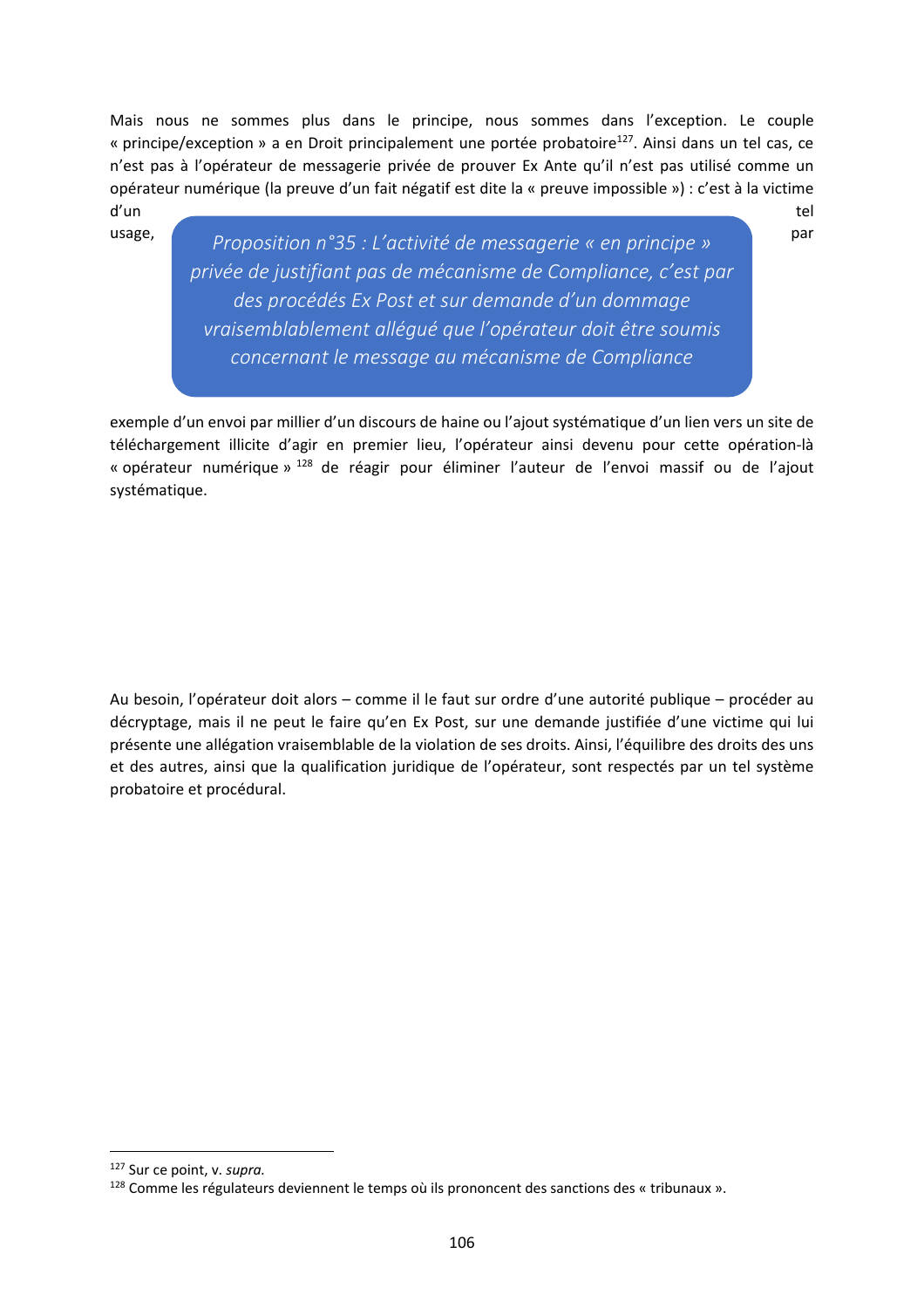*Proposition n°36 : Concernant l'impératif d'effectivité du Principe de Personne, mettre la notion de « danger » au même niveau que la notion de « risque » dans la perspective systémique du Droit de la Compliance*

#### 2. L'internalisation dans les opérateurs numériques cruciaux de la qualité des messages au regard des dangers pour les personnes

Dans le même souci unitaire de la personne, le Droit peut internaliser dans les opérateurs numériques cruciaux une fonction quant au contenu des messages, par principe lorsqu'ils ne sont pas cryptés, par exception lorsqu'ils le sont<sup>129</sup>. La protection de la personne vise aussi bien l'émetteur du message que d'autres que celui‐ci. C'est pourquoi un message représentant un « danger » pour la personne doit pouvoir être repéré par l'opérateur, notamment grâce à l'intelligence artificielle.

L'on peut distinguer trois types de messages suivant leur émetteur et leur destinataire.

Il peut s'agit d'un message dangereux pour la personne elle‐même, comme l'a montré l'expérience de Facebook ayant repéré les messages pouvant faire penser que l'émetteur est sur la voie d'un acte suicidaire, ce qui amène l'opérateur à donner l'alerte. L'on voit bien dans une telle initiative que la notion centrale est bien le souci de la personne, la notion technique est bien celle de « danger » (qui peut donc déclencher une crise irréparable et requiert une prévention, voire une action), la solution après le repérage interne étant l'alerte vers l'extérieur, comme cela s'opère dans les Droits de la compliance en matière bancaire (déclaration de soupçon à Tracfin) ou de santé (risque de maladie contagieuse et alerte).

Ce type de repérage, dans une société où les personnes sont de plus en plus isolées, et parce que celles‐là même recourent au numérique, pourrait s'appuyer sur les incitations contenues dans le Droit de la Compliance.

Il peut s'agir d'un message qui n'est pas dangereux pour la personne qui l'émet mais pour son destinataire. Il s'agit d'invectives, insultes et menaces, émises, souvent à répétition, contre une

<sup>129</sup> V. section précédente.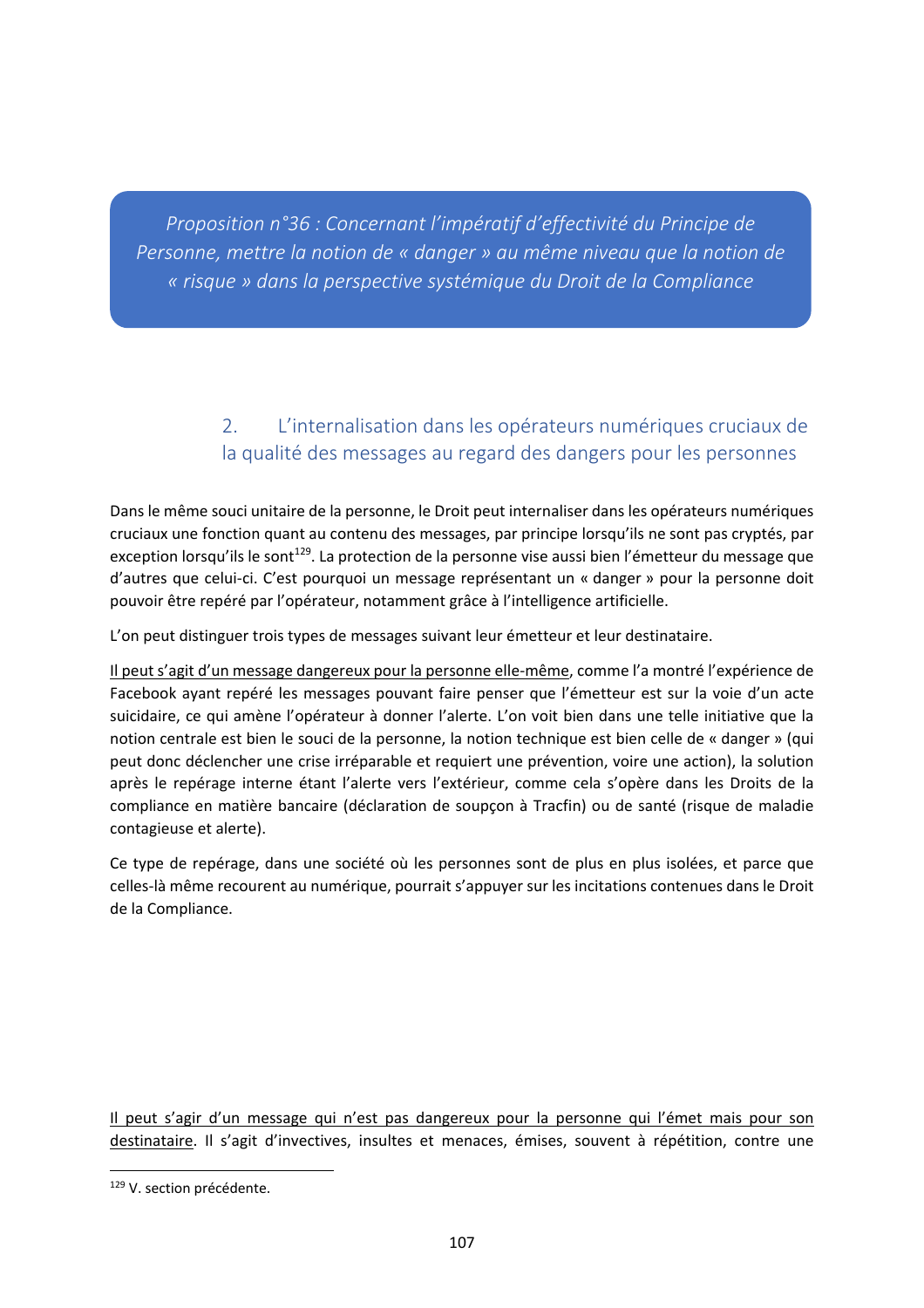personne particulière. Les violences faites aux femmes en sont hélas un bon exemple. Les organismes qui sont chargés de prévenir le passage du risque à la crise (par exemple la mort de la personne destinataire) ont du mal à enrayer le passage à l'acte, sans doute faute de moyens et d'éducation.

Là encore, l'internalisation dans les opérateurs d'incitations contenues dans le Droit de la Compliance, pour agir en venant en alerte et soutien des systèmes classiques serait bienvenue.

Il peut s'agit encore d'un message qui est dangereux pour un ensemble de destinataires. Il ne s'agit plus alors tant de « violence » mais de « haine », notion que le Droit cerne moins nettement. Ces messages, souvent conçus par des émetteurs anonymes<sup>130</sup>, consistent à promouvoir la détestation et le mépris d'une catégorie de personnes. L'extrême pouvant être le souhait de destruction de toute personne qui n'appartient pas au même groupe que l'émetteur. Certains sont prohibés par le Droit pénal, comme les messages et comportements antisémites, homophobes ou d'appel à la haine raciale, l'appel aux actes terroristes, d'autres relèvent de l'interdiction plus générale mais de nature civile d'atteinte au principe d'égalité, par exemple celle entre les hommes et les femmes.

Il est très difficile de lutter en Ex Ante contre de tels comportements. Deux perspectives complémentaires s'offrent. En premier lieu une collaboration active avec les Autorités publiques, services de l'État et organisations internationales dédiées, le secret en ce qu'il alimente le risque ne pouvant plus bloquer des interventions internes en Ex Ante (comme le montre les mécanismes Ex Ante déjà en place à propos de la prévention et la lutte contre le terrorisme, notamment chez Facebook) ni les mécanismes d'alerte, qui doivent compléter – comme en finance – le Droit Ex Post classique.

En cela, les opérateurs numériques sont en position de concrétiser le droit subjectif fondamental de n'être pas mis en danger, forme nouvelle du droit classique à la sécurité de chacun, que la liberté du monde numérique est en train de compromettre.

En second lieu, et à l'inverse du caractère

<u>.</u>

*Proposition n°37 : Pour l'effectivité du droit subjectif négatif des Personnes de n'être mises en danger par le monde digital, le Droit de la Compliance doit doter les opérateurs numériques cruciaux des moyens d'aider les Autorités publiques dont le but est la sécurité publique, miroir de ce droit subjectif*

contraignant de ce Droit Ex Ante Internalisé (comme le devoir d'alerte), l'enjeu majeur est sans doute dans l'expression la plus pure de l'Ex Ante : l'information et l'éducation des personnes. En effet, l'on peut prendre comme postulat qu'une personne « informée » ne mettrait pas de bonne foi des propos antisémites, racistes, homophobes, car ceux‐ci sont non seulement interdits mais ils sont aussi faux.

<sup>130</sup> V. *supra* le rapport entre le « masque » de la personnalité juridique et le mécanisme liée de l'identité connue de tous de la personne, inscrite à l'état civil tenu par l'Etat ; v. *infra* la question de « l'identité réelle » dans le monde numérique.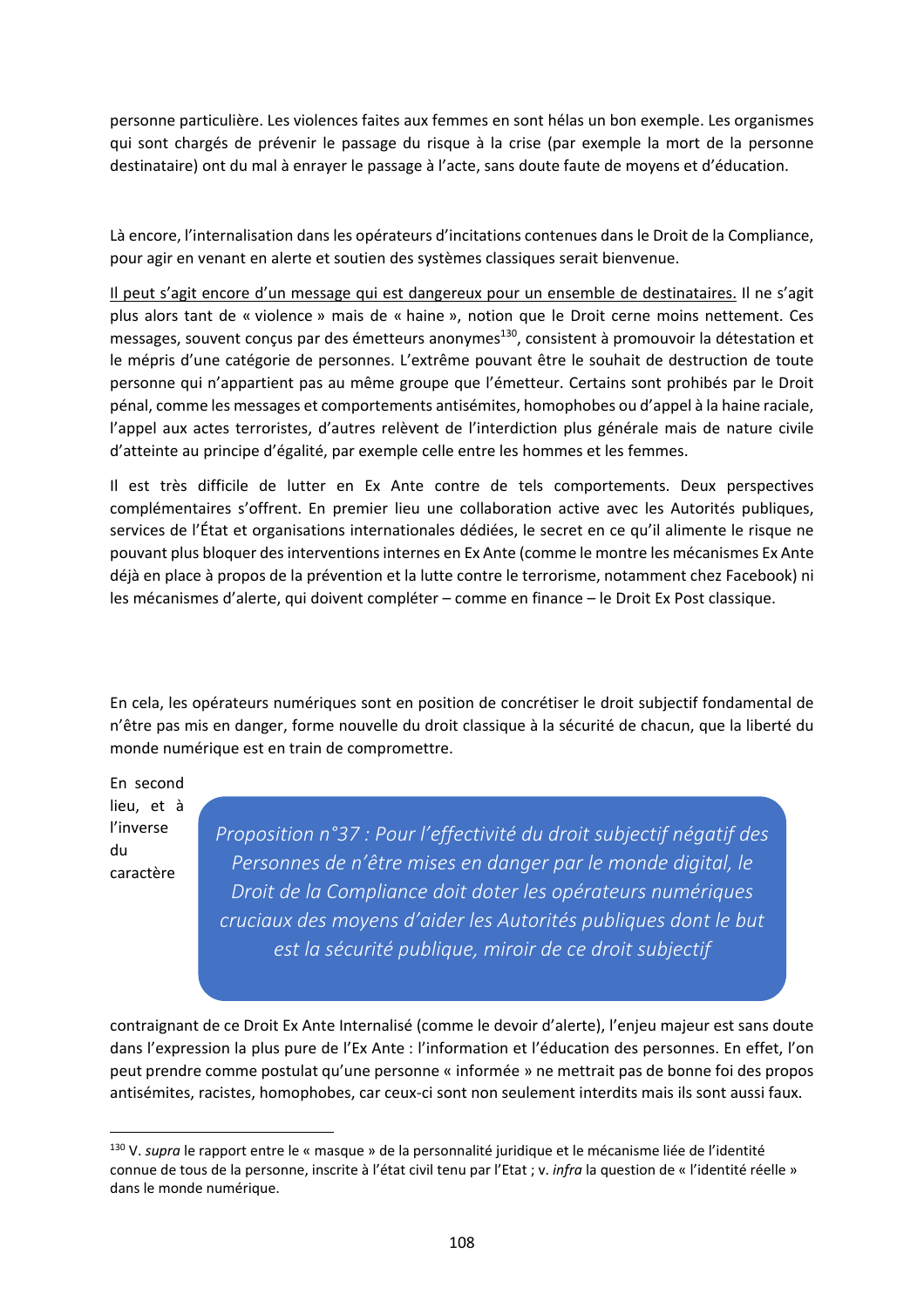On lit dans la masse des messages écrits ou visuels haineux qu'un être humain n'est pas égal à un autre en raison de sa race, de son orientation sexuelle, ou du fait qu'il s'agit d'une femme. Beaucoup d'émetteurs et de relayeurs considèrent que c'est la vérité. Il y a donc une question de principe : la diffusion massive par capillarité de messages trompeurs, qui sont aussi souvent des messages de haine. Il convient de généraliser ce qui a été déjà été fait d'une façon éparse.

## 3. L'internalisation dans les opérateurs cruciaux du numérique de la garde de la qualité des messages pour qu'ils coïncident aux critères de l'information

L'information et l'opinion sont deux notions distinctes. L'information vise à reproduire l'état du monde tandis que l'opinion consiste à exprimer une conception propre de l'émetteur sur cet état. L'expression répandue de « société post‐vérité » revient à confondre les deux, réduisant l'information à n'être qu'une opinion. Cette réduction était opérée par les sophistes pour que seule l'habileté au débat gagne sans considération pour la solidité de ce dont on débat.

Le monde numérique pullule d'opinions, qui doivent demeurer librement exprimées (c'est le principe) et ne buter que sur les exceptions, qui sont les interdictions faites par le Droit européen classique. Mais cela ne doit pas entamer la distinction entre l'opinion et la vérité (par exemple la terre n'est pas plate, c'est faux, l'on ne peut pas le dire comme étant une opinion).

*Proposition n°38 : En rappelant la distinction entre la vérité et l'opinion, donner aux opérateurs numériques cruciaux l'obligation générale de lutter contre les fausses informations*

L'Europe et les États‐Unis n'ont pas la même culture, au regard de la liberté d'expression. Il n'y a pas de raison forte de le déplorer. En

effet, la liberté est ce qui unit, à travers la Constitution, les personnes aux États‐Unis. En Europe, sans doute aussi parce qu'elle a vécu une seconde guerre mondiale plus profondément et plus atrocement que ne l'ont vécue les États‐Unis, la protection de l'être humain et le souci de ne plus jamais le déposséder des droits qu'il détient parce que le Droit l'a établi comme une Personne ‐ quoi qu'il arrive et qui elle soit-, ne partage pas la conception absolutiste de la liberté, se suffisant à elle-même, notamment grâce à la vigueur du Droit ex post de la responsabilité (*Tort Law*) qui lui fait face.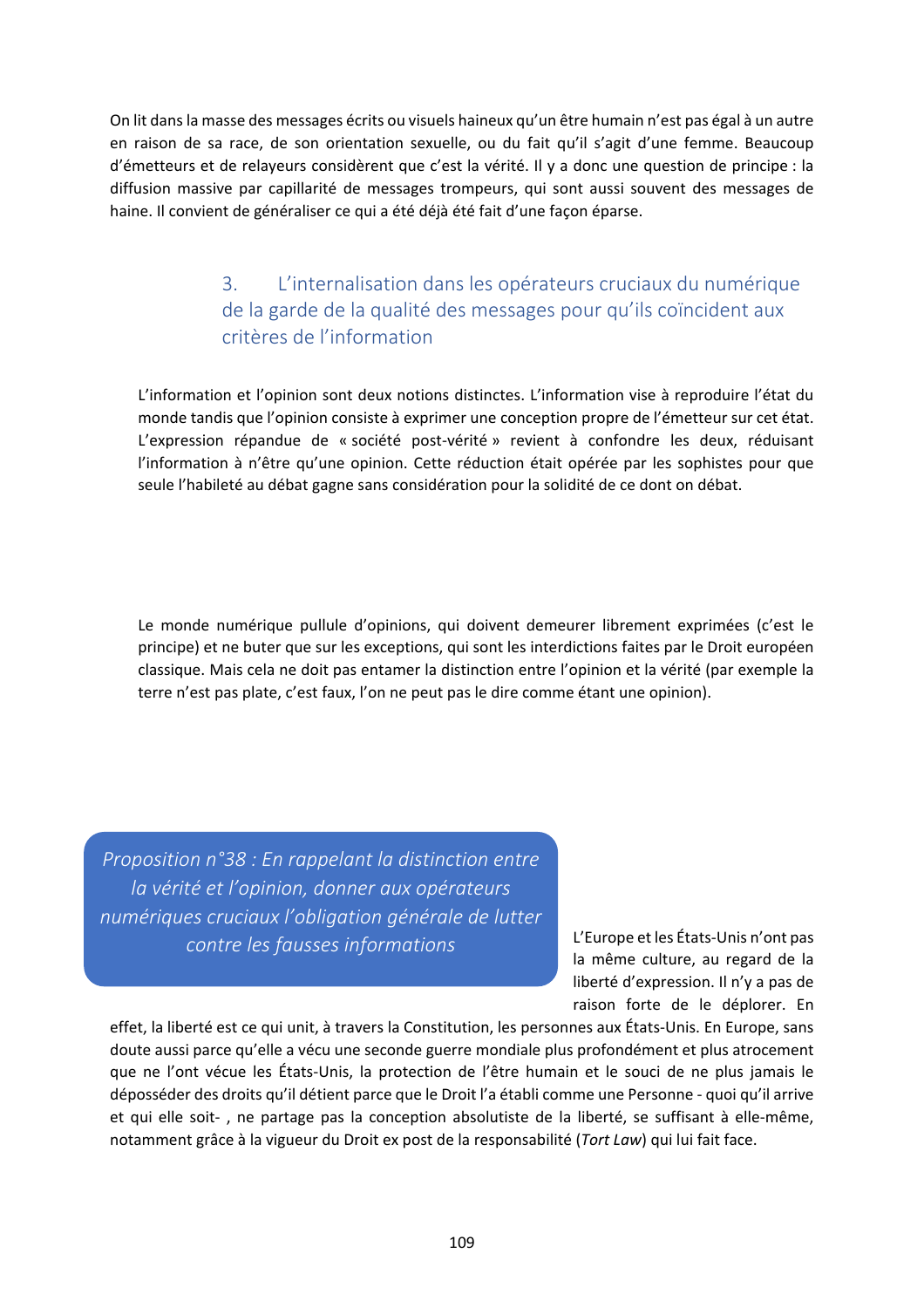Ainsi, les opérateurs n'ont pas à opérer un contrôle sur les opinions. Cette « censure » n'a pas de raison d'être car il ne s'agit en rien de brider la liberté d'expression, pas plus que ne le fait le droit positif européen.

L'information est une autre notion. Or de nombreuses informations inexactes sont diffusées. Pour ne prendre qu'un exemple, bien connu, dire qu'un chef de l'État est un très mauvais président est une opinion qui ne justifie aucun contrôle, ni mesure, ni pouvoir particulier à conférer à l'opérateur technique grâce auquel cela est dit ; mais dire qu'il est né dans un autre pays que celui‐ci dont il est président, ce qui est inexact, est une information fausse.

La notion de « fausse information » est une notion systémique, comme le montre le Droit de la Régulation bancaire et financière – la diffusion de fausses informations sur les marchés financiers étant sanctionnée pénalement aussi bien aux États‐Unis qu'en Europe‐, les fausses informations détruisant ce qu'il convient de désigner comme « l'intégrité » du monde numérique, bien commun sans lequel la confiance, autre bien public, se perd $^{131}$ .

L'analogie avec la Régulation et la Compliance bancaire et financière est d'autant plus pertinente qu'un des abus de marchés réprimé pénalement et administrativement pour préserver l'intégrité des marchés est la « manipulation », par exemple des cours et des indices », terme de « manipulation » qui, à juste titre, a été repris par la loi du 22 décembre 2018 *relative à la lutte contre la manipulation de l'information.* 

Bien que cette loi ait un objet relativement étroit, à savoir garantir l'intégrité des informations qui sont mises sur les plateformes numériques pendant les périodes de campagne électorale, il est remarquable que d'une part la notion juridique de « fausse information » soit reprise, et que d'autre part le CSA est expressément doté du pouvoir de suspendre l'émission, de résilier la convention <sup>132</sup> . La loi internalise par l'expression d'un « devoir de coopération » une série d'obligation à l'intérieur des entreprises dans la gestion de la plateforme<sup>133</sup>.

<u>.</u>

1° La transparence de leurs algorithmes ;

<sup>131</sup> V. *supra.* 

<sup>132</sup> Référence faite aux « intérêts fondamentaux de la Nation » : » Le Conseil supérieur de l'audiovisuel peut, après mise en demeure, prononcer la sanction de résiliation unilatérale de la convention conclue en application du I de l'article 33‐1 de la présente loi avec une personne morale contrôlée, au sens de l'article L. 233‐3 du code de commerce, par un Etat étranger ou placée sous l'influence de cet Etat si le service ayant fait l'objet de ladite convention porte atteinte aux intérêts fondamentaux de la Nation, dont le fonctionnement régulier de ses institutions, notamment par la diffusion de fausses informations. Pour apprécier cette atteinte, le conseil peut tenir compte des contenus que la société avec laquelle il a conclu la convention, ses filiales, la personne morale qui la contrôle ou les filiales de celle‐ci éditent sur d'autres services de communication au public par voie électronique, sans toutefois pouvoir fonder sa décision sur ces seuls éléments. »

<sup>133</sup> I. - Les opérateurs de plateforme en ligne mentionnés au premier alinéa de l'article L. 163-1 du code électoral mettent en œuvre des mesures en vue de lutter contre la diffusion de fausses informations susceptibles de troubler l'ordre public ou d'altérer la sincérité d'un des scrutins mentionnés au premier alinéa de l'article 33‐1‐1 de la loi n° 86‐1067 du 30 septembre 1986 relative à la liberté de communication.

Ils mettent en place un dispositif facilement accessible et visible permettant à leurs utilisateurs de signaler de telles informations, notamment lorsque celles-ci sont issues de contenus promus pour le compte d'un tiers. Ils mettent également en œuvre des mesures complémentaires pouvant notamment porter sur :

<sup>2°</sup> La promotion des contenus issus d'entreprises et d'agences de presse et de services de communication audiovisuelle ;

<sup>3°</sup> La lutte contre les comptes propageant massivement de fausses informations ;

<sup>4°</sup> L'information des utilisateurs sur l'identité de la personne physique ou la raison sociale, le siège social et l'objet social des personnes morales leur versant des rémunérations en contrepartie de la promotion de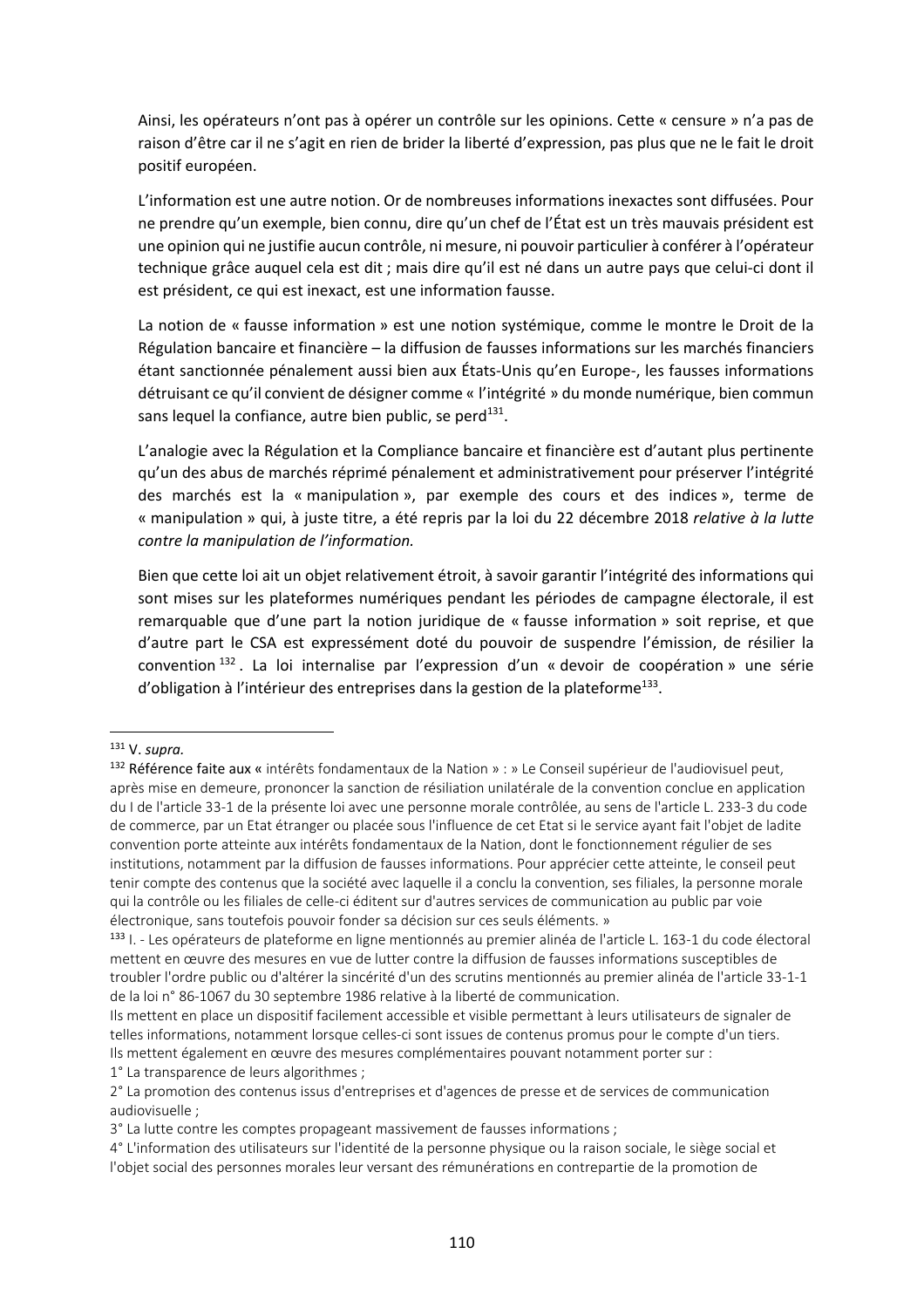Ce qui est conçu pour une période électorale pourrait être pensé d'une façon plus générale. Certes, dans la décision du Conseil constitutionnel et pour répondre aux requérants se plaçant sur le terrain de la liberté d'expression, le Conseil a souligné que ces diverses interventions n'avaient lieu que pour une courte durée. Mais l'on peut aussi justifier le mécanisme de Compliance (et non pas seulement de coopération avec les Autorités publiques face à un risque politique de manipulation d'une élection politique) par un risque systémique de désinformation dans un monde numérique qui se définit comme un espace d'information et qui doit être constamment protégé de l'intérieur contre ce qui – comme pour les marchés financiers – le détruit : l'information fausse.

*Proposition n°39 : Ne pas renoncer à l'idéal de l'éducation, menant à ce que la haine ne soit plus ressentie, le vol de l'œuvre d'autrui ne soit pas désiré, et solliciter l'aide des opérateurs numériques cruciaux pour cet objectif éducatif de nature politique*

A lire le projet de Communication du CSA du 25 avril 2019, cette extension est en train de s'opérer<sup>134</sup>. Il s'appuie sur du droit souple élaboré au niveau européen. Il convient d'accélérer cette cristallisation en train de se faire.

> 4. Aller plus loin et internaliser dans les opérateurs cruciaux du numérique le souci de « civilité » du monde numérique, par la « tenue » des messages et leurs auteurs ?

Comme le montra Roland Barthes<sup>135</sup>, les messages ne sont pas tous d'information ou d'opinion, ils ont souvent pour seul objet d'exalter à l'égard d'autrui ou devant autrui ce que l'on ressent, d'une façon répétitive.

Ainsi, dans ce monde idéal auquel pensaient ceux qui lancèrent ce monde qui semble échapper à tous, beaucoup de textes, d'images, de films ou de sons n'ont pas d'autre objet que d'exprimer un sentiment. Cela ne relève pas ni de l'information ni de l'opinion. Ainsi, la « haine » relève davantage d'un sentiment que d'une opinion.

Dans une société classiquement organisée, les sentiments sont rarement exprimés publiquement, relèvent plutôt de l'intimité et du secret, cela même dont les opérateurs du numérique doivent être les gardiens de l'absence de diffusion. Les sentiments restent à l'intérieur des personnes ou

contenus d'information se rattachant à un débat d'intérêt général ;

<sup>5°</sup> L'information des utilisateurs sur la nature, l'origine et les modalités de diffusion des contenus ;

<sup>6°</sup> L'éducation aux médias et à l'information.

Ces mesures, ainsi que les moyens qu'ils y consacrent, sont rendus publics. Chaque opérateur adresse chaque année au Conseil supérieur de l'audiovisuel une déclaration dans laquelle sont précisées les modalités de mise en œuvre desdites mesures.

<sup>134</sup> Projet de recommandation du 25 avril 2019 du CSA aux *opérateurs de plateforme en ligne dans le cadre du devoir de coopération en matière de lutte contre la diffusion de fausses informations*. Sur son analyse, v. *infra.*  <sup>135</sup> *Fragments d'un discours amoureux*, Le Seuil, 1977.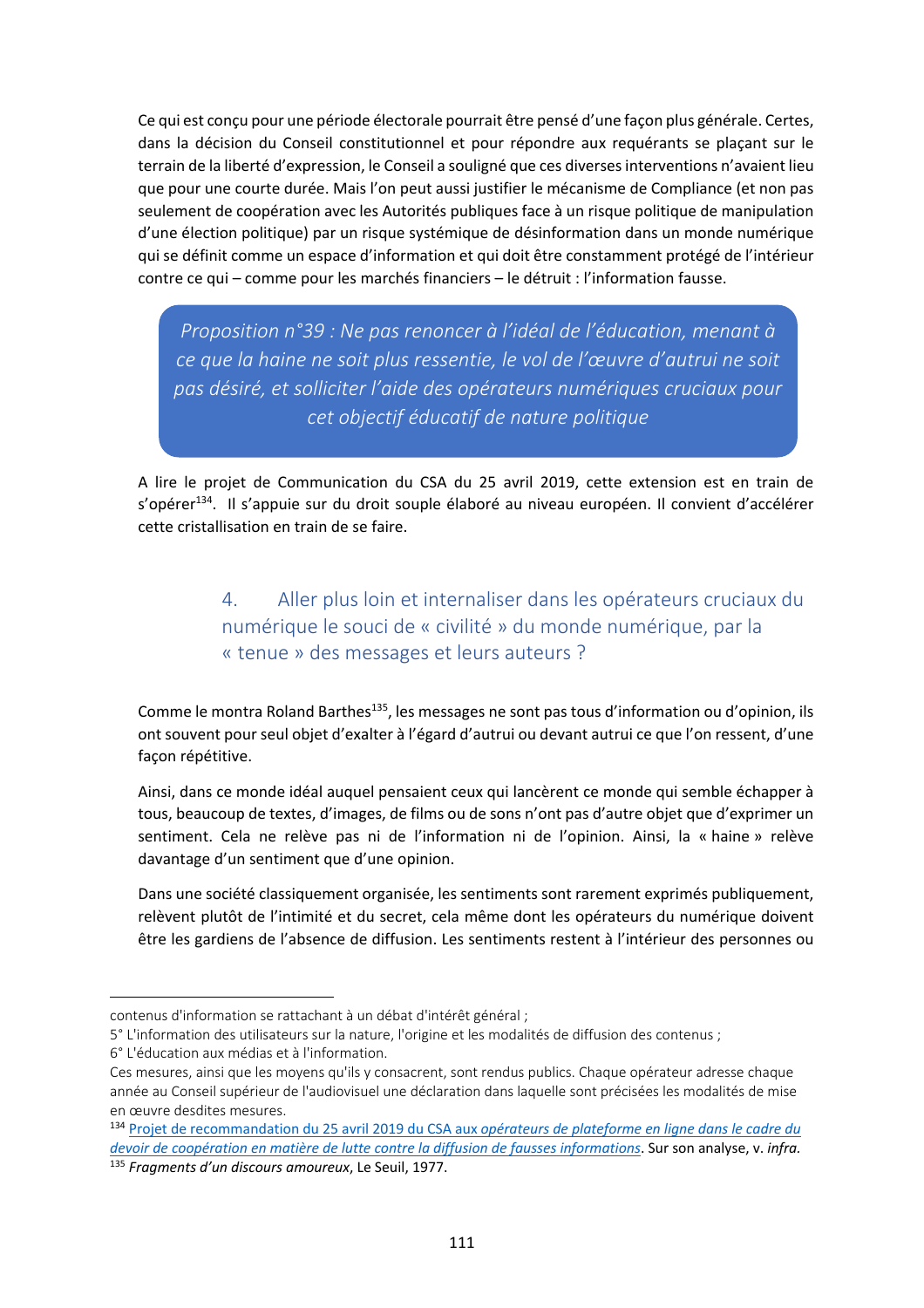du cercle familial ou amical car les personnes sont éduquées par le mécanisme de la politesse à ne pas exprimer de sentiments négatifs, voire à être aimables. Cela relève de la « civilité ».

La masse de message de sentiments négatifs, allant de la haine, au mépris, à la déconsidération, au harcèlement, etc., dont nous avons tous de fait vocation à être victime, contre lesquels il faut que le Droit nous arme de « droits subjectifs négatifs  $v^{136}$  tient en premier lieu à l'anonymat. Or, la liberté et l'anonymat ne sont pas synonymes, alors que la notion juridique de « personne », sujet de droit synonyme d'aptitude à agir dans le commerce juridique – par exemple par l'émission de messages, implique l'identité. Cette question de l'anonymat a déjà été traitée à travers la nécessité de la création d'un droit à connaître celui qui s'adresse à soi<sup>137</sup>.

Pour internaliser dans les opérateurs du numérique le souci des droits d'autrui, il faut aller au‐delà des soucis systémiques que sont l'intégrité de l'information et la confiance, pour aller vers le souci des droits des personnes, à chaque instant méconnues en tant que personne.

Pour cela, il faudrait obtenir plus seulement que de tels messages soient bloqués mais que les potentiels émetteurs cessent d'émettre les sentiments négatifs qu'ils éprouvent (l'affirmation que les femmes ne sont que des objets, par exemple, ce qui constitue la haine des femmes et la dénégation corrélée de leur statut de personne). La révélation de l'identité de l'émetteur peut y contribuer, par le mécanisme de « honte », auto‐sanction morale, mais on peut avoir quelque doute sur cette efficacité morale.

Plus encore, il faudrait que les potentiels émetteurs cessent d'éprouver ces sentiments négatifs et non pas seulement soient contraints de ne pas les diffuser, par la censure ou par la honte, mais parce qu'ils ne les éprouveraient plus ...

A cela, seule l'éducation peut y parvenir. C'est pour cela que l'information non faussée est un élément essentiel. Mais l'éducation ne se résume pas à une mise à disposition d'informations. Dans les Droits de la Compliance bancaire et financière, des obligations d'éducation ont été internalisées dans les établissements bancaires et financiers.

Il faut le concevoir de la même façon en matière numérique.

<sup>136</sup> V. *supra.* 

<sup>137</sup> V. *supra.*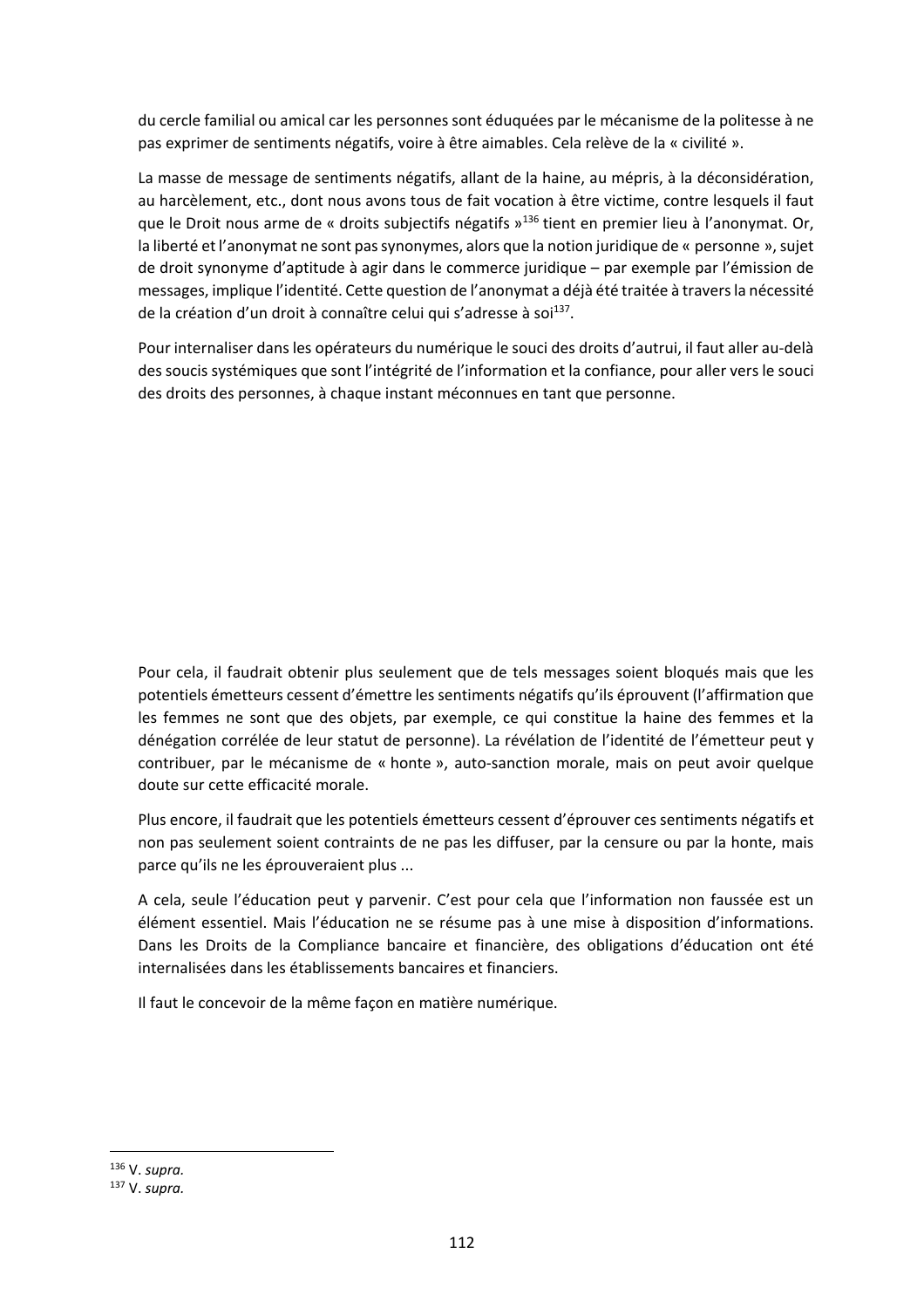5. Demander toujours plus aux opérateurs numériques cruciaux, notamment dans le souci de « civilité » du monde

*Proposition n°40 : Internaliser par Compliance (obligation de moyens) l'éducation, à la fois pour lutter contre l'enfermement (communautarisme) et l'isolement (notamment géographique)*

numérique : éduquer à respecter aussi bien la Liberté que la Personne, dans une obligation

### éducative

Si l'on veut bénéficier d'une fonction « éducative », qui se situe donc en Ex Ante, celle-ci est indissociable de la fonction disciplinaire. A force d'accroître les fonctions, les charges et les obligations, par ce seul fait l'on accroît les pouvoirs et la centralité des opérateurs numériques cruciaux.

C'est ce que l'on a accompli à propos des banques et opérateurs financiers lorsqu'ils tiennent des places financières par exemple. En Droit, il convient toujours mieux de reconnaître l'existence d'un pouvoir, surtout si l'on veut prendre appui sur celui‐ci pour créer des obligations (ce qui est le but du Droit de la Compliance) que de le nier l'existence de ce pouvoir de fait.

Ainsi, si les enfants sont de fait éduqués par les opérateurs numériques cruciaux, autant qu'ils le soient de droit. L'éducation entre alors dans leur système de Compliance. En effet, si l'on prend l'exemple des régulateurs bancaires et financiers, leur fonction non seulement d'information mais de formation est très forte. Accroître l'aptitude des personnes à comprendre le maniement des outils fait partie intégrante de la régulation du système. Cela se comprend d'autant plus que cela diminue les risques de système (risque d'erreur) et que cela accroît la confiance par la connaissance. Les régulations par les « coups de pouce » des Régulateurs qui visent à accroître l'aptitude de l'utilisateur final sont désormais ancrés dans les régulations bancaires et financières.

Elles sont internalisées dans les entreprises. L'exemple peut être pris ici de la Compliance en matière de médicament, qui vise non pas tant le respect par les laboratoires de la réglementation qui leur est applicable (ce que vise la simple exigence de « conformité ») mais le but que le patient suive la posologie de la manière la plus efficace possible, ce qui est bénéfique et pour lui et pour le système de santé.

Pour cela, les laboratoires pharmaceutiques qui supportent au titre de la Compliance une obligation au bénéfice d'autrui doivent mettre en œuvre des mécanismes d'éducation, dont le « mode d'emploi » du médicament est l'ancêtre.

Si l'on transpose dans le monde numérique, l'on peut repérer des opérateurs qui sont en contact avec les utilisateurs finaux et sont susceptibles de les éduquer pour que ceux‐ci se comportent de la façon adéquate dans le monde numérique par le maniement des outils qui lui sont propres et dans le monde digitalisé.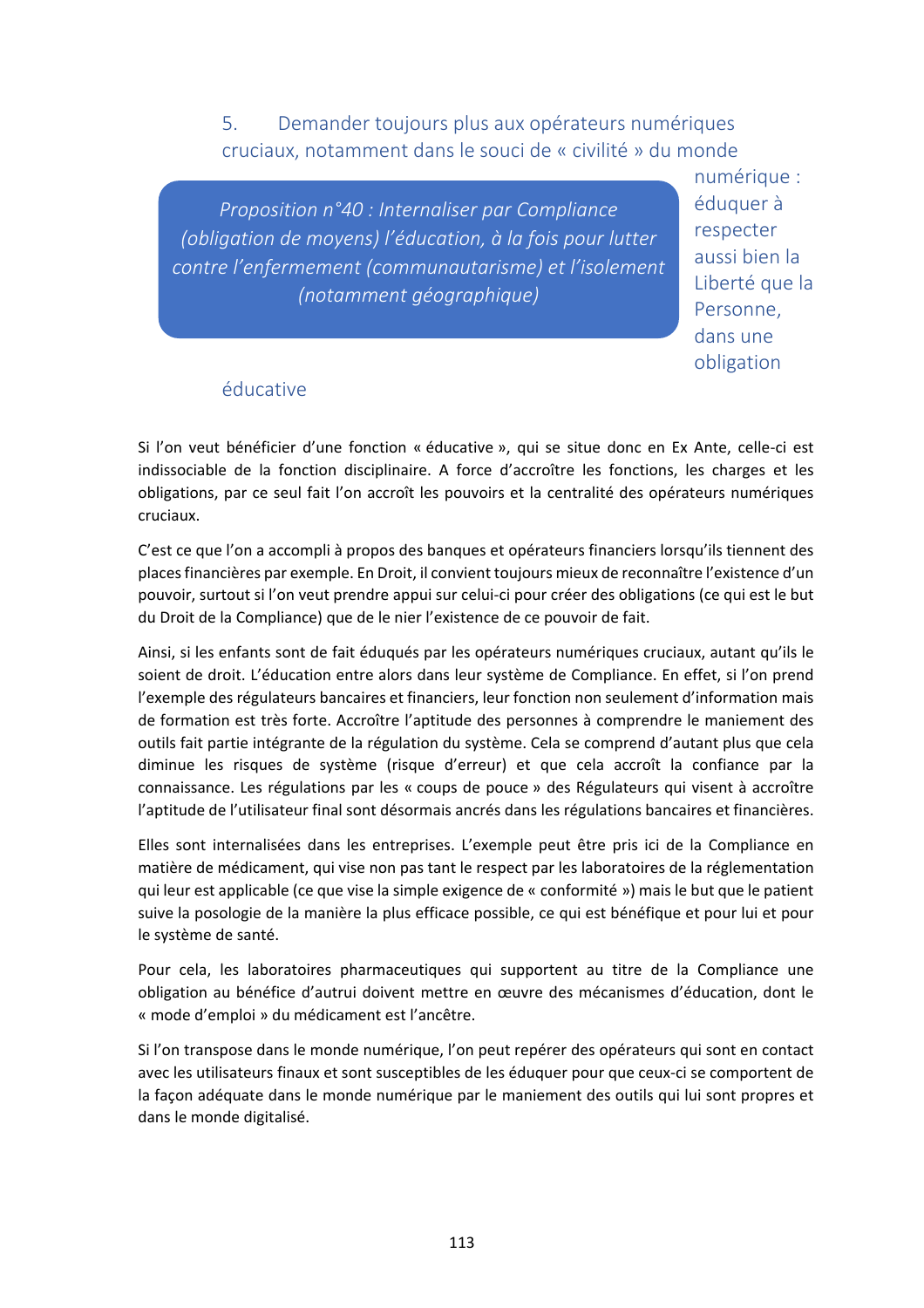Le numérique est parfois le seul lien avec l'extérieur qu'ont des personnes qui sont dans certaines situations ou dans certains territoires. Le numérique peut soit accroitre cet enfermement, soit lutter contre cet enfermement.

Les opérateurs cruciaux numériques n'ont pas à rester neutres par rapport à leur puissance à l'égard de ces deux phénomènes et ils n'ont pas à agir seuls, car il s'agit de questions politiques qui relèvent des Autorités publiques. La lutte contre le communautarisme accrue par le numérique est une question politique, qui peut être internalisée via le Droit de la Compliance (à travers le but monumental des droits humains). L'action pour l'éducation grâce au numérique des populations isolées géographiquement ou dans leur famille peut être technologiquement internalisée de la même façon.

*Proposition n°41 : S'appuyer sur le contact permanent et parfois unique qu'ont les opérateurs numériques cruciaux avec une population isolée pour une éducation plus égale, en lien avec les Autorités publiques*

Par le partage des contenus, le monde digital est par nature un monde éducatif et un monde de création, de transmission et de conservation des savoirs, ce qui correspond à la définition classique de l'éducation publique. Mais c'est une éducation sans programme et sans habilitation préalable de celui qui éduque les autres par l'émission et la diffusion d'un contenu.

Si l'on crée des droits subjectifs nouveaux, comme le droit subjectif de n'avoir pas accès à un contenu nocif quand on est un enfant, le droit subjectif à n'être pas harcelé, le droit de n'être pas injurié, il est possible de désigner les opérateurs numériques en mesure de participer à l'effectivité Ex Ante de ces droits $138$ .

Ces opérateurs peuvent aussi devenir éducateurs.

Mais il faut tirer les conséquences de tant d'obligations – et tant de nouveaux pouvoirs nécessaires pour les satisfaire, pouvoirs de droit qui viennent s'ajouter aux pouvoirs de fait nés de l'usage fait du Principe de Liberté, notamment de la liberté constitutionnelle d'entreprendre.

En effet, il faut reconnaître à ces opérateurs le statut de « Régulateurs de second niveau ».

<sup>138</sup> Sur le détail de ces droits, v. *infra.*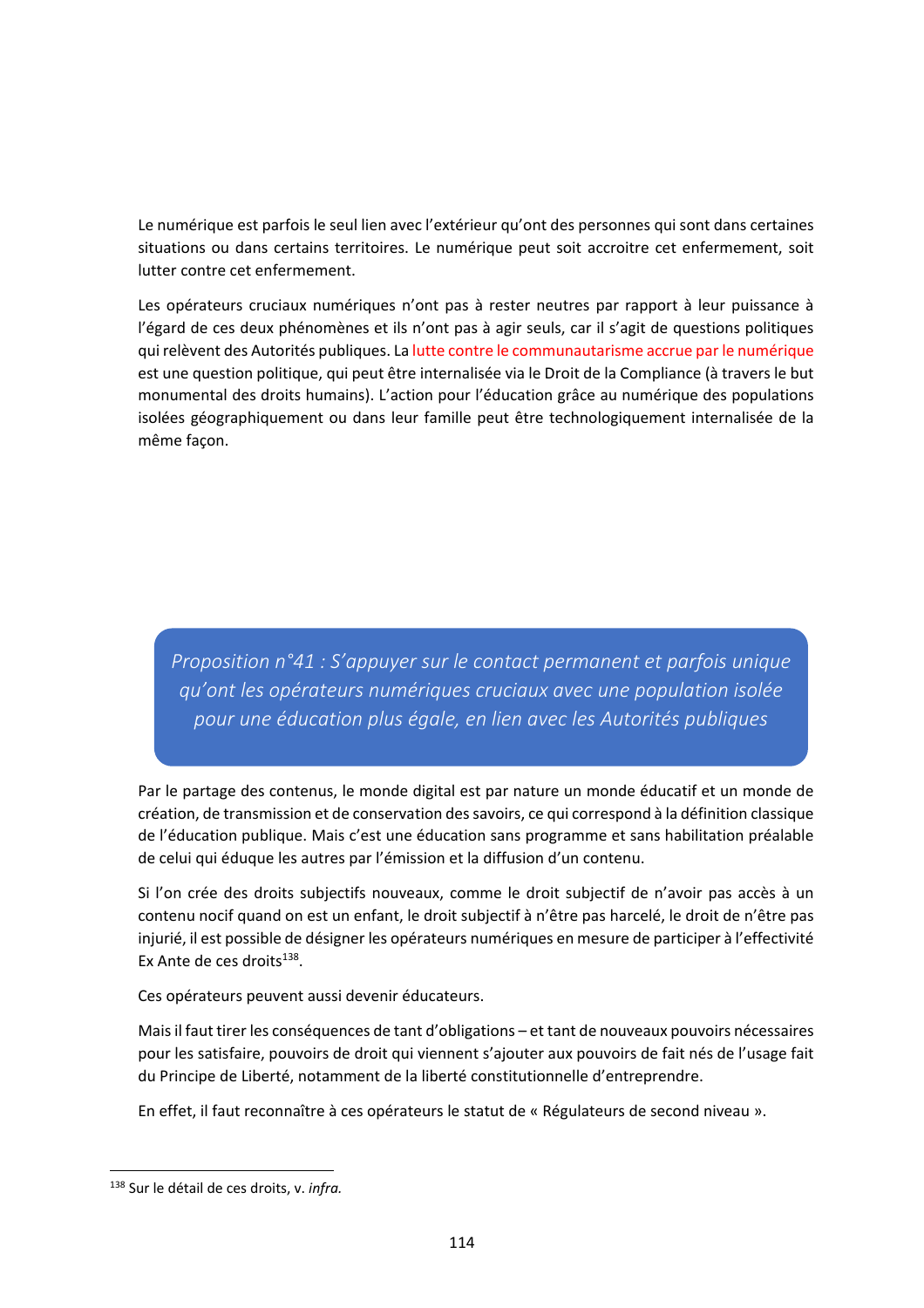# B. RECONNAÎTRE AUX OPÉRATEURS NUMÉRIQUES CRUCIAUX COMME RÉGULATEURS DE SECOND NIVEAU

**Annonce de plan et résumé**. Les obligations accrues des opérateurs numériques cruciaux, en raison de leur position, justifient que leur soit reconnu le statut de « Régulateur de second niveau » (**1**). Cela justifie la titularité et l'exercice de leur pouvoir disciplinaire nécessaire Ex Ante (**2**). Cela ouvre une perspective nouvelle pour des opérateurs numériques cruciaux BtoB (**3**). Cela les soumet à toutes les obligations, notamment d'impartialité, inhérentes au statut de « Régulateur » (**4**).

## 1. Du fait de leur position et de leurs obligations, reconnaître aux opérateurs numériques cruciaux le statut de « Régulateur de second niveau »

De la même façon qu'en Finance l'entreprise privée qui tient une place de marché (NYSE, Euronext, etc.) est un régulateur de second niveau, supervisée par les régulateurs publics (SEC, AMF, ESMA, etc.), ou qu'en énergie par exemple, le gestionnaire du réseau de transport et/ou de distribution est un régulateur de second niveau (RTE, Enedis, etc.), supervisé par le régulateur public (en France, CRE).

Il en résulte à la fois des charges et des pouvoirs internalisés ; le Droit de la Compliance étant ici le prolongement et le renforcement du Droit de la Régulation. En effet, que l'entreprise soit publique ou privée et quelle que soit sa nationalité, du fait de sa position, elle est dotée par exemple de pouvoirs disciplinaires et de contrôle permanent sur ses clients.

*Proposition n°42 : Reprendre à propos des opérateurs numériques cruciaux la qualification, très courante en Droits sectoriels de la Régulation, de « Régulateur de second niveau », appliquée à l'opérateur crucial qui tient une partie du système (par exemple le réseau de transport ou la place financière)*

Ainsi, alors que sur un marché ordinaire, un offreur ne peut pas refuser une demande, parce qu'ici l'identité exacte des émetteurs et des récepteurs est requise pour éviter les risques systémiques et pour participer à la « discipline » et à la « sécurité » du système. On peut se référer par analogie à la Régulation énergétique, dans laquelle le gestionnaire du réseau de transport peut a priori et pendant tout le temps d'exécution faire des contrôles vis‐à‐vis du producteur de l'énergie qu'il doit transporter.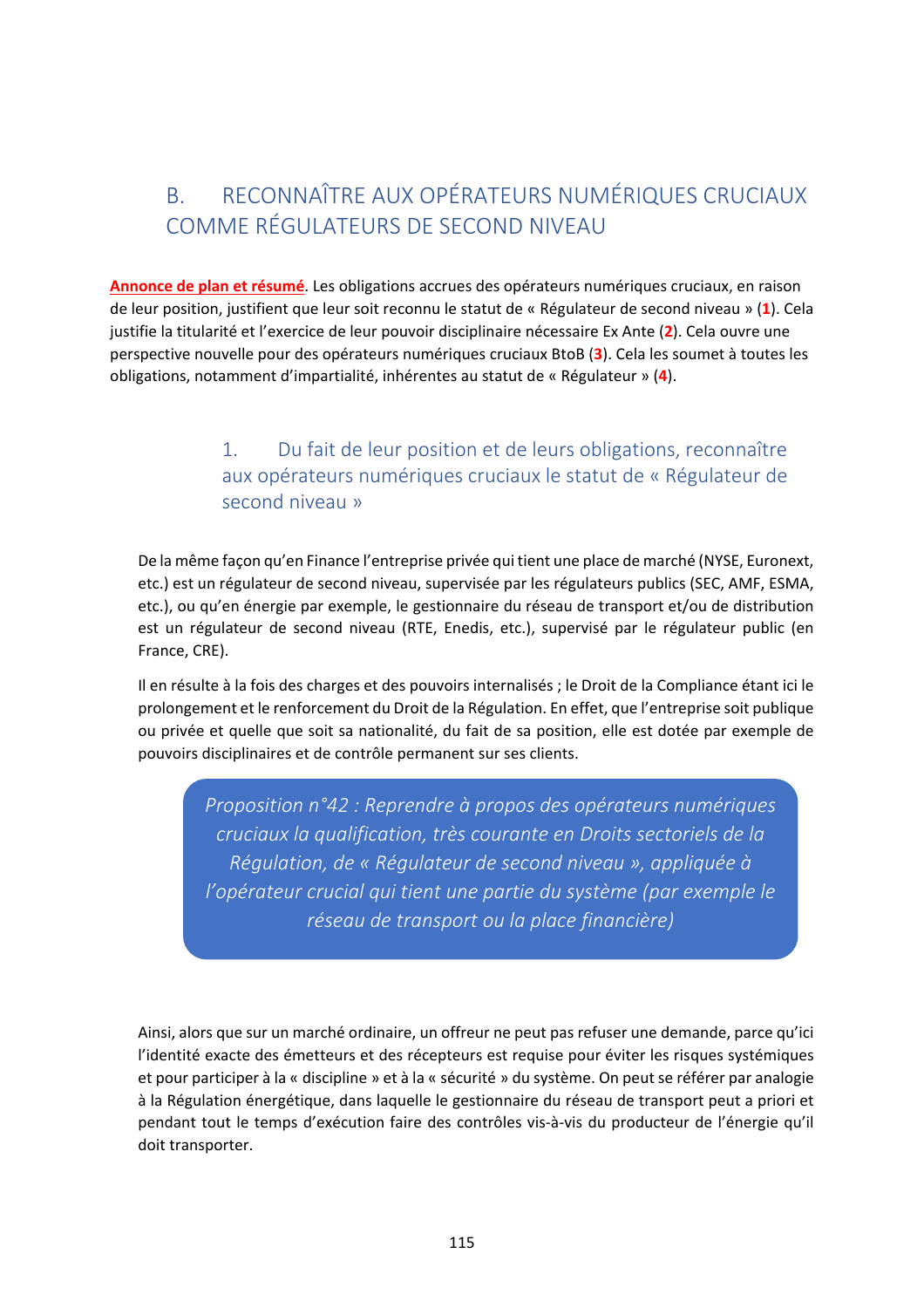Cela est encore plus vrai en matière bancaire et en matière financière. L'entreprise de marché financier exerce un très fort contrôle pour une mise sur le marché d'un produit, dispose de pouvoir de sanctions et peut radier de la côte un titre. La même palette de pouvoirs complémentaires doit être accordée aux opérateurs numériques cruciaux, pouvoirs qu'ils ne doivent pas prétendre tenir de leurs chartes mais du Droit, en raison de leur position.

En effet, il est acquis en finance que ces pouvoirs résultent de la mission qui leur est confiée, étant en première ligne pour assurer l'intégrité de leur place et protéger l'épargne publique, le Régulateur public étant au‐dessus et contrôlant lui‐même l'entreprise de marché. Il en est de même pour les opérateurs numériques cruciaux.

Cela prend déjà forme. On peut prendre comme exemple le « projet de recommandation » du 25 avril 2019 que le CSA présente concernant le contenu des informations sur les réseaux sociaux, recommandation qui s'appuie à la fois sur le droit national (loi du 22 décembre 2018, plus contraignante mais dont la portée est plus restreinte) et sur le droit communautaire (recommandations et codes dont la portée est plus large mais la contrainte moins forte) pour élaborer un série complet de supervision (comprenant une partie éducative) sur l'action des opérateurs sur les contenus<sup>139</sup>.

Si l'on constate que des réseaux sociaux ont une telle ampleur, de nature systémique, qu'il est nécessaire et bienvenu qu'ils exercent des missions de contrôle en Ex Ante et en continu des informations, notamment sur l'identité des personnes, excluent les fausses informations, et contrôlent le contenu pour que ne se diffusent pas des contenus « inadmissibles », l'internalisation de ces buts les cristallisent en régulateur de second niveau.

Un tel statut aurait pour conséquence que les contraintes exercées sur les utilisateurs ne viendraient pas de l'adhésion automatique à une charte au statut juridique incertain dont la quasi‐ totalité des personnes n'a pas lu une ligne, notamment pas les clauses donnant compétence juridictionnelle exclusive à des tribunaux américains et donnant pleine disponibilité des informations de l'internaute à l'opérateur.

> *Proposition n°43 : Les régulateurs de second niveau tiennent leurs pouvoirs du Droit objectif et non pas de chartes ou de leur relations contractuelles, et sont supervisés par un Superviseur public*

En effet, cela serait parce que l'opérateur numérique crucial joue un rôle de « régulateur de second niveau », gardien des impératifs systémiques de l'intégrité des informations et du bien public de la confiance qui, par définition, ne leur appartient pas, qu'il est en droit d'exiger de l'internaute de connaître son identité, d'exclure des fausses informations <sup>140</sup> , de supprimer des comptes, de signaler aux différents services de l'État tel ou tel comportement, telles ou telles personnes, notamment à son propre superviseur, lequel ne peut être qu'une autorité publique, puisque les questions systémiques relèvent de l'ordre public.

<u>.</u>

<sup>139</sup> Projet de recommandation du 25 avril 2019 du CSA *aux opérateurs de plateforme en ligne dans le cadre du devoir de coopération en matière de lutte contre la diffusion de fausses informations*.

<sup>140</sup> Au‐delà du cas restreint visé par la loi du 22 décembre 2018.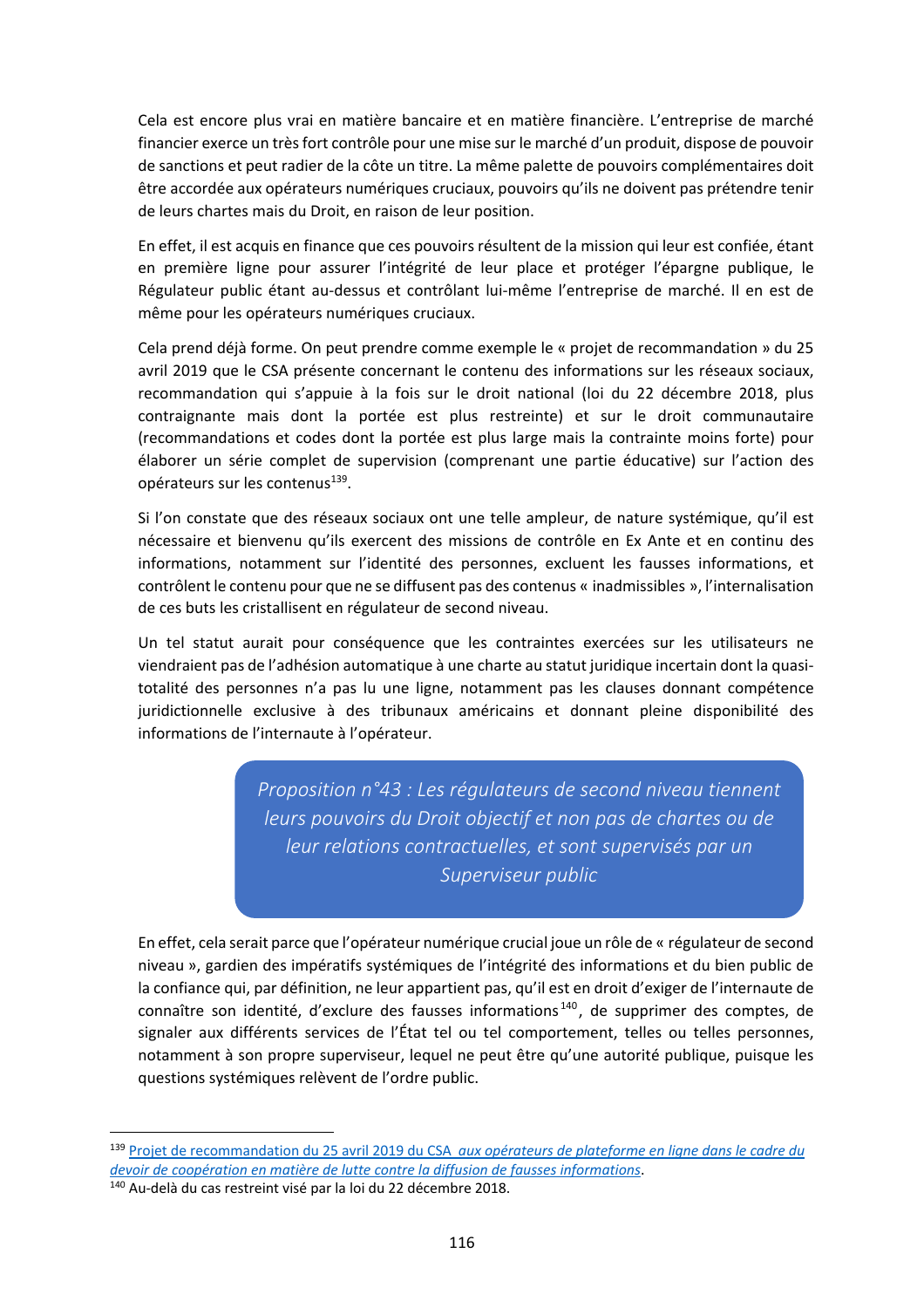Cela signifierait que, la source de la contrainte étant de cette nature‐là, c'est celle‐ci qui en donne la légitimité et les limites et non les chartes. Ainsi, les standards européens pourraient d'une façon unifiée s'appliquer – comme en matière européenne pour l'obligation de Compliance en matière d'information ‐.

L'Europe est préparée à mettre en place ces systèmes complexes de Droit de la Compliance venant en appui de la Gouvernance d'Internet, parce qu'elle est déjà mature et en matière de Régulation et en matière de Compliance. Il faut mais il suffit de s'appuyer sur ce qu'a déjà construit l'Europe d'une façon fragmentée, pour la généraliser et l'unifier dans le monde digital autour de la considération de la Personne et de l'effectivité de ses droits.

## 2. En tant que Régulateurs de second niveau, les opérateurs numériques cruciaux doivent disposer de pouvoirs disciplinaires Ex Ante pour concrétiser les droits fondamentaux des personnes

De ce fait, les opérateurs numériques cruciaux exercent un pouvoir de régulation pour satisfaire un but systémique : l'intégrité du monde digital, qui est d'autant plus requise en raison de la digitalisation du monde, par l'effectivité et du Principe de Liberté et du Principe de Personne (à travers l'effectivité de ses droits)<sup>141</sup>. Pour atteindre cette intégrité, et sur le modèle du principe d'intégrité des marchés financiers, les opérateurs numériques doivent pouvoir exercer légitimement des pouvoirs de contrôle Ex Ante et des pouvoirs de « police », ce à quoi l'on associe souvent la puissance d'un Régulateur.

Ainsi, la détection des fausses informations, en ce qu'elles détruisent la confiance dans le monde digital, le refus de l'anonymat en ce qu'il brise le principe même du débat qui suppose un « face‐à‐ face », le blocage d'accès à des sites illicites, sont des pouvoirs de régulation dont les entreprises cruciales numériques doivent être pleinement titulaires pour d'une part que l'écosystème soit « intègre » et pour concrétiser les droits subjectifs dont les internautes sont titulaires.

Comme on l'observe en droit financier, si l'entreprise qui tient une place de marché – laquelle est assimilable à un espace d'échanges d'informations – peut à la fois prendre des dispositions pour éliminer des manquements qui portent atteinte à la protection de l'épargnant et saisir les juridictions.

De la même façon, les entreprises numériques cruciales doivent exercer ce même pouvoir de discipline, contre lequel la personne qui en est l'objet – par exemple en étant exclu par la suppression de son compte numérique – doit pouvoir protester, soit selon un mécanisme de règlement des conflits (médiation, ou règlement des conflits internalisé, comme dans l'ICANN) ou en saisissant le superviseur.

Cette discipline doit s'exercer à la fois sur les personnes qui bénéficient des prestations en les contraignant à n'être pas masquées<sup>142</sup>, à ne pas pouvoir revenir à la seconde qui suit l'exclusion, la technologie permettant l'effectivité de l'exclusion, et sur les personnes qui, même extérieures au

<sup>141</sup> V. *supra.* 

<sup>142</sup> Sur le lien entre personnalité et identité, v. infra ; sur la notion de « bénéficiaire effectif » dans le Droit de la Compliance, qui rejoint la notion de « identité réelle », v. Frison‐Roche, M.‐A., *Compliance et Personnalité,*  2019.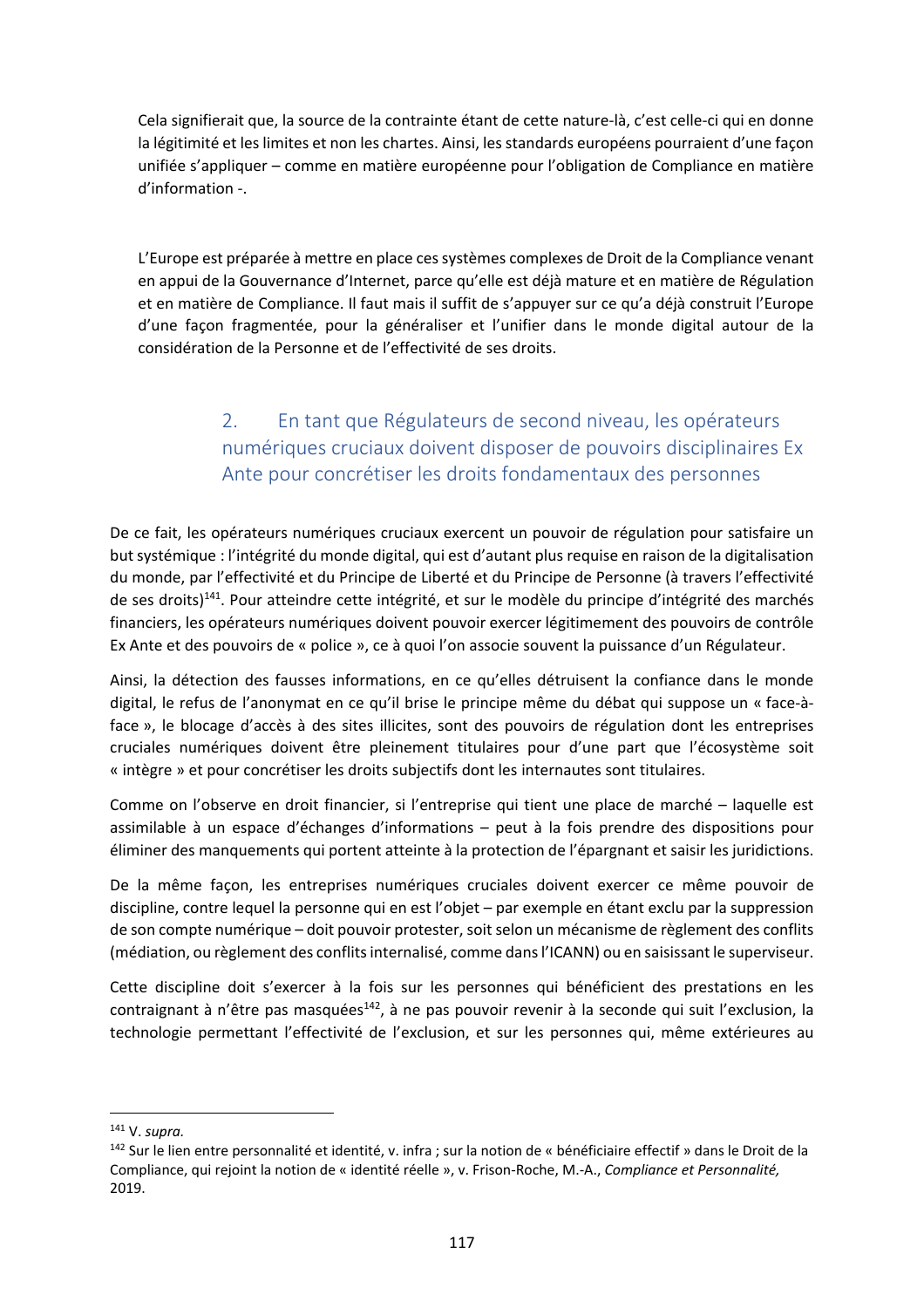monde digital, peuvent être touchées par la puissance de celui‐ci, en étant systématiquement informées lorsqu'on lui parle ou que l'on parle d'elle, ce qui la place en position de répondre.

Si l'on prend acte de cette position de « régulateur de second niveau » par l'internalisation du but d'un Internet intègre, l'on peut emprunter au Droit de la Régulation financière une obligation d'éducation

*Proposition n°44 : Rattacher les obligations de compliance des opérateurs numériques cruciaux à leur statut de Régulateur de second niveau, leurs documents internes ne faisant que reproduire ces obligations*

des usagers. L'on a précédemment vu qu'elle pouvait aller plus ou moins loin, l'opérateur, en tant qu'il est

aussi un opérateur privé, pouvant alors plus loin que les obligations qui lui sont internalisées par les Autorités publiques, lesquelles ne fixent que les buts et les principes.

A ce titre et par exemple, les activités pour l'effectivité du droit à n'être pas l'objet d'un discours de haine ou pour l'effectivité du droit à n'être pas destinataire d'une fausse information est une conséquence de cette position de Régulateur et non pas une décision prise par l'effet d'une bonté et générosité d'une entreprise bénévolante qui pourrait cesser d'être aimable ou qui pourrait choisir les bénéficiaires de programme ou qui pourrait demander quelque chose en échange de cela.

Pour prendre l'exemple du droit financier, cette fonction de faire en sorte qu'il n'y ait pas de fausse information sur les marchés financiers – qui est par exemple confiée au Régulateur financier au premier niveau mais aussi aux entreprises privées qui tiennent les marchés financiers au second niveau, au bénéfice des investisseurs et transitivement correspond à ce schéma. Les modalités d'information, voire d'éducation des investisseurs, par la place de marché doivent être validées par le superviseur du monde financier. Un tel mécanisme de supervision pourrait être reproduit sur les opérateurs numériques cruciaux, régulateurs de second niveau<sup>143</sup>.

> 3. Admettre plus largement la notion de Régulateurs de second niveau pour les opérateurs numériques se posant comme cruciaux en matière de porteurs de projets industriels ou sociétaux

Dans le Droit de la Compliance, l'entreprise qui est l'opérateur crucial qui est le « sujet de droit médiat » 144n'est donc en rien « l'ennemi » du Droit ou de la Personne puisque, sans être jamais le

<u>.</u>

<sup>143</sup> Sur la question du « superviseur », v. *infra.* 

<sup>144</sup> V. *infra*  lui sur cette notion.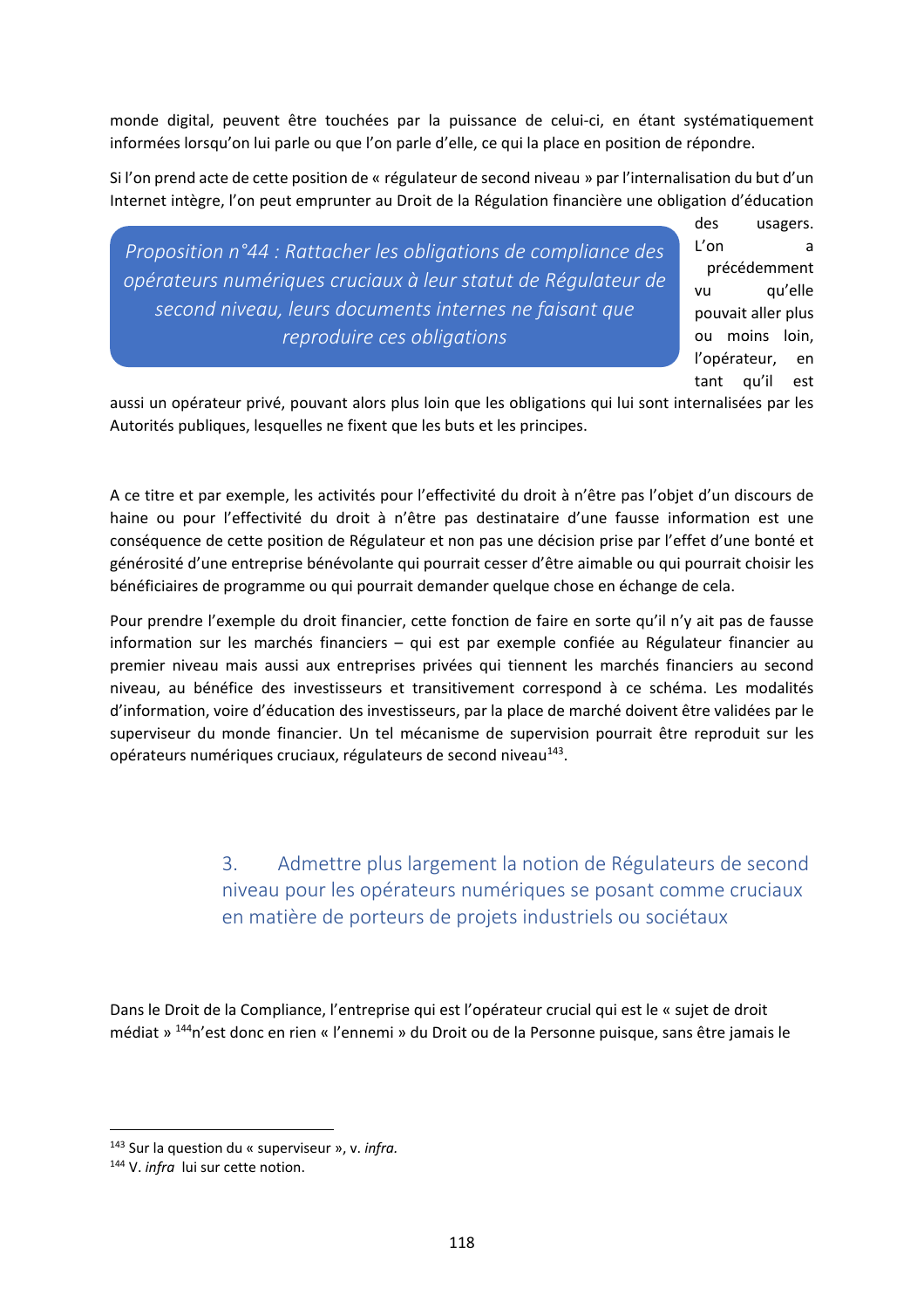« maître » de l'espace : l'entreprise cruciale est bien celle sans laquelle tout s'écroulerait et grâce à laquelle tout prospère<sup>145</sup>.

Dans une façon plus prospective encore, puisque par nature le Droit de la Compliance dans son lien avec le Droit de la Régulation appartient à l'Ex Ante<sup>146</sup> (ce que n'est pas le Droit de la concurrence), la conception comme quoi l'on se contente de constater l'existence d'opérateurs cruciaux, de constater qu'ils agissent comme régulateurs et d'en tirer des conséquences (exigence d'impartialité, supervision, obligation de concrétiser des buts monumentaux – ici la protection de la Personne) peut être considérée comme étant encore trop statique.

Dans une façon plus dynamique, et parce que le Principe de Liberté doit toujours demeurer à l'œuvre en Ex Ante dans le monde digital et le monde digitalisé<sup>147</sup>, il convient d'admettre que des plateformes se mettent en place entre des entreprises d'une même chaîne de valeur (BtoB) pour mettre en commun des informations en formulant expressément un but systémique. Il peut s'agir de

*Proposition n°45 : Si les droits subjectifs de la Personne ne sont pas en jeu, les opérateurs numériques cruciaux doivent pouvoir se développer en Ex Ante de comportements marchands, notamment en BtoB, sous la supervision d'une Autorité publique et au regard de la finalité ; supervision européenne pouvant constituer une alternative à l'absence d'une forme traditionnelle de politique industrielle européenne*

l'innovation, laquelle n'est pour l'instant prise en charge que par le Droit de la concurrence, qui le fait le mieux qu'il peut, mais d'une façon généralement Ex Post, étant observé que le Droit de la propriété intellectuelle, branche du droit qui a vocation à protéger l'innovation est de fait nié par l'économie numérique et peu protégée, voire contestée, par le Droit de la concurrence.

Cela ne peut se faire que si de tels opérateurs numériques manient les informations sans porter atteinte aux droits subjectifs qui constituent les personnes, lesquelles sont toujours concernées. Comme l'on ne connait pas l'avenir, l'on pourrait demander dans un traitement juridique Ex Ante de l'innovation (qui ne réduit pas à l'accès à l'innovation des autres) que les entreprises voulant mettre en commun des informations BtoB en informe par avance le superviseur<sup>148</sup>, en ne supportant qu'une « charge de l'allégation », c'est‐à‐dire qu'il soit vraisemblable que les droits subjectifs des personnes ne seront pas affectées par ce rassemblement BtoB d'information pour un usage et une finalité précisés.

<sup>145</sup> Sur la notion même d'« opérateur crucial », v. Frison-Roche, M.-A. Proposition pour une notion : l'opérateur crucial, 2006.

<sup>146</sup> Frison-Roche, M.-A., Du Droit de la Régulation au Droit de la Compliance, 2017.

<sup>147</sup> V. *supra.* 

<sup>&</sup>lt;sup>148</sup> Qui serait plutôt la DG Connect, laquelle devrait prendre un « avis déterminant » de la DG concurrence ; sur cette technique de l'avis déterminant, v. *infra.*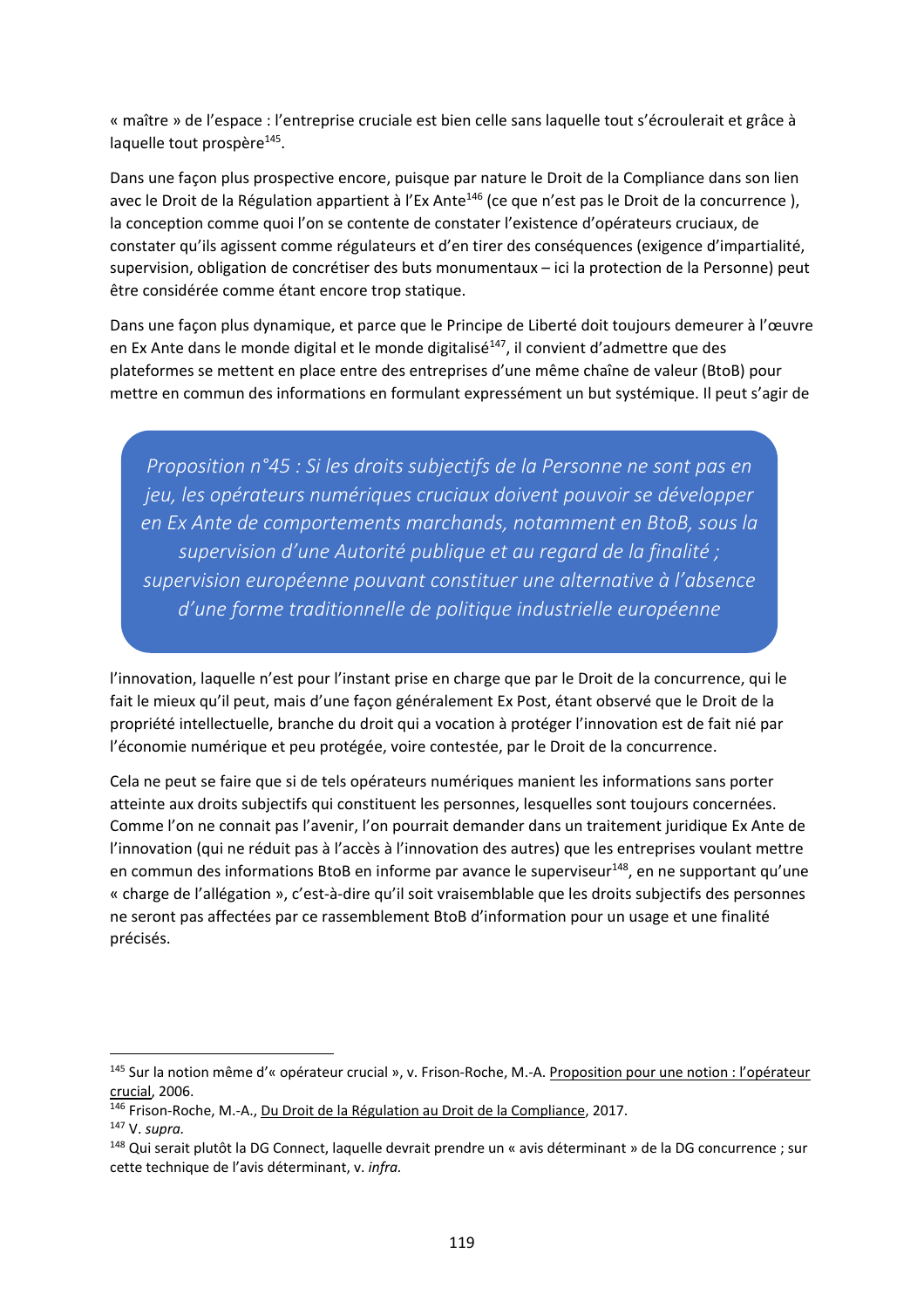Un tel système Ex Ante, comprenant un système probatoire léger et mettant dès le départ en place le superviseur légitime qu'est la DG Connect pourrait être l'alternative à ce qui est pour l'instant une absence dont la gravité a été maintes fois soulignée : l'absence de politique industrielle européenne.

Si des entreprises le font, elles devront donc le faire sous cette forme d'opérateur numérique cruciaux, fonctionnant comme un régulateur de second niveau, c'est-à-dire en étant supervisé<sup>149</sup> et suivant le régime juridique attaché à tout Régulateur, qui va être rappelé ici.

> 4. En tant que Régulateurs de second niveau, les opérateurs numériques cruciaux doivent donner à voir leur impartialité dans leur organisation structurelle et leur comportement

Par ailleurs, en internalisant dans les opérateurs numériques cruciaux le but systémique de garder l'intégrité du monde digital afin qu'y demeure le bien public de la confiance, ‐ ce qui est analogue à la Régulation et à la Compliance bancaire, un tel système légitime le pouvoir de maîtrise de ces opérateurs sur ce monde digital et dans le monde digital.

Cela éloigne d'autant par exemple les perspectives parfois évoquées de démantèlement de ces opérateurs par le Droit de la concurrence, parce que « trop » puissantes. Au contraire, plus l'on va dans une perspective de Droit de la Compliance, laquelle consiste à internaliser des buts de régulation dans des opérateurs cruciaux en veillant à ne plus laisser qu'un Superviseur public au‐ dessus d'eux150, et plus la puissance des opérateurs est bienvenue.

Pour ne prendre qu'un exemple, l'internalisation de la fonction de régulation contre les fausses informations (cœur des abus de marché en Droit de la Régulation financière) suppose que l'on incite les opérateurs à accroître la puissance et l'adéquation de leur contrôle des informations, puisqu'elles sont de type beaucoup plus varié dans le monde digital que sur les marchés financiers.

*Proposition n°46 : En même temps que la puissance des opérateurs numériques cruciales est accrue, afin qu'elles remplissent leurs obligations nouvelles de Compliance, les contraindre aux obligations procédurales corrélées à leur statut de Régulateur, rendant supportable leur puissance accrue*

Pour l'admettre, et l'admettre sans réticence parce que les entreprises numériques cruciales sont les mieux « en position » pour le faire, il faut non seulement mettre en place une Autorité publique de supervision mais encore qualifier ces opérateurs lorsqu'ils pénètrent ainsi dans les messages, excluent l'anonymat, utilisent un pouvoir de sanction (bannissement, par exemple), de « régulateurs » ; et cela afin de les soumettre au régime juridique attaché au statut de ceux‐ci.

<sup>149</sup> V. *supra.* 

<sup>150</sup> Sur cette articulation, v. Frison‐Roche, M.‐A. (dir.), *Régulation, Supervision, Compliance*, 2017.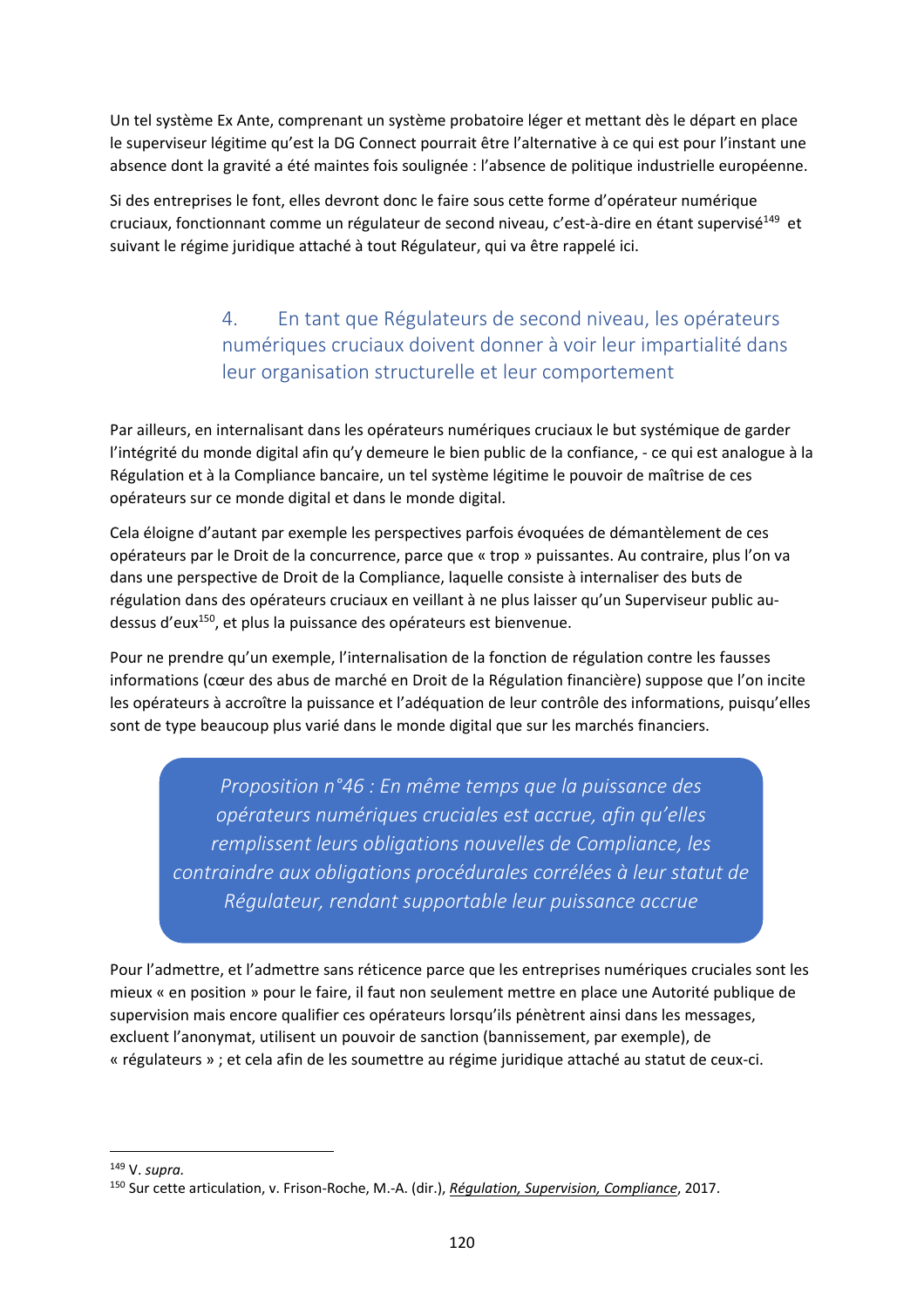Il suffit de renvoyer ici au corps du Droit de la Régulation qui, depuis 30 ans, élabore les obligations de toute structure qui exerce des fonctions de régulation. L'on n'en prendra ici que quelques exemples.

**L'on peut à la fois être régulateur et opérateur. Les entreprises de marchés le sont. Mais il ne faut pas être en conflit d'intérêts. La théorie des conflits d'intérêts est au cœur du Droit de la Compliance.**

Cela signifie que **l'opérateur en charge légitime de pouvoir de régulation par l'internalisation de buts qui le dépassent et dont un texte contraignant lui a confié la réalisation doit donner à voir qu'il n'utilise pas ses pouvoirs pour servir en outre ses intérêts d'opérateur.**

*Proposition n°47 : Pour ne prendre qu'un exemple, les opérateurs numériques cruciaux lorsqu'ils agissent comme des Régulateurs de second niveau, doivent « donner à voir » leur absence de « conflits d'intérêts », souci commun au Droit de la Régulation et au Droit de la Compliance ; lorsqu'ils exercent un pouvoir disciplinaire pour exécuter leur obligation de compliance, l'opérateur doit donner à voir son « impartialité » puisqu'il agit comme un Tribunal, l'ensemble de ses décisions pouvant être contestées en matière civile et en matière pénale* 

Pour l'instant, c'est le Droit de la concurrence qui a surtout veillé à cela à travers de l'Ex Post, avec les outils qui sont les siens, par exemple à propos de la publicité en ligne ou bien à propos des achats d'apparition dans les recherches via *Google*.

L'obligation pourrait être formulée concernant les opérateurs numériques cruciaux de donner plus nettement à voir par l'ensemble des citoyens, au titre de la confiance que ceux‐ci doivent avoir à l'égard de toute entité qui exerce des pouvoirs de régulation, notamment de sanction (suivant en cela expressément la jurisprudence de la CEDH).

V. DESSINER UNE SUPERVISION EUROPÉENNE DES OPÉRATEURS NUMÉRIQUES CRUCIAUX SANS MODIFIER LES INSTITUTIONS ET EN INSERTION DANS L'INTERMAILLAGE EXISTANT, SECTORIEL ET INSTITUTIONEL, NATIONAL ET EUROPÉEN

**Annonce de plan et résumé**. Une telle internalisation par le Droit de la Compliance d'un ensemble de mission dans les opérateurs numériques cruciaux pour que face au Principe de Liberté soit préservée le Principe de Personne grâce à l'effectivité des droits de celle‐ci, transformant ces opérateurs en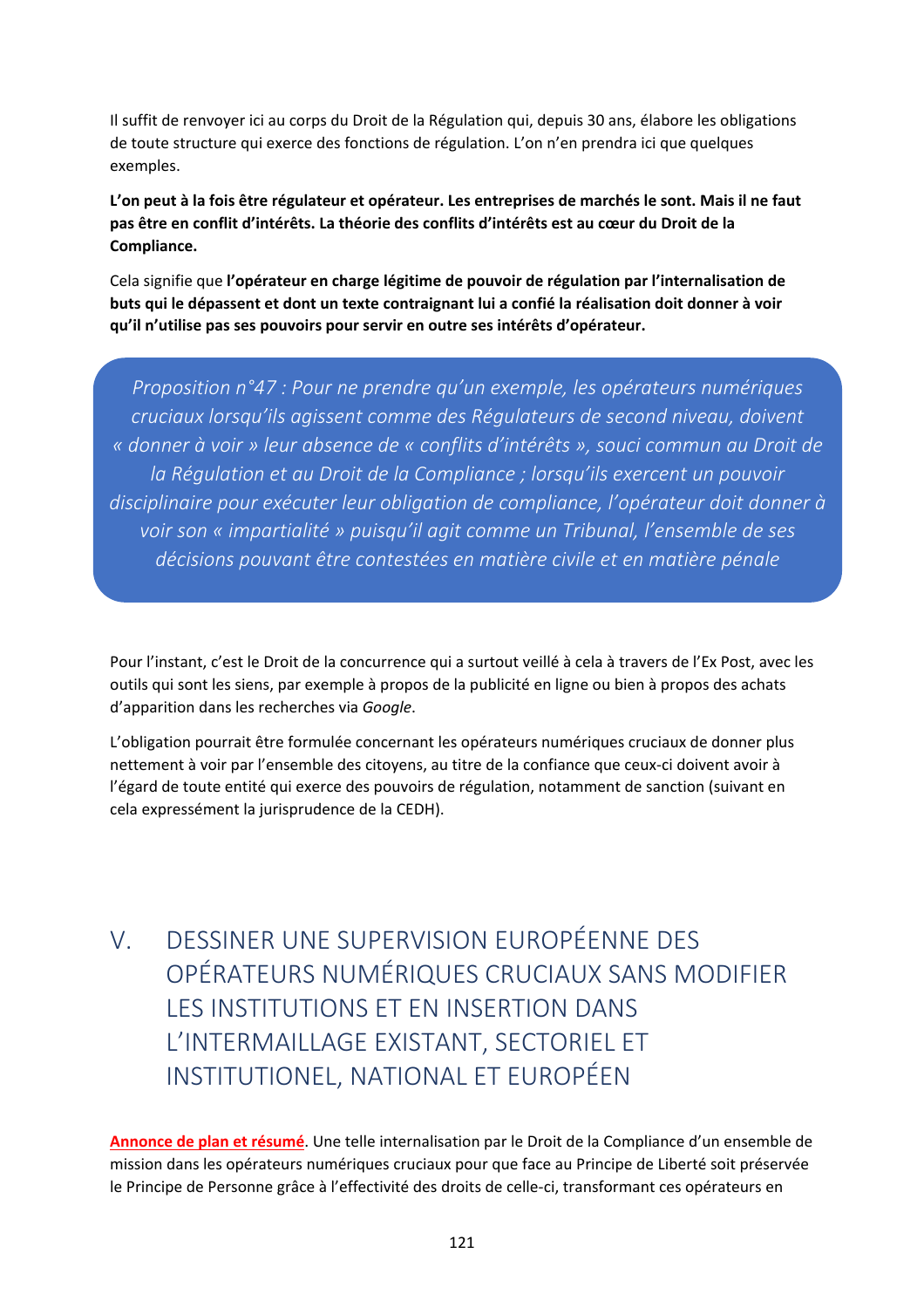Régulateurs de second niveau suppose qu'ils soient eux‐mêmes en permanence supervisés par des Autorités publiques, garantes qu'à travers cette concrétisation se dessine une Gouvernance de l'Internet correspondant à la conception que l'Europe en a. Pour cela, il faut concevoir la DG Connect comme étant, au nom de la Commission européenne, le superviseur des opérateurs numériques cruciaux (**A**). Cette mission doit être insérée dans le maillage européen et des États‐membres des mécanismes de supervision (B).

A. L'ACCROISSEMENT LOGIQUE DE LA MISSION ET DES POUVOIRS DE LA DG *CONNECT* AU SEIN DE LA COMMISSION EUROPÉENNE, CONSTITUÉE AU NOM DE LA COMMISSION EN SUPERVISEUR DES OPÉRATEURS NUMÉRIQUES CRUCIAUX RECONNUS COMME RÉGULATEURS DE SECOND NIVEAU

L'Union européenne a progressé par son Plan d'action pour une « Europe digitale ». Mais elle l'a conçu davantage selon le modèle pur et simple du marché que sur l'ambition d'un monde digital « civilisé », c'est‐à‐dire un espace dans lequel les droits et les libertés coexistent et s'articulent. Pour l'instant, il s'agit principalement de constater que les prestations digitales sont d'un nouveau type et

> *Proposition n°48 : Désigner la DG Connect comme superviseur, au nom de la Commission, des opérateurs numériques cruciaux, dans la mise en œuvre de l'effectivité du Principe de Personne, c'est placer l'humain au centre de la Gouvernance de l'Internet et du marché des industries numérique, et non en périphérie*

qu'organiser un marché digital est une nécessité pour l'Europe. Le souci des personnes et de leurs droits ne prend qu'une forme institutionnelle très résiduelle, alors qu'il doit être central.

Ce but d'un marché européen des prestations digitales est légitime mais cela méconnait le fait que le Digital est aussi un « monde », monde qui a digitalisé le monde. Cette lacune est d'autant plus grave que le marché est un échange de prestations en adéquation avec les demandes et l'incitation à de nouvelles offres, mais sans considération de la personne. Alors que le nouveau Monde Digital a pour effet de remettre en cause la personne et que la digitalisation du monde détruit de ce fait la considération de la personne<sup>151</sup>.

<sup>151</sup> V. *supra.*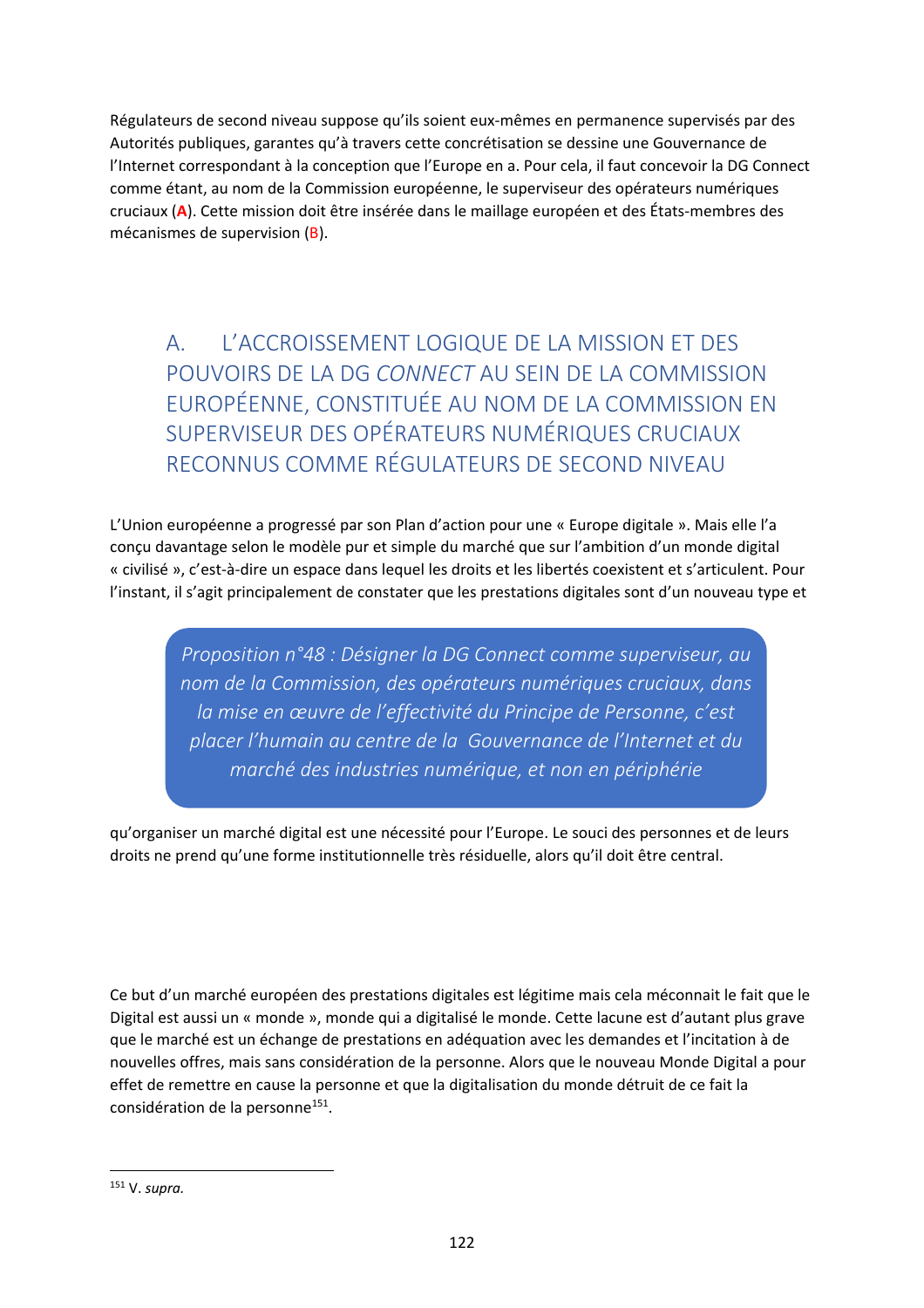Parce que l'identité de l'Europe est libérale, c'est‐à‐dire consiste à être un espace d'échange dans lequel la personne est au centre, il est impératif que la Commission européenne remédie à cela. Si elle le fait, elle ne se contredira pas, parce que le libéralisme met la personne au centre, en tant qu'elle n'est pas une chose disponible, en tant qu'elle est titulaire de droit fondamentaux.

A ne pas le faire, c'est le Principe de Liberté que l'Europe va perdre. En confiant à la Commission européenne la garde du Principe de Liberté, par le Droit de la concurrence, et du Principe de la Personne, par la Supervision des Régulateurs de second niveau que sont devenus les opérateurs numériques cruciaux dans lesquels le Droit a internalisé par Compliance le but d'effectivité des droits subjectifs de la Personne, l'on peut préserver le Principe de Liberté, dont on peut se demander s'il est aujourd'hui si nettement acquis …

Par le Droit de la Compliance, cette conception libérale, c'est-à-dire humaniste, du monde numérique, est concrétisée par les entreprises numériques cruciales, à partir d'un texte européen fondateur, qui pourrait être un règlement et une directive. Un groupe d'experts de haut niveau pourrait être constitué par la Commission européenne pour les préfigurer. Des lignes directrices pourraient en résulter, l'ensemble pouvant se faire en même temps, car droit souple et droit dur s'élaborent désormais en même temps et non plus successivement<sup>152</sup>.

La Commission européenne, comme elle l'a montré dans tous les secteurs réglementés, est la plus à

*Proposition n°49 : Concevoir des pouvoirs de la DG Connect sur les opérateurs numériques cruciaux de droit souple (encouragement, appui, aide) dans un continuum sur des instruments de visite, collaboration, engagement, préfigurant du droit dur, sur des modèles comme les relations entre l'ESMA et les agences de notation, par exemple.*

même, d'être le superviseur des opérateurs numériques cruciaux, comme la Banque centrale européenne est le Superviseur des opérateurs bancaires cruciaux.

La DG *Connect* est la plus à même d'exercer cela, y compris en ayant des pouvoirs de sanction (comme le fait l'ESMA sur les agences de notation), des *boards* spécifiques pouvant être intégrés dans des organismes plus larges, comme le *supervisory board* l'est en matière bancaire dans la BCE par exemple.

Ce faisant, l'on veillerait à ne pas opposer protection de la personne et dynamisme économique, qui ne le sont en rien puisque les deux concourent à l'enjeu systémique d'intégrité du monde numérique européen : c'est pourquoi désigner comme Superviseur européen la Commission européenne et plus particulièrement sa direction qui construit l'Europe numérique en Ex Ante, en enrichissant son projet par le placement de la personne en son centre, paraît le plus adéquat.

<sup>152</sup> Sur toute cette question méthodologique, v. *supra.*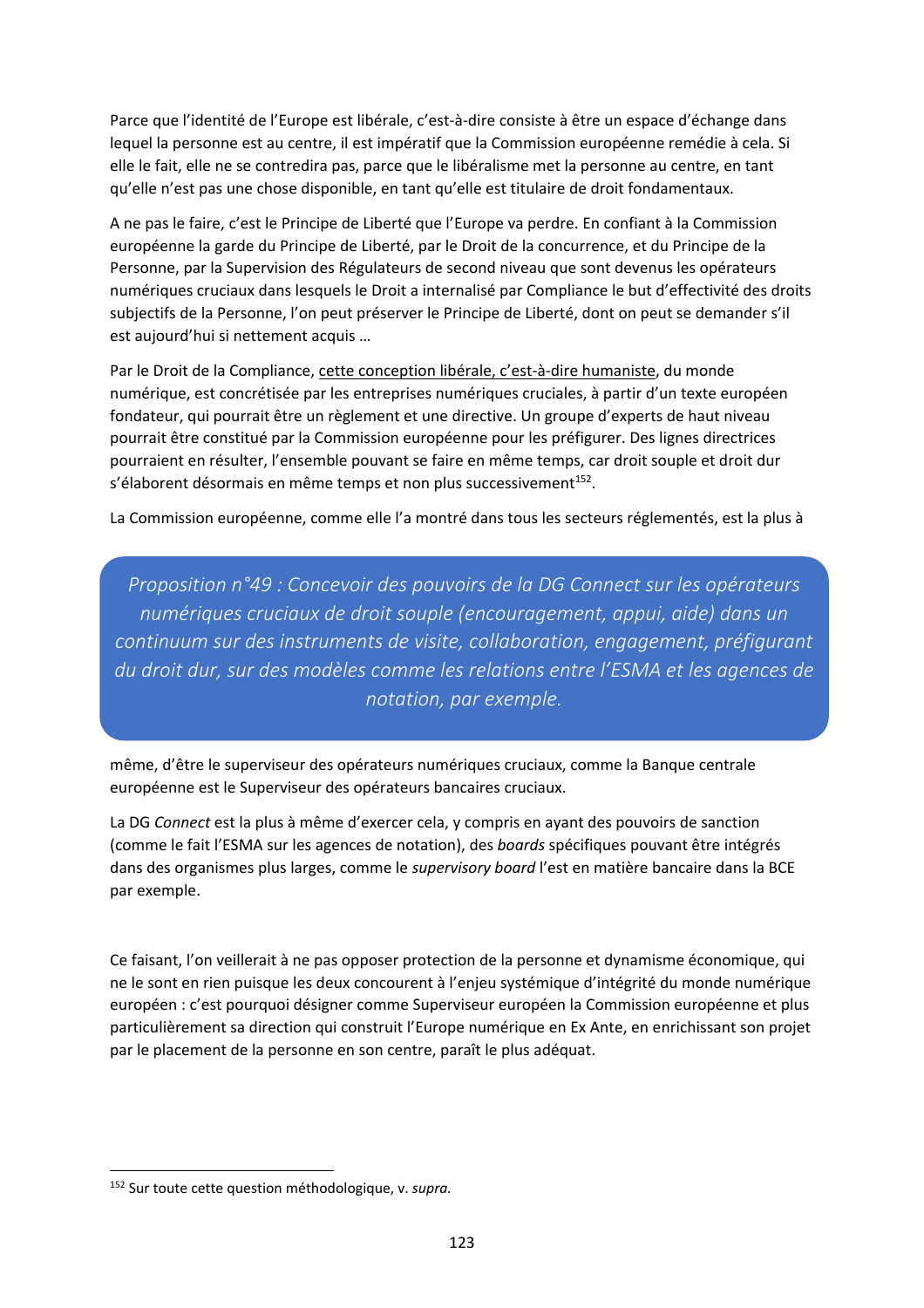## B. L'INSERTION DE LA MISSION ET DES POUVOIRS DE SUPERVISION SUR LES OPÉRATEURS NUMÉRIQUES CRUCIAUX DANS LE MAILLAGE DÉJÀ PRÉSENT, EN HORIZONTAL ET EN **VERTICAL**

Comme dans tous les systèmes de supervision européens, il convient tout d'abord d'organiser un maillage horizontal, au niveau européen (**1**), et un maillage vertical entre l'Europe et les Autorités des États‐membres (**2**).

### 1. L'intermaillage horizontal, européen

En revanche, une innovation plus forte consiste à mettre en place un maillage horizontal. De trois types.

En premier lieu, comme il a été précédemment souligné, il est temps d'accélérer la réunification des deux Europe, l'Europe de l'économie et l'Europe des droits humains, leur distinction ayant nui à l'Europe. Ainsi, les grands arrêts rendus par la Cour de justice en matière numérique l'ont été sur la base de la Charte des droits fondamentaux, analogue à la Convention européenne des droits de l'homme et arrêt après arrêt la Cour de justice a repris les droits humains comme parts entières du corpus du Droit de l'Union européenne en tant que celui‐ci est pleinement un « État de Droit ».

*Proposition n°50 : Pour produire un intermaillage horizontal européen, permettre des échanges d'information entre la CEDH et la DG Connect pour obtenir une vision plus unifiée et fortement européenne d'un monde digital civilisé par la supervision publique Ex Ante et Ex Post*

Il convient d'organiser plus fortement les relations entre la Commission européenne, qui est assez éloignée de la Cour de justice, notamment parce qu'elle la ressent comme son censeur, et la CEDH, pour faire progresser l'idée générale d'un marché où la personne est au centre.

Cela produirait le mouvement inverse du mouvement délétère de décivilisation auquel nous assistons actuellement, d'un monde digital qui méconnait la personne, ce qui conduit à un monde où, d'une façon plus générale, celle‐ci disparaît sous les insultes ou l'indifférence de l'irrespect par autrui de ses droits.

En effet, si l'on rapproche à propos du sujet qui nous occupe, par exemple en organisant techniquement le mécanisme du lancement d'alerte la Commission européenne et la CEDH, alors la conception générale d'un espace économique dont la personne est au centre, définition européenne du marché, pourrait entrer dans le monde numérique. Parce qu'il s'agit d'internaliser par le Droit de la Compliance l'obligation pour tout opérateur numérique crucial la concrétisation des droits de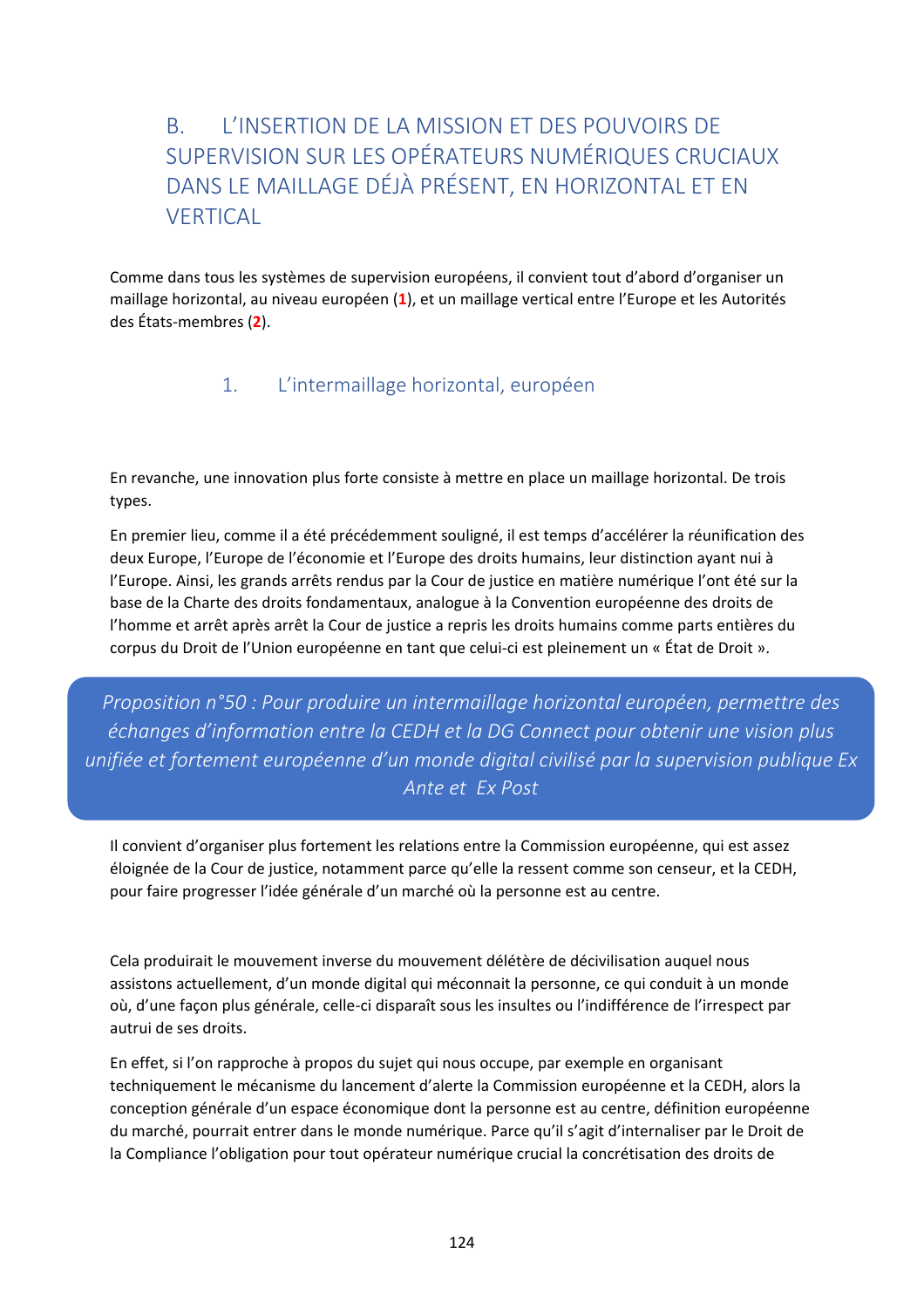cette personne, cette définition européenne du libéralisme économique pourrait prendre pied et

*Proposition n°51 : Donner au Procureur européen le pouvoir de transmettre un dossier pour que la DG Connect exerce au nom de la Commission européenne son pouvoir de supervision* 

appui grâce au monde digital, en étant opposable à tout opérateur du digital, même non‐européen.

En deuxième lieu, le procureur européen en chef est en train de se mettre en place. Il constitue une révolution en ce qu'il élève au niveau européen un mécanisme de poursuite, apanage jusqu'ici de l'Etat. Ce procureur européen pourrait être doté d'un pouvoir de transmission d'un dossier à la DG Connect pour que celle‐ci exerce son pouvoir de supervision sur tel ou tel opérateur, pour tel ou tel sujet.

Il montre que le propre de l'Autorité publique peut être construit en Europe, alors même que les États‐membres ont quelque mal à progresser de concert. Sa compétence vise effectivement et potentiellement le Droit de la Compliance. Dès lors, en croisant le Droit de la Compliance, qui donne de fait un effet extraterritorial au Droit européen avec des liens à construire immédiatement entre ce parquet européen et la DG Connect, un maillage horizontal de type régalien sans État peut construire

*Proposition n°52 : au titre du « private enforcement » intégrer la technique du lancement d'alerte vers la DG Connect sur le modèle de la loi française dite « Sapin 2 », exemple d'équilibre d'effectivité de Droit de la Compliance , pour que la DG exerce effectivement son pouvoir de supervision* 

un modèle inédit, dans lequel c'est encore l'Autorité publique et politique, qui parle et qui choisit, tandis que les entreprises, même étrangères, exécutent et exercent les pouvoirs nécessaires en second rang, en étant supervisées.

Pourraient la saisir au titre du *private enforcement* les personnes concernées, comme les lanceurs d'alerte et les personnes, même non encore victimes, mais en tant que titulaires d'un droit subjectif à n'être pas victime (par exemple d'un message haineux), afin de répondre au souci systémique de l'intégrité du monde digital, la confiance étant le bien que la Gouvernance de l'Internet, ainsi renforcée par le Droit de la Compliance, doit préserver.

En troisième lieu, si l'Union bancaire a pu naître, c'est notamment grâce au dynamisme de la DG Marché intérieur et à sa conception d'une Europe intégrant sur un modèle plutôt continental un système bancaire certes concurrentiel mais avant tout robuste et construit sur l'Ex Ante, la surveillance et les garanties. En cela, la DG Marché intérieur est entré en équilibre avec la DG Concurrence, laquelle avait participé activement au sauvegarde de l'Europe d'une perspective de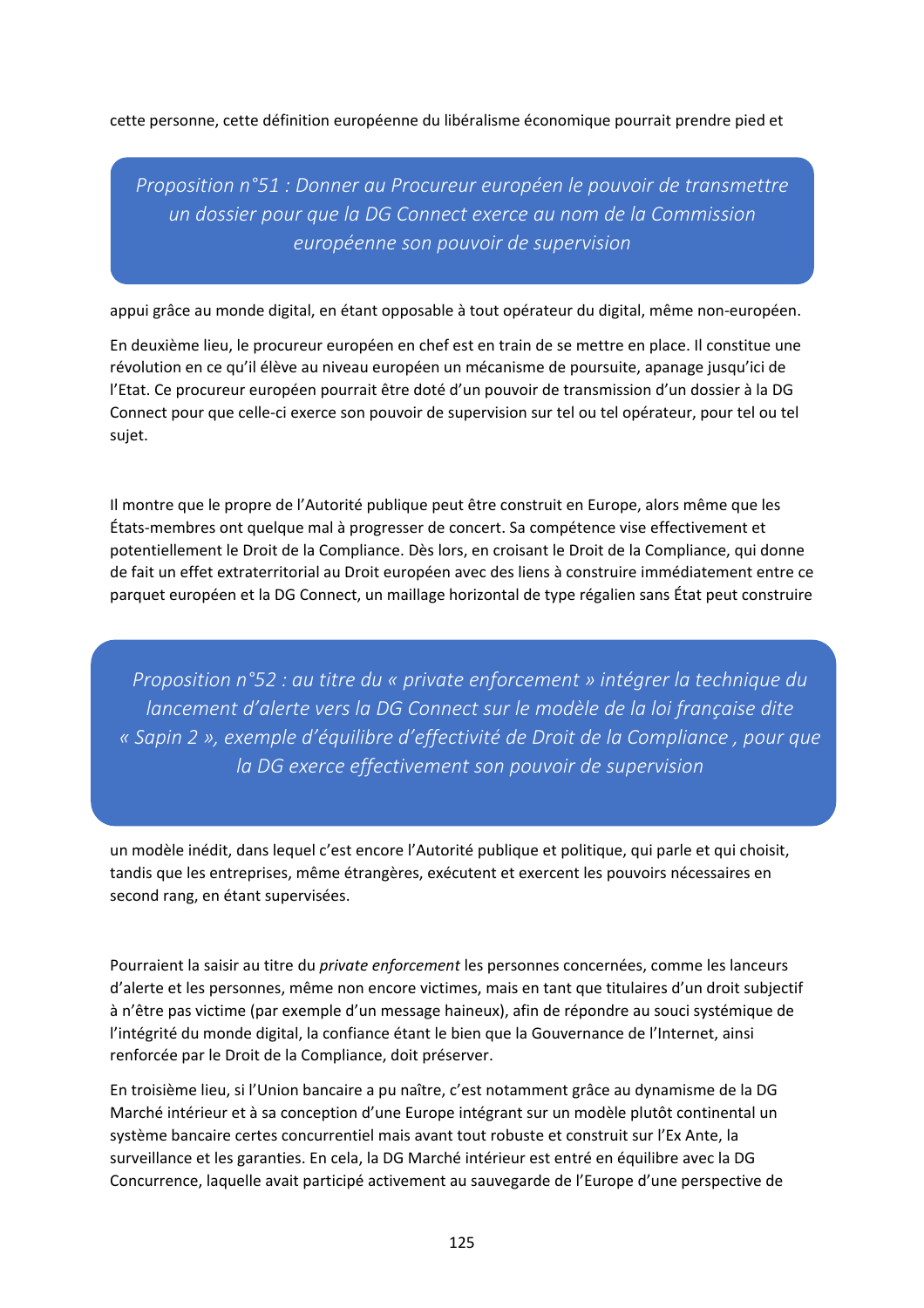faillite en 2008 en levant à bon escient la prohibition des aides d'État dans ce secteur. Ainsi, la DG Concurrence a agi comme il convient, mais par nature et sans qu'il ne soit en rien question de lui reprocher elle conçoit l'Europe par le prisme concurrentiel. Or, le numérique ne peut être gouverné par ce seul prisme. Notamment pas lorsqu'une concentration a lieu, c'est‐à‐dire qu'une décision Ex

*Proposition n°53 : Concevoir en cas de concentration d'opérateurs numériques cruciaux de déclencher une technique juridique nouvelle, « l'avis déterminant », formulé par la DG Connect, que la DG Concurrence devra reprendre ou réfuter dans le traitement qu'elle élabore de la concentration envisagée, les offices de « supervision » et de « régulation » étant ainsi rapprochés comme en matière bancaire* 

Ante est requise.

En effet, les décisions prises par la DG Concurrence en Ex Post sur les comportements des opérateurs numériques ont montré leur robustesse et leur efficacité. Mais l'examen – et cela n'est pas un reproche – qui est mené l'est sous l'angle concurrentiel. Or, le monde digital ne doit pas être réduit à cela, parce que c'est un enjeu de civilisation qu'il pose et que la « Gouvernance » doit intégrer celui‐ ci.

Il convient d'emprunter au Droit de la Régulation bancaire le mécanisme aujourd'hui actif en matière de concentration, là où les autorités de concurrence exercent un pouvoir Ex Ante. En effet, en droit français, depuis la loi du 4 août 2008, c'est l'Autorité de la concurrence qui opère ce contrôle lorsqu'il y a une concentration entre des établissements bancaires, et non plus l'Autorité de supervision (à l'époque la Commission bancaire). Mais l'autorité de supervision bancaire (l'ACPR) fournit à l'Autorité de la concurrence son « avis » sur la perspective de concentration à l'aune de ses propres critères (notamment les critères prudentiels, les effets sur la solidité du système, etc.). Il serait tout à fait adéquat de reprendre cette technique ici, parce que le numérique n'est pas qu'un marché mais une civilisation nouvelle.

L'on sait que si les décisions sont prises par la Commission, elles sont plutôt endossées par celles‐ci, la DG concurrence, dont la compétence, la loyauté et l'impartialité ne sont pas en cause étant maîtresse du dossier. Si l'on organisait une telle technique d'avis, non seulement l'on restituerait au dossier sa « plénitude », comblant là‐encore un peu le vide préoccupant d'une politique industrielle européenne, mais encore l'on pourrait sortir de la remise en cause de la légitimité de la DG concurrence de trancher sur des concentrations qui comprennent des dimensions qu'elle ne veut pas connaître.

Pour que cela soit efficace, il faut adopter non seulement la technique de l'avis, mais encore la technique de **l'avis déterminant**. Dans une telle technique procédurale proposée, différente de l'avis conforme ou de l'avis non‐liant, il s'agit d'un avis formulé par un autre organe (ici la DG Connect) que celui qui emporte la décision (ici la DG Concurrence) : si l'avis s'avère coordonnant, il n'y a pas de difficulté procédurale, et l'avis est repris, venant renforcer la position de la DG Concurrence ; si l'avis s'avère discordant, alors la DG Concurrence doit formuler des « raisons » qui justifient de ne pas suivre un tel avis, étant rappelé que la décision est prise non pas par elle mais par la Commission, décision qui est attaquée devant une Cour de justice qui a une vision de l'État de Droit dans l'Union qui ne se réduit pas à la concurrence.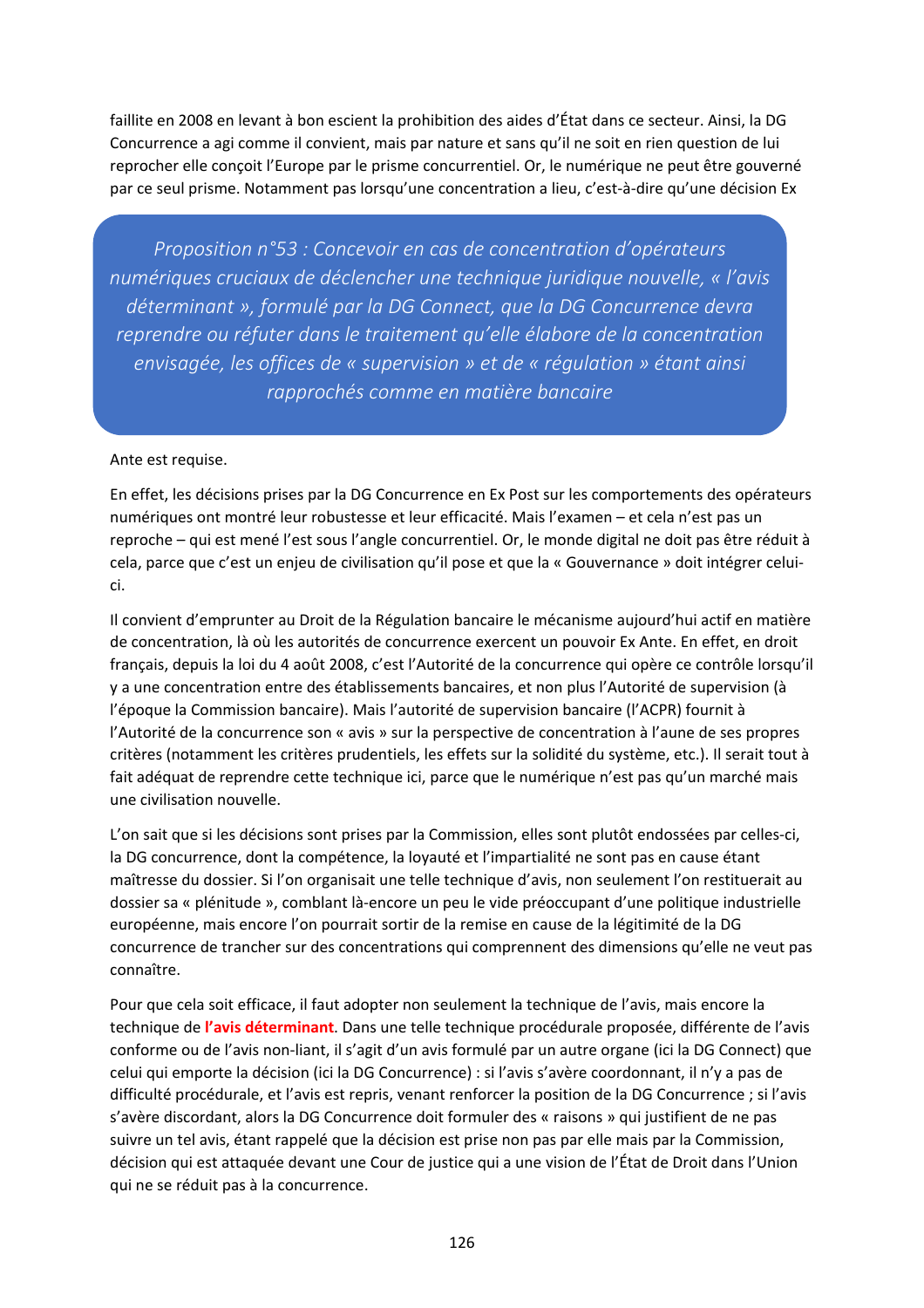*Proposition n°54 : Sans modification substantielle, insérer le dispositif dans l'intermaillage déjà très dense vertical entre le niveau européen, les régulateurs et Autorités nationales et leurs réseaux nationaux, le secrétariat des rencontres, manifestations, voire « prises de position », étant assuré par la DG Connect* 

## 2. L'intermaillage vertical entre la supervision européenne et les supervisions nationales

L'intermaillage vertical est relativement facile à mettre en place, parce qu'il est en quelque sorte déjà en place. Du fait même que le numérique ne constitue pas un secteur, les différents Régulateurs en ont déjà tiré la conséquence institutionnelle de droit, par des « pôles communs » ou de fait par des rencontres régulières, cette « interrégulation »<sup>153</sup> venant toujours vers l'Union européenne, via le plus souvent la Commission européenne.

En effet, tous les régulateurs concernés, de différents secteurs, sont déjà tous en réseaux européens (BEREG pour les télécom ; ACER pour l'énergie, etc.), et c'est le plus souvent la Commission européenne qui tient le secrétariat de ces réseaux, qui prennent de plus en plus le statut d'« agences ».

Il s'agit donc davantage d'une cristallisation que d'une innovation, l'accélération de ce qui se fait, les réunions se faisant avec différents cercles (comme cela se fait à Bâle, le comité de Bâle n'étant qu'informel).

Le superviseur formel que serait la DG *Connect* n'aurait pas à davantage formaliser ce maillage.

Car il paraît irréaliste de vouloir par exemple dupliquer l'Union Bancaire, très institutionnalisée, qui n'a pu naître qu'en 2014, ainsi que les trois nouveaux Régulateurs européens bancaires, financiers et assurantiels (Règlements du 23 novembre 2010) que comme bénéfices secondaires d'une crise catastrophique mondiale débutée en 2008. Ce n'est ni le cas, ni à souhaiter.

L'idéal serait en l'état, et dans une simple amélioration du maillage, d'obtenir des « positions communes » à la fois en horizontal et en vertical, ou à tout le moins s'enrichissant ou – ce qui peut

<sup>153</sup> Sur la notion même d'interrégulation, v. Frison‐Roche, M.‐A., La notion d'interrégulation, 2006 ; *Internet, espace d'interrégulation*, 2016.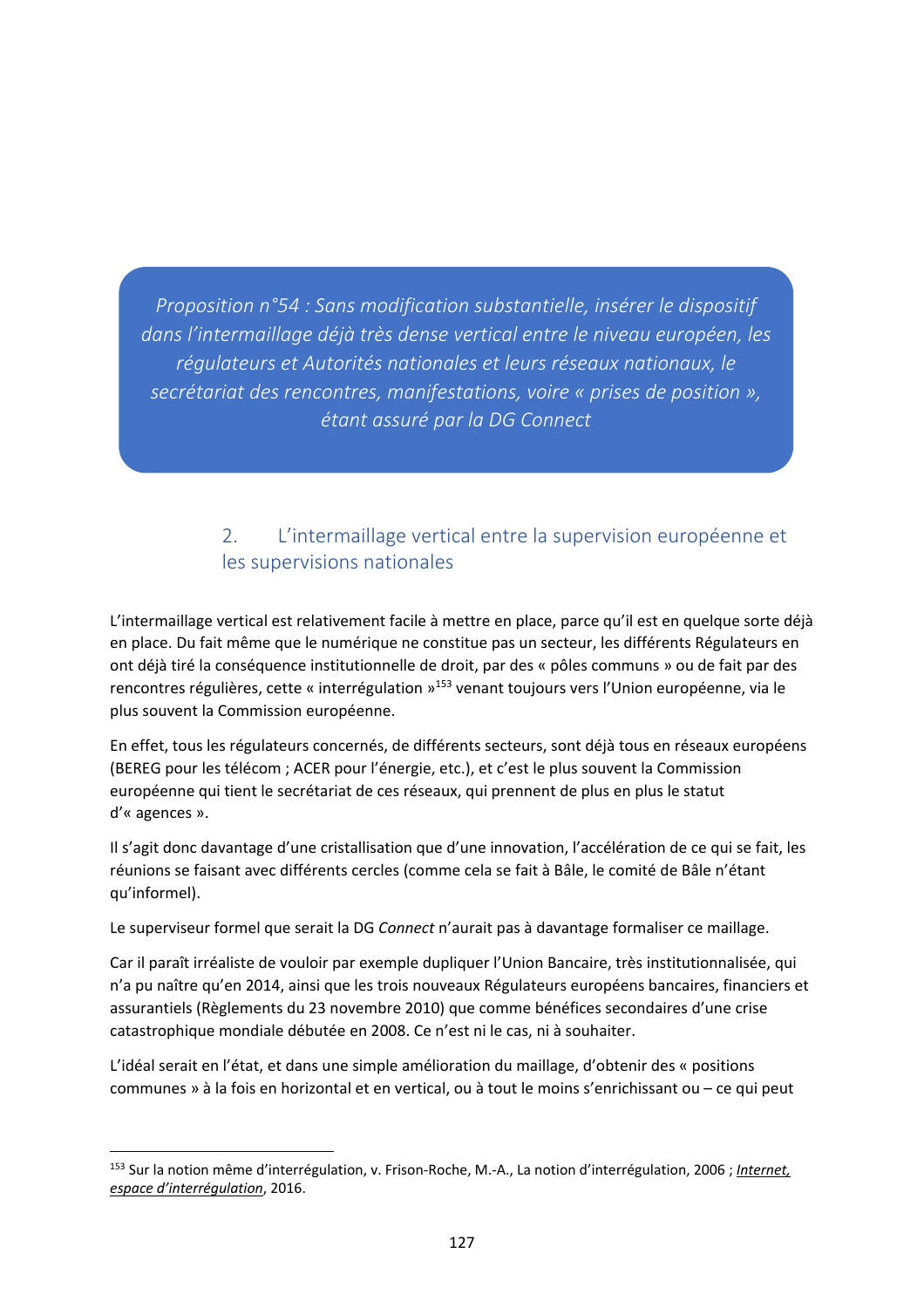être résolu par la Cour de justice – ne se contredisant pas les unes les autres. Mais, comme nous le savons, cela est le plus souvent une question de personnes davantage que de schéma institutionnel.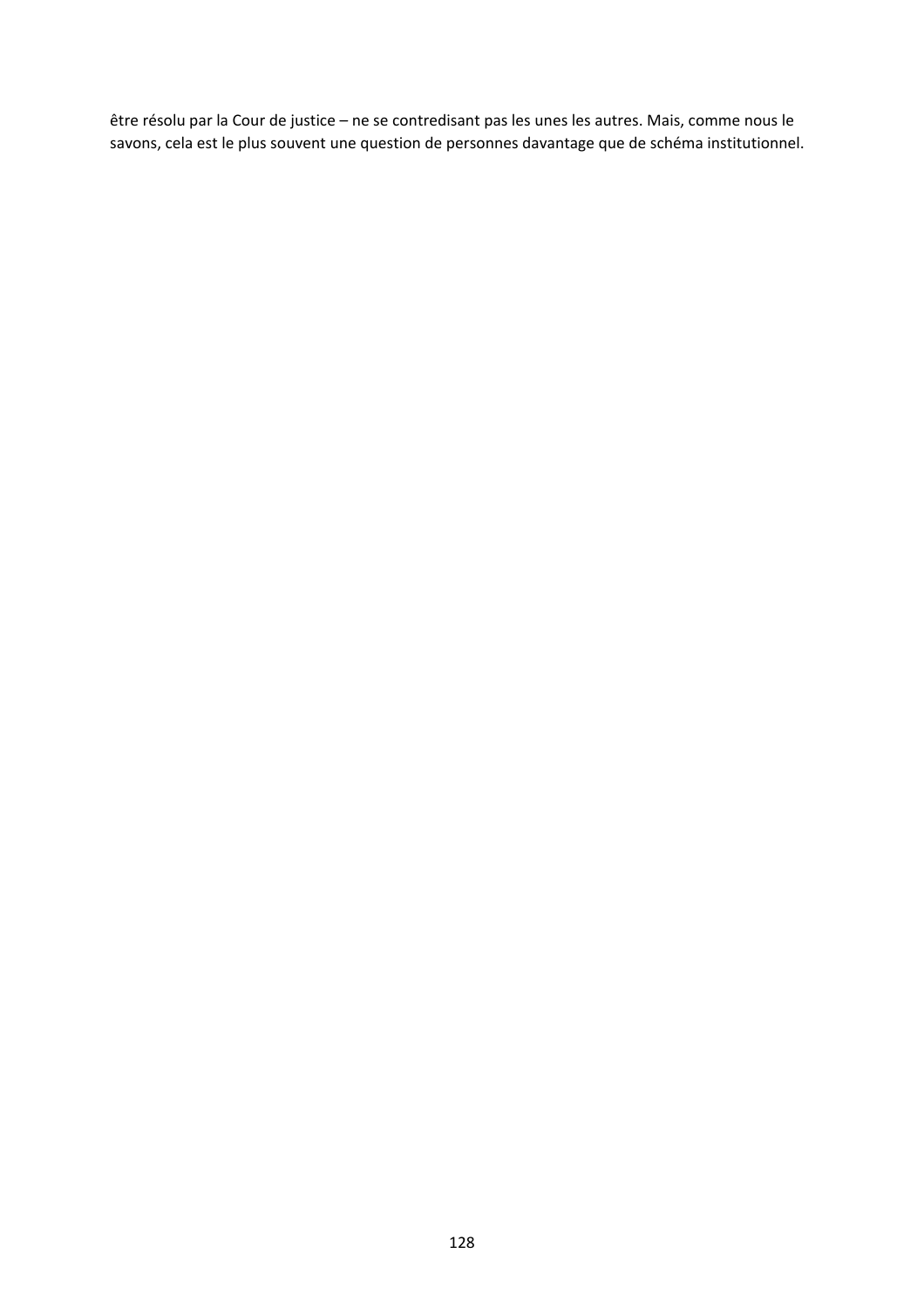# Annexe 1 : listes des personnes rencontrées pour élaborer le rapport

#### **INSTITUTIONS PUBLIQUES**

Autorité de Contrôle Prudentiel et de Résolution Edouard Fernandez‐Bollo, secrétaire général

Agence Nationale de la Sécurité des Systèmes d'Information Guillaume Poupard, directeur général Charly Berthet, conseiller

Autorité de Régulation des Communications électroniques et des Postes Sébastien Soriano, président Stéphane Lhermitte, directeur « Economie, marchés et numérique" Agate Rossetti, cheffe de l'unité "infrastructures et réseaux ouverts" Laurent Toustou, chef de l'unité "régulation par la donnée"

Autorité de la Concurrence Isabelle de Silva, présidente Nicolas Deffieux, rapporteur général adjoint Stanislas Martin, rapporteur général Mathias Pigeat, chef du service de la présidence Elodie Vandenhende, chargée de mission

Commission Nationale de l'Informatique et des Libertés Marie‐Laure Denis, présidente Jean Lessi, secrétaire général Gwendal Le Grand, directeur des technologies et de l'innovation

Cour de Cassation François Molins, procureur général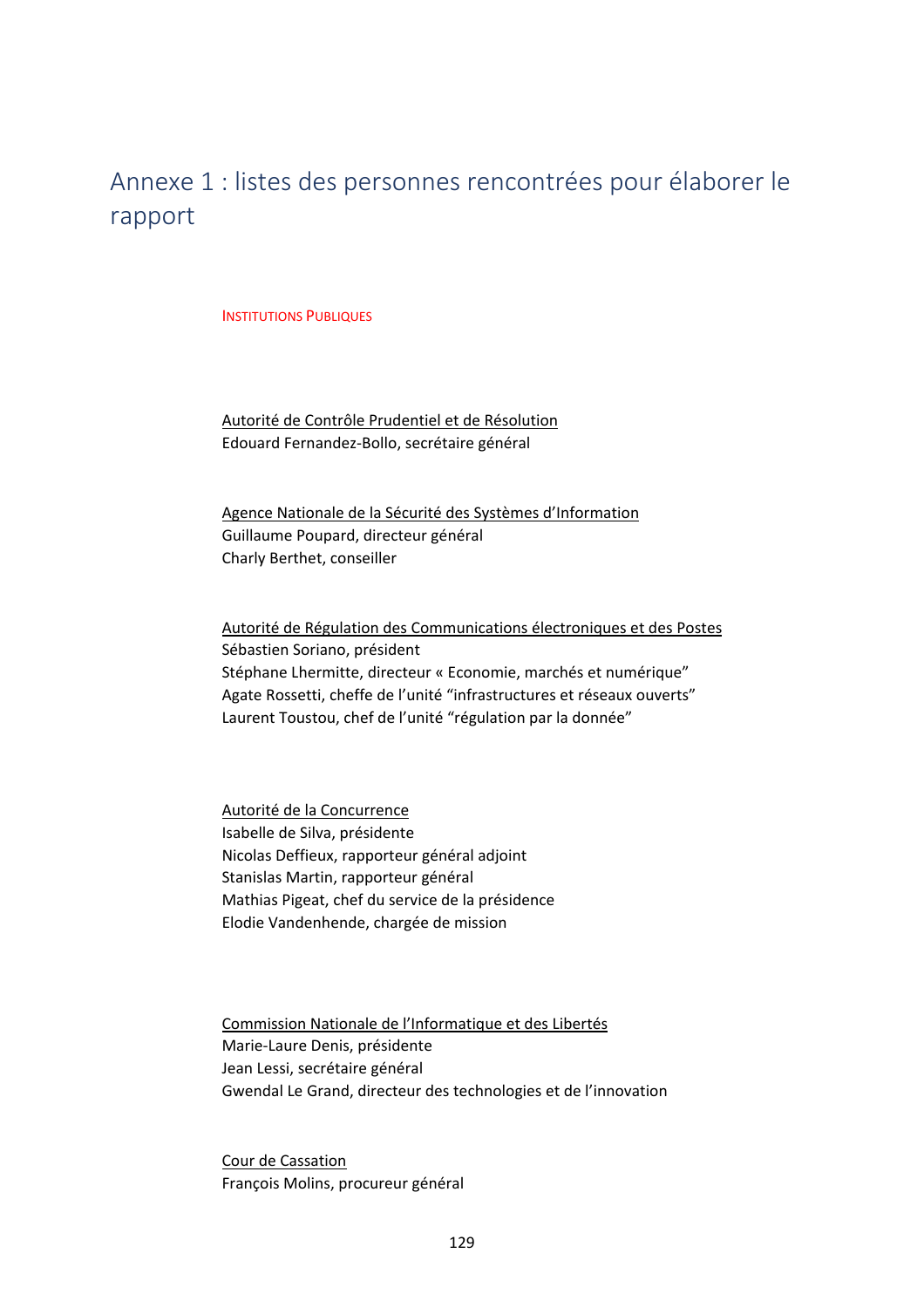**CSA** Roch‐Olivier Maistre, président

Fédération Bancaire Française Marie‐Anne Barbat‐Layani, directrice générale Jérôme Raguénès, directeur du département Numérique et Moyens de paiements

Fédération du commerce et de la distribution Jacques Davy, directeur des affaires juridiques

Fédération Française des Assurances Bernard Spitz, président Mariette Bormann, Directrice juridique Philippe Poiget, délégué général

Haut comité juridique de la place financière de Paris Gérard Rameix, président

Unifab Delphine Sarfati, directrice générale David Saussinan, directeur des affaires juridiques et publiques

#### **ENTREPRISES**

Atos

Hubert Tardieu, co‐président de la communauté scientifique d'Atos et conseiller du président

Bouygues Groupe Arnauld Van Eeckout, secrétaire général Juliette Lallemand, responsable Ethique & Compliance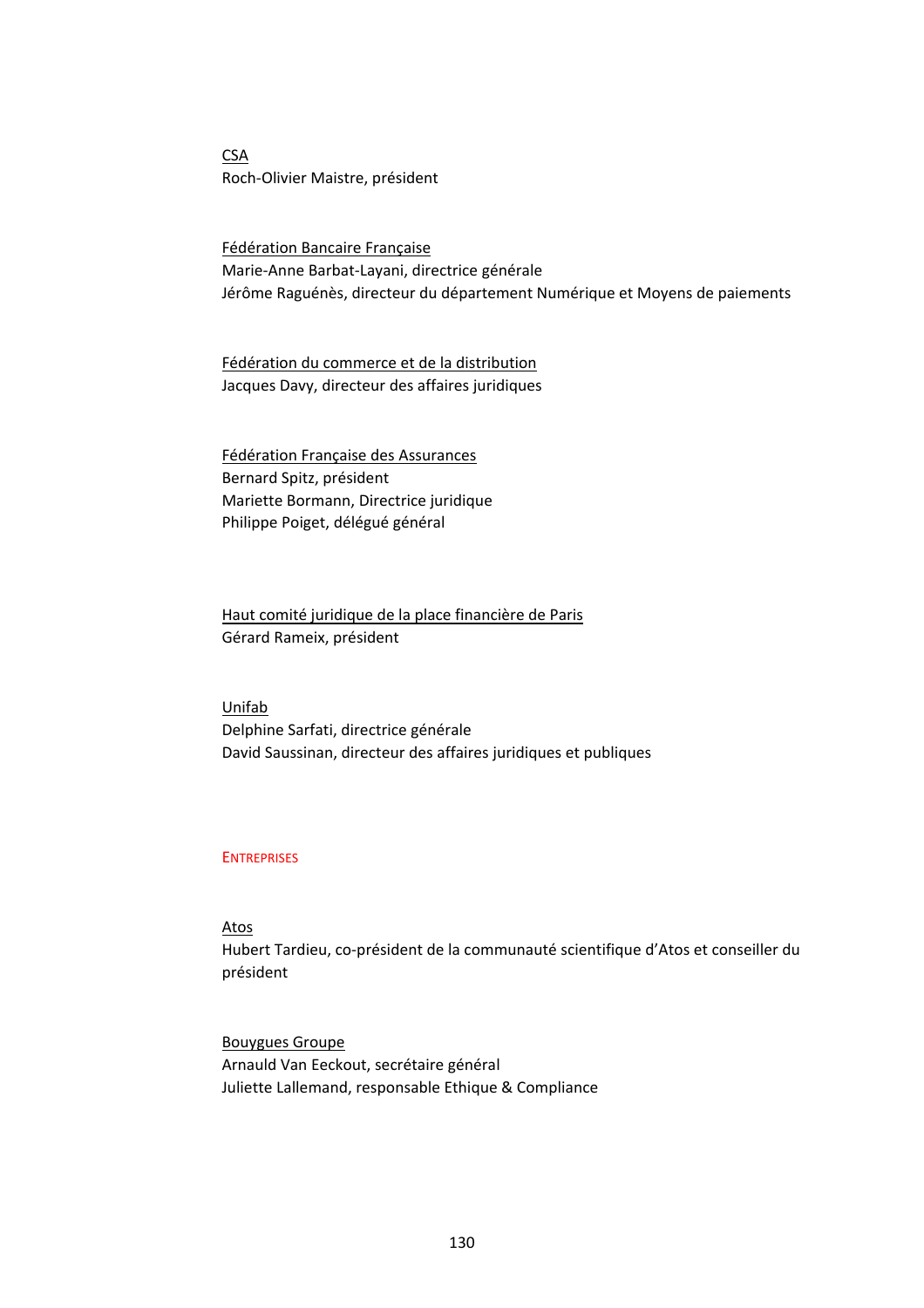#### Facebook

Laurent Solly, vice‐président Europe du Sud Anton Battesti, responsable des Affaires Publiques

#### **Google**

Benoît Tabaka, Directeur des Relations Institutionnelles

IBM Alain Bénichou, vice‐président, Stratégie et Solutions

### Idemia

Yann Delabrière, président

La Française des Jeux Stéphane Pallez, présidente‐directrice générale Valérie Berche, directrice de l'audit Elisabeth Monegier du Sorbier, directrice juridique

#### Microsoft

Marc Mossé, directeur des affaires juridiques

#### Orange

Nicolas Guérin, secrétaire général Pierre Petillault, directeur adjoint des affaires publiques

### SACEM

Jean‐Noël Tronc, directeur général

**Safran** Ross McInnes, président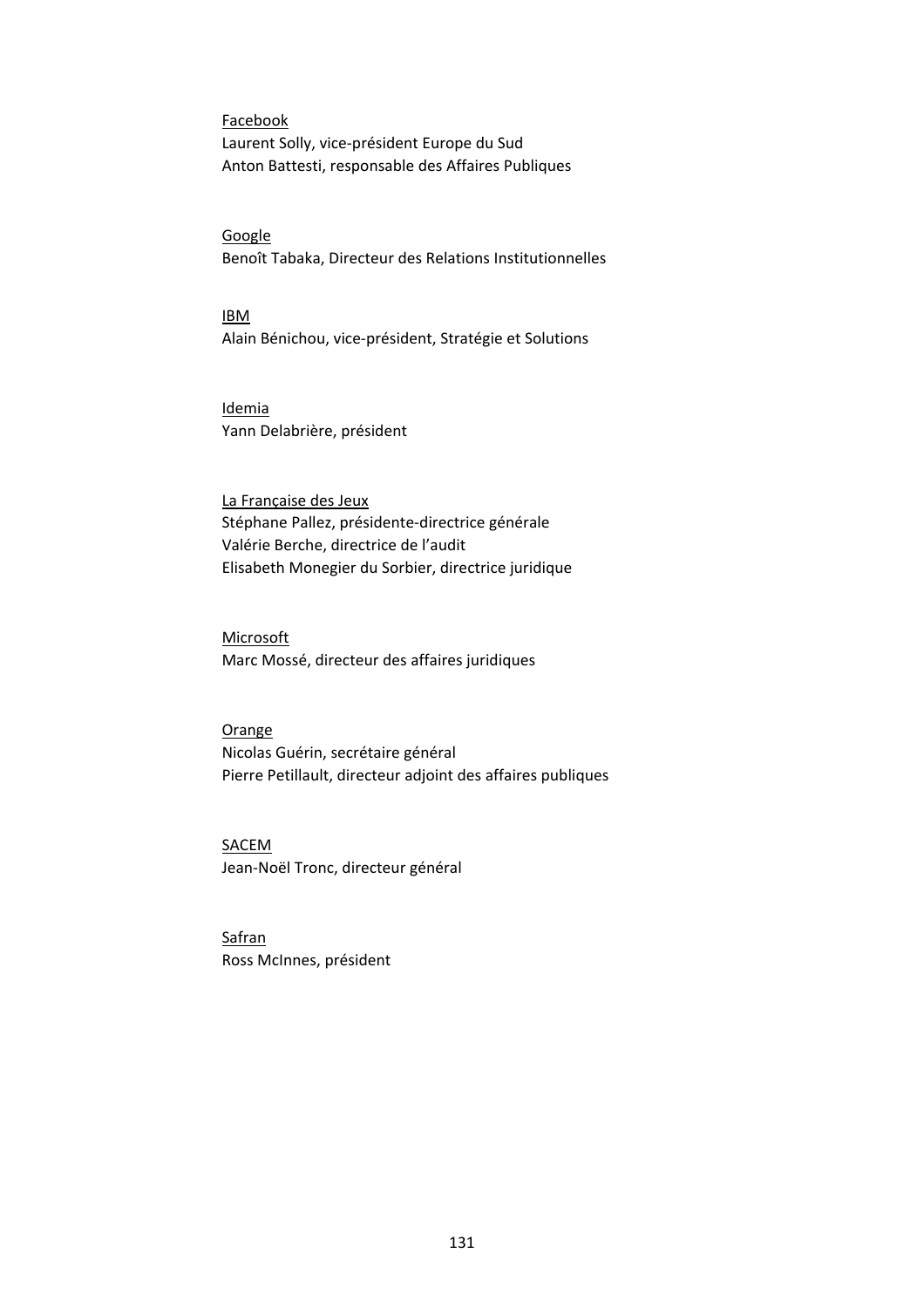#### CABINETS D'AVOCATS

Cabinet August & Debouzy Gilles August Olivier Attias Florence Chafiol

Cabinet Darrois Villey Jean‐Michel Darrois Marcus Billam Jean‐François Guillemin

Cabinet Hertslet Wolfer & Heintz Dominique Heintz

Cabinet Jones Day Philippe Goutay Olivier Haas Elie Kleiman

Cabinet Linklaters Sonia Cissé

#### **UNIVERSITAIRES**

Yann Algan, professeur d'économie, Sciences Po (Paris)

Laurent Benzoni, professeur d'économie, Université Panthéon‐Assas (Paris 2)

Pierre‐Yves Gautier, professeur de droit, Université Panthéon‐Assas (Paris 2)

Michel Vivant, professeur de droit, Sciences Po (Paris)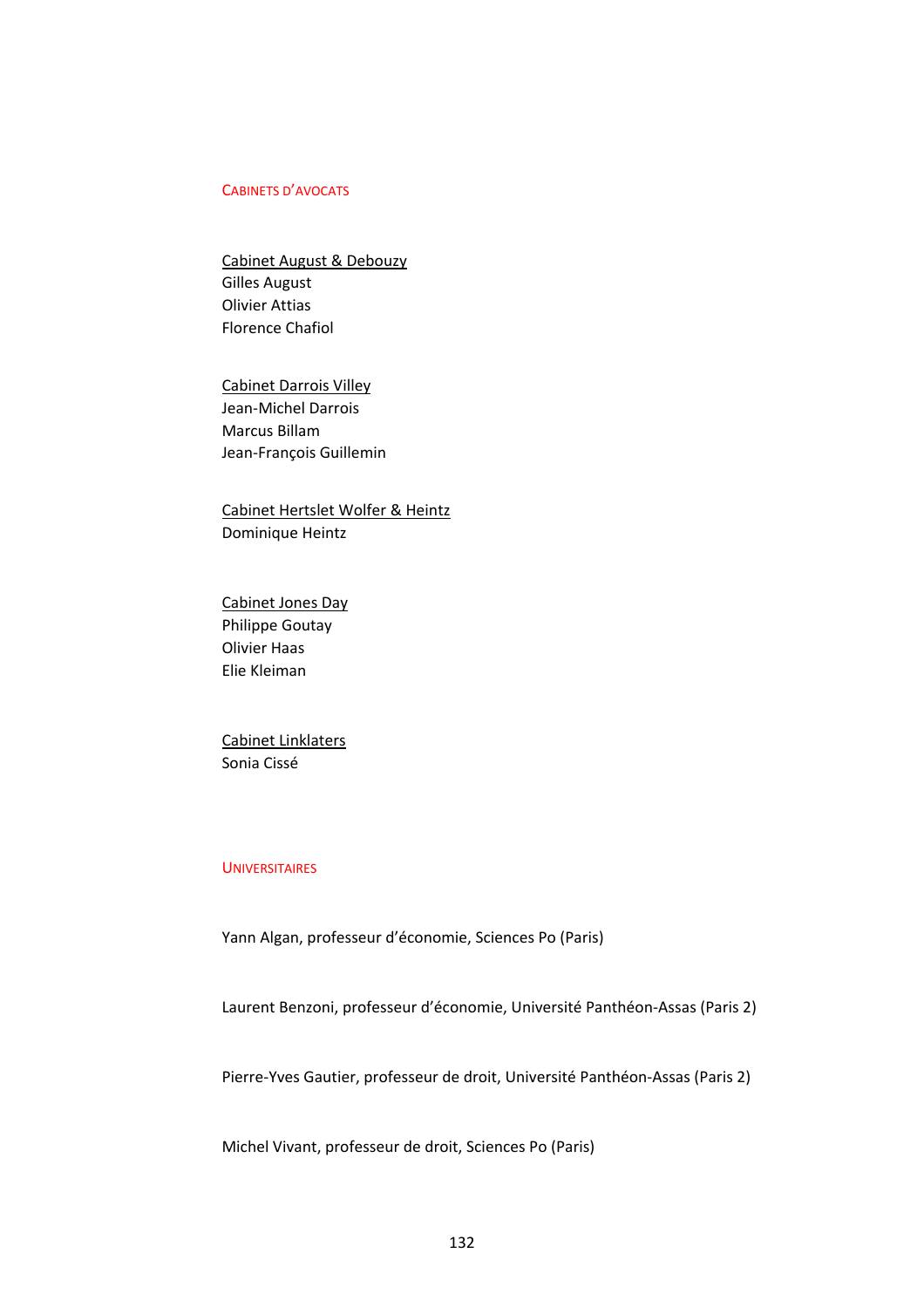# Annexe 2 : Les 54 propositions du rapport

- *1. Distinguer le Droit américain de la Compliance à but parfois et effet mondial, critiquable et contre lequel réagir, du Droit de la Compliance, ici concerné par le numérique, à effet global naturel parce qu'à but global*
- *2. Promouvoir par une culture de la Compliance numérique ce qui est commun au Droit Occidental : principe de la Liberté et principe de la Personne*
- *3. Promouvoir et achever de construire un Droit et une Culture occidentale de la Compliance, adéquate au monde digital*
- *4. Prendre acte de l'appropriation de fait des données par certains opérateurs*
- *5. Récuser la conception abstraite de la « donnée », comme bien neutre*
- *6. Demeurer attaché au pragmatisme du Droit européen qui, en transparence de la « donnée », s'attache « concernant la personne » à son origine concrète, à son usage concret et à la finalité de l'usage*
- *7. Même si la circulation de la donnée produit d'un ordre de transmettre issu par exemple d'un système de Compliance, encore faut‐il qu'il ne heurte pas la protection de la « personne concernée » par la donnée à transmettre*
- *8. Demander à celui‐ci qui ordonne la circulation forcée d'une donnée au titre d'un programme de Compliance la preuve qu'elle ne « concerne » pas une personne, sauf consentement réel de celle‐ci*
- *9. L'usage de l'Intelligence Artificielle permettra à l'opérateur numérique crucial de respecter l'obligation de montrer que l'information qu'elle fait circuler et dont elle est gardienne, ne « concerne » pas une personne*
- *10. Exprimer le second principe, la Personne, à travers l'effectivité de ses droits, articulé au principe de Liberté*
- *11. Associer la population à l'édiction du Principe de Personne à travers l'effectivité de ses droits, articulé au Principe de Liberté*
- *12. Consulter sur les « questions de principe », par exemple l'anonymat*
- *13. Consulter la population, consulter les réseaux des juridictions et autorités, établir un groupe d'experts de haut niveau, sans jamais perdre de vue le but : un principe simple et intelligible = la personne à travers le respect effectifs de ses droits*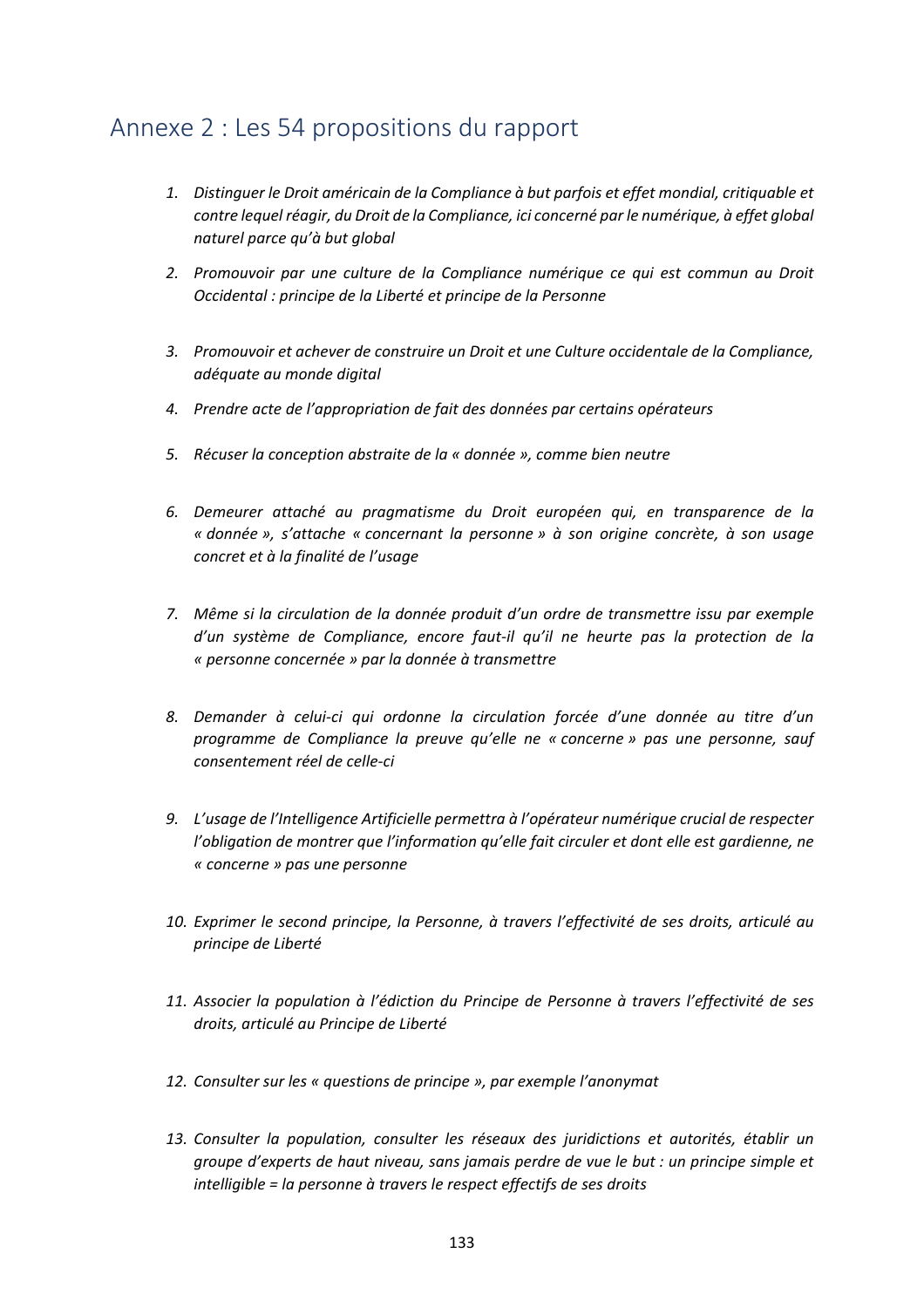- *14. Organiser des rencontres régulières entre la CEDH et la Commission Européenne sur la question des « comportements » digitaux, débouchant sur du droit souple*
- *15. Intégrer les juridictions et les autorités de poursuite dès le début des réflexions, l'Ex Ante et l'Ex Post n'étant qu'un continuum*
- *16. Lorsqu'une œuvre ou chose, apparaît en violation d'un droit de propriété intellectuelle, est signalée à l'opérateur, non seulement il doit être contraint de la retirer (droit positif actuel) mais encore il doit en Ex Ante faire en sorte qu'elle n'apparaisse plus sur le média, ni en soi ni en référence*
- *17. Il faut reconnaître aux opérateurs cruciaux numériques un pouvoir Ex Ante autonome de retrait de tout contenu ou accès contraire au droit de propriété intellectuelle, correspondant à une obligation d'effectivité des droits de propriété intellectuel rendus ineffectifs par le digital*
- *18. Ne conférer un tel pouvoir Ex Ante de censure aux opérateurs numériques cruciaux sur l'accès aux contenus qu'en y associant un mécanisme immédiat de déblocage au bénéfice du titulaire du droit illégitimement bloqué*
- *19. Organiser un contentieux différé au bénéfice de la personne bloquée, celle‐ci pouvant saisir un « tiers de confiance »*
- *20. Si l'opérateur qui a refusé d'insérer le contenu ou l'a retiré en Ex Ante et persiste à ne pas l'insérer, une procédure contentieuse peut s'ouvrir au titre du « droit d'accès »*
- *21. Cette procédure ex post très rapide doit débuter par une demande de restauration de visibilité dans l'espace numérique, demande formée auprès de l'opérateur numérique*
- *22. Comme dans tout Droit de la Compliance, le but visé l'effectivité des droits de la Personne – ne saurait constituer une obligation de résultat pour l'opérateur numérique crucial*
- *23. Seule l'obligation structurelle de s'organiser pour l'effectivité des droits de propriété intellectuelle est une « obligation de résultat », performante Ex Ante, indépendamment de la diligence des tiers*
- *24. Développer la catégorie générale des « droits subjectifs négatifs » dont le « droit à l'oubli » n'est qu'un exemple (droit à n'être pas retrouvé)*
- *25. Inclure dans les obligations de moyens des opérateurs numériques cruciaux la charge d'éduquer les internautes à la bonne utilisation des outils en vue d'une inclusion numérique*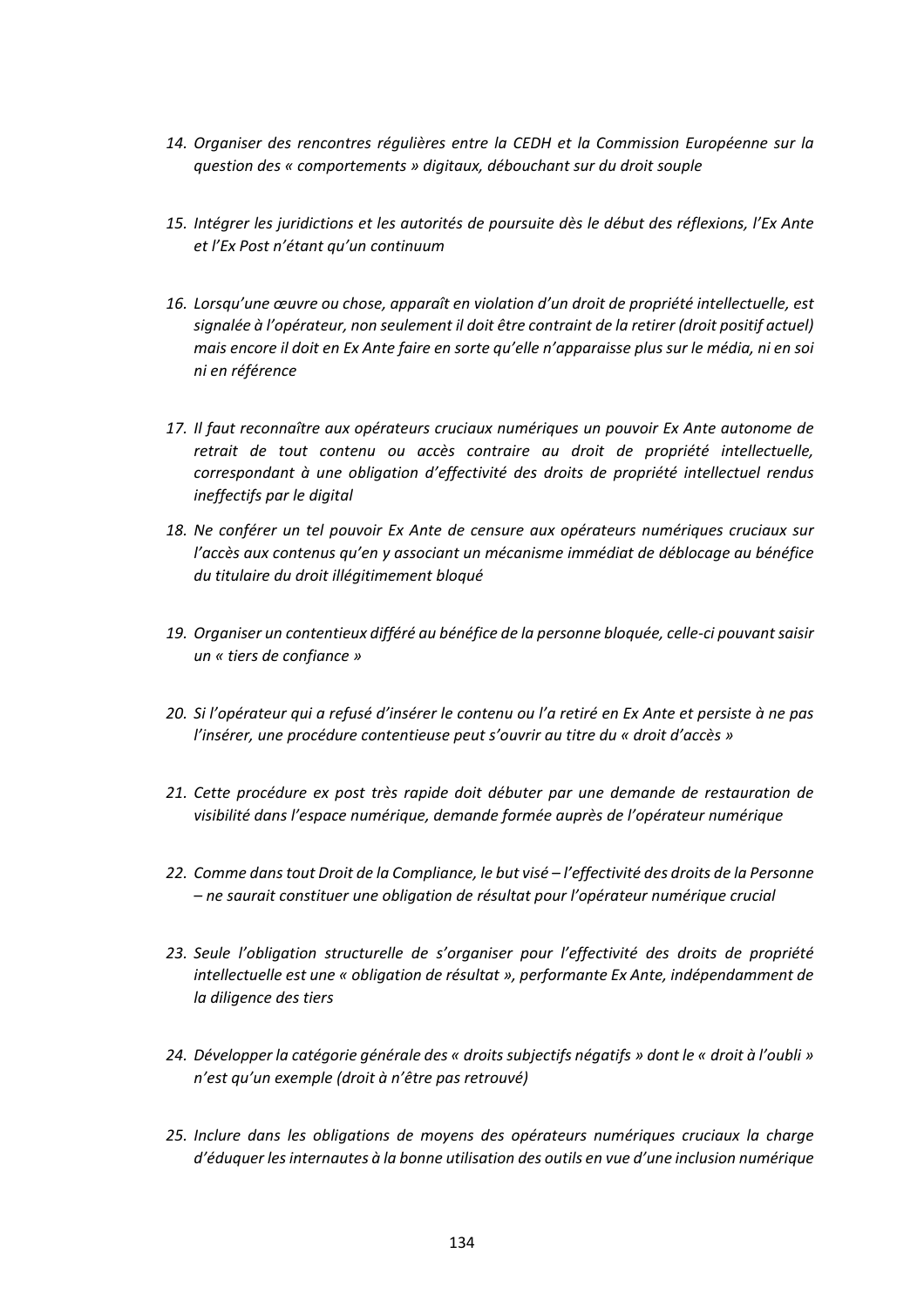- *26. Développer des « droits subjectifs négatifs », comme le « droit à n'être pas l'objet de fausse information », dont l'effectivité doit être immédiate, par l'intervention Ex Ante des opérateurs qui ne diffusent pas l'information*
- *27. Le fait de l'anonymat doit être contré par l'existence du droit des Personnes de connaître qui s'adresse à elles, l'anonymat devenant l'exception*
- *28. Créer le droit subjectif à l'identité réelle de l'interlocuteur numérique, droit subjectif dont l'opérateur numérique crucial est comptable, ce qui n'exclut pas l'anonymat mais exige qu'il soit justifié par celui qui veut s'en prévaloir*
- *29. Le droit subjectif de savoir qui a mis les contenus est le socle du droit subjectif fondamental de pouvoir y répondre, relève des droits de la défense, droit fondamental pulvérisé par le numérique, qui doit être restauré dans son principe*
- *30. Le droit à la modération des propos de l'autre lorsqu'il y a échange relève d'une nature identique, car ce sont des contenus analogues qui sont insérés ; ils doivent engendrer les mêmes obligations pour l'opérateur numérique crucial*
- *31. Proposer un cumul de l'exercice d'une obligation Ex Ante de contrôle des commentaires qui ne diffère des obligations sur les contenus et d'une incitation à exercice une « modération » des commentaires, opérée par des humains dans les cas‐limites, se prêtant elle‐même à discussion*
- *32. Les « commentaires » doivent faire l'objet d'obligations de résultat et de moyens de même nature et de même portée que pour les messages originaux*
- *33. Poser le principe de la garde par les opérateurs numériques cruciaux des informations concernant les Personnes ; les exceptions au principe de garde (mise à disposition d'autrui, transformation, etc.) doivent être justifiées*
- *34. Dans des cas‐limites, certains opérateurs télécoms peuvent devenir opérateurs numériques cruciaux, devenant redevables du Droit de la Compliance sur les contenus, en raison de la massification ou systématisme des messages*
- *35. L'activité de messagerie « en principe » privée de justifiant pas de mécanisme de Compliance, c'est par des procédés Ex Post et sur demande d'un dommage vraisemblablement allégué que l'opérateur doit être soumis concernant le message au mécanisme de Compliance*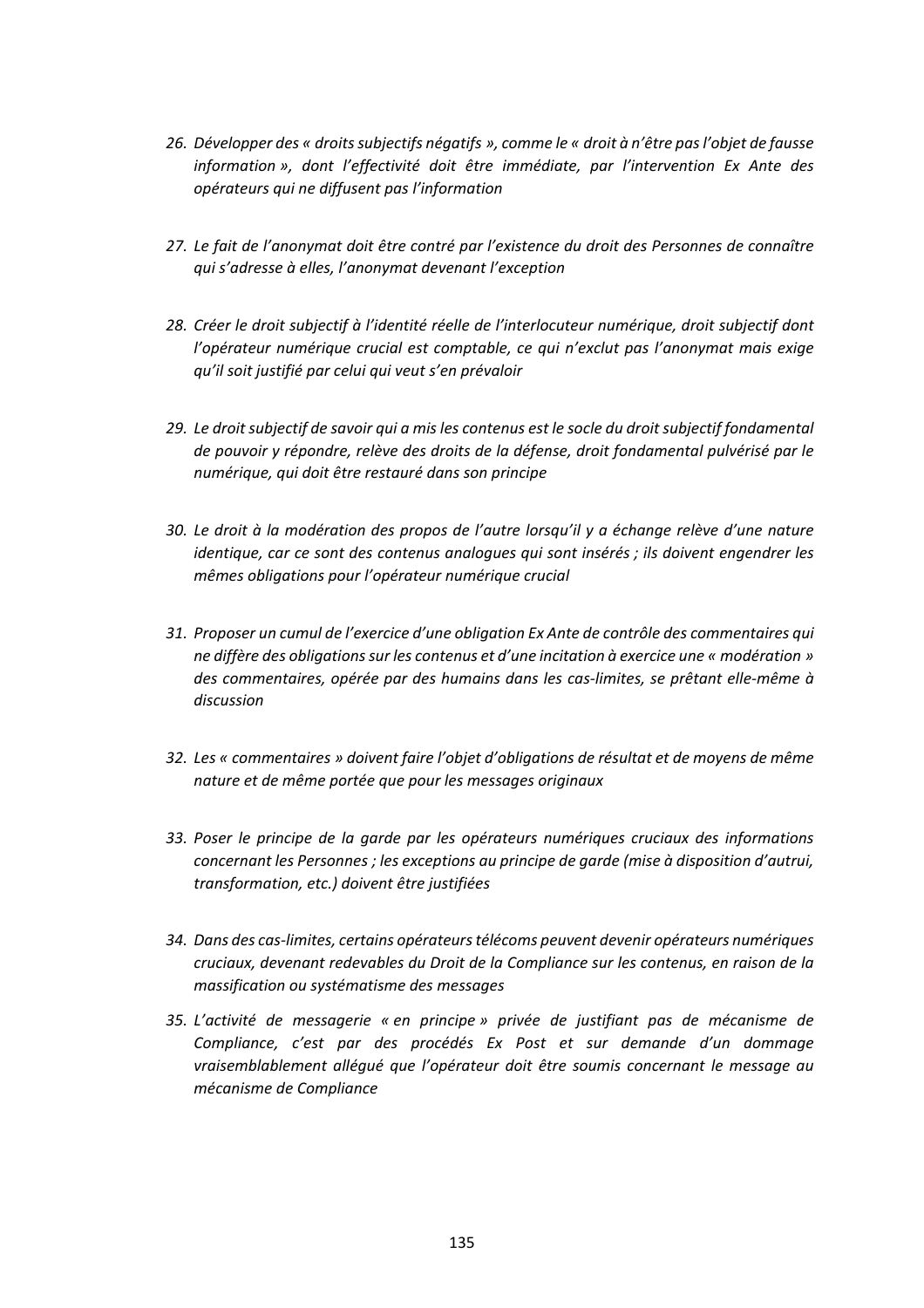- *36. Concernant l'impératif d'effectivité du Principe de Personne, mettre la notion de « danger » au même niveau que la notion de « risque » dans la perspective systémique du Droit de la Compliance*
- *37. Pour l'effectivité du droit subjectif négatif des Personnes de n'être mises en danger par le monde digital, le Droit de la Compliance doit doter les opérateurs numériques cruciaux des moyens d'aider les Autorités publiques dont le but est la sécurité publique, miroir de ce droit subjectif*
- *38. En rappelant la distinction entre la vérité et l'opinion, donner aux opérateurs numériques cruciaux l'obligation générale de lutter contre les fausses informations*
- *39. Ne pas renoncer à l'idéal de l'éducation, menant à ce que la haine ne soit plus ressentie, le vol de l'œuvre d'autrui ne soit pas désiré, et solliciter l'aide des opérateurs numériques cruciaux pour cet objectif éducatif de nature politique*
- *40. Internaliser par Compliance (obligation de moyens) l'éducation, à la fois pour lutter contre l'enfermement (communautarisme) et l'isolement (notamment géographique)*
- *41. S'appuyer sur le contact permanent et parfois unique qu'ont les opérateurs numériques cruciaux avec une population isolée pour une éducation plus égale, en lien avec les Autorités publiques*
- *42. Reprendre à propos des opérateurs numériques cruciaux la qualification, très courante en Droits sectorielle de la Régulation, de « Régulateur de second niveau », appliquée à l'opérateur crucial qui tient une partie du système (par exemple le réseau de transport ou la place financière)*
- *43. Les régulateurs de second niveau tiennent leurs pouvoirs du Droit objectif et non pas de chartes ou de leur relation contractuelle, et sont supervisés par un Superviseur public*
- *44. Rattacher les obligations de compliance des opérateurs numériques cruciaux à leur statut de Régulateur de second niveau, leurs documents internes ne faisant que reproduire ces obligations*
- *45. Si les droits subjectifs de la Personne ne sont pas en jeu les opérateurs numériques cruciaux doivent pouvoir se développer en Ex Ante de comportements marchands, notamment en BtoB, sous la supervision d'une Autorité publique et au regard de la finalité, supervision européenne pouvant constituer une alternative à l'absence d'une forme traditionnelle de politique industrielle européenne*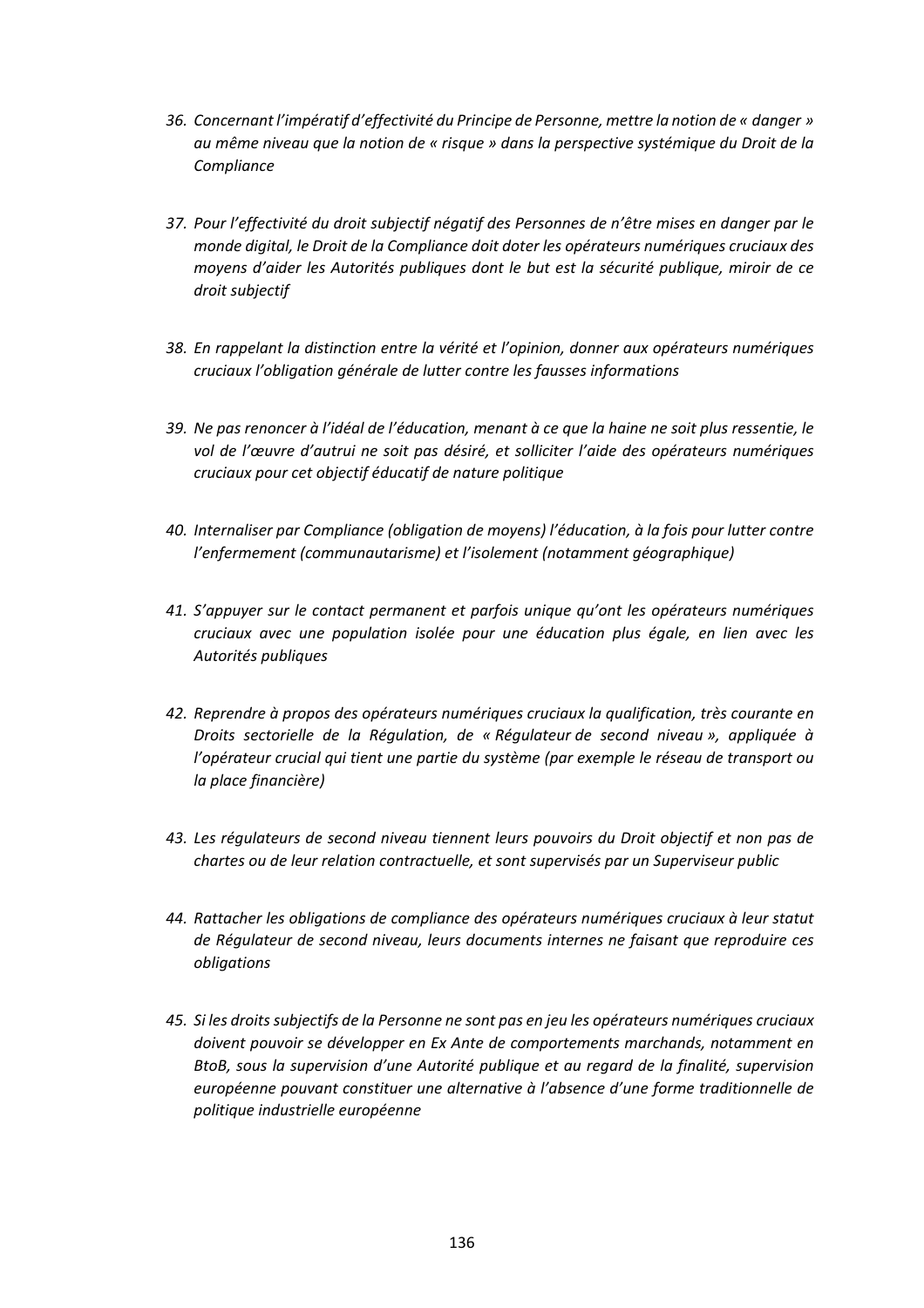- *46. En même temps que la puissance des opérateurs numériques cruciales est accrue, afin qu'elles remplissent leurs obligations nouvelles de Compliance, les contraindre aux obligations procédurales corrélées à leur statut de Régulateur, rendant supportable leur puissance accrue*
- *47. Pour ne prendre qu'un exemple, les opérateurs numériques cruciaux lorsqu'ils agissent comme des Régulateurs de second niveau, doivent « donner à voir » leur absence de « conflits d'intérêts », souci commun au Droit de la Régulation et au Droit de la Compliance ; lorsqu'ils exercent un pouvoir disciplinaire pour exécuter leur obligation de compliance, l'opérateur doit donner à voir son « impartialité » puisqu'il agit comme un Tribunal, l'ensemble de ses décisions pouvant être contestées en matière civile et en matière pénale*
- *48. Désigner la DG Connect comme superviseur, au nom de la Commission, des opérateurs numériques cruciaux, dans la mise en œuvre de l'effectivité du Principe de Personne, c'est placer l'humain au centre de la Gouvernance de l'Internet et du marché des industries numérique, et non en périphérie*
- *49. Concevoir des pouvoirs de la DG Connect sur les opérateurs numériques cruciaux de droit souple (encouragement, appui, aide) dans un continuum sur des instruments de visite, collaboration, engagement, préfigurant du droit dur, sur des modèles comme les relations entre l'ESMA et les agences de notation, par exemple.*
- *50. Pour produire un intermaillage horizontal européen, permettre des échanges d'information entre la CEDH et la DG Connect pour obtenir une vision plus unifiée et fortement européenne d'un monde digital civilisé par la supervision publique Ex Ante et Ex Post*
- *51. Donner au Procureur européen le pouvoir de transmettre un dossier pour que la DG Connect exerce au nom de la Commission européenne son pouvoir de supervision*
- *52. Au titre du « private enforcement » intégrer la technique du lancement d'alerte vers la DG Connect sur le modèle de la loi française dite « Sapin 2 », exemple d'équilibre d'effectivité de Droit de la Compliance, pour que la DG exerce effectivement son pouvoir de supervision*
- *53. Concevoir en cas de concentration d'opérateurs numériques cruciaux de déclencher une technique juridique nouvelle, « l'avis déterminant », formulé par la DG Connect, que la DG Concurrence devra reprendre ou réfuter dans le traitement qu'elle élabore de la concentration envisagée, les offices de « supervision » et de « régulation » étant ainsi rapprochés comme en matière bancaire*
- *54. Sans modification substantielle insérer le dispositif dans l'intermaillage déjà très dense vertical entre le niveau européen, les régulateurs et Autorités nationales et leurs réseaux*